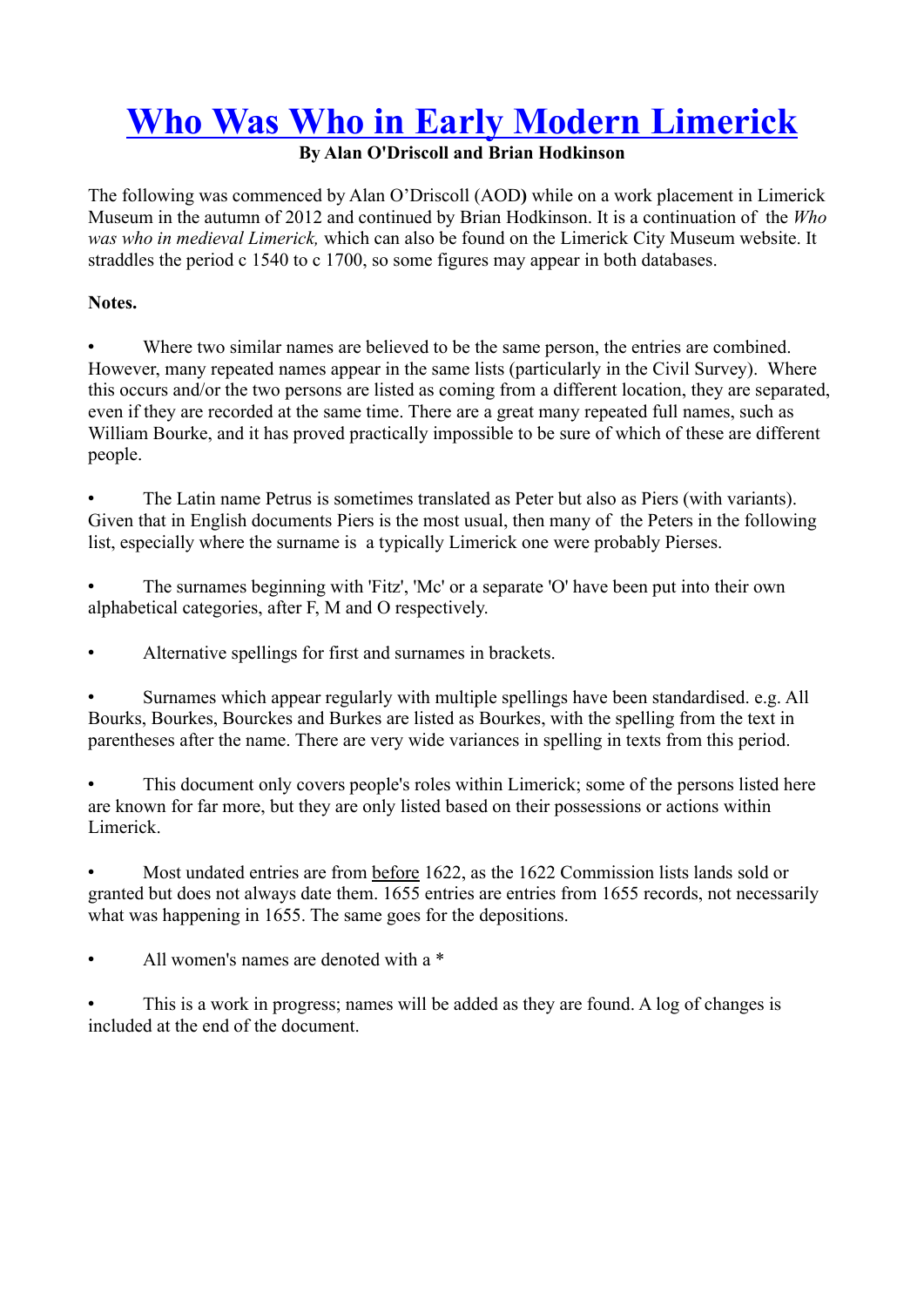#### **Sources**

(Full bibliography at end of list)

| ASL.                | Account of the surrender of Limerick, 1651, (W. Layles) (AOD)    |
|---------------------|------------------------------------------------------------------|
| <b>BBL</b>          | <b>Black Book of Limerick (MacCaffrey)</b>                       |
| <b>BSIH</b>         | British Sources for Irish History (Donovan and Edwards)          |
| BTI.                | <i>Bristol's Trade.</i> (Flavin & E.T. Jones) (AOD)              |
| CBM.                | The Council Book for Munster, M.Curtis Clayton (AOD)             |
| CC                  | Court of Claims, (Tallon) by page number                         |
| Crown Surveys       | Crown Surveys of lands 1540-41 (MacNiocaill)                     |
| CSL.                | The Civil Survey of Limerick, 1654-56. (Simington) (AOD)         |
| CSP.                | Calendar of State Papers Relating to Ireland (AOD)               |
| CSP <sub>V4</sub> . | Calendar of State Papers, Reign of Elizabeth, Vol 4. (AOD)       |
| <b>CST</b>          | <i>The Civil Survey of Tipperary, (Simington)</i>                |
| DP                  | Desmond-Peyton Survey, by paragraph no. on CELT                  |
| DEP.                | 1641 Depositions (Trinity College Dublin, www.tcd.ie) (AOD)      |
| HCA1                | <i>High Court of Admiralty 1538-1641</i> (Appleby), by entry no. |
| HCA <sub>2</sub>    | <i>High Court of Admiralty 1641-1660</i> (Murphy), by entry no.  |
| IC.                 | The Irish Commission of 1622, V. Treadwell (AOD)                 |
| IQM                 | <i>Inchiquin Manuscripts</i> (Ainsworth) by entry no.            |
| Lenihan             | <b>History</b>                                                   |
| LCI.                | The Limerick Corporation Index of 1843, (Hodkinson) (AOD)        |
| <b>NLI</b>          | National Library of Ireland                                      |
| <b>OP</b>           | Orrery Papers (MacLysaght)                                       |
| <b>SA</b>           | Sexton Annals. Two sets of pagination; used that at top right.   |
| SCC.                | A Star Chamber Court in Ireland, 1571-1641 (Crawford) (AOD)      |
| WEBB.               | Bishop Webb's Rental in Begley's The Diocese of Limerick (AOD)   |
|                     |                                                                  |

### **[A]**

**Abjons, Thomas.** 1655, Landowner in Coonagh (CSL, 42)

**Adams.** 1641, Mentioned in depositions (DEP, 171)

**\*Adams, Ann (Adames).** 1642 (deceased), Mentioned in depostions (DEP 320)

**Adams, John.** Wife mentioned, not named. 1656, Taylor, Mentioned in depositions (DEP 1707)

**Adams, Thomas.** 1642, Mentioned in depositions (DEP, 331-2, 490)

**Agard, Robert.** Landowner in Killmacough als Knock Billingsley y (IC, 489)

**Aldritch, William.** 1642, Signatory to depositions (DEP, 85, 86, etc)

**Aldworth, Sir Richard, Knight.** 1615, assigned to province commission (CBM, 188) 1620, Provost Marshall. Received Ulicke óg O Kiefe, who had been placed under royal protection. (CBM, 223) Dispatched to search for Catholic schoolteachers in Limerick (CBM, 238)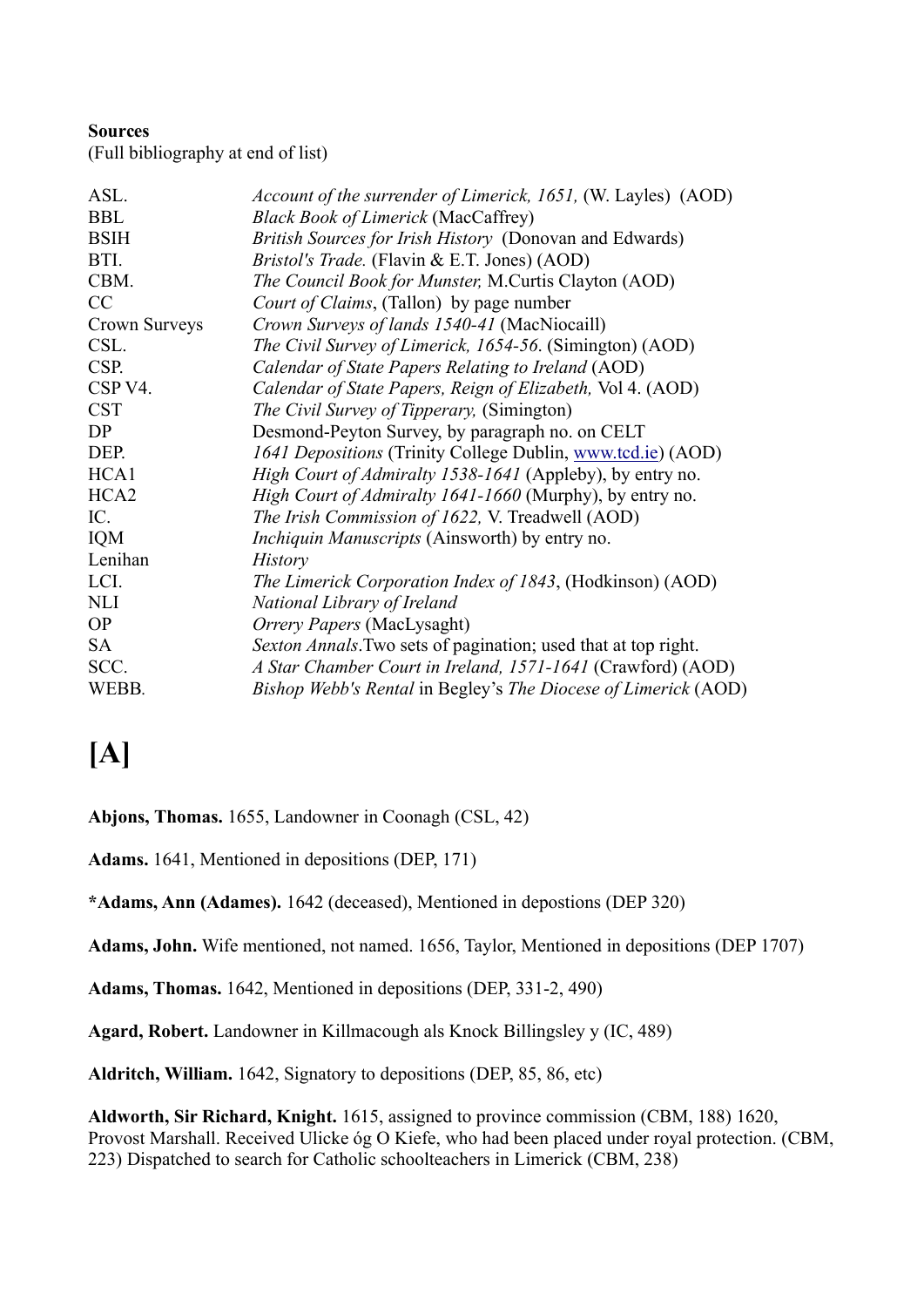**Alexander, G**. 1584, witness to conveyance (IQM, 903).

- **Alford, La**. 1586, signs survey (DP, 694).
- **Allen, George.** Copyholder in Newcastle (IC, 487)
- **Allen, Patrick.** 1642, Yeoman, mentioned in depositions (DEP 437)
- **Allen, Richard**. 1683, Sheriff of L. City (Lenihan, 704).
- **Allen, Samuel**. 1684, witness to lease of house in Mungret St. (IQM, 1203).
- **Allen, William.** 1655, Property owner in Limerick City (CSL, 439). 1679, Sheriff of L. City (Lenihan, 704).
- **Allerton (Captain Allerton).** 1655, Property owner in Limerick City (CSL, 430)
- **Allerton, Ralph.** 1654, master of *Trooper of Limerick* to L. (HCA2, 458 & 460).
- **Allibon, Thomas**. 1680, witness to conveyance of house in Mungret St (IQM, 1184).
- **Allin (Captain).** 1655, Mortgage holder in Connello (CSL, 253)
- **Ally, Thomas (Alley).** 1642, Deponent (DEP 371-2)
- **Andrew, George**. 1619, Dean, to be a commissioner (BBL, 167).
- **Andrew, Paul**. 1619, to be a commissioner (BBL, 167).
- **Andrewes, Mr.** 1683, Purchaser of the Bear (OP, p 282).
- **Andrewes, Jo. (Cornet).** 1655, Juror of inquisition in Coonagh (CSL, xxxviii)
- **Andrews (Dean Andrews).** 1671, Property owner in Limerick City (LCI,# 30)
- **Andrews, Robert (Andrus).** 1642, Husbandman, mentioned in depositions (DEP 485)
- **Andrews, William.** 1643 (deceased), Mentioned in depositions (DEP 429)
- **Andros, Thomas.** Freeholder in Newcastle (IC, 486)
- **Annesley, Robert** (Ansley). 1609, named as undertaker receiving Corbally and Courtbrack. (SA, 35-36). Was granted the seignory of Annesley's Lot (IC, 490)
- **Anster, Stephen.** 1655, Landowner in Coshmay (CSL, 129) And Killmallock (CSL, 158-9, 179, 186, 188, 190, 195, 199-200, 207, 210-11, 218, 220-1)
- **Anthezell, John (Anthesell).** 1655, Landowner in Connello (CSL, 271)
- **Apilgard, Lawrence**. 1586, charter witness (DP, 704).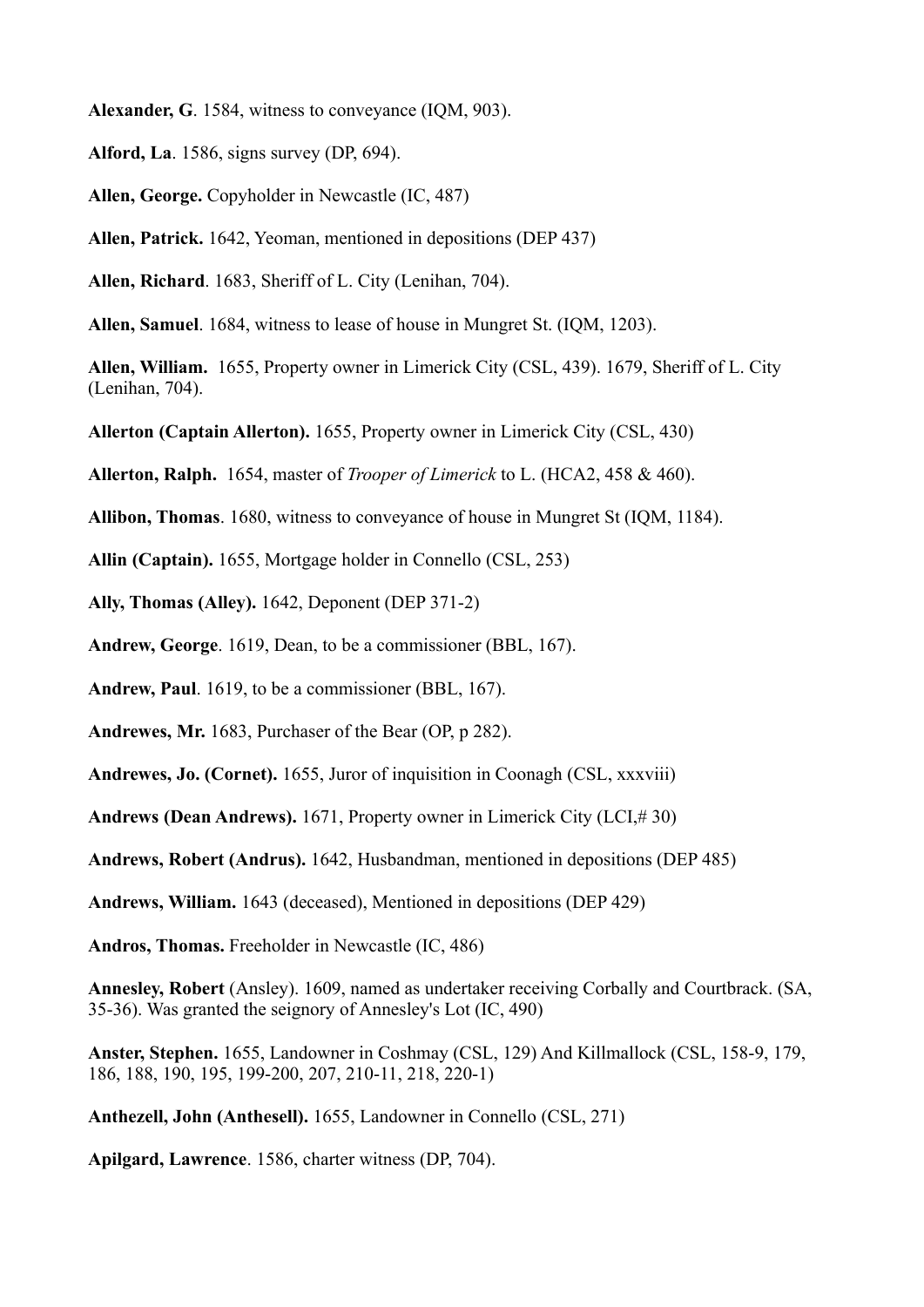**Apiohn, Thomas.** 1655, Juror of inquisition in Ownneybeg, from Dromkeene (CSL, xxxvii)

**Aps, John.** 1693, Mariner, Took out a lease on Corporation Lands (LCI, #56)

**Apslye (Mr. Apslye).** 1603, delivered proclomation identifying James I as rightful heir to the throne. (CBM, 335)

**\*Archbold, Margrett.** 1642, Mentioned in depositions (DEP 351)

**Arnold, Henry.** Leaseholder in Newcastle (IC, 487)

**Arthur, Anthony.** 1617, Merchant accused of bringing a priest, William Malone, from Lisbon. (SCC, 327)

**Arthur, Bartholomew** (Art.). 1673, Sheriff of L. City (Lenihan, 703).

**Arthur, Christopher**. 1606, Bailiff of L. (Lenihan, 700).

**Arthur, Christopher FitzD**. 1614, Sheriff of L. City (Lenihan, 701).

**Arthur, Christopher.** 1655, Property owner in Limerick City (CSL, 448)

**Arthur, Daniel**. 1541 executor of Michael Arthur (SA, 71-2).

**Arthur, Daniell.** 1584**,** Accused of rioting (SCC, 456)

**Arthur, Daniel**. 1653, native of L. living in London, examinee, merchant, aged 25 (HCA2, 451, 452 & 457).

**Arthur, Daniel FitzDaniel**. 1570, Bailiff of L. (Lenihan, 699).

**Arthur, Dominic**. 1576, Merchant, trading to Waterford, cargo list (BTI, 675)

**Arthur, Dominick FitzJohn**. 1594, Bailiff of L. (Lenihan, 700).

**Arthur, Edmund (Arthure).** 1642, Merchant Mentioned in depositions (DEP, 237)

**Arthur, Edward**. 1559, M.P. for Limerick City (Lenihan, 741).

**Arthur, Edward FitzDaniel**. 1550, Bailiff of L. (Lenihan, 699). 1558, Mayor of L. (Lenihan, 699).

**Arthur, Edward FitzHector**. 1580 Bailiff of L. (Lenihan, 699).

**\*Arthur, Ellinor**. 1541 inquisition names her as renting from St. Peters Cell (SA, 71-2).

**Arthur, George.** 1655, Property owner in Limerick City (CSL, 436)

**Arthur, George FitzDaniel**. 1571, Bailiff of L. (Lenihan, 699).

**Arthur, Hector FitzJames**. 1544, Bailiff of L. (Lenihan, 698).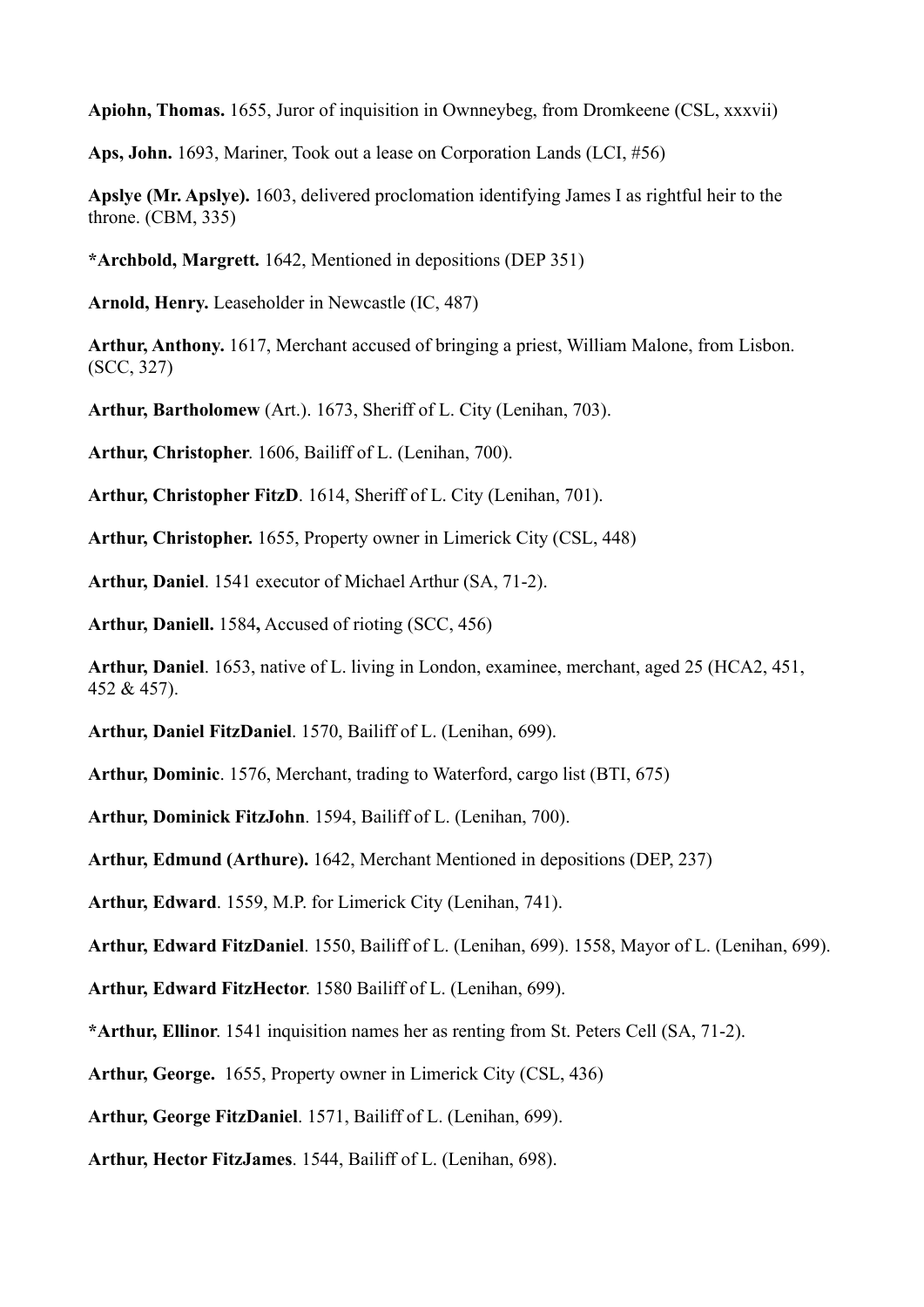**Arthur, Humfrey**. 1541, juror on inquiry into king's lands etc. (SA, 69).

**Arthur, James.** 1653, Mentioned in depositions (DEP 1690, 1692, 1726)

**Arthur, James**. 1690, Sheriff of L. City (Lenihan, 704).

**Arthur, James FitzEdward**. 1601, Bailiff of L. (Lenihan, 700).

**Arthur, John**. 1541, juror on inquiry into king's lands etc. (SA, 68-9).

**Arthur, John**. 1565, named in inquisition about drainage (SA, 51-2)

**Arthur, John**. 1609, merchant, holder of part of the corporation 40 ploughlands (SA, 38). 1613, constable of L. staple, acting as witness (IQM, 987).

**Arthur, John.** Fostered by Gullopatricke O Durane. 1641, yeoman, deponent (DEP, 337-8) 1655, Property owner in Limerick City (CSL, 478)

**Arthur, John**. 1666, Sheriff of L. City (Lenihan, 703).

**Arthur, John FitzDaniel**, no date but 1600-10, tenant of Edmond Sexton (SA, 44-5).

**Arthur, John FitzJohn**. 1613, Sheriff of L. City (Lenihan, 701).

**Arthur, John FitzNicholas**. 1547, Mayor of L. (Lenihan, 699).

**Arthur, Michael** (Michell). 1541, merchant, deceased 10<sup>th</sup> May 30<sup>th</sup> Henry 8, inquisition names him as renting from St. Peters Cell (SA, 71-2).

**Arthur, Milo FitzEustace**. 1573, Bailiff of L. (Lenihan, 699).

**Arthur, Nicholas**. 1607, Mayor of L. (Lenihan, 700). 1613, Alderman, M.P. for Limerick City (Lenihan, 741).

**Arthur, Nicholas**. 1573, witness to document (SA, 53-3).

**Arthur, Nicholas**. 1609, Alderman, holder of part of the corporation 40 ploughlands (SA, 37-8).

**Arthur, Nicholas**. 1689, Alderman, M.P. for Limerick City (Lenihan, 741).

**Arthur, Nicholas FitzThomas**. 1592, Mayor of L. (Lenihan, 700).

**Arthur, Nicholas FitzThomas.** 1655, Property owner in Limerick City (CSL, 402, 410, 414, 417, 453)

**Arthur, Patrick**. 1598, merchant of L with goods on *Nicholas Bonadventure* (HCA1, 413).

**Arthur, Patrick**. 1608, last bailff and first sheriff of L. City (Lenihan, 701). 1608, Mayor of L. (Lenihan, 701).

**Arthur, Patrick.** 1655, Mortgage holder in Pubblebrien (CSL, 374)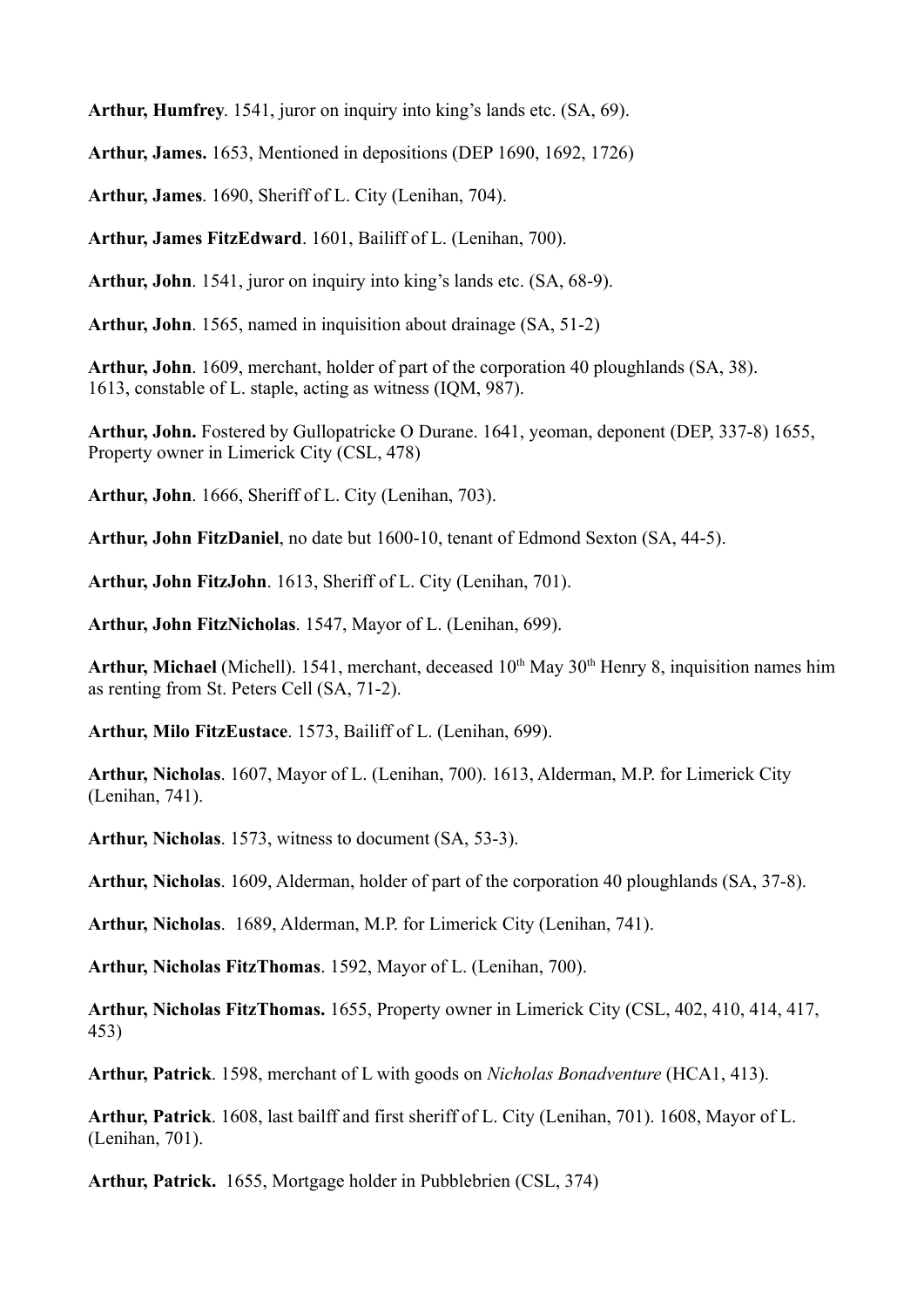**Arthur, Patrick FitzOliver**. 1648, Sheriff of L. City (Lenihan, 702).

**Arthur, Patrick FitzPiers.** 1655, Property owner in Limerick City (CSL, 415)

**Arthur, Peter.** 1541, juror on inquisition on Kildare lands (Crown Surveys, p177).

**Arthur, Peter.** 1642, Merchant, mentioned in depositions (DEP 521)

**Arthur, Peter Oenopherous**. 1582, Bailiff of L. (Lenihan, 700).

**Arthur, Piers.** 1655, Property owner in Limerick City (CSL, 405, 407, 438)

**Arthur, Richard**. 1557, Bailiff of L. (Lenihan, 699).

**Arthur, Richard**. 1598, merchant of L with goods on *Nicholas Bonadventure* (HCA1, 413).

**Arthur, Richard.** 1619**,** Franciscan vicar (CBM, 220)

**Arthur, Richard**. 1636-7, merchant of L, lease on Cratloemore and Portreyn in Co. Clare, by E. of Thomond (BSIH, p. 201).

**Arthur, Robert.** 1595, Merchant trading to Cork, cargo list (BTI, 817).1600, Bailiff of L. (Lenihan, 700). 1602, named in petition as merchant and bailiff in 1601 (SA, 63).

**Arthur, Rowland**. 1541, juror on inquiry into king's lands etc. (SA, 69).

**Arthur, Stephen.** 1655, Juror of inquisition in Pubblebrien, from Killnekally (CSL, xliv)

**Arthur, Thomas**. 1547, Bailiff of L. (Lenihan, 699). 1565, Mayor, inquisition before (SA, 51). 1571, signatory to document, as alderman (SA, 68).

**Arthur, Thomas**. 1585, M.P. for Limerick City (Lenihan, 741).

**Arthur, Thomas (Doctor, The Elder).** 1637, lease on Cratloemore and Portreyn in Co. Clare, assigned to (BSIH, p. 201).Landowner in Kilrois (WEBB, 417) 1641, Alderman, Mentioned in depositions (DEP,171, 285, 530, 1726, 1730, 1736) 1655, Mortgage holder in Clanwilliam (CSL, 71, 80, 81) Landowner in Kilmallock (CSL, 173) 1655, Property owner in Limerick City (CSL, 411, 413-4, 424-5, 428-30, 438, 440) (LCI, #51). 1663, giving testimony in cast of Sir James Galwey (CC, 380).1655, proprietor in Co. Tipp (CST, II, pp 168, 185).

**Arthur, Sir Thomas.** 1655, Mortgage holder in Limerick City (CSL, 483)

**Arthur, Thomas.** 1642, Mentioned in depositions (DEP, 287, 1702-3, 1728) 1655 (deceased), Alderman, Property owner in Limerick City (CSL, 440-2, 444, 447, 466, 474, 481, 483, 487). 1646, merchant with good on *Sampson* (HCA2, 1127).

**Arthur, Thomas**. 1699, No 49 in rent roll of Earl of I as holding Portcrusha (IQM, 1541).

**Arthur, Thomas FitzJohn**. 1565 & 1577, Mayor of L. (Lenihan, 699).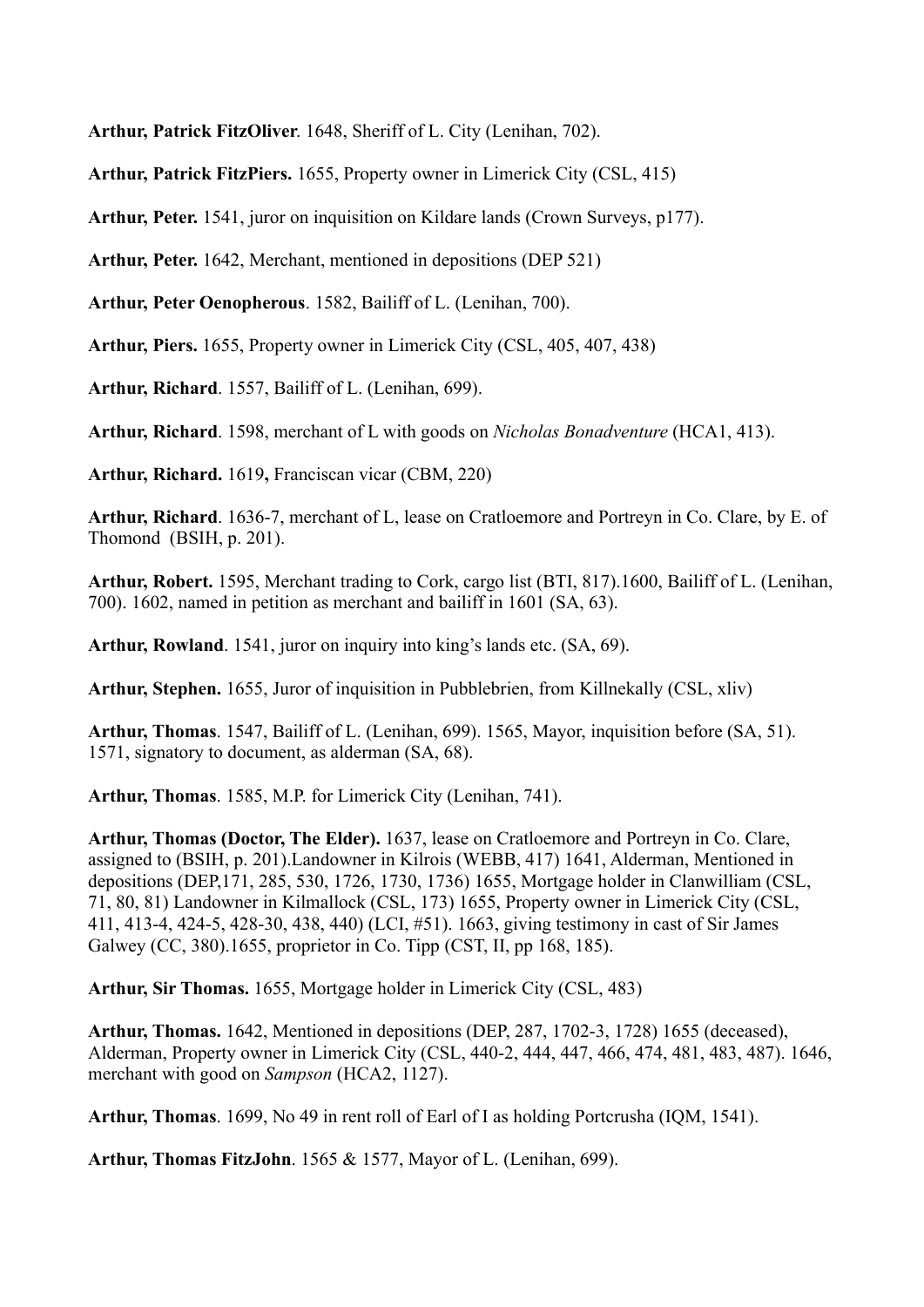**Arthur, Thomas FitzMartin**. 1635, Mayor of L. (Lenihan, 702).

**Arthur, Walter FitzRichard**. 1615, Sheriff of L. City (Lenihan, 701).

**Arthur, Wallter.** 1643, Burgess, Mentioned in depositions (DEP, 270, 431) 1655 (deceased), Property owner in Limerick City (CSL, 420-1)

**Arthur, William.** 1595, Merchant trading to Bristol and Waterford, cargo list (BTI, 762, 828) 1655 (deceased), Property owner in Limerick City (CSL, 452). 1602, Controller of L in 1601 (SA, 63).

**Arthur, William.** 1655, Property owner in Limerick City (CSL, 451)

**Arthur, William FitzJohn**. 1576, Bailiff of L. (Lenihan, 699). 1608, merchant, mediator in boundary dispute (SA, 55-6).

**Arthur, William FitzThomas**. 1597, Bailiff of L. (Lenihan, 700).

**\*Arundell, Allice.** 1642, Widow, Mentioned in depositions (DEP 527)

**Arundell, Edward.** 1655, Juror of inquisition in Kenry, from Ballynuolane (CSL, xliv)

**Arundell, Paul (Captain).** Held a lease on the Castle of Meane and surrounding lands (IC, 485, 486)

**Ash, Peter.** 1664, Burgess took out a lease on Corporation lands (LCI, #18)

**Ash, Philip**. 1656-7. Sheriff of L. City (Lenihan, 702).

**Ashpoole, Thomas.** 1642, Mentioned in depositions (DEP, 252)

**Ashton, Edmond.** Leaseholder in Castleton (IC, 484)

**Ashton, Richard.** 1642, Deponent (DEP 539-42)

**Aston, Avis.** 1643, Mentioned in depositions (DEP, 345)

**Athy, Edmond.** 1692. Property owner in Limerick City (LCI, #53)

**Atkins, Charles**. 1694, Sheriff of L. City (Lenihan, 704).

**Atkins, John.** Husband of Mary Atkins 1642 (deceased), Merchant, mentioned in depositions (DEP 392, 415)

**Atkins (Quartermaster Adkins).** 1655, Property owner in Limerick City (CSL, 403)

**\*Atkins, Mary.** 1642, Widow of John Atkins, Deponent (DEP 553-6)

**Atkins, Thomas.** 1643, Deponent (DEP 429, 447-8, 453-6)

**Atkins, William (Hatkins).** 1642, Mentioned in depositions (DEP 440)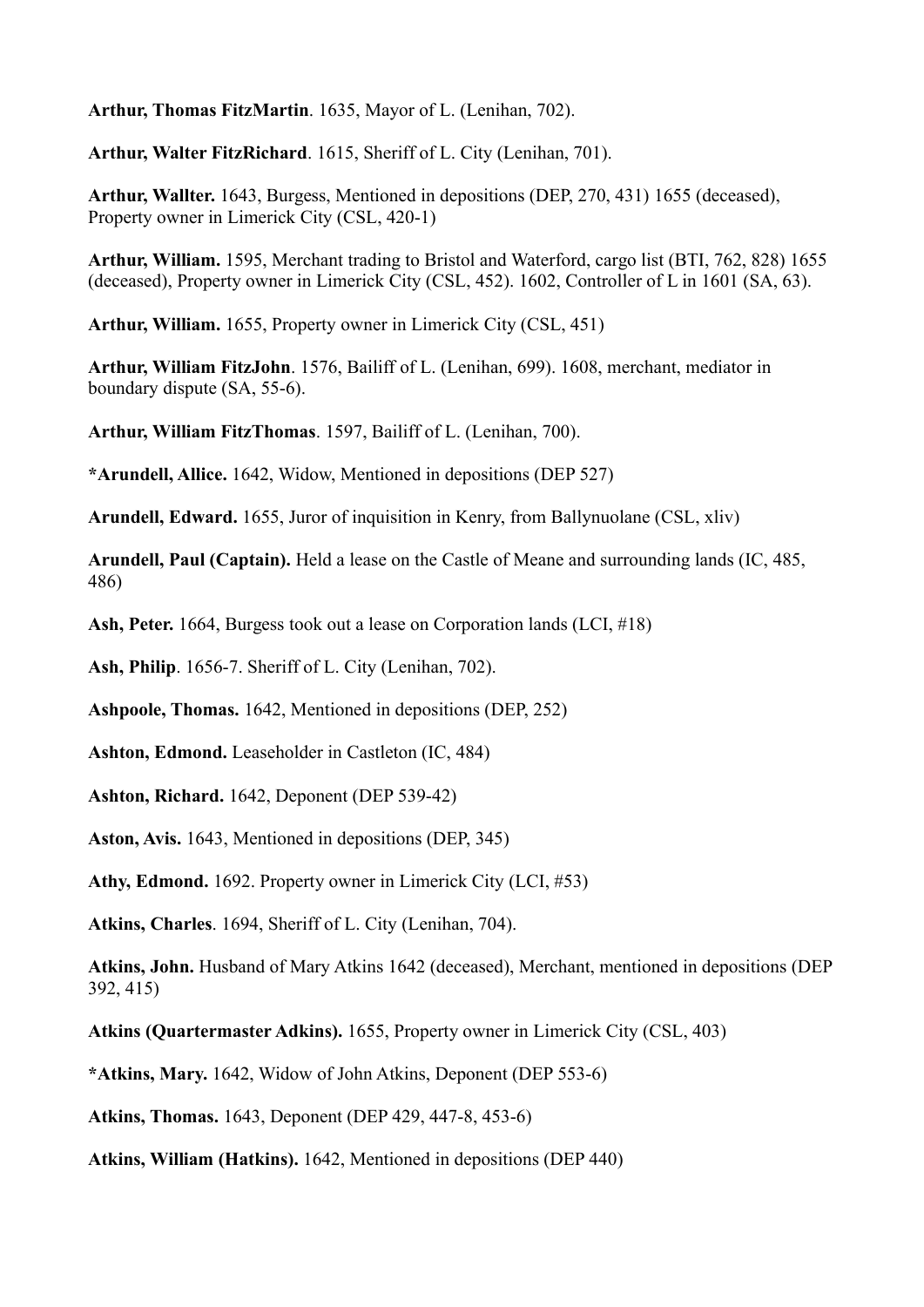**Atkinson, Thomas.** 1674, Yeoman, Took out a lease on Corporation Lands (LCI, #35)

**Aucher, Anthony.** Leaseholder in Castleton (IC, 484)

**Aucher, Sir Anthony.** Leaseholder in Castleton (son of the above) (IC, 484)

**Augustine, Hesebrooke.** 1643 (deceased), Mentioned in depositions (DEP 227)

**Augustine, Paule.** 1643, Mentioned in depositions (DEP, 314)

**Austen, Benedict.** Wife mentioned but unnamed 1643, Protestant Minister, Mentioned in depositions (DEP 514)

**Austen, John.** 1655, Juror of inquisition in Small County, from Loghguir (CSL, xl)

**Aylmer, Charles.** Had a castle and lands in Meane (IC, 486) 1642, Deponent (DEP 413-4)

**Aylmer, Gerald**. 1541, led inquisition into lands etc. of the king (SA, 68-9).

**Aylmer, George (Ayllmer).** 1655, Landowner in Connello (CSL, 291-2) 1657, took out a lease on Corporation lands (LCI, #4) 1677, High Sheriff of Limerick Co. (Lenihan, 743).

**Aylmer, Joshua.** Landowner in Muskrinownan als Beauly (IC, 487) 1601-2, involved in case taken by Sexton re closed up gate (SA, 41).

### **[B]**

**Backner, John**. 1666, Sheriff of L. City (Lenihan, 703).

**Baddam, James.** 1655, Property owner in Limerick City (CSL, 418)

**Badnedge, Thomas.** 1642, Signatory to depositions (DEP 550-6, etc)

**Bagbere, Nicholas.** 1642, Signatory to several depositions (DEP, 257-8, etc)

**Baggott, David (Daued Bogged).** 1642 (deceased), Mentioned in depositions (DEP 550)

**Baggott, James (Gentleman).** 1655, Juror of inquisition in Coshmay, from Brury (CSL, xli)

**Baggott, John.** 1643, Mentioned in depositions (DEP 348)

**Baggott, Garrott.** 1643, Mentioned in depositions (DEP 355)

**Baggott, Morrish (Moreg Boggett, Baggot, Bogged).** 1642, Mentioned in depositions (DEP, 237, 252, 275, 317, 348-9, 355-6, 372, 481, 498, 509, 531, 549, 584, 837) 1655, Landowner in Small County (CSL, 99, 111)

**Baggott, Nicholas (Baggett, Bogget).**1643, Mentioned in depositions (DEP, 275, 481)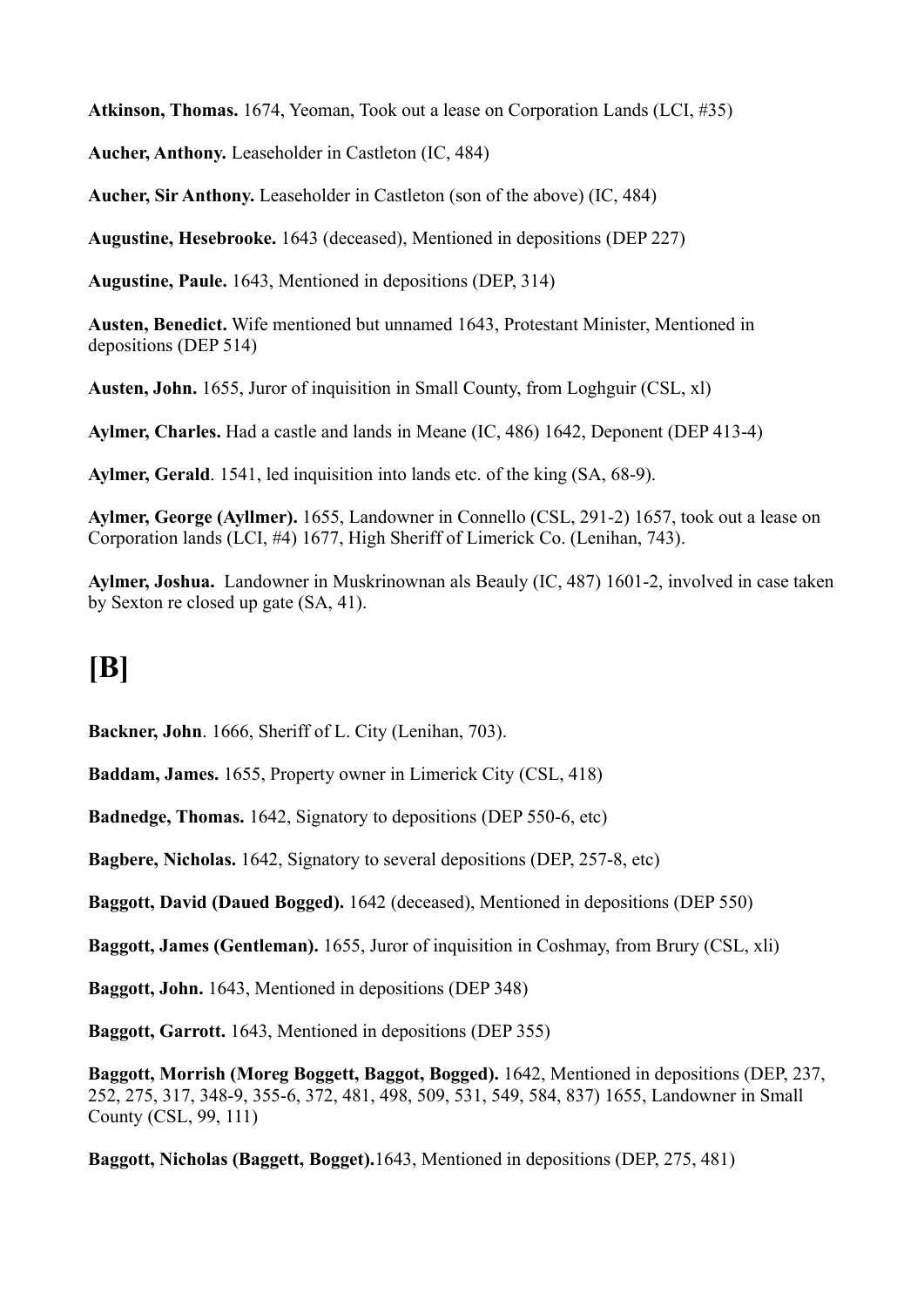**Baggott, Patricke (Bogged).** 1642 (deceased), Mentioned in depositions (DEP 550)

**Baggott, William (Willm).** 1643, Mentioned in depositions (DEP 348) 1655, Juror of inquisition in Small County, from Anny (CSL, xl).

**Baker, Therlagh.** 1642 (deceased), Yeoman, Mentioned in depositions (DEP, 219)

**Baker, William**. 1650, part owner of the *Eagle of Limerick* (HCA2, 667).

**Baldwin, Giles.** 1653, Mentioned in depositions (DEP 1692, 1751)

**Ballowgh, Connor**. 1586, tenant of Earl (DP, 594).

**Balluffe, Garrett** (Gerald). 1586, of Gragencurran, captured and executed, tenant of Earl (DP, 83 & 674).

**Bande, Nicholas.** Landowner in Muskrinownan als Beauly (IC, 488)

**Bane, Donnogh.** 1643, Mentioned in depositions (DEP 355)

**Bane, Donogho**. 1586, tenant in Small Co. (DP, 393).

**Bane, Walter**. see Walter fitz William

**Banting, James**. 1654, examinee re *Trooper of Limerick*, merchant, aged 25 (HCA2, 459). 1661, Sheriff of L. City (Lenihan, 703).

**Bargett, John.** 1641, Mentioned in depositions (DEP,174)

**Barkley, Edward**. 1624, Sheriff of L. City (Lenihan, 702).

**Barkely, Sir Francis (Barckely).** Granted the seignory of Askeaton als Rock Barkely in the Munster Plantation (IC, 482) 1641, Landowner in Ballydeganie (WEBB, 422) 1601-2, involved in case taken by Sexton re closed up gate (SA, 41-2).

**Barkley/Barkly, Francis (Gentleman).** 1655, Juror of inquisition in Pubblebrien, from Dromeloghane (CSL, xliv)

\***Barkely, Francis (née Purcell).** 1655, Landowner in Connello (CSL, 291-3) And Pubblebrien (CSL, 373-4)

**Barkely, Rt. Hon. F.** (Berkley)1613, M.P. for Limerick County (Lenihan, 741).

**Barkely, Henry** (Barklie). 1620 & 1625, Mayor of L. (Lenihan, 701-2). 1655 (deceased), Landowner in Pubblebrien (CSL, 372)

**Barkely, John.** 1665, Property owner in Limerick City (LCI, #23)

**Barkely, Maurice.** Son of Sir Francis Barkely; built much on his land (IC, 483)

**Barkley, Richard**. 1602, petty servant of Corporation (SA, 63-4).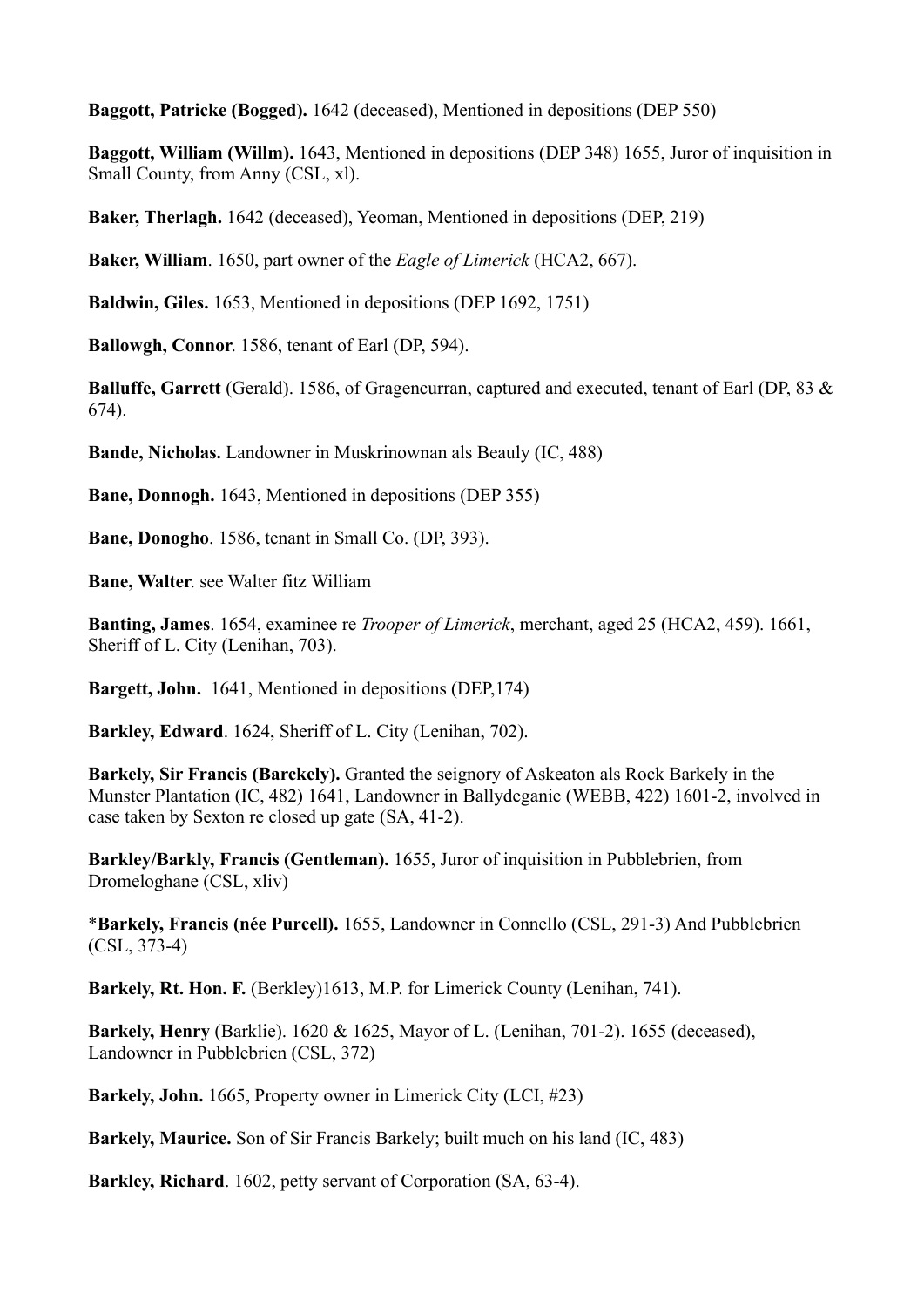**Barkely, William (Barkley).** Landowner in Muskrinownan als Beauly (IC, 487)

**Barlloe, James.** 1655, Landowner in Connello, Wife Margery (CSL, 321)

**\*Barlloe, Margery.** 1655, Landowner in Connello, husband James (CSL, 321)

**Barly, James (Jams).** 1642, Mentioned in depositions (DEP, 260, 337, 368)

**Barnard, Humfry.** 1642, Mentioned in depositions (DEP 440)

**Barnett, Ann.** 1643, Widow, mentioned in depositions (DEP 360)

**Barrett, Edmund.** 1620, taken into royal protection. (CBM, 222)

**\*Barrett, Elizabeth & William**. 1683, warden of castle of L. 2 chidren (OP, p. 268 & 270).

**Barry, Daniel (Danl.).** 1655**,** Mortgage holder in Ownneybeg (CSL, 6)

**Barry, Daniell (Barrie).** 1655, Juror of inquisition in Coonagh, from Bohirgarr (CSL, xxxviii) Landowner in Clanwilliam (CSL, 87)

**Barry, Daniell (Daniel Bary).** 1655, Juror of inquisition in Ownneybeg, from Ballyngey/Balligey (CSL, xxxvii) Juror of inquisition in Clanwilliam (CSL, xxxix)

**Barry, David.** 1655, Mortgage holder in Clanwilliam (CSL, 62)

**Barry, Doole (Barrie).** 1655, Landowner in Clanwilliam, deceased by 1655 (CSL, 62)

**Barry, Garrett (General Barry).** 1641, Mentioned in depositions (DEP,171, 183, 200, 223, 319, 490, 1690, 1692, 1695, 1702-3, 1707-8, 1726, 1728, 1730, 1751)

**Barry, John (Colonel) (Bary).** 1640, Landowner in Pubblebrien (CSL, 392)

**\*Barry, Juan (Barrie).** 1655, Landowner in Clanwilliam, daughter of the above Doole, husband Henry Ryane (CSL, 62)

**Barry, Nicholas.** 1642, Mentioned in depositions (DEP 441 (name erased))

**Barry, Redman.** 1642, Mentioned in depositions (DEP, 280)

**Barry, Richard**. 1673, certificate re payments to constable of castle at L. (OP, p. 114).

**Barry, Thomas.** 1642, Deponent (DEP 559-71)

**Barry, William (Wm).** Wife & children mentioned, not named. Son and heir of David Barry (CSL, 62) 1643, Mentioned in depositions. (DEP 419)

**Bartlett, Captain**. 1586, in possession of Askeaton (DP, 210-13, 293 & 359).

**Bartlett (Mr Barttlett).** 1655, Property owner in Limerick City (CSL, 431)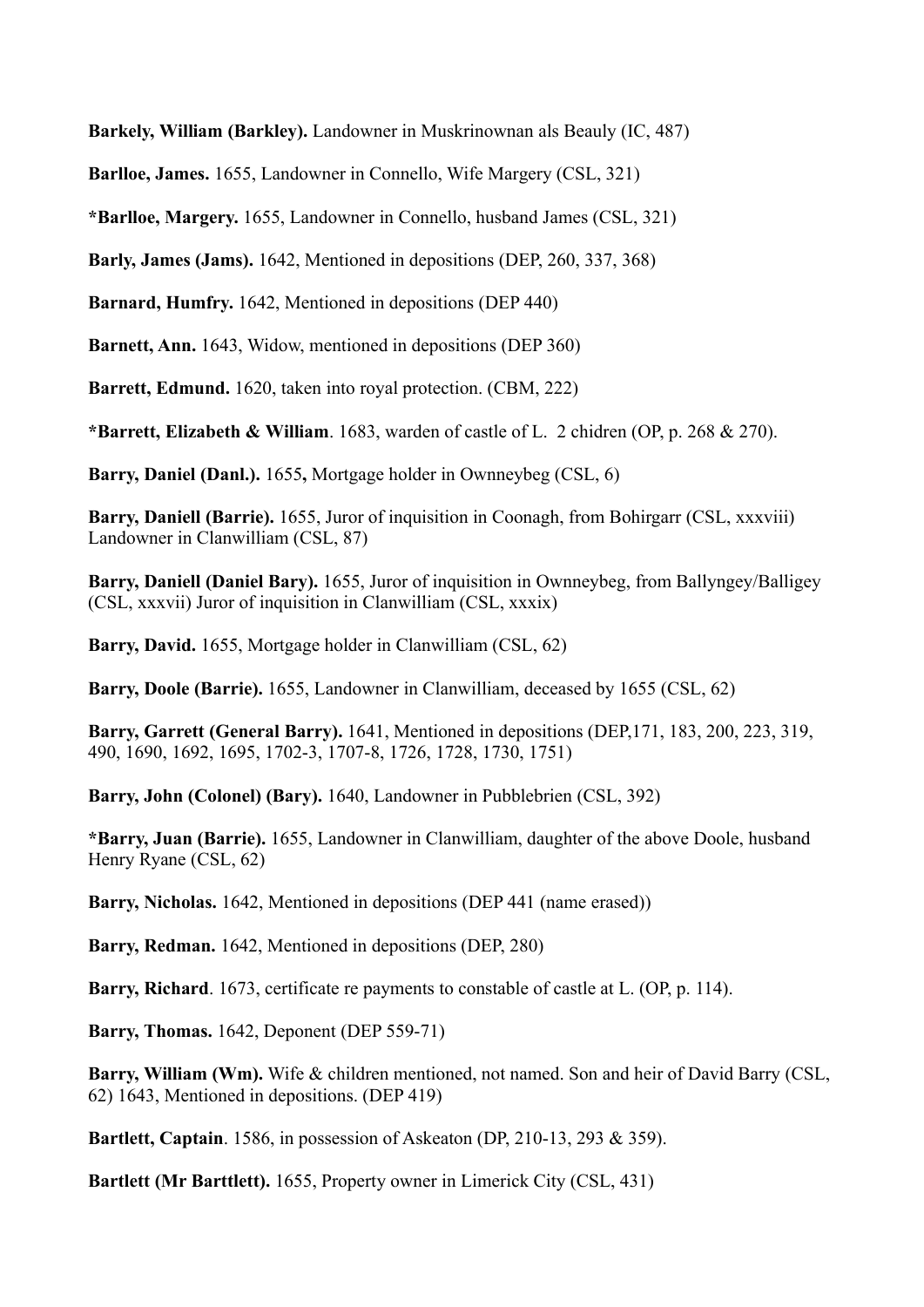**Bartlett, Anthony**. 1667, Sheriff of L. City (Lenihan, 703). 1680, Mayor of L. (Lenihan, 704).

**Bartlett, Samuel**. 1685, Sheriff of L. City (Lenihan, 704).

**Bartlett, Thomas.** 1655, Property owner in Limerick City (CSL, 441)

**Bartly, Morrish.** 1641, Mentioned in depositions (DEP,174, 297)

**Bath, Henry 5th Earl of .** Sir Henry Bourchier prior to 1636-7 1643, Mentioned in depositions (DEP 341, 343, 356, 509, 837) 1655, Landowner in Coonagh (CSL, 36, 95) And Small County (CSL, 100, 103-106) 1655, And in Coshmay (CSL, 130) And in Kilmallock (CSL, 159, 162-3, 166- 7, 202, 206-7) And Connello (CSL, 275, 278) And Pubblebrien (CSl, 372, 375, 384, 392, 394)

**Bathurst, Henry.** 1642, Signatory to several depositions (DEP 352, 354, etc)

**Baxeneden, Richard.** 1642, Yeoman, deponent (DEP,198-9)

**Bayle (Mr Bayle).** 1655, Property owner in Limerick City (CSL, 435)

**Bayly, Nicholas.** 1643, Mentioned in depositions (DEP, 429)

**Beale, William**. 1641, has a factor at L. Richard Leader (HCA2, 28 & 47, see also 469, 470, 491 & 497).

**Beare, John (Beire).** Copyholder in Newcastle (IC, 487)

**Beare, O Siuliuan (O Sullyvane).** 1642, Mentioned in depositions (DEP,183, 209, 223, 490)

**Beare, Mc Carty.** 1642, Mentioned in depositions (DEP,183)

**Beare, Thomas.** 1642, Butcher & deponent (DEP 365-6)

**Beddell, George.** 1642, Yeoman, mentioned in depositions (DEP 433)

**Beech (Mr Beech).** 1653 (deceased), Mentioned in depositions (DEP 1751)

**\*Beech, Alice.** Husband John Beech 1642, Widow, Deponent (DEP 517-520)

**Beech, John.** Wife Alice. Master gunner of Limerick Castle. 1643 (deceased), Mentioned in depositions (DEP 517)

**Beer, John**. 1672, Sheriff of L. City (Lenihan, 703).

**Beeston, George.** Undertaker for the Earl of Desmond (IC, 484)

**Bell, Thomas.** 1642, Mentioned in depositions (DEP 497) 1655, Property owner in Limerick City (CSL, 408)

**Bellingsly, Thomas.** 1642, Mentioned in depositions (DEP 391)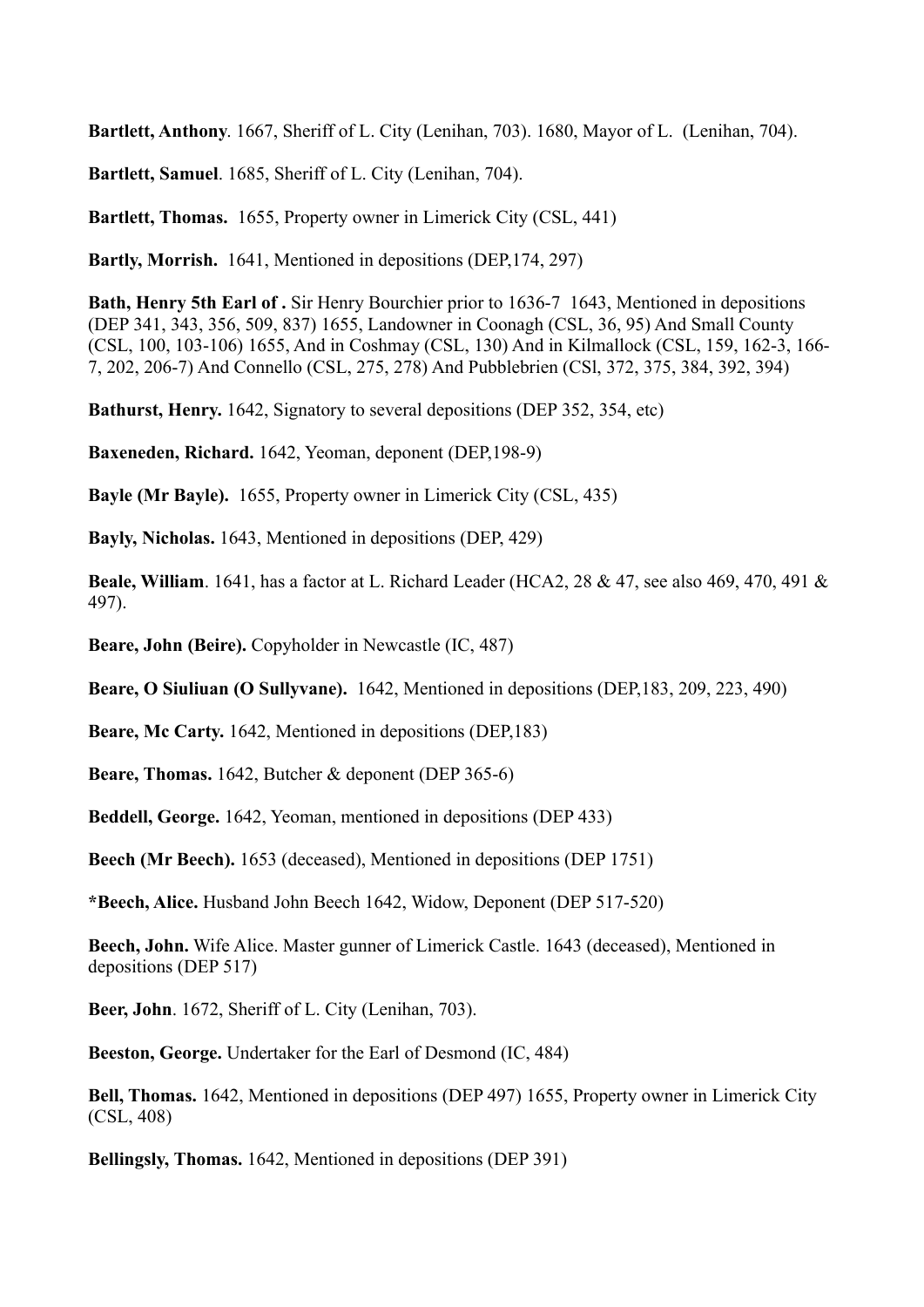**\*Bendon, Ann (née Roch).** 1655, Property owner in Limerick City, daughter of David Roche, wife of Henry (CSL, 480)

**Bendon, Henry (Ensigne) (Bindon).** 1655, Juror of inquisition in Pubblebrien, from Mungrett (CSL, xliv) Property owner in Limerick City (CSL, 413, 480) 1659, Burgess, took out a lease on Corporation lands (LCI, #7) 1665, Property owner in Limerick City (LCI, #23, 52)

**Benger, William.** Copyholder in Newcastle (IC, 487)

**Bennett (Mr Benett).** 1655, Property owner in Limerick City (CSL, 415)

**Bennett, John.** 1671, Burgess, Took out a lease on Corporation Lands (LCI, #30) 1668, Sheriff of L. City (Lenihan, 703).

**Bennis, Thomas.**1670, Merchant, Took out a lease on Corporation Lands (LCI, #26, 31)

**Bennis (Mr Bennish/Benniss).** 1655, Property owner in Limerick City (CSL, 428)

**Bennis, William.** 1670, Took out a lease on Corporation Lands (LCI, #25, 30)

**Benson, George**. 1663, in possession of property claimed by Ellinor Creagh (CS, 364).

**Bently, Thomas (Cornet) (Bentley).** 1655, Property owner in Limerick City (CSL, 442-3)

**\*Bettesworth, Joane (Mrs Bettsword).** 1643, wife of Richard Bettesworth, Mother of John Odell and James Hakesworth. 1642, deponent on her son's behalf (DEP 527-8)1643 Mentioned in depositions (DEP, 232)

**Bettesworth, Richard (Betesworth).** Husband of Joane, Father of John Odell and James Hakeworth. 1643, Deponent (DEP 523-4), Mentioned in depositions (DEP, 233)

**Bettesworth, Thomas.** 1641, Signatory to various depositions (DEP, 265, 268, 214, 281, 340, 342, etc)

**Bewlan.** 1653 (deceased), Mentioned in depositions (DEP 1698)

**Billal, John.** 1642, Yeoman and deponent (DEP, 208-211)

**Billing, Ralph.** 1642, Tailor, deponent (DEP,180-1)

**Billingsley, Sir Henry.** Was granted the seignory of Killmacough als Knock Billingsley (IC, 488) 1641, owned various lands (WEBB, 422-423)

**Bindon, Henry**. 1662, Mayor of L. (Lenihan, 703).

**Birstye, Francis.** 1655, Landowner in Connello (CSL, 303)

**Bishop (No first name listed).** 1622, Plaintiff (IC, 414)

**Bishopp, Edward.** 1663, took out a lease on Corporation lands (LCI, #11, 44, 58)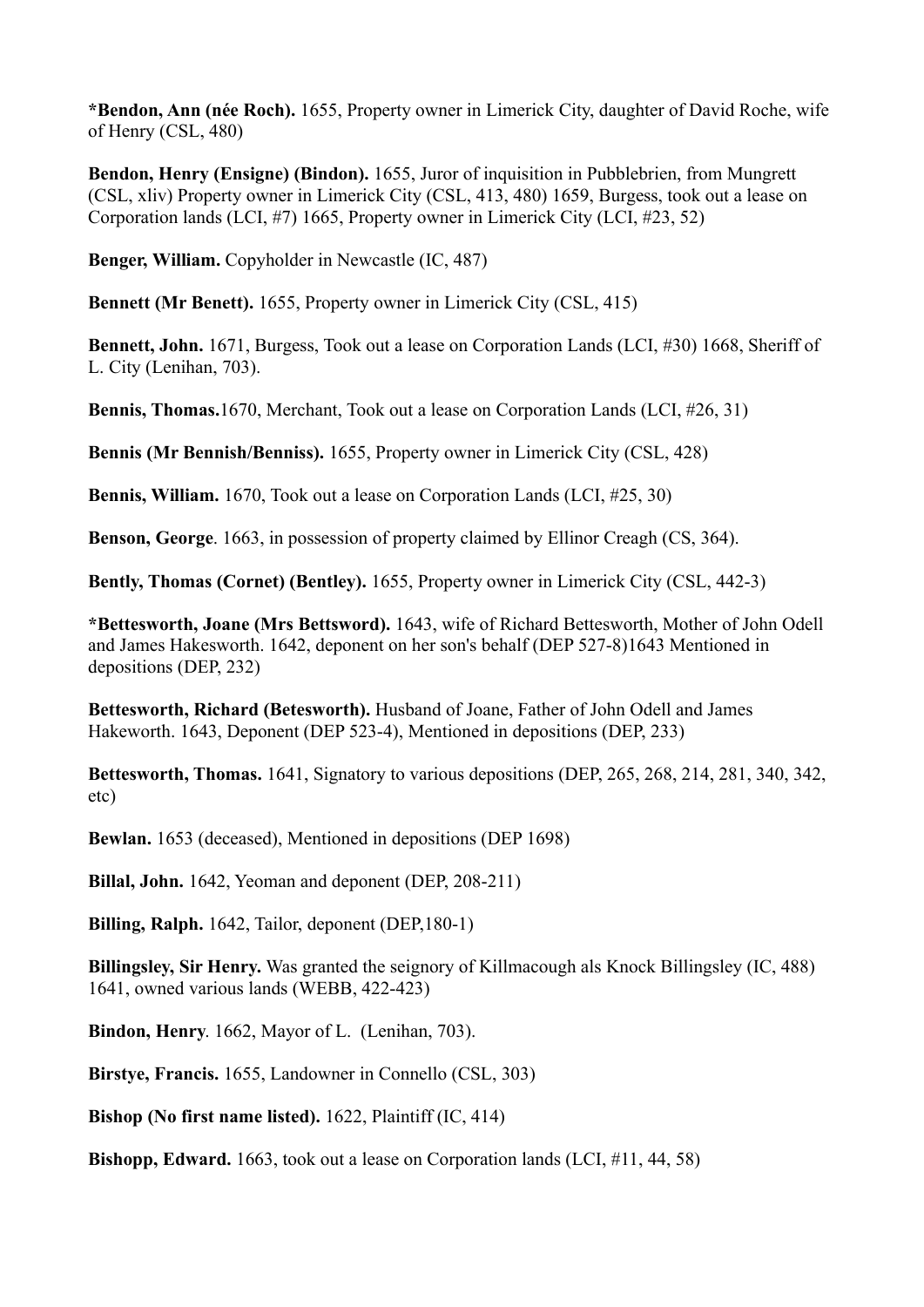**Bisse, Philip.** 1641-3, Signatory to many depositions (e.g. DEP, 172-3, 179, 181, 183, 185, 192-3, 198-9, 201, 203, 210-11, 214, 219, 224-5, 233, 235, 238-40, 242-3, 257-8, 260, 263-4, 271, 273-5, 281, 283-4, 287-8, 291-2, 296, 298-304, 307-16, 318, 320, 323-4, 326, 328-30, 332, 334, 336-8, 340, 342-6, 352, 354, 357-8)

**Blackall, Richard (Blackhall/Blackwell).** 1642, Deponent (DEP,174-5, 177, 527)

**Blackbedge, Thomas.** 1642, Yeoman, Mentioned in depositions (DEP, 260)

**Blacknall, John.** Landowner in Killmacough als Knock Billingsley (IC, 488)

**Blacknall, Richard.** Landowner in Killmacough als Knock Billingsley (IC, 488)

**Blacknall, William.** Landowner in Killmacough als Knock Billingsley (IC, 488)

**\*Blake, Ann.** 1642 (deceased), Wife of William blake (DEP, 218)

**Blake, John.** Wife & children mentioned, not named. 1643, Shepherd, Mentioned in depositions. (DEP 419)

**Blake, Michaell.** 1643, Husbandman & Deponent (DEP 543-4)

**Blake, William.** 1642, Tanner, Mentioned in depositions (DEP, 218, 472, 588) 1643, Deponent (DEP 397-400)

**Blake, William.** 1653 (deceased), Mentioned in depositions (DEP 1751)

**Bland, Gregory.** Leaseholder in Castleton (IC, 484) 1642, Mentioned in depositions (DEP 569)

**Bleeke, John**. 1584-96, constable of L. castle, payments to (BSIH, p. 78).

**Bluett, Graige.** 1655, Landowner in Connello (CSL, 276)

**Bluett, James.**1655, Juror of inquisition in Kenry, from Killmallocke (CSL, xliv) Landowner in Coshmay (CSL, 134) And in Kilmallock (CSL, 168-9, 171-2, 192, 219-220)

**Bluett, Michaell (Gentleman).** 1652, Mentioned in depositions (DEP 344, 1764) 1655, Juror of inquisition in Coshmay, from Broffe (Bruff) (CSL, xli)

**Bluett, Robertt (Gentleman).** 1655, Juror of inquisition in Pubblebrien, from KillMcDonnell (CSL, xliv0 Landowner in Kilmallock (CSL, 174-5, 207-8) Mortgage holder in Connello (CSL, 276)

**Blunden, Edward.** 1655, Property owner in Limerick City (CSL, 429)

**Blunt, John**. 1609, holder of part of the corporation 40 ploughlands (SA, 38).

**Blunt, John (Captain).** 1655, Juror of inquisition in Kilmallock, from Killmallock (CSL, xli) 1655, Juror of inquisition in Costlea (CSL, xlii)

**Blurt, William.** Leaseholder in Logher/ Bourchier's Hill (IC, 482)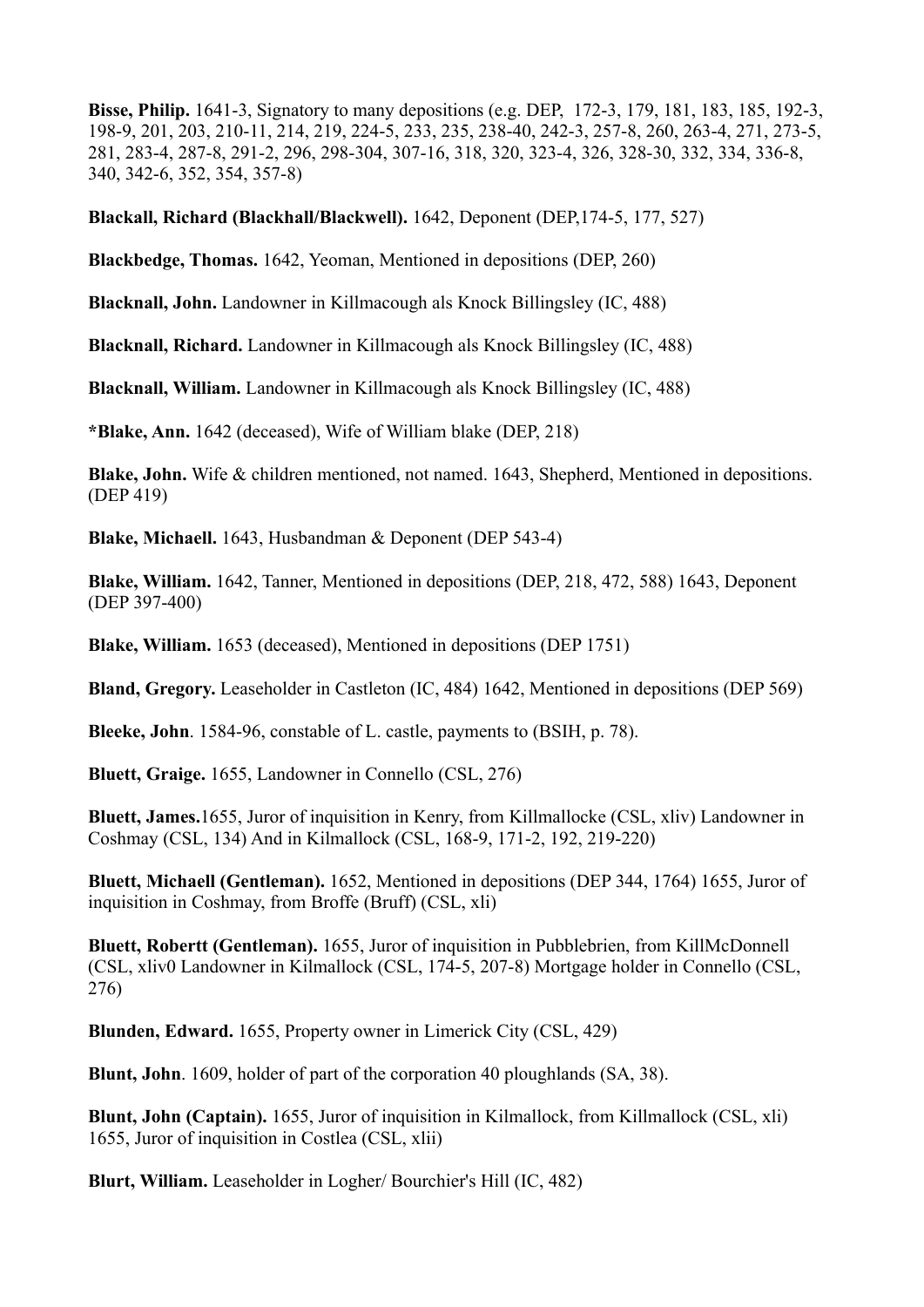**Bockendoght, George**.1670, Sheriff of L. City (Lenihan, 703).

**Bodkine, John.** 1595, Merchant trading to Bristol, cargo list (BTI, 810)

**Bond, John**. 1678, Sheriff of L. City (Lenihan, 704).

**Bones, John (Captain).** 1655, Property owner in Limerick City (CSL, 408)

**Bonfield (Sergeant Bonfield).** 1655, Property owner in Limerick City (CSL, 404)

**Bonfield, James** (Bonfilde,Bonefield). 1649, Sheriff of L. City (Lenihan, 702). 1655 (Deceased), Property owner in Limerick City (CSL, 434-5)

**Bonfield, John.** 1642, Mentioned in depositions (DEP, 336)

**Bonfield, Richard**. 1583, named in inquisition as tenant on disputed land (SA, 47).

**Bonfield, Robertt (Bonfild).** 1655, Property owner in Limerick City (CSL, 434, 441)

**Bonfield, Thomas (Bonefield).** 1655, Property owner in Limerick City (CSL, 435)

**Bonton, Rowland**. 1669, Sheriff of L. City (Lenihan, 703).

**Bonvill, Patrick**. 1565, Juror, in case re drainage (SA 51-2).

**Booreman, James (Boorman).** 1643, Clothier, mentioned in depositions (DEP, 314, 403 (no first name))

**Bostock, Lancelot.** Undertaker for the Earl of Desmond (IC, 484)

**Bourchier, Sir George (Boucher).** Granted land in the Munster Plantation (IC, 481). 1586, occupying Any (DP, 13-15), Glenogra (DP,17), Fedamore (DP, 18-20), Lough Gur (21-22). 1641, Landowner in Gouthaire and Gouthlinecarie (WEBB, 423)

**Bourchier, Sir Henry** (after 1636, 5th Earl of Bath). Landowner and the Undertaker (IC, 481) 1625 letter from him at L., to Sir Robert Cotton, re his promise to find a ledger book of an abbey for him (BSIH, p. 233). 1655, proprietor in Co. Tipp (CST, II, pp175-6).

**Bourin, John**. 1671, Surgeon, Mayor of L. (Lenihan, 699).

**Bourke, Andrew.** 1648, Sheriff of L. City (Lenihan, 702).1653, Mentioned in depositions (DEP 1746) 1655, Leasee in Limerick City (CSL, 425)

**Bourke, Bryan.** 1672, Property owner in Limerick City (LCI,# 32, 38)

**\*Bourke, Catherin (Catthrin Borke).** 1655, widow, Landowner in Clanwilliam (CSL, 80)

**Bourke, David**. 1613-14, Sheriff of L. City (Lenihan, 701).

**Bourke, David.** 1655 (deceased), Mortgage holder in Clanwilliam (CSL, 71, 84)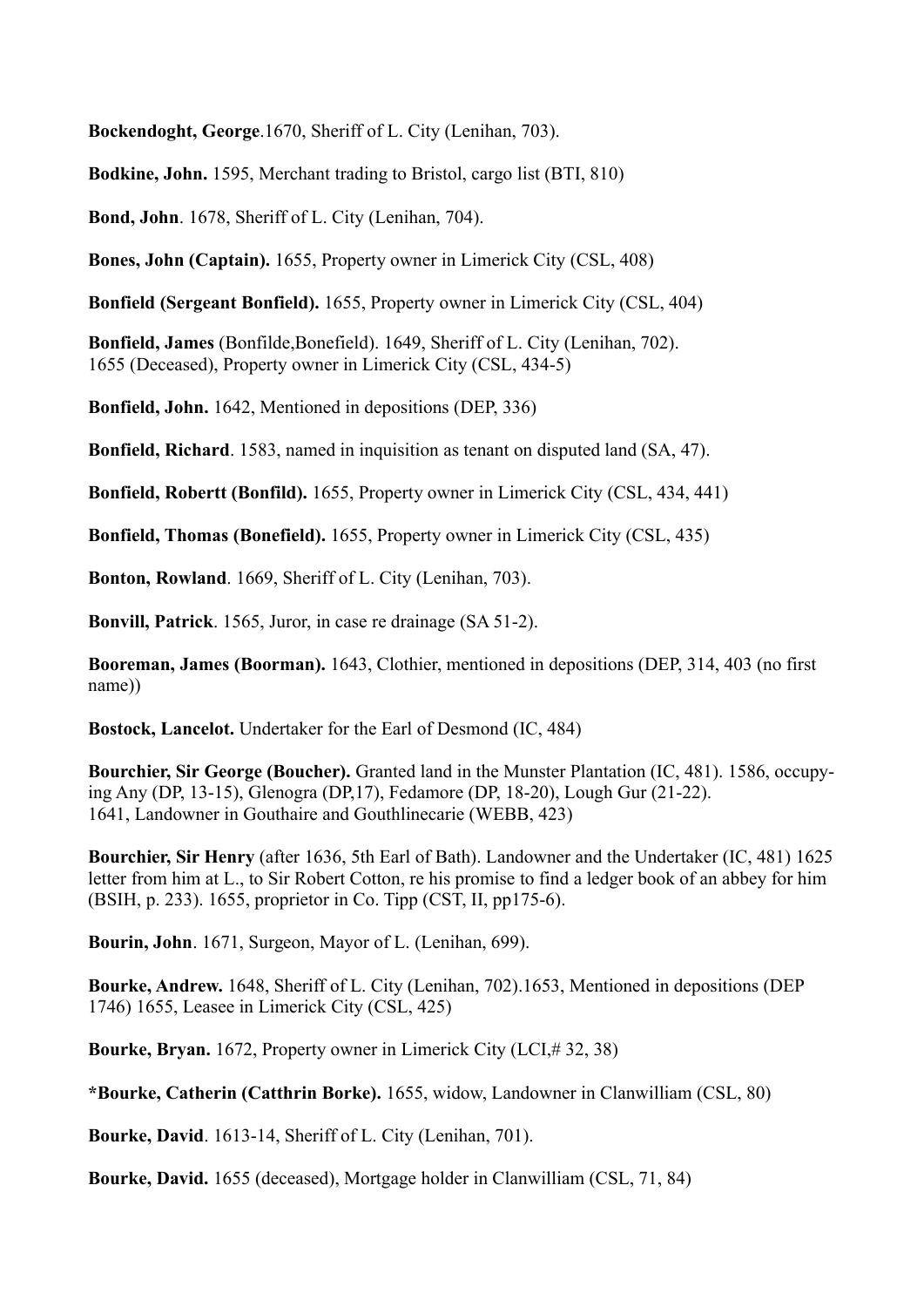**Bourke, David (Esquire) (David Bo-/ Burke).**1641, Mentioned in depositions (DEP,170, 186, 238, 585)

**Bourke, David (Mc William).** 1655, Landowner in Clanwilliam (CSL, 84)

**Bourke, Sir David.** 1655, Juror of inquisition in Pubblebrien, from Benegihye (CSL, xliv), Landowner in Small County (CSL, 108) Landowner in Pubblebrien (CSL, 375-81, 391) Property owner in Limerick City (CSL, 401, 406, 409, 425, 437, 439, 448, 488)

**Bourke, Edmund**. 1609, of Bealashinone(?), holder of part of the corporation 40 ploughlands (SA, 36-37).

**Bourke, Edmond.** 1642, Mentioned in depositions (DEP, 238, 314, 327, 530, 569, 586)

**Bourke, Edmond (Bourk).** 1655, Juror of inquisition in Connello, from Dromuin (CSL, xliii)

**Bourke, Edmond (Bourk).** 1655, Juror of inquisition in Connello, from Ballyleaghane (CSL, xliii)

**Bourke, Edmond (Ede).** 1655, Juror of inquisition in Ownneybeg, from Ballyloghane/ Ballinloghane (CSL, xxxvii) Juror of inquisition in Clanwilliam (CSL, xxxix) Landowner in Clanwilliam (CSL, 62)

**Bourke, Edmond.** 1655 (deceased), Juror of inquisition in Ownneybeg, from Boskill (CSL, xxxvii) Juror of inquisition in Clanwilliam (CSL, xxxix), Juror of inquisition in Connello (CSL, xliii), Landowner in Clanwilliam (CSL, 66)

**Bourke, Edmond (Fitz Richard).** 1655, Property owner in Limerick City (CSL, 465-7)

**Bourke, Edmond (Mc Rickard).** 1655 (Deceased), Property owner in Limerick City (CSL, 464)

**Bourke, Edmond (Lord Burke of Castleconnell) (Burke).** 1627, after losing much of his estate, he wished to serve as a soldier; his property was later restored to him (SCC, 339, 356)

**Bourke, Edmund.** 1655, Property owner in Limerick City (CSL, 464)

**Bourke, Edmund (Gentleman).** 1655, Juror of inquisition in Coshmay, from Ballygeyllrour (CSL, xli)

**Bourke, Edmund (Mc Ullick).** 1655, Property owner in Limerick City (CSL, 464)

**\*Bourke? Ellen** (Barke). 1627, of L. a vagrant in England (BSIH, p. 48).

**Bourke, Geoffrey boye mc Thibauld de** (Bourck). 1586, tenant of Earl (DP, 353).

**Bourke, Geffery (Oge).** 1653, Mentioned in depositions (DEP 1737)

**Bourke, George**. 1625, Sheriff of L. City (Lenihan, 702).

**Bourke, James (Esquire) (Bourk).** 1634, High Sheriff of Limerick Co. (Lenihan, 743). 1640, grant of lands of Rhine and Rathmack (BSIH, p. 40).1643, Alderman, Mentioned in depositions (DEP,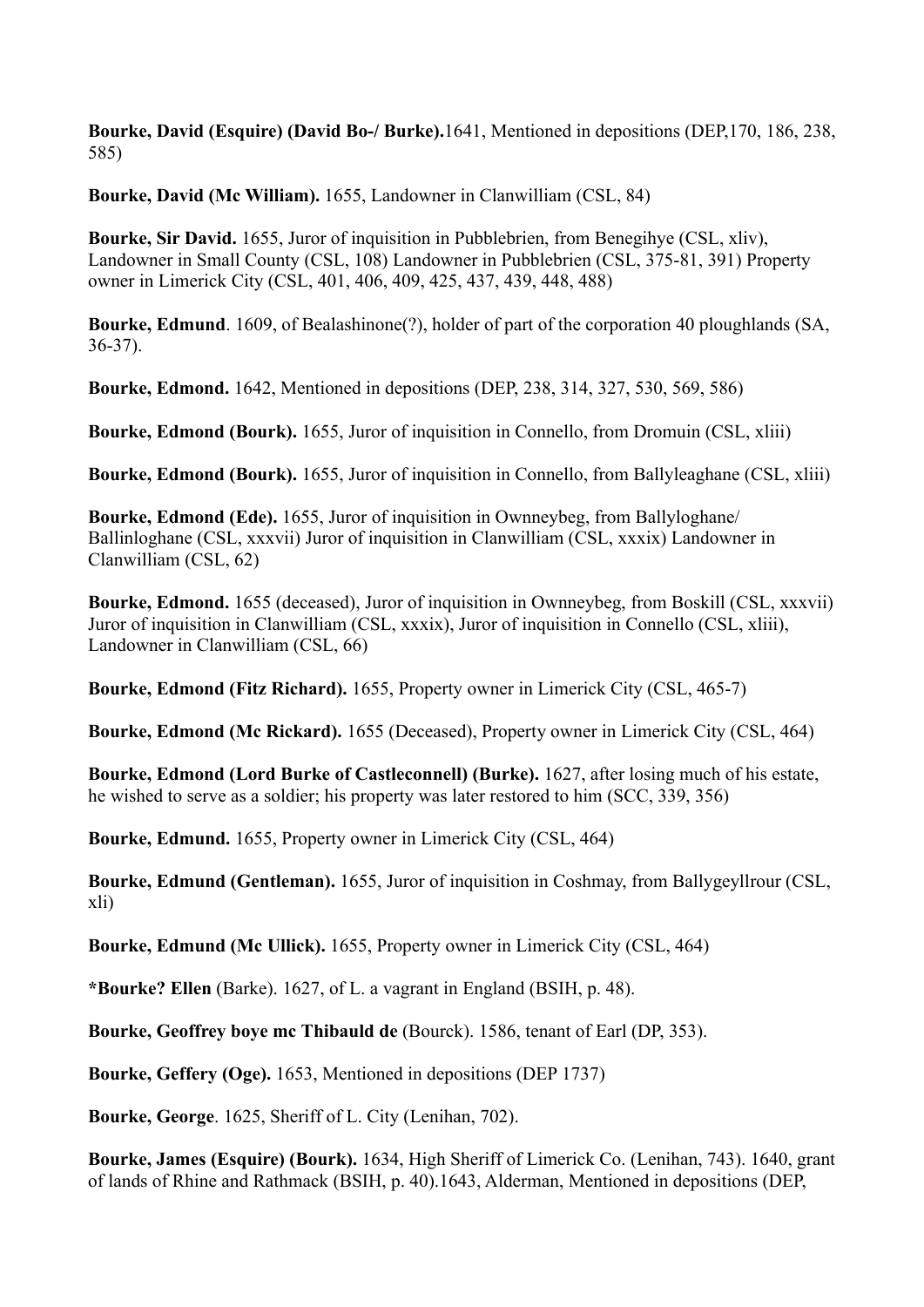270, 586) 1651, Present at the surrender of Limerick (ASL, 264) 1655, Juror of inquisition in Limerick City (CSL, xlv), Landowner in Coshmay, recorded as a Catholic who was loyal to English interests. (CSL, 137-40) Landowner in Connello (CSL, 258, 261, 264, 267, 270, 299, 303, 311-2, 315-7) Property owner in Limerick City (CSL, 405-7, 435, 443-4, 447, 451, 484) (LCI, #13)

**Bourke, James FitzNicholas**. 1626, Mayor of L. (Lenihan, 702).

**Bourke, James (Fitz Rickard).** 1641, Landowner in Rathure (WEBB, 418) 1655, Property owner in Limerick City (CSL, 466)

**Bourke, John FitzThomas**. 1645, Mayor of L. (Lenihan, 702).

**Bourke, John.** 1642, Mentioned in depositions (DEP 372)

**Bourke, John** (Burke). 1627, examinee, merchant of L. (HCA1, 732). 1647, part owner of the *John of Limerick* (HCA2, 790).

**Bourke, John.** 1655, Juror of inquisition in Ownneybeg, from Kishiquirke/Kissiquircke (CSL, xxxvii) Juror of inquisition in Clanwilliam (CSL, xxxix) Landowner in Clanwilliam (CSL, 87)

**Bourke, John.** Alderman, 1655, Juror of inquisition in Ownneybeg, from Cahirnary/Carnarry (CSL, xxxvii) Juror of inquisition in Clanwilliam (CSL, xxxix), Juror of inquisition in Pubblebrien (CSL, xliv)

**Bourke, John.** 1655, Minor; heir to the land and castle of his father William (CSL, 67)

**Bourke, John (Fitz Edmund).** 1655, Property owner in Limerick City (CSL, 468)

**Bourke, John (Fitz Thomas).** 1634, Sheriff of L. City (Lenihan, 702).1655, Alderman, Property owner in Limerick City (CSL, 404, 427, 435, 445, 469-70)

**Bourke, John (Fitz Rickard).** 1655, Property owner in Limerick City (CSL, 470)

**Bourke, John (Fitz Walter).** 1642, Mentioned in depositions (DEP 497, 586)

**Bourke, John (Fitz William).** 1655, Landowner in Clanwilliam (CSL, 84)

**Bourke, John (Mc Edmond).** 1655, Landowner in Clanwilliam (CSL, 84)

**Bourke, John Roe (Bourk).** 1655, Juror of inquisition in Coonagh, from Killculeene (CSL, xxxviii), Landowner in Clanwilliam (CSL, 85)

**Bourke, Jon (Jo).** 1655, Juror of inquisition in Clanwilliam, from BallimeRice (CSL, xxxix)

**\*Bourke, Margaret (née Clancie).** 1655, widow of William Bourke (CSL, 67)

**\*Bourke, Margrett, Lady Dowager of Castleconnell.** 1655, Landowner in Pubblebrien (CSL, 373, 375-82, 384-7, 391-4), Property owner in Limerick City (CSL, 462, 479)

**Bourke, Michael (Bourk).** 1655, Juror of inquisition in Coonagh, from Rochestowne (CSL, xxxviii)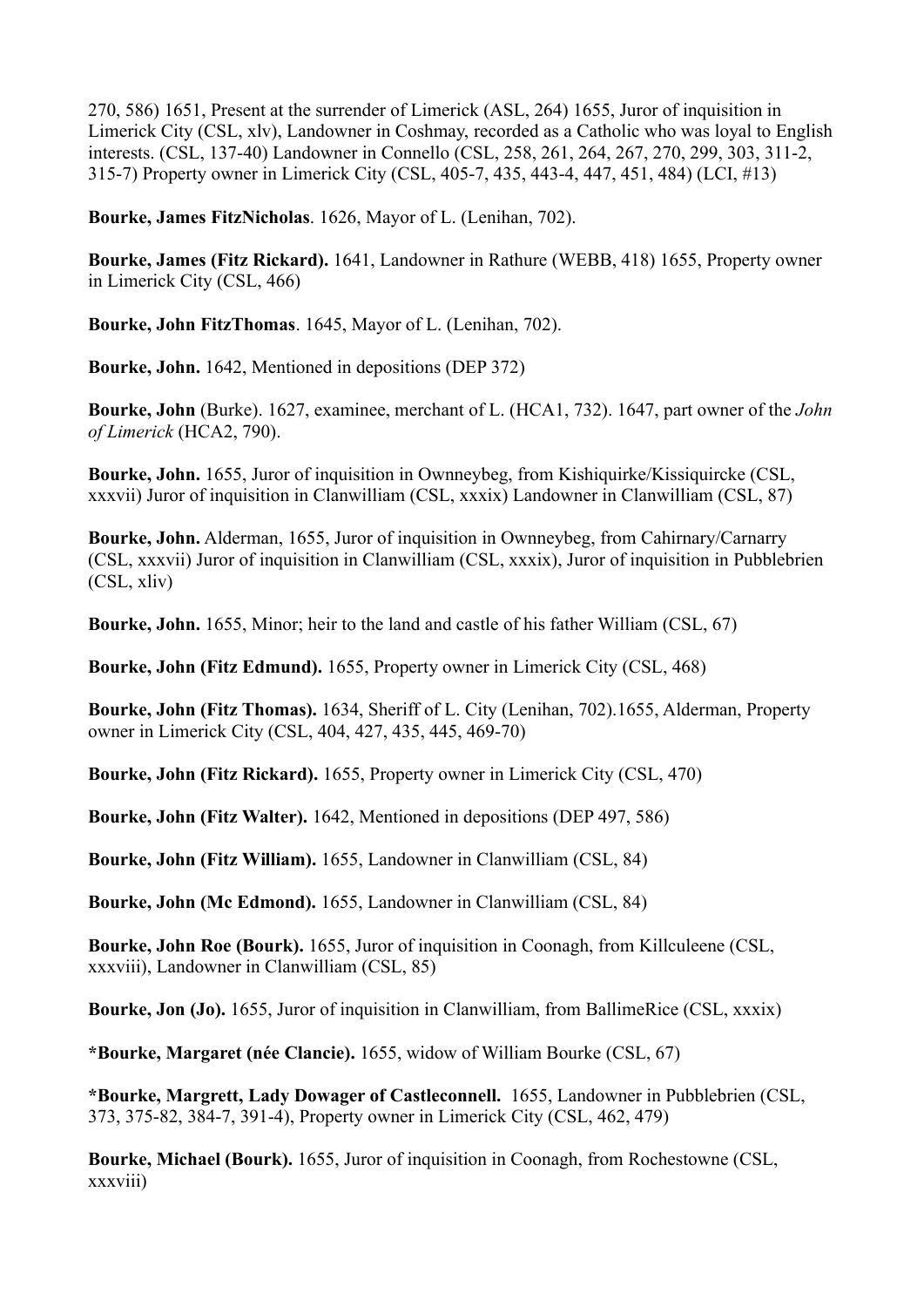**Bourke, Michaell (Borke).** 1655, Landowner in Clanwilliam (CSL, 80)

**Bourke, Miles.** 1642, mentioned in depositions (DEP 585)

**Bourke, Nicholas**. 1583, Bailiff of L. (Lenihan, 700).

**Bourke, Alderman Nicholas** (Burke). 1596, sale of Rathurd and Donaghmore to, by Robert Annesley of Mallow (BSIH, p. 209). 1589 & 1603, Mayor of L. (Lenihan, 700).

**Bourke, Nicholas (Fitz William).** 1655 (deceased), Property owner in Limerick City (CSL, 473, 484)

**Bourke, Nicholas (Gentleman).** 1655, Juror of inquisition in Coshmay, from Limerick (Limicke) (CSL, xli) Son of James Bourke, claimed his lands as a Protestant in the English army (CSL, 137-8) 1655, Property owner in Limerick City (CSL, 410)

**Bourke, Oliver**. 1585, Bailiff of L. (Lenihan, 700). 1591, Mayor of L. (Lenihan, 700).

**Bourke, Olliver/Olliverus (Gentleman).** 1655, Juror of inquisition in Pubblebrien, from Ballynevyne (CSL, xliv) Landowner in Pubblebrien (CSL, 387)

**Bourke, Patrick.** 1642, Mentioned in depositions (DEP, 238)

**Bourke, Patricke.** Brothers Redmond & Richard. 1642, mentioned in depositions (DEP 586)

**Bourke, Redmond.** 1600, Mentioned in State Papers (CSP 281-2)

**Bourke, Redmond.** Brothers Richard & Patricke. 1642 & 1653, mentioned in depositions (DEP 586, 1737)

**Bourke, Redmond.** 1655, Juror of inquisition in Ownneybeg, from Ballybrood (CSL, xxxvii) Juror of inquisition in Clanwilliam (CSL, xxxix)

**Bourke, Redmond.** 1655, Landowner in Pubblebrien (CSL, 372)

**Bourke, Redmond.** 1655 (deceased), Landowner in Clanwilliam (CSL, 84) And Connello (CSL, 274, 312)

**Bourke, Richard**. 1585, M.P. for Limerick County (Lenihan, 741).

**Bourke, Richard** (Bourck). 1586 of Caherconlish, tenant of Earl (DP, 616).

**Bourke, Richard.** 1591, accused Theobold Butler of Cahir of riotous assault. (CBM, 268)

**Bourke, Richard.** Brothers Redmond & Patricke. 1642, mentioned in depositions (DEP 586, 1726, 1763)

**Bourke, Richard.** 1642, Mentioned in depositions. Son Walter Bourke (DEP, 237, 313, 356, 585)

**Bourke, Richard.** 1642, Mentioned in depositions. Son Tibbot Bourke (DEP, 238)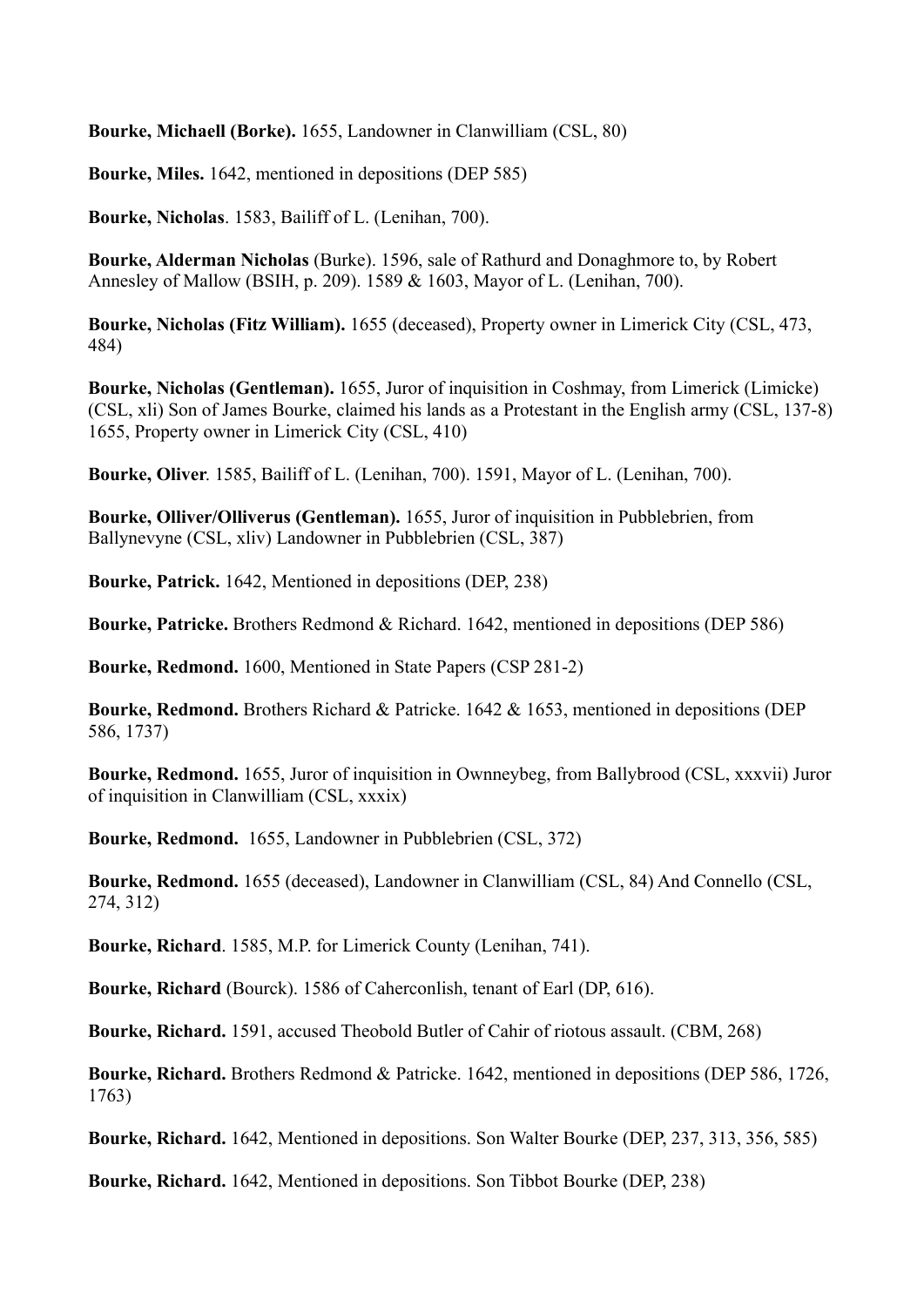**Bourke, Richard**, 1642, of Ballynagarde, passenger on *Gift of God* (HCA2, 36).

**Bourke, Richard.** 1655, Juror of inquisition in Ownneybeg, from Tworyne (CSL, xxxvii) Juror of inquisition in Clanwilliam (CSL, xxxix), Landowner in Clanwilliam (CSL, 59)

**Bourke, Richard.** 1655, Juror of inquisition in Pubblebrien, from Brury (CSL, xliv)

**Bourke, Richard.** 1655 (Infant) heir to the estate of his late father (Thomas Bourke) in Clanwilliam (CSL, 67)

**Bourke, Rickard.** 1655, Landowner in Clanwilliam (CSL, 87)

**Bourke, Rickard.** 1655, Juror of inquisition in Ownneybeg, from Ballinary/Ballivary (CSL, xxxvii) Juror of inquisition in Clanwilliam (CSL, xxxix) Landowner in Clanwilliam (CSL, 62), Property owner in Limerick City (CSL, 464)

**Bourke, Rickard (Borke, Richard).** 1655, Juror of inquisition in Ownneybeg, from Dromkeene (CSL, xxxvii) Juror of inquisition in Clanwilliam (CSL, xxxix) Protestant Minister, Landowner in Ownneybeg, Coonagh and Clanwilliam (CSL, 9, 41, 43, 64, 67, 69, 71-74)

**Bourke, Rickard (Mc William).** 1655, Property owner in Limerick City (CSL, 467)

**\*Bourke, Rynett (neé Hea).** 1655, inherited lands in Clanwilliam from her husband Edmond Bourke (CSL, 66)

**Bourke, Theobald**. 1655, Mortgage holder in Coonagh (CSL, 21, 41)

**Bourke, Theobald**. 1655, Landowner in Clanwilliam (CSL, 82, 83)

**Bourke, Theobald (Lord Baron of Brittas) (Burke).** Son William Bourke. 1618. Was ordered to convey his title to his nephew, Edmond Burke (SCC, 339) 1641, Mentioned in depositions (As the Lord Baron of Brittas), (DEP, 265, 171, 217, 237, 348, 472, 588) 1655, Landowner in Coonagh (CSL, 40) and Clanwilliam (CSL, 63, 69, 76, 78, 80, 81, 86, 87) 1655, Property owner in Limerick City (CSL, 462-5, 469-70)

**Bourke, Thomas**. 1583, named in inquisition as chief friar of Franciscans earlier in century (SA, 47).

**Bourke, Thomas** (Burghe). 1598, laded *Nicholas Bonadventure* (HCA1, 410 & 413). 1598, Bailiff of L. (Lenihan, 700).

**Bourke, Thomas.** 1642, Mentioned in depositions (DEP, 237, 319, 327)

**Bourke, Thomas (Tho.).** 1655, Juror of inquisition in Ownneybeg, from Ballyloghane (CSL, xxxvii), Juror of inquisition in Coonagh (CSL, xxxviii) Juror of inquisition in Clanwilliam (CSL, xxxix), Landowner in Clanwilliam (CSL, 80, 82)

**Bourke, Thomas**. 1655 (deceased), Mortgage holder in Clanwilliam (CSL, 67)

**Bourke, Thomas (Tho).** 1655, Juror of inquisition in Ownneybeg, from Ballyvornyne/Ballivornyne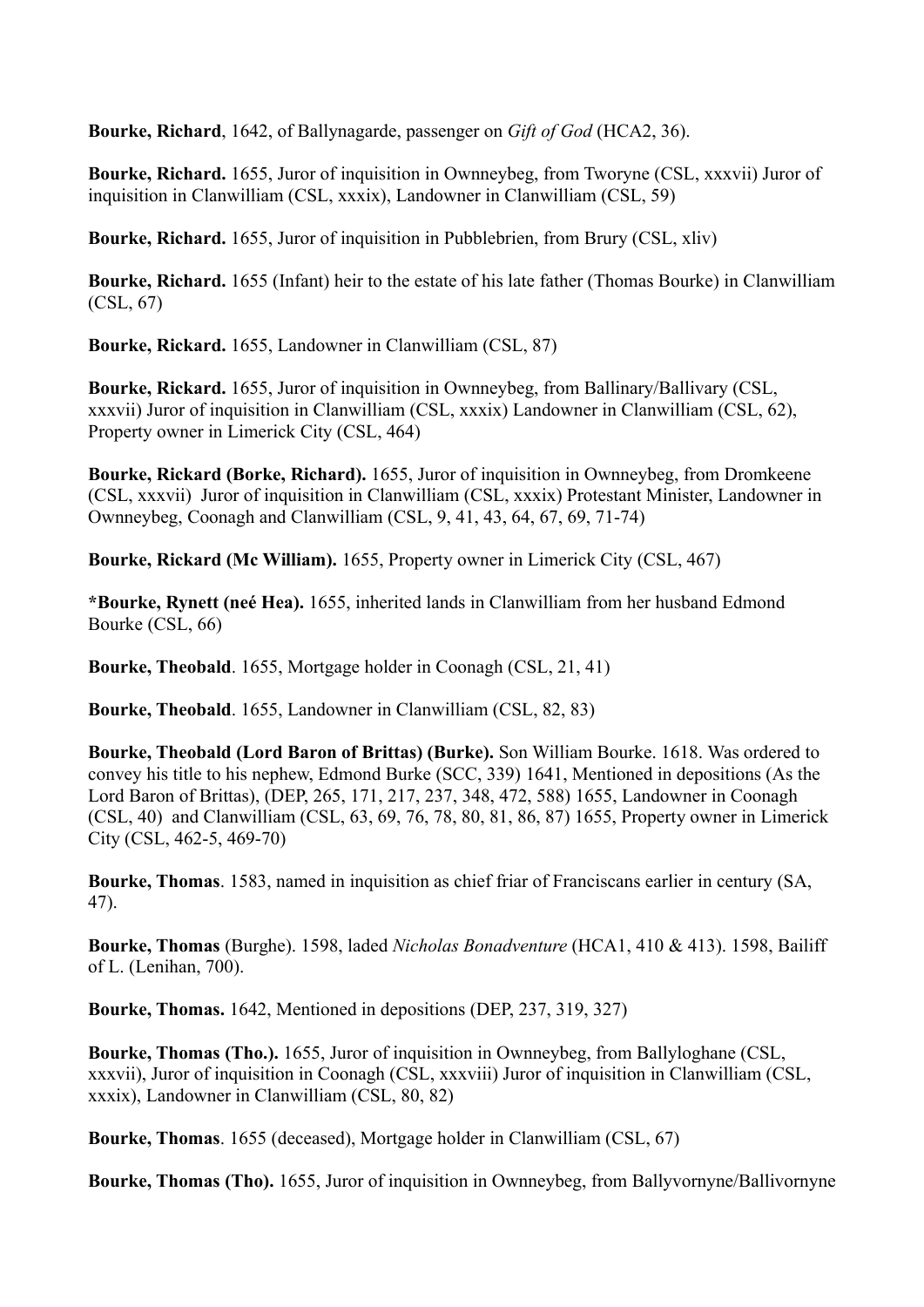(CSL, xxxvii) Juror of inquisition in Clanwilliam (CSL, xxxix)

**Bourke, Thomas (Fitz William).** 1655, Property owner in Limerick City (CSL, 470)

**Bourke, Thomas, (Lord Baron of Cahir).** 1655, Landowner in Clanwilliam (CSL, 69)

**Bourke, Tibbott**. 1541 inquisition names him as renting from Franciscans (SA, 71). 1541 of Caherconlish, receiving goods (SA, 71-2).

**Bourke, Tibbott/Tibbod.** 1642, Mentioned in depositions, father Richard Bourke (DEP,186, 237-8) 1655, Landowner in Small County (CSL, 107)

**Bourke, Tibbott or Theobold (Fitz Walter).** 1642, Mentioned in depositions (DEP, 252, 498, 584)

**Bourke, Tybothe (Burke).** 1604, accused of taking four cows from William Butler (CBM, 42)

**Bourke, Ullig mc Thomas** (Bourck; fitzThomas). 1586, attainted tenant of Earl (DP, 313, 352 & 692).

**Bourke, Ulick.** 1655, Landowner in Clanwilliam (CSL, 70, 71)

**Bourke, Walter (Fitz Richard).** 1643 &1656, Mentioned in depositions (DEP 356, 585, 1706)

**Bourke, Walter.**1655, Juror of inquisition in Ownneybeg, from Luddenbegg/ Luddenbeg (CSL, xxxvii) Juror of inquisition in Clanwilliam (CSL, xxxix), Juror of inquisition in Coonagh (CSL, xxxviii) Landowner in Clanwilliam (CSL, 62, 84)

**Bourke, Walter (Bourck/Bourk).** Gentleman, bought land in Ballygibbon (IC, 485) 1655, Juror of inquisition in Coonagh, from Luddenbegg (CSL, xxxviii)

**Bourke, Walter.**1655, Juror of inquisition in Ownneybeg, from Maddeboy/Madiboy (CSL, xxxvii) (See Rickard Bourke) Juror of inquisition in Clanwilliam (CSL, xxxix)

**Bourke, William (Bourck)**. 1586, Baron of Castleconnell and Lord of Clanwilliam, lands of (DP, 41 & 584).

**Bourke, William.** 1642-3, Mentioned in depositions (DEP, 286, 360, 517, 585)

**Bourke, William.** Son of Theobold, Lord Baron of Brittas, and lieutenant to Lord Castleconnell. 1642, Mentioned in depositions (DEP, 217, 237, 509) 1651, Present at the surrender of Limerick (ASL, 264)

**Bourke, William.** 1655, son and heir to David Bourke, Mortgage holder in Clanwilliam (CSL, 71)

**Bourke, William.** 1655, Landowner in Clanwilliam (CSL, 72-75)

**Bourke, William.** 1655 (Infant), heir to the estate of Rickard Bourke, deceased (CSL, 73)

**Bourke, William (Bourk).** 1655, Juror of inquisition in Coonagh, from Milltowne (CSL, xxxviii)

**Bourke, William (Willm/Wm).** 1655, Juror of inquisition in Ownneybeg, from Ballyobbyn (CSL,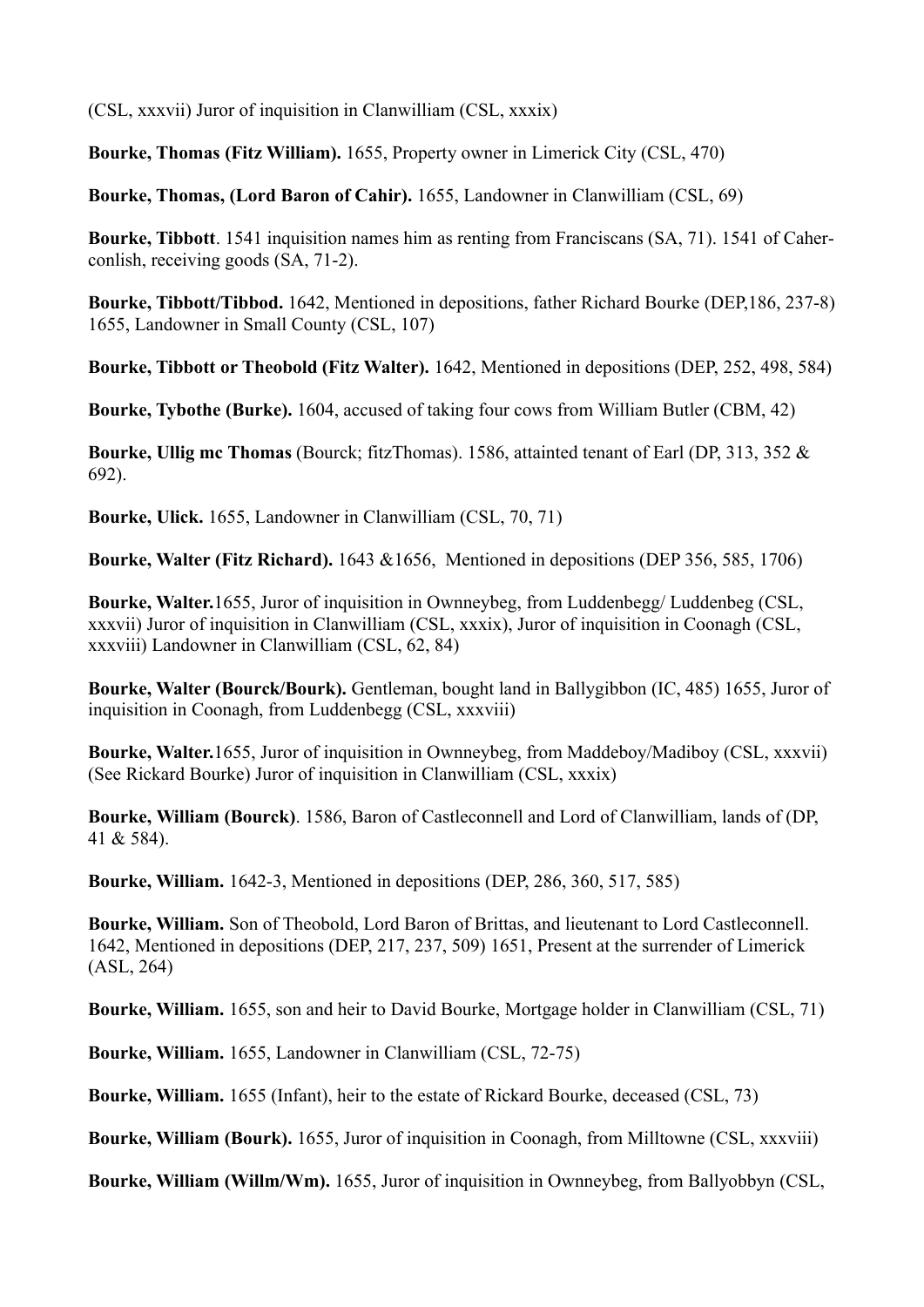xxxvii) Juror of inquisition in Clanwilliam (CSL, xxxix)

**Bourke, William (Esquire) (Borke).** 1655, Landowner in Coonagh & Clanwilliam, deceased by 1655 (CSL, 41, 60, 67, 86)

**Bourke, William FitzNicholas**. 1609, merchant of L. assignee of Rathurd (SA, 36).

**Bourke, William (Fitz Nicholas).** 1655, Property owner in Limerick City (CSL, 469-70)

**Bourke, William (Fitz Walter).** 1655, Juror of inquisition in Ownneybeg, from Kilonane/Killonane (CSL, xxxvii) Juror of inquisition in Clanwilliam (CSL, xxxix) , Landowner in Clanwilliam (CSL, 66, 86) Property owner in Limerick City (CSL, 466-7, 469)

**Bourke, William (Lieutenant Colonel).** 1655, Property owner in Limerick City (CSL, 432, 436)

**Bourke, William, Lord Baron of Castle Connell (Borke).** 1641, Mentioned in depositions (DEP 156, 171-2, 178, 180, 183, 186, 217, 223, 238, 242, 252, 275, 297, 337, 348-9, 356-7, 385, 425, 445, 472, 481, 490, 497, 505, 509, 530, 584, 820, 837-8, 881-2, 1691-2, 1702-3, 1707-8, 1726-32, 1763) 1651, Present at the surrender of Limerick (ASL, 264) 1653, Deponent (DEP 1733-40) 1655, Landowner in Clanwilliam (CSL, 59, 61), Property owner in Limerick City (CSL, 461-3)

**\*Bourne, Jane.** 1692, Took out a lease on Corporation Lands (LCI, #51)

**Bourne, John.** 1664, Burgess, took out a lease on Corporation lands (LCI, #20) 1672, Mayor of Limerick re quartering of troops (OP, p. 102).

**Bowes, John.** 1655, Property owner in Limerick City (CSL, 448)

**Bowman, Alderman**. 1678, house in L (OP. p201)

**Bowman, Abraham**. 1693, Sheriff of L. City (Lenihan, 704).

**Bowman, Daniel.** 1654, brought *Trooper of Limerick* to L. (HCA2, 458-60). 1655, Property owner in Limerick City (CSL, 435) 1684, Sheriff of L. City (Lenihan, 704).

**Bowman, James.** 1642, Mentioned in depositions (DEP 521).

**Bowy, Walter**. 1586, of Ballysimon, tenant of Earl (DP, 617).

**Boye, Donal McBryn**. 1541, holding land in Kildare estate (Crown Surveys, p178).

**Boyle, Murrough**. 1661, MP for Kilmallock (Lenihan, 742).

**Boyle, William ne**. 1586, holding Rathjordan (DP, 36).

**Bradish, John.** 1642, Clerk & Deponent (DEP 509-10)

**Bragson, Symon.** 1642, Butcher, Mentioned in depositions (DEP 547)

**Bray, John.** Wife & children mentioned, not named. 1643, Mentioned in depositions. (DEP 419)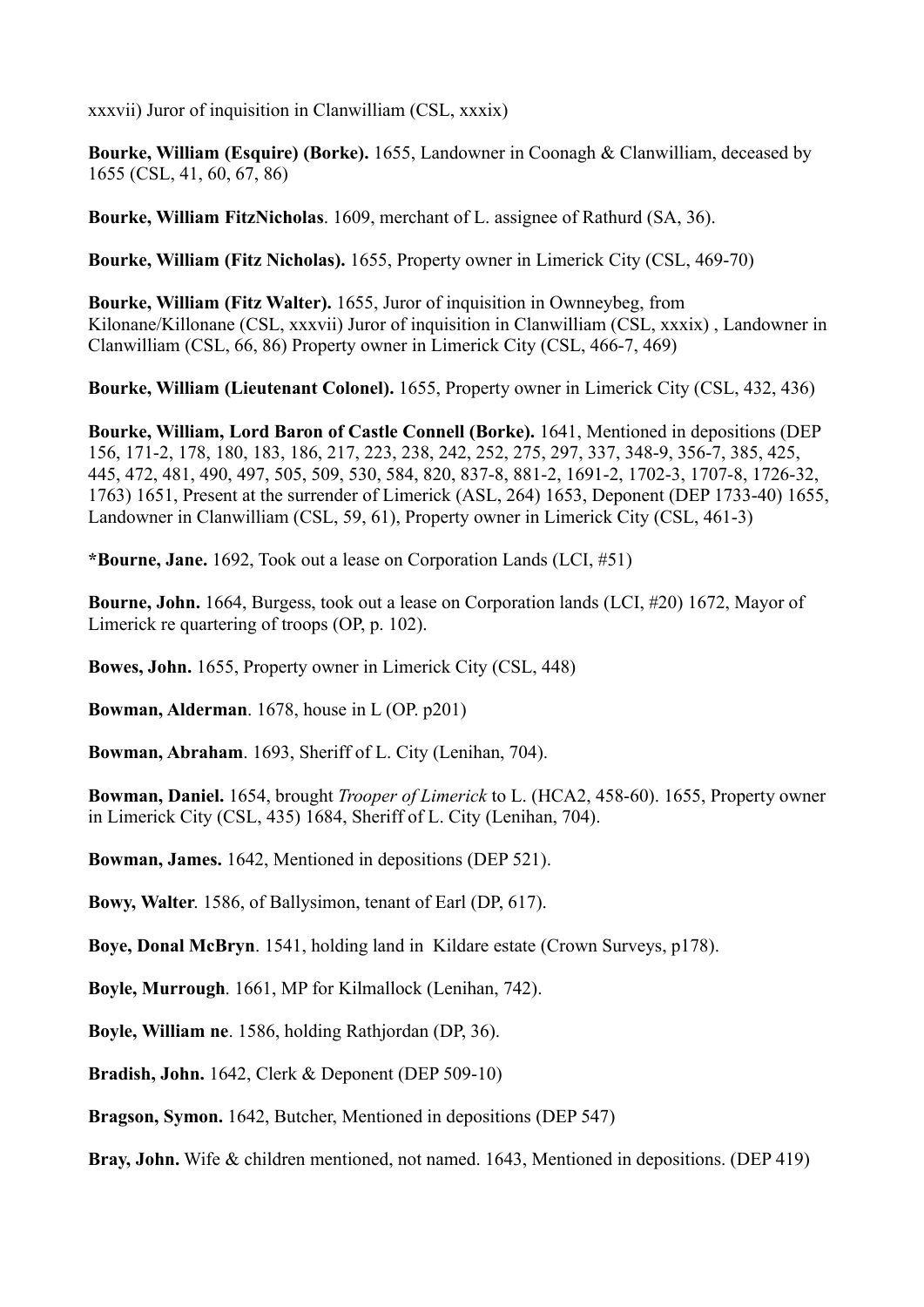**Bray, Steven.** Wife & children mentioned, not named. 1643, Mentioned in depositions. (DEP 229)

**Brayne, John.** 1642, Mentioned in depositions (DEP, 287)

**Breckley, Robert.** 1576, Merchant trading to Cork, cargo list (BTI, 688)

**Brenagh, James.** 1642, Carpenter, mentioned in depositions (DEP 365)

**Brenagh, Morrice (Breunagh).** 1642, Mentioned in depositions (DEP 521)

**Brereton, Henry.** 1643, Signatory to depositions (DEP 355)

**Brett, Francis.** Leaseholder with in Logher/ Bourchier's Hill (IC, 482)

**Brett, Patrick (Britt).** 1642, Mentioned in depositions (DEP, 237-8, 372, 497-8, 585, 837) 1655, Juror of inquisition in Small County, from Glinogrey (CSL, xl)

**Breveter, Thomas**. 1685, Sheriff of L. City (Lenihan, 704).

**Brewer, James.** 1622 , Sheriff (IC, 413)

**Brewer (Lucas the Brewer).** 1665, Property owner in Limerick City (LCI, #23)

**Bridges (Captain Bridges).** 1643, Mentioned in depositions (DEP, 275) 1661, MP for Kilmallock (Lenihan, 742).

**Bridges, John**. 1661, obit, MP for Kilmallock (Lenihan, 742).

**Bridgman, Henry.** Landowner in Muskrinownan als Beauly (IC, 487)

**Bridgman, Winter.** Freeholder and leaseholder in Newcastle (IC, 486, 487)

**Brien, Christopher.** Brother of Lord Inchiquyne1653, Mentioned in depositions (DEP 1751)

**Brien, Denis (Esquire).** 1655, Landowner in Connello (CSL, 254, 318)

**Brien, Dennis.** 1655, Juror of inquisition in Small County, from Loghguir (CSL, xl)

**Brien, Dennis (Bryne).** 1655, Landowner in Connello (CSL, 305, 317)

**\*Brien, Margaret (Brian).** 1653, Mentioned in depositions (DEP 1763)

**Brigdale, William.** 1653, Mentioned in depositions (DEP 1748)

**Brigdall, John.** 1653, Mentioned in depositions (DEP 1747)

**Briggs, Henry.** 1641, Deponent (DEP, 301-2, 489-92)

**Brinckelo** (first name blank). 1586, tenant (DP 404).

**Britton, William.** 1643, Mentioned in depositions (DEP, 339)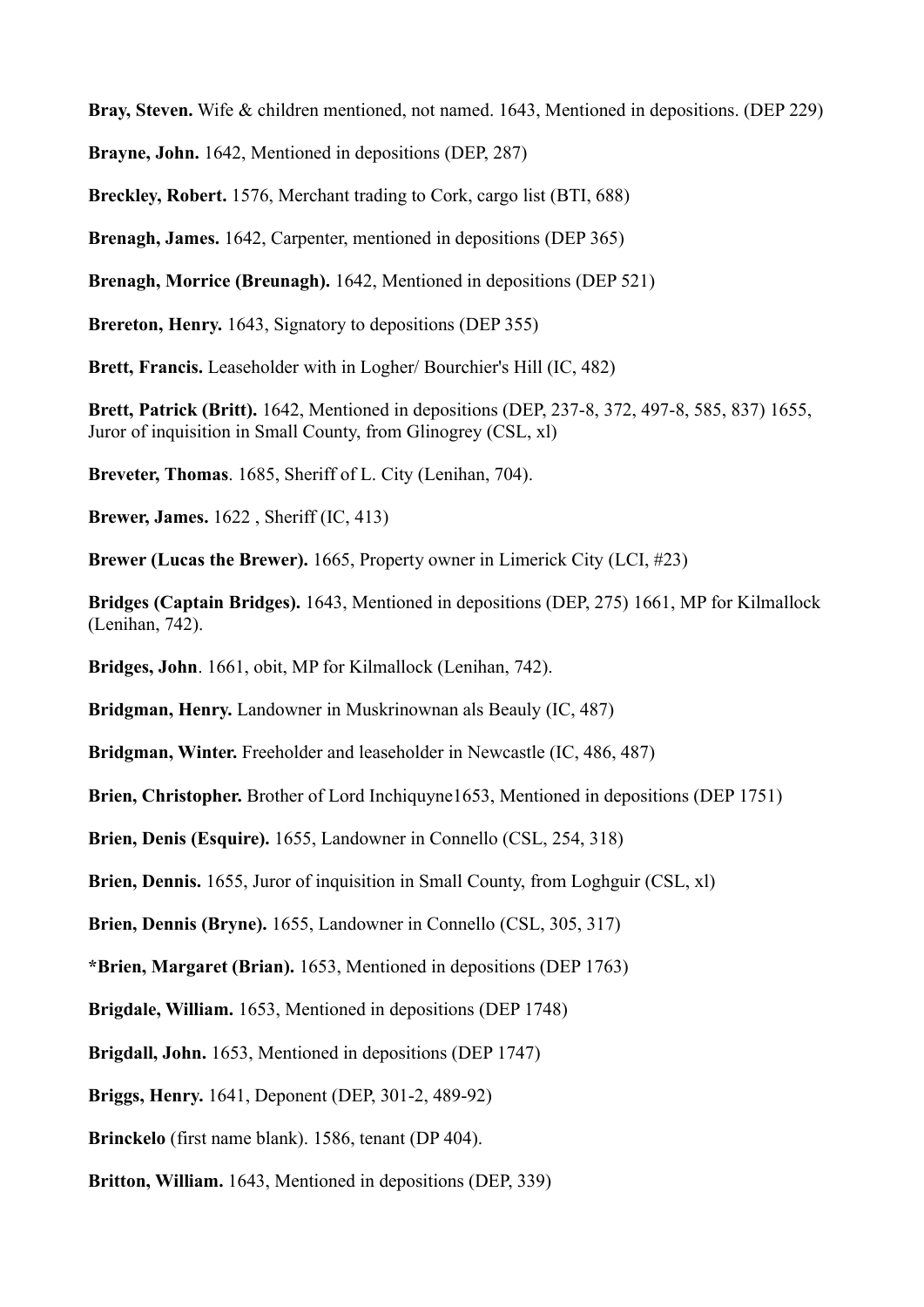**Brocke, Arthur (Corporal).** 1655, Juror of inquisition in Ownneybeg, from Grenane (CSL, xxxvii) Juror of inquisition in Clanwilliam (CSL, xxxix)

**Broder, John.**1642, Clerk, deponent (DEP, 317-18)

**Brohill (The Lord Brohill).** 1655, Landowner in Small County (CSL, 113) And Connello (CSL, 281, 294, 302, 304-11, 320, 322-3, 326) And Kenry (CSL, 360)

**Bromyll, Leonard**. 1541, juror on inquisition on Kildare lands (Crown Surveys, p177).

**Brooke, Randalph.** 1642, Deponent (DEP 425-6)

**Brookes, Ffrances.** Wife & children mentioned, not named. 1643, Mentioned in depositions. (DEP 419)

**Brookman, Bartholomew.** 1653, Deponent (unnumbered entry)

**Broome, Josias.** 1642 (deceased), Smith, Mentioned in depositions (DEP, 218)

\***Brown, Alls.** 1642 (deceased), Midwife, Mentioned in depositions (DEP, 218)

**\*Browne, Annable (An Broune).** 1641, Widow, Mentioned in depositions (DEP,172, 240) 1655, Landowner in Small County (CSL, 95, 98, 100)

**\*Browne, Barbery (Lady, Barbara Broune).** Wife to Sir John Browne. Mentioned as having four children and being the aunt of the Lord of Castleconnell. 1643, Deponent (DEP 481-484) 1655, Landowner in Small County (CSL, 95, 96, 103) Property owner in Limerick City (CSL, 427, 486)

**Browne, David (McUlicke).** 1615, taken into royal protection (CBM 265)

**Browne, Edward.** With Walter Browne, he bought lands from Sir Edward Fitton in Goldworth (IC, 481)

**Browne, George.** 1655, Juror of inquisition in Kenry, from Killbridy (CSL, xliv)

**Browne, John**. 1586, of Any, killed in rebellion (DP, 11, 25, 26, 33, 311, 380 & 413). 1609, attainder mentioned (SA, 36)

**Browne, Sir John.** Husband to Barbery Brown. 1643 & 1653, Mentioned in depositions (DEP 481, 1737) 1655, Landowner in Connello (CSL, 306)

**\*Browne, Margery.** 1642 (deceased), daughter of Alls Browne (DEP, 218)

**Browne, Richard (Richd., Broune).** 1655, Juror of inquisition in Small County, from Loghguir (CSL, xl)

**Browne, Robert (Robt.)**. 1655, Landowner in Coonagh (CSL, 41)

**Browne, Thomas**. 1541, juror on inquisition on Kildare lands (Crown Surveys, p177).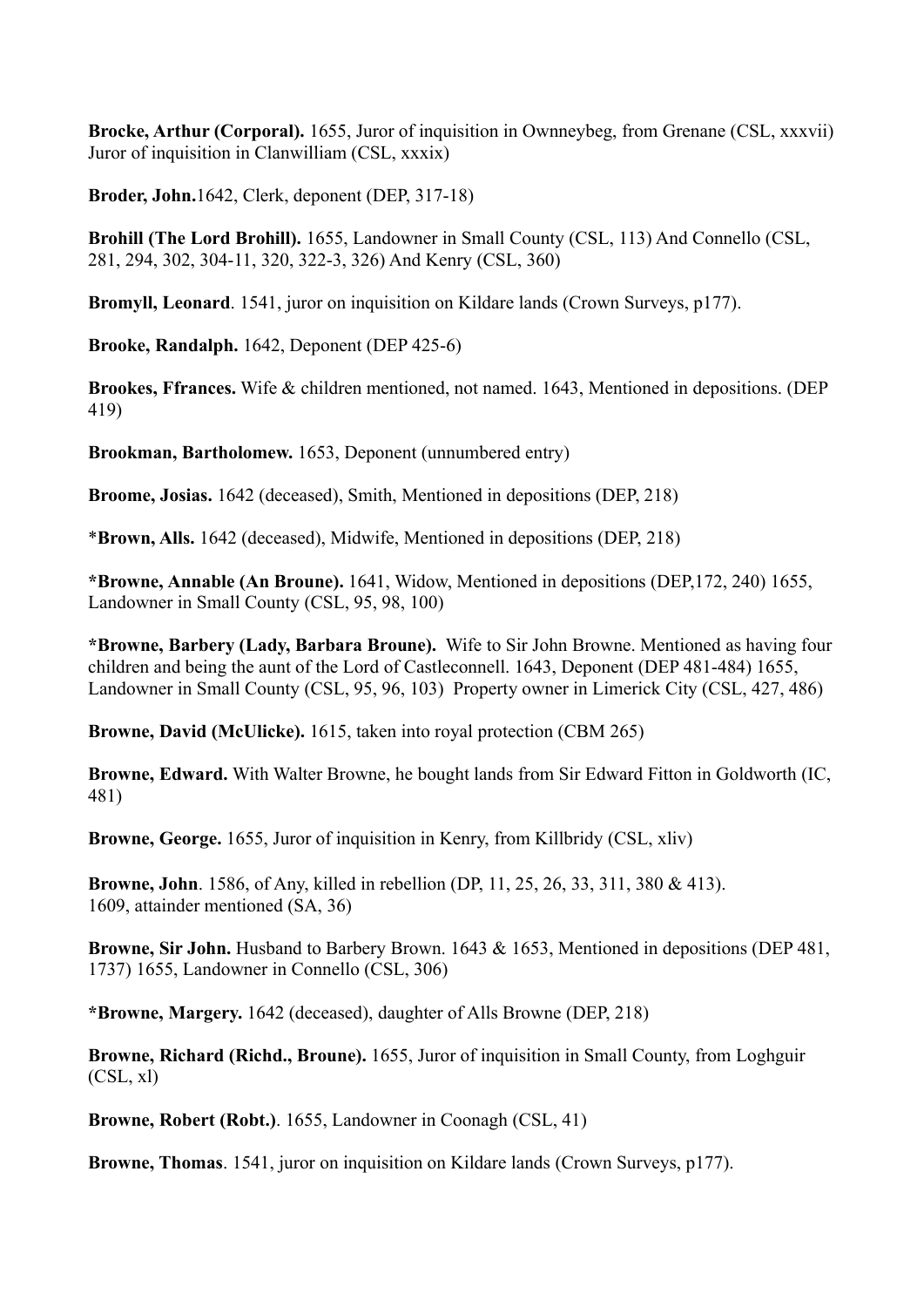**Browne, Thomas**. 1586, of Kylkylane (Kilcullane), killed in rebellion, late constable of Any (DP, 11, 15, 380, 643-4 & 682).

**Browne, Thomas.** 1642, Deponent (DEP, 216) Mentioned in depositions (DEP 425, 497, 502) 1654, Deponent (Unnumbered later depositions, MS 821, Fols 325r-326v)

**Browne, Thomas (Broune).** 1655, Landowner in Coonagh (CSL, 40), Property owner in Limerick City (CSL, 486)

**Browne, Thomas (Thomas Coogy Browne).** 1642, Carpenter, mentioned in depositions (DEP 585)

**Browne, Thomas (Esquire).** 1642, Mentioned in depositions (DEP, 237) 1655, Landowner in Small County, son of Lady Barbara Browne (CSL, 95-98, 103, 111) Landowner in Connello (CSL, 291)

**Browne, Sir Thomas, Knight.** 1617, involved in a commitee to standardise weights and measures, 1618, commissioned to act in place of the absent Lord President of Munster with all powers, 1621, collected charges for the building of a courthouse (Cessions Howse) (CBM, 178) 1620, employed in taking individuals into royal protection. (CBM 224-226)

**Browne, Sir Valentine**. 1586, Commissioner (DP, many entries, 694).

**Browne, Walter**. 1609, of Camus, swears on oath about the 40 corporation ploughlands (SA, 34- 35).

**Browne, Walter.** 1624, involved in a dispute with Sir Thomas Standish over a dam Browne had built. (SCC, 355) With Edward Browne, he bought lands from Sir Edward Fitton in Goldworth (IC, 481) 1642, Mentioned in depositions (DEP,183)

**Brumbucke, Henry (Ensign).** 1655, Juror of inquisition in Ownneybeg, from Castleconnell (CSL, xxxvii) Juror of inquisition in Clanwilliam (CSL, xxxix)

**Brumby, Nicholas (Gentleman) (Brumly).** 1642, Merchant, mentioned in depositions (DEP 485) 1655, Juror of inquisition in Connello, from New Castle(CSL, xliii)

**Brutnell, Hatrie.** 1643 (deceased), Mentioned in depositions (DEP, 429)

**Brutny, Adryan (Brutnell).** 1642, Mentioned in depositions (DEP 546, 594)

**Bryan, William**. 1680, witness to conveyance of house in Mungret St (IQM, 1184).

**Bryant, William.** 1696, Took out a lease on Corporation Lands (LCI, #61)

**Bryckley, Robert**. 1586, merchant of Limerick, undertenant (DP, 350).

**Bucke, George.** 1655, Property owner in Limerick City (CSL, 445)

**Bullar, William (Butler?).** Wife & children mentioned, not named. 1643, Mentioned in depositions. (DEP 228)

**Burgatt, Thomas**. 1586, castle tenant (DP, 402).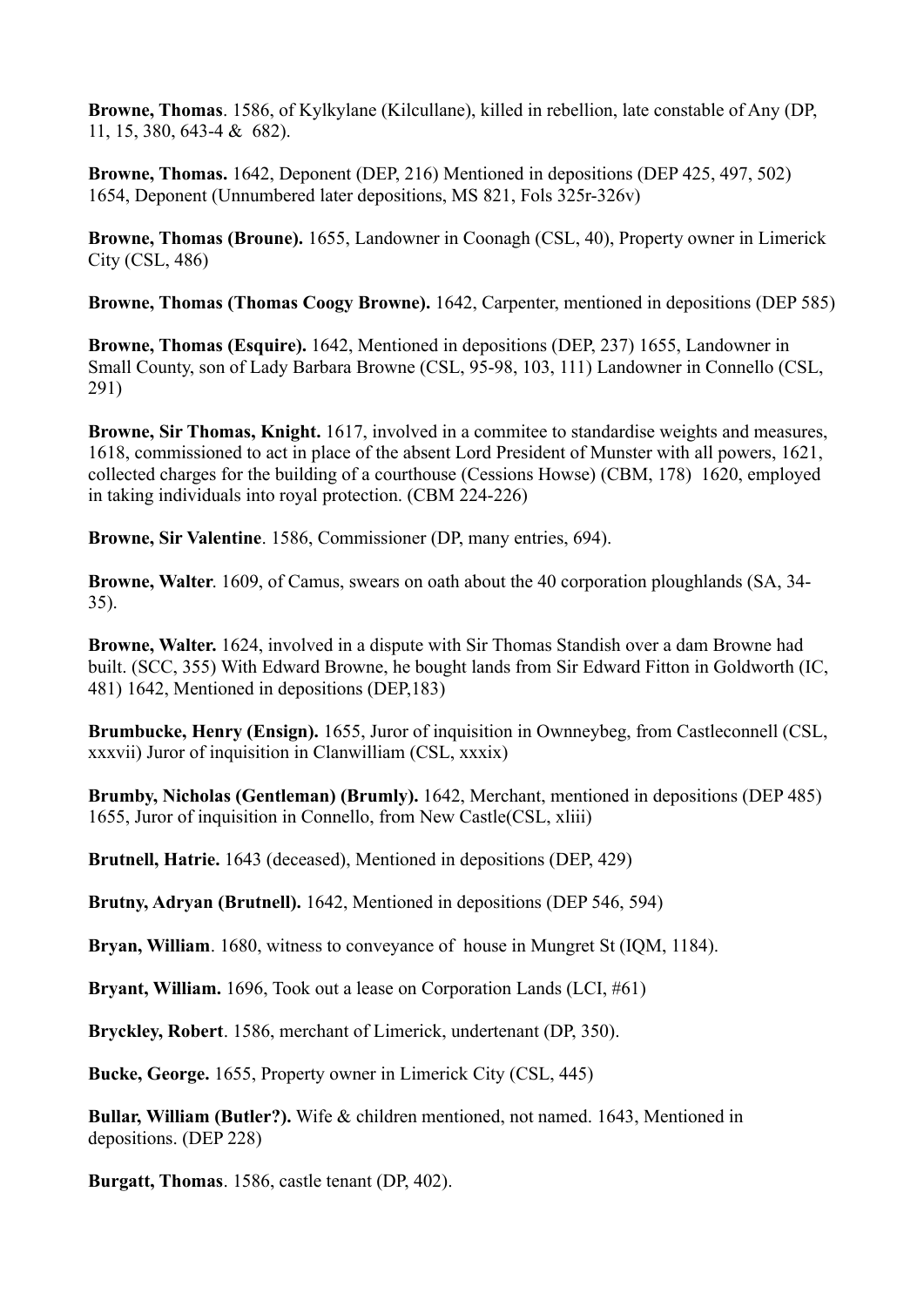**Burges, Edmond.** Freeholder in Newcastle (IC, 487)

**Burges, George (Captain, Burgess).** 1643, Deponent (DEP 254, 256) 1655, Landowner in Connello (CSL, 309)

**Burges, John.** Copyholder in Newcastle (IC 487) 1653, Mentioned in depositions (DEP 1711)

**Burges, William.** 1642 (deceased), Husbandman, Mentioned in depositions (DEP 293, 441, 486)

**\*Burgatt, Ellen (née Fitz Gibbon).** 1655, Landowner in Costlea, widow (CSL, 237)

**Burgett, John (Burgott/Burgatt).** 1642-3, Mentioned in depositions (DEP,183, 223, 297, 521) 1655, Landowner in Kilmallock (CSL, 216) And Costlea (CSL, 237)

**Burn, John**. 1663, Sheriff of L. City (Lenihan, 703).

**Burnell, Richard (Captain).** 1655, Property owner in Limerick City (CSL, 404)

**Burnham, John (Burneham).** 1642, Miller, Mentioned in depositions (DEP, 238)

**Burstie, Francis.** Landowner in Killmacough als Knock Billingsley (IC, 488)

**Burt, John**. 1654, factor for merchants re *Trooper of Limerick* to L. (HCA2, 458 & 460).

**Burton, Henry.** 1643, Husbandman & deponent (DEP 449-50)

**Burton, Samuell.** 1655, Property owner in Limerick City (CSL, 446)

**Bury, John**. 1673, High Sheriff of Limerick Co. (Lenihan, 743).

**Bush, Richard.** Landowner in Killmacough als Knock Billingsley (IC, 489)

**Buske, David**. 1586, tenant of Owergar (Uregare?) (DP, 24).

**Butledge, Richard.** Freeholder in Newcastle (IC, 486-7)

**Butler (Captain Butler).** 1642, Mentioned in depositions (DEP, 183)

**Butler (Colonel Butler).** 1641, Mentioned in depositions. 'Second son to the lord of Inkerrin' (DEP,171, 183)

**Butler, (The Earl of Ormond).** 1600, Mentioned in State Papers (as Ormond) (CSP 344) 1642, Mentioned in depositions, name erased (DEP, 265) 1655, Landowner in Pubblebrien (CSL, 392)

**Butler, George.** 1622, Tax collector, Sheriff (IC, 318, 410) 1643, Deponent (DEP 377-80)

**Butler, James.** 1655**,** Landowner in Coonagh (deceased in 1655) (CSL, 19, 36, 49)

**\*Butler, Katharine.** Wife of Terlogh Mc Cragh. 1600, Mentioned in State Papers (CSP 70)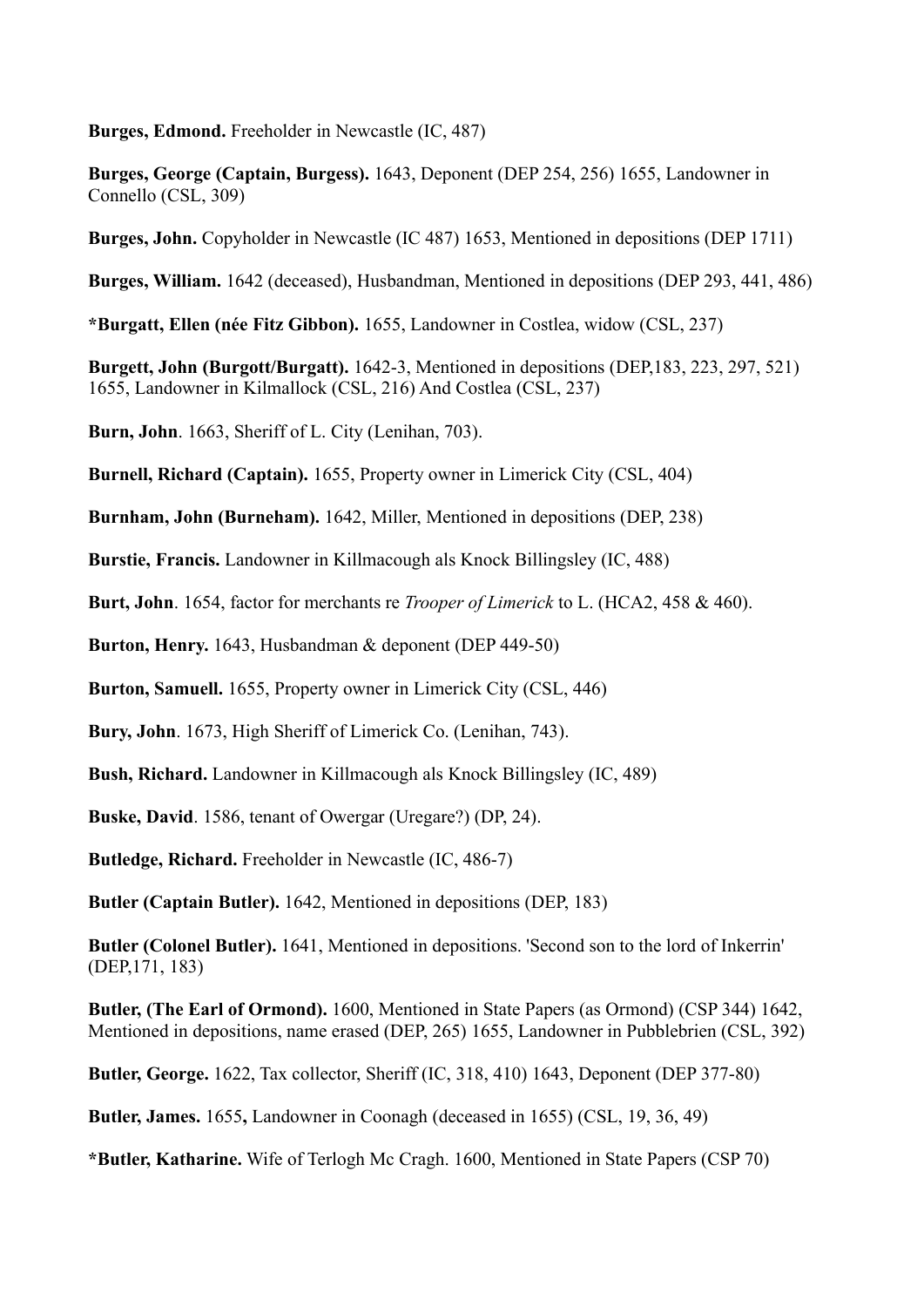**\*Butler, Mary.** Wife, widow of the above James; inherited 1/3 of his land (CSL, 19)

Butler, Piers (Esquire) (Pierce). 1642, Mentioned in depositions (DEP 419<sup>1</sup>, 471, 588) 1655, Landowner in Clanwilliam (CSL, 63, 64)

**Butler, Richard.** Eldest son of the lord of Inkerrin. 1642, Mentioned in depostions (DEP, 183, 275, 472, 588) 1655, Mortgage holder in Coonagh (CSL, 30)

**Butler, Thomas.** Son of the lord of Dunboyne. Gentleman, bought land in Ballygibbon (IC, 485) 1643, Mentioned in depositions (DEP, 275)

**Butler, William.** 1604, Accused Tybothe Burke of wrongfully taking four of his cows and recieved compensation (CBM, 42) Landowner in Killmacough als Knock Billingsley (IC, 488) 1655, Landowner in Connello (CSL, 286)

# **[C]**

**Cahissy, John Bradaghe**. 1586, of Kildyrry (Kilderry) in Pubblebrien, killed in rebellion (DP, 11), lands of (DP, 35).

**Calepeese, George.** 1643, Mentioned in depositions (DEP 329)

**Callaghane (Captain Callaghane).** 1653, Mentioned in depositions (DEP 1734-5, 1737)

**Cam, Garrott mc Thomas mc William**. 1586 subtenant of Earl (DP, 287).

**Cam, Thomas** (otherwiseThomas mc Shane mc Edmunde; Cham*)*. 1586, lord of Clenlesse who died without pardon under protection, tenant of Earl of Desmond (DP, 71-73, 145, 166, 198-9, 256, 446, 507 & 678-81).

**Canes, Richard.** 1642, Husbandman & deponent (DEP, 309-10

**Canes, Thomas.** 1642, Deponent (DEP, 307-8).

**Cantwell, John (Esquire).** 1655, Landowner in Costlea (CSL, 229).

**Canwell (Mr Canwell).** 1655, Property owner in Limerick City (CSL, 417).

**Capella, Thomas de**. 1586, charter witness (DP, 704).

**Cardin, William.** Leaseholder in Logher/ Bourchier's Hill (IC, 482).

**Carew, Sir George.** 1600, Mentioned in State Papers (CSP 70-1, 281, etc.). 1601-2, involved in case taken by Sexton re closed up gate (SA, 41-2).

**Carny, Nicholas (Karny).** 1642, Mentioned in depositions (DEP, 279, 401, 1764).

**Carpenter, John (Mc David).** 1642, Mentioned in depositions (DEP, 283).

Two different Piers Butlers are mentioned here.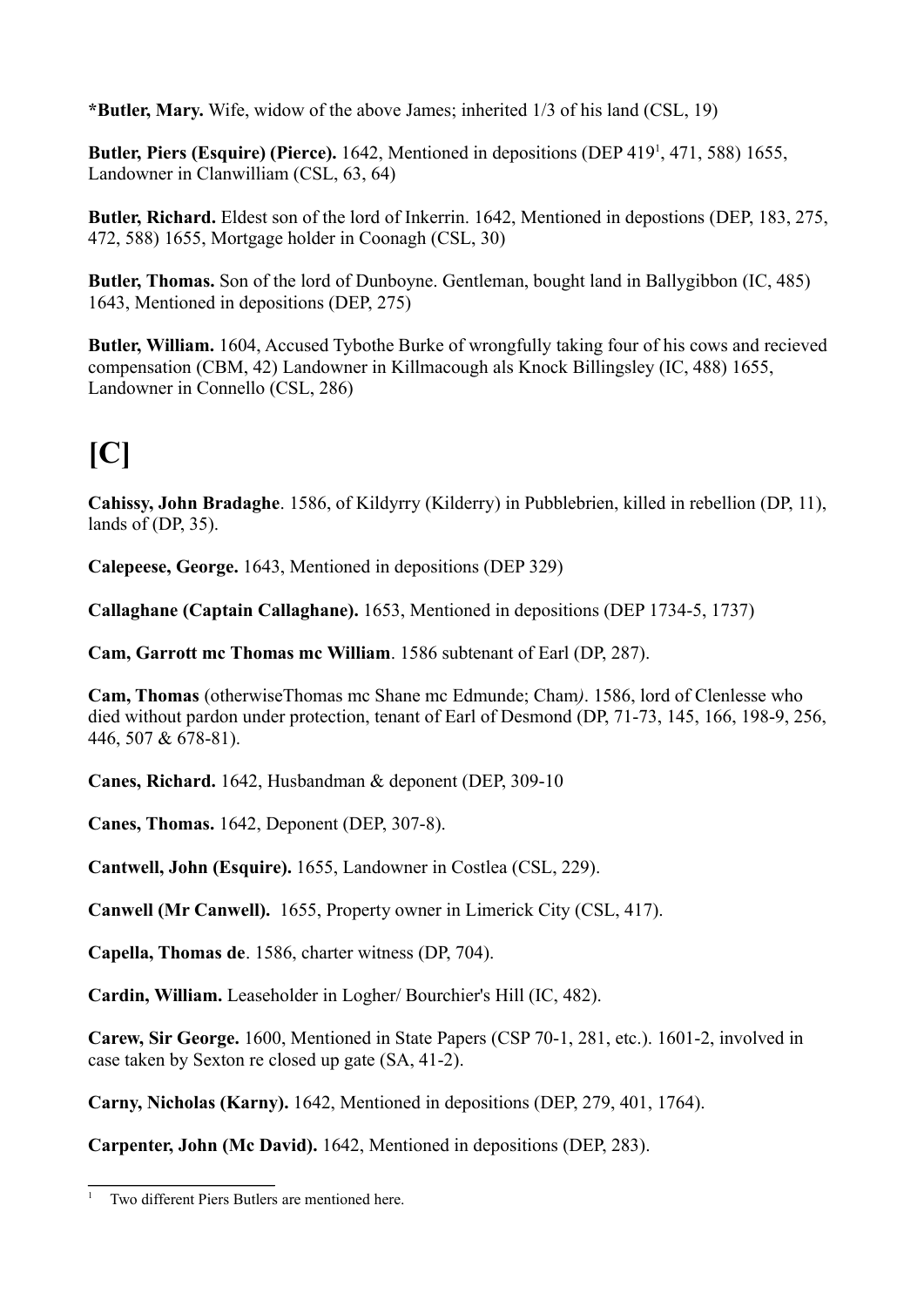**Carr, Brian.** 1653, Mentioned in depositions (DEP 1771).

**Carr, Leonard.** 1671, Merchant, Took out a lease on Corporation Lands (LCI, #28)

**Carrye, John.** 1642, Mentioned in depositions (DEP 523).

**\*Carse, Constance.** 1653, Cook, Mentioned in depositions (DEP 1755).

**Carter, Arthur.** c1589, survey of lands, brother of William (BSIH, p. 174). Provost marshal of Munster. Murdered. (IC, 484). Map of lands see National Maritime Museum Greenwich P/49/23.

**Carter, William.** c1589, acting for his brother re lands in L. (BSIH, p. 174).Granted the seignory of Castleton (IC, 484). Map of lands see National Maritime Museum Greenwich P/49/23.

**Carter (Lieutenant Carter/Cartter).** 1655, Property owner in Limerick City (CSL, 417)

**Cartie, Charles.** 1655, Mortgage holder in Connello (CSl, 277)

**Carver, John.** Wife and children mentioned, not named. 1643, Joiner, Mentioned in depositions (DEP, 419 574)

**Casey (Bishop Casie).** Landowner in Thomdeely (WEBB, 415)

**Casey (Poore Casy).** 1641, Mentioned in depositions (DEP,171)

**\*Casey/Casy, Ann (Cassy).** 1655, Landowner in Small County (CSL, 104) And in Coshmay (CSL, 127) And Kilmallock (CSL, 182) And Costlea (CSL, 239) And Pubblebrien (CSL, 394)

**Casey, David.** 1685, Property owner in Limerick City (LCI, #46)

**Casey, Francis**. 1649, merchant in L (HCA2, 637).

**Casey, Henry (Casy).** 1640, Sheriff of L. City (Lenihan, 702).1641, Burgess, Mentioned in depositions (DEP,171, 1692, 1726)1655, Landowner in Coshmay (CSL, 140)

**Casey/Cassey, James (Gentleman).** 1655, Juror of inquisition in Coshmay, from Killmallocke (CSL, xli)

**Casey, John** (Casy). 1650, merchant, re the *Eagle of Limerick* (HCA2, 667).

**\*Casey, Margrett (Cassie).** 1655, Landowner in Pubblebrien (CSL, 394)

**Casey, Maurice** (Morrish). 1608, joiner, mediator in boundary dispute (SA, 55-6).

**Casey, Morrish (Cassey).** 1642, Mentioned in depositions (DEP,183, 569) 1655, Landowner in Connello (CSL, 297)

**Casey/Cassye, Morrogh.** 1655, Landowner in Coonagh (CSL, 21)

**Casey, Patrick.** 1643, Burgess, Mentioned in depositions (DEP, 270)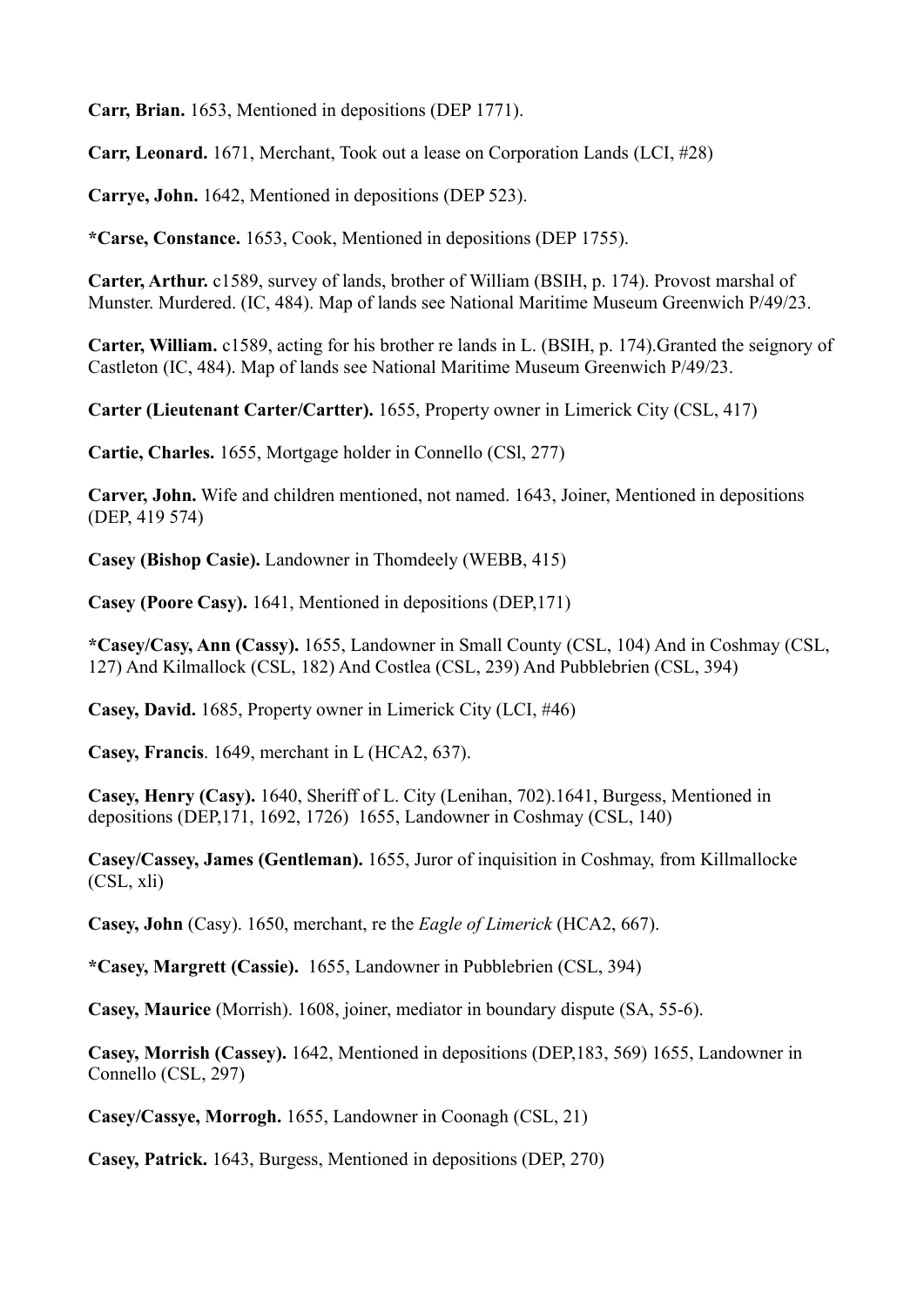**Casey, Robert.** 1662, Burgess, Property owner in Limerick City (LCI, #10)

**Casey, William (Gentleman) (Cassy, Cassie).** 1655, Juror of inquisition in Pubblebrien, from Cluonana (CSL, xliv) Landowner in Pubblebrien (CSL, 382, 393-4).

**Cassy, John**. 1586, tenant of Earl (DP, 605).

**\*Chade, Ann.** 1643 (deceased), Mentioned in depositions (DEP 518)

**Chadwick, William.** 1643, Yeoman, deponent (DEP 359-362)

**Chaffe, Robertt (Lieutenant) (Robtt).** 1655, Juror of inquisition in Limerick City (CSL, xlv)

**Chaffin, William (Captain).** 1655, Property owner in Limerick City (CSL, 431) (LCI, #30, 47)

**Chancellor, Humfry.** 1642, Mentioned in depositions (DEP 497)

**Chaplain, Henry**, 1694, Sheriff of L. City (Lenihan, 704).

**Chapllin, Thomas.** 1655, Juror of inquisition in Limerick City (CSL, xlv)

**Chapman, John (Joh).** 1642 (deceased), Yeoman, Mentioned in depositions (DEP, 218)

**Chapman, William.** 1655, Juror of inquisition in Ownneybeg, from Cnockeneagh (CSL, xxxvii)

**Chenen, John**, 1683, renting house in L. (OP, p. 268).

**Chest, George.** 1642, Mentioned in depositions (DEP, 299)

**Chevens, John.** 1655, Property owner in Limerick City (CSL, 405)

**Chinnery, John (Quartermaster).** 1655, Juror of inquisition in Ownneybeg, from Cnocktanecastle (CSL, xxxvii) Juror of inquisition in Clanwilliam (CSL, xxxix)

**Chitty, Corbett**. 1642, barber, examinee (HCA2, 1063).

**Churchy, Daniel**. 1642 in rebellion (HCA2, 1063).

**Churchy, John**. 1642 in rebellion (HCA2, 1063).

**Clabard, Mortow.** 1642, Mentioned in depositions (DEP 549)

**Clampett, Abraham**. 1698, yeoman. Age 22, deponent re events round 1689-90 (IQM, 1423).

**Clampett, Isaac**. 1698, apprentice of L., age 17, deponent re events round 1689-90 (IQM, 1423).

**Clancy, Charlles (Clancie)**. 1655, Landowner in Clanwilliam, lived in London (CSL, 62)

**Clancy, Connor (Clancie).** 1643, Mentioned in depositions (DEP 356, 585) 1655, Mortgage holder in Ownneybeg (CSL, 4) Landowner in Clanwilliam (CSL, 67, 71, 74-77)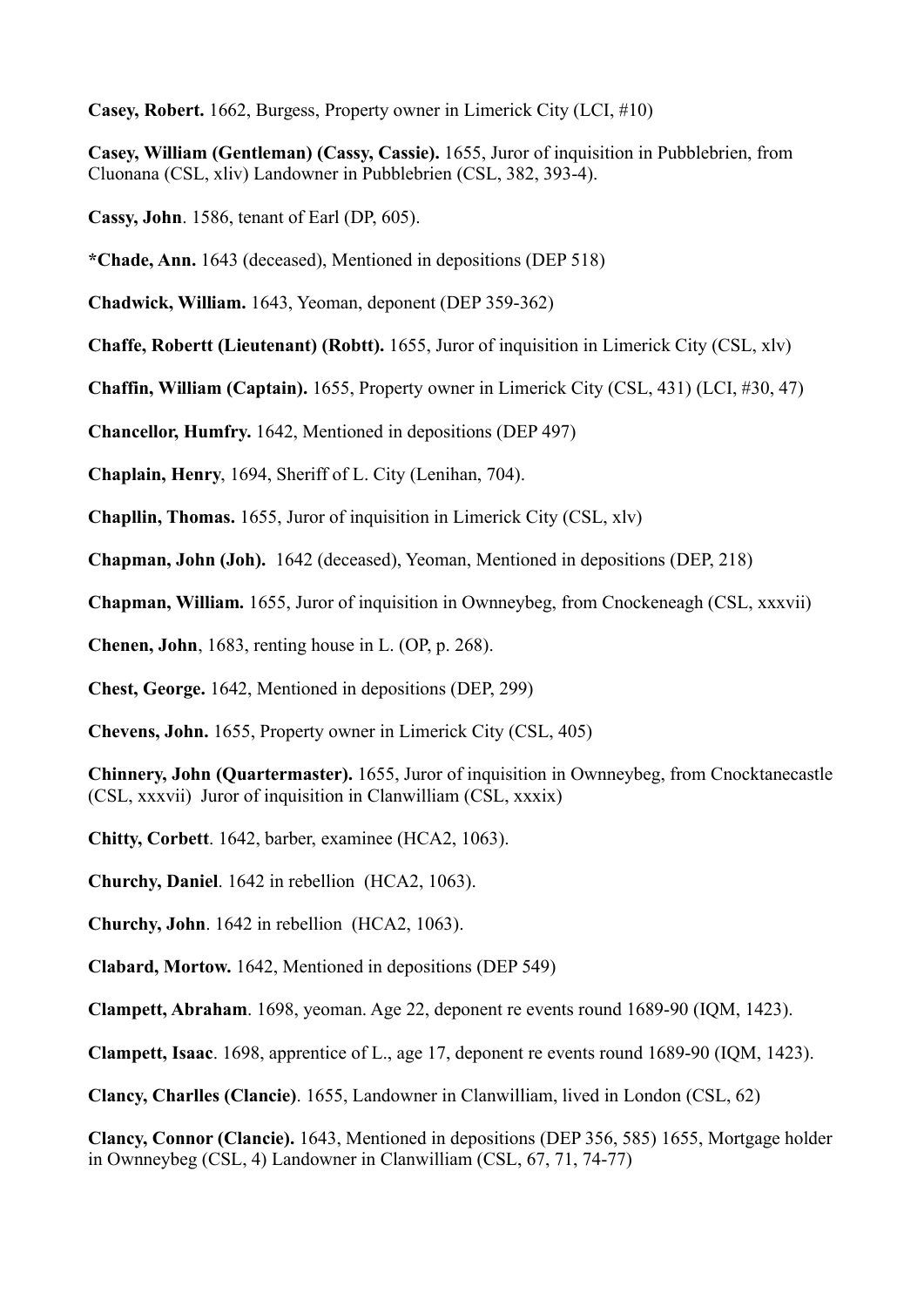**Clancy, Connor (Clanchy/ Clancie).** 1655, Juror of inquisition in Ownneybeg, from Ballybrickyne (CSL, xxxvii) Juror of inquisition in Clanwilliam (CSL, xxxix) Landowner in Clanwilliam (CSL, 62, 66)

**Clancy, Daniell (Donell).**1642, Mentioned in depositions (DEP, 286, 319)

**Clancy, Dermott (Clancye/ Clancie)**. 1655, Mortgage holder in Abbiowhnie (CSL, 4) Landowner in Pubblebrien, assignee of Francis Fanning (CSL, 371)

**Clancy, John (Clanchy).** 1642, Mentioned in depositions (DEP, 286, 319, 546) 1655, Property owner in Limerick City (CSL, 464)

**Clancy, John (Clancie).** 1655, Landowner in Clanwilliam (CSL, 65)

**Clancy, Owne/ Owen (Clanchy/Clancie).** 1655, Juror of inquisition in Ownneybeg, from Grenane (CSL, xxxvii) Juror of inquisition in Clanwilliam (CSL, xxxix) Landowner in Clanwilliam (CSL, 65)

**Clancy, Symon (Clancie).** 1655, Landowner in Clanwilliam (CSL, 65)

**Clancy, Thomas (Clancie).** 1655, Landowner in Pubblebrien (CSL, 380)

**Clanmohowne**. 1586 free tenant of Earl (DP, 568).

**Clanmahownagh, Terrelagh**. 1586 free tenant of Earl (DP, 582).

**Clanrickard; The Earl of Clanrickard (Bourke?).** 1600, Mentioned in State Papers (CSP 64) 1653, Mentioned in depositions (DEP 1731)

**Clare, Edward.** 1641, Clerk, mentioned in depositions (DEP,170) 1642, Deponent (DEP 385-6)

**Clark, Edward**. 1682, Sheriff of L. City (Lenihan, 704). 1675, Mayor of L. (Lenihan, 703).

**Clarke (Mr Clarke/Clarcke).** 1655, Property owner in Limerick City (CSL, 425, 432)

**Clarke, John.** 1653, Signatory to depositions (DEP 1768)<sup>2</sup> 1655, Juror of inquisition in Small County, from Loghguir (CSL, xl)

**Clayny, Edward.** 1642, Miller, mentioned in depositions (DEP 585)

**Clayton, Henry.** 1655, Property owner in Limerick City (CSL, 447)

**Clifford, William**. 1677, Sheriff of L. City (Lenihan, 703).

**Clinton, Henry**. 1669, Sheriff of L. City (Lenihan, 703).

**Clock, Edward**. 1668, Sheriff of L. City (Lenihan, 703).

**Clonan, Knogher.** 1642, Husbandman, mentioned in depositions (DEP 385)

<sup>&</sup>lt;sup>2</sup> The name here is only 'J Clarke'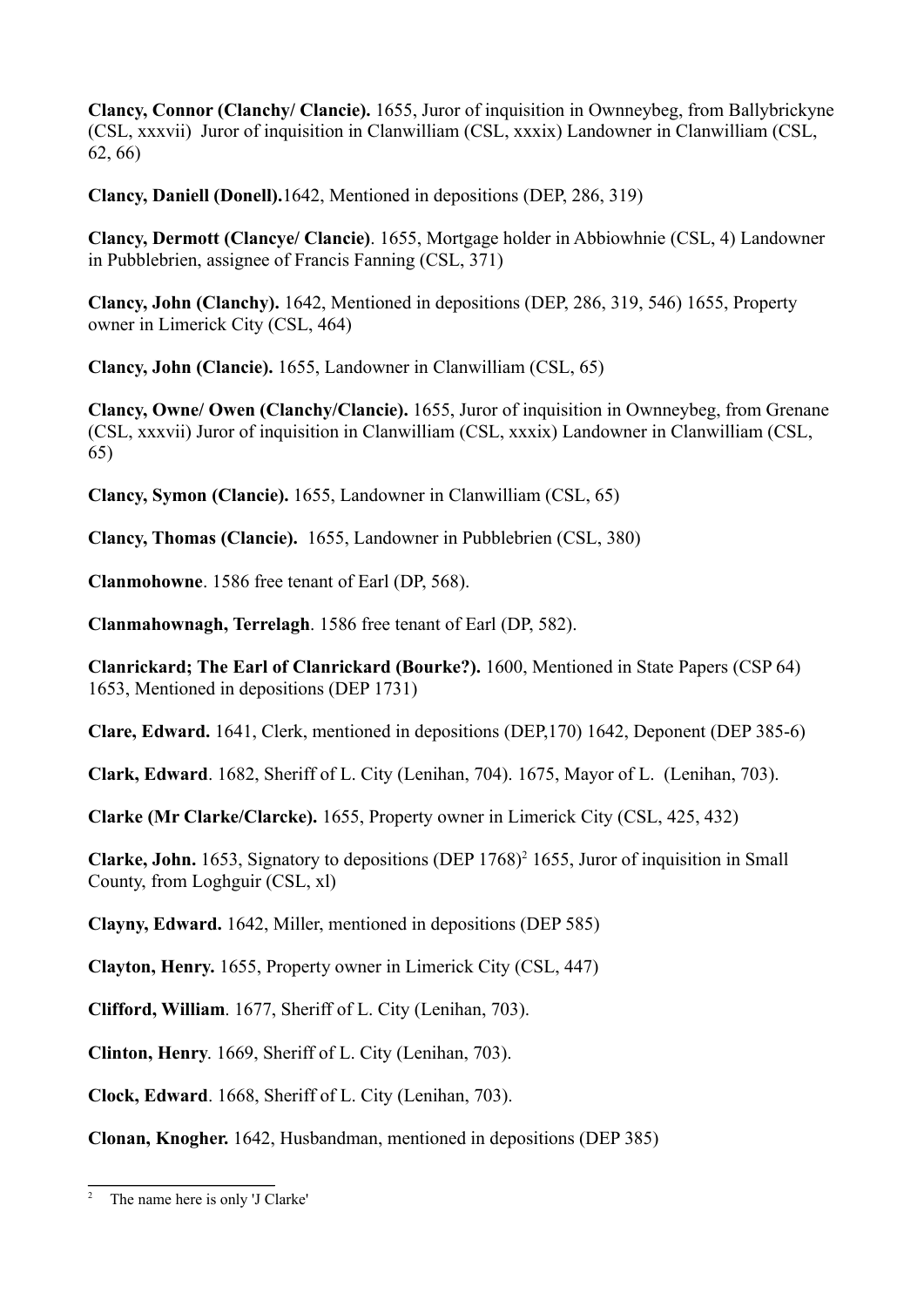**Coach, John.** 1642 (deceased), Shepherd Mentioned in depositions (DEP, 218)

**Cockane (Captain Cockane).** 1655, Property owner in Limerick City (CSL, 401, 403)

**Cockburne, Walter**. 1599, master of *Phoenix* (HCA1, 431).

**Coggne, Connor.** 1653, Mentioned in depositions (DEP 1736)

**Coghlan, Dermot (Esquire) (Dermitius).** 1663, Property owner in Limerick City (LCI, #12) 1665, Reciever of the Rents of the Corporation, took out a lease on Corporation lands (LCI, #22, 43)

**\*Cole, Jane.** 1643, Widow, Mentioned in depositions (DEP 451)

**Colham, Captain**. 1586, occupying part of lands of Knight of the Valley (DP, 303).

**Collins, John.** 1670, Took out a lease on Corporation Lands (LCI, #25, 30)

**Collman, Andrew.** 1642, Mentioned in depositions (DEP 569)

**Collum, Richard (Cullum).** son of William Collum (below) 1641, Mentioned in depositions (DEP,174, 183, 229, 297)

**Collum, Robert (Captain?) (Cullam, Cullum).** Was granted the seignory of Ardagh als Collum's Vale (IC, 489) 1641, received a patent on lands in Ardagh, which Bishop Webb claimed to be fraudulent (WEBB, 413, 414, 422)

**Collum, William (Collume/Colme/Colliom/Cullum/Callum).** Landowner in Killmacough als Knock Billingsley (IC, 488)1641, Mentioned in depositions (DEP, 174,182, 191, 228-9, 297, 314, 493, 521, 590)1655, Landowner in Connello (CSL, 285, 315, 317, 320, 325)

**Collum, William (The Younger).** 1643, Mentioned in depositions (DEP 228-9)

**Colmes, William.** 1642, Mentioned in depositions (DEP 443)

**Colston, Symon.** 1642, Yeoman and deponent (DEP, 259-60)

**Comerford, Garrett** (Gerott). 1601-2, involved in case taken by Sexton re closed up gate (SA, 41- 2).

**Comier, Dyonise.** ? (WEBB, 419)

**Comyn, Andrew**. 1627, granted Portrinard and monastery of Nephelagh (BSIH, p. 40).

**Comyn, Christopher.** 1601, Merchant trading to Cork, cargo list (BTI, 893)

**Comyn, Daniel**. 1559, Mayor of L. (Lenihan, 699).

**Comyn, David** (Comen). 1514 lease of King's Island 1541, holding land in Kildare estate (Crown Surveys, p. 245). 1555, Bailiff of L. (Lenihan, 699).

**Comyn, David FitzNicholas**. 1609, Alderman, holder of part of the corporation 40 ploughlands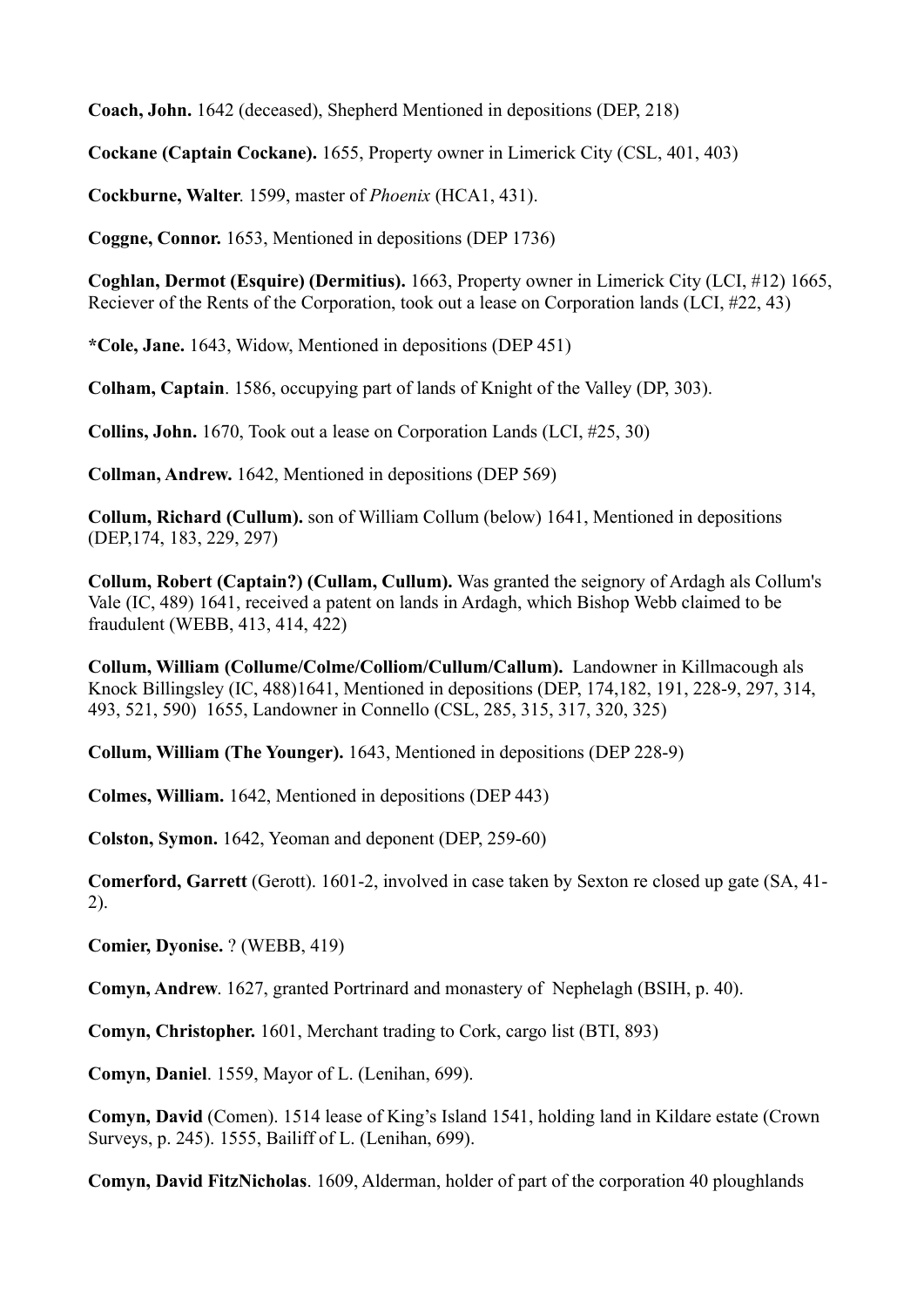(SA, 37-8).1611, 1615 & 1624, Mayor of L. (Lenihan, 701).

**Comyn, Dominick**. 1541, Bailiff of L. (Lenihan, 698). 1541 inquisition names him as renting house known as Fish House from Franciscans (SA, 71).

**Comyn, Edmund**. 1587, Bailiff of L. (Lenihan, 700).

**Comyn, Edmond**. 1609, holder of part of the corporation 40 ploughlands (SA, 38).

**Comyn, Edmund.** 1665, Property owner in Limerick City (LCI, #23)

**Comyn, Francis (Comyne).** 1655, Property owner in Limerick City (CSL, 407)

**Comyn, George**. 1571, Bailiff of L. (Lenihan, 699).

**Comyn, Georg/George (Esquire).** 1653, Mentioned in depositions (DEP 1731) 1655, Juror of inquisition in Pubblebrien, from Ballibrowny (CSL, xliv), Juror of inquisition in Limerick City (CSL, xlv) Landowner in Pubblebrien (CSL, 386) Property owner in Limerick City (CSL, 411, 427, 433)

**Comyn, John**. 1541, juror on inquisition on Kildare lands (Crown Surveys, p177). 1541, juror on inquiry into king's lands etc. (SA, 69).

**Comyn, John.** 1563, Bailiff of L. (Lenihan, 699). 1556, Mayor of L. (Lenihan, 699).

**Comyn, John** (Comen). 1586, of Limerick, merchant, holds Courtbrack of Earl (DP, 238).

**Comyn, John** (Cummin). 1599, examinee, aged c 40, merchant of L (HCA1, 431).

**Comyn, John.** 1653, Merchant & deponent (DEP 1702-5)

**Comyn, John**. 1656-7, Sheriff of L. City (Lenihan, 702). 1661, Mayor of L. (Lenihan, 703).

**Comyn, John Fitz Andrew** (Esquire) (Comyne). 1655, Juror of inquisition in Pubblebrien, from Millicke (CSL, xliv), Juror of inquisition in Limerick City (CSL, xlv) 1655, Property owner in Limerick City (CSL, 411, 423, 437) (LCI, #23) 1659, took out a lease on Corporation lands (LCI, #8) 1684. Alderman or Sword Bearer (LCI #33,  $52$ )<sup>3</sup>

**Comyn, John (Fitz David).** 1655, Property owner in Limerick City (CSL, 451) 1684. Alderman or Sword Bearer (LCI, #33)

**Comyn, John (Fitz Edmund) (Comyne/ Commin).** 1642, Mentioned in depositions (DEP, 240-1) 1655, Landowner in Pubblebrien (CSL, 390)

**Comyn, John FitzJasper** (Jesper). 1640, Sheriff of L. City (Lenihan, 702). 1642, Merchant, mentioned in depositions (DEP 425)

**Comyn, John FitzStephen**. 1570, Mayor of L. (Lenihan, 699). 1571, mayor, witness (SA, 68).

<sup>3</sup> The text refers to two men by the name of John Comyn within the same entry; one Alderman and the other Sword Bearer.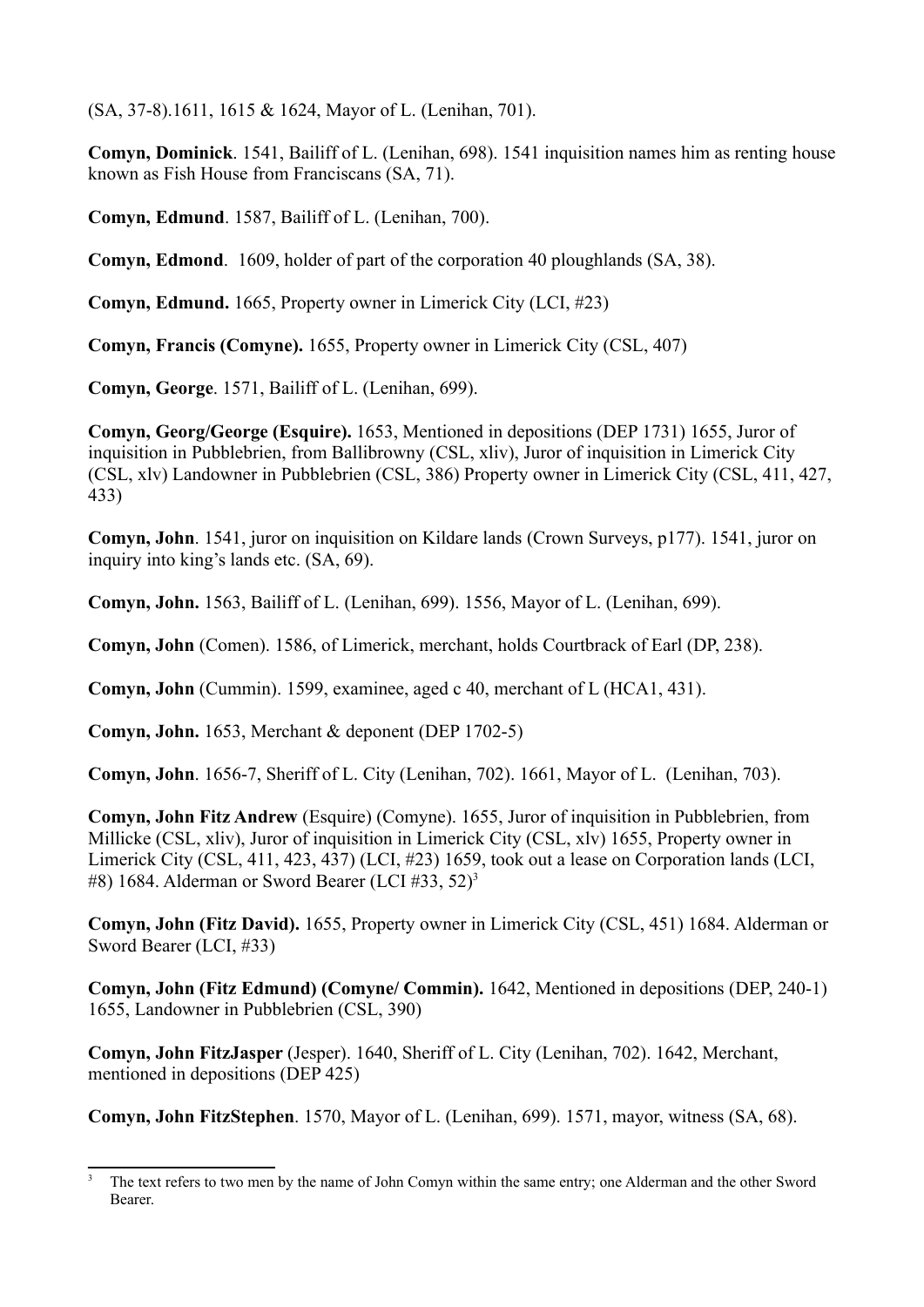**\*Comyn, Dame Katherine**, 1663, relict of Sir Nicholas, claiming lands in county and city (CC, 197).

**Comyn, Lawrence (Comyne).** 1655, Landowner in Clanwilliam (CSL, 83, 85)

**Comyn, Lawrence (Fitz William) (Comyne) .** 1653, Mentioned in depositions (DEP 1726) 1655, Property owner in Limerick City (CSL, 411, 424, 427, 452, 477, 481) (LCI, #8)

**Comyn, Lucas.** 1655, Property owner in Limerick City (CSL, 404)

**Comyn, Nicholas**. 1583, Mayor of L. (Lenihan, 700).

**Comyn, Sir Nicholas FitzDavid (Nichollas, Comyne)**. 1648, Mayor of L. (Lenihan, 702). 1655, Landowner in Connello (CSL, 295) 1655, Property owner in Limerick City (CSL, 403-5, 407-9, 413, 415, 420, 427, 429, 431, 436, 445, 447, 449, 451-3, 482, 488). 1663, last will c 3 yrs previous; mention of arrangements by him (CC, 197)

**Comyn, Philip**. 1565, Juror, in case re drainage (SA 51-2).1572, Bailiff of L. (Lenihan, 699).

**Comyn, Piers**. 1577, husband of Margaret Sexton (SA, 49).

**Comyn, Richard (Coming/ Cumin).** 1643, Cooper & deponent (DEP, 405-8) Mentioned in depositions (DEP 451)

**Comyn, Stephen.** 1541, juror on inquiry into king's lands etc. (SA, 69).

**Comyn, Stephen.** 1655, Leasee in Limerick City (CSL, 425)

**Comyn, Thomas**. 1609, holder of part of the corporation 40 ploughlands (SA, 36-38).

**Comyn, Thomas (Fitz David) (Comyne, Komyn).** 1643, Sheriff of L. City (Lenihan, 702). 1652, Signatory to depositions. 1655, Landowner in Pubblebrien (CSL, 390) Property owner in Limerick City (CSL, 431)

**Comyn, Thomas FitzPhilip**. 1603, Bailiff of L. (Lenihan, 700).

**Comyn, William (Comine, Commin, Comyne) (Esquire).** 1641, Landowner in Donaghmore (WEBB, 417) 1641 & 1653, 1656, Alderman, Mentioned in depositions (DEP,171, 1690, 1692, 1702-3, 1706, 1726, 1728, 1730) 1655 (deceased) Property owner in Limerick City (CSL, 420, 426, 470)

**Comyn, William FitzEd**. 1640, Mayor of L. (Lenihan, 702).

**Condon, David.** 1642, Mentioned in depositions (DEP 511)

**Coney, David.** 1565, Juror, in case re drainage (SA 51-2).

**Congrve, John (Captain).** 1655, Juror of inquisition in Coshmay, from Ffanningstowne (CSL, xli)

**Connell, Teig (Gentleman).** 1655, Juror of inquisition in Connello, from Newcastle (CSL, xliii)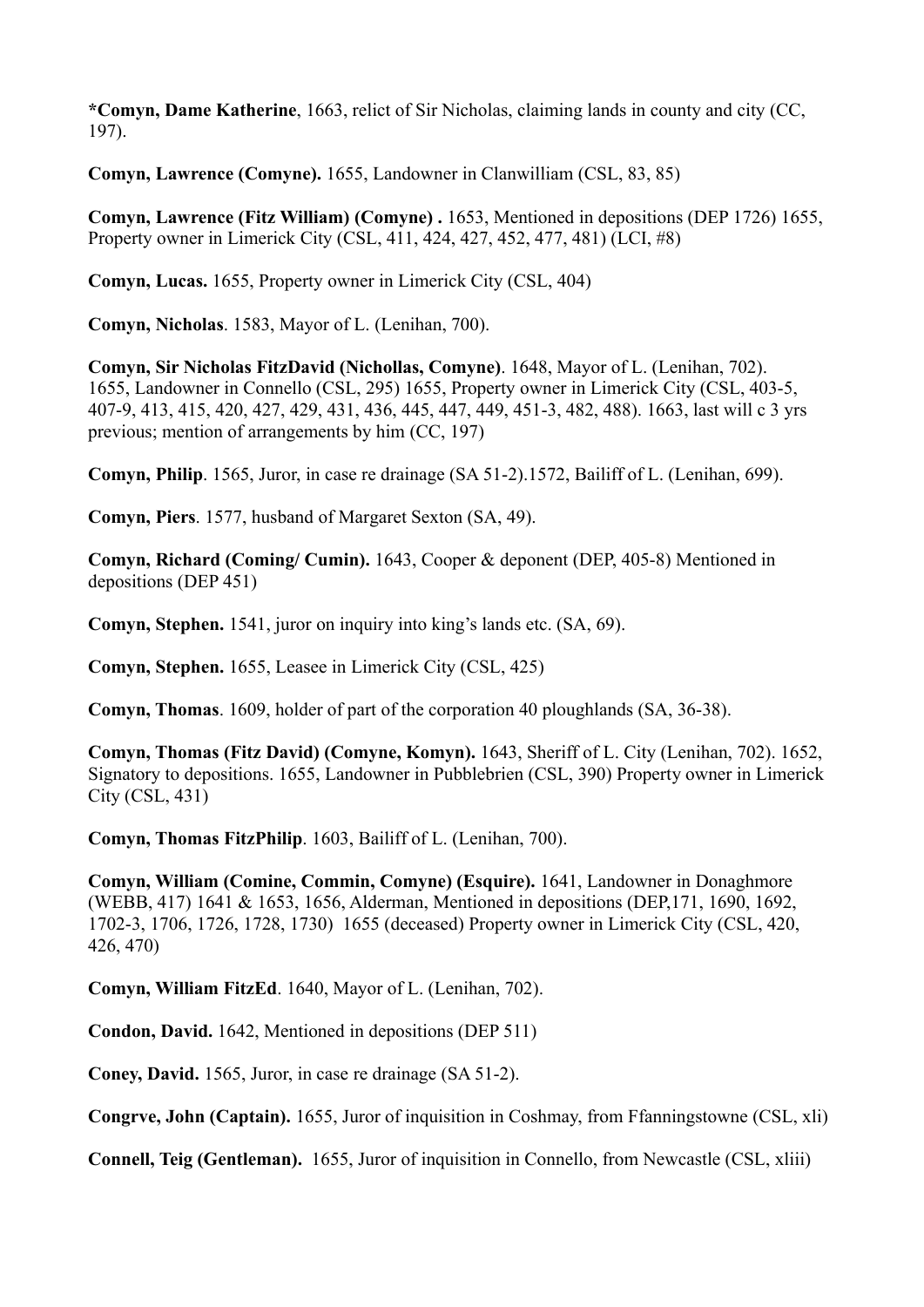**Conner, John O Knoghor**. 1586, tenant of Earl (DP, 178).

**Connor, Thomas.** 1655, Property owner in Limerick City (CSL, 405)

**Constable, Robert**. 1643, in L. at time of siege of castle (HCA2, 472).

**Conway, Hugh (The Younger) (Conwey).** 1643, Deponent (DEP 305-6)

**Conway, John (Gentleman).** 1655, Juror of inquisition in Kilmallock, from Killmallock (CSL, xli), Juror of inquisition in Costlea (CSL, xlii)

**Conyers, Ralph (Conyears).** 1642 merchant, examinee (HCA2, 1063).1655, Property owner in Limerick City (CSL, 426)

**\*Cooke, Elizabeth.** 1642, Widow & Deponent (DEP 590-3)

**Cooke, George.** Landowner in Muskrinownan als Beauly (IC, 488)

**Cooke, John (Lieutenant).** 1655, Property owner in Limerick City (CSL, 429)

**Cooke, Richard (Gentleman).** 1642, Mentioned in depositions (DEP 485) 1655, Juror of inquisition in Kilmallock, from Killmallock (CSL, xli), Juror of inquisition in Costlea (CSL, xlii)

**Cooper.** 1653, Mentioned in depositions (DEP 1710)

**Cooper, Barnaby.** 1642, Mentioned in depositions (DEP 403)

**Cooper, Gilbert.** 1642, Yeoman, mentioned in depositions (DEP 391, 501)

**\*Cooper, Mary** (alias McMahon). 1659. letter from Denis O'Brien to his mother Mary at L. (IQM, 13).1686, will of, leaves money to Dominicans, Franciscans and Augustinians of L. (IQM, 1493).

**Cooper, Richard.** 1642, Mentioned in depositions (DEP 537)

**Coote, Chidley** (Cooke). 1663, in possession of property claimed by Ellinor Creagh (CS, 364). 1695, MP for Kilmallock (Lenihan, 743).

**Coppinger, John** (Copinger). 1586, serjeant of James E of Desmond (DP, 703).

**Coppinger, John**. 1604, Sent to survey Gillieabbey (CBM, 26)

**Coppinger, Robert**. 1604, Sent to survey Gillieabbey (CBM, 26)

**Cork, Richard (Richard, Earl of Corke).** 1641, Landowner in Thomdeely (WEBB, 415) 1642, Mentioned in depositions (DEP 501) 1655, Landowner in Small County (CSL, 98) And Kilmallock (CSL, 187-88) And Kenry (CSL, 343)

**Cornelius, Robertus.** Bishop of Limerick (WEBB, 415)

**Cornish.** 1676, property owner in Limerick City (LCI, #39)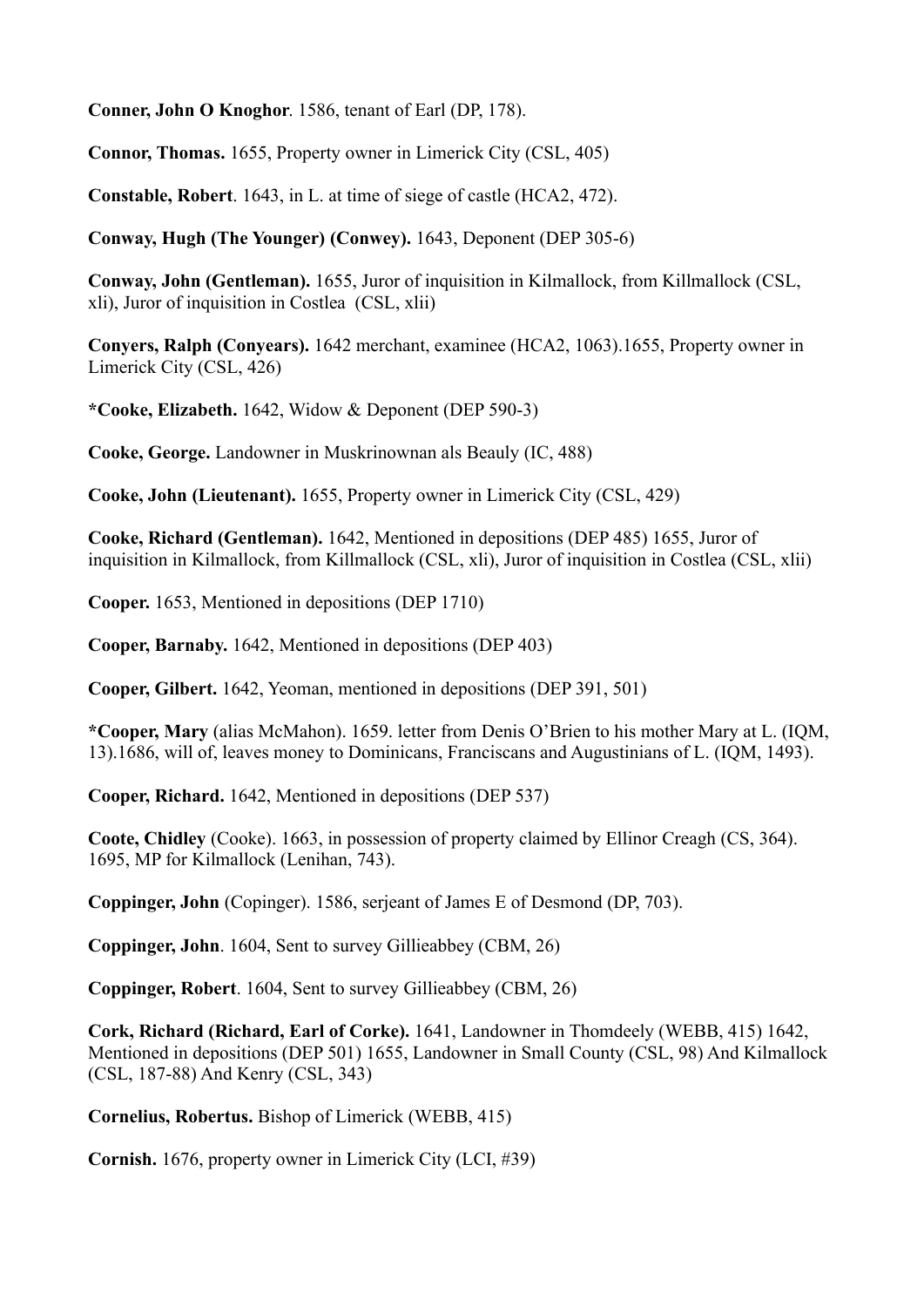**Costelloe, Jordan.** 1652, Mentioned in depositions (DEP 344)

**Cottrell, John.** 1642, Deponent (DEP, 337)

**Coughlan, Cornelius**. 1648, born Limerick, living 18yrs in Ostend, age 36, on *John Baptist* when taken (HCA2, 306).

**Coughlan, Joseph**. 1692 & 1695, M.P. for Limerick City (Lenihan, 741).

**Counagh, David (Or Dermod).** 1643, Deponent (DEP, 275)

**Courtney, Francis (Colonel) (Courtnay).** 1655, Landowner in Connello (CSL, 253-60, 262-70, 272-5, 280, 284, 287, 292, 297-8, 302, 315-19, 325, 328)

**Courtney, George Ughtred (Esquire) (Courtnie).** 1613, High Sheriff of Limerick Co. (Lenihan, 743). Held the seignory of Meane (IC, 485) Acquired the seignory of Muskrinownan als Beauly from Henry Oughtred (IC, 488) 1631, took out a lease on lands in Ardagh (WEBB, 406) 1641 & 1653, Landowner in Cloncrough, Mahownah and Croagh (WEBB, 416) 1643, Mentioned in depositions (DEP, 254, 256, 275, 295, 320, 523, 527, 649, 1690) 1617-41 various grants of land by (BSIH, p. 39-40).

**Courtney, Sir William.** Father of the above. 1586, assigned land in Connello (DP, 373). 1594, letters patent granting Newcastle (BSIH, p. 39) Was granted the seignory of Newcastle (IC, 486) 1641, Landowner in Ardagh (WEBB, 413)

**Cox, John.**1643, Tailor & Deponent (DEP 293-4)

**Cox, Robert (Esquire).** 1642, Mentioned in depositions (DEP 391, 501) 1655, Landowner in Connello (CSL, 284) 1655, Property owner in Limerick City (CSL, 440)

**Coyle, George.** 1656, Mentioned in depositions (DEP 1706)

**\*Coyne, Catherine (Cathlin, Catiline, Katherin, Coynes, Quin?).** 1655**,** Widow, Landowner in Kilmallock (CSL, 177, 178, 193, 202-4, 209-10)

**Coyne, Henrie.** 1618, took out a lease on lands in Kilmallock (WEBB, 409)

**Coyne, Robert.** 1642, Deponent (DEP 437-8)4

**Crabb, John**. 1659, Sheriff of L. City (Lenihan, 703).

**Crabs, John.** 1655, Property owner in Limerick City (CSL, 407)

**Crafford, George.** Wife & children mentioned, not named. 1643, Mentioned in depositions. (DEP 419)

**Cranfield, Sir Lionel**. No date but17th century, note re his lands in L. city and county (BSIH, p. 113).

**Craven, James.** 1653, Deponent (DEP 1690-3)1655, Property owner in Limerick City (CSL, 445,

<sup>4</sup> Robert Coyne's wife is mentioned but not named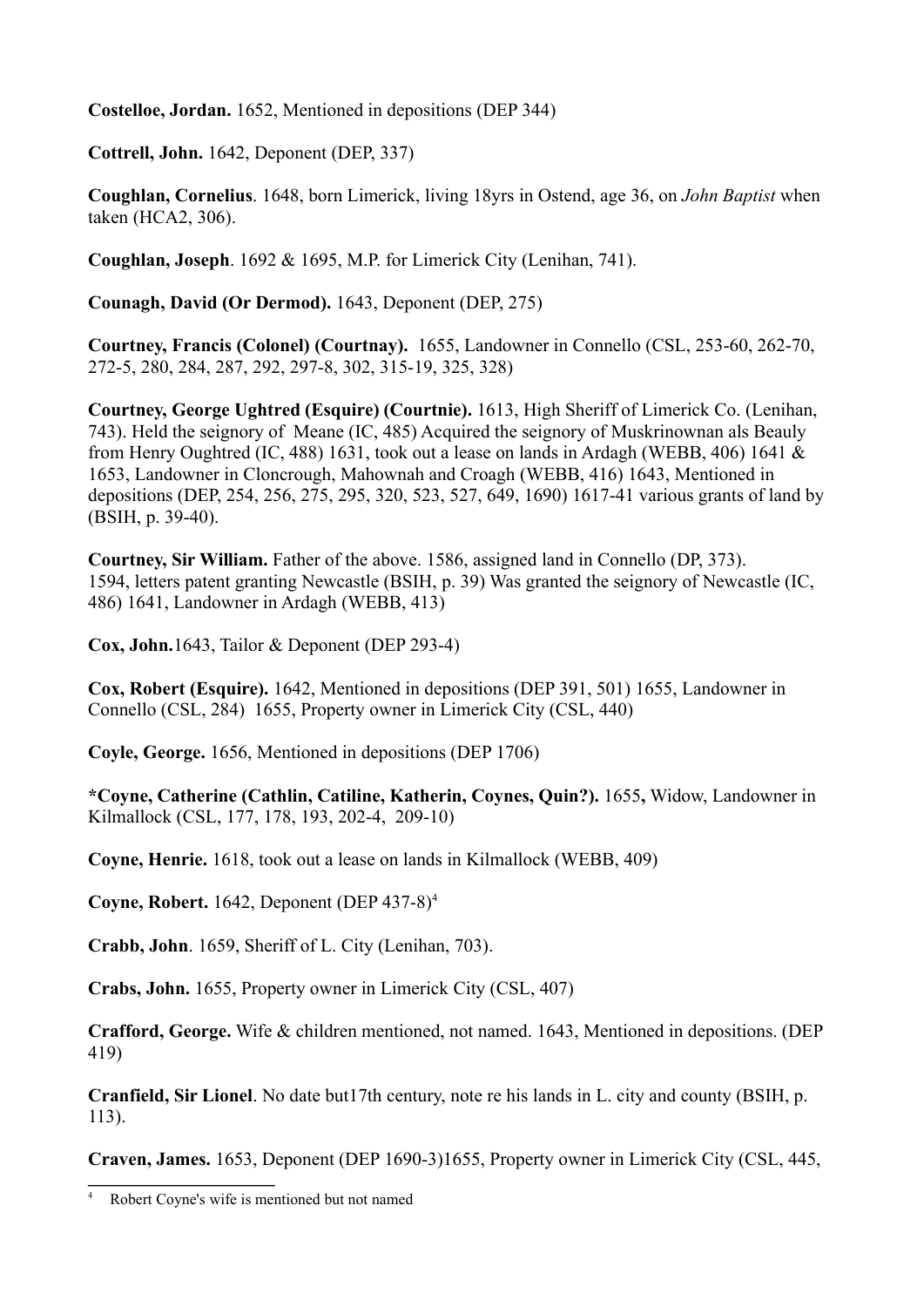448) 1692, Took out a lease on Corporation Lands (LCI, #55)

**Craven, John.** 1681, Sheriff of L. City (Lenihan, 704). 1685, Burgess, Took out a lease on Corporation Lands (LCI, #46) 1692, Mayor of L. (Lenihan, 704).

**Craven, Richard**. 1699, Sheriff of L. City (Lenihan, 704).

**Craven, William**. 1675, Sheriff of L. City (Lenihan, 703).

**Creagh, Andrew**. 1580, Bailiff of L. (Lenihan, 699).

**Creagh, Andrew**. 1642, goods on the *Elizabeth of Limerick* (HCA2, 468). 1651 merchant at Middelburg (HCA2, 852). 1631, Mayor of L. (Lenihan, 702).

**Creagh, Andrew (Og).** 1655, Alderman, Property owner in Limerick City (CSL, 440)

**Creagh, Andrew FitzAndrew**. 1627, Sheriff of L. City (Lenihan, 702).

**Creagh, Anthony.** 1655, Property owner in Limerick City (CSL, 402)

**Creagh, Arthur**. 1579, Bailiff of L. (Lenihan, 699).

**Creagh, Christopher**. Creagh, Christopher, 1583, named in inquisition as having paid rent to Thomas Bourke chief friar of Franciscans (SA 47). 1541 inquisition names him as renting from Franciscans (SA, 71).1549, Bailiff of L. (Lenihan, 699). 1567, Mayor of L. (Lenihan, 699).

**Creagh, Christopher**. 1611, Sheriff of L. City (Lenihan, 701). 1616, Mayor, accused of presiding as mayor without taking the Oath of Supremacy (SCC 528) 1616, Mayor of L. (Lenihan, 701).

**Creagh, Christopher FitzPatrick**. 1541, merchant, goods extorted from (SA, 72).

**Creagh, David**. 1540, Bailiff of L. (Lenihan, 698).

**Creagh, David** (Creaugh). 1565, Juror, in case re drainage (SA 51-2).

**Creagh, David (Creogh, Creaghe, Creaugh).** 1600**.** burgesse in Kilmallock, Accused of trespass and robbery of corn in Ballingaddy, (CBM, 7), 1601, asked to measure the boundaries of the lands of Nicholas Creagh and William Creagh. (CBM, 10)

**Creagh, David. (Fitz Nicholas).** 1651, Present at the surrender of Limerick (ASL, 264) 1655, Property owner in Limerick City (CSL, 417-8) 1671, Blacksmith, took out a lease on Corporation Lands (LCI, #31, 44)

**Creagh, David FitzPeter**. 1646, Sheriff of L. City (Lenihan, 702).

**Creagh, Dominick**. 1558, Bailiff of L. (Lenihan, 699).

**Creagh, Dominick**. 1609, Sheriff of L. City (Lenihan, 701).1616, alderman accused of rioting against Edmond Sexton (SCC, 324, 527) 1655, merchant, Property owner in Limerick City (CSL, 401, 404)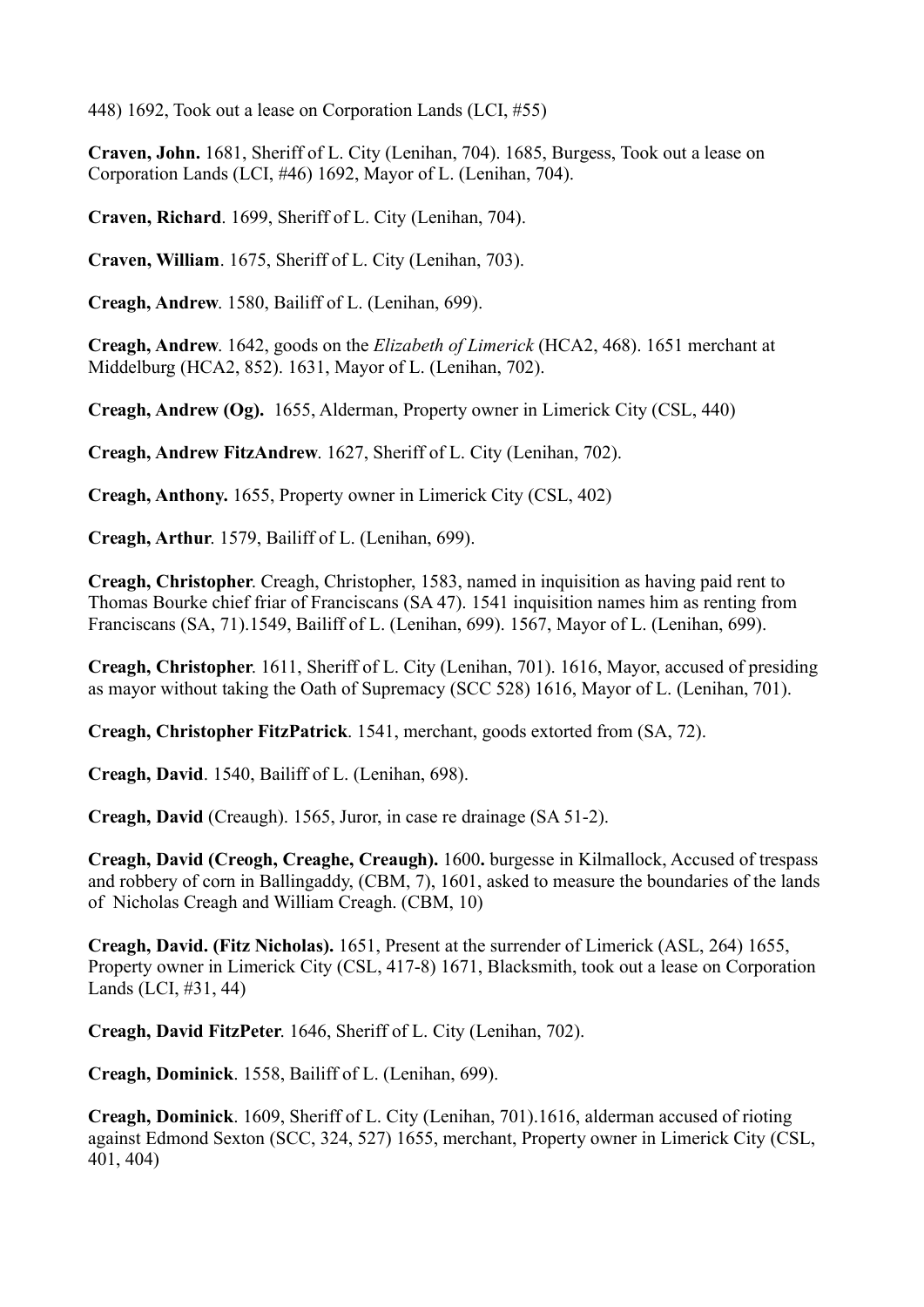**Creagh, Dominicke.** 1655, Landowner in Clanwilliam (CSL, 67)

**Creagh, Dominicke.** 1655, Infant heir to John Creagh's estate in Clanwilliam (CSL, 79)

**Creagh, Dominicke Fitz Christopher.** 1655, Property owner in Limerick City (CSL, 437, 445)

**Creagh, Dominick FitzPeter**. 1605, Bailiff of L. (Lenihan, 700). 1613, Mayor of L. (Lenihan, 701).

**Creagh, Dominicke Fitz Vincent.** 1655, Property owner in Limerick City (CSL, 410)

**\*Creagh, Ellinor alias Kearney** (Ellen). 1663, widow, relict of Richard late of Flemmingstown, claiming dower out of houses etc. in L. and Kilmallock (CC, 364).

**\*Creagh, Elynor** (née Lillies).1655, Landowner in Coshmay, daughter of Nicholas, husband Piers Creagh (CSL, 147)

**Creagh, Ffrancis** (Francis). 1655, Landowner in Killmallock (CSL, 164, 167, 169, 175, 178-81, 183-7, 190-1, 197-9, 201-3, 215)

**Creagh, Francis.** 1655, Vicar, Property owner in Limerick City (CSL, 413)

**Creagh, Francis Fitz Thomas.** 1655, Mortgage holder in Limerick City (CSL, 444)

**Creagh, George** (Crevagh). 1542, Mayor of L. (Lenihan, 698).

**Creagh, George FitzJames**. 1612, 1617 & 1623, Sheriff of L. City (Lenihan, 701).

**Creagh, George Fitz Richard (Georg).** 1655, Landowner in Pubblebrien (CSL, 388), Property owner in Limerick City (CSL, 408, 415, 418, 427, 436, 482)

**Creagh, Henry (Creaugh).** 1600. merchant in Kilmallock accused of trespass and robbery of corn in Ballingaddy (CBM, 7)

**Creagh, James**. Creagh, James (Creaugh). 1541, juror on inquiry into king's lands etc. (SA, 69). 1548 & 1567, Bailiff of L. (Lenihan, 699). 1551, Mayor of L. (Lenihan, 699).

**Creagh, James**, 1641, grant of Cloun-lehard (BSIH, p. 40).

**Creagh, James (Cragh).** Landowner in Muskrinownan als Beauly (IC, 487) 1655, Landowner in Coshmay (CSL, 141)

**Creagh, James (Fitz Andrew).** 1655, Landowner in Connello (CSL, 325) Property owner in Limerick City (CSL, 418)

**Creagh, James FitzJohn**. 1637, Sheriff of L. City (Lenihan, 702).

**Creagh, John**. 1553, Bailiff of L. (Lenihan, 699).

**Creagh, John (Cragh).** 1642, Mentioned in depositions (DEP 549)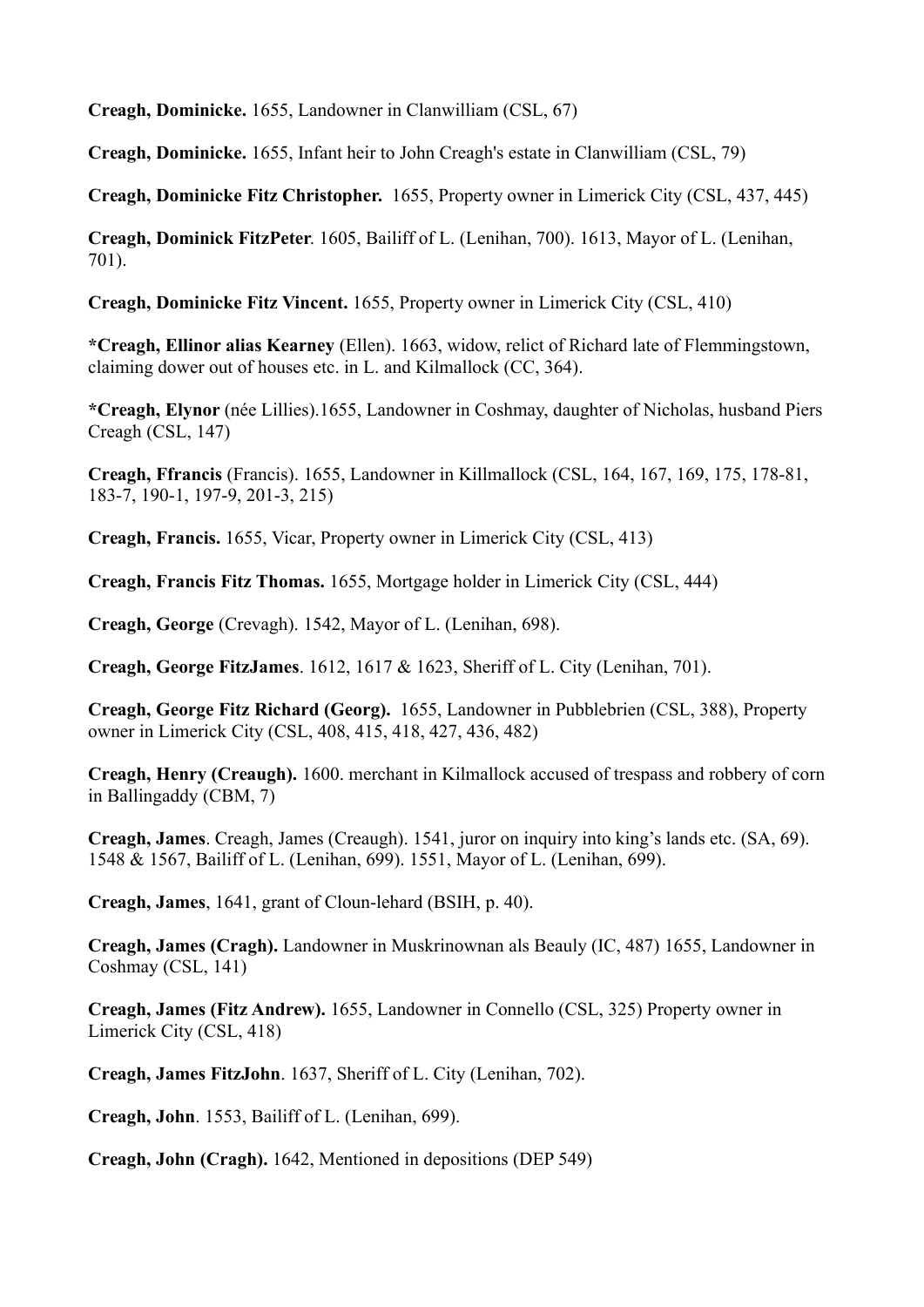**Creagh, John.** 1655, Property owner in Limerick City (CSL, 423, 431, 442)

**Creagh, John.** 1694, Merchant, took out a lease on Corporation lands (LCI, #58)

**Creagh, John (Creigh).** 1655 (deceased), Alderman, Landowner in Clanwilliam (CSL, 79, 85) And in Coshmay (CSL, 138), Property owner in Limerick City (CSL, 406-7, 415, 423, 433-4, 445, 449, 468)

**Creagh, John (Gentleman).** 1655, Juror of inquisition in Kilmallock, from Flemingstowne (CSL, xli), Juror of inquisition in Costlea (CSL, xlii) Landowner in Killmallock (CSL, 181)

**Creagh, John FitzAndrew** (de Parke). 1592, Bailiff of L. (Lenihan, 700).

**Creagh, John FitzPiers.** 1655, Property owner in Limerick City (CSL, 445)

**Creagh, John (Fitz William).** 1649, Mayor of L. (Lenihan, 702).1655 (deceased), Property owner in Limerick City (CSL, 407, 480)

**Creagh, Leonard**. 1541 inquisition names him as receiving a chalice from the Franciscans (SA, 70). 1541 inquisition names him as renting from Franciscans (SA, 70-1).

**Creagh, Leonard (**Lynard)**.** 1655, Property owner in Limerick City (CSL, 432)

\***Creagh, Margaret (Née Haly, known as Widow Haly).** 1655, Landowner in Killmallock (CSL, 158-60, 193, 205-6) And Costlea (CSL, 238) And Kenry (CSL, 349) Property owner in Limerick City (CSL, 487)

**Creagh, Martin.** 1588, obit, Bailiff of L. (Lenihan, 700).

**Creagh, Marttin.** 1655, Property owner in Limerick City (CSL, 408)

**Creagh, Martin FitzAndrew**. 1650, Sheriff of L. City (Lenihan, 702).

**Creagh, Nicholas (Creogh, Creaghe).** 1601, merchant in Kilmallock, petitioned for perambulation rights against William Creagh of Milton Marchant. (CBM, 10)

**Creagh, P**. 1606, Bailiff of L. (Lenihan, 700).

**Creagh, Patrick.** 1565, Bailiff of L. (Lenihan, 699). 1565, bailiff, inquisition before (SA, 51).

**Creagh, Patrick**. 1583, named in inquisition as receiving rent as agent of John Galwey lately deceased and ditto 1577, where stated to be merchant aged c52 (SA, 46-9).

**Creagh, Patrick** (Kreagh). 1586, merchant of L. holding Corbally (DP, 39).

**Creagh, Patrick**. 1653, native of L. sent *St Peter* from Amsterdam (HCA2, 451). 1654, brought *Trooper of Limerick* to L. (HCA2, 458).

**Creagh, Patrick (Fitz Stephen).** 1655, Property owner in Limerick City (CSL, 403, 406-7, 416, 487-8)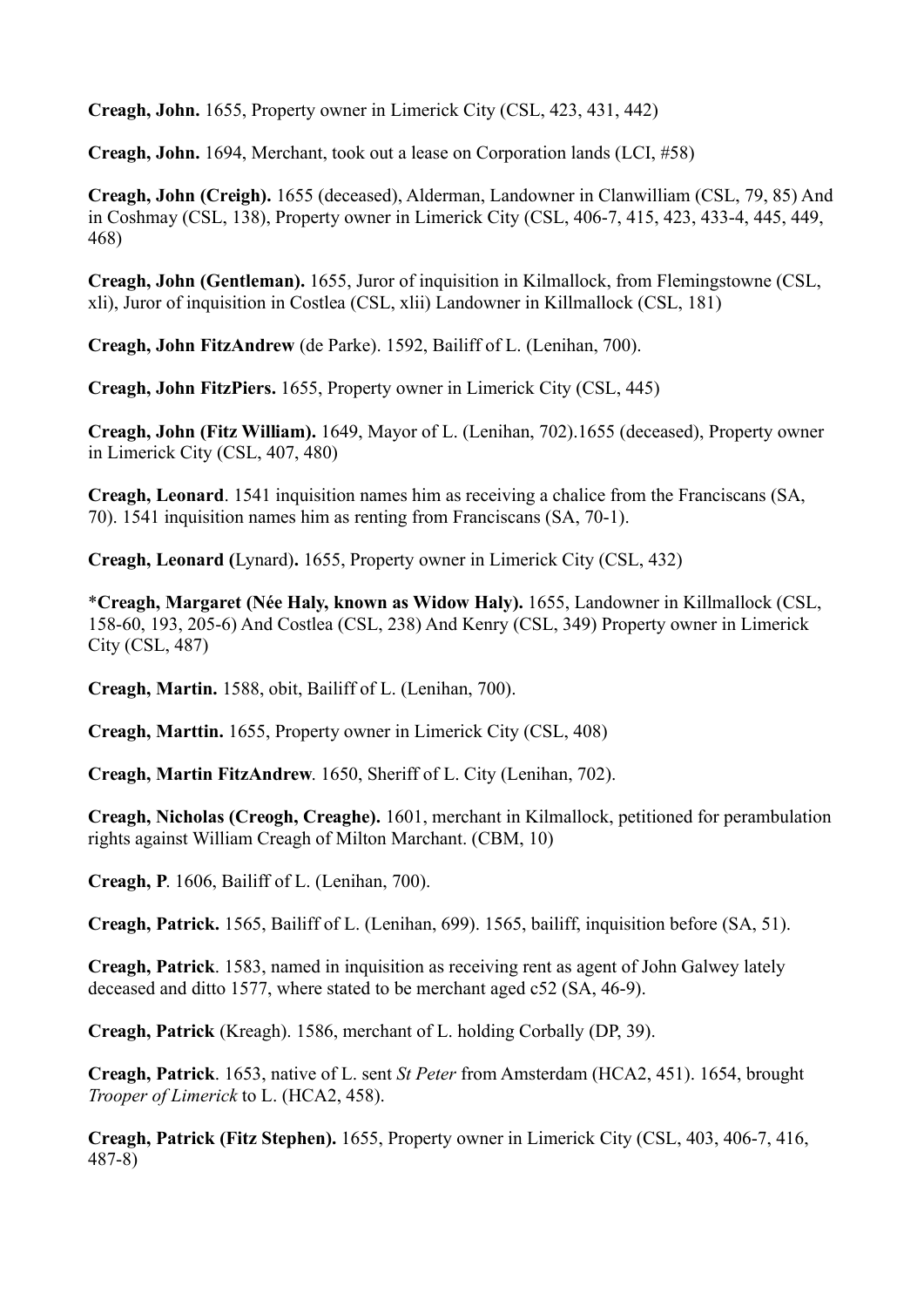**Creagh, Patricke (Fitz William).** 1655, Property owner in Limerick City (CSL, 418, 430)

**Creagh, Peeter (Doctor) (Fitz Peeter).** 1655, Landowner in Killmallock (CSL, 188, 202-3)

**Creagh, Peter FitzDominick**. 1582, Bailiff of L. (Lenihan, 700). 1593, Mayor of L. (Lenihan, 700).

**Creagh, Peter FitzJohn**. 1595, Mayor of L. (Lenihan, 700).

**Creagh, Peter FitzLeonard**. 1556, Bailiff of L. (Lenihan, 699). 1560, Mayor of L. (Lenihan, 699).

**Creagh, Peter FitzPeter**. 1614 & 1633, Sheriff of L. City (Lenihan, 701). 1628, 1642? & 1651, Mayor of L. (Lenihan, 702).

Creagh, Peter (Peeter, Fitz Piers)<sup>5</sup>. 1655, Landowner in Killmallock (CSL, 169, 188)

**Creaghe, Pierce**. 1586, holding tenements in Kilmallock (DP, 345 & 619).

**Creagh, Piers.** 1609, deceased, heirs holders of part of the corporation 40 ploughlands (SA, 37).

**Creagh, Piers.** 1616, Merchant accused of rioting against Edmond Sexton (SCC, 527)

**Creagh, Piers.** 1616, alderman accused of rioting against Edmond Sexton (SCC, 324, 527)

**Creagh, Piers.** Son of George Creagh. 1653, Mentioned in depositions (DEP 1695)

**Creagh, Piers (Duffe).** 1655, Property owner in Limerick City (CSL, 400, 404)

**Creagh, Piers**. 1663, in possession of property claimed by Sir James Galwey in L (CC, 325).

**Creagh, Piers (Peirce Creugh).** 1641, Landowner in Donaghmore (WEBB, 417)

**Creagh, Piers Fitz Andrew** (Peter)**.** 1629, Sheriff of L. City (Lenihan, 702). 1634 & 1647, Mayor of L. (Lenihan, 702).1639, M.P. for Limerick City (Lenihan, 741).1642, 1653, Mentioned in depositions. Mayor of Limerick? (DEP, 285-6, 349, 513, 820, 1734) 1651, Present at the surrender of Limerick (ASL, 264) 1652-3, Deponent (DEP 156-9, 1727-32) 1655, Alderman, Juror of inquisition in Limerick City (CSL, xlv) Landowner in Kilmallock (CSL, 170-2, 179-82, 201, 203, 213-4, 217-20) And Mortgage holder in Kenry (CSL, 363) Property owner in Limerick City (CSL, 401, 408, 419, 430, 471, 473)

**Creagh, Piers (Fitz Christopher).** 1655, Landowner in Killmallock (CSL, 189, 196-7)

**Creagh, Pierce fitzJohn**. 1586, tenant of Earl (DP, 626).

**Creagh, Piers Oge (Pearas/ Piers Fitz Piers).** 1651, Present at the surrender of Limerick (ASL, 264) 1653, Mentioned in depositions (DEP 1736) 1655, Juror of inquisition in Coshmay, from Limericke (CSL, xli) Landowner in Coshmay (CSL, 144, 146) Wife Elynor Lillies (CSL, 147) Landowner in Killmallock (CSL, 187) Landowner in Pubblebrien, heir to William fitz Piers Creagh (CSL, 388) Property owner in Limerick City (CSL, 404, 418-9, 434, 444, 473, 484)

<sup>5</sup> There is a strong possiblility that the someone has confused the names Peter and Piers, as Peter Creagh Fitz Peter and Piers Creagh fitz Piers appear to own the same plot of land in Kilmallock.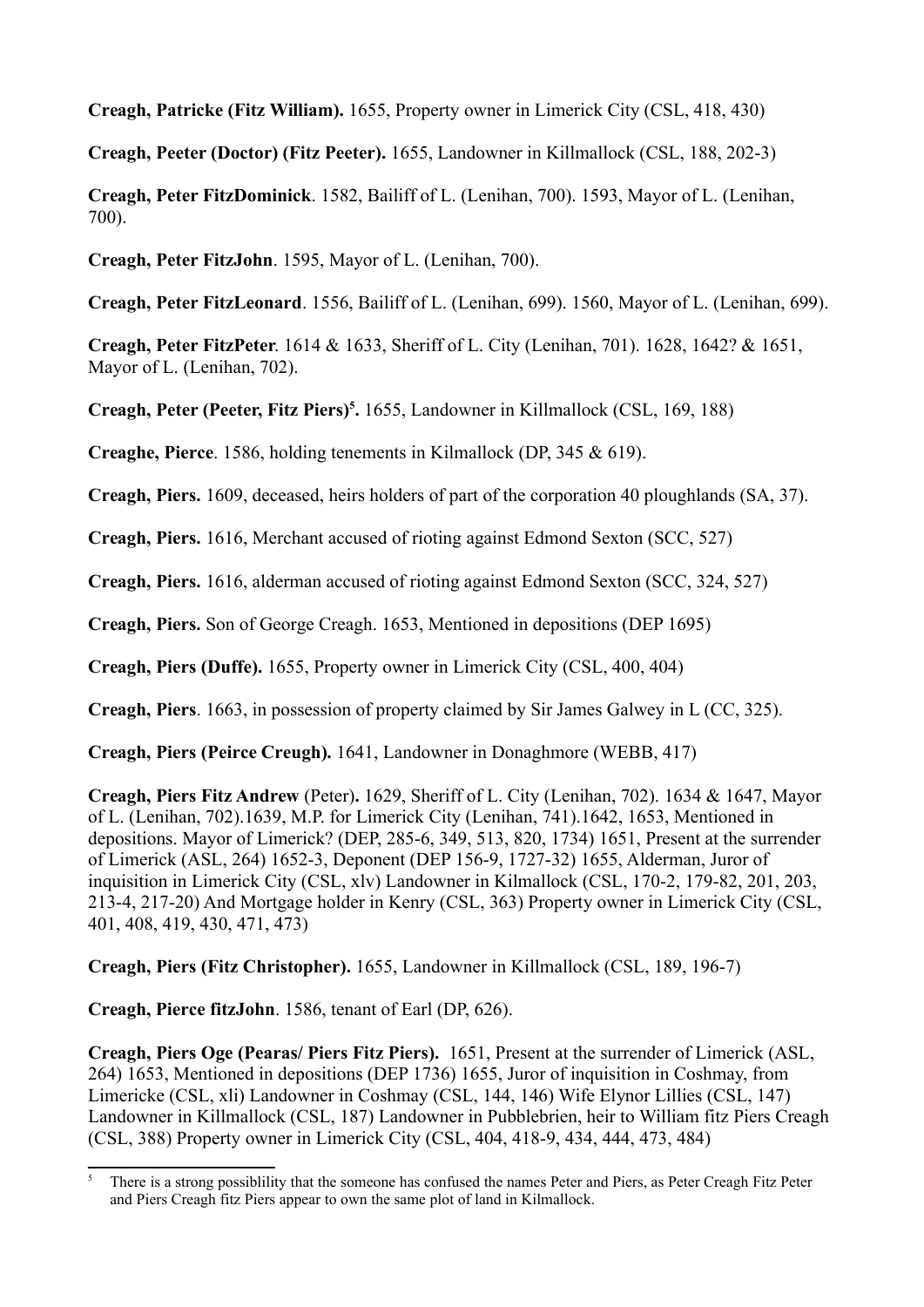**Creagh, Richard** (Creaghe). 1599, merchant chartering *Phoenix* (HCA1, 431).

**Creagh, Richard.** 1655, Landowner in Killmallock (CSL, 161, 168-9, 173-4, 189-95, 210, 213-8, 221) And Costlea (CSL, 239, 246)

**Creagh, Richard.** 1655, Property owner in Limerick City (CSL, 424). 1663, husband of Ellinor, died Feb 16, 1655[6] (CC, 364).

**Creagh, Robert FitzAndrew.** 1663, Sir James Galwey claiming rent out of house of in L (CC, 325).

**Creagh, Robert FitzDavid.** 1619**,** Priest (CBM, 220)

**Creagh, Stephen** (Creaugh). 1541, juror on inquiry into king's lands etc. (SA, 68-9). 1541 inquisition names him as receiving a chalice from the Franciscans (SA, 70). 1541 inquisition names him as renting from Franciscans (SA, 70-1). 1546, Mayor of L. (Lenihan, 699).

**Creagh, Stephen.** 1655, Landowner in Killmallock (CSL, 182)

**Creagh, Stephen (Sir Rowland).** 1641, merchant, Mentioned in depositions (DEP,170, 410) 1663, Property owner in Limerick City (LCI, #11)

**Creagh, Stephen**, 1679, agent of Orrery (OP, p.208-9; See also pp 115-19, 181, 182, 202, 205, 219- 22, 228, 233, 261, 267-71, 282, 283, 292, 324, 325 & 332).

**Creagh, Thomas**. 1555, Bailiff of L. (Lenihan, 699).

**Creagh, Thomas**. 1689, Sheriff of L. City (Lenihan, 704).

**Creagh, Thomas FitzPatrick**. 1560, Bailiff of L. (Lenihan, 699).

**Creagh, Thomas FitzPatrick**. 1604, Bailiff of L. (Lenihan, 700).

**Creagh, Thomas FitzPeter**. 1559, Bailiff of L. (Lenihan, 699).

**Creagh, Thomas FitzPatrick**. 1650, Mayor of L. (Lenihan, 702).

**Creagh, Thomas FitzPierce** ( Creaugh, Pires). 1565, Juror, in case re drainage (SA 51-2).

**Creagh, Thomas FitzPiers.** 1655, Property owner in Limerick City (CSL, 408, 444) (LCI, #23)

**Creagh, Walter** (Cregg). 1617, Scottish merchant trading between Lisbon and Limerick, accused of transporting priests with Arthur Anthony (SCC, 327, 526)

**Creagh, William**. 1543 & 1565, Bailiff of L. (Lenihan, 698).1565, bailiff, inquisition before (SA, 51).

**Creagh, William**. 1651, merchant of L. with goods on the *Lemon Tree* (HCA2, 848 & 851).

**Creagh, William.** 1655 (deceased), Landowner in Costlea (CSL, 238)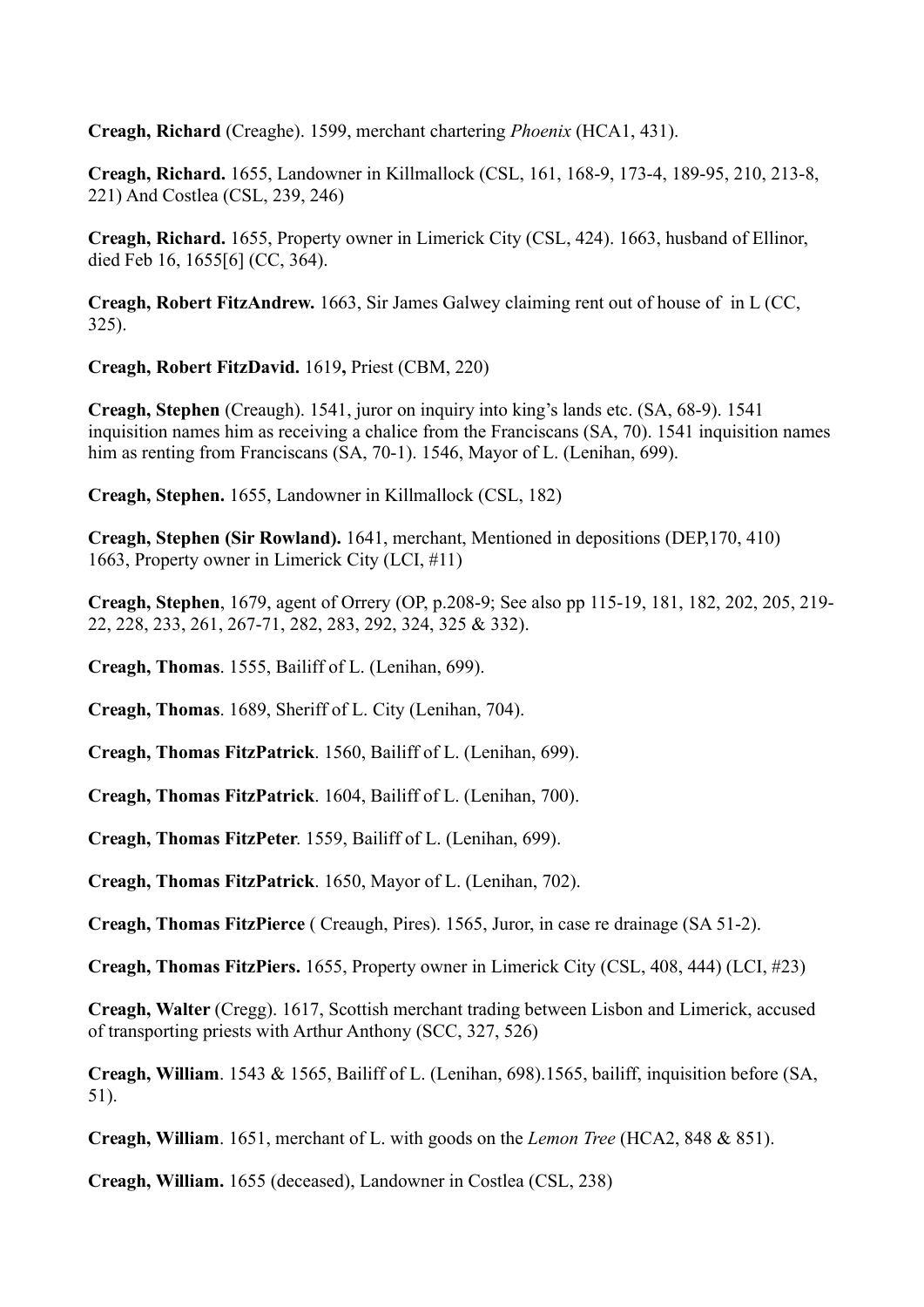**Creagh, William (Creogh, Creaghe).** 1601, involved in a perambulation rights dispute with Nicholas Creagh (CBM, 10)

**Creagh, William FitzDavid**. 1651, Sheriff of L. City (Lenihan, 702).

**Creagh, William Fitz**John (Creaugh). 1608, party in boundary dispute (SA, 55-6).

**Creagh, Willm FitzMartyn.** 1616, Merchant accused of rioting against Edmond Sexton (SCC, 527) 1655, Steward (CSL, 121)

**Creagh, William FitzPeter** (Piers). 1634, Sheriff of L. City (Lenihan, 702). 1655 (deceased), Landowner in Pubblebrien (CSL, 388) Property owner in Limerick City (CSL, 429, 432, 469) (LCI, #8, 52)

**Creagh, William FitzWilliam**. 1589, Bailiff of L. (Lenihan, 700).

**\*Creagh, Una (Cragh).** 1655, Landowner in Costlea, husband John Croacher (CSL,229)

**Crewes, John (Cruise?).** 1653, Merchant & deponent (DEP 1710-17)

**Croacher, John.** 1655, Dragoon, 1655, Landowner in Costlea, wife Una Creagh (CSL, 229)

**\*Crofton (Mrs Crofton/Crafton).** 1655, Landowner in Connello (CSL, 306-7, 312)

**Cromwell, David**. 1561, Bailiff of L. (Lenihan, 699).

**Cromwell, George**. 1574, Bailiff of L. (Lenihan, 699).

**Cromwell, James**. 1586, Bailiff of L. (Lenihan, 700). 1598, Mayor of L. (Lenihan, 700).

**Cromwell, Richard.** 1568, Bailiff of L. (Lenihan, 699).

**Crone, Garrott duffe mcDavid oge** (Gerald). 1586, surviving tenant of Earl of Desmond, son of James (DP, 127 & 667)*.*

**Crone, James fitz David oge**. 1586, slain in rebellion, father of Garrott, tenant of Earl (DP, 667).

**Crosby, Walter.** 1642, Mentioned in depositions, name erased (DEP, 219)

**Crow, James.** 1642, Mentioned in depositions (DEP,183, 521)

**Crowe, Laurence** (Chroe). 1689/90, letter from at L. (IQM, 102).

**Cruse, John.** 1655, Juror of inquisition in Limerick City (CSL, xlv)

**Cudner, Robert**. 1631, factor at L. for Philip Burlamachi (HCA1, 867).

**Cuffe, Hugh**. 1601-2, involved in case taken by Sexton re closed up gate (SA, 41-2).

**Cuffe, Joseph.** 1653, Deponent. (1698-1701)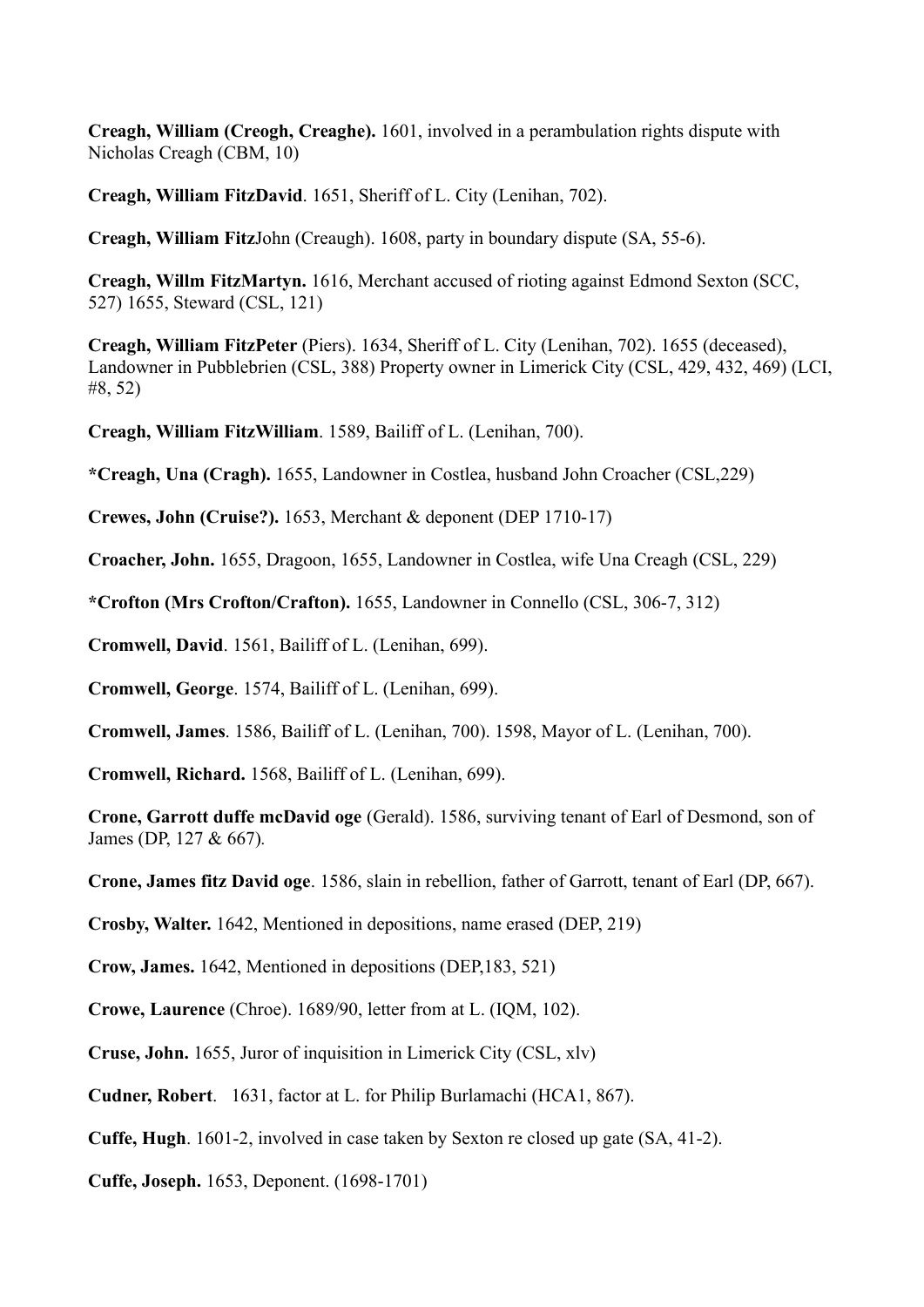**Cuffe, Morrice.** 1642, Mentioned in depositions (DEP 521)

**Cullen, John mcEdmund**. 1586, paying head rent (DP, 336).

**Cullin, John ffitz Edmund**. 1586, of Fynneter's Castle, surviving, tenant of Earl (DP, 251-2).

**Curnoge, Gerrat.** 1655, Landowner in Connello (CSL, 294)

**Curthoyse, Samuel (Mr Curthoyse).** 1665, Property owner in Limerick City (LCI, #23, 49, 57)

**Cusack.** 1642, Mentioned in depositions (DEP 549)

**Cusack, John**. 1698, deposition taken before at L. re events round 1689-90 (IQM, 1423).

**Cusacke, Michell.** 1655, Property owner in Limerick City (CSL, 402).

**Cusshen, Robert oge**. 1586, slain in rebellion, tenant of E. of Desmond (DP, 126, 423, 432 & 656)*.*

### **[D]**

**Dampier, William.** 1642, Mentioned in depositions (DEP 569)

**Dan, John.** 1643, Innkeeper, Mentioned in depositions (DEP 360)

**Dancie, Isaacke.** 1655, Juror of inquisition in Limerick City (CSL, xlv)

**Dannellane, Thomas (Tho.).** Landowner in Coonagh (CSL, 31, 32)

**Daniell, Edmond.** 1655, Merchant, Property owner in Limerick City (CSL, 404)

**Daniell, James.** 1655, Property owner in Limerick City (CSL, 405)

**Daniell, Patricke.** 1655, Leasee in Limerick City (CSL, 412)

**Daniell, Thomas.** 1595, Merchant trading to Bristol and Waterford, cargo list (BTI, 758, 814)

**Daniell, Thomas.** 1642, Mentioned in depositions (DEP 367)

**Dans, Steven.** 1643 (deceased), Mentioned in depositions (DEP 428)

**Danters, Ned.** 1655, Property owner in Limerick City (CSL, 416)

**Darby, John (Gentleman) (Darby).** 1655, Juror of inquisition in Kilmallock, from Killmallock (CSL, xli)

**Darby, Henry.** Copyholder in Newcastle (IC, 487)

**Dare, Hugh.** 1642 (deceased), Mentioned in depositions (DEP 553)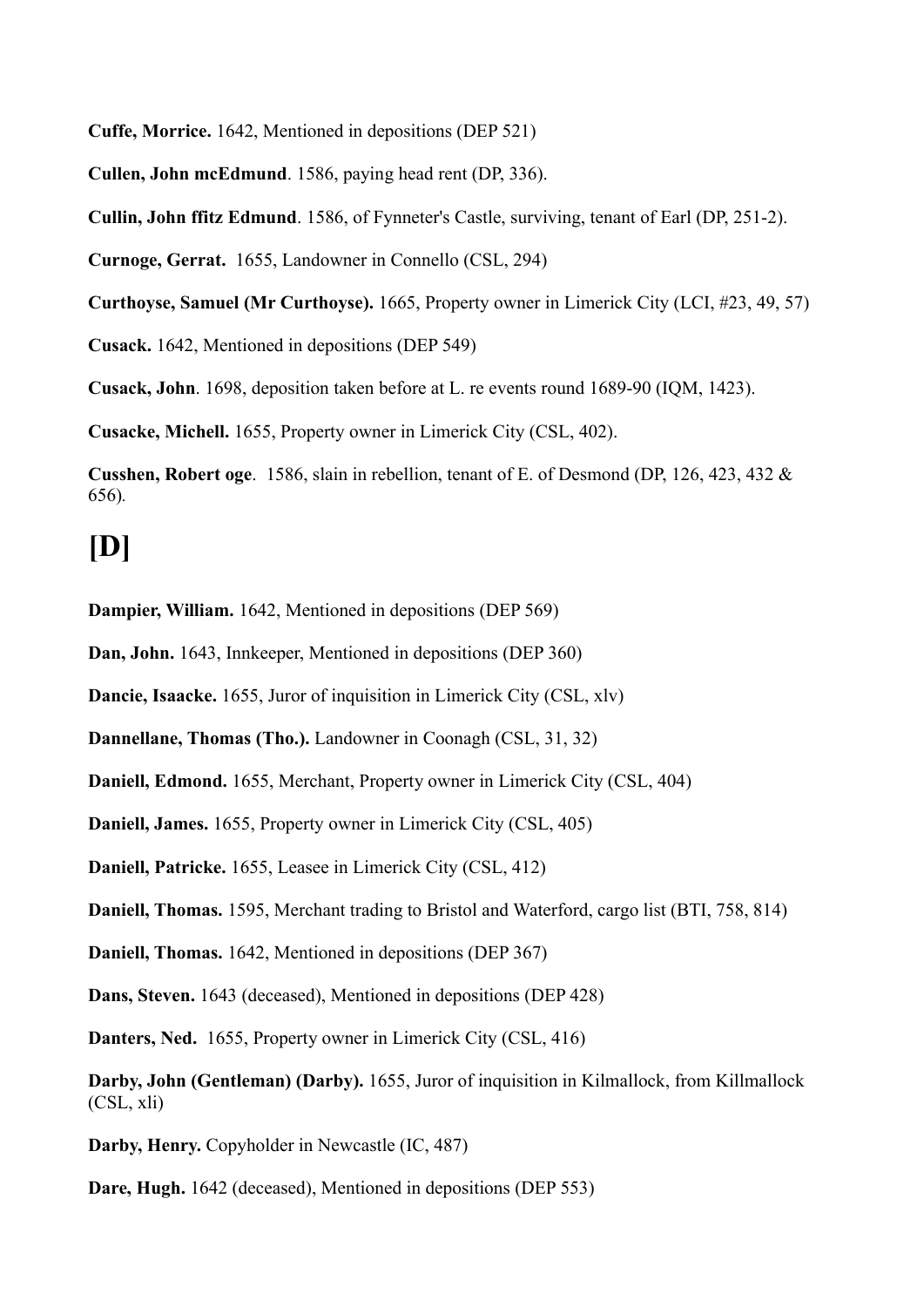**Davells, Henry.** Murdered. (IC, 484)

**David, Gerald Sr**. 1586, tenant of Earl (DP, 600).

**Davis, David (Davys).** 1655, Property owner in Limerick City (CSL, 406)

**Davis, Edmund.** Leaseholder in Newcastle (IC, 487)

**Davis, Georg (Gentleman).** 1655, Juror of inquisition in Pubblebrien, from Limerick (Limicke) (CSL, xliv)

**Davis, John (Davys, Davies).** 1653, Mentioned in depositions (DEP 1698) 1655, Juror of inquisition in Limerick City (CSL, xlv) Property owner in Limerick City (CSL, 440)

**\*Davis, Mary (Daves).** 1663, took out a lease on Corporation lands (LCI, #13)

**Davis, Robertt.** 1655, Property owner in Limerick City (CSL, 430)

**Davis, Steven (The elder) (Dauis).** 1643 (deceased), Mentioned in depositions (DEP,191, 340)

**Davis, Steven (The younger) (Dauis).**1643 (deceased), Mentioned in depositions (DEP, 340)

**Davis, Walter (Davys).** 1655, Property owner in Limerick City (CSL, 402)

**Davis, William**. 1693, Sheriff of L. City (Lenihan, 704).

**Day, Denis**. 1680, named as deceased tenant of house in Mungret St (IQM, 1184).

**Day, Richard (Richd.).** 1655, Juror of inquisition in Small County, from Loghguir (CSL, xl)

**De Ballante, John.** 1602, Complained against George Strietch and Nycholas Harrald, who owed him a large sum (CBM, 35)

**De Burgo, William.** Undated, Landowner in Lysenermadda (WEBB, 418)

**De Jacobe, Reginaldus.** Undated, Mortgage holder in Clonshare (WEBB, 415)

**\*De Kandif, Margaret.** Wife of Turlough. Leaseholder in Thomdeely (WEBB, 415)

**De Kandif, Turlough.** 1641, husband of Margaret (WEBB, 415)

**De Leogh, David.** 1642, Mentioned in depositions (DEP,183)

**De Leogh, Garrett.** 1642, Mentioned in depositions (DEP,183)

**Deane, John (Fitz Gerald).** 1655, Mortgage holder in Connello (CSL, 259)

**Deane, William.** 1641, Mentioned in depositions (DEP,175, 182, 298, 300)

**\*Deely, Margaret.** 1652, Mentioned in depositions (DEP 344)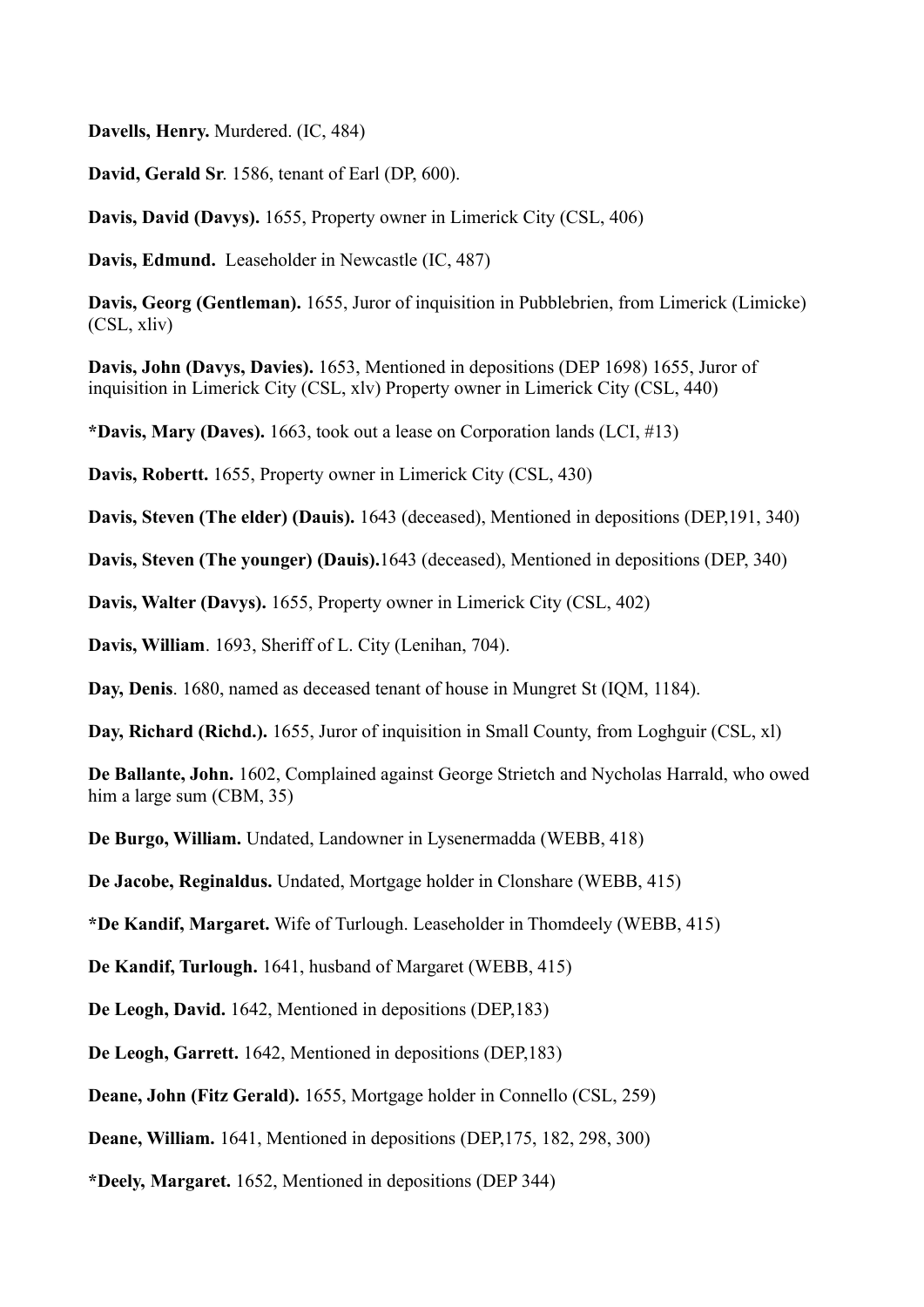**Delahide (Delahoyde).** 1653, Mentioned in depositions (DEP 1698

**Delahide, Francis (Ffranncis).** Brother of Oliver. 1642, Mentioned in depositions (DEP 521)

**Delahide, James.**1642, Mentioned in depositions (DEP 521)

**Delahide, Oliver (Delahoyde).** Brother of Francis. 1642 &1653, Mentioned in depositions (DEP 521, 1710)

**Delahide, Rowland.** Bought lands from Sir Edward Fitton (IC, 480)

**Derby, John (Jo.).** 1655, Juror of inquisition in Costlea, from Killmallocke (CSL, xlii)

**\*Derby, Mary.** 1641, Mentioned in depositions (DEP,171)

**Desmond, Earl of.** 1600, Mentioned in State Papers (CSP 64)

**Dibbin, Edward.** 1655, Property owner in Limerick City (CSL, 418)

**Didly, Henry.** 1642, Mentioned in depositions (DEP 485)

**Dillon, Morris.** 1655, Property owner in Limerick City (CSL, 402)

**Dillon, William.** 1620, involved in a corruption case (SCC, 552)

**Dine, John**. 1647, mariner on the *John of Limerick* (HCA2, 790 & 791).

**Dixon, John.** 1692, Took out a lease on Corporation Lands (LCI, #54)

**Dobb, David.** 1653, Mentioned in depositions (DEP 1771)

**Doe, Mr**. 1678, tenant of King's Island and bowling alley (Op, p. 202).

**Dohorty, James.** 1652, Mentioned in depositions (DEP 344)

**Dongan**, see Earl of L.

**Dooine, Allexander.** 1655, Member of the State's Army, administrator of the goods of Thomas Bourke after his death (CSL, 67)

**\*Dooine, Unye.** 1655**, A**dministrator of the goods of Thomas Bourke after his death (CSL, 67)

**Doore, John.** Leaseholder in Newcastle (IC, 487)

**Doore, Richard (Dore).** 1642, Yeoman, mentioned in depositions (DEP 391) 1643, Deponent (DEP, 345-50)

**Doore, William.** Leaseholder in Newcastle (IC, 487)

**\*Dondon, Margaret.** 1655, Landowner in Small County (CSL, 113)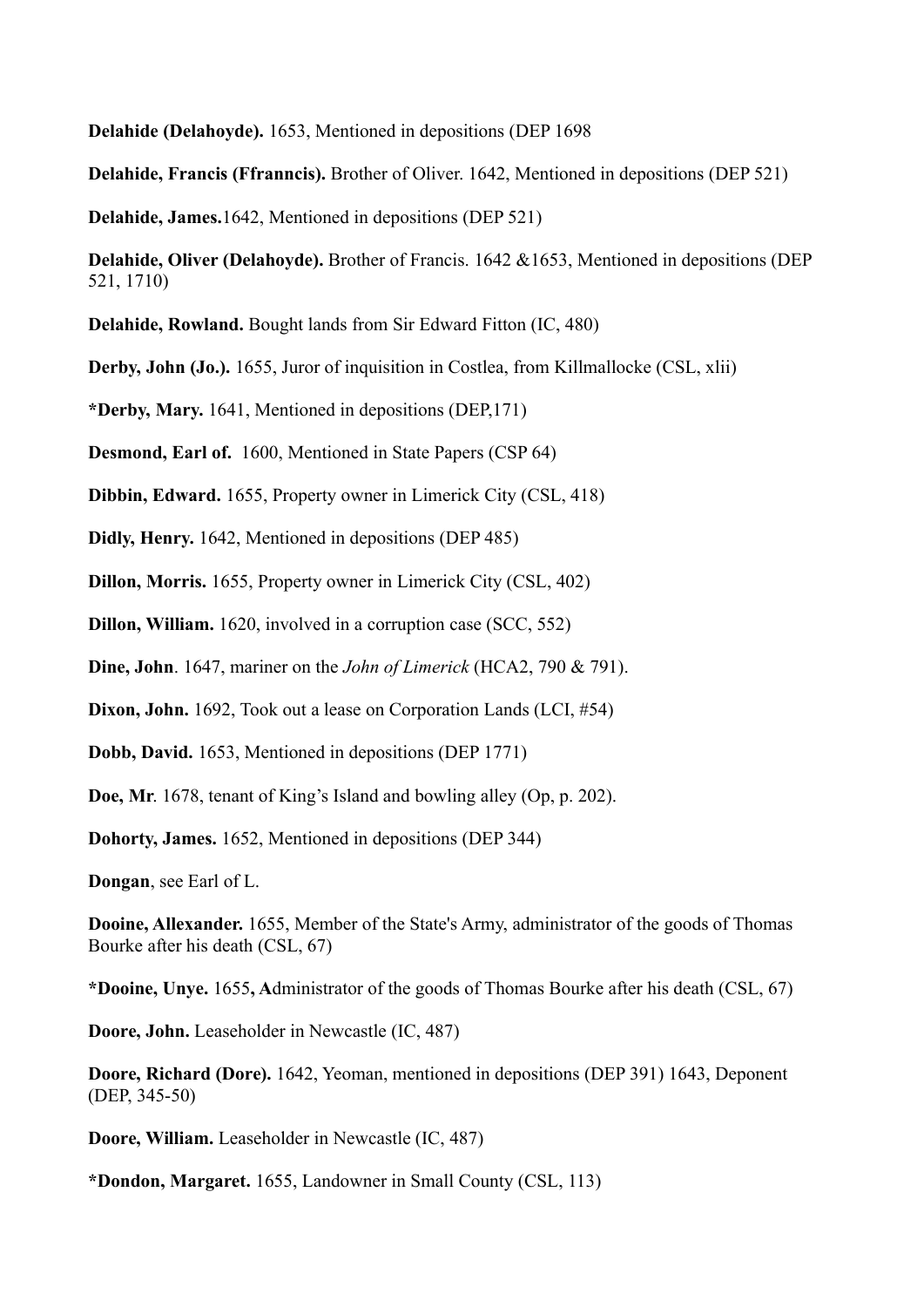**Dondon, Richard.** 1655, Landowner in Small County (CSL, 113) And Coshmay (CSL, 136) and Kilmallock (CSL, 160-1)

**Dondon, Thomas.** 1642, Mentioned in depositions (DEP 561, 569, 645) 1655, Landowner in Kenry (CSL, 358-9)

**Dorne, Gregory.** 1641-3, Shepherd, Mentioned in depositions (DEP, 238, 351)

**Dorsy, Thomas.** 1655**,** Landowner in Kilmallock (CSL, 173)

**Dottin, James.** Landowner in Killmacough als Knock Billingsley (IC, 489)

**Doudins, John.** 1655, Property owner in Limerick City (CSL, 406)

**Dowdall, Anthony.** 1641, grant of Killtenanleaigh (BSIH, p. 40). 1655, Landowner in Connello (CSL, 292, 299)

**\*Dowdall, Elizabeth (The Lady Dowdall).** 1641, Landowner in Balynhurie and Kilfinam (WEBB, 419, 422) 1642, Deponent, widow (DEP,182-5) 1655, Landowner in Connello (CSL, 283)

**Dowdall, Godfrey.** Landowner in Killmacough als Knock Billingsley(IC, 489)

**Dowdall, Sir John.** 1623 grant by of land to Courtney (BSIH, p. 39). Landowner in Muskrinownan als Beauly (IC, 488), Recieved seignory of Killmacough als Knock Billingsley from Henry Billingsley (IC, 489) 1641, Landowner in Ballynikelly (WEBB, 419) Father of Ann Dowdall (Later Southwell) (DEP 493)

**Dowdall, Sir John.** Inherited the seignory of Killmacough als Knock Billingsley from the above, his father (IC, 489)

**Dowdall, Nicholas.** Landowner in Killmacough als Knock Billingsley (IC, 488) 1655, Landowner in Connello (CSL, 294, 299)

**Dowell, Myles.** 1642, Mentioned in depositions (DEP 561)

**Dowglass, John.** 1655, Landowner in Pubblebrien (CSL, 385)

**Dowly, Arthur (Dowley).** 1642, Mentioned in depositions (DEP 391)

**Dowly, David (Dowlie).** 1642, Merchant, Mentioned in depositions (DEP, 286)

**Dowly, James (Dowlie, Dowley).** 1642, Mentioned in depositions (DEP, 286) 1655, Property owner in Limerick City (CSL, 411). 1663, in possession of property in Mungret St. claimed by Sir James Galwey in L (CC, 325).

**Dowly, Nicholas.** 1653 (deceased), Mentioned in depositions (DEP 1737)

**Dowly, Thomas (Doyly).** 1643, Yeoman & deponent (DEP, 263)

**Downes (Captain Dounes).** 1655, Property owner in Limerick City (CSL, 434)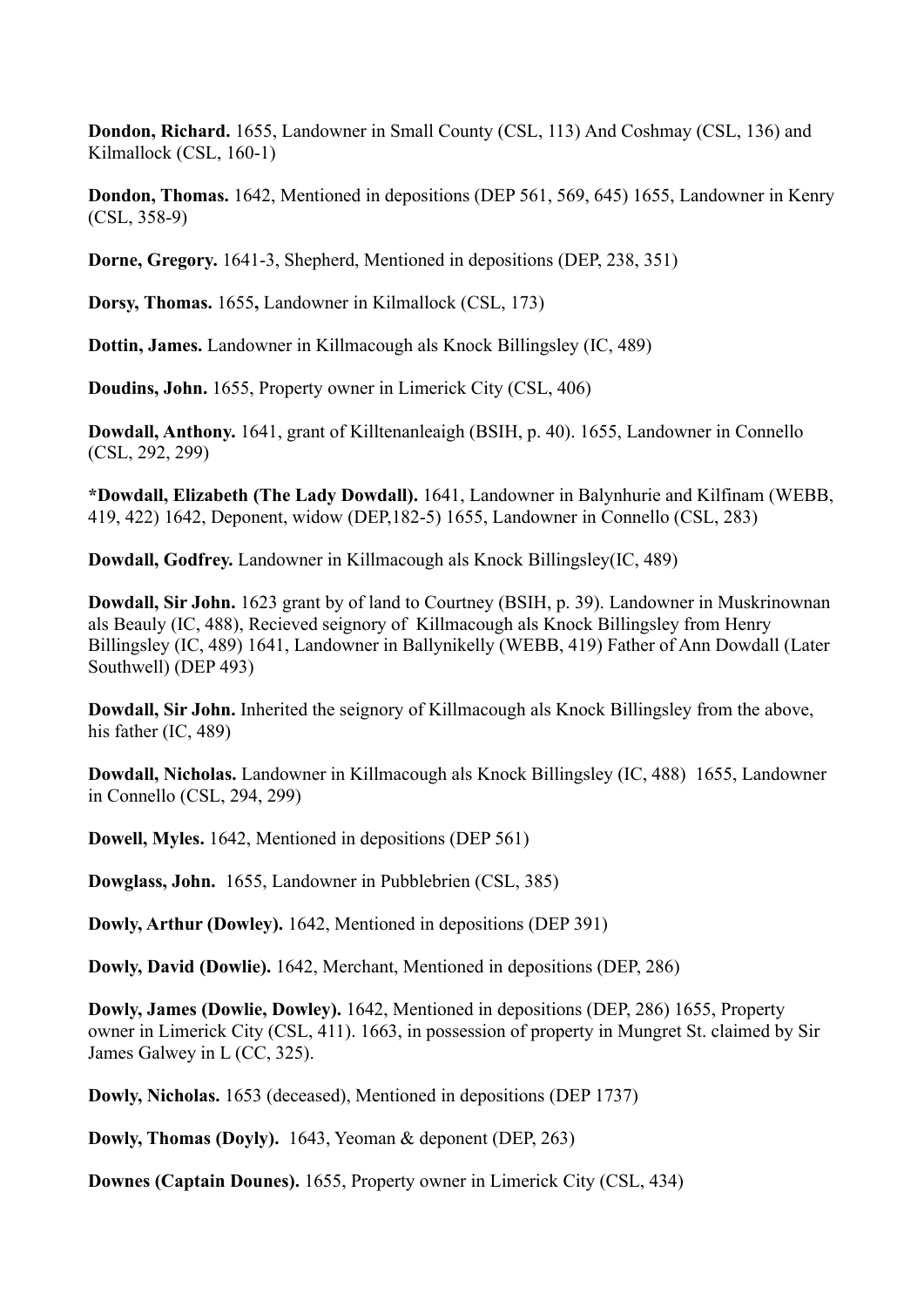**Downes, Francis (Ffrancis).** 1643, Mentioned in depositions (DEP 543)

**Downes, Morris.** 1642, Mentioned in depositions (DEP, 331)

**Draddy, William.** 1641, goldsmith, Mentioned in depositions (DEP,170)

**Drury, John** (Drurey, Durey). 1677, of L. gent. deed of trust from (IQM,1164). 1679, letter from to Samuel Foxen (IQM, 25).

**Drury, Sir William** (Drurie, Drewry). c1589, leasing lands in L. (BSIH, p. 174). 1586, held land formerly Earl's (DP, 560). Map of lands see National Maritime Museum Greenwich P/49/23. Granted the seignory of Castleton (Newcastle) on lease in the Munster Plantation (IC, 484)

**Duffe, Brian** (see Bryan O'Bryan). 1586, tenant of Clarina. (DP, 44), lands of Duffes of Carrigogunnell (DP, 48-49, 349 & 522).

**Duffe, Cnogher.** 1643, Mentioned in depositions (DEP, 315)

**Duffe, James mc Garrott**. 1586, of Cloghe boddy viller, executed in rebellion (DP, 11), lands of DP, 36).

**Duglas, John** (Dowglass). 1683, warden of castle of L. (OP, p. 268 & 270).

**Dullard, Edmund.** 1586, attainted tenant of Earl (DP, 314).

**\*Dun, Ann,** 1642 (deceased), Wife of Baldwin Dun, Mentioned in depositions (DEP, 218)

**Dun, Baldwin.** 1642 (deceased), Tailor, Mentioned in depositions (DEP, 218)

**Dun, Caher.** 1643, Mentioned in depositions (DEP 226)

**\*Dunboyne (the Lady Dowager of Dunboyne).** 1642, Mentioned in depositions (DEP 534)

**Dunboyne, James (Lord Baron of Doonboyne).** 1655, Mortgage holder in Coonagh (CSL, 43)

**Dundon, John** (Dondon). 1586, tenant of Earl (DP, 538).

**Dungan, Cormucke**. 1663, in possession of property claimed by Sir James Galwey in L (CC, 325).

**Durie, Dominic.** 1653, Mentioned in depositions (DEP 1734)

**Dweyr, Gilliasvig.** 1655, Juror of inquisition in Coonagh, from Ballyshida (CSL, xxxviii)

#### **[E]**

**\*Eagle, Winifred (Weenyffred).** 1643, 1653 & 1656 (deceased) Mentioned in depositions (DEP 518, 1690, 1706)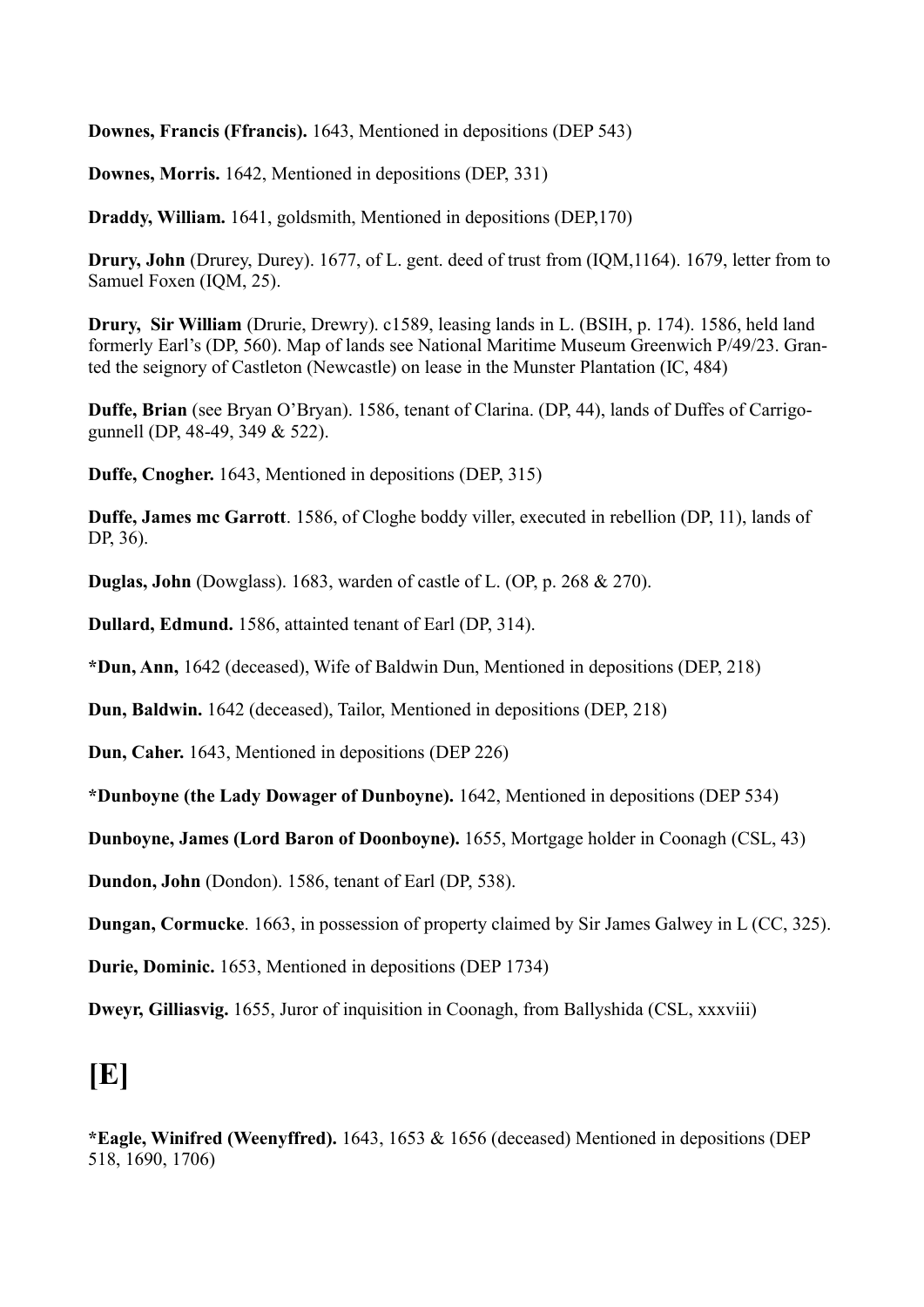**Eames, Cyprian.** 1642, Mentioned in depositions (DEP 385)

**Earle, William the Younger.** 1642, Mentioned in depositions (DEP 521)

**Eastcott, Richard.** 1642, Mentioned in depositions (DEP 521)

**Eaton (Lieutenant Colonel Eaton).** 1655, Property owner in Limerick City (CSL, 436)

**\*Eaton, Ann.** 1642, Deponent (DEP, 240-1)

**\*Eaton, Ellynor.** 1642, Mentioned in depositions, wife of Thomas (DEP, 260)

**Eaton, Symon**. 1661, High Sheriff of Limerick Co. (Lenihan, 743).

**Eaton, Thomas.** 1642, Mentioned in depositions (DEP, 260)

**Edmund, Mr**. No date but Elizabethan, copy of Book of Howth made for (BSIH, p. 164).

**Edbury, William.** Copyholder in Newcastle (IC, 487)

**Eggshill, Thomas.** 1642, Mentioned in depositions (DEP 521)

**Elliot, Ffortane.** Wife & children mentioned, not named. 1643, Shepherd, Mentioned in depositions. (DEP 419)

**Ellis, Isaack.** 1643, Miller, mentioned in depositions (DEP 451)

**Ellmore (Mr Ellmore).** 1655, Property owner in Limerick City (CSL, 425)

**Ellwell, James.** 1642, Tanner & Deponent (DEP 576)

**Ellwell, Thomas (Elwell).** 1641 Signatory to various depositions (DEP, 172-3, 175, 177, 224-5, 298, 300, 336, 345-6, 357-8)

**Eluier, Thomas.** 1642, Mentioned in depositions (DEP, 291)

**Ely, Donnell.** 1642 (deceased), Mentioned in depositions (DEP 576)

**Ely, John.** 1643, Mentioned in depositions (DEP, 315, 343)

**Elye, Thomas.** 1642, Mentioned in depositions (DEP 509)

**Embleine, Aurelius.** 1641, Leaseholder in Mungret (WEBB, 405)

**Encorig, David** (Gibbon; alias Enhorrig) 1586, lord of the Great woode called Kyllmore who died in rebellion, tenant of Earl in Clonellare et al. (DP, 90, 97,143, 165, 177, 351-2, 465, 519 & 697- 700).

**England, Christian.** 1655, Landowner in Kenry (CSL, 348)

**England, David.** 1654, merchant of L. in Bilbao (HCA2, 1038).1655, Property owner in Limerick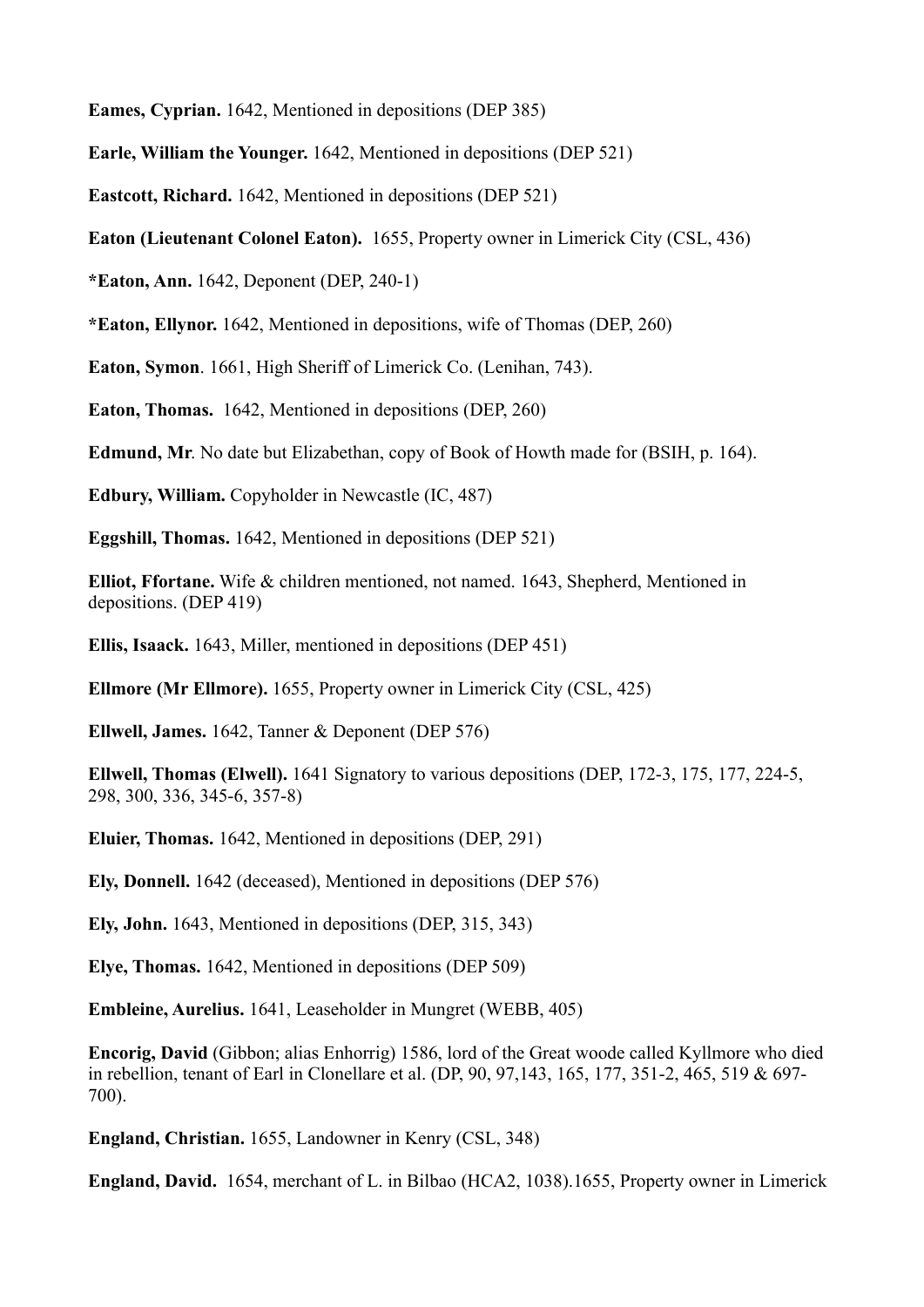City (CSL, 436)

**England, Stephen**. 1601, merchant of L., lease to of treasurership of L. cathedral (IQM, 949).

**England, Piers.** 1655, Property owner in Limerick City (CSL, 440)

**England, Thomas**. 1586, surviving, tenant of E of Desmond (DP,130 & 482).

**England, William Og**. 1586, surviving, tenant of E of Desmond. (DP, 118 & 479).

**English, Edward (Edd Engl, Mr Edward).** 1655, Mortgage holder in Limerick City (CSL, 411, 425)

**English, Eustace.** 1643, Mentioned in depositions (DEP 574)

**English, Garrett.** 1643, Mentioned in depositions (DEP 574)

**\*Enniss (Mrs Enniss).** 1655, Property owner in Limerick City (CSL, 434)

**En tanaghta, Donoughe**. 1586, subtenant of Dungrot manor (DP, 705).

**Escott (Mr Escott. John?).** 1642, Mentioned in depositions (DEP 493)<sup>6</sup>

**Eustace, Sir John**. 1663, Proxy in claim, for Sir James Galwey a minor (CS 325).

**Evans (Evane).** 1642, Mentioned in depositions, name erased. Man and wife Mentioned. (DEP,301)

**Evans, George**. 1672, High Sheriff of Limerick Co. (Lenihan, 743). 1692, M.P. for Limerick County (Lenihan, 741).

**Everard, Dominick**. 1570, Bailiff of L. (Lenihan, 699).

**Everard, John**. 1557, Bailiff of L. (Lenihan, 699).

**Everard, Patrick**. 1541, Mayor of L. (Lenihan, 698).

**Everard, Roger**. 1566, Bailiff of L. (Lenihan, 699).

**Evans, Nicholas.** 1655, Juror of inquisition in Small County, from Hospitall (CSL, xl)

**\*Evans, Sarah** (wife of Nathaniel, gent.) 1698, age 24, deponent re events round 1689-90 (IQM, 1423).

**Everett, Edward (Everet, Euered).** 1595, Merchant trading to Bristol, cargo list (BTI, 768) 1601, Merchant trading to Cork, cargo list (BTI, 902) 1643, Mentioned in depositions (DEP 574)

**Everett, Nicholas (Everet).** 1595, Merchant trading to Bristol, Waterford and Cork cargo list (BTI, 752, 806, 899)

Mr Escott's wife is mentioned but unnamed in DEP 493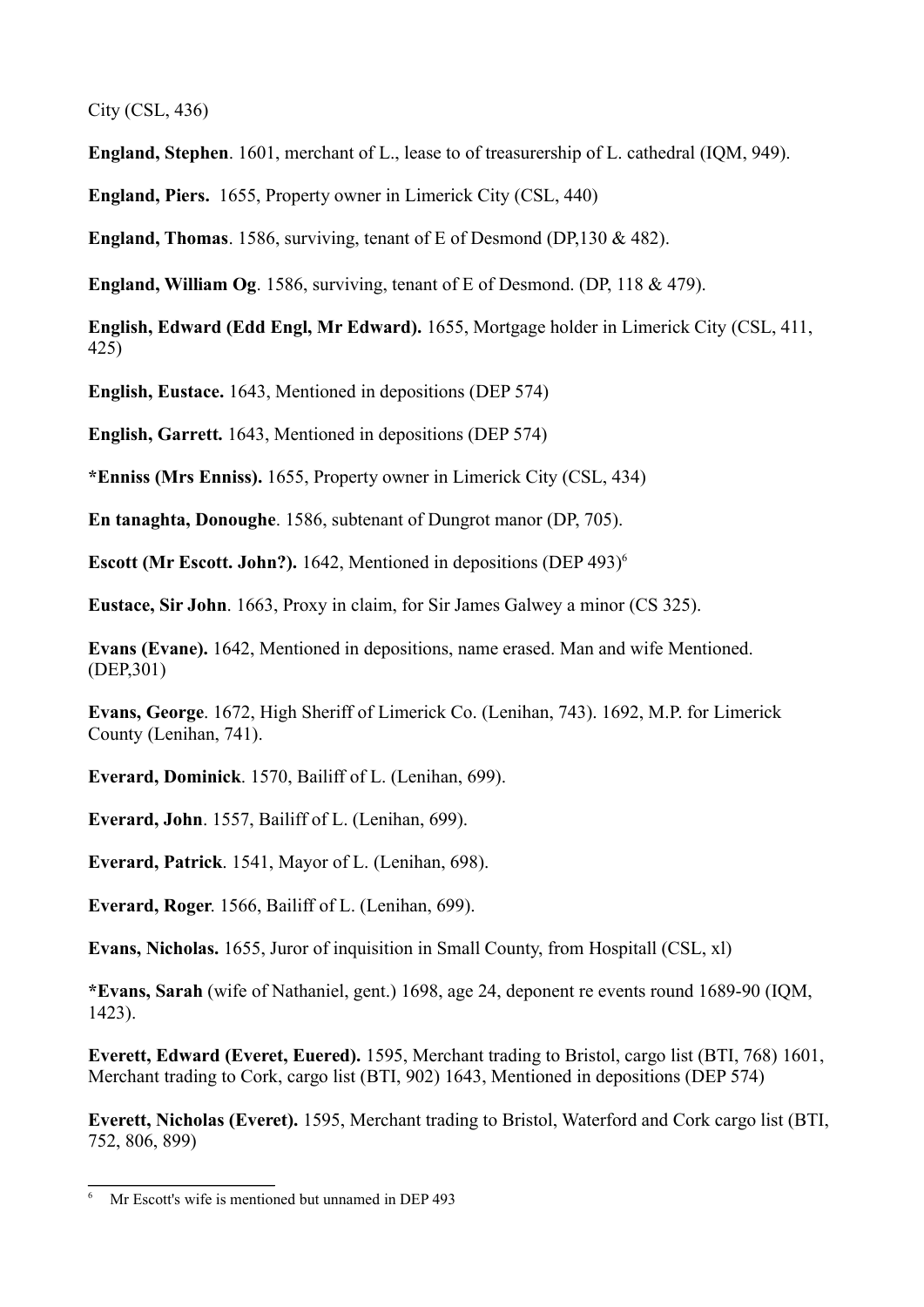**Every, John.** Copyholder in Newcastle (IC, 487)

**Eyres, Thomas.** 1642, Mentioned in depositions (DEP 391)

# **[F]**

**Fahy, Donnally** (ffaghy). 1586, tenant of Earl (DP, 595).

**Fagan, John/ John Ffagane.** 1655, Clerk of the jury of inquisition in Pubblebrien and Limerick City (CSL, xliv-v)

**Fanning (No first name).** 1584**,** Accused of rioting (SCC, 456)

**Fanning (No first name).** 1641, Leaseholder in Donaghmore (WEBB, 417)

**Fanning, Arthur**. 1614, Sheriff of L. City (Lenihan, 701).

**Fanning, Clement**. 1551, Bailiff of L. (Lenihan, 699). 1557, Mayor of L. (Lenihan, 699). 1559, M.P. for Limerick City (Lenihan, 741). 1565, Juror, in case re drainage (SA 51-2).

**Fanning, Clement**. 1595, Bailiff of L. (Lenihan, 700).

**Fanning, Clement**. 1610, Mayor of L. (Lenihan, 701).

**Fanning, Dominick**. 1559, Bailiff of L. (Lenihan, 699). 1568, Mayor of L. (Lenihan, 699). 1571, signatory to document, as alderman (SA, 68).

**Fanning, Dominicke (Esquire).** Father of Patrick & John. 1642, un-named mayor mentioned (HCA2, 28).1642 &1653 Mentioned in depositions (DEP,171, 223-4, 242, 285, 320, 349, 490, 505, 648, 1690-2, 1694, 1702-3, 1706-8, 1726, 1728-30, 1751) 1651, Present at the surrender of Limerick (ASL, 264)1655 (deceased), Property owner in Limerick City (CSL, 413, 422, 483)

**Fanning, Dominick FitzSimon**. 1641 & 45, Mayor of L. (Lenihan, 702).

**Fanning, Dominick FitzStephen**. 1646, Mayor of L. (Lenihan, 702).

**Fanning, Edmund (Edmond, Faninge).** 1655 (deceased), Landowner in Ownneybeg (CSL, 4) Landowner in Coshmay (CSL, 143, 146) Mortgage holder in Pubblebrien (CSL, 374, 382) Property owner in Limerick City (CSL, 421)

**Fanning, Francis/ (Ffrancis Ffaninge, Ffenninge).** 1632, Sheriff of L. City (Lenihan, 702). 1642, Burgess, Mentioned in depositions (DEP, 285-6) 1644, Mayor of L. (Lenihan, 702). 1655, Alderman, Landowner in Pubblebrien (CSL, 371) 1655, Property owner in Limerick City (CSL, 413-4, 421-2, 440, 467)

**Fanning, George** (Fannyng) 1541, juror on inquisition on Kildare lands (Crown Surveys, p177). 1564, Bailiff of L. (Lenihan, 699). 1571, signatory to document, as alderman (SA, 68).

**Fanning, George**. 1587, Mayor of L. (Lenihan, 699).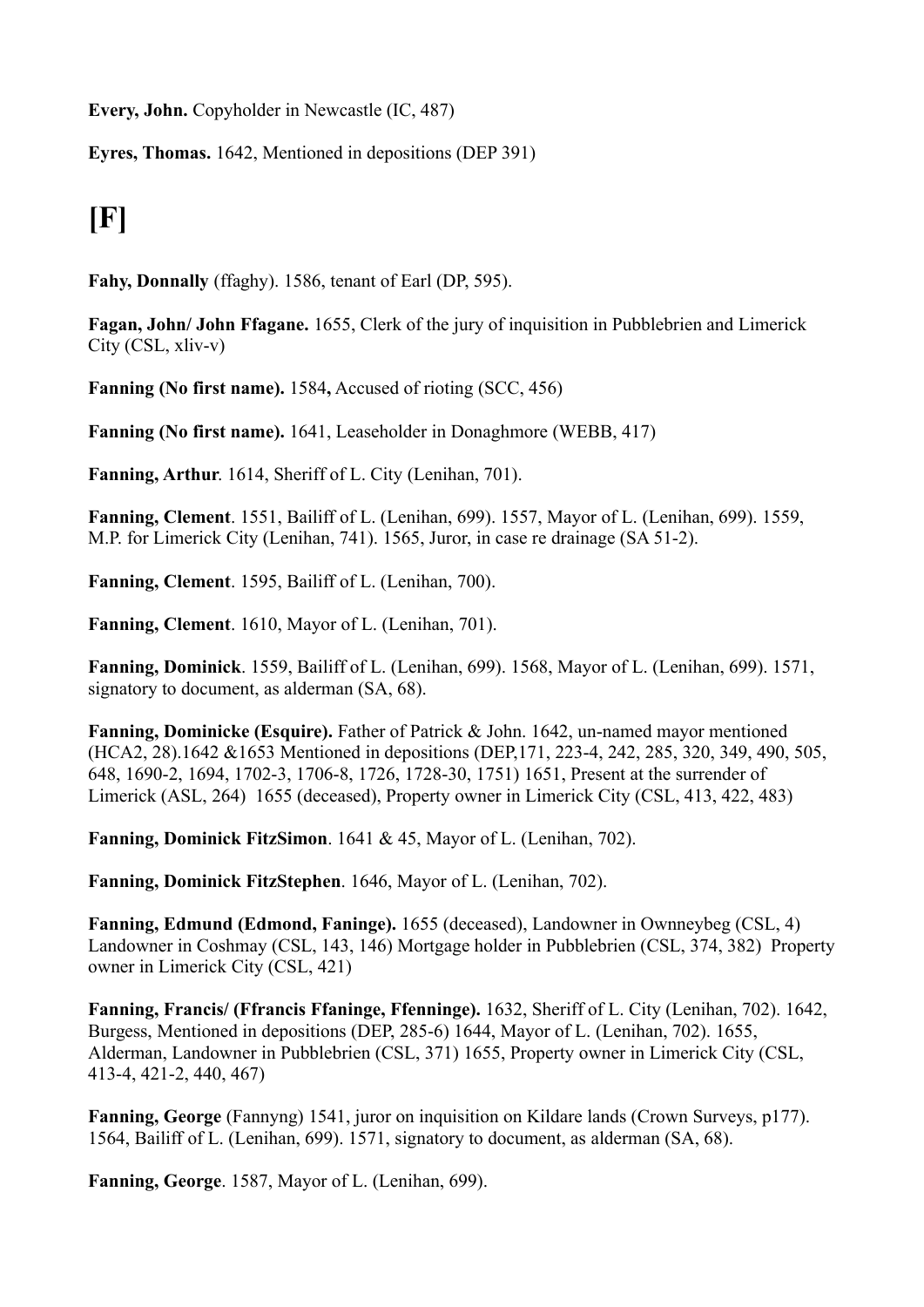**Fanning, George FitzWilliam**. 1571, Mayor of L. (Lenihan, 699).

**Fanning, James**. 1644, merchant of L in admiralty Court (HCA2, 1084). 1648, merchant age 33, at Amsterdam loaded cargo onto *Angel Gabriel* for L (HCA2, 616).

**Fanning, James**. 1584, Mayor of L. (Lenihan, 700).

**Fanning, James (Ffanning).** 1653, Mentioned in depositions (DEP 1692) 1655, Property owner in Limerick City (CSL, 439)

**Fanning, John**. 1541, merchant, pays extortion (SA, 72).

**Fanning, John**. 1563, Bailiff of L. (Lenihan, 699).

**Fanning, John.** 1655, Landowner in Pubblebrien (CSL, 383)

**Fanning, Nicholas**. 1625, Sheriff of L. City (Lenihan, 702). 1630, Mayor of L. (Lenihan, 702).

**Fanning, Nicholas (Nichollas Ffaning, Ffanninge, Ffanyng).** 1653, Mentioned in depositions (DEP 1734) 1655 (deceased), Alderman, Juror of inquisition in Limerick City (CSL, xlv) Landowner in Connello (CSL, 308) And Kenry (CSL, 351, 354), Property owner in Limerick City (CSL, 408, 423, 432, 440, 442, 444)

**Fanning, Patrick** (Fannynge). 1541, juror on inquiry into king's lands etc.; his house in Creagh Lane paid rent to Hospitallers of Kilmainham. (SA, 68-70).

**Fanning, Patrick**. 1576, Bailiff of L. (Lenihan, 699).

**Fanning, Patrick.** Son of Dominick.1651, Present at the surrender of Limerick (ASL, 264) 1653, Mentioned in depositions (DEP 1702-3, 1726, 1728, 1730)

**Fanning, Philip** (Fannyng). 1541, juror on inquisition on Kildare lands (Crown Surveys, p177).

**Fanning, Richard**. 1554, Bailiff of L. (Lenihan, 699). 1561, Mayor of L. (Lenihan, 699). 1571, signatory to document, as alderman (SA, 68).

**Fanning, Richard.** 1655 (deceased), Property owner in Limerick City (CSL, 488)

**Fanning, Simon (Fannynge).** 1600, Bailiff of L. (Lenihan, 700). 1615, Mayor of L. (Lenihan, 701) 1616, Mayor, fined 30 English pounds for not taking the Oath of Supremacy (SCC, 324, 526). 1609, holder of part of the corporation 40 ploughlands, heir of Piers Creagh, son in law of Edmond McMahowny (SA, 36-37). 1618, Alderman, , tenant of Sexton (SA, 62).

**Fanning, Stephen**. 1566, Bailiff of L. (Lenihan, 699).

**Fanning, Thomas** (Fannyng). 1541, juror on inquisition on Kildare lands (Crown Surveys, p177).

**Fanning, Thomas (Ffanninge).** 1653, Mentioned in depositions (DEP 1694, 1726) 1655, Property owner in Limerick City (CSL, 451)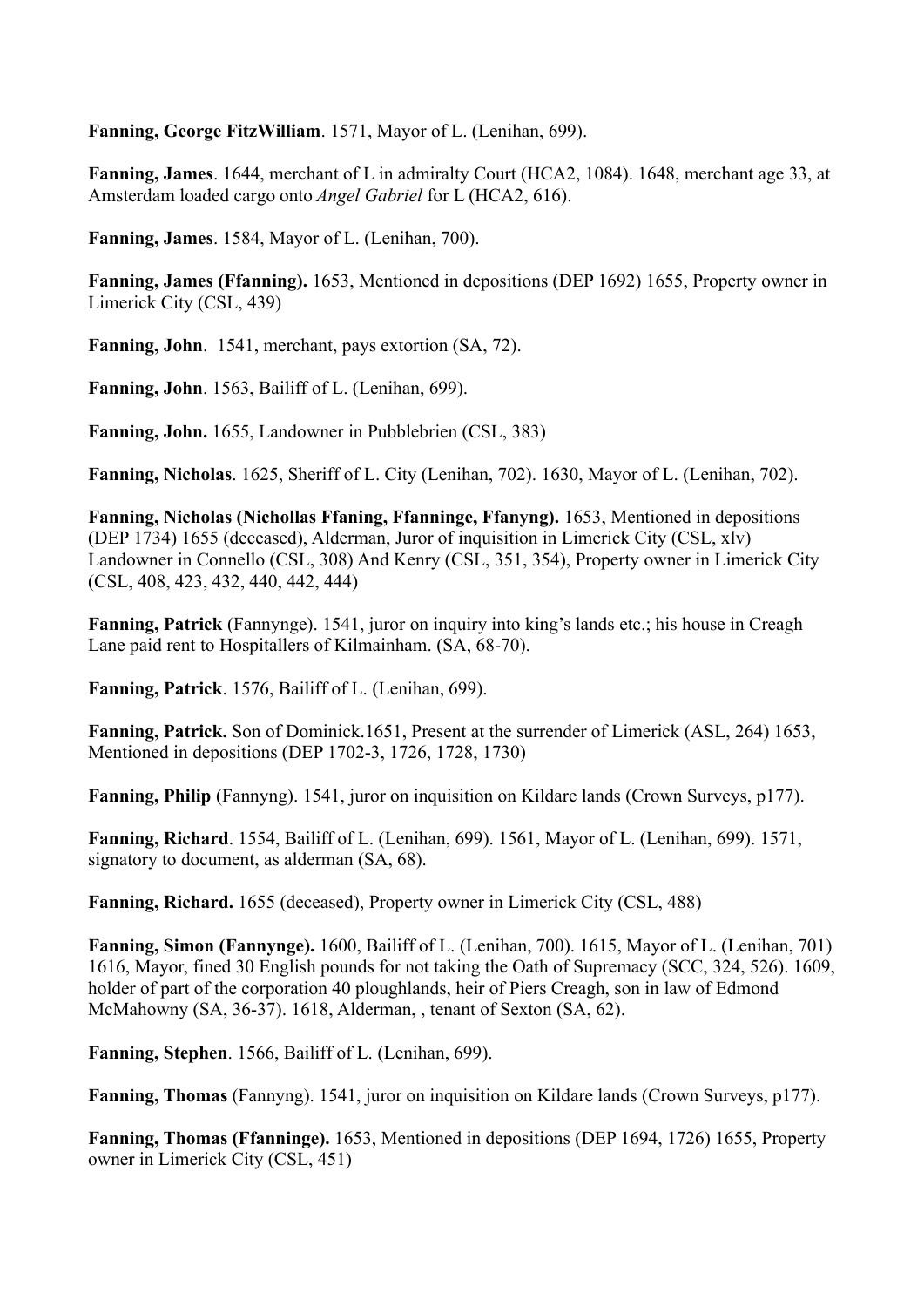**Fanning, William** (Faninge). 1541, juror on inquiry into king's lands etc. (SA, 68-9).

**Fant, James** (ffant). 1586, of Ballyany, servant of George Thornton, tenant (DP, 345 & 675).

**Fant, James** (ffant). 1586, of Fantstown, attainted of murder at Kilmallock, tenant of Earl (DP, 675).

**\*Fante, Margrett (Née Coyne) (Ffante).** 1642, Deponent (DEP 445-6)

**Fante, Nicholas (Oge) (Ffante/Faunt).** 1634, took out a lease on lands in Kilmallock. Bishop Webb alleges the lease was fraudulent (WEBB, 408) 1655, Landowner in Killmallock (CSL, 164, 195, 206-7, 209-11, 213-4, 219)

**Fannte, Patrick**. 1541, holding land in Kildare estate (Crown Surveys, p183).

**Fant, Patrick** (ffant) 1586, murdered by James Fant (DP, 675).

**Fante, Patrick (Fant) (Gentleman).** 1655, Juror of inquisition in Kilmallock, from Ballingar (CSL, xli), Juror of inquisition in Costlea (Assistant) (CSL, xlii)

**Fante, Stephen (Ffant).** 1642, Mentioned in depositions (DEP 437)

**Farding, Edward (Ffarding).** 1642, Mentioned in depositions (DEP 521)

**Fenton, Sir William.** 1655, Landowner in Costlea (CSL, 229-32, 234, 242)

**Fentons, John.** 1655, Property owner in Limerick City (CSL, 409)

**Ffeagh, Mathewe.** 1641, yeoman, Mentioned in depositions (DEP,170)

**Ffeg, John.** 1641, Warder of the Castle, Mentioned in depositions (DEP,171)

**Ffench, Hugh (Hewe).** 1642 (deceased), Mentioned in depostions (DEP 317, 550)

**Ffennell (Colonel Ffennell).** 1642, Mentioned in depostions (DEP,183) 1651, Present at the surrender of Limerick (ASL, 264)

**Fferretter, Pierce (Captain Ffelliter).** 1642, Mentioned in depositions (DEP, 210, 1734)

**Ffilkins (Mr Ffilkins).** 1655, Property owner in Limerick City (CSL, 435)

**Fflackes, John.** 1655, Property owner in Limerick City (CSL, 416)

**Flower, Henry (Fflower).** 1653, Signatory to depositions (DEP 1764)

**Fflaiene, David.** 1642, Taylor Mentioned in depositions (DEP, 259)

**Ffoulkes (Lieutenant Ffoulkes).** 1653, Mentioned in depositions (DEP 1772)

**Field. (Father Ffield)** 1619, Priest (CBM, 220)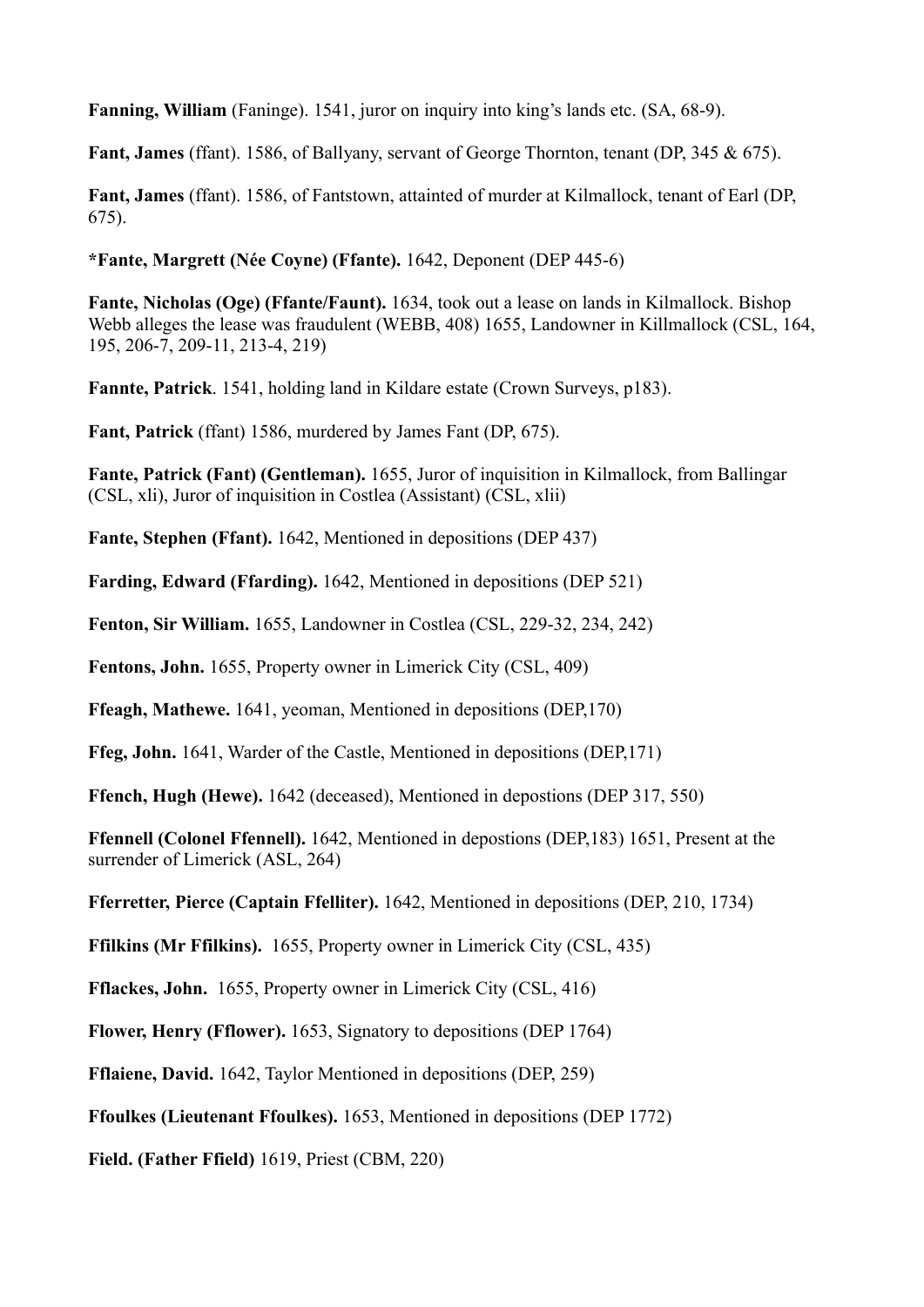**\*Field, Gennett (Née White) (Filde).** 1653, Widow, Mentioned in depositions (DEP 1735)

**Field, William (Doctor).** 1655, Property owner in Limerick City (CSL, 402, 423n)

**Fielding, Sir Charles**. 1692, M.P. for Limerick City (Lenihan, 741).

**Finch, Henry.** 1696, executor for Christopher White, Took out a lease on Corporation Lands (LCI, #60)

**Fitton, Alexander.** Brother to Sir Edward Fitton, recieved land from him (IC, 481) Granted the seignory of Ballygibbon in the Munster Plantation, with his brother (IC 485)

**Fitton, Sir Edward.** Granted the seignory of Any al Goldsworth in the Munster Plantation (IC, 480). 1586, assigned land in Limerick, Any, (DP, 372).

**Fitton, Edward.** Heir to the above Sir Edward (IC, 480)

Fitton, Edward (Fitten). 1655, Juror of inquisition in Small County, from Aney (CSL, xl)

**Fitton, Francis (Frauncis Fytton).** 1620, involved in a corruption case (SCC, 332, 552)

**Fitton, Richard.** Granted the seignory of Ballygibbon in the Munster Plantation, with his brother (IC 485)

**Fitton, William (Esquire, Ffitton).** 1646, Deponent (DEP, 352-3, 348-51) 1655, Landowner in Small County (CSL, 95, 97, 98, 100, 101)

**Flahiff, David.** 1665, Property owner in Limerick City (LCI, #23)

**Flaxon, Thomas**. 1697, Sheriff of L. City (Lenihan, 704).

**Fleming (Mr Ffleming).** 1642 (deceased), Mentioned in depositions (DEP 445)

**Fleming, Francis (Ffleming).** 1655**,** Landowner in Kilmallock (CSL, 170-1, 176, 189) Mortgage holder in Connello (CSL, 272)

**Fleming, John (Ffleming).** 1642, Mentioned in depositions (DEP 325)

**Fleming, Morish**. 1655**,** Landowner in Kilmallock (CSL, 173)

**Fleming, Robert (Fflemin).** 1642, Mentioned in depositions (DEP, 250)

**Forbes (Lord Fforbes).** 1653, Mentioned in depositions (DEP 1748)

**Ford, Henry (Ffoord).** 1643, Clothier & Deponent (DEP 227)

**Ford, James.** 1642, Mentioned in depositions (DEP 523)

**Ford, John** (Foord).1683, Sheriff of L. City (Lenihan, 704). 1693, Mayor of L. (Lenihan, 704).

**\*Ford, Mary** (Ffoord). Wife of Rich Ford/Ffoord. 1643, Mentioned in depositions (DEP 293)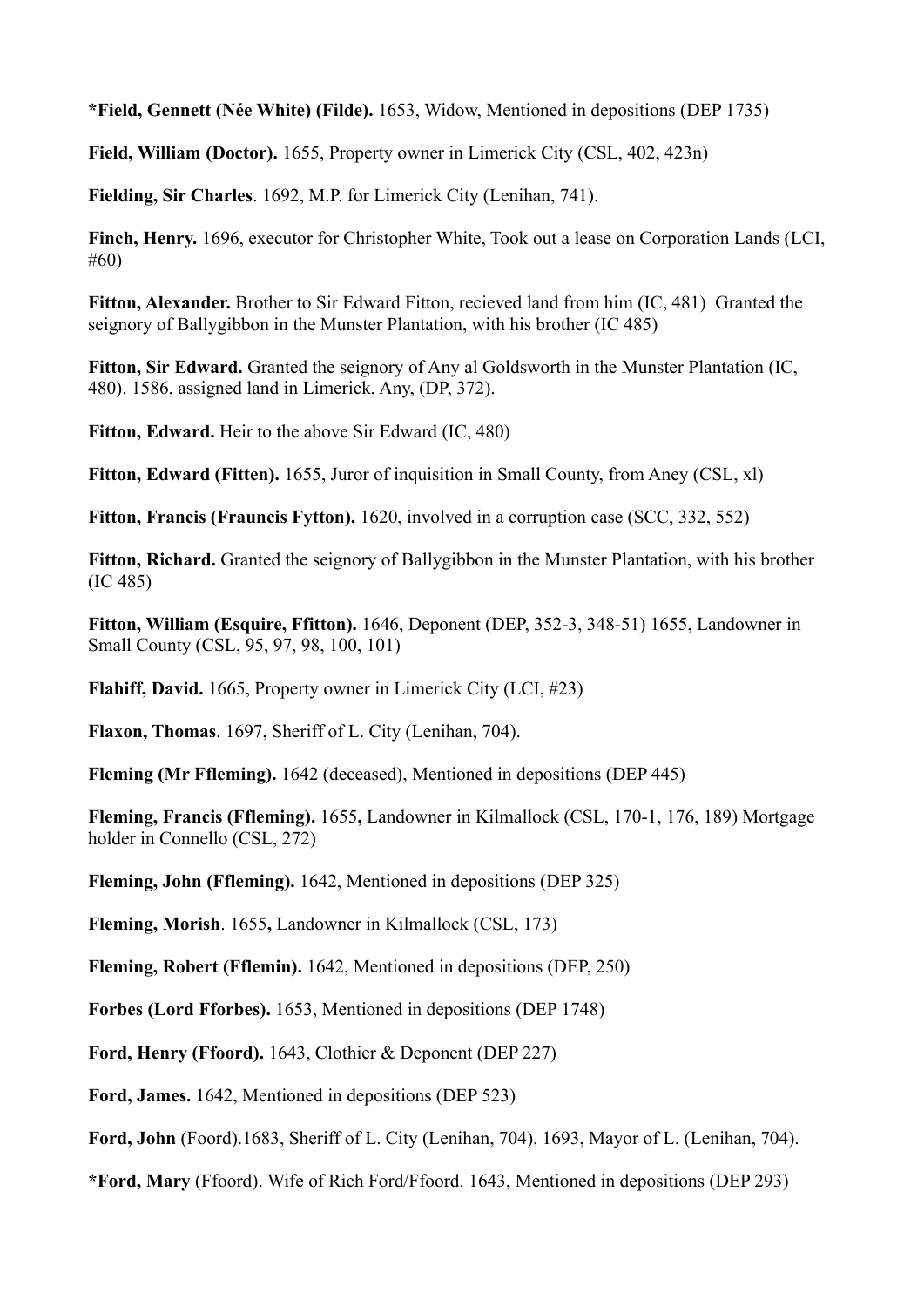**Ford, Rich (Richard?, Ffoord).** Husband of Mary Ford. 1643, Cooper, mentioned in depositions (DEP 293)

**Ford, Thomas (Ffoord/Ffoorth).** 1643 (deceased), Castle warder, Mentioned in depositions (DEP, 233-234, 249, 320, 406)

**Forstall, Thomas.** 1642, gent of Kilmallock, aged 40, under examination (HCA2, 33).

**Forster, Symon (Fforster).** 1642, Glover, Mentioned in depositions (DEP 521)

**Forth, Willam (Fforth).** Father of William Forth the younger, grandfather of John Widenham. 1643 (deceased), Mentioned in depositions (DEP 514, 521, 580, 1747)

**Forth, William the Younger (Fforth).** Son of William Fforth the Elder 1643, Deponent (DEP 577)

**Foster, Richard.** Had a lease on lands in Meane (IC, 486)

**Foulke, Sir Francis**. 1673, letter by, from L. (OP, p. 114).

**Fourth, John**. 1698, deposition taken before at L. re events round 1689-90 (IQM, 1423).

**\*Fowler, Jane.** Copyholder in Newcastle (IC, 487)

**Fox (Friar Ffox).** 1619, Dominican Friar (CBM, 220)

**Fox, David**. 1541, holding land in Kildare estate (Crown Surveys, p179).

**Fox, Edmond.** 1591, Bailiff of L. (Lenihan, 700). 1599 merchant chartering *Phoenix* (HCA1, 431). 1605, Mayor of L. (Lenihan, 700).1616, alderman accused of rioting against Edmond Sexton (SCC, 324, 527)

**Fox, Edmond (Gentleman) (Captain Ffox).** 1643, Mentioned in depositions (DEP 348, 356, 498) 1655, Juror of inquisition in Small County, from Bulligidin/Bulligidine (CSL, xl), Juror of inquisition in Connello (CSL, xliii) Landowner in Small County (CSL, 99, 102)

**Fox, George (Ffox).** 1655, Landowner in Connello (CSL, 321), Property owner in Limerick City (CSL, 405, 411)

**Fox, Gerrott** (Gerrald Ffoxe). 1601, asked to measure the boundaries of the lands of Nicholas Creagh and William Creagh. (CBM, 10)

**Fox, Jacob**. 1541, juror on inquisition on Kildare lands (Crown Surveys, p177).

**Fox, James**. Fox, James. 1541 inquisition names him as renting from Franciscans (SA, 70-1). 1541, making payment in kind (SA, 72). 1550 & 1551, Mayor of L. (Lenihan, 699).

**Fox, James** (Foxe). 1586, lands of; late serjeant of Small County (DP, 383 & 551).

**Fox, James (Ffox).** 1655, Burgess, Juror of inquisition in Limerick City (CSL, xlv) Landowner in Coshmay (CSL, 124, 132, 133) Landowner in Killmallock (CSL, 170, 172, 183) Property owner in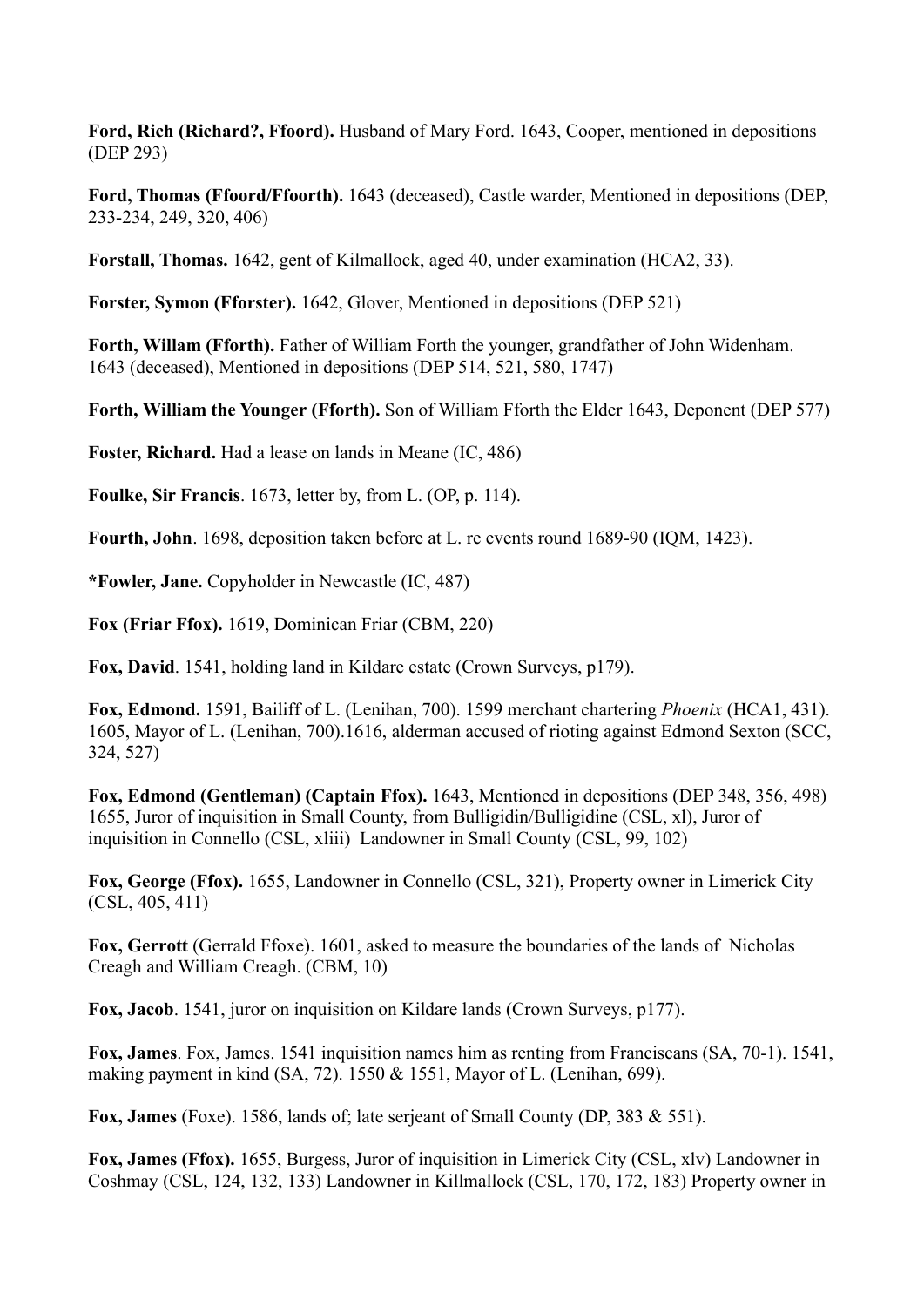Limerick City (CSL, 439), Fox, James. 1663, in possession of property claimed by Sir James Galwey in L (CC, 325).

**Fox, James FitzEd**. 1633, Sheriff of L. City (Lenihan, 702).

**Fox, John**. 1609, holder of part of the corporation 40 ploughlands (SA, 36-37).

**Fox, John (Esquire, Ffox).** 1643, Mentioned in depositions (DEP 357, 521) 1655, Landowner in Killmallock (CSL, 165, 169-70, 173-4, 176-81, 184-6, 192-4, 196-9, 207-10, 212, 215-6, 219-20) And Costlea (CSL, 240)

**Fox, John (Ffox).** 1655, Juror of inquisition in Pubblebrien, from Curragh Ivenoge (CSL, xliv) Landowner in Coshmay (CSL, 124, 125) And in Pubblebrien (CSL, 394) Property owner in Limerick City (CSL, 419, 421, 435, 483)

**Fox, Michaell (Ffox).** 1655, Landowner in Pubblebrien (CSL, 373)

**Fox, Nicholas**. 1590, Bailiff of L. (Lenihan, 700).

**Fox, Nicholas FitzEd**. 1638, Sheriff of L. City (Lenihan, 702).

**Fox, Nicholas (Fitz John) (Nichollas Ffox).** 1655, Leasee in Limerick City (CSL, 410, 433) (LCI, #15, 46)

**Fox, Patrick.** Recieved land from Sir Edward Fitton (IC, 481)

**Fox, Patrick**. 1562, Bailiff of L. (Lenihan, 699).

**Fox, Patrick**. 1586, former tenant of Ballygrenan (DP, 37).

**Fox, Peter**. 1641, merchant shipping on *Elizabeth* (HCA2, 1051).

**Fox, Peter.** 1655, Landowner in Killmallock (CSL, 160, 171, 190, 210)

**Fox, Richard (Ffox).** 1655, Property owner in Limerick City (CSL, 416-7)

**Fox, Robert**. 1541, juror on inquisition on Kildare lands (Crown Surveys, p177).

**Fox, William**, 1554, Bailiff of L. (Lenihan, 699).

**Fox, William**. 1586, 1586, of Ballygrenan, died in rebellion, lands of (DP, 37).

**Fox, William.** 1655, Property owner in Limerick City (CSL, 432)

**Foxen, Sir Samuel** (Foxon) 1664, Sheriff of L. City (Lenihan, 703). 1666, Mayor of L. (Lenihan, 703).1679, letter to (IQM, 25). 1675, Property owner in Limerick City (LCI, #37)

**Freeman, D- (Ffreeman, incomplete name).** 1643, Mentioned in depositions (DEP 481)

**Freeman, John (Ffreeman).** 1642, Deponent (DEP 383-4)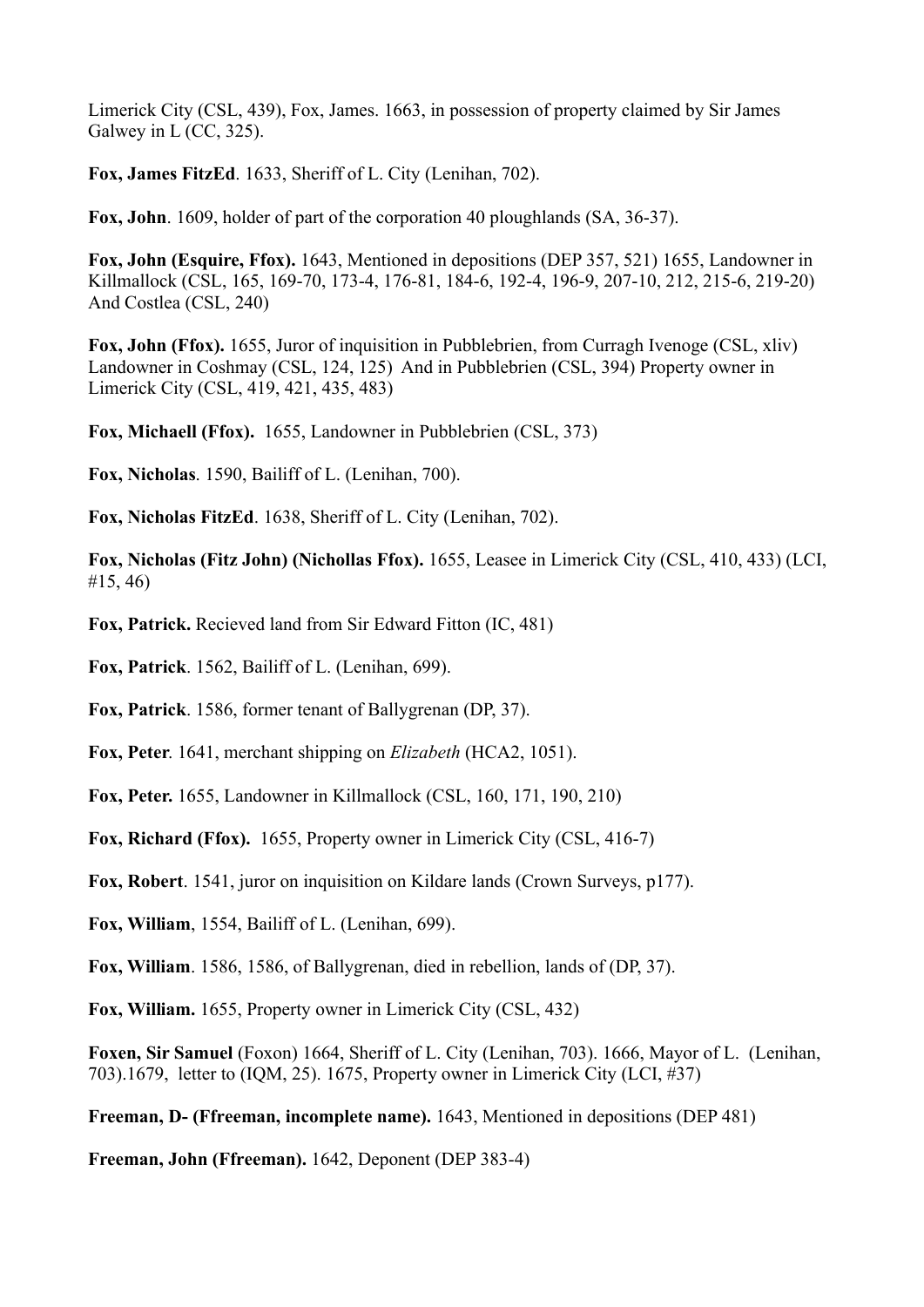**Freeman, Nicholas.** 1620, solicitor, involved in a corruption case (SCC, 332, 552)

**Freeman, Richard.** Copyholder in Newcastle (IC, 487)

**Freeman, Robert (Ffreeman).** 1643, Mentioned in depositions. Republican. (DEP 348-9, 356, 819)

**Freeman, Thomas.** Freeholder in Newcastle (IC, 486) 1642 (Deceased) Mentioned in depositions (DEP 383, 547)

**Freeman, William (Ffreeman).** 1655, Landowner in Connello (CSL, 253)

**French, Richard (Ffrench).** 1642, Signatory to various depositions (DEP, 241, 257-8, 286, 299- 300, 320, 329-30, 332, 334, 337-8)

**Friend, John (Captain) (Ffriend).** 1655, Property owner in Limerick City (CSL, 440) 1658, took out a lease on Corporation lands (LCI, #6)

**Frothringham, Christopher.** 1642, Clerk, Mentioned in depositions (DEP 385)

**Fruin, John (Mr Fruin/ Fruien).** 1655, Property owner in Limerick City (CSL, 417-8)

**Fuller, Richard (Ffuller).** 1642, Vicar, mentioned in depositions, accused of turning Catholic (DEP  $385, 534$ <sup>7</sup>

**Fullfowrd (Mr Fullfowrd).** 1655, Property owner in Limerick City (CSL, 407-8)

### **[Fitz]**

**FitzArthur, Thomas**. 1568, Bailiff of L. (Lenihan, 699).

**FitzDavid, Maurice**. 1586, tenant of Earl (DP, 600).

**Fitz David, Maurice.** Leaseholder with 2 tenements in Kilmallock (IC, 482) Owned land in Ballygibbon (IC, 485)

FitzEdmund, see Mc Edmund.

**FitzEdmund, John**. 1586, of Clone Co. Cork, tenant in Cowleboye (DP, 68).

**FitzEdmond, John**. 1609, of Fenerstown(?) swears on oath about the 40 corporation ploughlands (SA, 34-35).

**Fitz Edmund, John (Ffitz Edmun, Fitz Edmunds) (Esquire).** 1641, Mentioned in depositions (DEP,174, 182)

**Fitz Edmundes, David (Fitz Gerald).** 1641, Mentioned in depositions, son of John (DEP,175, 298)

<sup>7</sup> The same deposition mentions Fuller's wife and daughter, not named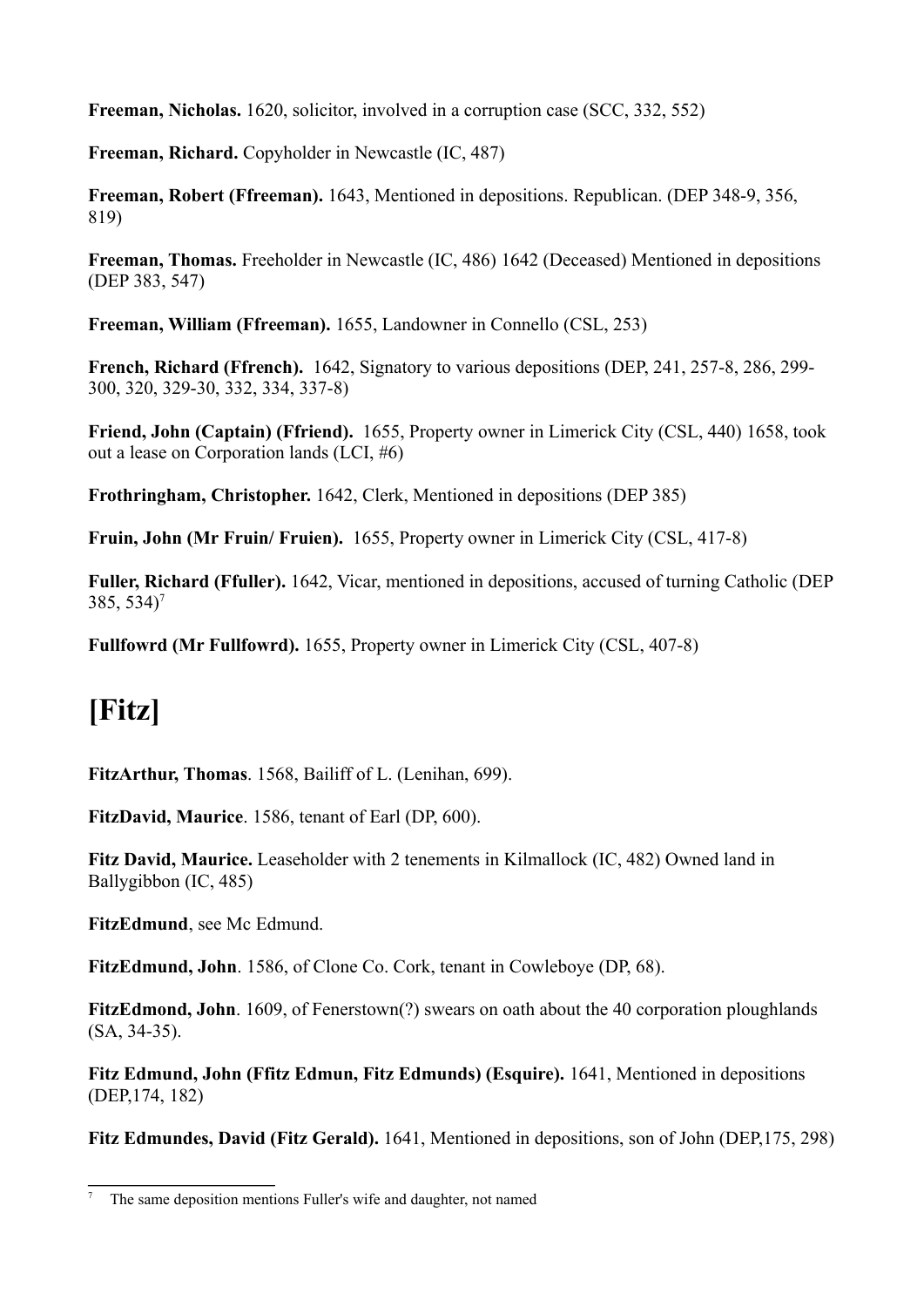**Fitz Edmundes, James (Fitz Gerrald).** Son of John (below) 1641, Mentioned in depositions (DEP,175)

**Fitz Edmonde, John**. 1586, of ffynetres Castell, (DP 365).

**Fitz Edmundes, John.** 1641, Mentioned in depositions (DEP,175)

**FitzEdmund, Maurice**. 1586, tenant of E of Desmond in Ratheale (DP, 103).

**Fitz Garre Id, Garrett (Fitz Gerrald?).** 1642, Mentioned in depositions (DEP 326)

**FitzGarret, William FitzJacob** (fytz Garrad). 1541, holding land in Kildare estate (Crown Surveys, p181 several times).

**FitzGerald (No first name listed) (Fitzgerrald)**. 1622 , Plaintiff (IC, 414)

**FitzGerald.** 1641, Landowner in Ardagh (WEBB, 420)

**FitzGerald (Fitz Gerrold).** 1641, Mentioned in depositions (DEP,175)

**FitzGerald, Catherin.** 1655, Landowner in Kenry (CSL, 343)

**FitzGerald, David.**1642, Mentioned in depositions (DEP 428, 560)

**FitzGerald, David.** 1642, Mentioned in depositions (DEP 560) 1655 (deceased), Juror of inquisition in Kenry, from Dromeher (CSL, xliv) Landowner in Kenry (CSL, 343, 348, 360)

**FitzGerald, David McShane.** 1642, Mentioned in depositions (DEP, 182)

**FitzGerald, Sir Edmund (Edmond, 'The White Knight') (Fitzgerald).** Owned land in Ballygibbon (IC, 485) 1622, Sheriff (IC, 410) 1600, Mentioned in State Papers (CSP 281) 1653, Mentioned in depositions (DEP 1771-2) 1655, Juror of inquisition in Connello, from Gorttnetubburryd (CSL, xliii) Landowner in Connello (CSL, 260-1, 263-7, 275, 277, 282, 287-9, 295, 297-8, 313)

**FitzGerald, Edmond/Edmund (Gentleman).**1655, Juror of inquisition in Connello, from Clonshier (CSL, xliii)

**FitzGerald, Edmund (Edmond) (Of Clenlish).** 1642 & 1653, Mentioned in depositions (DEP,178, 180, 183, 209-10, 232-4, 322, 405, 472, 486, 523, 527, 560, 588, 1771) 1655, Landowner in Kenry (CSL, 345)

**FitzGerald, Edmond (Fitz Thomas/Mc Thomas).** Son of Thomas Fitz Gerrald. 1642, Mentioned in depositions (DEP 229, 248-9, 561) (See Edmond Fitz Thomas)

**FitzGerald, Edmund (oge).** 1642, Mentioned in depositions (DEP, 182, 560) 1655, Juror of inquisition in Kenry, from Killasurragh (CSL, xliv)

**\*FitzGerald, Ellin (Née Lane).** 1655, Widow, Landowner in Connello (CSL, 280)

**\*FitzGerald, Ellynor.** Daughter of the Lady Joan. 1600, Mentioned in State Papers (CSP 65) 1643,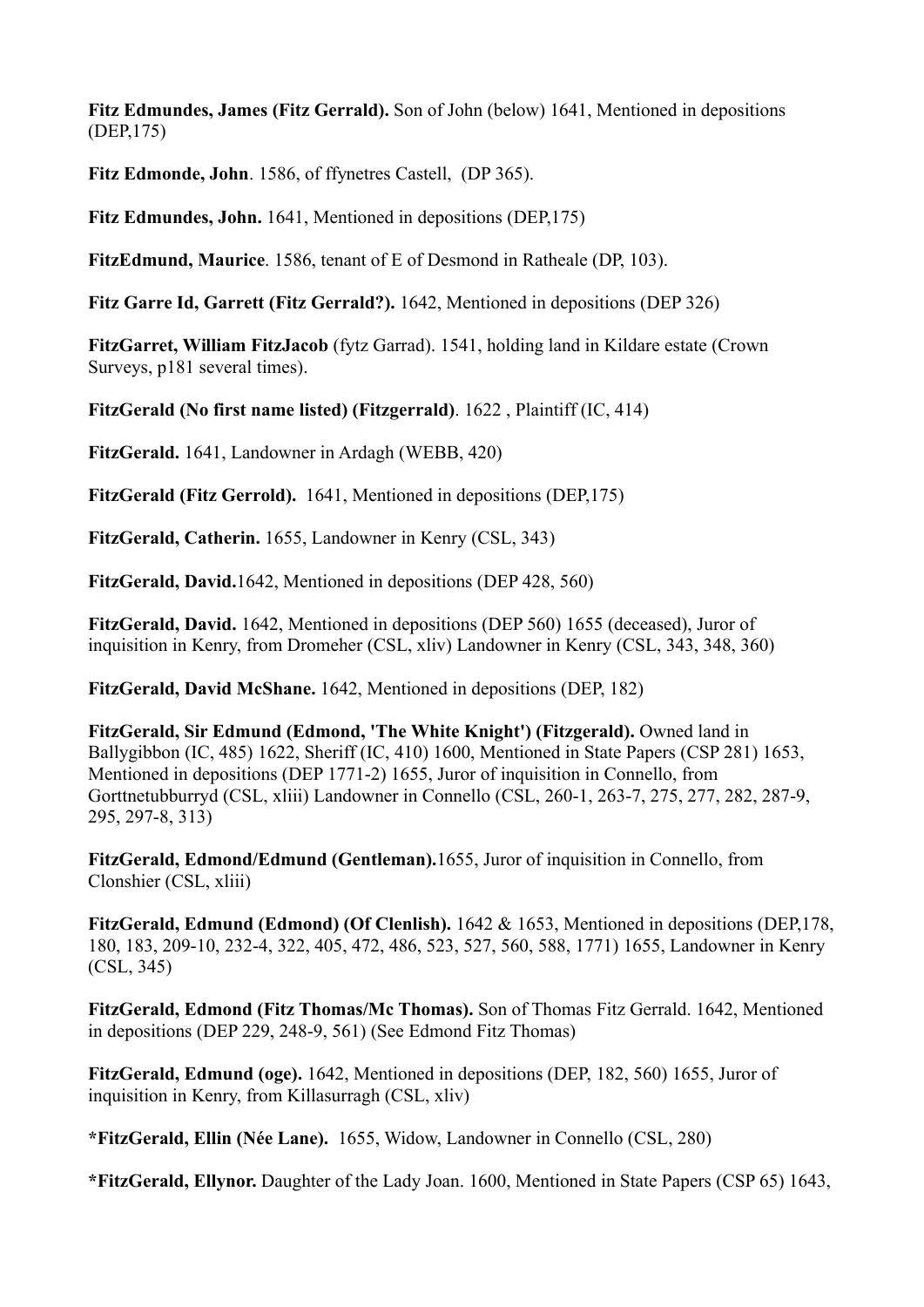Mentioned in depositions (DEP 329)

**FitzGerald, Gerott (Earl of Desmond).** 1600-1, Mentioned in State Papers (CSP 138, 146)

FitzGerald, Garret<sup>8</sup>. 1655, Landowner in Costlea (CSL, 238, 241) Son of Ellinor (CSL, 241)

**FitzGerald, Garrett.** 1642, Mentioned in depositions (DEP,182-3, 539) 1655, Juror of inquisition in Connello, from Cleanagh (CSL, xliii) Landowner in Connello (CSL, 305)

**FitzGerald, Garrett (Gerrott Fitz Gerald).** 1655, Juror of inquisition in Pubblebrien, from Cahirassy (CSL, xliv)1655, Landowner in Coshmay (CSL, 121, 122, 129, 132, 141)

**FitzGerald, Garrot (Captain)**. 1655, Juror of inquisition in Small County, from Loghguir (CSL, xl) Landowner in Small County (CSL, 112)

**FitzGerald, George, Earl of Kildare.** 1600, Mentioned in State Papers (As the Earl of Kildare) (CSP 65) 1641, Landowner in Croom (WEBB, 415) 1655, Landowner in Coshmay (CSL, 121, 127- 8, 130, 134-147, 149) And in Kilmallock (CSL, 180, 182, 196-7, 200, 219-21) And Costlea (CSL, 238-40) And Kenry (CSL, 345, 349, 352, 361-3) And Pubblebrien (CSL, 387-90)

**FitzGerald, Gerald**. 1558, of Thomastown, High Sheriff of Limerick Co. (Lenihan, 743).

**FitzGerald, Gerald (Esquire).** 1663, took out a lease on Corporation lands (LCI, #14, 17, 23)

**FitzGerald, Gerrald (Garrald Fitz Garrald).** 1643, Mentioned in depositions (DEP, 223, 490, 560, 644)

**FitzGerald, Gerrald (Esquire).** 1655 (deceased), Landowner in Kenry (CSL, 356-7)

**FitzGerald, Gerald (Fitz Gerald).** 1655, Landowner in Costlea (CSL, 246, 284)

**FitzGerald, Gerrald (Oge).** 1653, Mentioned in depositions (DEP 1771)

**Fitzgerald, Gerald**, Knight of Glin. 1680, High Sheriff of Limerick Co. (Lenihan, 744).

**FitzGerald, Gerald**. 1661, M.P. for Limerick City (Lenihan, 741). 1689, M.P. for Limerick County (Lenihan, 741).

**FitzGerald, Gerratt.** 1642, Mentioned in depositions (DEP 534) 1655, Landowner in Connello (CSL, 288)

**FitzGerald, Gerrott.** 1655, Juror of inquisition in Kenry, from Ballynoebegg (CSL, xliv)

**FitzGerald, Gerrott.** 1655, Landowner in Killmallock (CSL, 200-1)

**FitzGerald, Gerrott (oge).** 1655, Landowner in Kenry (CSL, 345)

**FitzGerald, Gerrott (oge).** 1655 (deceased), Landowner in Kenry (CSL, 344)

Garrett or Gerrott Fitzgerald is a very common name at this, and I have often found more than one in the same list; it is sometimes impossible to distinguish them.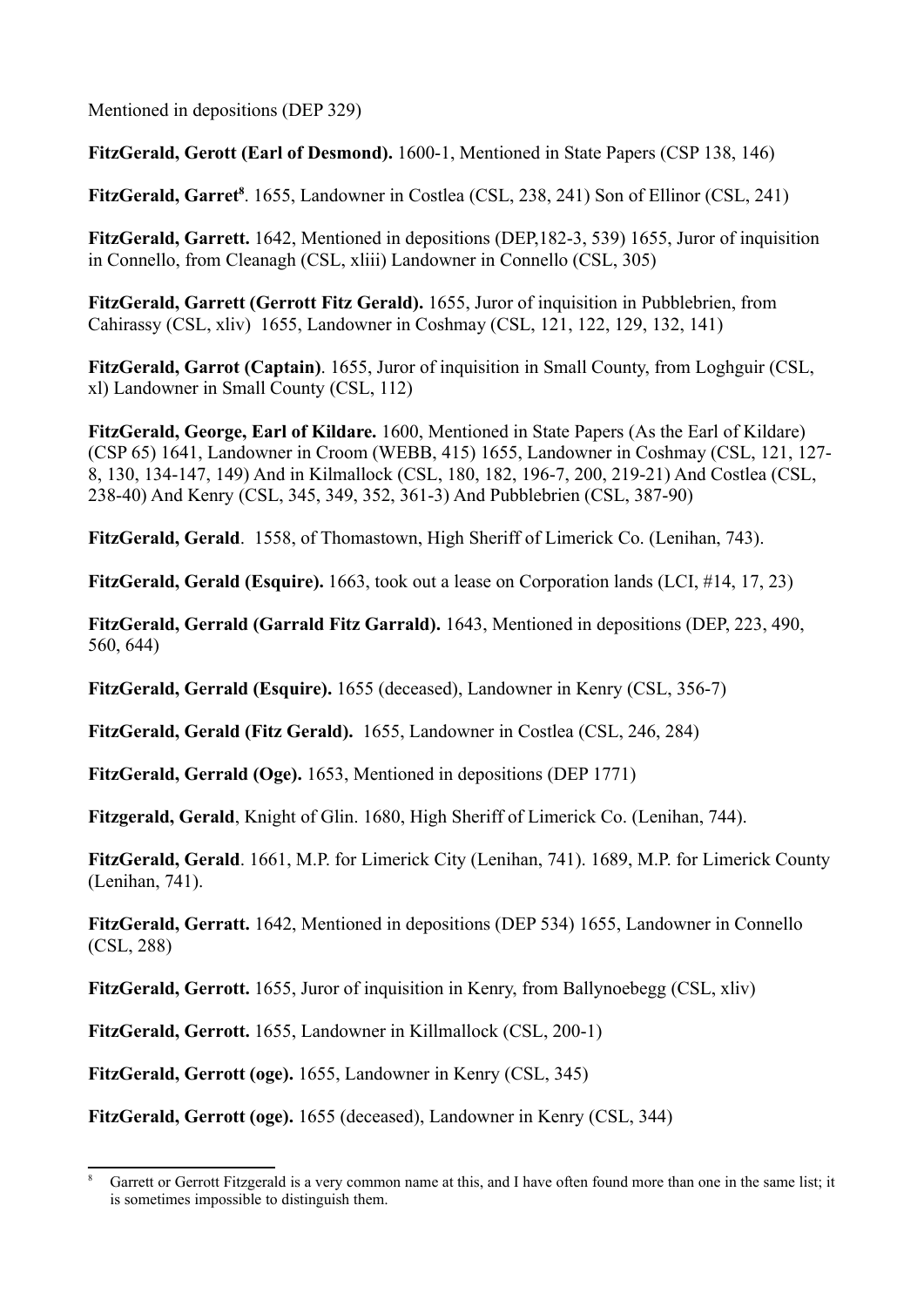**\*FitzGerald, Honora (Onora).** 1655, Widow, Landowner in Connello (CSL, 330-1, 345)

**FitzGerald, James (Fitz Edmund).** 1642, Mentioned in depositions. Son of John Fitz Edmund (DEP, 298, 493, 560) 1655, Landowner in Kenry (CSL, 344)

**FitzGerald, James (Mc Shane).** 1642, Mentioned in depositions (DEP, 182, 209, 440)

\***FitzGerald, Joan (Lady Joan of Desmond).** Mother of Joan and Ellin**.** 1600, Mentioned in State Papers (CSP 65, 70-1)

\***FitzGerald, Joan.** Daughter of Lady Joan. 1600, Mentioned in State Papers (CSP 65, 71)

**FitzGerald, John.** Brother of Thomas Fitzgerald 1642, Mentioned in depositions (DEP, 336, 356, 481)

**FitzGerald, John (Fiz Garrald).** 1642, Mentioned in depositions (DEP 561)

**FitzGerald, John.** 1655 (deceased), Landowner in Kenry (CSL, 345)

**FitzGerald, John.** 1655 (deceased), Landowner in Kenry (CSL, 362)

**FitzGerald, John (Oge).** 1641, Mentioned in depositions, son of John Fitz Edmund Gerrald (DEP,175, 275, 297-8)

**FitzGerald, John (Oge Mc Shane).** 1642, Mentioned in depositions (DEP, 182)

**FitzGerald, John (Gentleman) (Fitzgerald).** 1655, Juror of inquisition in Coshmay, from Ballinstony (CSL, xli) Landowner in Connello (CSL, 284, 289)

**FitzGerald, John (Fitz Edmund).** 1641, Mentioned in depositions (DEP, 170, 182) 1655, Landowner in Connello (CSL, 288)

**FitzGerald, Sir John (Sir John of Desmond) (Fitzgerald).** Murdered Arthur Carter and Henry Davells (IC, 484)

**FitzGerald, Sir John**. 1689, M.P. for Limerick County (Lenihan, 741).

**FitzGerald, John.** 1655, Juror of inquisition in Kenry, from Clorhane (CSL, xliv) Landowner in Kenry (CSL, 350)

**FitzGerald, John.** 1655, Landowner in Kenry (CSL, 354)

**FitzGerald, John (Mc Shane) (Gentleman).** 1642, Mentioned in depositions (DEP, 182) 1655, Juror of inquisition in Connello, from Finetterstown (CSL, xliii)

**FitzGerald, John (oge).** 1655, Landowner in Small County (CSL, 109)

**\*FitzGerald, Juane.** 1640, Landowner in Kenry (CSL, 347)

**\*FitzGerald, Mary.** 1655, Widow, Landowner in Connello (CSL, 311)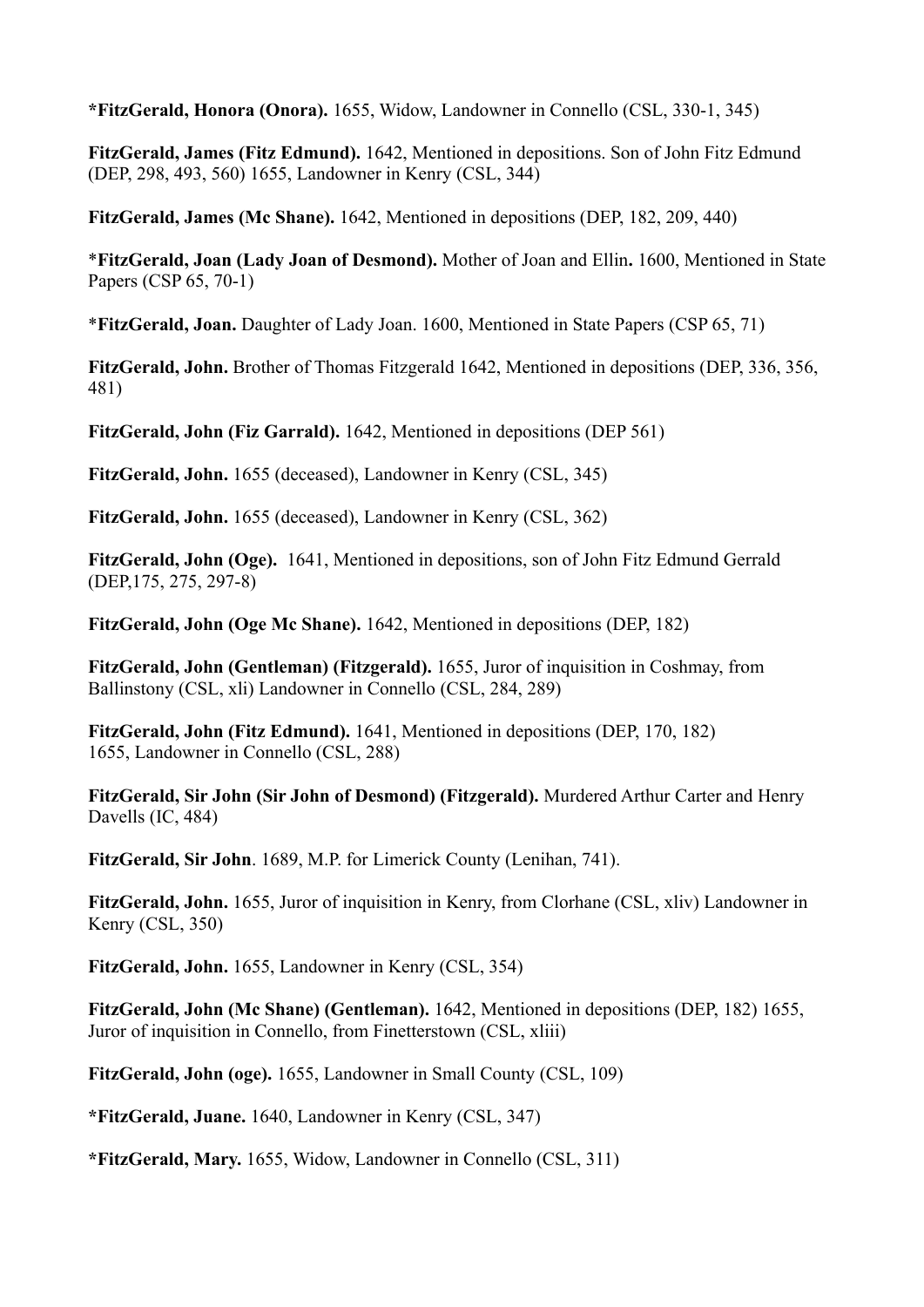**FitzGerald, Maurice (Morris,Mawrice).** 1642, Mentioned in depositions (DEP 560)

**FitzGerald, Maurice (Morris/Morrice/Mawrice (Mc Shane).** Husband of Anne Gerrald. 1642, Mentioned in depositions (DEP, 182, 183, 209, 392, 560)

**FitzGerald, Maurice (Morish).** 1655, Juror of inquisition in Connello, from Ardagh (CSL, xliii)

**FitzGerald, Maurice (Morish).** 1655, Landowner in Coshmay (CSL, 138, 148)

**FitzGerald, Maurice (Morish).**1655, Juror of inquisition in Kenry, from Mornane (CSL, xliv)

**FitzGerald, Maurice (Morish).** 1655, Landowner in Connello (CSL, 291)

**FitzGerald, Maurice (Morish).**1655 (deceased), Landowner in Kenry (CSL, 345)

**FitzGerald. Maurice**. 1689-90, High Sheriff of Limerick Co. (Lenihan, 744).

**FitzGerald, Murtagh.** 1642, Mentioned in depositions (DEP, 182)

**\*FitzGerald, Nell (née Lacie).** 1655, Landowner in Coshmay (CSL, 121) And Kenry (CSL, 344)

**FitzGerald, Phillip.** 1642, Mentioned in depositions (DEP 560) 1655, Landowner in Kenry (CSL, 354)

**FitzGerald, Phillip.**1642, Mentioned in depositions (DEP 561)

**FitzGerald, Richard.** 1642, Mentioned in depositions (DEP,183, 413) 1655, Juror of inquisition in Kenry, from Dromenabrocke (CSL, xliv) 1655, Landowner in Kenry (CSL, 343, 350)

**FitzGerald, Theobold.** 1655, Juror of inquisition in Kenry, from Courte (CSL, xliv)

**FitzGerald, Thomas.** Father of Edmond Fitz Gerrald. 1642, Mentioned in depositions (DEP 561)

**FitzGerald, Thomas.** 1655 (deceased), Landowner in Kenry (CSL, 357)

**FitzGerald, Thomas (Esquire).** 1655, Landowner in Connello (CSL, 330-2) And Kenry (CSL, 354)

**FitzGerald, Thomas (Gentleman) (Fitz Garrald).** 1642, Mentioned in depositions (DEP, 182, 523, 560) 1655, Juror of inquisition in Connello, from Finetterstown (CSL, xliii) 1655, Landowner in Connello (CSL, 297, 303, 310)

FitzGerald, Sir Thomas (Knight)<sup>9</sup>. 1637, Leaseholder in Loughall (WEBB, 406)

**FitzGerald, Thomas Oge.** 1642, Mentioned in depositions (DEP 560-1, 645)

**FitzGerald, William**. 1655, Landowner in Connello (CSL, 298)

**FitzGerald, William.** 1655 (deceased), Landowner in Kenry (CSL, 350)

Presumably one of the above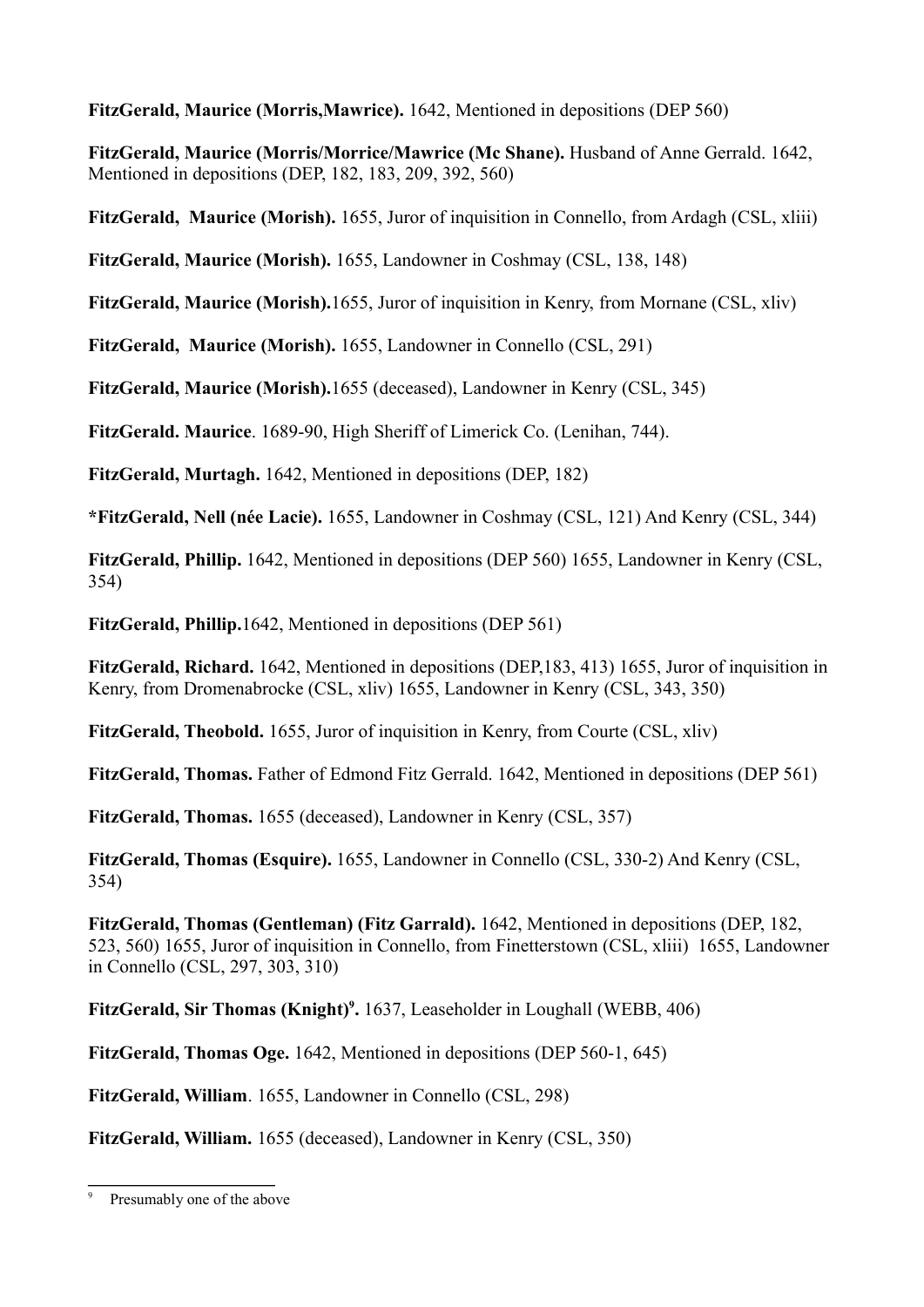**FitzGerald, William (Gentleman).**1655, Juror of inquisition in Connello, from Tirnekelly (CSL, xliii) Landowner in Connello (CSL, 288)

**FitzGerald, William (Mc Shane).** 1655, Landowner in Kenry (CSL, 344)

**Fitz Gerrard, Thomas (Fitz Gerrald?).** 1642, Mentioned in depositions (DEP, 209)

**Fitz Gibbon, John (FizGibbon).** 1655, Juror of inquisition in Pubblebrien, from Bellanascaddane (CSL, xliv), Landowner in Costlea (CSL, 232-3)

**Fitz Gibbon, Gibbon (Gibon fitz Gibon).** 1655, Juror of inquisition in Kilmallock, from Doonemoone (CSL, xli), Juror of inquisition in Costlea (Assistant) (CSL, xlii), Landowner in Costlea (CSL, 232-7)

**Fitz Gibbon, Gibbon FitzMorris.** 1622, Manucaptor (IC, 410) 1622, involved in a lawsuit with David Gibbon. Accused of bribing jurors in the same case (SCC, 71, 332, 552)

**Fitz Harris, Sir Edward, Baronet (Fitz Harrys/Fitzharrice).** Nephew of Miles Fitz Harris. 1639, M.P. for Limerick County (Lenihan, 741).1641, took out a lease on lands in Kilmurrie More. (WEBB, 407) Landowner in Ballynamina (WEBB, 419) Recieved land from Sir Edward Fitton (IC, 481) Mentioned in depositions (DEP,171, 275, 279, 445, 511, 539) 1655, Landowner in Costlea (CSL, 239-40, 243-6) Father of Ellinor Fitz Harris (WEBB, 415)

**Fitz Harris, Mareg.** Brother of Sir Edward. 1643, Mentioned in depositions (DEP, 275)

**Fitz Harris, Mary.** Wife of Thomas. 1642, Mentioned in depositions (DEP 425)

**Fitz Harris, Miles.** Uncle of Sir Edward. 1642, Mentioned in depositions (DEP 539)

**Fitz Harris, Miller (Esquire).** 1655, Juror of inquisition in Pubblebrien, from Graige (CSL, xliv)

**Fitz Harris, Oliver.** Uncle of Sir Edward. 1643, Mentioned in depositions (DEP, 275)

**Fitz Harris, Thomas.** Husband of Mary. 1642, Mentioned in depositions (DEP 425)

**\*FitzGerald, Ellinor/ Ellynor (née Fitz Harris).** 1641, involved in land disputes (WEBB, 415) 1655, Widow, Landowner in Coshmay (CSL, 141, 146) And Costlea (CSL, 241) Mother of Garret FitzGerald (CSL, 241)

**Fitz Harris, Meiler (Fitz Harrys).** 1655, Landowner in Costlea (CSL, 241)

**FitzHarris, Redmond (Fiz Harris).** 1655, Juror of inquisition in Pubblebrien, from Graige (CSL, xliv), Landowner in Costlea (CSL, 231, 238)

**FitzJames Edmond**. 1586, brother of Garret and Oliver, tenant of Earl (DP, 537 & 633).

**FitzJames Garret**. 1586, brother of Edmond and Oliver, tenant of Earl (DP, 537 & 633).

**FitzJames, Henry**. 1586, of Gortnekra, tenant of the E of Desmond, surviving; (DP, 94, 241 & 471).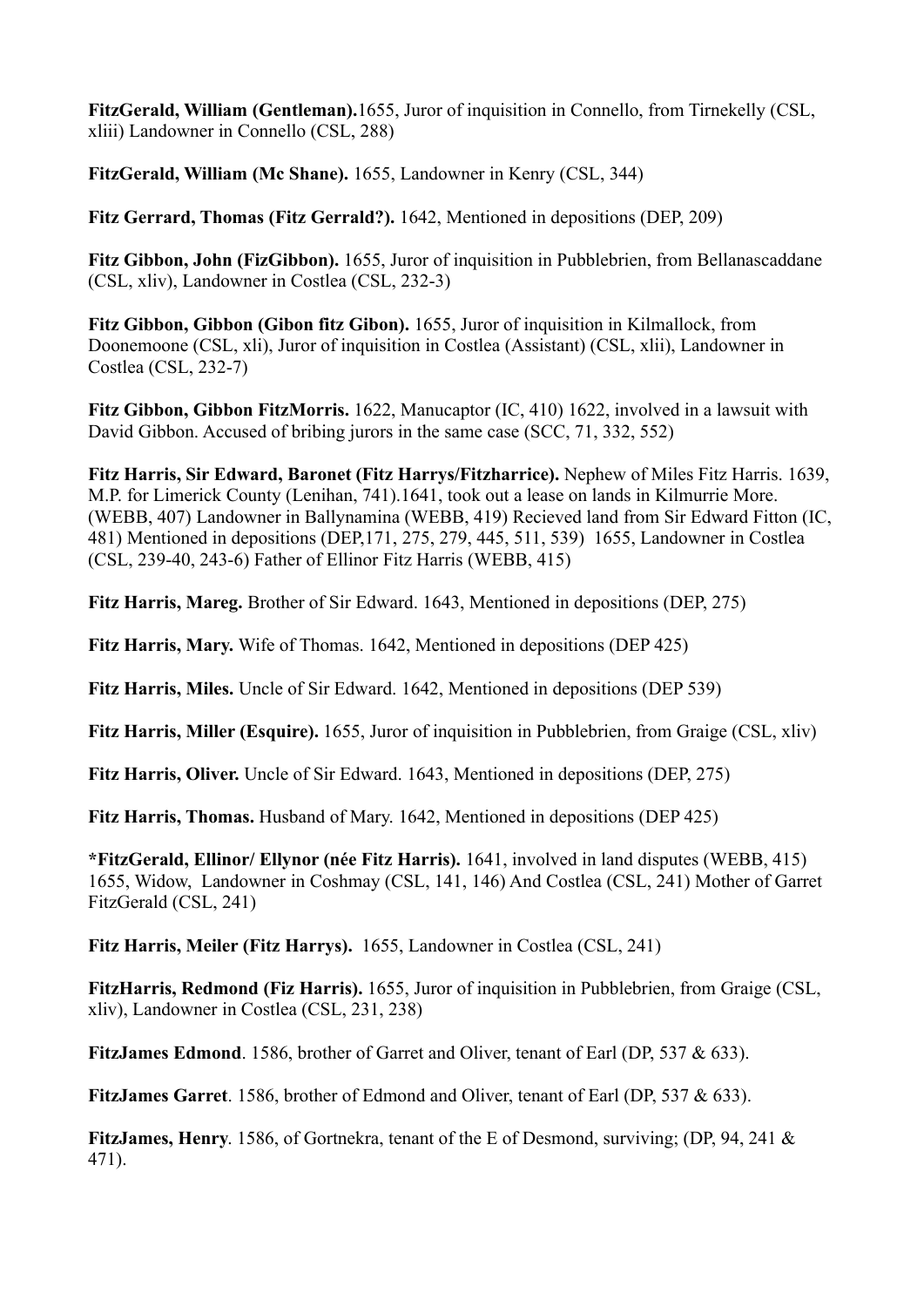**Fitz James, Henry**. 1586, tenant of earl (DP,628).

**FitzJames Oliver**. 1586, brother of Garret and Edmond, tenant of Earl (DP, 537& 633).

**FitzJohn, Thomas.** 1609 of Ballynymony, swears on oath about the 40 corporation ploughlands (SA, 34-35).

**Fitz Maurice, Gibbon.** Owned land in Ballygibbon, son of Maurice Fitzgerald (IC, 485)

**Fitz Moris/Morrish, Gerrot.** 1655, Juror of inquisition in Kenry, from Ballyogahassy (CSL, xliv) 1655, Landowner in Killmallock (CSL, CSL, 200)

**Fitz Morris, Gerrald (Gerald).** 1620, involved in a corruption case (SCC, 552)

**Fitz Morris, Gerald fitz Morris**. 1586, tenant of Earl (DP, 569).

**FitzMorrice, John.** 1586, tenant of Earl (DP, 575 & 689)

**\*Fitz Morris, Lucie (Lady Lucie Fitz Morrish).** 1655, Landowner in Connello (CSL, 271)

**FitzRichard, John FitzGerald.** 1541, holding land in Kildare estate (Crown Surveys, p178).

**Fitz Richarde, William**. 1586, of Lysmolande, tenant of Earl (DP, 618).

**FitzSimonds**. 1586, former owner of Rathurd (DP, 311).

**FitzThomas, Edmond Daniel**. 1649, nephew of Andrew Woulfe, letter to (HCA2, 1188).

**Fitz Thomas, Edmond (Fitz Tho-).** 1641, Mentioned in depositions (DEP,170, 248)

**Fitz Thomas, Garrett**. 1586, tenant of Earl (DP, 548).

**Fitz Thomas, Gerald**, see McThomas.

**Fitz Thomas, Gerrald.** 1642, Mentioned in depositions (DEP, 333)

**Fitz Thomas, James.** 1600, Mentioned in State Papers (CSP 88)

**Fitz Thomas, John.** 1600, Mentioned in State Papers (CSP 281)

**Fitz Thomas, Maurice.** 1600, Mentioned in State Papers (CSP 138)

**FitzThomas Richard** (alias Richard Ganco). 1586, tenant of Earl (DP, 571).

**FitzWalter, Tibot**. 1577, named in inquisition as enterning land (SA, 59).

**FitzWilliam, Gerald** (FitzWilliams). 1586 of Clonekahaghe, surviving, tenant of E of Desmond (DP, 95, 472 & 532).

**FitzWilliam, John Lacye**. 1586, tenant of Earl (DP, 543).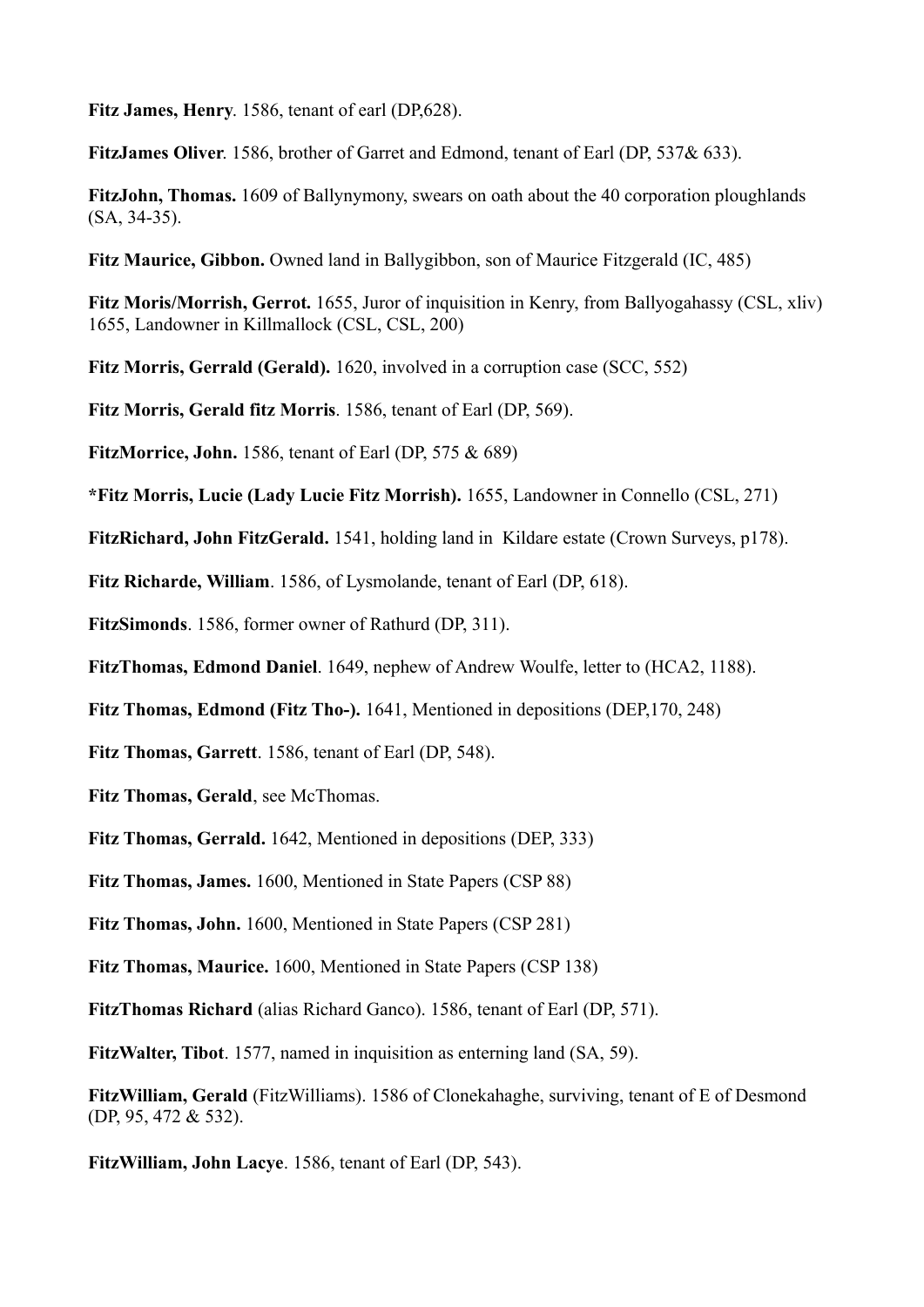**FitzWilliam, Nicholas** (FitzWilliams). 1586, receiver general, slain in rebellion tenant of Earl of Desmond (DP, 99, 223-4, 256, 316-20, 515 & 654-55).

FitzWilliam, Richard 1586, tenant of E of Desmond. slain in rebellion. (DP, 92 & 123).

**Fitz William, Walter bane** (otherwise called Walter bane). 1586, tenant of Earl (DP, 355 & 570).

# **[G]**

**Gaffen, William.** 1655, Property owner in Limerick City (CSL, 415)

**Gale, John (Gate?).** 1642, Mentioned in depositions (DEP, 210, 428, 521)

**Gallavane, Nicholas (Galwan, Gallvane).**1642, Merchant, Mentioned in depositions (DEP, 237) 1655, Property owner in Limerick City (CSL, 476)

**Gallavane, William.** 1655, Landowner in Killmallock (CSL, 170)

**Gallway, Gabriell.** 1655, Property owner in Limerick City (CSL, 409, 414, 427). 1633, s. of Sir Geoffrey (CC, 325).

**Galwey, Geoffrey**. 1600, Mayor of L. (Lenihan, 700).1600, Mayor of Limerick, son of 'the agent of that town'. (SCC, 132, 283). 1602, mayor 1601 (SA, 63). 1616, late mayor (SA, 64-5).1663, had died in 1636

**Gallway, Sir Geoffrey, Baronet (Geffrey, Jeffrey Gollway/ Gallaway).** 1641 & 1653, Mentioned in depositions (DEP,171, 223-4, 1690-2, 1703, 1707-8, 1726, 1730, 1751). 1655 (deceased), Landowner in Killmallock (CSL, 180-1) And in Connello (CSL, 300) And Kenry (CSL, 354, 357) Property owner in Limerick City (CSL, 400, 402-3, 406-8, 413-4, 416-7, 428, 443, 466, 468, 482). 1663, lands and tenements of (CC, 325).1663, hanged on surrender of L in 1651 (CC, 380).

**Galway, James**. 1613, counsellor, M.P. for Limerick City (Lenihan, 741).

**Galwey, Sir James**. 1663, minor, s. and heir of Sir Geoffrey, claiming lands (CC, 325). 1663, plaintiff, born after start of rebellion, restored to properties (CC, 380)

**Galway, James FitzJohn**. 1581, 1604, 1614 & 1616, Mayor of L. (Lenihan, 700-1).

**Gallway, John**. 1565, case regarding heard by Exchequer (BSIH, p. 63). 1583, lately deceased, receiving rent on land, ditto 1577 (SA,46-9).

**Galwey, John**. 1663, eldest son of Geoffrey, br. of James, died before his father (CC, 325).

**Galwey, Neffe** (or Nesse, Gullwy). 1565, Mason, juror, in case re drainage (SA, 51-2).

**Galwey, Patrick**, 1663, small child 1642, died 1651, s. of Geoffrey, never well, judged to have died before Sir Geoffrey(CC, 380). 1663, in possession of property claimed by Sir James Galwey in L (CC, 325).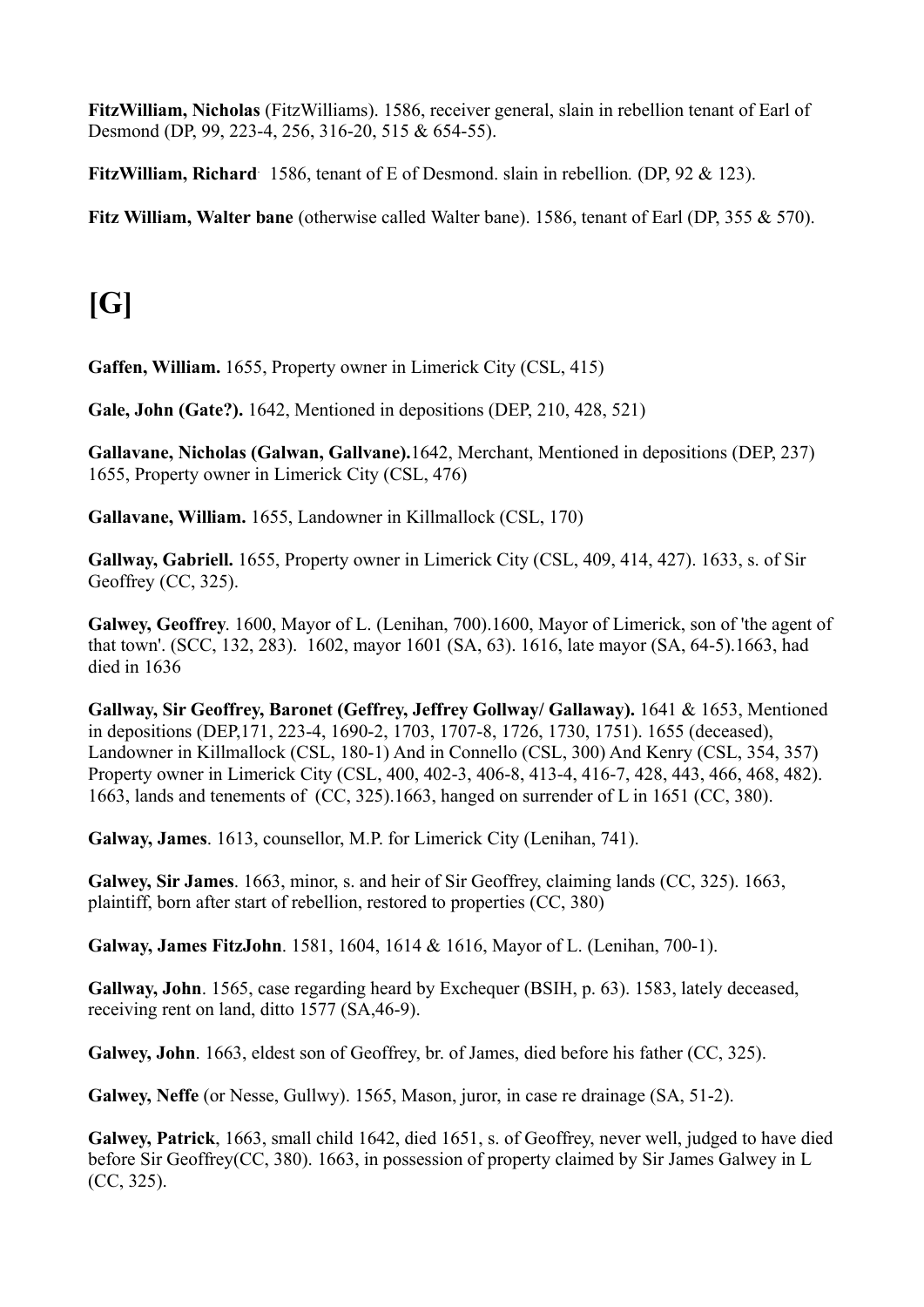**Gallway, Richard.** 1616, Merchant accused of rioting against Edmond Sexton (SCC, 527)

**Ganco, Richarde**:- see Richard FitzThomas.

**Gankogh, Edmund**, 1586, surviving, tenant of Earl (DP, 190, 201 & 436).

**Gannon, Richard** (Ganan). 1641, merchant shipping on Elizabeth (HCA2, 1050).

**Gant, James.** 1641, Landowner in Killmallock (WEBB, 422)

**Gant, Robert (Gent?).** 1641, Landowner in Killmallock (WEBB, 422)

**Garrett, John**. 1586, of Ardeskeaghe, tenant of Earl. (DP, 322).

**Gartter, Arthur (Kearter).** 1655, Landowner in Connello (CSL, 303)

**Gavan, Richard (Gavane).** 1655, Property owner in Limerick City (CSL, 488)

**Gawan, Daniel**. 1663, in possession of property claimed by Sir James Galwey in L (CC, 325).

**Gawnane, Nicholas (Gownane).** 1655, Landowner in Killmallock (CSL, 157-8)

**Gernon, Luke (Gardnon).** 1620, Published his description of Limerick in "A Discourse of Ireland" 1641, Second Justice of Munster, Mentioned in depositions (DEP, 171)

**Garrett (Mr Garrett).** 1655, Property owner in Limerick City (CSL, 424)

**Geare, Robert.** Landowner in Meane (IC, 486)

**Genett, William (Jennett).** 1642 (deceased), Mentioned in depositions (DEP 531,550)

**George, Symon.** 1642 tailor, examinee (HCA2, 1063).1655, Property owner in Limerick City (CSL, 437)

**German, George.** Landowner in Muskrinownan als Beauly (IC, 488)

**German, Richard (German).** 1642, Clerk & deponent (DEP, 279-82)

**\*Gerrald, Anne.** Wife of Morris FitzGerald 1642, Mentioned in depositions (DEP 493)

**Gerrald, David (Fitz Garrot).** 1642, Mentioned in depositions (DEP 561)

**Gerrald, David (Mc Phillip, Gerald, Garrald).** 1641, Mentioned in depositions (DEP,170, 561) 1655, Landowner in Kenry (CSL, 347, 354)

**Gerrald, Edmond (Fitz John) (Garrald).** 1642, Mentioned in depositions (DEP 560)

**Gerrald, Edmond (Mc Phillip) (Gerrod).**1642, Mentioned in depositions (DEP 584)

**Gerrald, Edmund (Mc Thomas).** 1642, Mentioned in depositions (DEP 351) 1655, Landowner in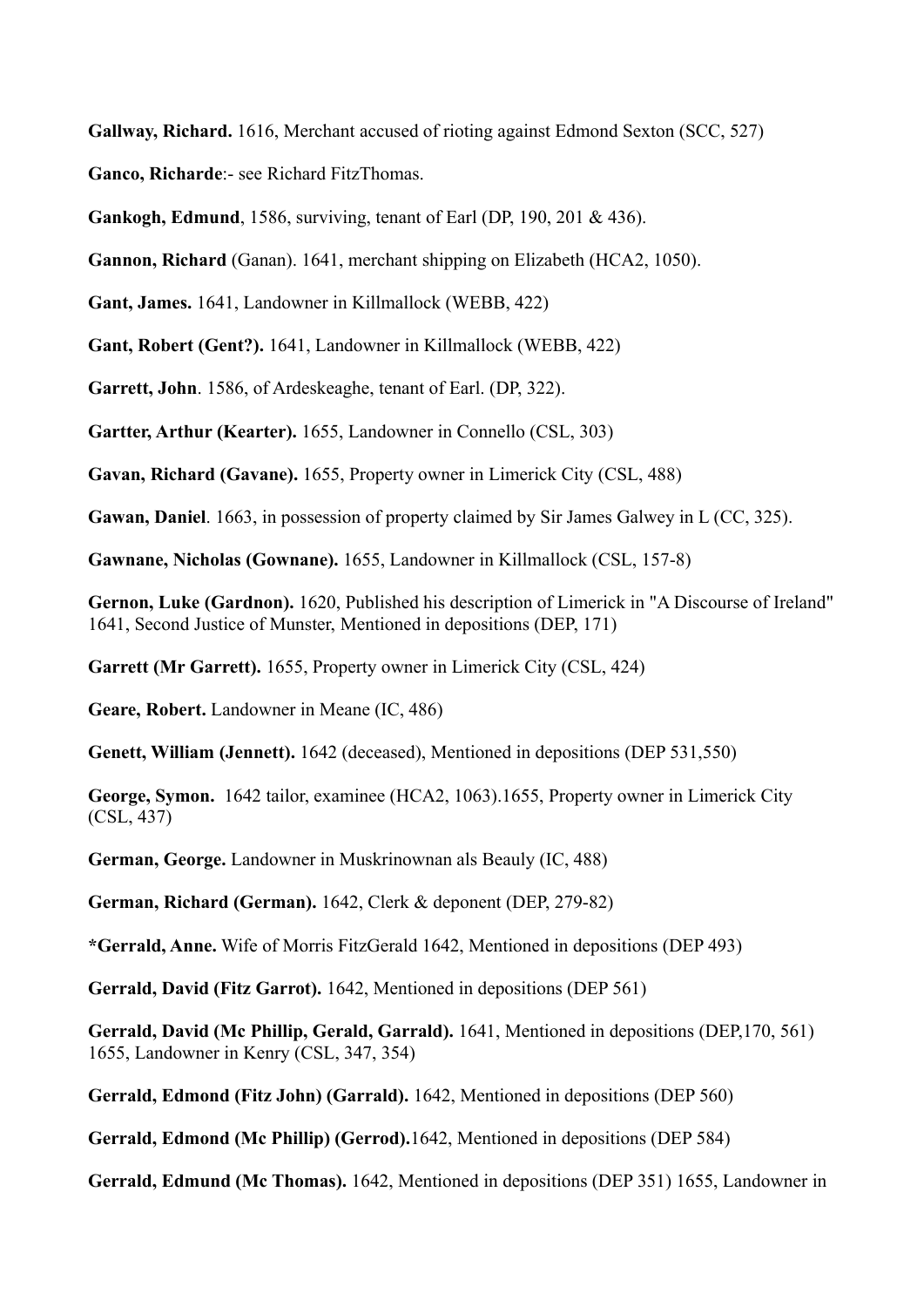Kenry (CSL, 348)

**Gerrald, Garrett.** Landowner in Killmacough als Knock Billingsley y (IC, 489)

**Gerrald, Garralt (Fitz Theobold).** 1642, Mentioned in depositions (DEP 561)

**Gerrald, Gerrald (Fiz James).** 1642, Mentioned in depositions (DEP 561) 1655, Landowner in Kenry (CSL, 349)

**Gerrald, Garrett (Fitz Thomas).** 1642, Mentioned in depositions (DEP 561) 1655, Landowner in Pubblebrien (CSL, 373)

**Gerrald, Gerratt.** Son of John Mc Phillipp Gerrald, Brother of Gerrald 1642, mentioned in depositions (DEP 586)

**Gerrald, Gerrott (Fitz James).** 1655, Landowner in Kenry (CSL, 349)

**Gerrald, Gerrott Mc Morrish (Fitz Morris).** 1642, Mentioned in depositions (DEP 560) 1655, Landowner in Kenry (CSL, 349)

**Gerrald, Garrett Oge (Garrald).** 1642, Mentioned in depositions (DEP 560)

**Gerrald, Gerrald.** Son of John Mc Phillipp Gerrald, Brother of Gerratt. 1642, mentioned in depositions (DEP 586)

**Gerrald, James.** Landowner in Killmacough als Knock Billingsley (IC, 489)

**Gerrald, John.** Landowner in Killmacough als Knock Billingsley (IC, 489)

**Gerrald, John (Fitz Edmund).** 1643, Mentioned in depositions (DEP, 297, 561) 1655, Landowner in Coshmay (CSL, 146)

**Gerrald, John (Fitz Theobold).**1642, Mentioned in depositions (DEP 561)

**Gerrald, John (Fitz Thomas).** 1655, Juror of inquisition in Kenry, from Ballyruane (CSL, xliv)

**Gerrald, John (Fitz William).** 1655, Juror of inquisition in Kenry, from Ballyurhin (CSL, xliv)

**Gerrald, John (Fitz William).** 1655, Juror of inquisition in Kenry, from Carhuean Crie (CSL, xliv)

**Gerrald, John (Mc Phillip).** Father of Gerrat and Gerrald. 1642, mentioned in depositions (DEP 586)

**Gerrald, John (Mc Thomas).** 1655, Landowner in Kenry (CSL, 348, 350)

**Gerrald, John (Mc Tibbott/Fitz Tibot).** 1642, Mentioned in depositions (DEP, 336) 1655, Landowner in Kenry (CSL, 349)

**Gerrald, John (Mc William).** 1655, Landowner in Kenry (CSL, 347-8)

**Gerrald, Morrish (Fitz Gerrott).** 1655, Landowner in Kenry (CSL, 358)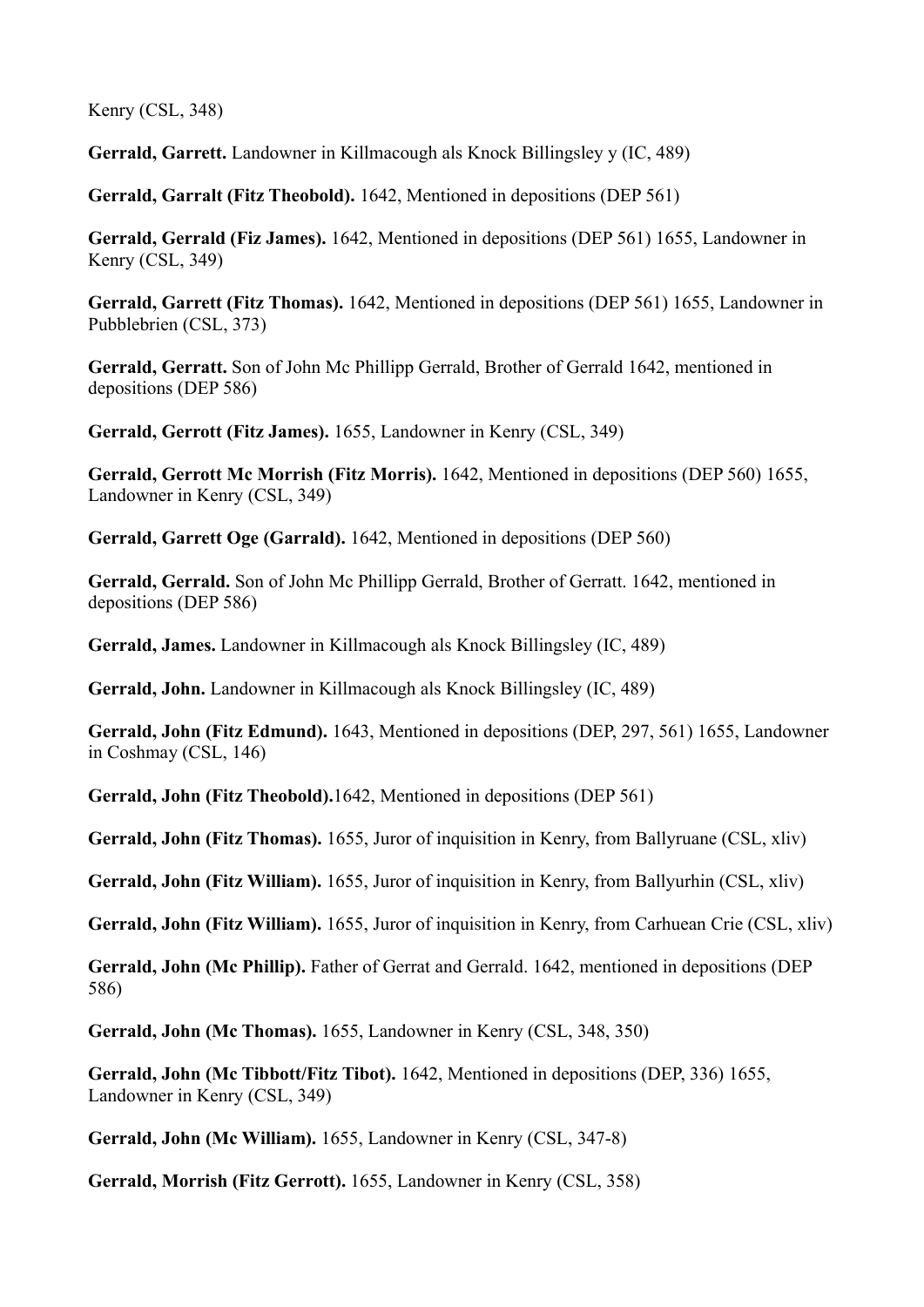**Gerrald, Phillip (Mc John).** 1655, Landowner in Kenry (CSL, 347)

**Gerrald, Phillip (Mc William/Fitz William).** 1655, Landowner in Kenry (CSL, 348-350)

**Gerrald, Richard.** 1653, Tailor, Mentioned in depositions (DEP 1695)

**Gerrald, Thomas.** 1642, Mentioned in depositions (DEP 561)

**Gerrald, Thomas (Mc Edmund).** 1655, Landowner in Kenry (CSL, 348)

**Gerrald, Thomas (Mc Shane).** 1655, Landowner in Kenry (CSL, 356)

**Gerrald, Thomas (Mc William).** Had a lease on lands in Meane (IC, 486) 1655 (deceased), Landowner in Kenry (CSL, 347)

**Gerrald, William.** 1642, Mentioned in depositions (DEP, 335) 1655, Landowner in Connello (CSL, 288)

**Gerrald, William Fitz John.** 1642, Mentioned in depositions (DEP 560)

**Gibbon, David (FitzGibbon).** 1622, involved in a corruption lawsuit with Gibbon FitzMorris Fitzgibbon. (SCC, 71, 332, 552)

**\*Gibbon, Ellen.** 1655, Landowner in Costlea (CSL, 233)

**Gibbon, John.** Leaseholder in Newcastle (IC, 487)

**Gibbon, Thomas**. 1629, granted Mahoonagh (BSIH, p. 40).

**Gibbs, John.** 1642, Mentioned in depositions (DEP 527, 546)

**Gibbyns, John (Captain) (Gibbins).** 1655, Property owner in Limerick City (CSL, 404, 412, 413)

**Gidowne, Teig** (alias Odonagh). 1586, tenant of Earl (DP, 516).

**Gill, Denis**. 1622, sailor of L. aged c 28 (HCA1, 634).

**Gilbert (Mr Gillbert).** 1655, Property owner in Limerick City (CSL, 437)

**Gilbert, William (Willm, Gibbord).** 1642, Mentioned in depositions (DEP 385) 1653, Signatory to depositions (DEP 1711) 1655, Juror of inquisition in Limerick City (CSL, xlv) , Property owner in Limerick City (CSL, 413-4)

**Gill (Mr Gill).** 1642, Mentioned in depositions (DEP 553)

**Gill, Richard.** 1655, Landowner in Connello (CSL, 322-3, 325)

**Gill, Walter.** Landowner in Killmacough als Knock Billingsley (IC, 488)

**Gillam, Richard.** 1655, Property owner in Limerick City (CSL, 403)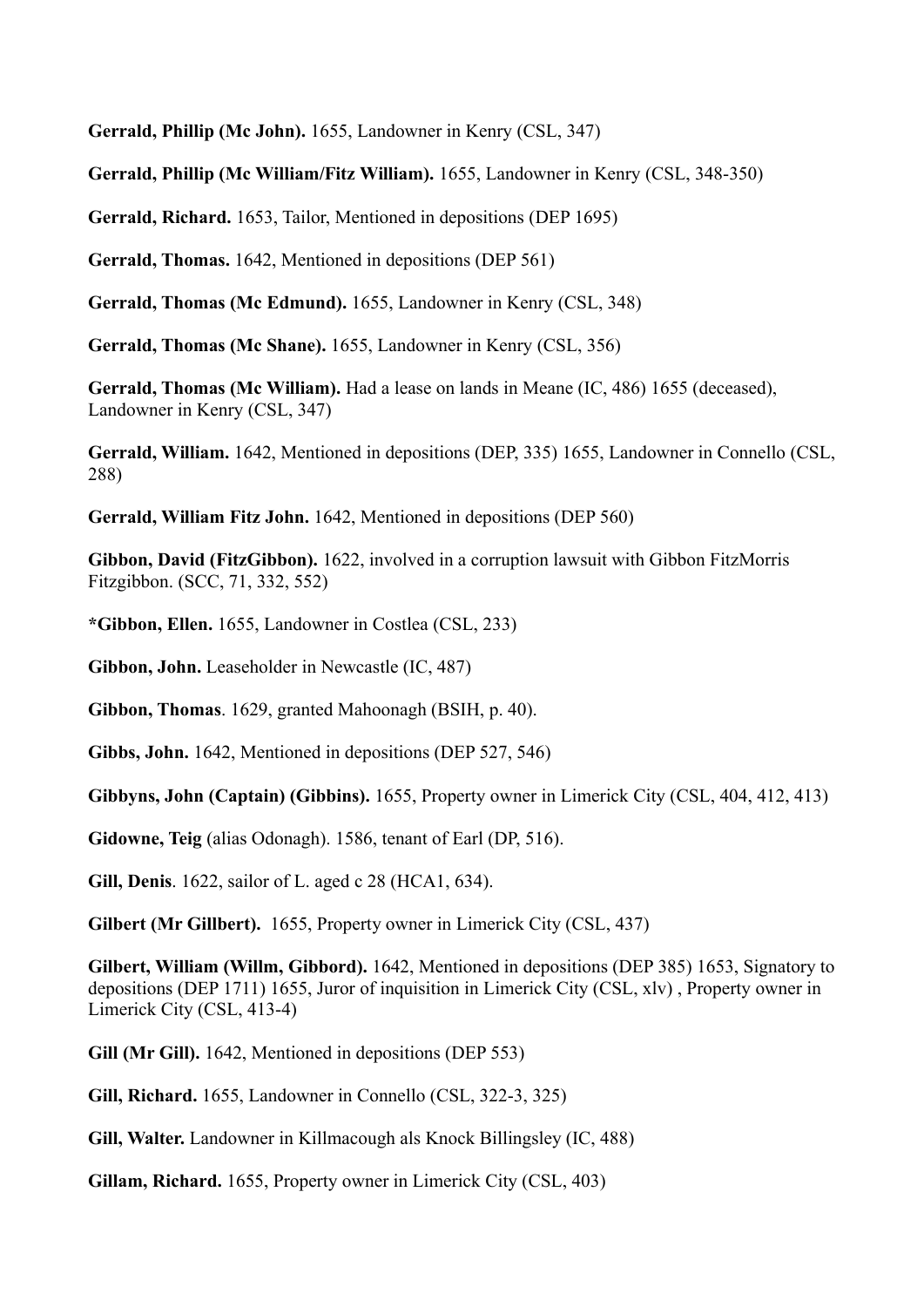**Gillmane, Teige (Doctor).** 1655, Mortgage holder in Pubblebrien (CSL, 391)

**Glasse, Donoghe**. 1586, tenant of Earl (DP, 614).

**Glory, Isack** (Issiah). 1683, warden of castle of L. (OP, p. 268 & 270).

**Glover, Henry (Lieutenant).** 1655, Juror of inquisition in Coshmay, from Ballyvenog (CSL, xli) 1655, Property owner in Limerick City (CSL, 411)

**Goble, John.** 1643, Brasier and deponent (DEP, 214)

**Goggin (Mr Goggin).** 1642, Mentioned in depositions (DEP,183)

**Gold, Edward**. 1650, part owner of the *Eagle of Limerick* name given twice either father and son or mistake (HCA2, 667).

**Golde, James**. 1586, tenant (DP, 362).

**Gore, John.** 1642, Mentioned in depositions (DEP 391)

**Gore, John**. 1689/90, letter from at L. (IQM, 65).

**\*Gore, Katherine**, 1629, marriage settlement (BSIH, p. 40).

**Gorman, Donnogh (Gormaine).** 1655, Landowner in Connello (CSL, 273, 277)

**Gorman, Edmund.** 1655, Landowner in Connello (CSL, 277)

**Gorman, Hugh (Gormane).** 1655, Landowner in Connello (CSL, 273, 277)

**Gorman, Teige.** 1655, Landowner in Connello (CSL, 277)

**Gorman, Thomas.** 1655, Landowner in Connello (CSL, 277)

**Gosdage (Mr Gosdage).** 1655, Property owner in Limerick City (CSL, 425)

**\*Gough (Mrs Gough).** 1642, Mentioned in depositions (DEP 576)

**Gough, Chancellor.** 1643, Mentioned in depositions. (DEP 375)

**Gough, Hugh**. 1691/2, chanter of L. (IQM, 1863).

**Gough, Sir James.** Bought land from Sir Edward Fitton in Goldworth (IC, 481)

**Gough, Robert.** 1642 (deceased), Mentioned in depositions (DEP 428, 594)

**Gould, Edmund.** 1641, Landowner in Ballinasse and Craggan (WEBB, 423) 1655 (deceased), Landowner in Killmallock (CSL, 179-80, 199, 221)

**Gould, Edward.** 1655, Merchant, Juror of inquisition in Limerick City (CSL, xlv)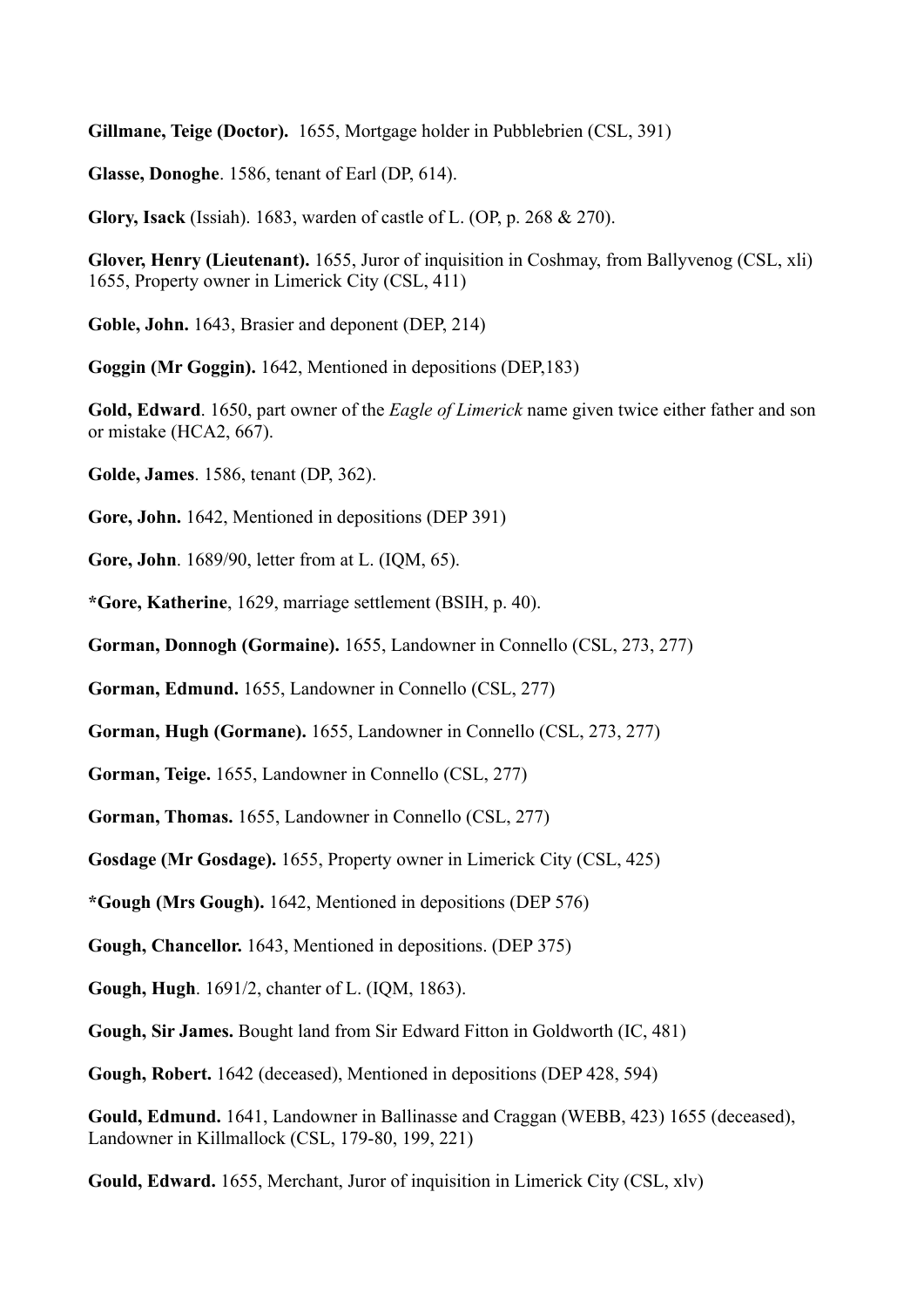**Gould, George.** 1655, Landowner in Killmallock (CSL, 165, 187, 195, 197, 210)

**Gould, James (Gold/Goulde).** Bought land from Sir Edward Fitton in Goldworth. Second Justice of Munster (IC, 481) Recieved the Dominican Abbey of Limerick from Robert Annesley (IC, 490) 1655 (deceased), Property owner in Limerick City, daughter Mary Gould (alias Ingoldsby) (CSL, 432, 478)

**Gould, John (Gentleman).** 1647, of Kilmallock, brother in law of Patrick Roche (HCA2, 1146). 1655, Juror of inquisition in Kilmallock, from Cnocksawny (CSL, xli) Juror of inquisition in Costlea (CSL, xlii) Juror of inquisition in Pubblebrien (CSL, xliv) Landowner in Coshmay (CSL, 121, 122) And Costlea (CSL, 240)

**Gould, John (Fitz William).** 1655**,** Landowner in Kilmallock (CSL, 171, 187-9, 197-201, 203, 205, 207-8, 212, 214, 217)

**Gould, John (oge) (Goold).** 1655, Merchant, Landowner in Kilmallock (CSL, 170-2, 197-8)

**Gould/Goulde, Patricke.** 1642, Mentioned in depositions (DEP, 286) 1655, Landowner in Killmallock (CSL, 178, 191, 198, 202-3)

**Gould, Thomas.** Landowner in Killmacough als Knock Billingsley (IC, 488). Gould, Thomas. 1609, holding Courtbrack from Rob. Ansley (SA, 35-36).

**Gouldsmith, George.** 1643, Pewterer, Mentioned in depositions (DEP, 214)

**Gow, Roger (Alias Mackane).** 1652, Mentioned in depositions (DEP 333) Deponent (DEP 343)

**Gowe, Dominic**. 1541, constable of Corgraige extorting from oyster boats. (SA, 72).

**Gowe, Mahownde**. 1586, tenant in Morrenett (DP, 45).

**Gowle, James**. 1586, to take oaths and inquire into concealed land (DP, 375).

**Gownane, John.** 1655, Landowner in Killmallock (CSL, 160)

**Grace, Peirce**. 1586, tenant in Aherlow (DP, 412).

**Grady, Daniell.** 1655, Juror of inquisition in Small County, from Ballynvrany (CSL, xl)

**Grady, Danyell.** 1655, Juror of inquisition in Coonagh, from Cloghdalton (CSL, xxxviii)

**Grady, Derby.** Brother of Derby Mullooney, Husband of Faith Grady. Sons metioned, not named. 1653, Deponent (DEP 1763-6) 1655, Landowner in Small County (CSL, 97, 100, 109, 111)

**Grady, Dermott (Dermod).** 1642, Deponent (DEP 584-7) 1655, Landowner in Small County (CSL, 98)

**Grady, Donnogh (Gentleman).** 1655, Juror of inquisition in Coshmay, from Ballygrenane (CSL, xli)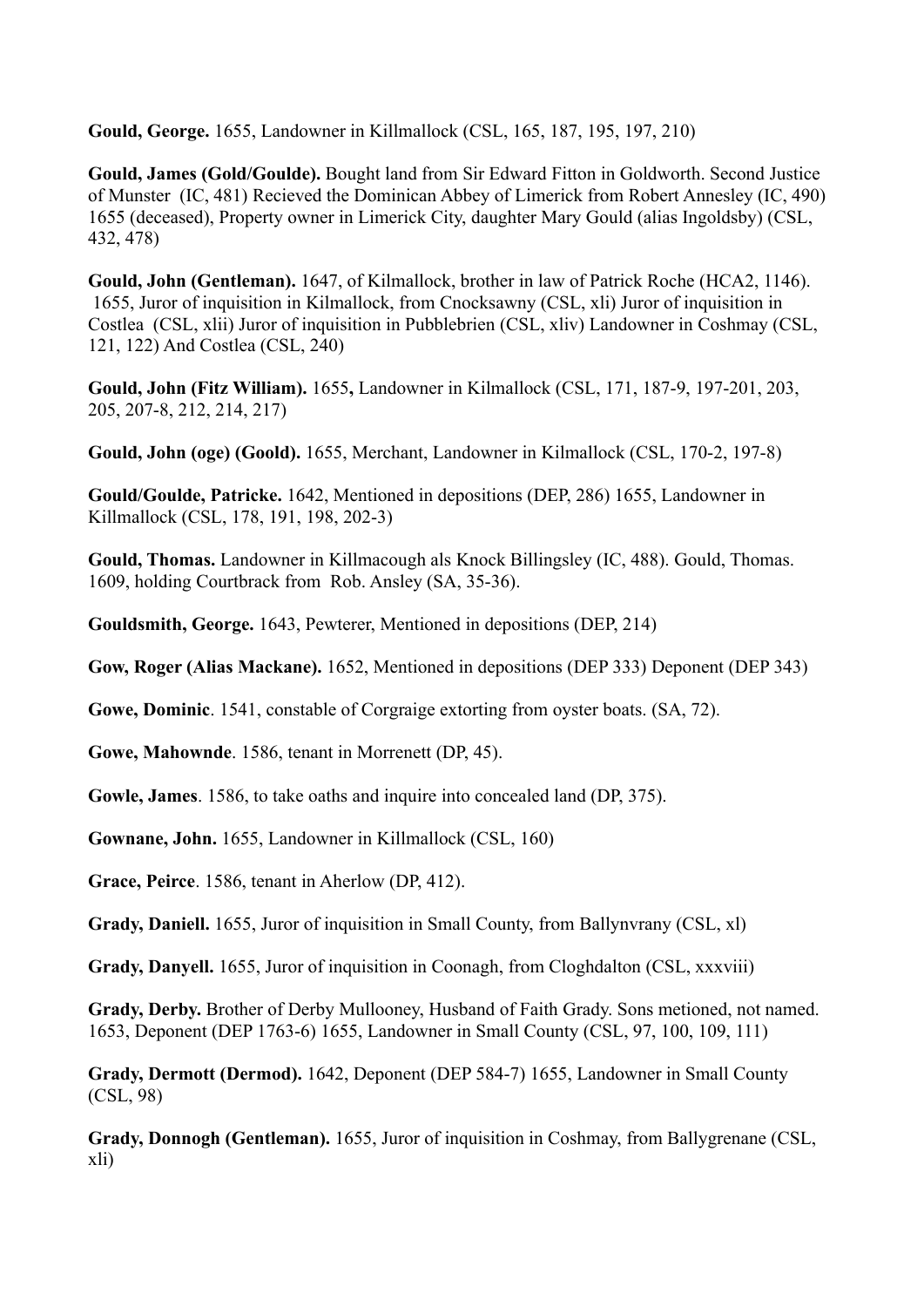**Grady, Donnogh.** 1655, Juror of inquisition in Small County, from Killballiowen (CSL, xl)

**\*Grady, Ellane (Ellan).** 1655, Widow of Thady Grady, Landowner in Small County (CSL, 97, 109)

**\*Grady, Faith (Ffaieth) (Née Standish).** Wife of Derby Grady**.** 1643, Deponent (DEP 355-8) 1653, Mentioned in depositions (Not named; Derby Grady's wife) (DEP 1763)

**Grady, Henry.** 1655, Juror of inquisition in Coonagh, from Dromkeen (CSL, xxxviii)

**Grady, James (Gentleman).** 1643, Mentioned in depositions (DEP 356) 1655, Juror of inquisition in Small County, from Anny (CSL, xl), Landowner in Small County (CSL, 97, 98,) Landowner in Coshmay (CSL, 134)

**Grady, James.** 1655, Juror of inquisition in Connello, from Derry (CSL, xliii)

**Grady, John**. 1689/90, letter from at L. (IQM, 74).

**Grady, Mahon.** 1655, Juror of inquisition in Small County, from Ballynscooly(CSL, xl)

**Grady, Rowland.** 1655, Property owner in Limerick City (CSL, 444)

**Grady, Standish.** 1643, Mentioned in depositions (DEP 357)

**Grady, Teige.** 1643, Mentioned in depositions (DEP 356) 1655, Landowner in Small County (CSL, 109)

**Grady, Thady.** 1655 (deceased), Landowner in Small County (CSL, 97, 98, 101, 109)

**Grady, Thomas (Gentleman).** 1643, Mentioned in depositions (DEP 357) 1655, Juror of inquisition in Coshmay, from Broffe (CSL, xli)

**Grady, William.**1655, Property owner in Limerick City (CSL, 446)

**\*Graham, Ane (An).** Wife of Richard 1642, Deponent on her husband's behalf (DEP 549-52)

**Graham, Pierce**. 1676, Sheriff of L. City (Lenihan, 703).

**Graham, Richard.** Husband of Ane 1642, Deponent (DEP 549-52)

**Graliands, Thomas (Captain).** 1655, Property owner in Limerick City (CSL, 408)

**Grasbrooke, Robert.** 1642, Mentioned in depositions (DEP 553)

**Gray, Edmond.** 1642, Mentioned in depositions (DEP 577)

**Gray, Francis.** Copyholder in Meane (IC, 486)

**Gray, Joseph.** 1642, Mentioned in depositions (DEP 368)

**\*Grea, Ann.** Wife of Edmond. 1642, Mentioned in depositions (DEP 411)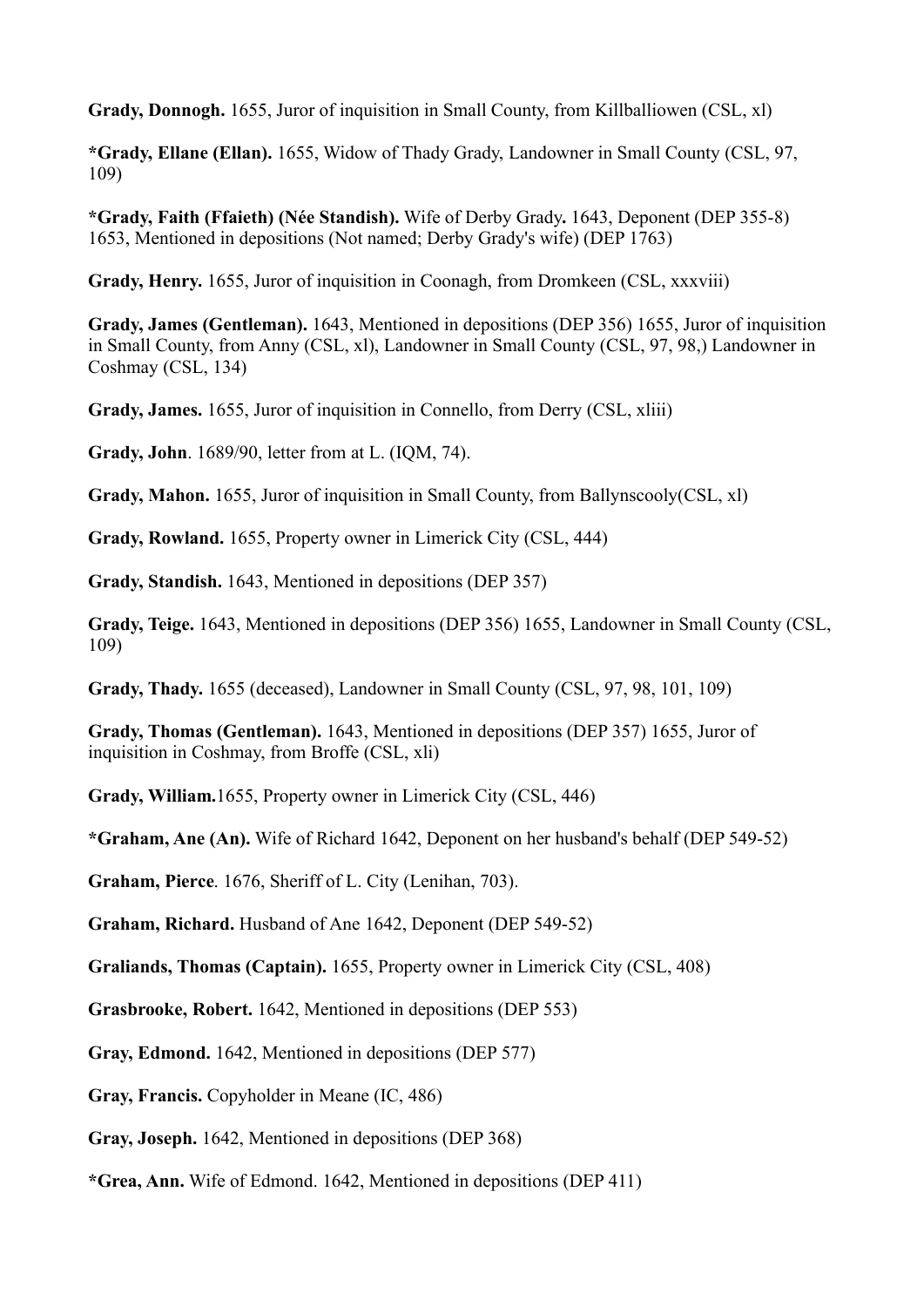**Grea, Edmond.** Husband of Ann. 1642, Mentioned in depositions (DEP 411)

**Greames (Captain Greames).** 1655, Property owner in Limerick City (CSL, 429)

**Greames, John.** Freeholder in Newcastle (IC, 486)

**\*Greene (Widow Green).**1655, Property owner in Limerick City (CSL, 416)

**Greene, Henry.** 1655, Property owner in Limerick City (CSL, 418)

**Greene, Katherin.** 1642 (deceased), Wife of Symon Greene Mentioned in depositions (DEP 389)

**Greene, Symon.** 1643, Glover, Deponent. Wife Katherin (DEP 389-90)

**Greene, Thomas (Captain Greene).** 1655, Property owner in Limerick City (CSL, 427) (LCI #57)

**Greene, William.** 1643 (deceased), Castle warder, Mentioned in depositions (DEP, 233-4, 249, 322, 406)

**Gribble, William**, 1682-3, Mayor of L. (Lenihan, 704).

**Grimsditch, Charles.** 1614-17 wages to as Searcher of L. (BSIH, p. 291).1622, Searcher (IC, 402)

**Gromell, George**. 1565, Juror, in case re drainage (SA 51-2).

**Gromell, Patricke.** 1655, Leasee in Limerick City (CSL, 416)

**Gromwell, David.** 1655, Property owner in Limerick City (CSL, 449)

**Gromwell, James.** Freeholding Landowner in Logher/ Bourchier's Hill (IC, 482) 1600, Mentioned in State Papers (CSP 70-1)

**Guare, John.** 1643, Mentioned in depositions (DEP, 345)

**Guilleman, Peter**. 1647, master of the *Olive of St. Malo*, driven into L and laded there (HCA2, 597).

**Gullhinane, Teige (Doctor).** 1655, Mortgage holder in Connello (CSL, 291)

**\*Gunnell, Mary & Thomas** (Gwinnell). 1683, warden of castle of L., one orphan (OP, p. 268 & 270).

**Gunnter, James.** 1655, Property owner in Limerick City (CSL, 427)

**Guose, Robert.** 1655, Landowner in Costlea (CSL, 238)

**Gwanogh**. 1586, burgess in Rathkeale (DP, 256).

**Gword, William.** 1642, Cooper, mentioned in depositions (DEP 577).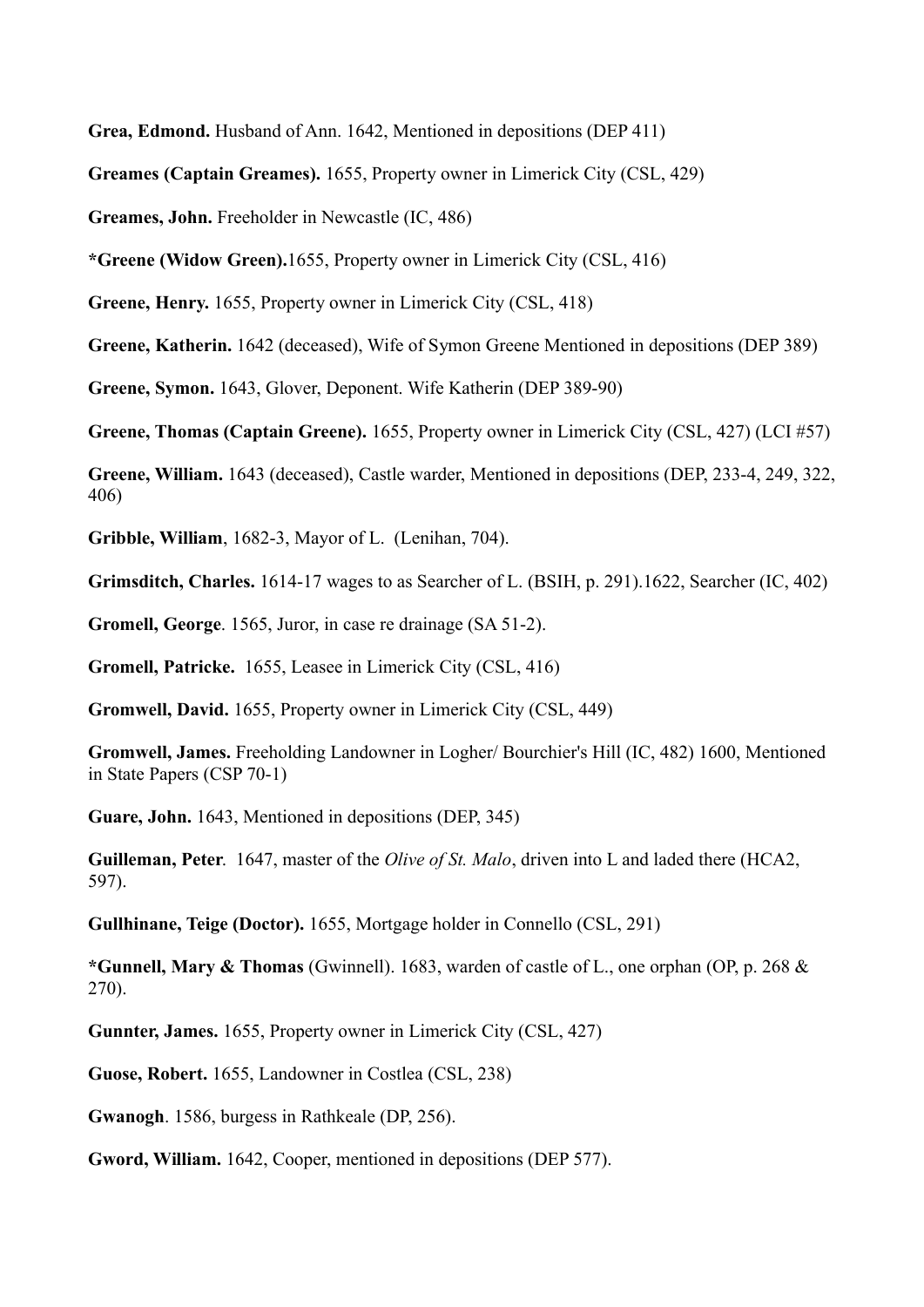**Gygheheyne, Edmund oge**. 1586, tenant of the Earl (DP, 217).

## **[H]**

**Hackett, David.** 1576, Merchant trading to Waterford, cargo list (BTI, 681)

**Hackett, James (Hackbrett).** 1637, Sheriff of L. City (Lenihan, 702) 1642, Mentioned in depositions (DEP, 208) 1655, Burgess, Juror of inquisition in Limerick City (CSL, xlv)

**Hackett, Morris (Hackbrett).**1642, Mentioned in depositions (DEP, 208)

**Hackett, Nicholas.** 1643, Mentioned in depositions (DEP 543)

**Hacket, Piers (Pires).** 1565, Juror, in case re drainage (SA 51-2).

**Hackett, Thomas**. 1641, merchant, shipping goods on *Elizabeth* (HCA2, 1052). 1642, goods on the *Elizabeth of Limerick* (HCA2, 468).

**\*Hain, Elizabeth.** 1642, Mother of William Hain (DEP, 219)

**Hain, William.** 1642, Mentioned in depositions (DEP, 219)

**Hakeworth, James.** Son of Richard and Joane Betesworth. 1642, Deponent (DEP 527)

**Hall, Edward.** 1655, Property owner in Limerick City (CSL, 447)

**Hall, Dr. Jeremy**. 1682? Mention in letter (OP, p. 270). 1683, offer on land (OP, p. 276).

**Halloway, Garrott.** 1655, Juror of inquisition in Small County, from Hospital (CSL, xl)

**Halloran, John** (Hallurane). 1663, in possession of property claimed by Sir James Galwey in L (CC, 325). 1655, Juror of inquisition in Small County, from Loghguir (CSL, xl) Property owner in Limerick City (CSL, )

**Halpen, John (Gentleman) (Halpin).** 1655, Juror of inquisition in Coshmay, from Crome/Croom (CSL, xli) 1672, Sheriff of L. City (Lenihan, 703).

**Halpen, William.** 1655**,** Landowner in Kilmallock (CSL, 173)

**Haly, James** (Jacob, Halla). 1641, Anthony James merchant shipping on *Elizabeth* (HCA2, 1050).1642, part owner of the *Elizabeth of Limerick* (HCA2, 15 & 468). 1642, not in rebellion (HCA2, 53 & 54). 1642, cousin to James Roche (HCA2, 1049). 1642, brought before commander at St. Malo etc (HCA2 1057-59, 1062-70). 1644, factor, (HCA2, 523). 1648, sent to L., brother of Michael (HCA2, 623, 624).

**Haly, James**. 1663, brother of Thomas, claiming lands of brother in baronies of Pubblebrien, Kenry and Coshlea and in Kilmallock plus shop and cellar of Nicholas Haly's house in L. (CC, 293).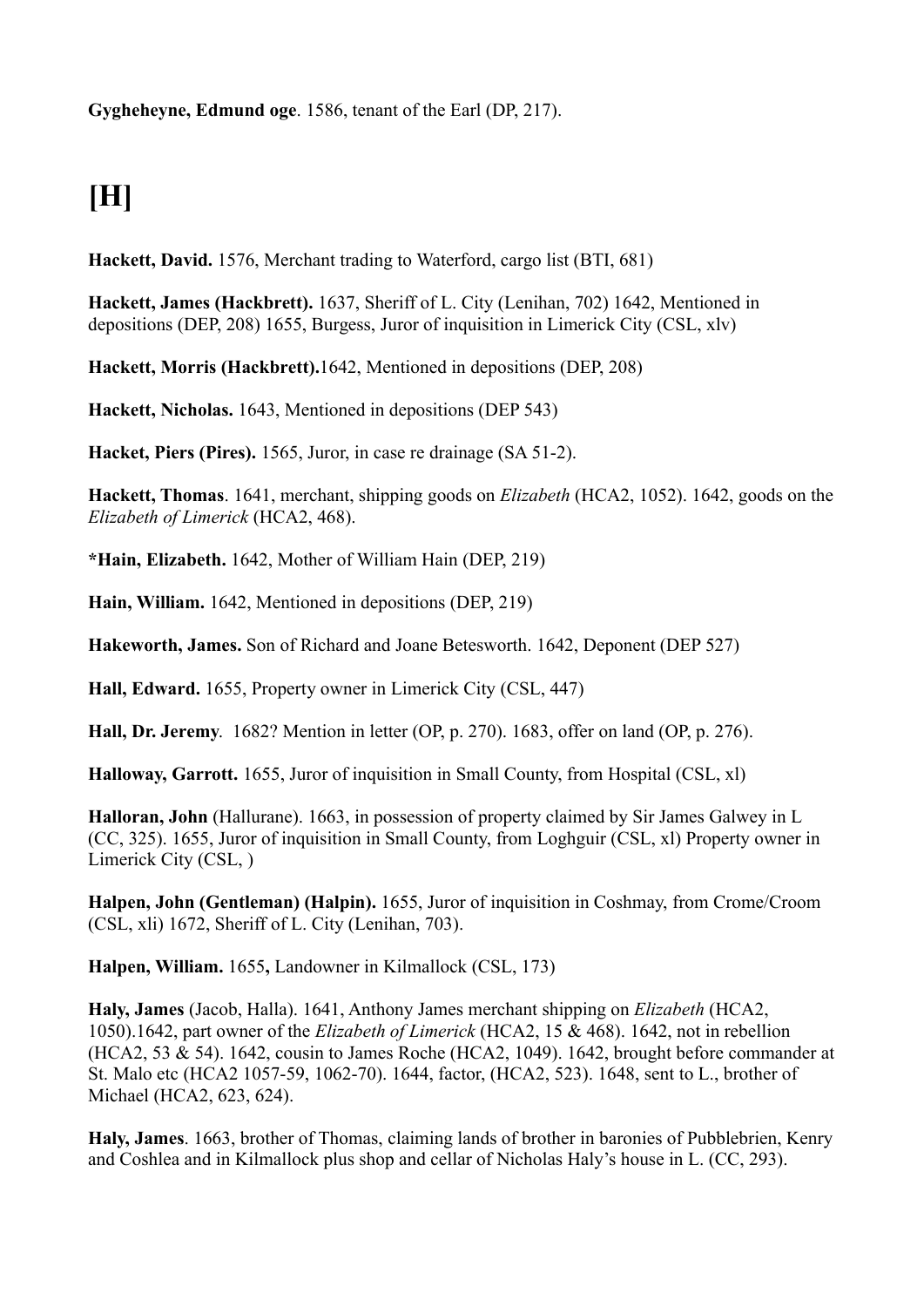**Haly, John (Esquire) (Hale).** 1642 & 1653 (deceased), Mentioned in depositions (DEP 553, 1736) 1655, Landowner in Small County (CSL, 99) Mortgage holder in Connello (CSL, 276, 280, 287) And Kenry (CSL, 349), Property owner in Limerick City (CSL, 433)

**Haly, Mathew (Gentleman).** 1655, Juror of inquisition in Coshmay, from Killmallocke (CSL, xli) Juror of inquisition in Connello (CSL, xliii) Landowner in Kilmallock (CSL, 177)

**Haly, Mathias.** 1655**,** Landowner in Kilmallock (CSL, 177, 182-5, 190, 211-4, 216-7, 220) And Costlea (CSL, 240)

**Haly, Maurice** (Morrice). 1642, goods on the *Elizabeth of Limerick* (HCA2, 468).

**Haly, Michaell** (Halla). 1642, part owner of the *Elizabeth of Limerick* (HCA2, 15 & 468). 1642, not in rebellion (HCA2, 53 & 54). 1642 in rebellion (HCA2, 1063-64). 1642, laded *Elizabeth* at L etc (HCA2 1059 & 1062-70). 1647, cargo on the *Peter,* brother of James (HCA2, 623, 624). 1655**,** merchant, Landowner in Kilmallock (CSL, 171-2, 183, 190, 216-7)

**Haly, Nichollas (Esquire) (Nocholas, Hallie).** 1655, Landowner in Clanwilliam (CSL, 68) Landowner in Small County (CSL, 99, 113) And in Coshmay (CSL, 124, 125, 131) And Killmallock (CSL, 163, 170-1, 186, 204-5) And Costlea (CSL, 229, 231, 234-7, 240) Mortgage holder in Connello (CSL, 279, 282, 283, 285, 317) Property owner in Limerick City (CSL, 406-7, 431, 463-4, 467-70). 1663, of Ballydrontig, indicted (CC, 293).

**Haly, Richard (Ilye).** 1643, Mentioned in depositions (DEP, 214) 1655, Landowner in Killmallock (CSL, 157-8, 164-5, 167, 171-2, 174-5, 205-8, 210) 1643, Mentioned in depositions (DEP,

**Haly, Robert.** 1630, Sheriff of L. City (Lenihan, 702).1655, Burges, Landowner in Coshmay (CSL, 135) And in Kilmallock (CSL, 166) Landowner in Kilmallock (CSL, 169, 175-6, 190, 196, 200-4, 221)

**Haly, Thomas** (Hally). 1602, joiner, petitioner (SA, 62-3).

**Haly, Thomas (Hallie).** 1655, Landowner in Pubblebrien (CSL, 381) 1655, Property owner in Limerick City (CSL, 409). 1663, brother of James, died c1648 (CC, 293).

**Haly, William (Hallie/Haley).** Alderman, Bought land in Ballygibbon (IC, 485) 1594,1595, 1601 Merchant trading to Cork, Bristol, and Waterford, cargo list (BTI, 734 785, 920) 1607, Bailiff of L. (Lenihan, 700). 1613, Mayor of L. (Lenihan, 701). Mayor before 1616, accused of rioting against Edmond Sexton (SCC 138, 324, 527). 1630 lease to, from Earl of Ormond, of the prise of wine for Limerick for 2 yrs, with signature of Haly (NLI, Ms D3789).

**Hammond, John.** 1696, Property owner in Limerick City (LCI, #60)

**Hammond, Richard.** 1642, Deponent (DEP, 325-6)

**Hammond, William (Quartermaster Hamond).** 1655, Juror of inquisition in Kilmallock, from Killmallock (CSL, xli), Juror of inquisition in Costlea (CSL, xlii)

**Hampton (Mr Hampton).** 1655, Property owner in Limerick City (CSL, 427)

**Handy, Christopher.** 1643, Mentioned in depositions (DEP, 314-5)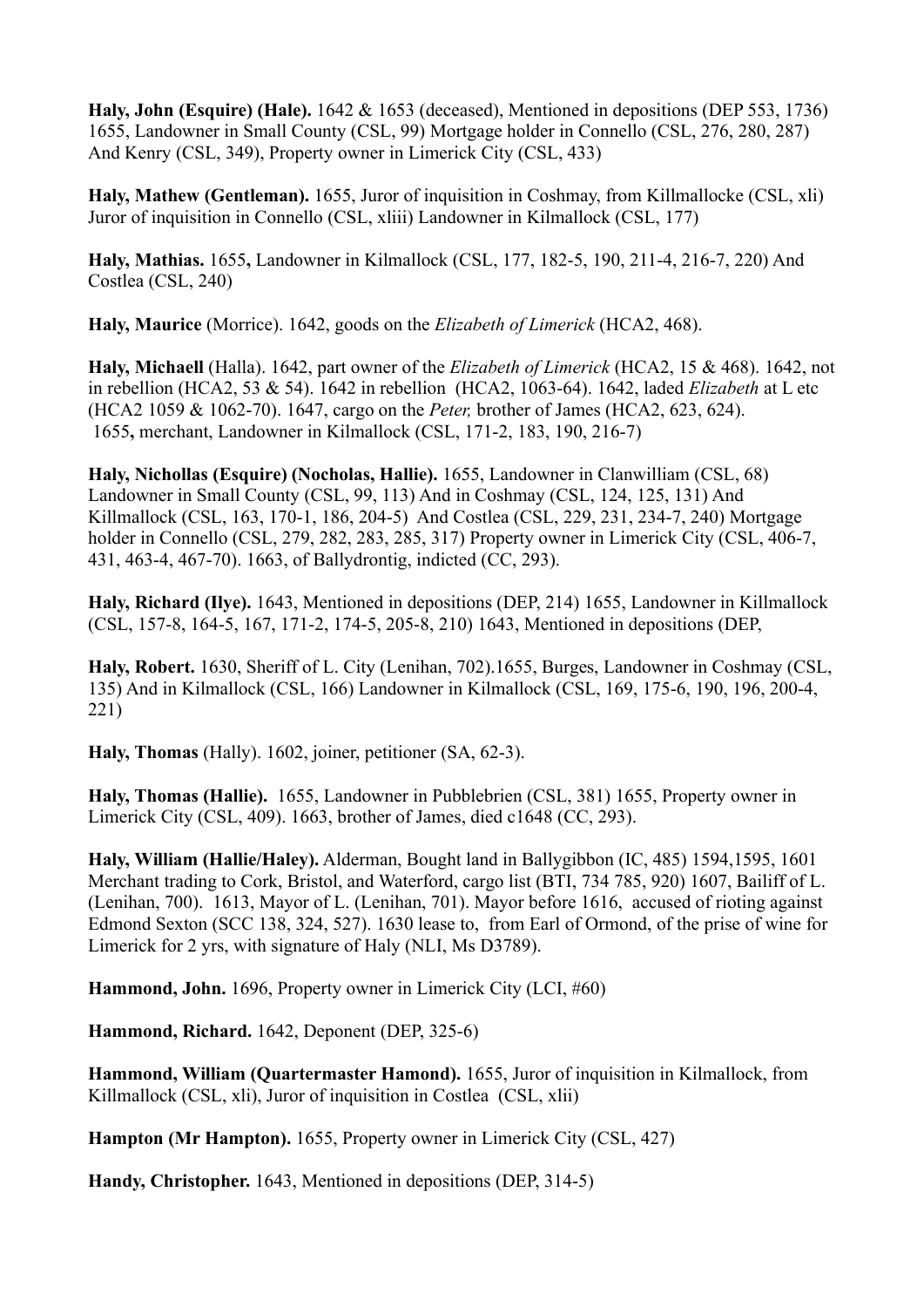**Hankesworth, David.** Landowner in Meane (IC, 486)

**Hanly, David.** 1642, Mentioned in depositions (DEP, 333)

**Hannan, John (Hanane).** 1641, merchant, Mentioned in depositions (DEP,171)

**\*Hannan, Margarett.** 1655**,** Landowner in Kilmallock (CSL, 173)

**Hannan, Robert**. 1687-8, Mayor of L. (Lenihan, 704).

**Hanraghan, Denis**. 1619, Friar (CBM, 220)

**Hanskin, Anthony.** Leaseholder in Newcastle (IC, 487)

**Hardinges (Mr Hardinges).** 1655, Property owner in Limerick City (CSL, 417)

**Harison (Major Harison).** 1655, Property owner in Limerick City (CSL, 438)

**Harrison, William**. 1683-4, High Sheriff of Limerick Co. (Lenihan, 744).

**Harny, Dermod.** 1642, Mentioned in depositions (DEP 569)

**Harold, Andrew** (Harrold, Harolde, Androwe). 1541, juror on inquiry into king's lands etc. (SA, 69). 1541 inquisition names him as renting from Franciscans (SA, 70-1). 1544, Bailiff of L. (Lenihan, 698).

**Harold, Andrew**, n.d. latter to brother (HCA2 1056). 1642, merchant of L, aged 30, examined re *Elizabeth of Limerick* (HCA2,15).

**Harold, Christopher**. 1541 inquisition names him as renting from St. Peters Cell (SA, 71).

**Harold, David (Harolde).** 1576, Merchant trading to Cork, cargo list (BTI, 691)

**Harold, George** (Harrold). 1581, Bailiff of L. (Lenihan, 700).

**Harold, James** (Harrold). 1541 inquisition names him as renting from Franciscans (SA, 70-1). 1544, Mayor of L. (Lenihan, 698).

**Harold, James** (Harrold). 1643, Mentioned in depositions (DEP 248)

**Harold, John** (Harrold). 1541, goods extorted from. (SA, 72-3).1549, Bailiff of L. (Lenihan, 699).

**Harold, Nicholas** (Harrold, Harolde). 1541, goods extorted from. (SA, 72-3). 1551, Bailiff of L. (Lenihan, 699).1563, Mayor of L. (Lenihan, 699).

**Harold, Nicholas** (Harrold). 1584, Bailiff of L. (Lenihan, 700).

**Harold, Nycholas** (**Nicholas Harrald**). 1602, owed a large sum to John De Ballante (CBM, 35)

**Harold, Oliver** (Harrold). 1583, Bailiff of L. (Lenihan, 700).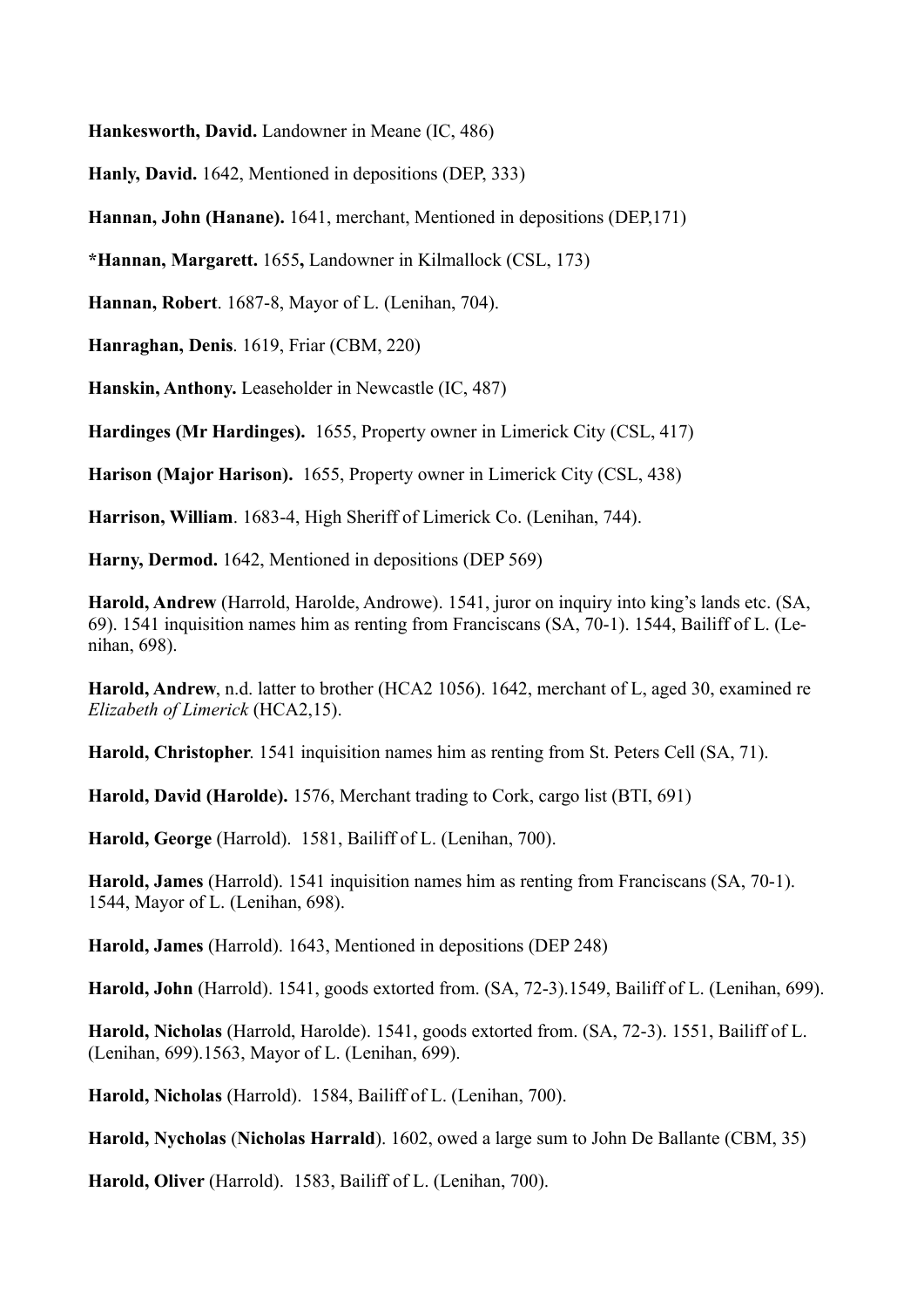**Harold, Patricke (Harrold).** 1655, Burgess, Property owner in Limerick City (CSL, 419, 444, 475)

**Harold, Peter** (Harrold). 1617& 1622, Sheriff of L. City (Lenihan, 701-2).

**Harold, Peter FitzOliver** (Harrold). 1627, Sheriff of L. City (Lenihan, 702).

**Harold, Richard** (Harrold). 1689, Sheriff of L. City (Lenihan, 704).

**Harold, Roland** (Harrold, Harolde, Rowland). 1542, Bailiff of L. (Lenihan, 699). 1566, Mayor of L. (Lenihan, 699). 1571, signatory to document, as alderman (SA, 68).

**Harold, Stephen**. 1541 inquisition names him as renting a garden from Franciscans (SA, 70).

**Harold, Thomas** (Harrold, Harolde). 1564, Bailiff of L. (Lenihan, 699). 1565, Juror, in case re drainage (SA 51-2). 1571, signatory to document, as alderman (SA, 68).

**Harold, Thomas** (Harrold). 1687, Sheriff of L. City (Lenihan, 704). 1689, Mayor of L. (Lenihan, 704).1689, Alderman, M.P. for Limerick City (Lenihan, 741).

**Harold, Walter** (Harrold). 1541, Bailiff of L. (Lenihan, 698).

**Harold, Walter.** 1595, Merchant trading to Bristol, cargo list (BTI, 758, 814)

**Harold, Walter (Harrold).** 1642, Mentioned in depositions (DEP 471, 588)

**Harris, Sir Edward (Lieutenant) (Harish) (Baronet).** 1655, Juror of inquisition in Kilmallock, from Killmallock (CSL, xli), Juror of inquisition in Costlea (CSL, xlii)1655, Landowner in Costlea (CSL, 230)

**Harris, George.** Landowner in Killmacough als Knock Billingsley (IC, 489)

**Harriss, George**. 1683, warden of castle of L. (OP, p. 268).

**Harris, Henry.** Wife & children mentioned, not named. 1643, Mentioned in depositions. (DEP 229)

**Harris, Robert.** Copyholder in Newcastle (IC, 487)

**Harris, William (Harrish).** 1642, Deponent (DEP 529)

**Harrison, Michaell (Lieutenant) (Harison).** 1655, Juror of inquisition in Kilmallock, from Killmallock (CSL, xli), Juror of inquisition in Costlea (CSL, xlii)

**Hart, John.** 1671, Sheriff of L. City (Lenihan, 703).

**Hart, Richard (Esquire).** 1641, Mentioned in depositions (DEP,351) 1655, Landowner in Small County (CSL, 104)

**Hartstonge, Standish**. 1658, M.P. for Limerick City & Kilmallock (Lenihan, 741). 1695, MP for Kilmallock (Lenihan, 743).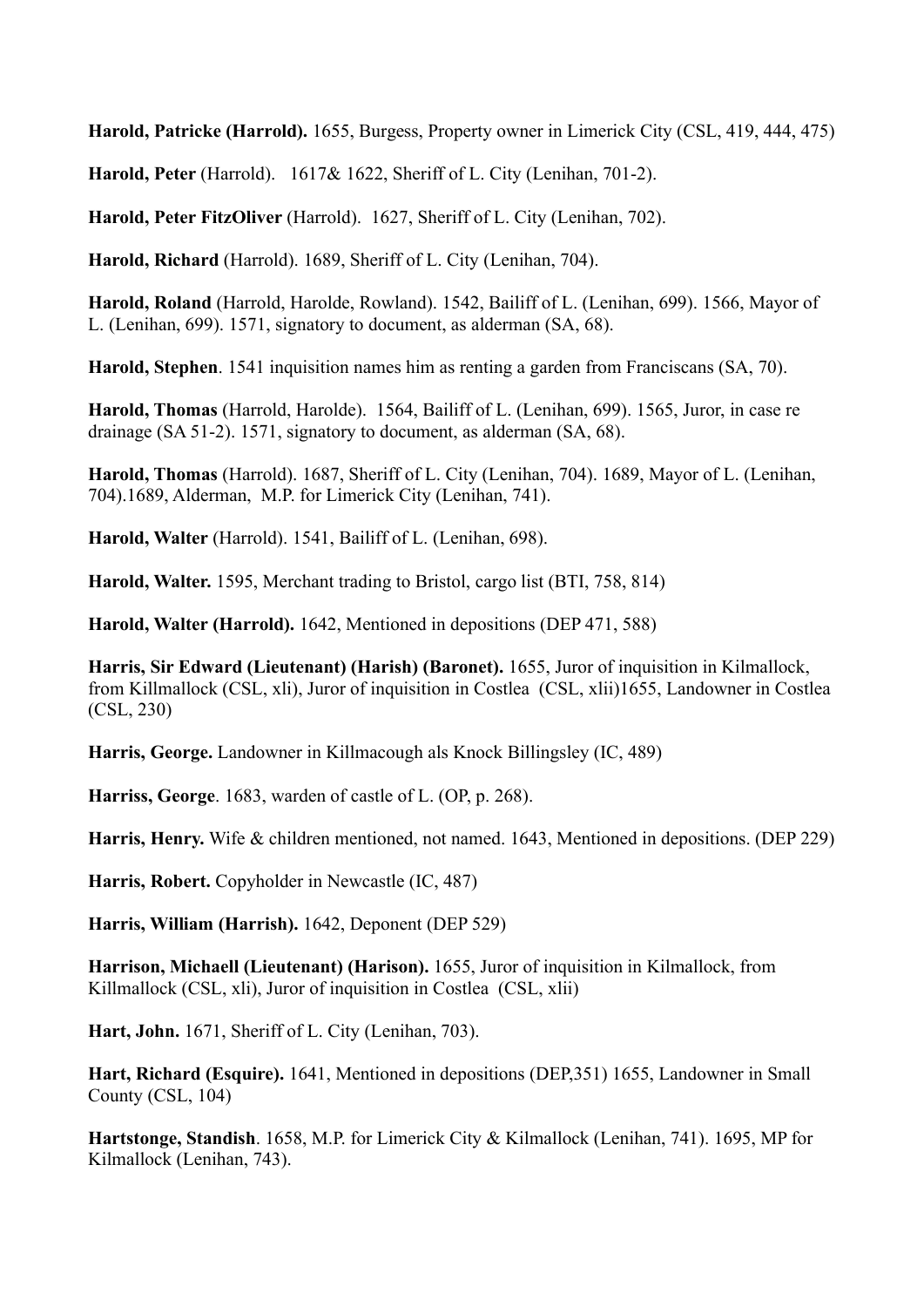**Harttigane, Dermott.** 1655, Leasee in Limerick City (CSL, 406)

**Harte, Alderman**. 1672, signatory to letter re quartering of troops (OP, p. 102).

**Harte, John.** 1642, Husbandman, Deponent (DEP 409-10)

**Harte, Henry.** 1642, Mentioned in depositions (DEP, 299, 329) 1655 (deceased), Landowner in Coshmay, wife Ellen Lillies (CSL, 147)

**Harte, Richard.** Born 1596. 1620s, grant of land and marriage (BSIH, p. 40). 1642 & 1652, Deponent (DEP, 236-9, 327-30, 837-8, 1763) 1653, Mentioned in depositions (DEP 1763) 1655, Property owner in Limerick City (CSL, 401)

**Harte, Richard (Captain).** 1655, Juror of inquisition in Coshmay, from Ballyvenog (CSL, xli) Landowner in Coshmay (CSL, 139)

**Hartigan, John.** 1630, witness to lease from Earl of Ormond to William Haly (NLI D3789).

**Hartnett, William.** 1642, Mentioned in depositions (DEP, 283)

**Harton, Thomas (Gentleman) (Harten).** 1664, took out a lease on Corporation lands (LCI, #16, 25, 47)

**Hartstonge, Standish (Esquire).** 1665, Recorder, took out a lease on Corporation lands (LCI, #21, 43, 60)

**Hartwell, Capt. Humphrey** (Hartewell)**.** 1655, Mortgage holder in Connello (CSL, 291, 294). 1676-7, Mayor of L. (Lenihan, 703).

**Hartwell, William (Captain) (Hartewell).**1655, Property owner in Limerick City (CSL, 415, 443- 4) 1659, Mayor of L. (Lenihan, 703).1657, Alderman, took out a lease on Corporation lands (LCI, #5)

**Harvy,** (blank first name). 1586, land of (DP, 433).

**Harvy, Thomas.** 1655, Property owner in Limerick City (CSL, 448)

**Hasisle/Hasisly, Francis (Ffrancis. Haly?).** 1643, Mentioned in depositions (DEP 574)

**Haukswourth, John (Gentleman).** 1655, Juror of inquisition in Connello, from Ryne (CSL, xliii)

**Hawell, Edmund.** 1642, Mentioned in depositions (DEP,186)

**Hawkins, Anthony.** 1641, Constable of the Castle; Mentioned in depositions (DEP,179-80, 210)

**Hawkins, William.** 1642 (deceased), Mentioned in depositions (DEP 530)

**Hawolik, Richard.** 1571, signatory to document, as alderman (SA, 68).

**Hayes, Richard.** Servant to Bishop Adams (WEBB, 411, 416)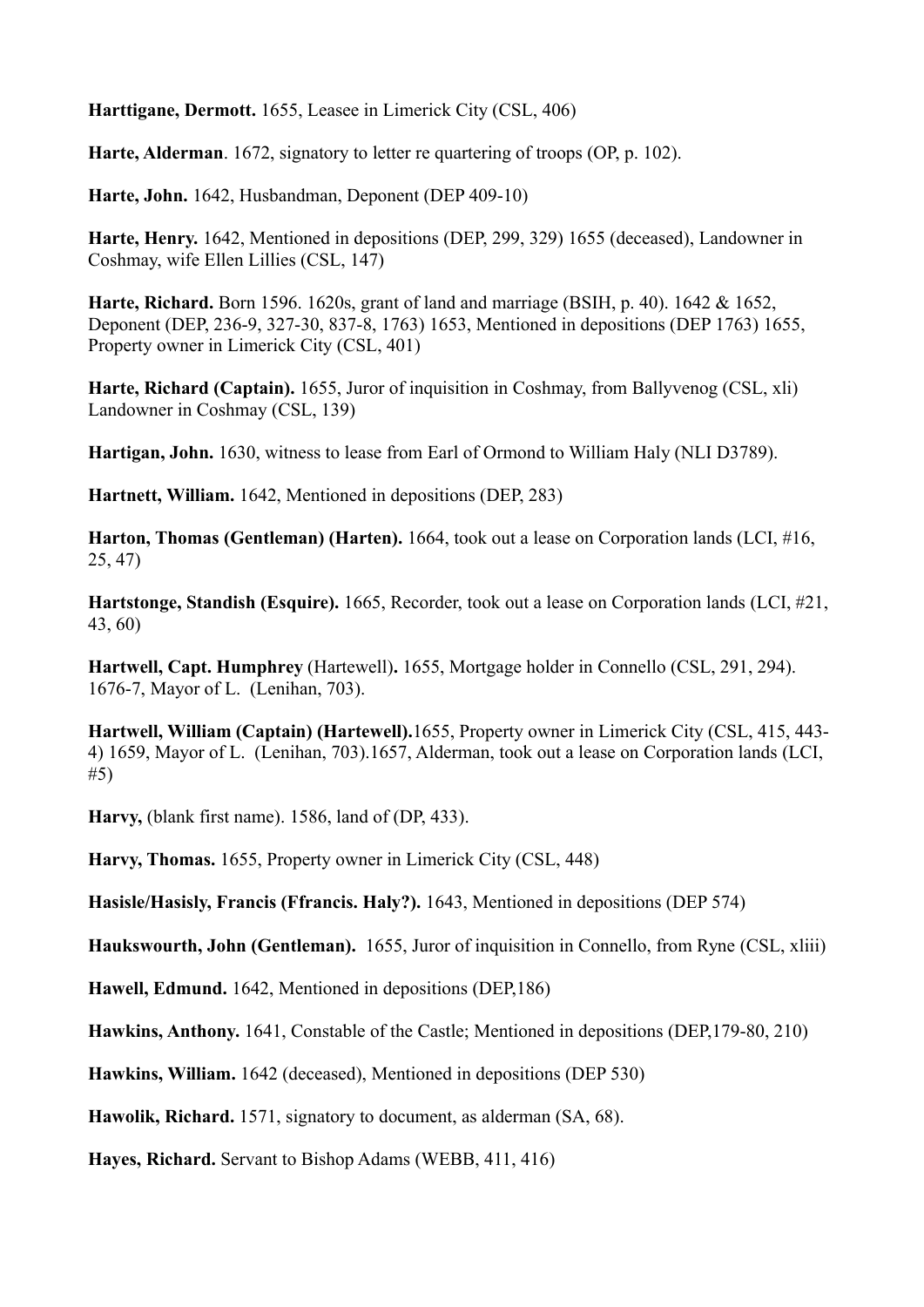**Hayford, Anthony.** 1617, Granted the office of controller of the customs in Limerick's port (IC, 272)

**Hayme, John (Haynie).** 1643, Deponent (DEP, 311-2)

**Haysam, William.** Copyholder in Newcastle (IC, 487)

**Haywarde, John.** 1655, Juror of inquisition in Limerick City (CSL, xlv) 1665, property owner, Innholder in Limerick City (LCI, #21, 39, 60)

**Hea, James.** 1655 (infant) Mortgage holder in Clanwilliam (CSL, 75)

**Heaton (Mr Heaton).** 1641, Minister of Kilrush, Mentioned in depositions (DEP,171)

**Heffernane, James.** 1655, Landowner in Costlea (CSL, 234)

**Helper, Thomas.**1642, Baker, Mentioned in depositions (DEP, 273)

**Henesy (Sgt Major Henesy).** 1642, Mentioned in depositions (DEP 486)

**Henishee (Hennessy?).** 1642, Mentioned in depositions (DEP,183)

**Henson, John**. 1643, in L. at time of siege of castle (HCA2, 472).

**Herbert, David.** Leaseholder in Newcastle (IC, 487)

**Herbert, Edmund ffitz Morrice**. 1586, surviving, tenant of Earl (DP, 245).

**Herbert, Edmond. Harris, Henry.** Landowner in Muskrinownan als Beauly (IC, 488) 1643, Mentioned in depositions. (DEP 229)

**Herbert, Edward (Harbord).** 1642, Mentioned in depositions (DEP 553)

**Herbert, Garrett.** Archdeacon of Limerick. (WEBB 414) 1641, Landowner in Ardagh (WEBB, 413)

**Herbert, Garrett.** Son of Morris. 1642, Mentioned in depositions (DEP, 174, 183, 229, 297, 437, 521)

**Herbert, James (Harbert/Herbrett).** 1642, Mentioned in depositions (DEP 230, 529) 1655, Mortgage holder in Connello (CSL, 282)

**\*Herbert, Katherin (Harbert).** 1655, Widow, Landowner in Connello (CSL, 255)

**Herbert, Maurice (Morish).** 1622, Sheriff (IC, 410) Landowner in Meane and Newcastle (IC, 486) Landowner in Killmacough als Knock Billingsley (IC, 488) 1643, Mentioned in depositions (DEP, 275) 1655, Landowner in Connello (CSL, 320)

**Herbert, Morrish ( Harbert, Harbrett, Harbard).** Father of Garrett? 1643, Mentioned in depositions, Former Protestant Minister, later Catholic priest (DEP, 229-30, 313-5, 325, 343, 375, 381, 385, 403, 490, 493, 497, 509, 514, 521) 1655, Landowner in Coshmay (CSL, 137) And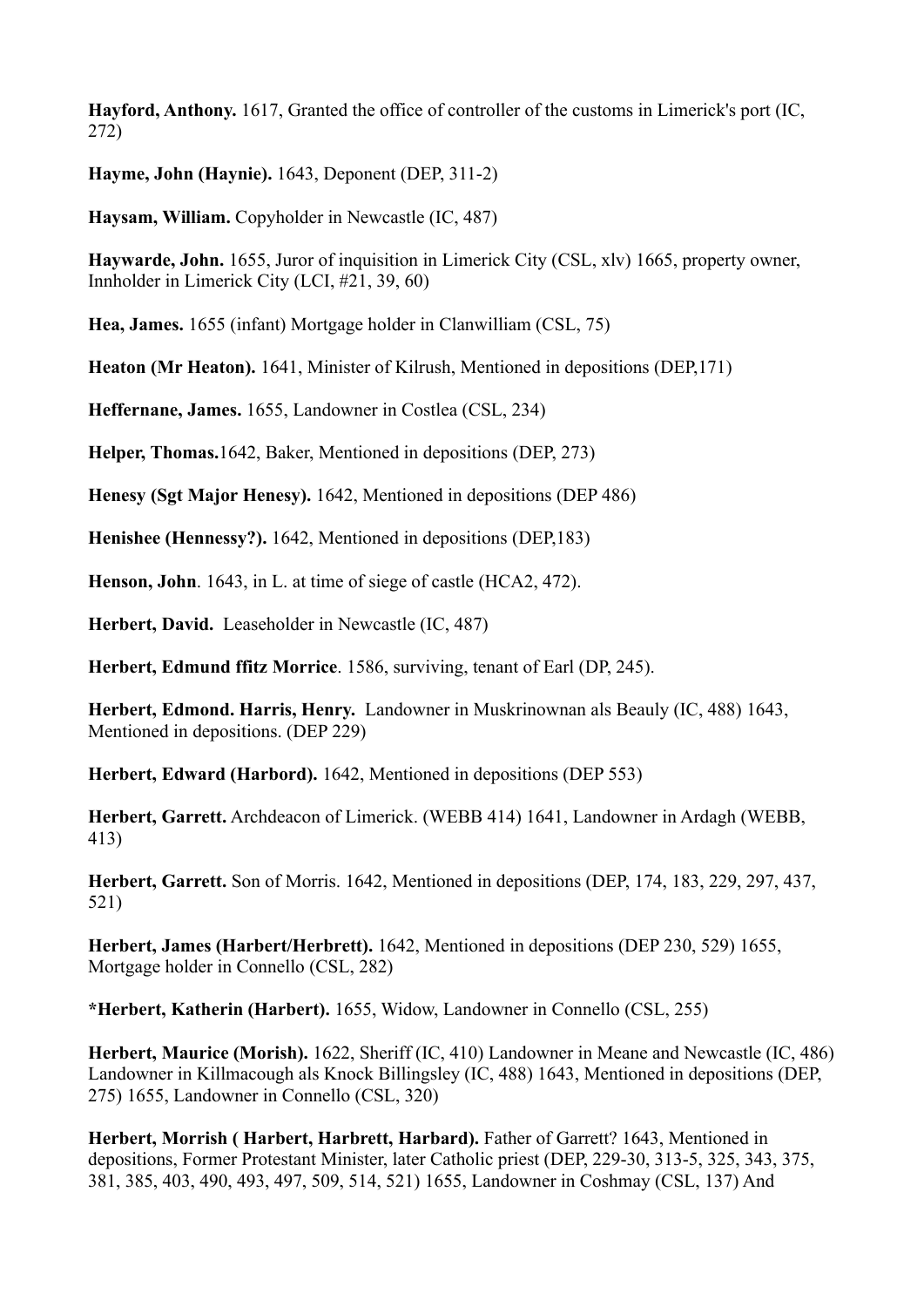Connello (CSL, 295, 298). 1663, had mortagaged land in Rathkeale to Sir Nich. Comyn (CC, 197).

**Herbert, Morrice (Oge).** 1642, Mentioned in depositions. Brother of Garrett. (DEP,183, 226-7, 229)

**Hewett, Thomas (Lieutenant).** 1655, Juror of inquisition in Small County, from Rathmore (CSL, xl)

**Heyne, Cormocke.** 1655, Landowner in Clanwilliam (CSL, 77, 78)

**Heyne, Danyell (Daniell).** 1655, Juror of inquisition in Coonagh, from Cahir Elly (CSL, xxxviii) Landowner in Clanwilliam (CSL, 76, 78)

**Heyne, David (Haiyn).** 1642, Mentioned in depositions (DEP 529)

**Heyne, Teig.** 1655, Juror of inquisition in Coonagh, from Cahir Elly (CSL, xxxviii) Landowner in Clanwilliam (CSL, 67)

**Heynes, John (Haynes, Heyanes).** 1642, Deponent (DEP 501-4), Mentioned in depositions (DEP 391)

**Heywood, Jeremy**. 1658, Sheriff of L. City (Lenihan, 703).

**Hibbert, Moris**. 1541, archdeacon of St. Mary's (SA, 71-2).

**Hickes, John.** 1641, Mentioned in depositions (DEP,171)

**Hickes, John (the Younger) (Hicks).** 1656 (deceased), Mentioned in depositions (DEP 1707)

**Hickes, Thomas.** 1642 (deceased), Mentioned in depostions (DEP 320)

**Hickey, Andrew (Andreas, Heeky, Hikey).** 1642, Mentioned in depositions (DEP 509) 1655, Landowner in Coonagh (CSL, 24)

**\*Hickey, Anny (Heekie, Heeky).** 1655, Landowner in Coonagh, widow (CSL, 40, 44, 45)

**Hickey, Cormocke (Heeky).** 1655, Landowner in Coonagh (CSL, 23)

**Hickey, Donogh (Hicky).** 1642, Mentioned in depositions (DEP 584)

**Hickey, Edmund (Gentleman) (Edmond Hiky/Hicky/Hickye).** 1643 & 1653, Mentioned in depositions (DEP, 223, 372, 490, 1755, 1767) 1655, Juror of inquisition in Coshmay, from Tworyne/Turyene (CSL, xli), Juror of inquisition in Connello (CSL, xliii) Landowner in Coshmay (CSL, 140)

**Hickey, Michell (Hicky).** 1642, Mentioned in depositions (DEP 584)

**\*Hickey, More (Hickie).** 1655, Dowable widow, Landowner in Coshmay (CSL, 138)

**Hickey, Morishh (Heeky)**. 1655, Landowner in Coonagh (CSL, 23)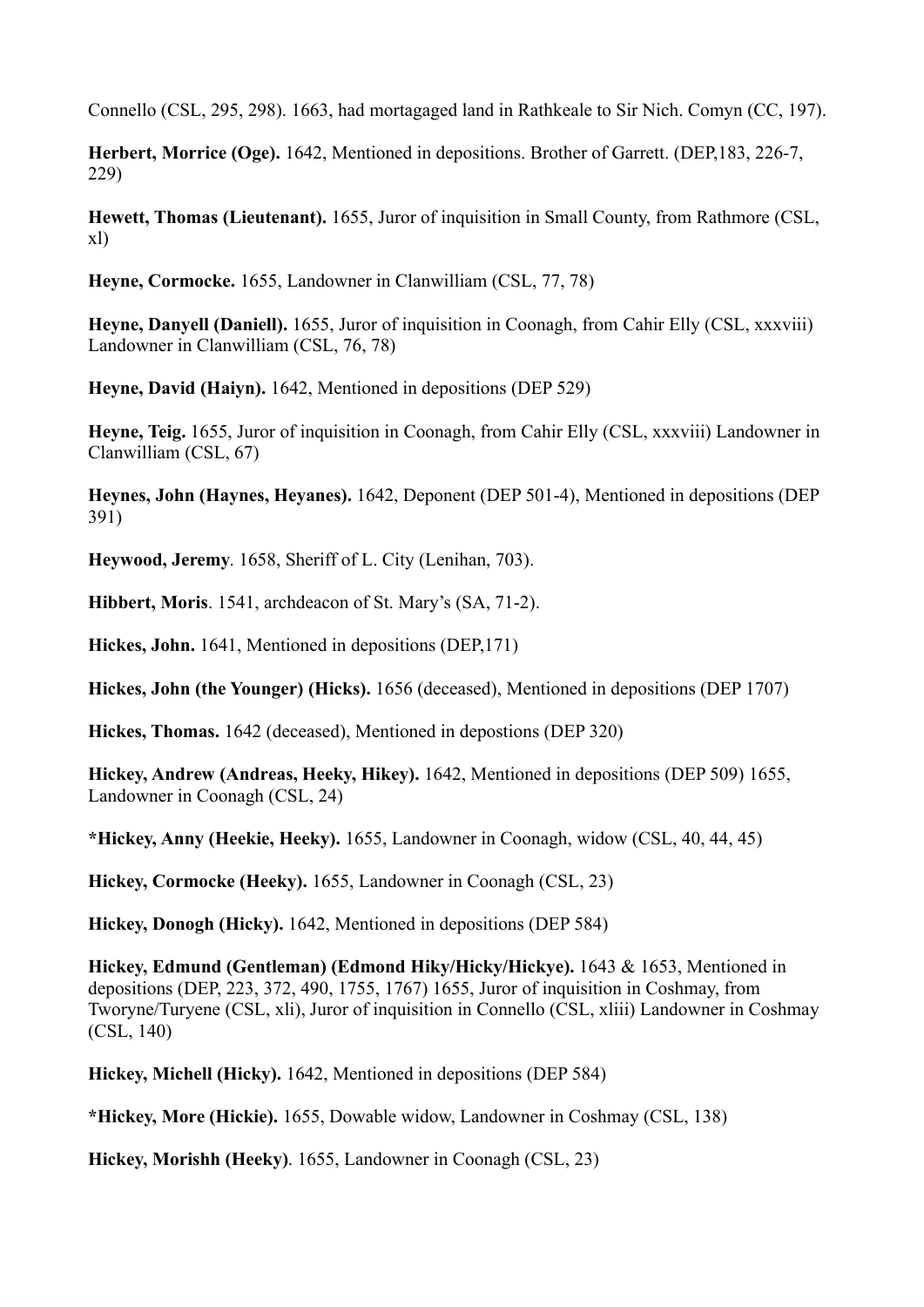**Hickey, Morogh (Heekie, Heeky).** 1655, Landowner in Coonagh (CSL, 23)

**Hickey, William (Heekie, Heeky, Hicky).** 1642, Mentioned in depositions (DEP 584) 1655, Landowner in Coonagh (CSL, 23, 24, 48f)

**Higgins, Daniel (Doctor) (Donell).** 1641-2, Mentioned in depositions (DEP,171, 237-8, 356, 372, 497-8, 505, 585, 837, 1692, 1694, 1702-3, 1726-8, 1730, 1751)

**Higgins, John.** 1642, Mentioned in depositions (DEP, 331, 365)

**Higgins, John**. 1697, Sheriff of L. City (Lenihan, 704).

**Higgins, Robert**. 1673, Sheriff of L. City (Lenihan, 703).

**Higgins, Thomas.** Landowner in Muskrinownan als Beauly (IC, 487)

**Hignett, Daniel (Gentleman).** . 1671, Sheriff of L. City (Lenihan, 703).1691**.** Property owner in Limerick City (LCI, #49) 1672, recorder of Limerick re quartering of troops (OP, p. 102). 1679, of L. gent, conveyance from of land in Clare (IQM, 1176).

**Hill, John.** 1642, Tailor, mentioned in depositions (DEP, 335, 489)

**Hill, John**, 1699, No 222 in rent roll of Earl of I as holding garden in L.nr. Mr Phelps. (IQM, 1541).

**Hill, Thomas (Tho-, incomplete).** 1643, Mentioned in depositions (DEP 481)

**Hill, William.** 1642, Mentioned in depositions (DEP 553)

**Hinly, Don-.** 1641, tailor, Mentioned in depositions (DEP,170)

**Hitchcocke, William.** 1642, Signatory to depositions (DEP, 85, 86)

**Hobard, Thomas.** 1642, Deponent (DEP 443)

**Hobson, William.** 1642, Mentioned in depositions (DEP 385)

**Hodkins, William.** 1642, Blacksmith & Deponent (DEP 594-5)

**Hogan, Daniell.** 1642, Mentioned in depositions (DEP, 285)

**Hogan, Derby.**1642, Deponent (DEP, 351-4)

**Hogan, Patrick (Esquire) (Hogane).** 1655, Landowner in Kenry (CSL, 352, 360)

**Hogan, William (Hogane).** 1642, Mentioned in depositions (DEP 328)

**Hogans, Walter.** 1655, Property owner in Limerick City (CSL, 403)

**Holbin, William.** 1643 (deceased), Mentioned in depositions (DEP 518)

\***Holland, Elinour** (wife of Thomas Holland of Cloncanane). 1698, age 30, deponent re events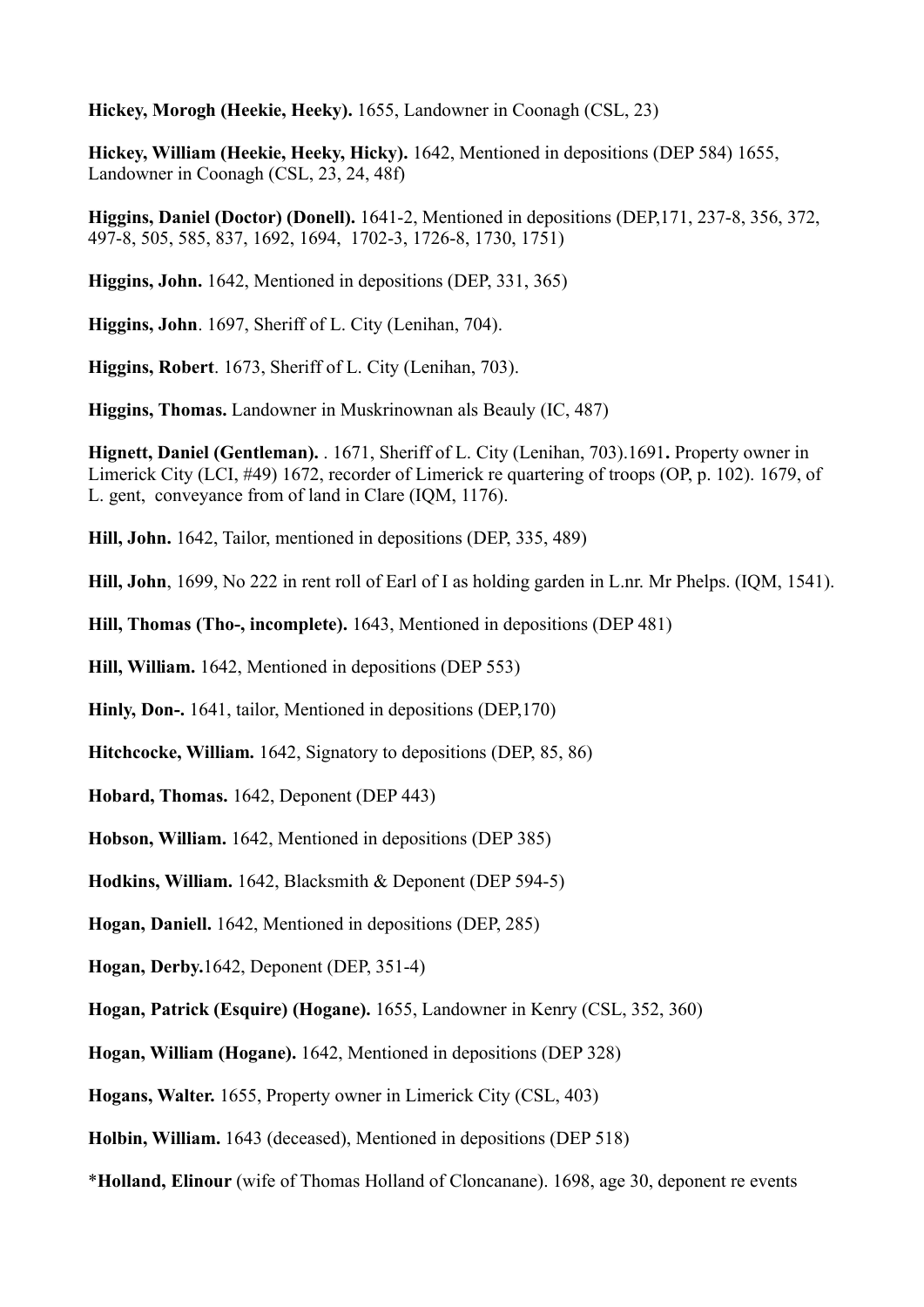round 1689-90 (IQM, 1423).

**Holland, Hezekiah** (Ezechias) 1692, Merchant, Took out a lease on Corporation Lands (LCI, #53) 1699, Sheriff of L. City (Lenihan, 704).

**Holland, Randal**. 1698, Sheriff of L. City (Lenihan, 704).

**Holland, Zachary**. 1692, Sheriff of L. City (Lenihan, 704).

**Holmes (Captain Holmes).** 1655, Property owner in Limerick City (CSL, 415)

**Holmes, Mr**. 1678, house set to (OP, p. 201).

**Holmes, John (Gentleman).** 1655, Juror of inquisition in Kilmallock, from Killmallock (CSL, xli), Juror of inquisition in Costlea (CSL, xlii)

**Holmes, Phillipp.** 1641, clerk, Mentioned in depositions (DEP,170)

**Holmes, Thomas (Gentleman).** 1655, Juror of inquisition in Kilmallock, from Killmallock (CSL, xli), Juror of inquisition in Costlea (CSL, xlii)

**Holton (Lieutenant Holton).** 1655, Property owner in Limerick City (CSL, 404)

**Honane, James.** 1655, Property owner in Limerick City (CSL, 430)

**Honychurch, Thomas.** 1653, Mentioned in depositions (DEP 1698)

**Hooker, James.** Wife & children mentioned, not named. 1643, Tanner, Mentioned in depositions. (DEP 419-20)

**Hoore, John (Hoare).** 1595, Merchant trading to Waterford, cargo list (BTI, 827) Freeholding landowner in Kilmallock (IC, 482)

**Hopkins, Francis.** 1655, Property owner in Limerick City (CSL, 401)

**Hopkins, Phillip.** 1643, Yeoman & deponent (DEP 415-8)

**Hore, Michaell (Hoare).** 1655, Merchant, Juror of inquisition in Kilmallock, from Killmallock (CSL, xli), Juror of inquisition in Costlea (CSL, xlii)

**Hore, Roger.** 1641 (deceased), Mentioned in depositions (DEP,171, 320)

**Hore, Thomas.** 1655, Landowner in Killmallock (CSL, 157, 205-10)

**Hourigan, Thomas (Houragane).** 1665, Property owner in Limerick City (LCI, #23)

**Hourigan, Dermott (Howrigane).** Mentioned in depositions (DEP 344)

**Hourigan, James.** 1655, Juror of inquisition in Coonagh, from Garridoolish (CSL, xxxviii)

**Hournane, Roger.** 1655, Landowner in Clanwilliam (CSL, 62)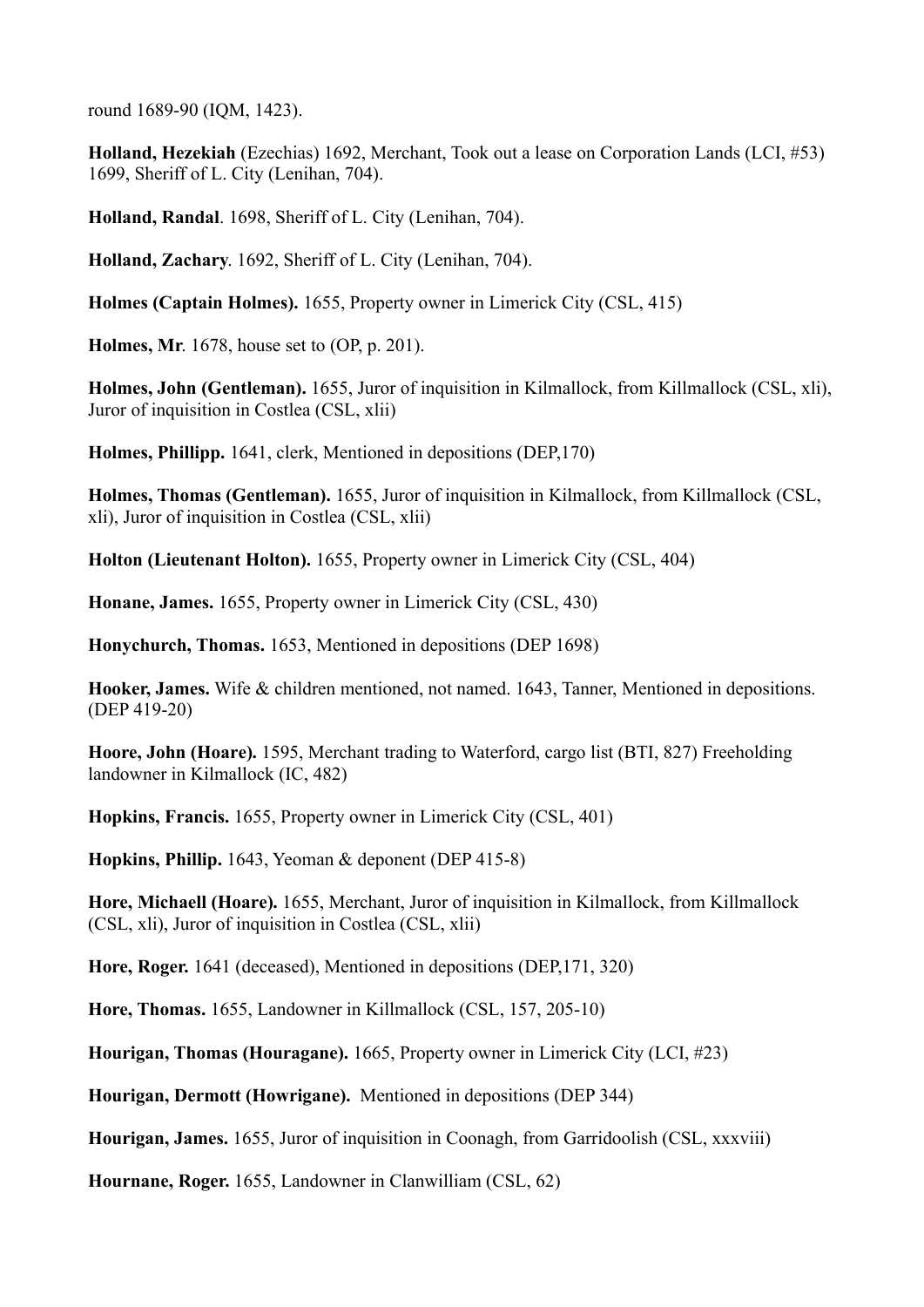**Hovendon, Alexander (Ensign).** 1655, Juror of inquisition in Coshmay, from Castle Robert (CSL, xli), Landowner in Coshmay, wife Ellan Harte née Lillies (CSL, 147)

**\*Hovendon, Ellen (née Lillies, later Harte).** 1655 (deceased), Landowner in Coshmay, daughter of Nicholas, Husbands Henry Harte (deceased) and Alexander Hovendon (CSL, 147)

**Howard, Jerimy/Jermie/Jermye.** 1655, Property owner in Limerick City (CSL, 432-3)

**Howell, John.** 1643, Clothier, deponent (DEP, 222-5)

**Howes, Anthony (Gentleman).** 1655, Juror of inquisition in Kilmallock, from Killmallock (CSL, xli), Juror of inquisition in Costlea (CSL, xlii)

**Howyth, Thomas**. 1541, holding land in Kildare estate (Crown Surveys, p183).

**Hubbert, David** (alias Morrice mcDavye). 1586, tenant of Earl (DP, 558).

**Hubbert, David oge.** 1586, of Bally Robin, surviving tenant of Earl (DP, 167 & 439)*.*

**Hubbert, David oge McDavy McMorris**. 1586, constable of Newcastle, tenant of Earl (DP, 196, 215, 218, 234, 493 & 528).

**Hubbert, Edmund**, 1586, tenant of Earl (DP, 278 & 530).

**Hubbert, Edmund McMorris**. 1586, tenant of Earl, surviving (DP, 111 ,176, 496 & 529).

**Hubert, Garrott McMorris**. 1586, surviving, tenant of Earl (DP, 175 & 497).

**Hubbert, Maurice Mc Edmund** (Hubbard; FitzEdmond). 1586, surviving, tenant of Earl. (DP, 122, 256 & 470).

**Hughes, Henry.** Brother of Humfrey Hughes. 1643, Deponent (DEP 818-20)

**Hughes, Humfrey.** Brother to Henry Hughes. 1643, Mentioned in depositions (DEP 818)

**Humphrs, James.** 1642, Mentioned in depositions (DEP 549)

**Hungerford, Hulk.** 1642 (deceased), Mentioned in depositions (DEP, 183)

**Hunt, James (Gentleman).**1655, Juror of inquisition in Connello, from Amogan (CSL, xliii)

**Hunt, Richard (Hunte).** 1643, Mentioned in depositions (DEP, 314) 1655 (deceased), Landowner in Connello (CSL, 292)

**Huntmill, John.** 1643, Blacksmith, Mentioned in depositions (DEP, 429)

**Huntswell, John.** 1643, Husbandman, Mentioned in depositions (DEP 449)

**Huntswell, Ffrancis**. 1643, Husbandman, Mentioned in depositions (DEP 449, 557)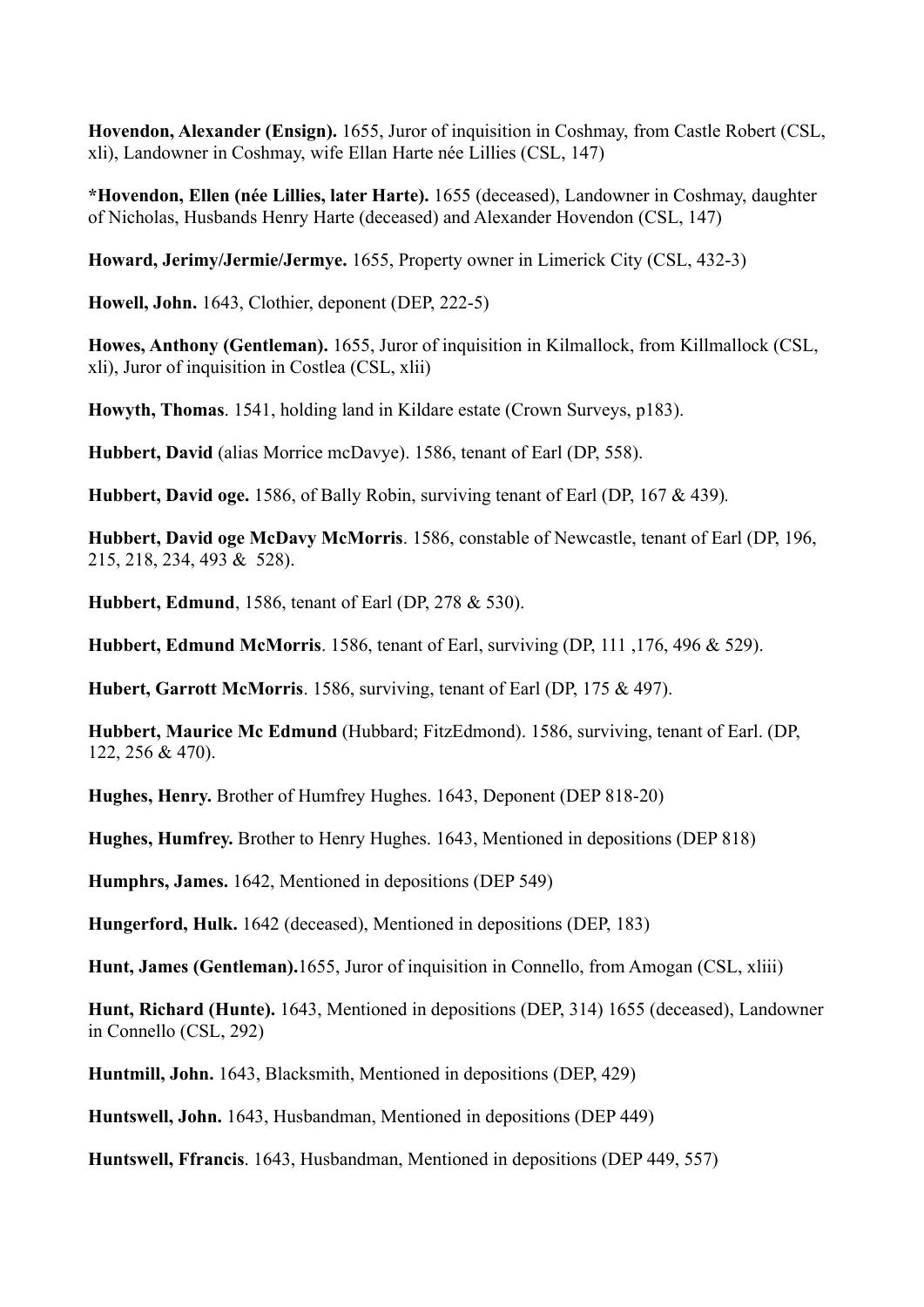**Huntswell, Thomas.** 1643, Husbandman, Mentioned in depositions (DEP 449, 577)

**Huonine, Daniell.** 1655, Landowner in Coshmay (CSL, 141)

**Hurley, Barry Oge.** 1642, Mentioned in depositions (DEP, 183).

**Hurley, Daniell.** 1642, Mentioned in depositions (DEP, 509).

**. Hurley, Edward** (Hurdley). 1642 (deceased), Miller, Mentioned in depositions (DEP, 218).

**\*Hurley, Grace (Hurlye).** 1655, Landowner in Killmallock (CSL, 182-3, 185).

**Hurley, John** (Hurly). 1586, tenant of Earl (DP, 600).

**Hurley, John** (Hurllie). 1655, Landowner in Connello (CSL, 314, 320).

**Hurley, Morris.** Son of Thomas. 1643, Mentioned in depositions (DEP 481).

**Hurley, Sir Morris** (Morrys Hucley/ Sir Morrish Hurly/ Morish Hurllie/ Hurlly/ Morrish Long<sup>10</sup>). Freeholding Landowner in Logher/ Bourchier's Hill (IC, 482). 1621, collected charges for the building of a courthouse (Cessions Howse) (CBM, 178) 1655, Juror of inquisition in Coonagh, from Kilduff (CSL, xxxviii), Landowner in Coonagh (CSL, 21, 24, 29, 36, 39, 40, 43-46) And in Small County (CSL, 95-97) and Kilmallock (CSL, 194, 202-7, 209-11, 213-6, 220-1) and in Costlea (CSL, 228, 231-3) And Pubblebrien (CSL, 374, 377).

**Hurley, Randall** (Randle Hurly). Landowner in Killmacough als Knock Billingsley (IC, 488) 1655, Landowner in Killmallock (CSL, 161-4, 166-7, 173-4, 182, 185, 190, 216-7, 219-20) And Costlea (CSL, 241-2).

**Hurley, Symon** (Gentleman) (Hurlly). 1655, Juror of inquisition in Kilmallock, from Killmallock (CSL, xli), Juror of inquisition in Costlea (CSL, xlii) Landowner in Coshmay (CSL, 125) And Kilmallock (CSL, 170).

**Hurley, Thomas** (Hurly) 1586, tenant of Earl (DP, 536 & 544).

**Hurley, Thomas**. 1585, MP for Kilmallock (Lenihan, 742).

**Hurley, Thomas.** 1642-3, Mentioned in depositions (DEP,183, 223, 445, 481, 521).

**Hurley, William oge** (Hurly). 1586, of Lickadowne, tenant of Earl (DP, 560).

**Hurley, Sir William**. 1689, MP for Kilmallock (Lenihan, 743).

**Hurrue, James.** 1655, Leasee in Limerick City (CSL, 416)

**Husbands, Stephen.** 1698, Took out a lease on Corporation Lands (LCI, #64, 65)

**\*Hynes, Kate & John**. 1683, warden of castle of L., 2 children (OP, p. 268).

<sup>&</sup>lt;sup>10</sup> Considering that Sir Morrish Long of Cnocklong is referred to directly after Sir Morrish Hurly of Cnocklong, I have taken it to be a mistake or a name that Hurly took on.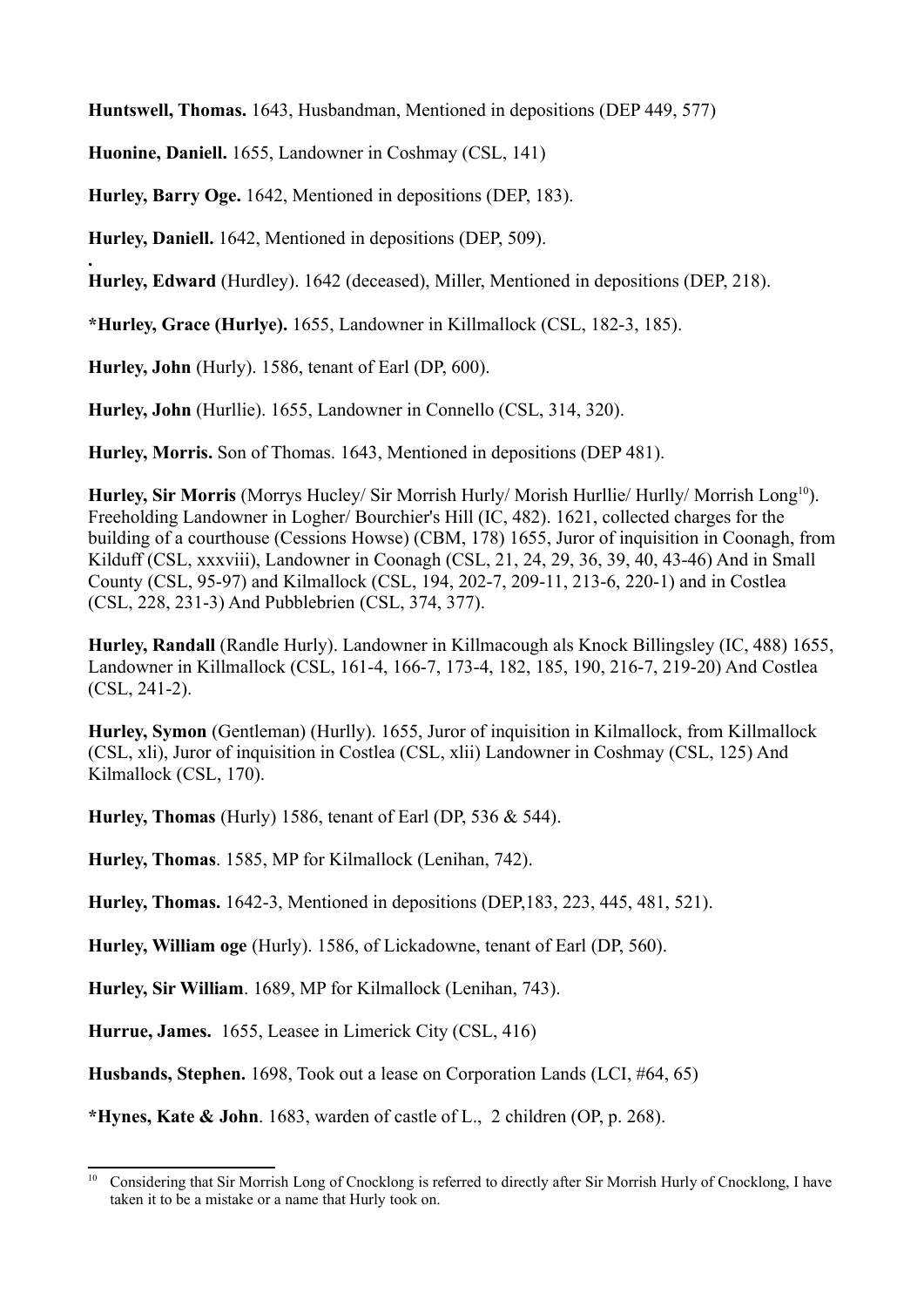# **[I]**

**Ikerine (The Lord of Ikerine).** 1641 & 1653, Mentioned in depositions (DEP, 171, 1703, 1726, 1729-30)

**\*i Dweir, Mary.** 1655, Landowner in Pubblebrien (CSL, 390)

**Ikhea, Maurice**. 1586, tenant of Earl (DP 576).

**I Knoughor, Kahell McDermodo**. 1586, of Cargefoyle slain in rebellion*,* tenant of Earl (DP 162).

**Inchiquyne (The Lord Baron of Inchiquyne).** Brother Christopher Brien. 1655, Property owner in Limerick City (CSL, 441) 1642 Mention in examination. (HCA2, 136 & 137).

**Indger, John.** 1643, Mentioned in depositions (DEP 543)

**Ingoldesbye, George (Captain).** 1655, Landowner in Clanwilliam (CSL, 77, 79, 81, 85) And Small County (CSL, 106, 107) And Connello (CSL, 274, 285-6, 327) Property owner in Limerick City (CSL, 431-2, 439, 442, 472, 478, 482) 1658, M.P. for Limerick City & Kilmallock (Lenihan, 741).

**Ingoldesbye, Sir Henry (Colonel).** 1654 M.P. for Limerick County (Lenihan, 741). 1655, Property owner in Limerick City (CSL, 428). 1656, Mayor of L. (Lenihan, 702).

**\*Ingoldsbye, Mary (née Goulde).** 1655, Landowner in Small County, wife of Captain George Ingoldesbey (CSL, 106, 107, 274, 285-6, 327, 432, 472, 478, 482)

**Ingram, Richard**. 1680, Sheriff of L. City (Lenihan, 704).

**Ioanes (Mr Ioanes).** 1655, Property owner in Limerick City (CSL, 412)

**Ire, Gran (Major).** 1655, Property owner in Limerick City (CSL, 436)

### **[J]**

**Jackson (Mr Jackson).** 1655, Property owner in Limerick City (CSL, 407, 438)

**Jackson, Frances.** 1642, Mentioned in depositions (DEP,339, 344)

**Jackson, John.** 1655, Property owner in Limerick City (CSL, 405)

**\*Jackson, Mary.** Mentioned in depositions (DEP 344)

**Jackson, Myles (Gentleman).** Landowner in Killmacough als Knock Billingsley (IC, 488) 1655, Juror of inquisition in Connello, from Lishdowan (CSL, xliii) Landowner in Connello (CSL, 285-6)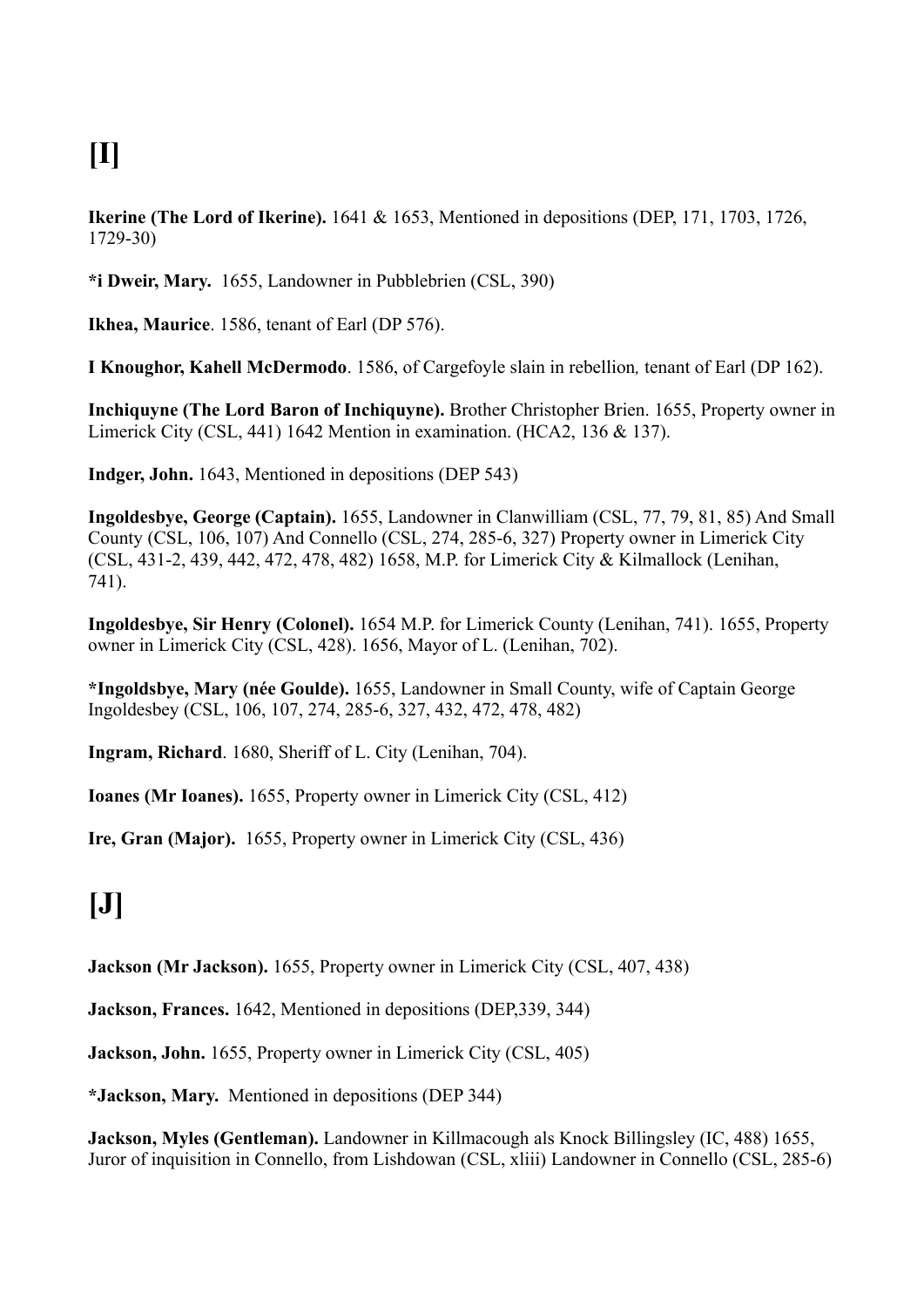**James, Thomas.** 1655, Landowner in Connello (CSL, 297)

**James, Walter.** 1643, Deponent (DEP 427- 30, 447-8, 454)

**Jarman, Francis (Ffrances).** 1643, Deponent (DEP 226-7)

**Jarrett, William.** 1642, Deponent (DEP 343-4)

**Jennings (Mr Gennings).** 1642, Protestant Minister, mentioned in depositions (DEP 493)

**Jennings (Mr Jennings).** 1655, shoe maker (CSL, 407)

**Jephson, John**. 1682, High Sheriff of Limerick Co. (Lenihan, 744).

**John.** (Father John) 1619, Priest (CBM, 220)

**John, Thomas (Tho. Aps John).** 1655, Juror of inquisition in Clanwilliam from Dromkeene (CSL, xxxix)

**Johnson, Robert.** 1642, Mentioned in depositions (DEP 584)

**Johnson, Samuel**. 1614-17, Controller of customs of L and other towns (BSIH, p. 291).

**Jones, Edward.** 1696, Took out a lease on Corporation Lands (LCI, #61, 62)

**\*Jones, Elizabeth.** 1643, Widow & deponent (DEP 387-8)

**Jones, James (Joanes).** 1642 Husbandman, mentioned in depositions (DEP 409)

\***Jones, Joan (Joanes).** 1655, Property owner in Limerick City (CSL, 405)

**Jones, Meredith.** Copyholder in Meane (IC, 486)

**Jones, Richard (Jone).** 1642, Mentioned in depositions (DEP, 182, 252, 433)

**Jones, Thomas.** 1642, Collier & Deponent (DEP 525-6)

**Jordan, Richard.** Copyholder in Meane (IC, 486) 1642, Mentioned in depositions (DEP 527)

**Joynt, William** (Joynt). 1662, Sheriff of L. City (Lenihan, 703). 1664, burgess, took out a lease on Corporation lands (LCI, #19, 33, 42, 59)

**Just, Cl Cur (Councilor?).** 1652, Signatory to depositions (DEP 331)

#### **[K]**

**\*Kallaine, Ellinor.** Wife of Donnough Mc Keogh. 1652, Mentioned in depositions.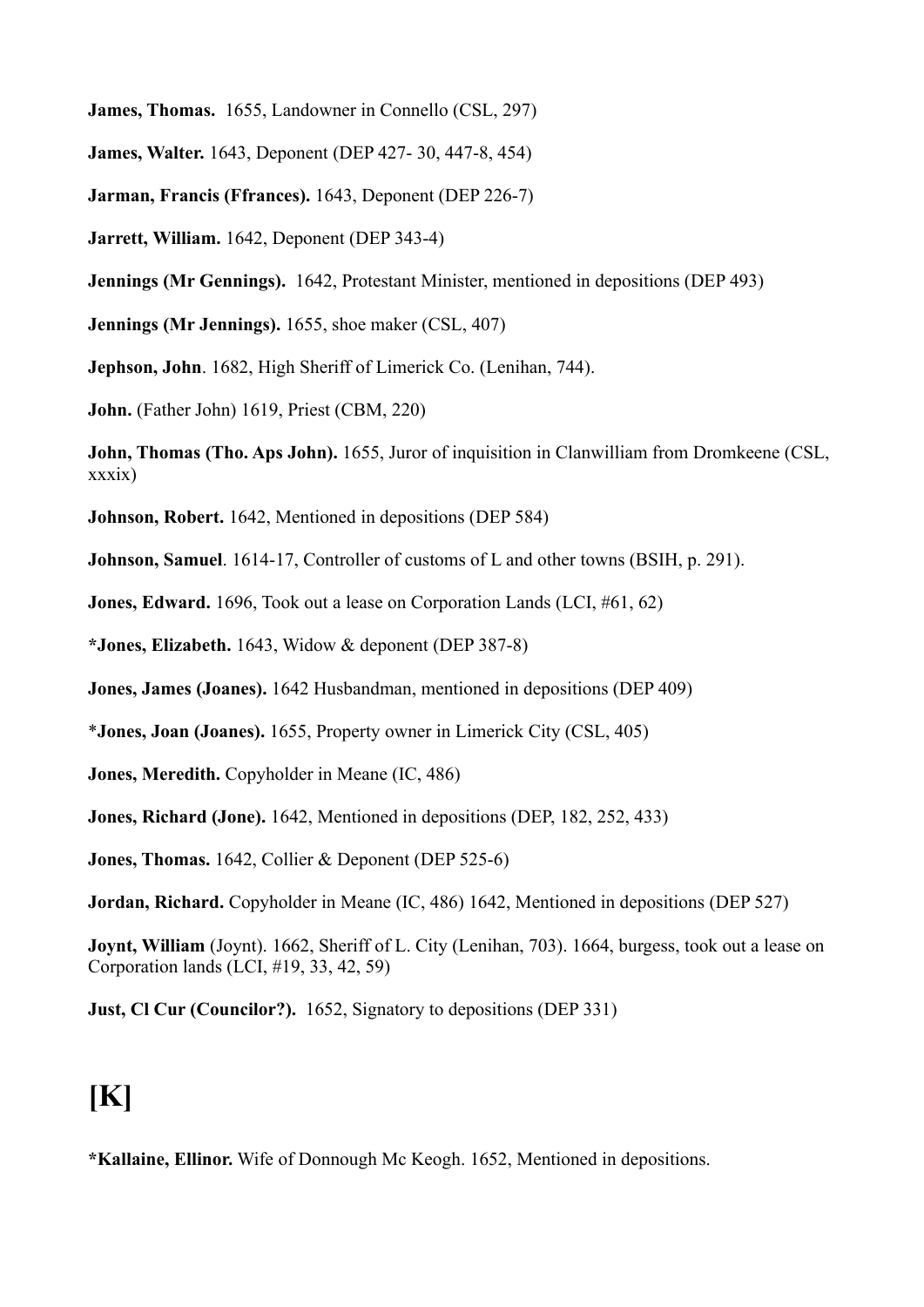**Kavanagh, Brian (Kevana).** 1642, mentioned in depositions (DEP 590)

**Kavanagh, Mortaugh.** 1643, Mentioned in depositions (DEP 403)

**Kash (Cornett Kash).** 1655, Property owner in Limerick City (CSL, 407)

**Keanes, Joseph (Kame).** 1643, Deponent (DEP 505-8)

**Kearie (Captain Kearie).** 1655, Property owner in Limerick City (CSL, 435)

**Kearney, Edmund (Kearnie).** 1655, Landowner in Coshmay (CSL, 125, 133) And Kilmallock (CSL, 208-10, 216)

**\*Kearney, Ellis**. 1655, Widow, Landowner in Costlea (CSL, 236)

**Kearney, Jaspar (Kearny, Kearnye).** 1655, Landowner in Killmallock (CSL, 163, 167-8, 174)

**Kearney, John (Fitz William) (Kearny/Kearnye/Kearnie).** 1655, Landowner in Killmallock (CSL, 158-60, 163, 211)

**Kearney, Nicholas.** 1655 (deceased), Landowner in Connello (CSL, 280, 284)

**Kearney, Nicholas**. Undated, witness to receipt, re Grace Ward (OP, p. 208).

**Kearney, Patrick**. 1613, MP for Kilmallock (Lenihan, 742).

**Kearney, Patrick (Keary, Kearnie, Kearnye, Kerny).** Landowner in Meane (IC, 486) 1655, Landowner in Coshmay (CSL, 127, 133, 137) And in Killmallock (CSL, 157-8, 163-5, 168-9, 181, 193-4, 204-5, 207-10, 214-5) And Costlea (CSL, 236, 238, 241)

**Kearney, Patrick (Gentleman, Kearny).** 1655, Juror of inquisition in Pubblebrien, from Cloghteacka (CSL, xliv) Landowner in Pubblebrien (CSL, 383)

**Kearney, Pattricke.** 1655, Landowner in Coshmay (CSL, 123)

**Kearney, Phillipp.** 1655, Juror of inquisition in Small County, from Aney (CSL, xl)

**Kearney, William (Kearny).** 1655, Landowner in Killmallock (CSL, 195)

**Keatoo, John (Keaton?).** 1642, Weaver, Mentioned in depositions (DEP 569)

**Keene, James.** 1643, Bricklayer, deponent (DEP, 261-4)

**Kelly, David**. N.d. mariner on the *Elizabeth* (HCA2, 1056).1644, examinee, on the *Elizabeth of Limerick*. (HCA2, 523).

**Kelly, Morish (Kellie).** 1655, Property owner in Limerick City (CSL, 417)

**Kelly, Thomas.** 1642, Merchant, mentioned in depositions (DEP 472, 588)

**Kellie, Phillip.** 1655, Leasee in Limerick City (CSL, 412)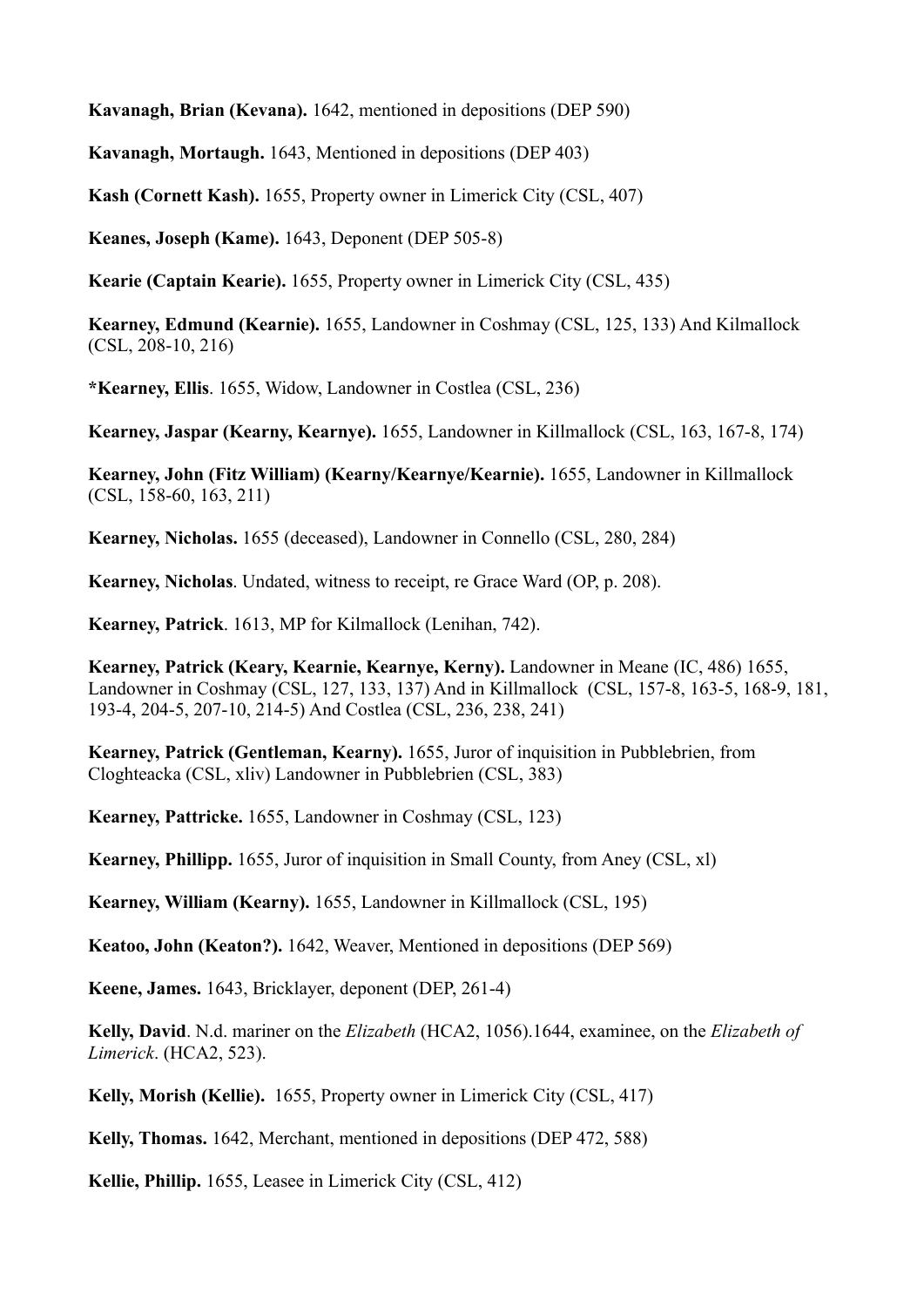**Kelly, William**. 1663, in possession of property in Mungret St., claimed by Sir James Galwey in L (CC, 325).

**Kem, Leanard.** 1655, Property owner in Limerick City (CSL, 406)

**Kemie (Mr Kemie).** 1641, Officer of inquisition (WEBB, 413)

**Kempe, Edward**. 1663, tiler and bicklayer to repair roof of storehouse in King's Castle (OP, p. 90).

**Kemps, Edward.** 1655, Property owner in Limerick City (CSL, 401)

**Kennedy, Bryen** (Gentleman). 1655, Juror of inquisition in Connello, from Ballinleynie (CSL, xliii)

**Kennedy, Bryen** (Gentleman) (Kenedie, Kennedye). 1655, Juror of inquisition in Connello, from Skart (CSL, xliii) Landowner in Connello (CSL, 304)

**Kennedy, Mahon** (Mohowne, Kenedie). 1642, Mentioned in depositions (DEP, 208) 1655, Landowner in Connello (CSL, 302)

**Kennedy, Morogh** (Kenedie). 1655, Mortgage holder in Connello (CSL, 303)

**Kennedy, Therlagh** (Tyrlaugh, Kenedie**).** 1642, Mentioned in depositions (DEP 561) 1655, Landowner in Connello (CSL, 304)

**Kent, William**. 1699, No 224 in rent roll of Earl of I as holding house in Mungret Lane. (IQM, 1541).

**Ketcherel, Stephen**. 1642. master of *Northumbria* to L. (HCA2, 46).

**Kett.** 1653, Mentioned in depositions (DEP 1747)

**Key, John.** 1663, took out a lease on Corporation lands (LCI, #15)

**Keyes, Christopher** (Keys). 1658, Sheriff of L. City (Lenihan, 703). 1665, Burgess, Property owner in Limerick City (LCI, #23)

**Keyton, Richard.** 1642, Mentioned in depositions (DEP 501)

**Killberes, Richard.** 1655, Property owner in Limerick City (CSL, 411)

**King, George**. 1696, of Kilpeacon, High Sheriff of Limerick Co. (Lenihan, 744).

**King, Sir William (Captain) (Kinge).** 1655, Juror of inquisition in Small County, from Hospitall (CSL, xl) 1655, Property owner in Limerick City (CSL, 447) 1662, took out a lease on Corporation lands (LCI, #10, 44). 1665, High Sheriff of Limerick Co. (Lenihan, 743). 1654, brought *Trooper of Limerick* to L. (HCA2, 458). 1677 Sir, Wm. mentione in marriage settlement (OP, p. 192). 1679, to receive payment for work at St. John's Citadel (OP, p. 209). 1661, 1692 & 1695, M.P. for Limerick County (Lenihan, 741). 1665 & 1679, Mayor of L. (Lenihan, 703-4).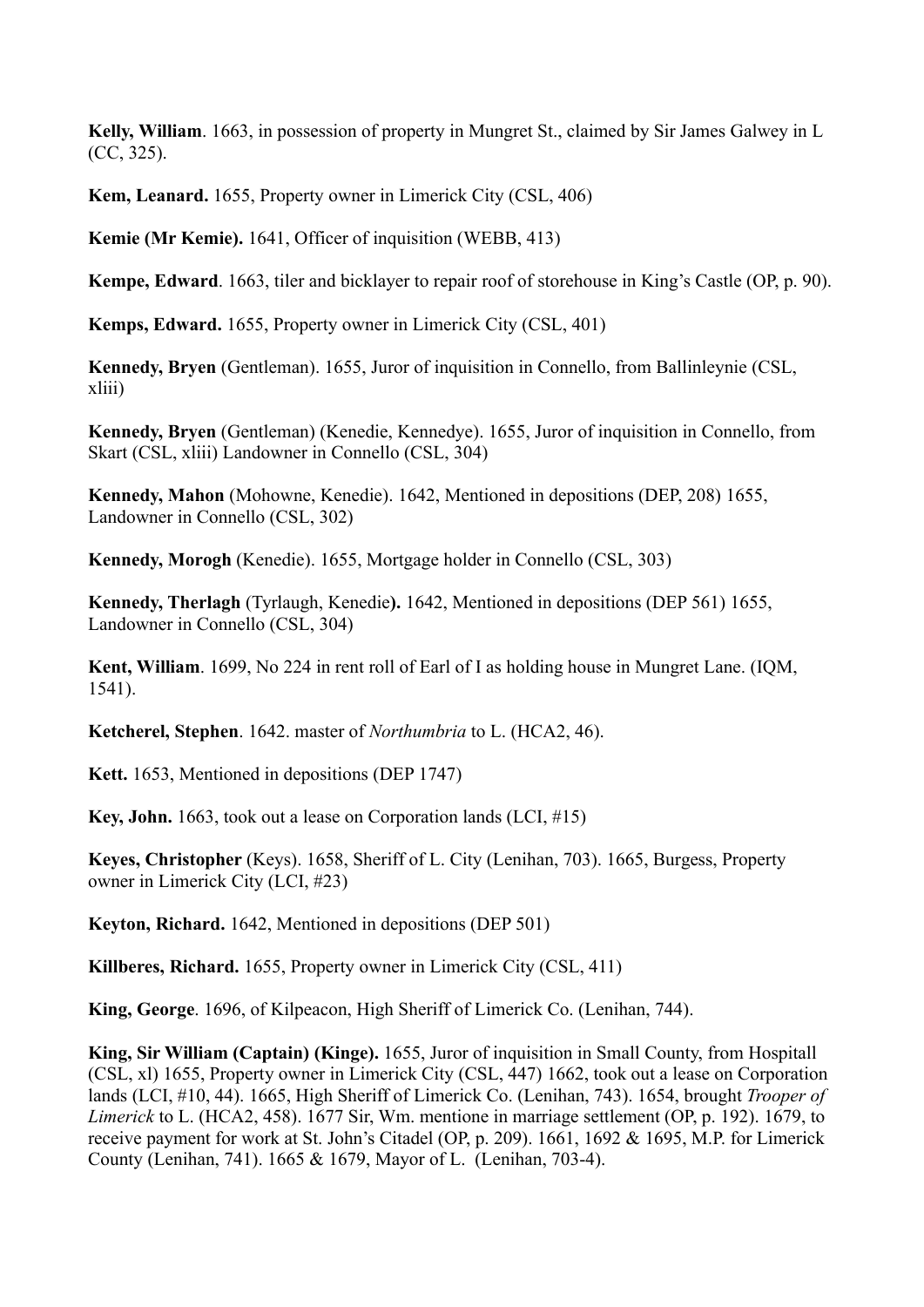**Kingswell, William.** Copyholder in Meane (IC, 486)

**Kinnersly, Anthony.** 1642 (deceased), Mentioned in depositions (DEP 498)

**Kirkby, John**. 1584, witness to conveyance (IQM, 903).

**Kittaughe, Shane McEdmond.** 1600, Sherman in Kilmallock accused of trespass and theft of corn in Ballingaddy (CBM, 7)

**Knight (Mr Knight).** 1655, Property owner in Limerick City (CSL, 433)

**Knights, Sr. Rowland Stanley**. 1586, assigned land (DP, 372).

**Konnowe, John**. 1586, tenant of the Earl (DP, 224).

## **[L]**

**Lachfoord, John.** 1642, Mentioned in depositions (DEP 523)

**Lacky, Richard.** 1642, Deponent (DEP 178)

**Lacy of Ballingarry.** 1600, Mentioned in State Papers (CSP 138)

**Lacy, David ffitz John roe**. 1586, of Ballygrynan who died in rebellion, tenant of Earl (DP, 82).

**Lacy, David (Lacie).** Landowner in Killmacough als Knock Billingsley (IC, 489),1643, Mentioned in depositions (DEP, 223, 490) 1655 (deceased) Landowner in Coshmay (CSL, 126) And Connello (CSL, 296)

**Lacye, Eadye/Edward (Edus)**. 1586, tenant in Bruree (DP, 53, 239, 451 & 539).

**Lacy, Eady (Eddy/Eedy Lacie; probably an Edward or Edmund).** 1604, involved in a lawsuit with Thomas White over corn. (CBM, 50) 1641-3, Mentioned in depositions (DEP, 174, 182, 223, 237, 280, 297, 326, 348-9, 392, 409, 415, 445, 490, 501-2, 590) 1655 (deceased), Landowner in Coshmay (CSL, 125, 133) And in Kilmallock (CSL, 165, 204-5, 207, 209) And Connello (CSL, 279, 285)

**Lacy, Ede Oge.** 1642, Mentioned in depositions (DEP 553)

**Lacye, Edmund oge** (Edward oge). 1586, of Ballynecloghy, slain in rebellion tenant of Earl of Desmond, weir owner (DP, 138, 212 & 666)*.*

**Lacy, Edmond (Lacie).** 1655 Landowner in Connello (CSL, 309) 1641, Landowner in Shkowland (WEBB, 419)

**Lacy, Edward (Lacie).** 1641, Landowner in Browrie (WEBB, 419)

\***Lacy, Eleanor** (Elianor). 1586, mother of William mc Shane Supple (DP, *358).*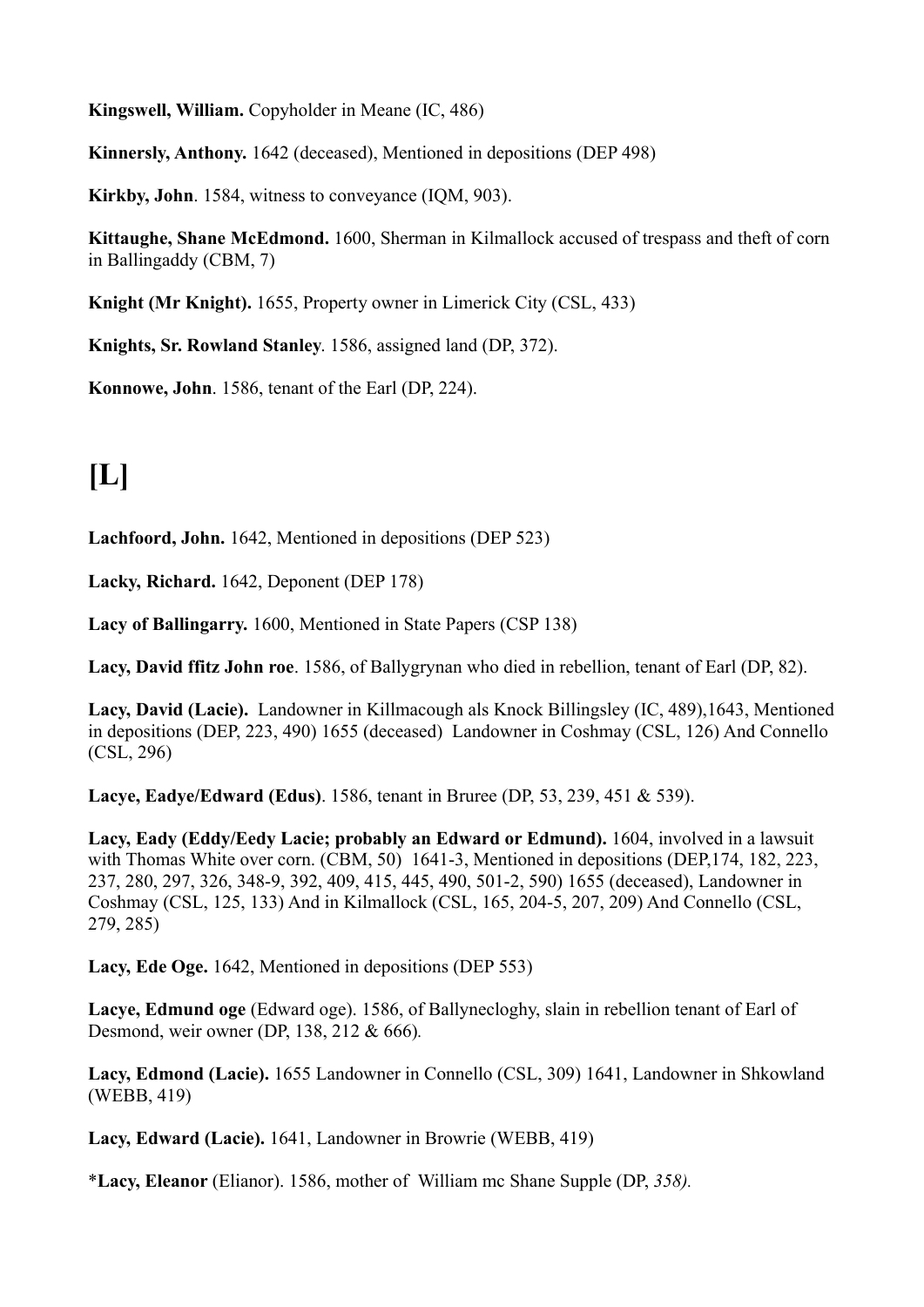**\*Lacy, Ellean.** 1655, widow, Landowner in Clanwilliam (CSL, 77)

**Lacye, James mcMorris Oge**. 1586, tenant in Ballyfookeen et al. (DP, 55 & 452).

**Lacye, James roe.** 1586 executed at Limerick in the rebellion of James, ffitz Morris (DP, 137 & 673)*.*

**Lacy, James (Lacie).** 1655, Landowner in Coshmay (CSL, 123, 124) And Killmallocke (CSL, 158, 204, 209) And Connello (CSL, 309) Leaseholder in Ardagh (WEBB, 406)

**Lacy, John de**. 1586, of Aneylack (Athlacca?) tenant of Earl (DP, 38).

**Lacy, John** (Lacye). 1586, of Ballingarry, surviving*,* tenant of Earl (DP, 84-5, 97,121, 136, 422 & 461).

**Lacy, John**. 1586, tenant in Askeaton manor (DP, 420).

**Lacy, John (Lacie) (Fitz Piers).** 1641, Provost marshall, Mentioned in depositions (DEP, 183, 238, 252, 327, 331, 333, 337, 340-3, 345, 347, 349, 351, 355-6, 425, 481, 497-8, 586, 1763-4)

**Lacy, John (The Younger).** 1652, Mentioned in depositions (DEP 331, 341, 345, 349, 1764)

**Lacy, John**. 1689, MP for Kilmallock (Lenihan, 743).

**Lacy, Morris Oge.** 1642, Mentioned in depositions (DEP 502)

**Lacy, Morrish (Lacie).** 1642, Mentioned in depositions (DEP,183, 280, 348) 1655, Landowner in Connello (CSL, 279).

**Lacye, Pierce oge (Peter).** 1586, of Brooffe, surviving tenant in Dorrocloghe et al (DP, 87, 462 & 542).

**Lacy, Piers.** 1600, Mentioned in State Papers (CSP 89, 137, 281-2)

**Lacy, Piers (Pierce, Pierse, Lacie).** 1643, Deponent (DEP, 269-71, 355) 1651, Present at the surrender of Limerick (ASL, 264) 1653, Mentioned in depositions (DEP 1718) 1655, Landowner in Pubblebrien, wife Slanie (CSL, 382, 384)

**Lacy, Richard.** 1642, Mentioned in depositions (DEP,183)

**Lacy, Robert.** 1641, Mentioned in depositions (DEP,174, 182, 297, 590) 1655, Juror of inquisition in Connello, from Liskennett (CSL, xliii)

**Lacy, Robert (Gentleman).** 1655, Juror of inquisition in Connello, from Ballingarry, son of David (CSL, xliii)

**\*Lacy, Slanie.** 1655, Landowner in Pubblebrien (CSL, 382, 384)

**Lacy, Thomas (Lacie).** 1641, Mentioned in depositions (DEP,174, 297) 1655, Landowner in Connello (CSL, 309)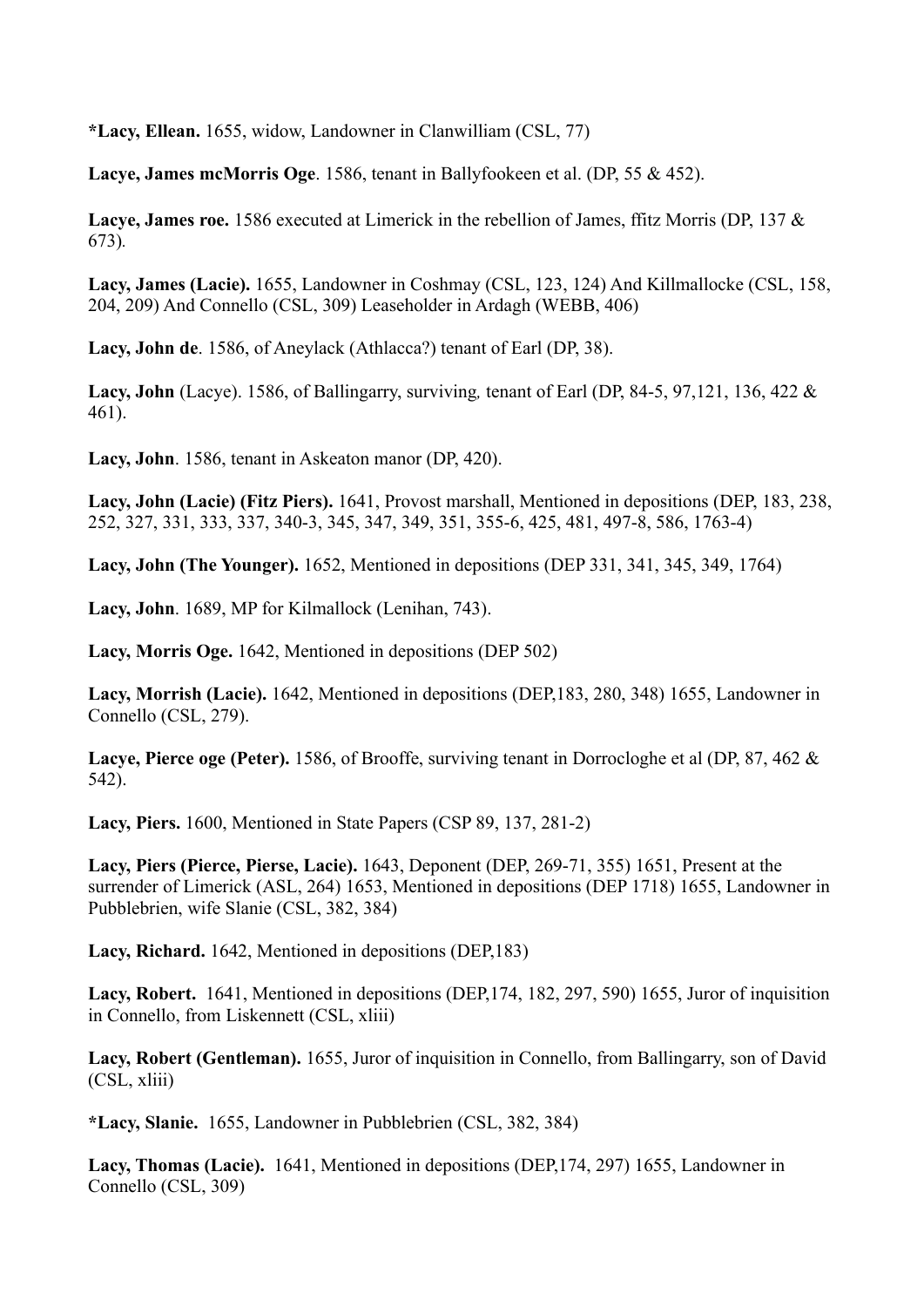**Lacey, Ulligg**. 1586, holding land of parsonage of Ballingarry (DP, 264).

**Lacy, Ulick.**1643, Mentioned in depositions. (DEP 229) 1651, Present at the surrender of Limerick (ASL, 264)

**Lacy, William (Lacie of Ballingarie).** 1655, Landowner in Connello (CSL, 281, 284-5, 299, 317)

**Lane, Edward.** 1658, Property owner in Limerick City (LCI, #6)

**Lane, Symon.** 1642 (deceased), Carpenter, Mentioned in depositions (DEP 293, 429, 441, 486)

**Lang, Edward**. 1541, juror on inquisition on Kildare lands (Crown Surveys, p177).

**Langford, William (Gentleman) (Longford/Lankford/Lanckfort).** 1642, Mentioned in depositions (DEP, 291, 334, 336, 368, 594) 1655, Juror of inquisition in Connello, from Gorttin Garry (CSL, xliii)

**Langton, John.** 1655, Leaseholder in Connello (CSL, 298)

**Laughtas, Pierce**. 1586, tenant in Morrenett (DP, 45).

**Lawless, James**, 1621, bookseller, Sheriff of L. City (Lenihan, 701). 1632, Mayor of L. (Lenihan, 702).

**Lawless, Patrick**. 1623, Sheriff of L. City (Lenihan, 702).

**Lawless, Richard**. 1616, Sheriff of L. City (Lenihan, 701).

**Lawless, Robert**, 1621, bookseller, Sheriff of L. City (Lenihan, 701). 1638, Mayor of L. (Lenihan, 702).

**Laylis, Thomas.** Had a lease on lands in Meane (IC, 486)

**Le Rogers, John.** 1642, Mentioned in depositions (DEP 367)

**Leadar (Mr Leadar).** 1655, Property owner in Limerick City (CSL, 425)

**Leader, Richard**, 1642,merchant age 35, factor for William Beale, re Neptune (HCA2, 47). 1637, gent aged c 28, of Sussex (HCA1, 1035).

**Lee (Lieutenant Lee, later Colonel Lee).** 1655, Property owner in Limerick City (CSL, 434, 436) (LCI, #23)

**Lee, Bartholomew**. 1692, Sheriff of L. City (Lenihan, 704).

**Lee, James (Lea).** Leaseholder in Logher/ Bourchier's Hill (IC, 482) 1641, Mentioned in depositions (DEP,174, 297)

**Lee, Henry (Quartermaster).** 1655, Landowner in Connello (CSL, 300) Property owner in Limerick City (CSL, 401)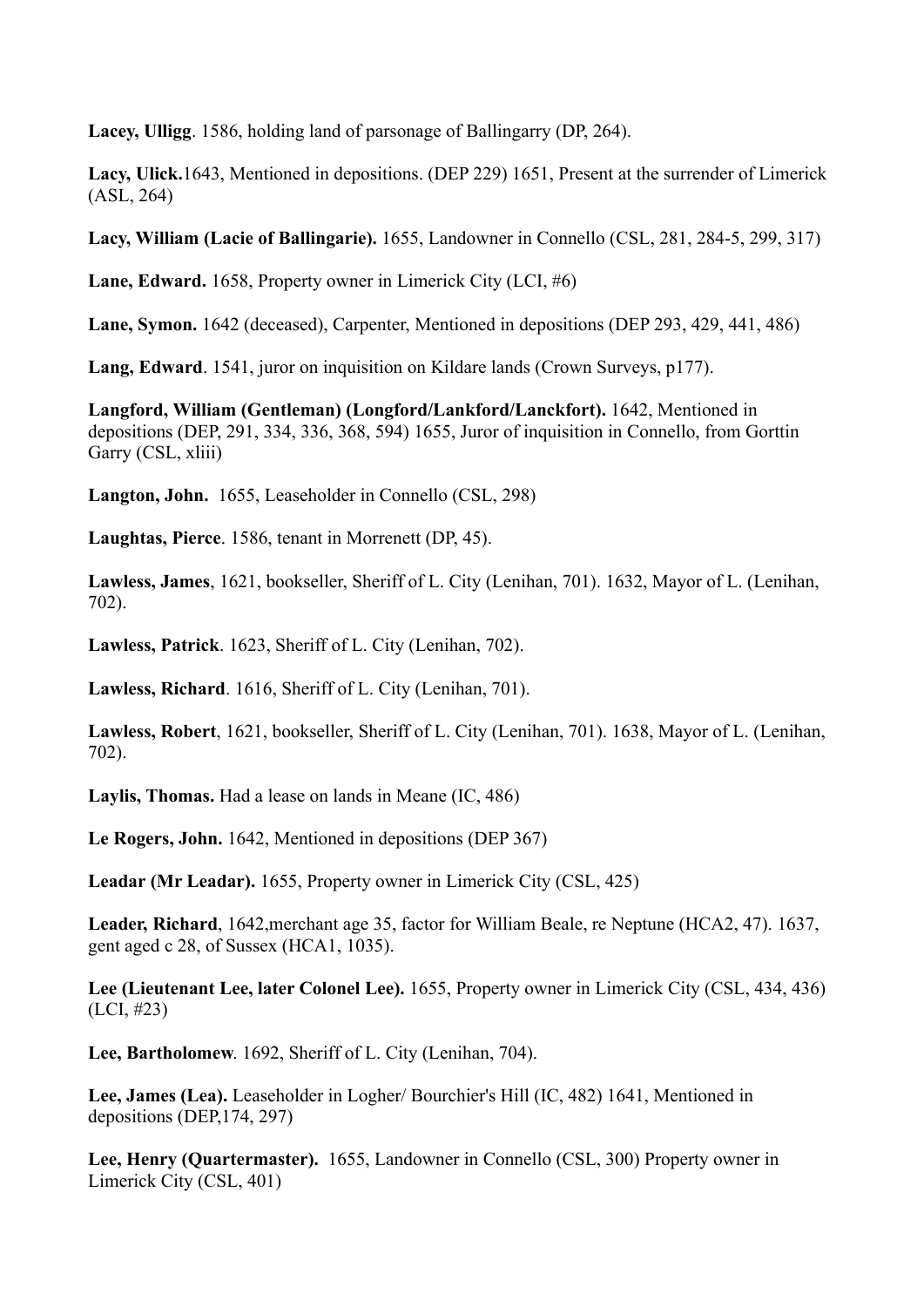**Lee, Maurice.** 1586, called the Earl's physician, surviving, tenant of Earl of Desmond (DP, 119 & 480).

**Lee, Morris.** 1643, Mentioned in depositions (DEP 645)

**Ledwitch, Richard (Ensign) (Leadwitch).** 1655, Juror of inquisition in Ownneybeg, from Abbyowthny (CSL, xxxvii) Juror of inquisition in Clanwilliam (CSL, xxxix)

**Leg (Quartermaster Leg).** 1655, Property owner in Limerick City (CSL, 430)

**Leggan, Maurice.** 1641, Landowner in Ardpatrick (WEBB, 423)

**Legh, John.** 1642, Mentioned in depositions (DEP 521)

**Leines, John.**1655, Property owner in Limerick City (CSL, 409)

**Lence, John**. 1664, Sheriff of L. City (Lenihan, 703).

**Leo, Edmond**. 1586, of Tollerebovoye, tenant of Earl (DP, 603).

**Leo, Edmund (Gentleman) (Edmond).** 1642, Mentioned in depositions (DEP 371) 1655, Juror of inquisition in Coshmay, from Tullwyne/ Tullovyne (CSL, xli), Juror of inquisition in Pubblebrien (CSL, xliv) Landowner in Coshmay, son of James Leo (CSL, 139-40)

**Leo, Edward.** 1655, Landowner in Coshmay (CSL, 138)

**Leo, James.** 1642, Mentioned in depositions (DEP, 237, 371) 1655, Landowner in Coshmay (CSL, 138-9)

**Leo, John**, 1586, of Lyskanned, surviving, tenant of Earl (DP, 88 & 459).

**Leo, John.** 1655, Juror of inquisition in Connello, from Ballynekelly (CSL, xliii)

**Leo, John.** 1655, Juror of inquisition in Pubblebrien, from Dolloe (CSL, xliv)

**Leo, John (Gentleman).** 1642, Mentioned in depositions (DEP, 237, 1755) 1655, Juror of inquisition in Coshmay, from Doone Moone (CSL, xli)

**Leo, Marcus (Morcas).** Son of Walter Leo. 1642, Mentioned in depositions (DEP 328) 1655, Juror of inquisition in Coshmay, from Tullervoy (CSL, xli) Landowner in Coshmay (CSL, 127)

**Leo, Stephen.** 1642, Mentioned in depositions (DEP 328) 1655 (deceased), Landowner in Coshmay (CSL, 145) Mortgage holder in Pubblebrien (CSL, 374)

**Leo, Thomas.** 1655, Landowner in Coshmay (CSL, 138)

**Leo, Walter** (Lewe). 1586, attainted, of Dunkipp, tenant of Earl (DP, 312 & 660).

**Leo, Walter (Gentleman).** 1642, Mentioned in depositions (DEP 328) 1655, Juror of inquisition in Coshmay, from Tullervoy (CSL, xli) Landowner in Coshmay (CSL, 127)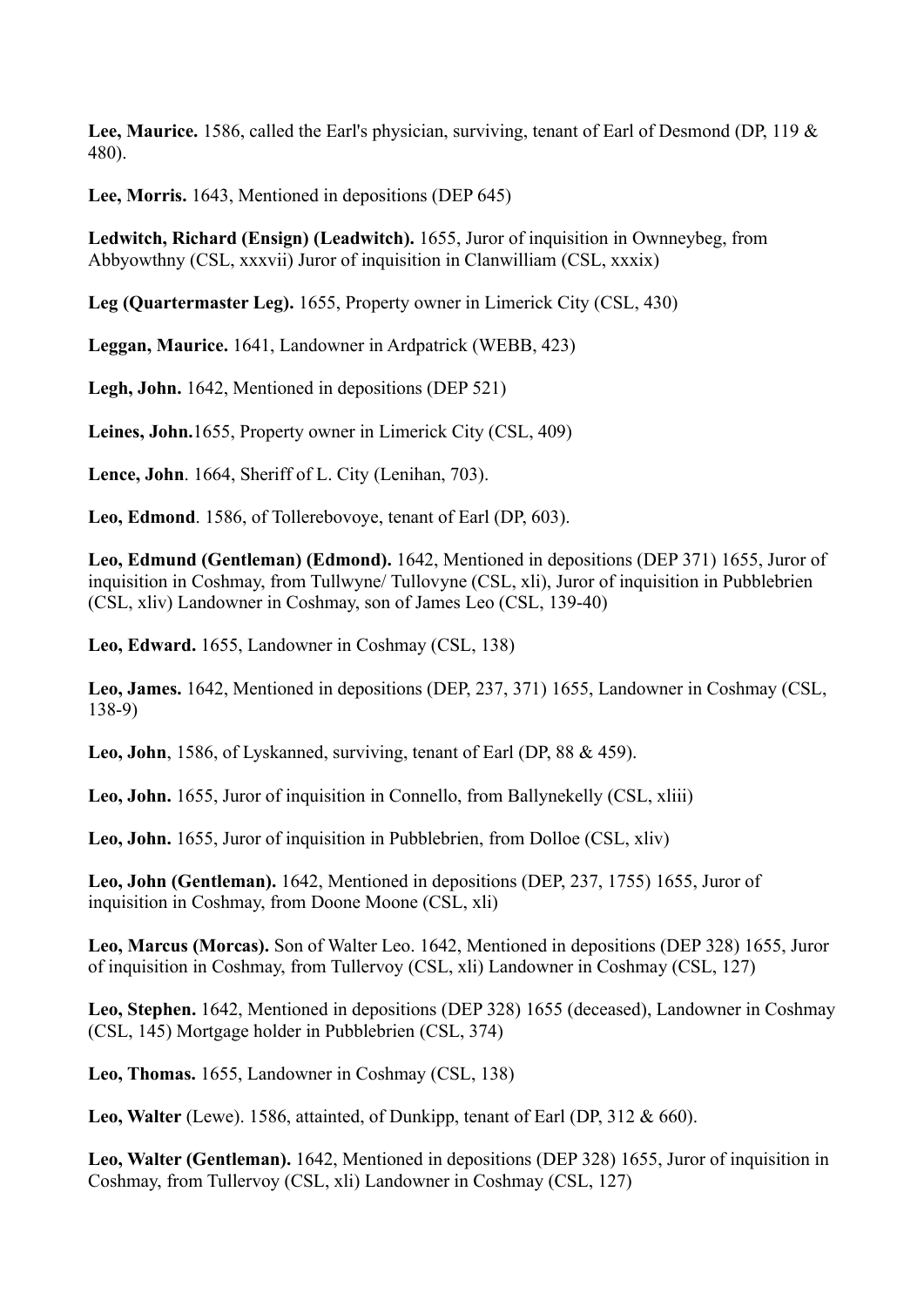**Leo, William.** 1653, Mentioned in depositions (DEP 1767)

**Leogh.** 1642, Mentioned in depositions (DEP,183)

**Leonard, Alexander.** 1622 , Sheriff (IC, 413).

**Leonard, Richard** (Lynard). 1655, Property owner in Limerick City (CSL, 434). 1663, giving testimony in cast of Sir James Galwey (CC, 380). 1640, shoemaker of L. listed as proprietor in Co. Tipperary (CST, vol II, pp 165, 168)

**Lerper, Daniel Giles**. 1647, master of *Middelburg* of Middelburg, taken in river of L. (HCA2, 377, 478, 787 & 795).

**Lerret, Richard.** 1642, Mentioned in depositions (DEP 537).

**Lesh, John** (Lewis? Lacy?). 1642 (deceased), Mentioned in depositions (DEP 550).

**Lewis, George.** 1642, Mentioned in depositions (DEP, 208) 1655, Merchant accused of bribery (SCC, 344).

**Lewis/Lewes, David FitzEdward,** (Lewis. Gent.) 1655, Juror of inquisition in Kilmallock, from Killmallock (CSL, xli), Juror of inquisition in Costlea (CSL, xlii) 1655 (deceased), Landowner in Killmallock (CSL, 182-3, 192, 195, 207-8, 211-213).

**Lewis, John.** 1655, Juror of inquisition in Ownneybeg, from Abbyowthny/ Abbey-Owthnie (CSL, xxxvii), juror of inquisition in Clanwilliam (CSL, xxxix).

**Lewis, John** (Lewes). 1655, Landowner in Kilmallock (CSL, 217).

**Lewis, Robert.** 1601, Merchant trading to Waterford, cargo list (BTI, 919).

**Lewis, Robert.** 1642, Merchant Mentioned in depositions (DEP 385).

**Lewis/Lewes, William.** 1655, Landowner in Killmallock (CSL, 195, 214).

**Ley, Morish.** 1655, Landowner in Connello (CSL, 304).

**Leysagh, Andrew.** 1554, Involved in controversy over a bridge (SCC, 176).

**Leysshe, Adam**. 1541, holding land in Kildare estate (Crown Surveys, p182).

**Lightfoot, Ralph.** 1655, Property owner in Limerick City (CSL, 439).

**Lillis, Alderman (**Lillies). 1643, Mentioned in depositions (DEP 431).

**Lillis, James** (Lillies/ Lylles). 1642, Alderman & deponent (DEP 265, 268, 533-6).

**Lillis, John** (Lyles). 1608, goldsmith, mediator in boundary dispute (SA, 55-6).

**Lillis, John** (Lillies/ Lylles). 1642, Deponent (DEP,170-3, 337). 1655, Protestant Minister, Property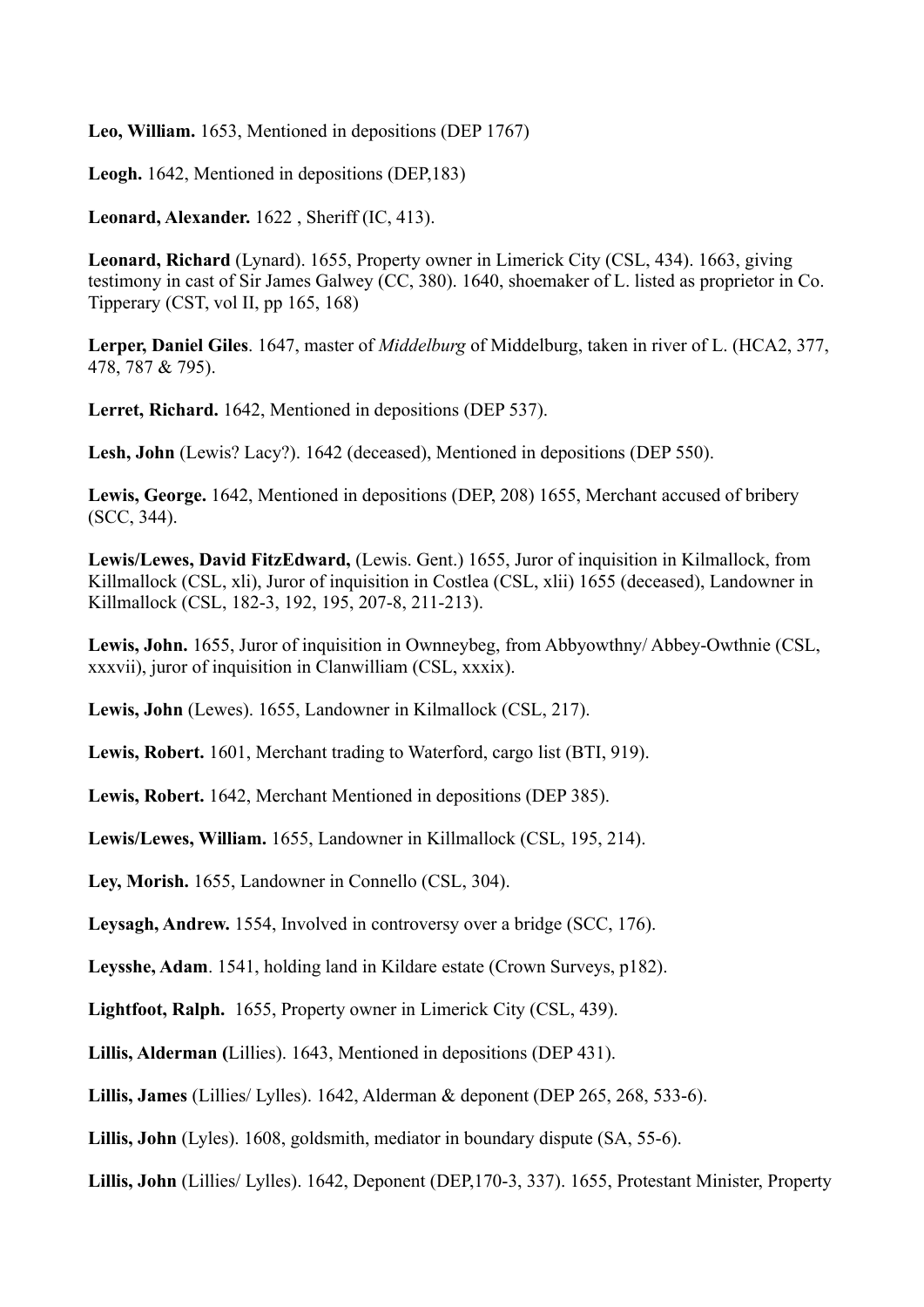owner in Limerick City (CSL, 439-40).

**Lillis, Nicholas** (Lilles) 1641, Leaseholder in Clonshare (WEBB, 406). 1655 (deceased), Property owner in Limerick City (CSL, 439)

**Lillis, Patrick** (Lillies). 1643, Mentioned in depositions (DEP 431).

**Lillis, Richard** (Lilles). 1655, Property owner in Limerick City, Father of John Lylles (CSL, 439).

**Lillis, Richard** (Lyllis). 1677, Sheriff of L. City (Lenihan, 703).

**Lillis, Nicholas (Lylles/ Lyllis/ Lillies).** 1610, took out a lease on lands in Clonshare (WEBB, 406). 1642, Mentioned in depositions (DEP,183). 1655 (deceased), Landowner in Coshmay (CSL, 147, 149) and Connello (CSL, 270, 309).

**Lillis, Robertt.**1655, Leaseholder in Limerick City (CSL, 424).

**Lillis, Symon** (Lillies). 1655 (deceased), Landowner in Coshmay, son of the above Nicholas (CSL, 147).

**Limerick, Bishop of, John Thornborow.** 1596, Leased land to Anthony Awcher (CSP V4, 216) 1595, granted Deanery of York (BSIH, p. 77).

**Limerick, Bishop of, John Vesey**. 1677, named in marriage settlement (OP, p.195). 1676, witness of will of Earl of Orrery (OP, p.223). 1683, re presentment to parish (OP, p. 293).

**Limerick, Bishop of, Simon Digby**. 1677, oath before (OP, p. 161). 1681, mention in leeter (OP, p 246). 1682, proxy demanded by, re impropriations (OP, p. 256). 1684, re rent of Gough's Farm (Op, p. 296).

**Limerick, William Dongan Earl of**. 1690 letter to re horses to L. (IQM, 74).

**Linne, Richard**. 1613, surgeon at L for Earl of Thomond's company (HCA1, 601).

**Linche, Nicholas.** 1595, Merchant trading to Bristol, cargo list (BTI, 809)

**Lissaught, Edmond (Lysaght).** 1655, Landowner in Connello (CSL, 302)

**Lissaught, James.** 1655, Juror of inquisition in Kenry, from Ballycnockbane (CSL, xliv)

**Lissaught, James (Lissaght).** 1655 (deceased), Landowner in Coshmay (CSL, 146)

**Lissaught, John (FitzNicholas).** 1642, Mentioned in depositions (DEP 529)

**Lissaught, John (Cornet) (Lisagh/Lissagh).** 1655, Juror of inquisition in Kenry, from Killkerrilly (CSL, xliv) 1655, Landowner in Coshmay (CSL, 145-6) And Costlea (CSL, 242) And Kenry (CSL, 362-3)

**Lissaught, John (Lysaght).** 1655, Landowner in Small County (CSL, 107)

**Lissaught, Patricke.** 1655, Juror of inquisition in Pubblebrien, from Cricowry (CSL, xliv),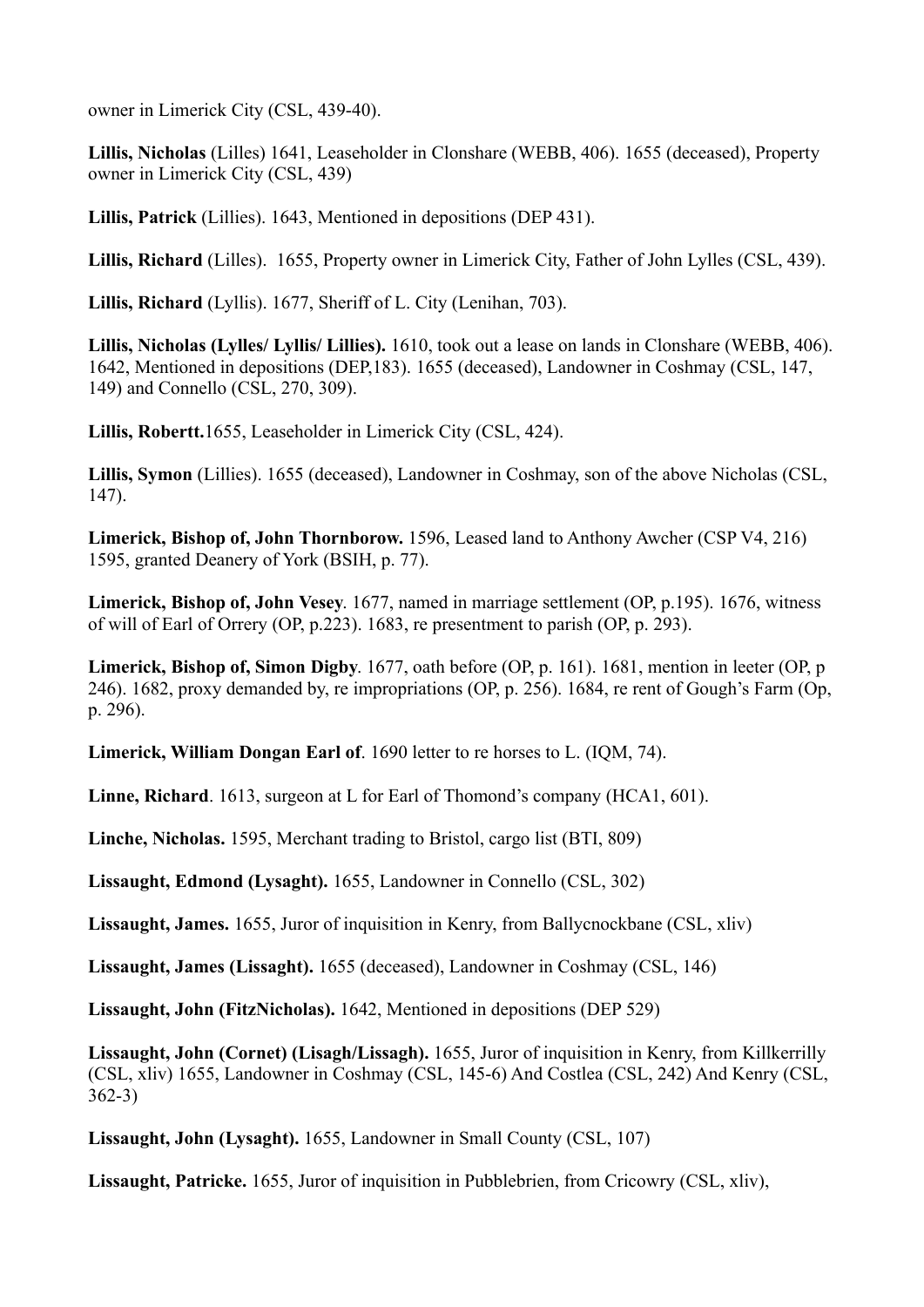**Lissaught, Patricke (Lysaght, Lyssaght, Lissaght, Lisaght).** 1655, Landowner in Small County (CSL, 103) And Coshmay (CSL, 130) Property owner in Limerick City (CSL, 410, 447)

**Lissaught, Stephen (Lissaght).** 1655, Juror of inquisition in Kenry, from Garryduffe (CSL, xliv)

**Lissaught, Thomas (Lysaught).** 1608, took out a lease on lands in Tullibracchi (WEBB, 407)

**Lissaught, William (Lysseght).** 1655, Property owner in Limerick City (CSL, 429)

**Lisse, John.** Wife Juan. 1642 (deceased), Brewer, Mentioned in depostions (DEP 317, 531)

**\*Lisse, Juan.** 1643, Deponent (DEP 531)

**Liston, Garrett.** 1642, Mentioned in depositions (DEP 441)

**Liston, James (Listonn).** 1655, Landowner in Connello (CSL, 314)

**Liston, Morris.** 1604, accused David Shighane of theft (CBM, 46)

**Liston, Robert.** Leaseholder in Newcastle (IC, 487)

**Llewys, William**. 1541, holding land in Kildare estate (Crown Surveys, p182 & 183).

**Lock, James.** 1642, Clerk, mentioned in depositions (DEP 391)

**Lockett, John.** Son of Margaret Lockett. 1643, Mentioned in depositions (DEP 543)

**\*Lockett, Margaret (Née Malownagh/Malony).** Sister of Donnogh Oge Malownagh, Mother of John Lokcett. 1643, Widow, Mentioned in depositions (DEP 543)

**\*Lodge, Elizabeth.** 1642, Deponent (DEP, 335-6)

**Loftes, Peirce**. 1586, tenant (DP, 404).

**Loftus, James**. 1540, Bailiff of L. (Lenihan, 698).

**Loftus, Richard**. 1602, petty servant of Corporation 1601 (SA, 63).

**Lombard, Robert.** 1653, Mentioned in depositions (DEP 1734-5, 1737)

**Londerey, William.** 1655**,** Landowner in Kilmallock (CSL, 173)

**London, Edmund**. 1586, of Coolrus, tenant in Coolrus et al. executed by Earl for felony (DP, 77 & 354).

**London, John Edmund**. 1586, tenant in Coolrush (DP, 457).

**London, Edmund**. 1586, of Kilcosgrave, surviving, tenant of Earl (DP, 152 & 253).

**London, Richard**. 1586, of Callowe, surviving, tenant of Earl (DP, 112-113, 152 & 457).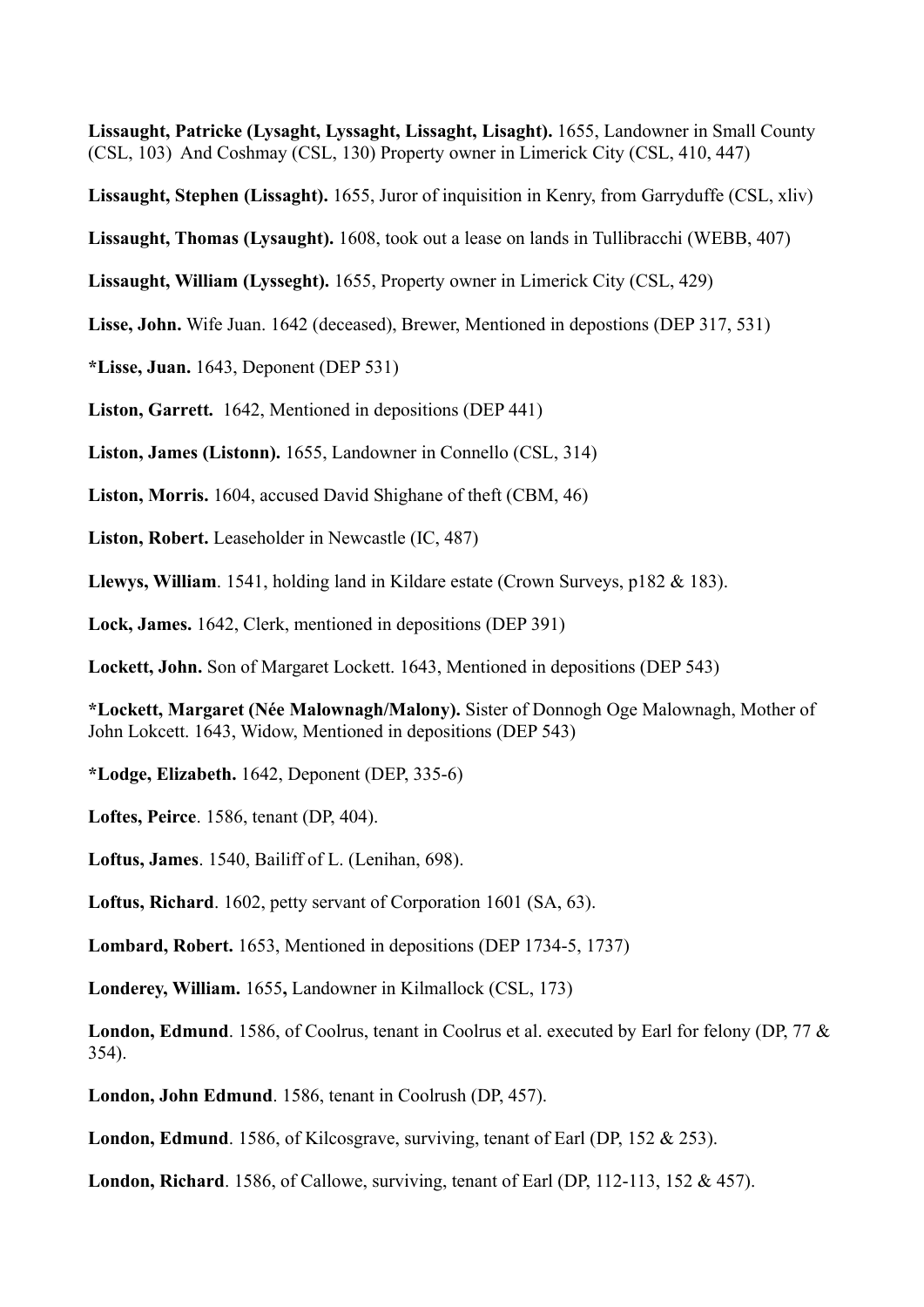**Longe (Colonel Long).**1655, Property owner in Limerick City (CSL, 445)

**Longe, James (Long)**. 1619, Friar (CBM, 220)

**Long, Patrick**. 1545, Bailiff of L. (Lenihan, 698).

**Longe, Robert (Long).** 1655, Property owner in Limerick City (CSL, 420, 424, 445, 484)

**Longe, Thomas**. 1541, juror on inquiry into king's lands etc. (SA, 69).

**Longe, Thomas.** 1655, Property owner in Limerick City (CSL, 406)

**Long, Thomas**. 1678, Sheriff of L. City (Lenihan, 704).

**Longe, William.** 1655, Property owner in Limerick City (CSL, 405)

**Longean, Maurice**. 1586, priest and custos of Ardpatrick (DP, 709).

**\*Lory, Ursula (Vrsula, Lorde).** 1642, Deponent, widow (DEP, 287-8)

**\*Losly, Juan.** 1642, Mentioned in depositions (DEP, 283)

**Lovell, Robert**. 1586, tenement holder (DP, 518).

**Lownes, John.** 1655, Juror of inquisition in Limerick City (CSL, xlv)

**Lucas, Sir Benjamin (Captain in 1655, Colonel in 1663).** 1655, Property owner in Limerick City (CSL, 428) (LCI #14)

**Lucas, William.** 1655, Juror of inquisition in Ownneybeg, from Cahirnary/Carnary (CSL, xxxvii) Juror of inquisition in Clanwilliam (CSL, xxxix)

**Ludlow, Edmund**. 1698-99, at siege of Lierick 1651, autobiography, *Memoirs of Edmund Ludlow Esq*. Vivay, Switzerland, 1698-99, 3 vols.

**Lylles, Jacob**. 1642, age 54, examined says Limerick in rebellion (HCA2, 53).

**\*Lylles, Jana**. 1642, age 37, husband arranged passage on the Unity (HCA2, 181).

**Lylles, Robert**. 1631, citizen of L., re assignement of rectories of Stradbally, Killeennagarriff, Kilmurry and Luddenbeg. (BSIH, p. 272).

**Lymes, John.** 1655, Property owner in Limerick City (CSL, 416)

Lyne, William. Wife & children mentioned, not named. 1643, Tanner, Mentioned in depositions. (DEP 228)

**Lysaght, John**. 1612, Sheriff of L. City (Lenihan, 701).

**Lysaght, Patrick**. 1611 & 1616, Sheriff of L. City (Lenihan, 701).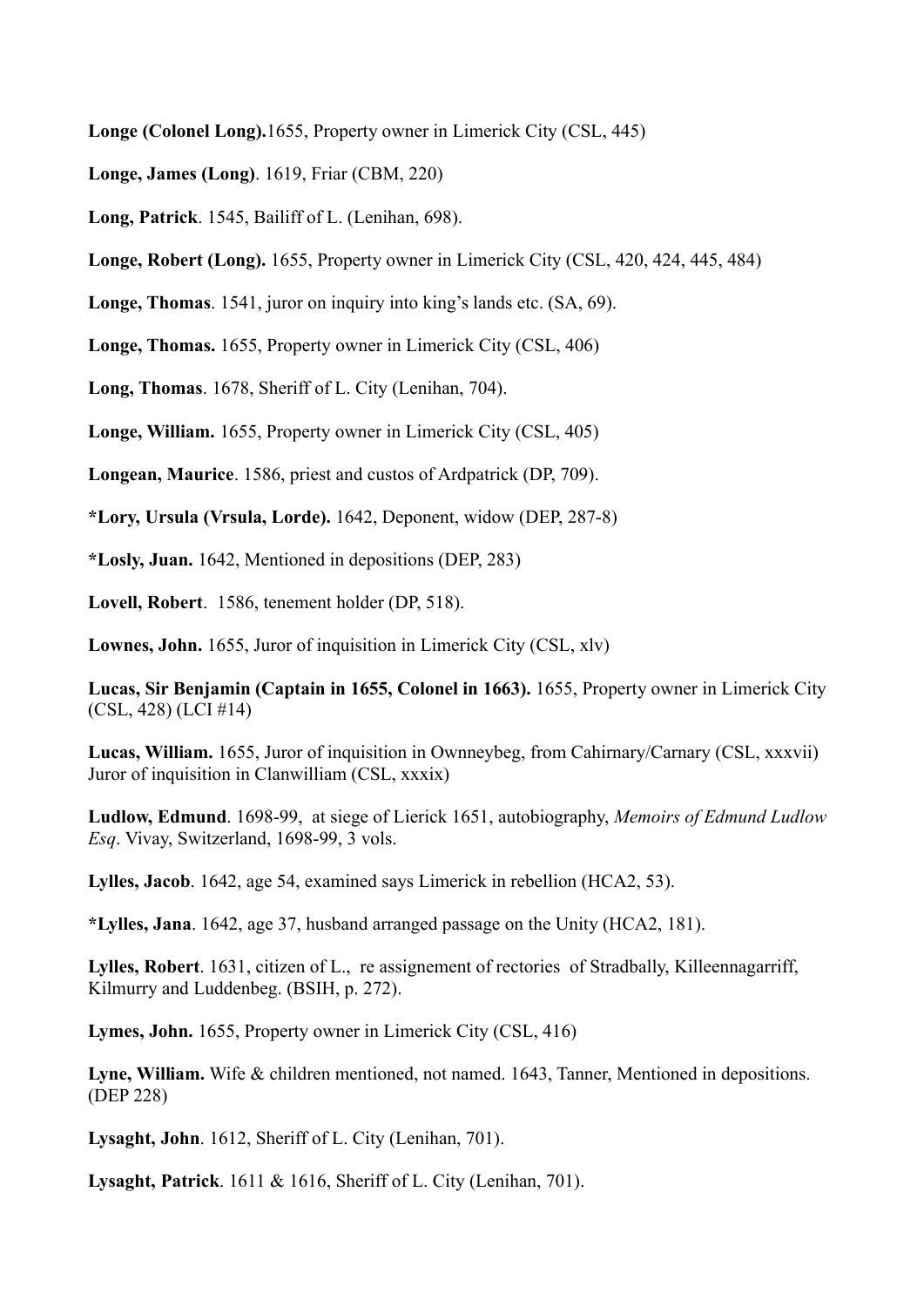**Lysaght, William** (Leysaght). 1636, Sheriff of L. City (Lenihan, 702).

**Lyston**.1586, burgess in Rathkeale (DP, 256).

**Lyston, Richard**. 1586, of Kyllskannel, tenant of the Earl (DP, 246, 494 & 631).

### **[M]**

**Maby, John.** Wife mentioned, not named. 1656 (deceased), Mentioned in depositions (DEP 1706)

**Maden, Robert.** Father of William Maden. 1643 (deceased), Shoemaker, Mentioned in depositions (DEP 293)

**Maden, William.** Son of Robert Maden. 1643 (deceased), Mentioned in depositions (DEP 293)

**Magner, Elizabeth.** 1655, Widow of Richard oge White, mother of Eustace (CSL, 296)

**Magrath, Sir John (Baronet).** 1642, Mentioned in depositions (DEP 472, 588)

**Magrath, Marcus (Gentleman).** 1655, Juror of inquisition in Connello, from Ballyean (CSL, xliii)

**Magrath, Myles (Gentleman) (Miles).** 1642, Mentioned in depositions (DEP, 217, 472, 588) 1655, Juror of inquisition in Connello, from Innishcuose (CSL, xliii)

**Magrath, Sir Therlagh.** 1655, Juror of inquisition in Coonagh (CSL, xxxviii)-

**Magrath, Therlagh oge.** 1655, Juror of inquisition in Coonagh, from Cnockarddn (CSL, xxxviii)

**Mahon (Mr Maghon).** 1643, Mentioned in depositions (DEP 818)

**Mahon, James (Mahony).** 1636-7, merchant of L, lease on Cratloemore and Portreyn in Co. Clare, by E. of Thomond (BSIH, p. 201).1651, Present at the surrender of Limerick (ASL, 264) 1655, Burgess, Juror of inquisition in Limerick City (CSL, xlv) Property owner in Limerick City (CSL, 445-6)

**Mahon, Michaell (Maghan).** 1653, Merchant, mentioned in depositions. "A Notorious villain". (DEP 1692, 1703, 1726, 1728) 1655 (Deceased), Landowner in Kenry (CSL, 360)

**Mahon, Morttagh.** 1655, Landowner in Connello (CSL, 325)

**Mahon, More (Née Purcell).** 1655, Landowner in Kenry (CSL, 342)

**Mahon, Richard (Mahownde).** 1576, Merchant trading to Cork, cargo list (BTI, 688)

**Mahon, Thomas**. 1648, merchant with freight on the *St. John* (HCA2, 819).

**Mahon, William (Mahowne).** 1616, Merchant accused of rioting against Edmond Sexton (SCC,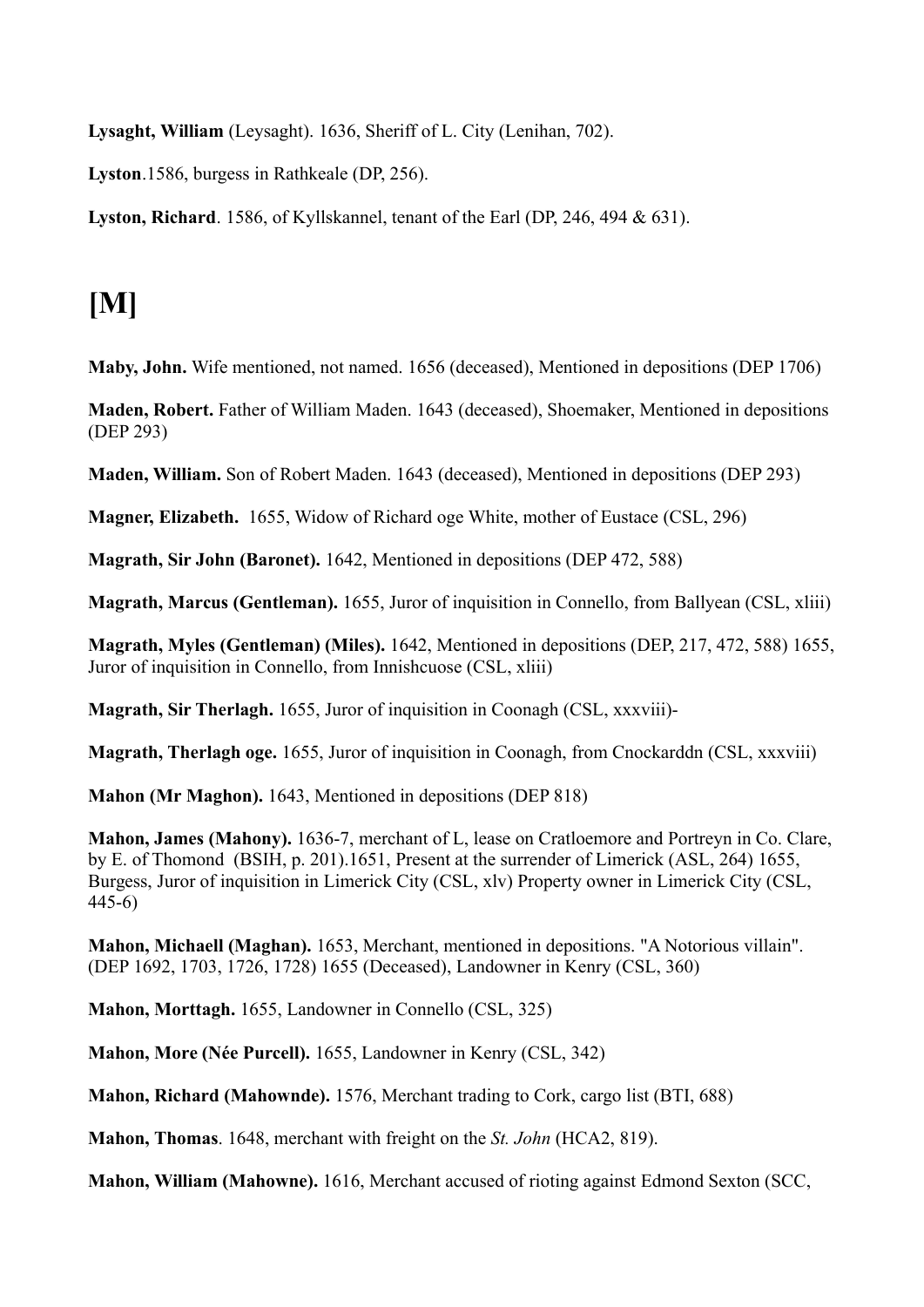527) Property owner in Limerick City (LCI, #23)

**Mahownde, William oge**. 1586, tenant of Earl (DP, 283).

**Mahowne, James**. 1644, Sheriff of L. City (Lenihan, 702).

**Mahowny, John Oge.** 1642, Mentioned in depositions (DEP 561)

**Mahowny, Mathewe.** 1642, Mentioned in depositions (DEP 561)

**Mahowny, Murraugh.** 1642, Mentioned in depositions (DEP 561)

**Mainsell, Peeter.** 1643, Deponent (DEP 642-51)

**Mainwaring (Mr Manwaring).** 1653 (deceased), Mentioned in depositions (DEP 1703, 1729, 1751)

**Mainwaring, Edmund** (Mannaring), 1587, list of castles and lands in L., (BSIH, p. 188).

**Mainwaring, Captain Edward** (Manwaring). Granted the seignory of Feadamore in the Munster Plantation (IC, 482)

**Mainwaring, James** (Manwaring, Manering)**.** 1642, mentioned in depositions (DEP 586)

**Mainwaring, Sir Randle,** 1685, Sheriff of L., letter re possession of Bruree, father of George (BSIH, p. 188).

**Mainwaring, William** (Manwarimg, Manering). 1641 (deceased), Mentioned in depositions (DEP,171, 320, 385)

**Mallom, Thomas.** 1643 (deceased), Brewer & Deponent (DEP, 240)

**Malone, William** (Willm Maloane). 1617, priest allegedly brought from Lisbon by Arthur Anthony and Walter Cregg. (SCC, 327)

**Malony, Dermot.** 1653, Mentioned in depositions (DEP 1718)

**Malownagh, Donnough (oge).** Sister Margaret Lockett. 1643, Mentioned in depositions (DEP 543)

**Man, George.** 1643, Deponent (DEP 228-31)

**Manning, John.** 1642, Glover, deponent (DEP 367) Mentioned in depositions (DEP 409)

**Mansell, George**. 1693, High Sheriff of Limerick Co. (Lenihan, 744).

**Mantaghe, Tirrelaghe**. 1586, surviving tenant of the Earl (DP, 246 & 582).

**Mansfield, William.** 1643, Mentioned in depositions (DEP 518)

**Mantgomrie, Mr.** 1655, Property owner in Limerick City (CSL, 425)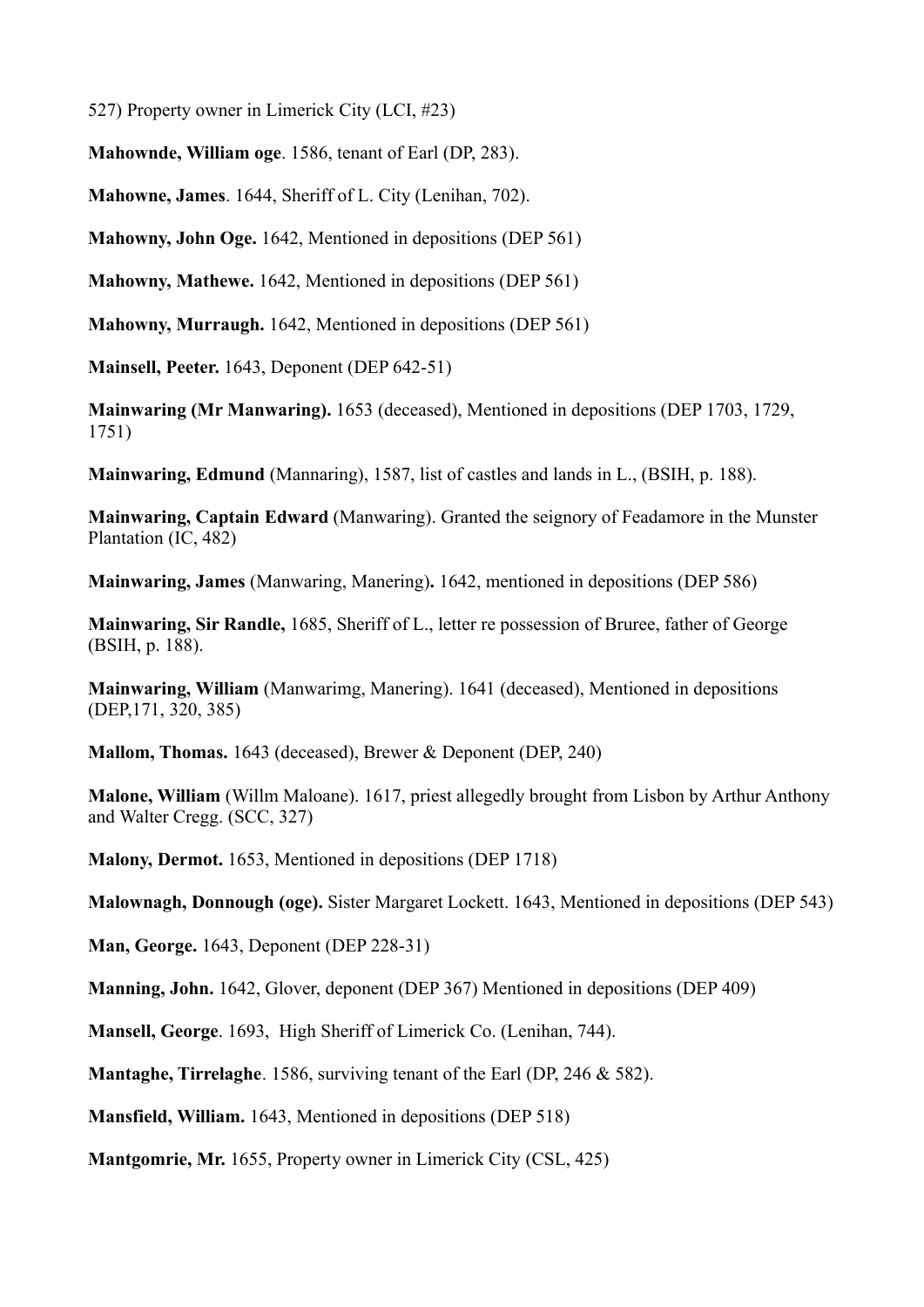**Marcus, Patricke.** 1642, Mentioned in depositions (DEP, 331)

**Marescall, William ne Boyle mcGarrett begg.** 1586, free tenant in Rahan, (DP, 32 & 35).

**Mariner, Pierce** (Meriner). 1641, merchant shipping on *Elizabeth* (HCA2, 1051).

**Maroney, Pierce** (Peres). 1642, merchant, owner goods on and lessee of the *Elizabeth of Limerick* (HCA2, 15 & 468).

**Marsh, Henry.** 1671, Yeoman, Took out a lease on Corporation Lands (LCI, #27, 36)

**Marshall, Andrew.** Copyholder in Newcastle (IC, 487)

**Marshall, Christopher** (Martiall). 1642, Husbandman, mentioned in depositions (DEP 440)

**Marshall, Garrett.** Father of William Marshall. 1642, Mentioned in depositions (DEP, 186, 348, 356)

**\*Marshall, Margarett.**1655, Landowner in Small County (CSL, 112)

**Marshall, Robert.** 1609, Attended jail deliveries in Limerick (CBM, 137)

**Marshall, Thomas** (Marshiall). 1655, Juror of inquisition in Coonagh, from Sallochoid (CSL, xxxviii)

**Marshall, William.** Son of Garrett Marshall 1643, Mentioned in depositions (DEP 356) 1655, Juror of inquisition in Coonagh, from Clogvuller/Clogh Iviller (CSL, xxxviii), Juror of inquisition in Small County, from (CSL, xl) Landowner in Small County (CSL, 112) Landowner in Coshmay (CSL, 126, 131)

**Martell, Phillip.** 1600, Mentioned in State Papers (CSP 147)

**Martin, Mr** (Marttinn). 1655, Property owner in Limerick City (CSL, 436)

**Martin, Ambrose** (Martyn). 1642, Yeoman & deponent (DEP 411-2, 439-42) 1655, Property owner in Limerick City (CSL, 403)

**\*Martin, Ann.** Daughter of Augustine Martin (DEP 411)

**Martin, Augustine.** Brother of Ambrose, Father of Ann, Eliazbeth and Mary. Deceased by 1641 (DEP 411)

**\*Martin, Elizabeth.** Daughter of Augustine Martin (DEP 411) 1643, Widow, Deponent (DEP 419- 22)

**Martin, Giles** (Marten/ Martyne). 1655, Juror of inquisition in Ownneybeg, from Twyrene (CSL, xxxvii) Juror of inquisition in Clanwilliam (CSL, xxxix)

**Martin, John** (Mertin). Son of Tristrom Percy. 1642, (deceased) Mentioned in depositions (DEP 415, 502, 553)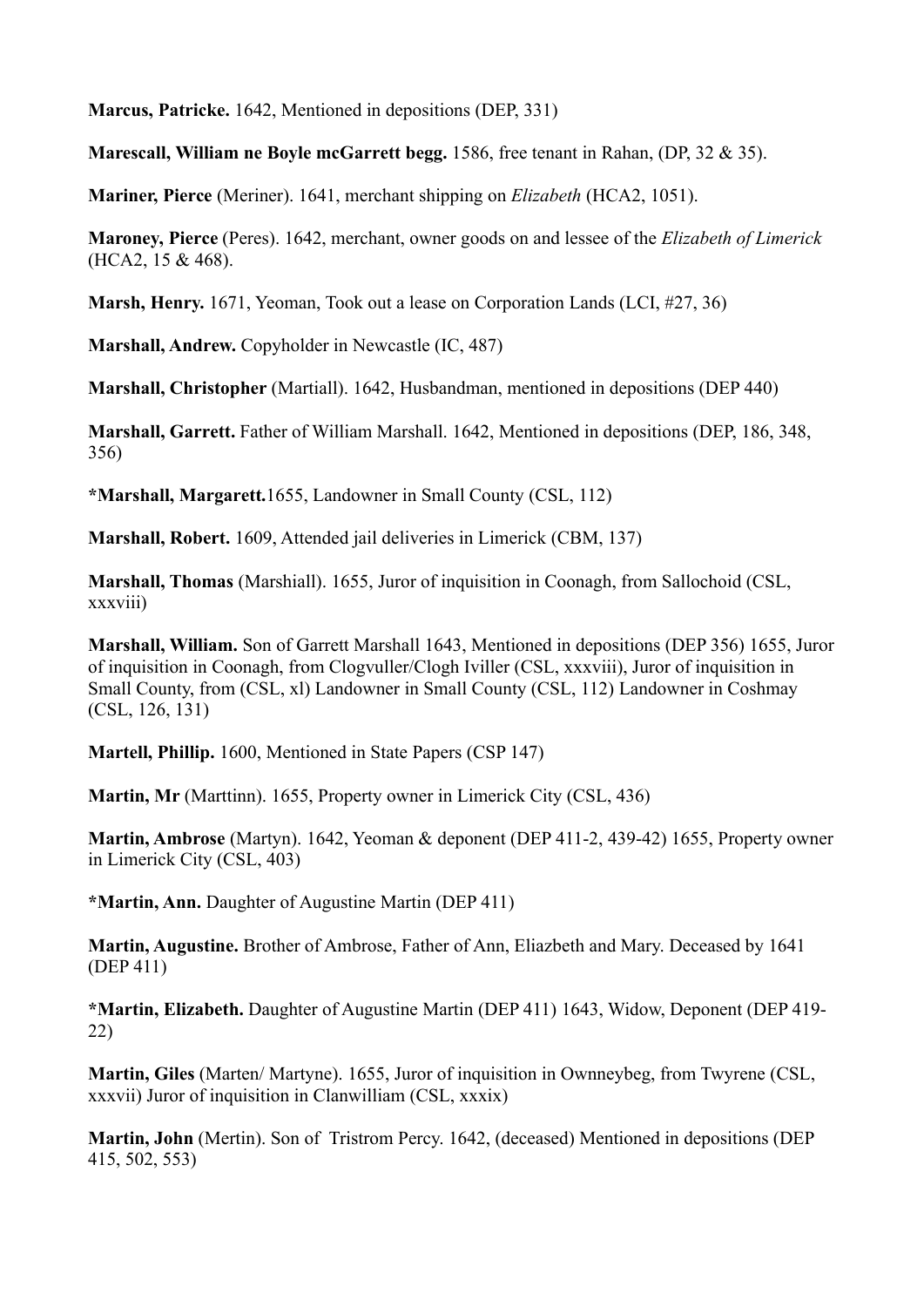**\*Martin, Mary.** Daughter of Augustine Martin (DEP 411)

**Martin, Thomas** (Gentleman). 1658, Property owner in Limerick City (LCI, #6) 1660, took out a lease on Corporation lands (LCI, #9) 1663, Sheriff of L. City (Lenihan, 703).

**Mason, Richard.** 1642, Deponent (DEP 559-71)

**Massam, William.** 1622, Farm surveyor (IC, 391, 403)

**Massey, John (Mossey).** 1642, Deponent (DEP, 333-4) 1655, Landowner in Connello (CSL, 281-2)

**Massy, Hugh**, 1674, Duntryleague, High Sheriff of Limerick Co. (Lenihan, 743).

**Mathews, Mr.** 1655, Property owner in Limerick City (CSL, 437)

**Mathews, John.** 1655, Juror of inquisition in Ownneybeg, from Killonane (CSL, xxxvii) Juror of inquisition in Clanwilliam (CSL, xxxix)

**Maunsell, John**. 1671, High Sheriff of Limerick Co. (Lenihan, 743).

**Maunsell, Thomas**. 1697-8, High Sheriff of Limerick Co. (Lenihan, 744).

**Mawne, Edmund.** 1655, Landowner in Connello (CSL, 290)

**Mawne, Morrish.** 1655, Landowner in Connello (CSL, 290)

**Mawne, Thomas (Gentleman).** 1655, Juror of inquisition in Connello, from Garran Ard (CSL, xliii) 1655, Landowner in Connello (CSL, 289-90)

**Mawne, William.** 1655, Landowner in Connello (CSL, 290)

**Mayes, John.** 1643, Carrier & Deponent (DEP 513-6, 581)

**Mayne (Mr Mayne).** 1642 (deceased), Mentioned in depositions (DEP 445)

**Mayne, John.** 1642, Mentioned in depositions (DEP 385)

**Mayne, Richard.** 1642, Mentioned in depositions (DEP 501)

**Mayne, Robert.** 1642, Mentioned in depositions (DEP, 252)

**Mayon, Henry.** 1642, Mentioned in depositions (DEP 365)

**Mayon, Richard.** Wife Ursula, three children unnamed. 1643, Mentioned in depositions (DEP 514)

**\*Mayon, Ursula.** Husband Richard, three children unnamed. 1643, Mentioned in depositions (DEP 514)

**Mayor, Richard.** 1643, Shepherd, mentioned in depositions (DEP 360)

**Mazy, John.** 1642, Mentioned in depositions (DEP, 210)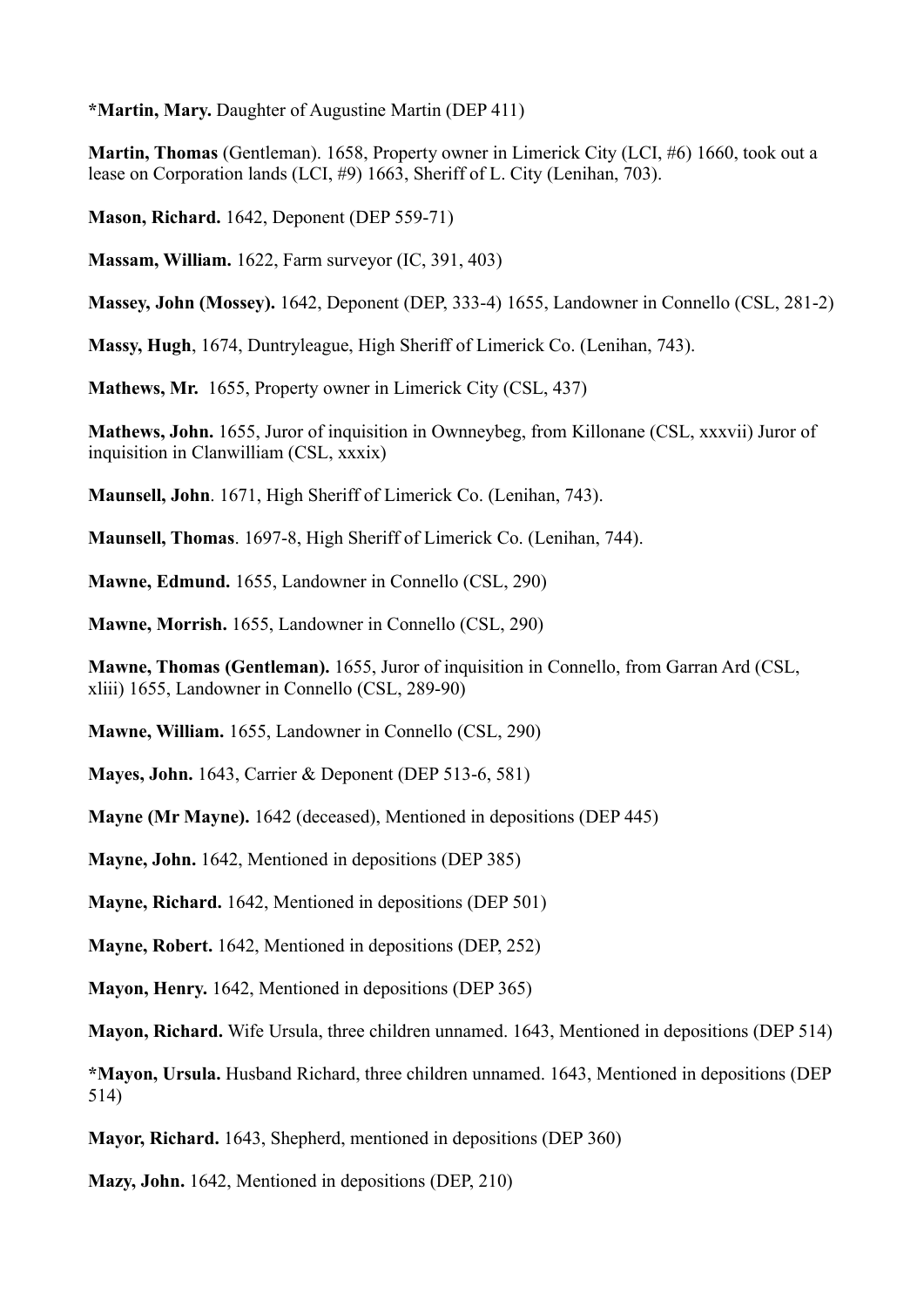**Meade, George (Mayde).** Landowner in Meane (IC, 486) Leaseholder in Newcastle (IC, 487) 1655, Landowner in Kilmallock (CSL, 208)

**Meade, John.** 1655, Alderman, Property owner in Limerick City (CSL, 447)

**Meade, Lawrence** (Mayde). Copyholder in Newcastle (IC, 487) 1643, Mentioned in depositions (DEP 649)

Meade, Patrick FitzDavid<sup>11</sup>. 1655, Landowner in Killmallock (CSL, 182, 204, 207-8, 213)

**Meade, Patricke FitzDominicke.** 1655, Landowner in Small County (CSL, 112) And Coshmay (CSL, 134, 137) And Killmallock (CSL, 157, 160-1, 171-2, 175-6, 178, 182, 184-9, 191, 196-9) Property owner in Limerick City (CSL, 439)

**Meade, Robert FitzHenry (**Robertt)**.** 1643, Mentioned in depositions (DEP 543) 1655, Juror of inquisition in Pubblebrien, from Killmallocke (CSL, xliv)**,** Landowner in Kilmallock (CSL, 174-5, 178-80)

**Meade, Thomas**. 1624-35, Mayor of L., letter to Wentworth N.B, mname appears as footnot, no mayor of this name in Lemihan(BSIH, p. 279).

**Meade, Thomas FitzJohn.** 1643, Mentioned in depositions (DEP 543) 1655, Landowner in Kilmallock (CSL, 205)

**Meagh, David (Fitz Dominicke).** 1655, Landowner in Killmallock (CSL, 159-60, 165-6, 170-1, 174-5, 184-5, 191, 207)

**Meagh, David (Fitz John).** 1655**,** Landowner in Kilmallock (CSL, 176-7, 193)

**Meagh, David (Fitz Patrick).** 1655, Landowner in Killmallock (CSL, 166-7, 192-4, 204, 206)

**Meagh, Dominick**. 1619, Friar (CBM, 220)

**Meagh, Ffrancis.** 1642, Merchant, Mentioned in depositions (DEP, 209)

**Meagh, Garrett (Gerrat/ Gerrott).** 1655, Burgess, Juror of inquisition in Kilmallock, from Killmallock (CSL, xli), Juror of inquisition in Costlea (CSL, xlii) Landowner in Killmallock (CSL, 169, 175) And in Connello (CSL, 280)

**Meagh, George**. 1541, holding land in Kildare estate (Crown Surveys, p183).

**Meagh, George** (Meaghe**).** 1595, Merchant trading to Youghal, cargo list (BTI, 801)

**Meagh, George FitzJohn.** 1655, Landowner in Killmallock (CSL, 168, 207-8, 219)

**\*Meagh, Grace.** 1655, Landowner in Killmallock (CSL, 179, 186)

**Meagh, James (Fitz John).** 1655**,** Landowner in Kilmallock (CSL, 177, 187, 212-3, 218-20)

 $11$  The text rarely specifies whether it refers to Fitz David or Fitz Dominicke, so many of these references are ambiguous.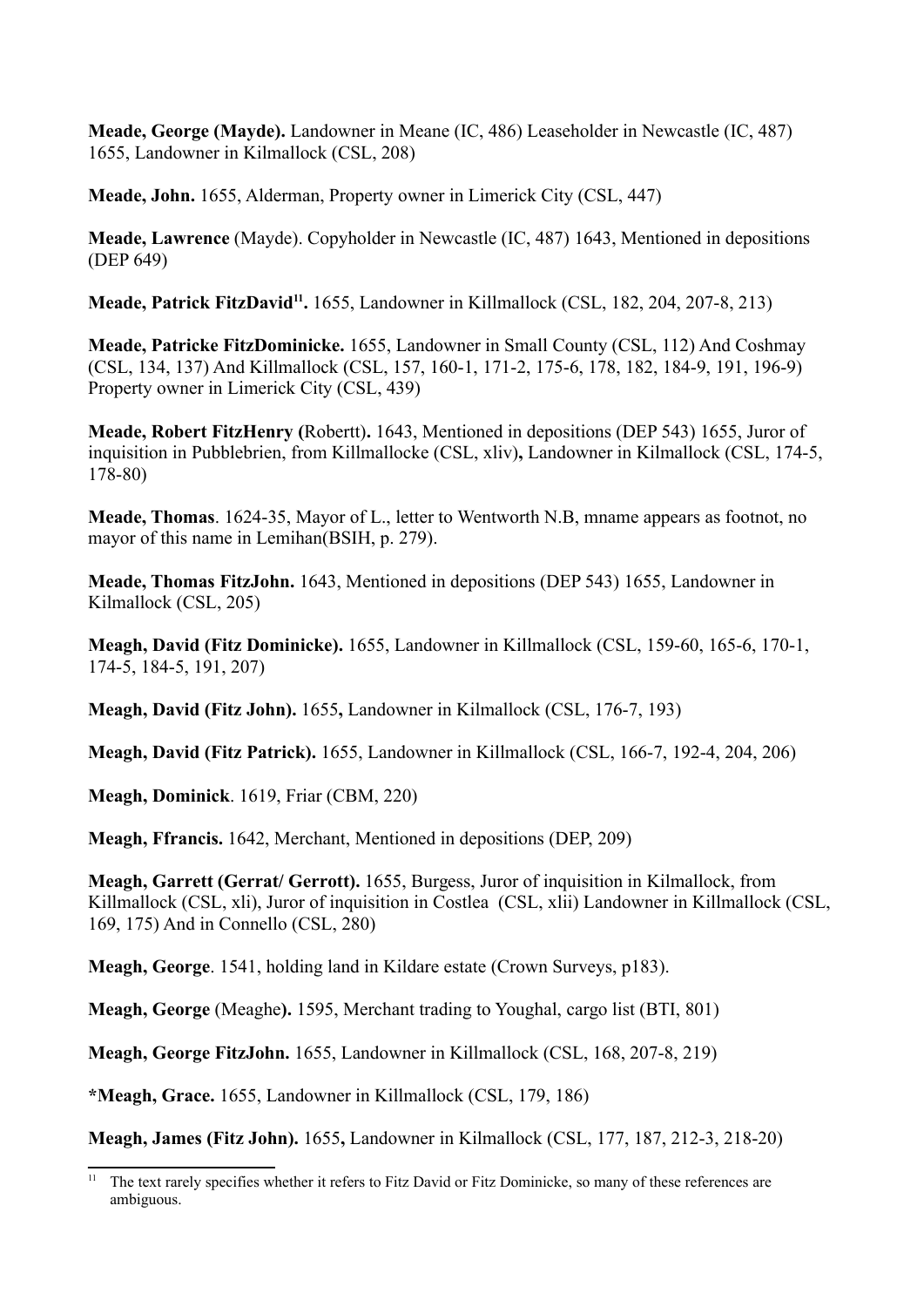**\*Meagh, Joane.** 1655, Widow, Landowner in Killmallock (CSL, 187)

**Meagh, John**. 1586, named Second justice of Munster (DP, 375 & 684).

**Meagh, John**, 1586, murdered by William Meagh (DP, 676).

**Meagh, John** (Meyeagh). 1625, Sheriff of L. City (Lenihan, 702). 1633, Mayor of L. (Lenihan, 702).

**Meagh, John FitzGeorge.** 1655, Landowner in Killmallock (CSL, 159-60, 163, 173-4, 181, 186-7, 189-92, 211-12, 215, 217-8) And Costlea (CSL, 240)

**Meagh/Meaughe, John.** 1600**,** merchant in Kilmallock, accused of trespass and robbery of corn in Ballingaddy (CBM, 7)

**Meagh, Lawrence.** 1655 (deceased), Landowner in Killmallock (CSL, 164-5, 167, 192-5, 206-7, 210, 213-5)

**Meagh, Nicholas.** 1642, Mentioned in depositions (DEP, 283) 1655, Landowner in Killmallock (CSL, 165)

**Meagh, Patrick** (Meyeagh). 1644, Sheriff of L. City (Lenihan, 702).

**Meagh, Patrick Fitz John.** 1655**,** Landowner in Kilmallock (CSL, 176-7)

**Meagh, Richard** (Meaugh). 1602, petty servant of Corporation (SA, 63-4).

**Meagh, Robert FitzHenry FitzRobert.** 1655, Burgess, Juror of inquisition in Kilmallock, from Killmallock (CSL, xli), Juror of inquisition in Costlea (CSL, xlii) Landowner in Killmallock (CSL, 165-6, 174-5, 189)

**Meagh, Robert FitzRichard.** 1655, Landowner in Killmallock (CSL, 166)

**Meagh, Stephen.** 1655, Landowner in Killmallock (CSL, 204-5) Property owner in Limerick City (CSL, 434)

**Meagh, Thomas FitzJohn.** 1655, Landowner in Killmallock (CSL, 179-80, 195, 201)

**Meagh, William**. 1586, executed, late of Kyllmallock, holding tenements there, murdered John Meagh (DP, 356 & 676)).

**Meagh, William** (Myeagh). 1602, Bailiff of L. (Lenihan, 700). 1602, bailiff, certifying letter (SA, 41-2). 1609, Sheriff of L. City (Lenihan, 701). 1612, Mayor of L. (Lenihan, 701).

**Meagh, William** (Ffiz John, Meogh)**.** 1655, Merchant, Juror of inquisition in Kilmallock, from Killmallock (CSL, xli) Landowner in Killmallock (CSL, 167, 170, 174, 178, 184-5, 192)

**\*Meagher, Katherine.** 1687, Took out a lease on Corporation Lands (LCI, #48)

**Meagher, Thomas.** 1671, Property owner in Limerick City (LCI,# 30) 1680, Sheriff of L. City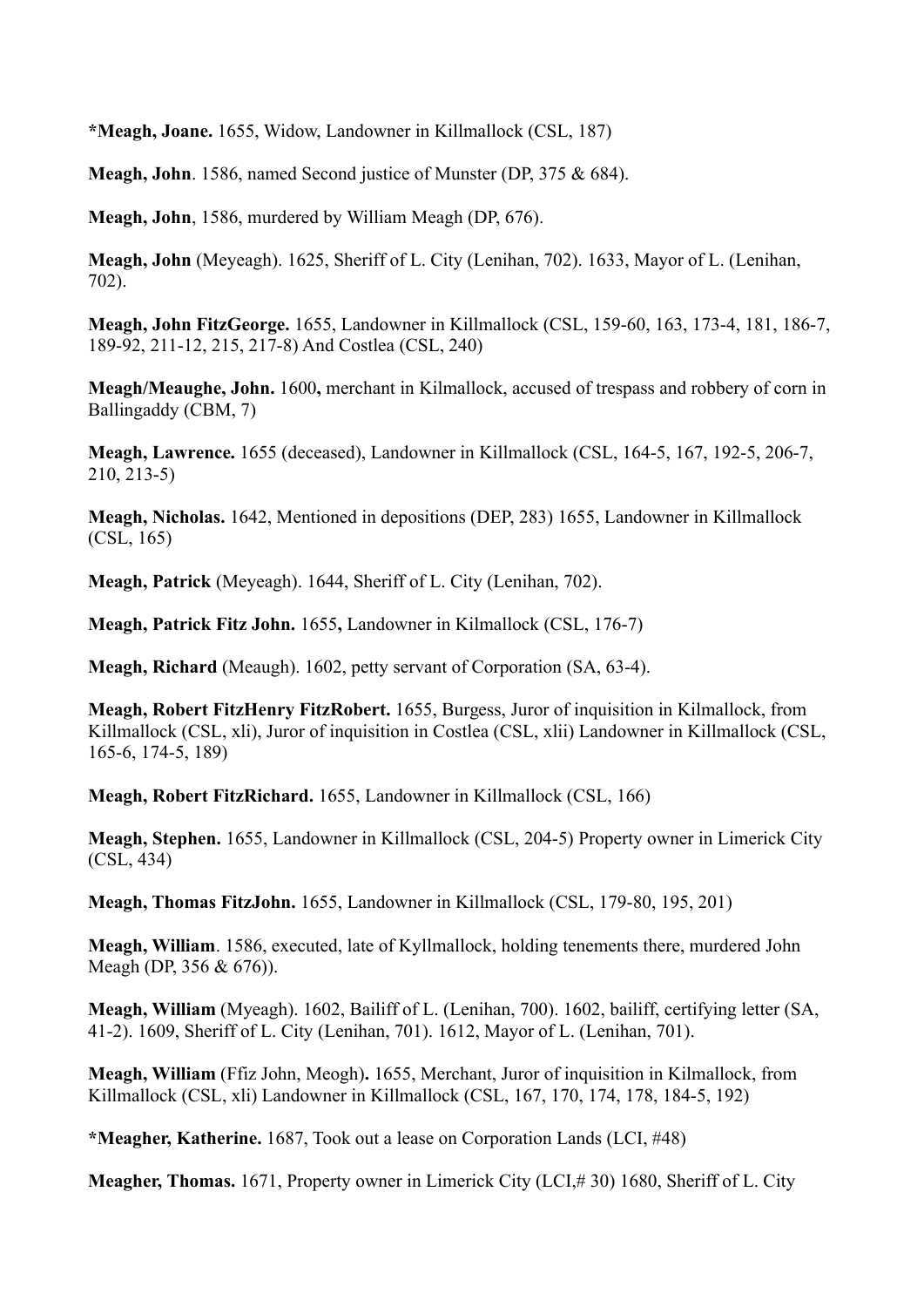(Lenihan, 704).

**Mearah, Dr.** 1663, in L in 1641 (CC, 380).

**Meath, Henry.** Freeholding landowner with a tenement in Kilmallock (IC, 482)

**Meath, Nicholas.** Leaseholder in Logher/ Bourchier's Hill (IC, 482)

**Mecocke, Jone (John or Joan).** 1642 (deceased), Mentioned in depositions (DEP 498)

**Medhopp, Mr.** 1641, Mentioned in depositions (DEP171)

**Medley, John.** Wife mentioned, not named. 1653 (deceased), Mentioned in depositions (DEP 1692)

**Mell, James**. 1649, owner of *St John*, sent to L (HCA2, 637).

**Melneyrie.** 1600, Mentioned in State Papers (CSP 138)

**Memor, Richard.** 1655, Landowner in Connello (CSL, 297)

**Meneter, Maurice**. 1586, deceased, tenant of Earl (DP, 243).

**Mergaghe, Morierthaghe** (Merigaghe). 1586, slain in rebellion, tenant of Earl (DP, 328 & 682).

**Merigath, Mahowne**. 1586, tenant of Earl (DP, 593).

**\*Merriet, Jane.** 1642, Deponent, wife of John (DEP, 295-8)

**Merriet, John (Merret).** 1642, Clothworker, deponent (DEP 369-70) Mentioned in depositions (DEP, 295)

**Midlam, Thomas.** Freeholder in Newcastle (IC, 487)

**Midleton, Peeter.** 1655, Juror of inquisition in Connello, from Lisbane (CSL, xliii)

**Mihill, Donough.** 1642, Cottoner, Mentioned in depositions (DEP, 286)

**Mihill, Patrick.** 1642, Cottoner, Mentioned in depositions (DEP, 286)

**Miles, T. Browne**. M.P. for Limerick County (Lenihan, 742).

**Miller (Mr Miller).** 1655, Property owner in Limerick City (CSL, 438)

**Miller, Anthony (Anthony the Miller).** Wife & children mentioned, not named. 1643, Mentioned in depositions. (DEP 419)

**Miller, Humfry (Humfry the Miller).** 1643 (deceased), Mentioned in depositions (DEP, 191, 340)

**Miller, Richard (Millerd).** 1642, Mentioned in depositions (DEP 553)

**Miller, Robert (Robert the Miller).** Wife & children mentioned, not named. 1643, Mentioned in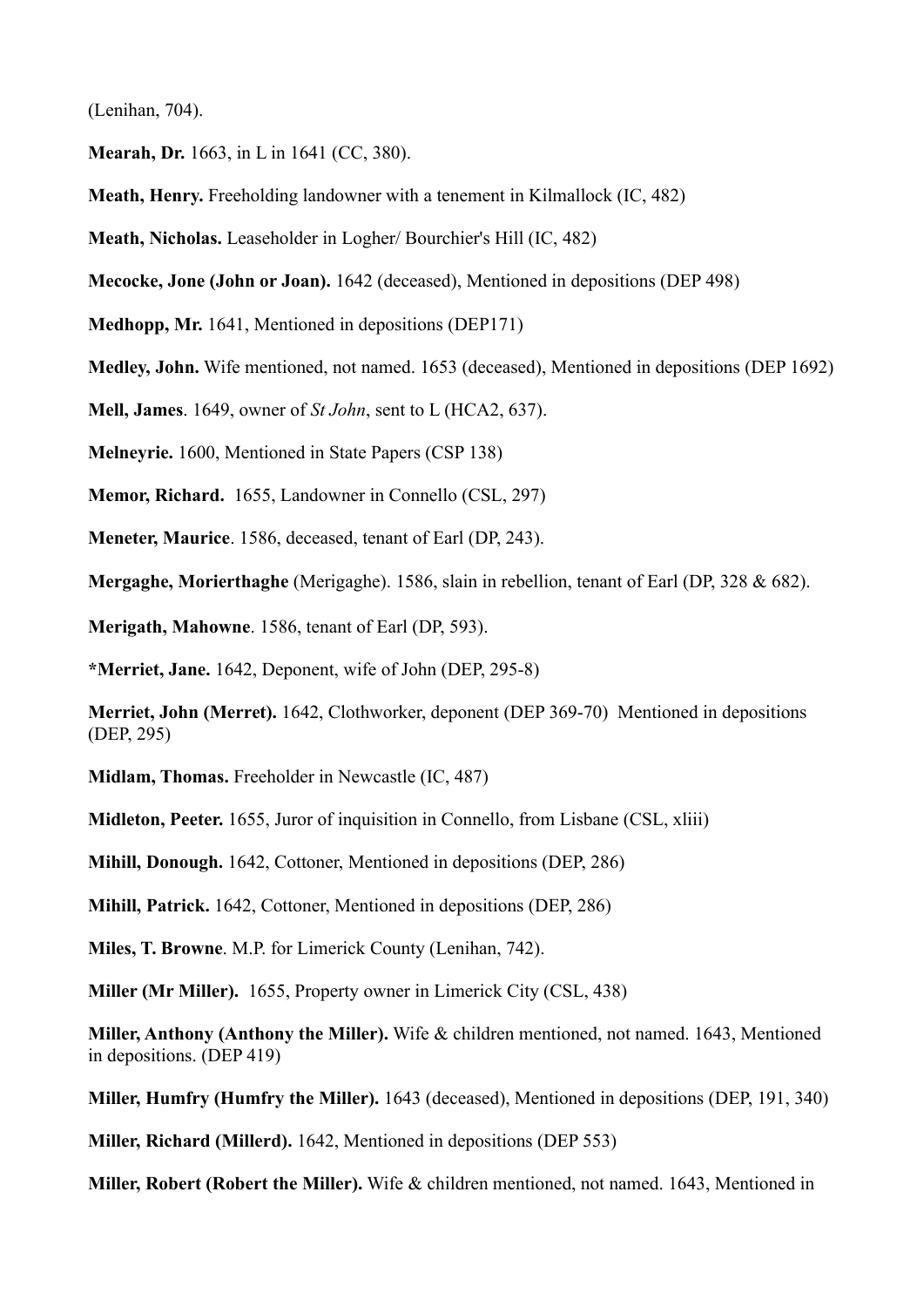depositions. (DEP 419-20)

**Miller, Thomas.** 1642, Deponent (DEP 559-71) 1657, took out a lease on Corporation lands (LCI, #3). 1660, Mayor of L. (Lenihan, 703).

**Mitchell, David.** 1541, merchant, inquisition names him aas taking a chalice from the Franciscans (SA, 70).

**Mitchell, Patrick** (Midchell). 1584, Bailiff of L. (Lenihan, 700).

**Mitchell, Phillip.** 1655, Property owner in Limerick City (CSL, 446)

**Mogridge, Tristram**. 1633, factor at L for Walter Bateman of London (HCA1, 918). 1635, merchant aged c 26 of Kilfintinan, Co. Clare (HCA1, 988, 999 & 1023).

**Molan, Owney.** 1575, accused Ulick O'Brien of rape (SCC, 209)

**Monckton, Nicholas**. 1675, High Sheriff of Limerick Co. (Lenihan, 743).

**Money, Richard.** 1643, Mentioned in depositions (DEP 348)

**\*Mongomery, Sarah.** 1691, Took out a lease on Corporation Lands (LCI, #50, 51)

**Monsell, Peter**. 1687, Sheriff of L. City (Lenihan, 704).

**Monslowe, John.** Father of Marcus and Michell. 1642, Mentioned in depositions (DEP 471-2, 588)

**Monslowe, Marcus.** Husband of Mary, son of John. 1642, Mentioned in depositions (DEP 472, 588)

**\*Monslowe, Mary.** Wife of Marcus. 1642, Mentioned in depositions (DEP 472, 588)

**Monslowe, Michell.** Son of John. 1642, Mentioned in depositions (DEP 472, 588)

**Moolroney, Thomas (Mulrony).** 1601, Merchant trading to Cork, cargo list (BTI, 900) 1616, Merchant accused of rioting against Edmond Sexton (SCC, 527)

**Mooney (Captain Mooney).** 1653, Mentioned in depositions (DEP 1711)

**Moore, Philip.** 1642 (deceased), Yeoman, Mentioned in depositions (DEP, 218)

**Moore, O Sullyvane (Or vice versa).** 1600, Mentioned in State Papers (CSP 138) 1643, Mentioned in depositions (DEP, 223, 275, 490)

**Moore, Roger.** 1641, Mentioned in depositions (DEP,171)

**Moore, Thomas.** 1643 (deceased), Cooper, Mentioned in depositions (DEP, 191, 340, 428, 549)

**Moore, Thomas.** 1655, Property owner in Limerick City (CSL, 404)

**\*Morphey, Catherin.** 1655**,** Landowner in Kilmallock (CSL, 170-1, 180, 212-3)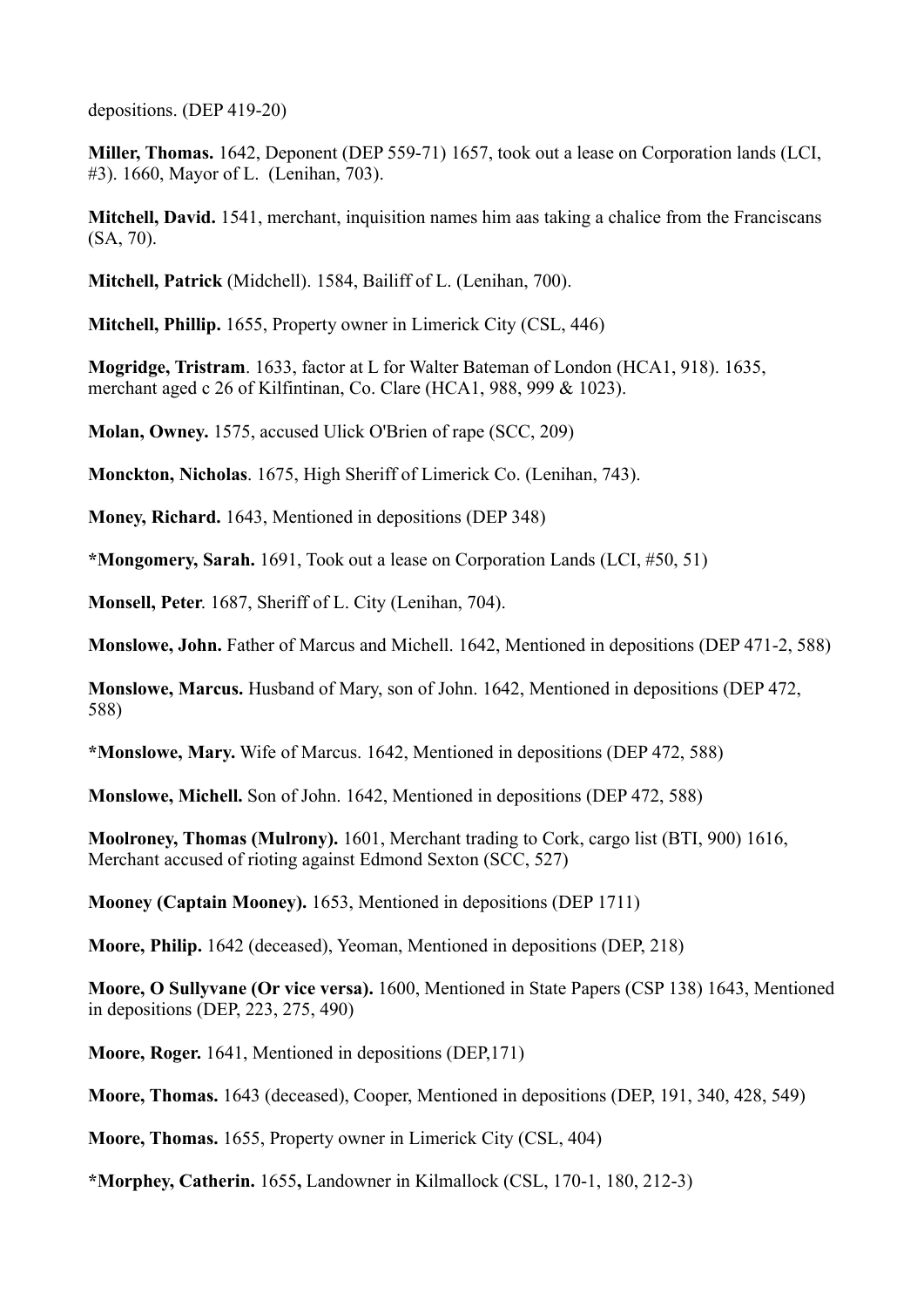**\*Morphey, Cathlin.** 1655 (Orphaned minor). 1655, Landowner in Killmallock (CSL, 179-80, 190)

**Morris, James (**Morrice).1647, mariner on the *John of Limerick* (HCA2, 790 & 791).

**Morris, Thomas.** 1642, Mentioned in depositions (DEP 577)

**Morrough, Nicholas**. 1690, Sheriff of L. City (Lenihan, 704).

**Moudon, Robert (Mewdon/Mudon)12.**1642-3 (deceased), Mentioned in depositions (DEP 429, 485-6)

**Moudon, William (Mudon).** 1643 (deceased), Mentioned in depositions (DEP, 429)

**Moulthropp, Christopher**. 1639, master of the Henry, problems with tobacco at L. ((HCA1, 1094 &1169).

**Mounslo, Fowlke**. 1586, tenant of Ballyregan (DP, 43)

**Mounsloe, Michaell.** 1655, Landowner in Costlea (CSL, 229)

**Mount Garrett (The Lord Mount Garrett).** 1642, Mentioned in depositions (DEP 194-385)

**Moymumy, Cahell.** Gaelic Landowner in Meane (IC, 486)

**Mu, William (Incomplete).** 1642, Mentioned in depositions (DEP 411)

**Muder, Robert.** Father of William Muder 1642 (deceased), Mentioned in depositions (DEP 441)

**Muder, William.** Son of Robert, 1642 (deceased), Mentioned in depositions (DEP 441)

**Mullonie, William.** 1655, Leasee in Limerick City (CSL, 405)

**Mullooney, Derby.** Brother of Derby Grady. 1653, Mentioned in depositions (DEP 1764)

**Mullowny, James.** 1655, Merchant, Property owner in Limerick City (CSL, 404)

**Mullvany, Matthew**. 1699, No 221 in rent roll of Earl of I as holding Peter's Cell. (IQM, 1541).

**Mulryan, Derby.** 1643, Mentioned in depositions (DEP 360)

**Mulryan, Donnell.** 1643, Mentioned in depositions (DEP 360)

**Mulryan, John (Mulrayn).** 1642, mentioned in depositions (DEP 586)

**Muncton, Nicholas (Lieutenant).** 1655, Leaseholder in Connello (CSL, 282)

**Munday, Peter.** 1642 (deceased), Mentioned in depostions (DEP 320)

**Mundyn, John.** 1663, took out a lease on Corporation lands (LCI, #12, 22, 54)

 $12$  Moudon has an unnamed son.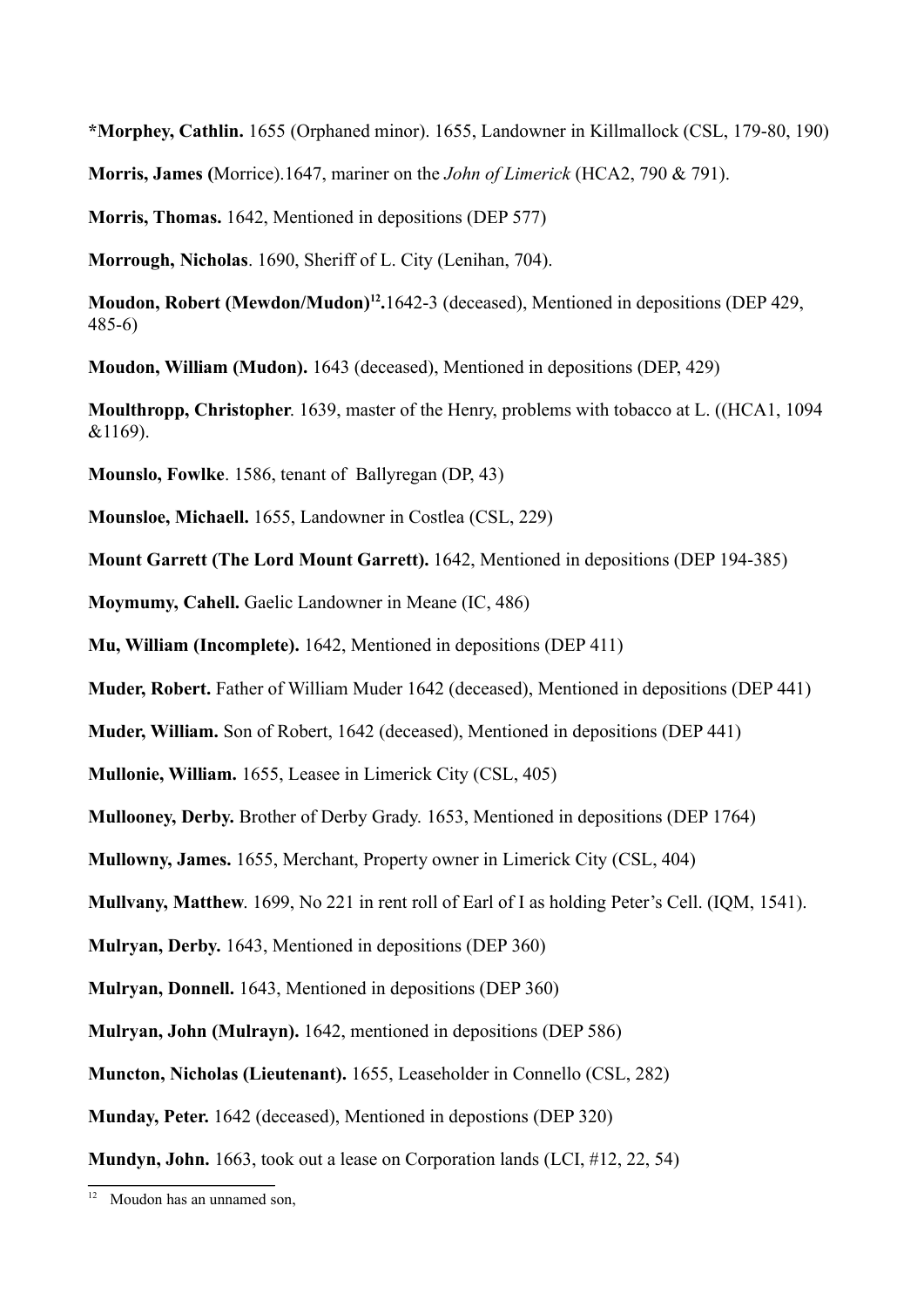**Myagh, William**. 1613, mayor of L. staple, acting as witness (IQM, 987).

**Mynehane, John**. 1684, of L. blacksmith, lessee of house in Mungret St. (IQM, 1203).

#### **[Mc/Mac]**

**Mc Alexander, Thomas.** 1655, Juror of inquisition in Kenry, from Ballyroe (CSL, xliv) Landowner in Kenry (CSL, 348, 350)

**Mc an Erle, James mc Thomas**. Sugan Earl. 1586, of Conesye, tenant of Earl (DP, 240 & 392).

**Mc Anmy, Dulin.** 1642, Mentioned in depositions (DEP 584)

**McAnna, Donnell.** 1586, free tenant in Clanwilliam (DP, 40).

**Mc Anna, John.** 1642, Mentioned in depositions (DEP 529)

**Mc Awliffe, Melaghlyn (Melaghlin).** 1620, taken into royal protection from creditors. (CBM, 223)

**McAwly, John mcDonnell**. 1586, tenant of Earl (DP, 640).

**Mc Awly, Teig.** 1642, Yeoman, mentioned in depositions (DEP 437)

**Mc Bryne (Mc Bryen of Coonagh).** 1643, Mentioned in depositions. (DEP 397)

**McBrian, Barnaby**. 1586, older brother Kennedy (DP, 684).

**Mc Bryne, Bryne.** 1655, Landowner in Coonagh (CSL, 22, 23, 28-30)

**Mc Bryne, Callugh .** 1655, Landowner in Coonagh (CSL, 46, 47)

**Mc Bryne, Callogh (McBryn**). 1655, Landowner in Coonagh (CSL, 24)

**Mc Bryne, Charles**. 1655, Landowner in Coonagh (CSL, 47)

**Mc Bryne, Connla.** 1655, Landowner in Coonagh (CSL, 42, 43)

**Mc Bryne, Connor (Of Clodalton).** 1655, Landowner in Coonagh (CSL, 20, 32)

**Mc Bryne, Connor (Of Fearrandonnoghroe).** 1655, Landowner in Coonagh (CSL, 21,22)

**Mc Bryne, Connor (Of Kelloges).** 1655, Juror of inquisition in Coonagh, from Cnockballyfookine (CSL, xxxviii) Landowner in Coonagh (CSL, 20, 24, 25, 27, 28, 33, 48)

**McBrian, Conoghor** (otherwise called Kwoghor). 1586, slain in rebellion, tenant of Earl (DP, 683).

**Mc Bryne, Daniell (Mc Brien).** 1655, Landowner in Coonagh (CSL, 22, 46, 47, 48)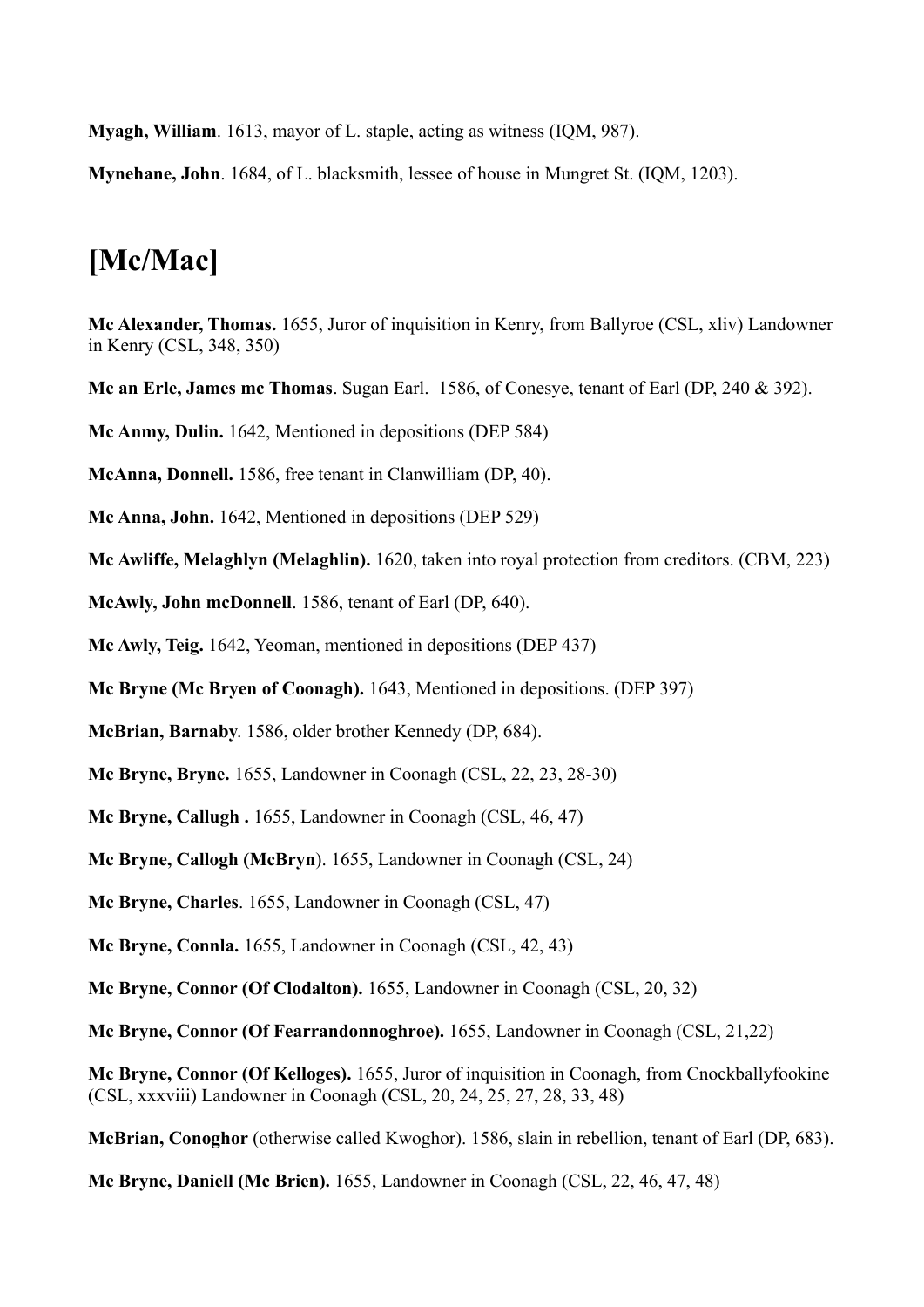**Mc Bryan, Donnogho moele mc William**. 1586, tenant of Earl (DP, 327)

**Mc Bryne, Donnogh (Mc Bryen).** 1655, Landowner in Coonagh (CSL, 21)

**Mc Bryan Boye, Guille duff mcDonell Ganco.** 1586, died without heir as is said, tenant of earl (DP, 572).

**McBryan, Kynedy**. 1586, late of Ballanitye, slain in rebellion, tenant of Earl (DP, 683-4).

**Mc Bryne, Kenedie (Kennedy Mc Bryen).** 1642, Mentioned in depositions (DEP 584) 1655, Landowner in Ownneybeg (CSL, 11)

**Mc Bryne, Kenedie (Mc Bryne).** 1655, Landowner in Coonagh (CSL, 33, 38, 49)

**Mc Bryne, Mahon.** 1655, Landowner in Coonagh (CSL, 46, 47)

**Mc Bryne, Mahon.** 1655, Landowner in Coonagh (CSL, 46, 47)

**McBryan, McReartagh** (alias McByrne Ogonogh). 1586, tenant of Earl (DP, 608).

**McBryan, Moriertagh**. 1586, slain in rebellion, tenant of Earl (DP, 664).

**McBryan, Morrogho** (alias mcTirrelagh) 1586, lord of the Grannagh who died in rebellion*,* tenant of Earl, (DP, 178-80 & 690).

**Mc Bryne, Morogh (Oge)**. 1655, Landowner in Coonagh (CSL, 40, 42-45)

**Mc Bryne, Morrogh (Mc Teig/ Mc Teige).** 1655, Landowner in Coonagh (CSL, 42, 43, 45)

**Mc Bryne, Mortagh.** 1642, mentioned in depositions (DEP 344, 586) 1655, Juror of inquisition in Ownneybeg, from Killynewerry (CSL, xxxvii)

**McBrian, Owin**. 1586, tenant of E of Desmond. slain in rebellion*.* (DP, 92 & 662).

**Mc Bryne, Richard (Oge) (Of Portanes).** 1655, Landowner in Coonagh (CSL, 21)

**McBrien, Teige**. 1545, High Sheriff of Limerick Co. (Lenihan, 743).

**Mc Bryne, Teige.** 1655, Landowner in Coonagh (CSL, 32, 46, 47)<sup>13</sup>

**Mc Bryne, Teig (Teige).** 1655, Juror of inquisition in Coonagh, from Ballin Ruane (CSL, xxxviii), Landowner in Coonagh (CSL, 21, 24, 27, 31, 35, 37, 49)

**Mc Bryne, Teige (Mc Mortagh).** 1655, Landowner in Coonagh (CSL, 46, 47)

**McBryan, Teig mcWilliam**. 1586, tenant of Earl (DP, 607).

<sup>&</sup>lt;sup>13</sup> Teige Mc Bryne appears to be a very common name, and it is difficult to distinguish the individuals from one another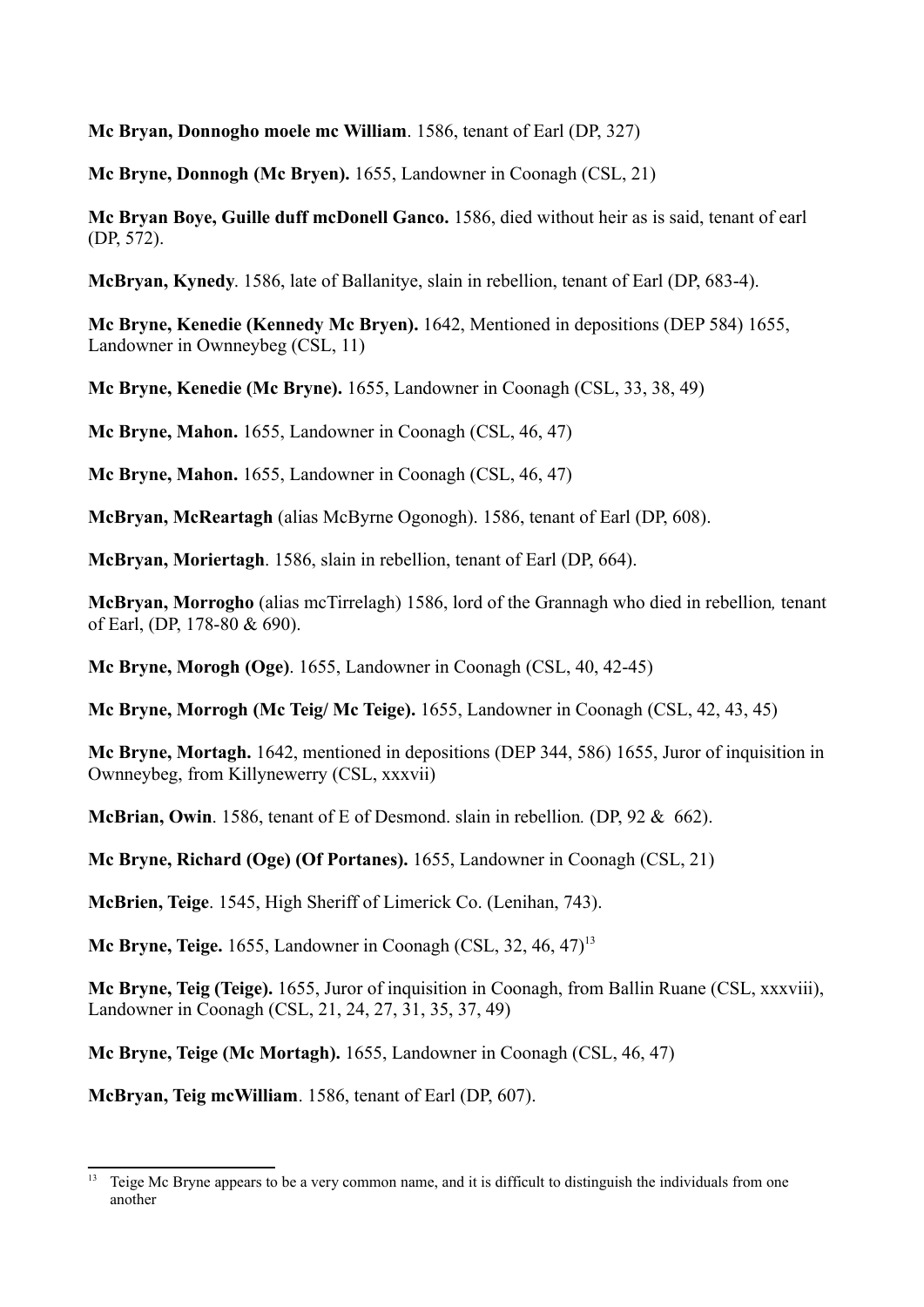**Mc Bryan, Tyrrelaghe** (Terrelagh). 1586, surviving, tenant of Earl of D (DP, 115, 477 611 & 684).

**Mc Bryne, Therllagh (Mc Bryen).** 1642, Mentioned in depositions (DEP 437, 586) 1655, Landowner in Coonagh (CSL, 20, 21, 25, 39)

**Mc Bryne, Therllagh.** 1655, Landowner in Coonagh (CSL, 46-49)

**McBryne, William**. 1586, of Laugherte, tenant of Earl (DP, 608).

**Mc Bryne, William.** 1655, Landowner in Coonagh (CSL, 39, 45, 46)

**Mc Burgo, Hugh.** Leaseholder in Donaghmore (WEBB, 417)

**Mc Cahir, Arte.** 1642, Mentioned in depositions (DEP, 257, 433)

**Mc Cam, Connor (Incomplete name, Mc Cannire?).** 1643, Mentioned in depositions (DEP, 297)

**Mc Caneriny, James (Mc Caneriney).** 1642, Mentioned in depositions (DEP 521)

**Mc Caneriny, John.** 1642, Mentioned in depositions (DEP 521)

**Mc Caneriny, Mahon.** 1642, Mentioned in depositions (DEP 521)

**Mc Cannire, Brian.** 1642, Mentioned in depositions (DEP 502)

**Mc Cannire, Connor (Conner, Mackanire).**1642, Mentioned in depositions (DEP 174, 502)

**Mc Cannire, Donnoh.** 1642, Mentioned in depositions (DEP 502)

**Mc Cannire, Gerrold (Oge).** 1642, Mentioned in depositions (DEP 501-2)

**Mc Carthy, Donnogh (Lord Viscount Muskery).** 1641, signatory to various depositions (DEP,171, 173-4, 177, 181, 185, 189, 193, 199, 300, etc) Also Mentioned in others (DEP,178, 180, 183, 186, 194, 198, 203, 209, 211, 297, 1692, 1703, 1707, 1711, 1729-30, 1763)

**Mc Carthy, Florence (Male).** 1600, Mentioned in State Papers (CSP 138)

**Mc Cave, Roger.** 1653, Blacksmith & deponent (DEP 1718-9)

**McClancy, Donell**. 1584, interest in Robertstown (IQM, 903).

**McClankeye, Donnell**. 1586, of Ballyrobert, surviving, tenant of Earl (DP, 149, 247 & 257)*.*

**McClankey, John**. 1586, constable of the castle of Corgragg, tenant of Earl; Breehuff an Erle in English the Earl's judge (DP, 221, 233-4 & 491).

**Mc Clankey, Owin** (alias mcClanohy, McClanoghe). 1586, tenant (DP, 353 & 606).

**Mc Connell, William.** 1652, Mentioned in depositions (DEP 341)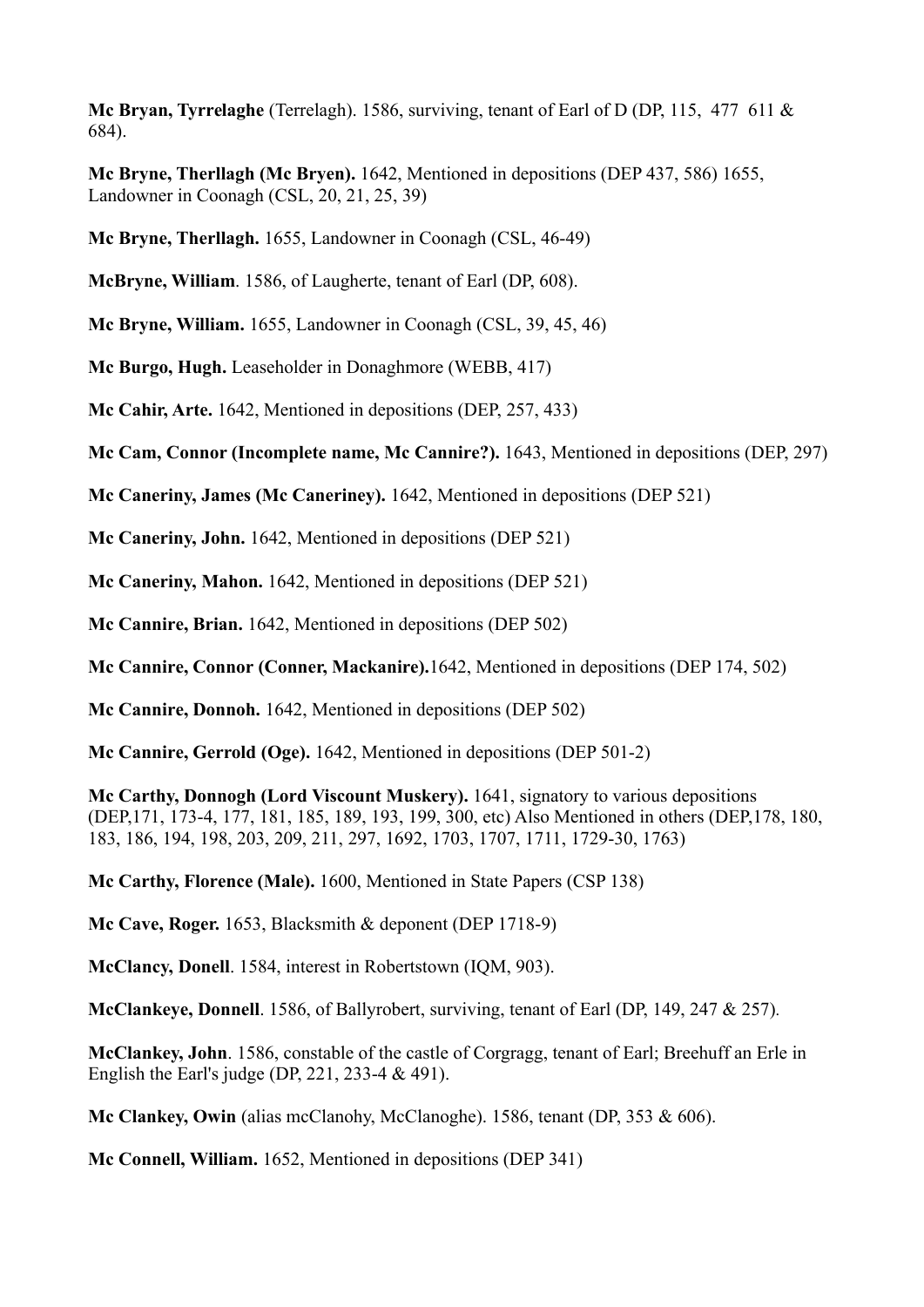**Mc Connor, Derby.** 1642, Doctor, Mentioned in depositions (DEP, 216)

**Mc Connor, Morrough.** 1641, Landowner in Loughall (WEBB, 412)

**Mc Connogher, Shane (Mc Donach).** 1600, Smith in Kilmallock, accused of trespass and robbery of corn in Ballingaddy (CBM, 7)

**McConnoghor, Tirretagh**. 1586, tenant of Earl (DP, 596).

**Mc Connor, Roger.** 1642, Mentioned in depositions (DEP, 260)

**Mc Connor, Rorie (Mc Connour).** 1641, Landowner in Loughall (WEBB, 412)

**Mc Connor, Teige (O'Heyne).** 1655, Landowner in Clanwilliam (CSL, 78)

**Mc Connor, Thomas (oge).** 1655**,** Landowner in Ownneybeg (CSL, 6)

**Mc Connr, Donnogh.** 1655**,** Landowner in Ownneybeg (CSL, 9) Landowner in Clanwilliam (CSL, 62)

**Mc Conree, Teig.** 1642, Mentioned in depositions (DEP 521)

**McCorish, Richard Wale**. 1586, tenant of Earl (DP, 531).

**Mc Cormac, Dermod.** 1643, Mentioned in depositions (DEP, 313)

**Mc Cormac, John (Mc Karmucke) (The elder).** 1642, Mentioned in depositions (DEP 440)

**Mc Cormac, John (Mc Karmucke) (The younger).** 1642, Mentioned in depositions (DEP 440)

**Mc Cormac, Teige.** 1643, Mentioned in depositions (DEP, 313)

**\*Mc Cragh, Margrett.** Wife of Gullopatricke O Durane. 1652, Mentioned in depositions (DEP 345)

**Mc Cragh, Redmond.** Brother Terlogh 1600, Mentioned in State Papers (CSP 65

**Mc Cragh, Terlogh.** Brother Redmond. 1600, Mentioned in State Papers (CSP 70)

**Mc Crath, Donogh (Mc Cragh/ Mc Craigh).** Son of Thomas Mc Cragh 1643, Mentioned in depositions (DEP, 262)

**Mc Crath, Donogh (Mc John).** 1655, Landowner in Costlea (CSL, 229)

**Mc Crath, Eneas (Og).** 1655, Landowner in Costlea (CSL, 246)

**Mc Crath, Thomas (Mc Cragh).** 1643, Mentioned in depositions (DEP, 262)

**McDa, Mahowne**. 1586, tenant of Earl (DP, 563).

**Mc Danegeloge, John**. 1586, tenant of Earl in Fedamore (DP, 18).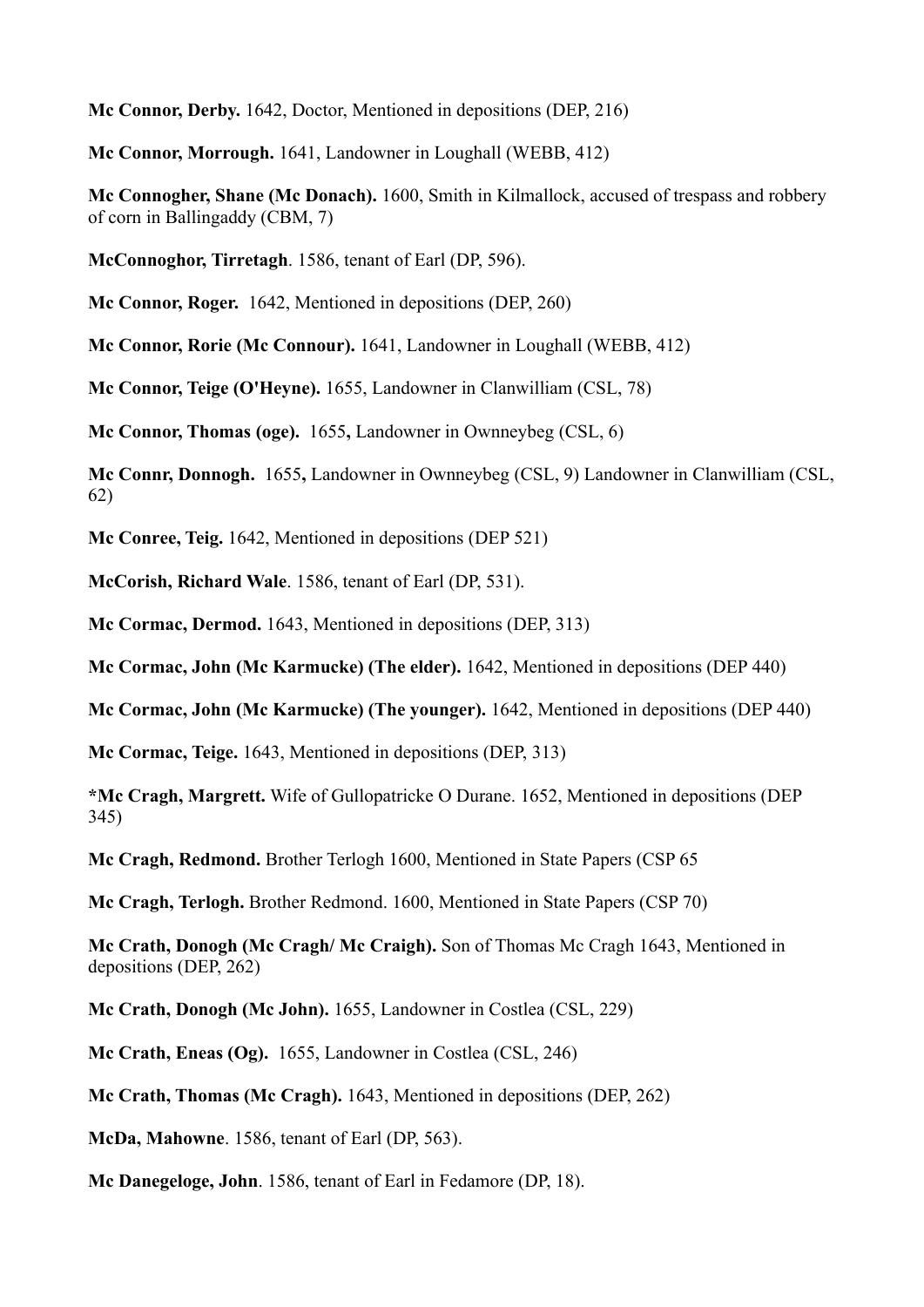- **Mc Daniell, Morrogh.** 1655, Landowner in Kenry (CSL, 361)
- **Mc Daniell, William.** 1652, Mentioned in depositions (DEP 344)
- **Mc David, Edmund oge mc Edmunde**. 1586, subtenant of Knight of Valley (DP, 294 & 689).
- **Mc David, Gerald**. 1586, sub-tenant of Knight of Valley (DP, 307).
- **Mc David, Morris.** Son of David Mc Gerrald, 1642, mentioned in depositions (DEP 594)
- **McDavye, Edmond**. 1586, Tenant of Earl (DP, 574)
- **McDavy, Morrice** see David Hubbert.
- **Mc Daviegelogh, John**. 1586, tenant in Fedamore (DP, 390).
- **Mc Daye, Edmon.** 1642, Mentioned in depositions (DEP 549)
- **McDay, Thomas** (McDaye). 1541, holding land in Kildare estate (Crown Surveys, p178).
- **McDaye, William Keaghe mcGiralde**. 1586, tenant of Earl (DP, 620).
- **Mc Dermodie, Connor.** 1655, Landowner in Pubblebrien (CSL, 382)
- **Mc Dermot, Thomas.** 1655, Landowner in Ownneybeg (CSL, 11)
- **Mc Dermott, Daniell.** 1655, Juror of inquisition in Pubblebrien, from Killnekally (CSL, xliv)
- **Mc Dermott, Jon.** 1655**,** Landowner in Ownneybeg (CSL, 10)
- **Mc Dermott, Mahon.** 1655, Landowner in Ownneybeg (CSL, 6)
- **Mc Dermott, Mleaghlinn**. 1655**,** Landowner in Ownneybeg (CSL, 10)
- **Mc Dermott, Teige.** 1655, Landowner in Ownneybeg (CSL, 11)
- **Mc Donagh (Colonel Mc Donnogh).** 1642, Mentioned in depositions (DEP,183)
- **Mc Donagh (Mac Donach/Mc Donnogh).** 1641 (deceased). his executors held lands in Loughall. Bishop Webb accused him of fraud (WEBB, 411)
- **Mc Donnogh, Bryan** (McDonnoghoo). 1586, of Dyrrey, surviving, tenant of E of Desmond (DP, 116, 181 & 478)*.*
- **Mc Donagh, Brien.** 1643, Mentioned in depositions (DEP 226)
- **Mc Donagh, Daniel (Danl./ Danneill/ Donnell, Mc Donnogh).** 1642, Mentioned in depositions (DEP, 336) 1655, Landowner in Coonagh (CSL, 31) And Connello (CSL, 326)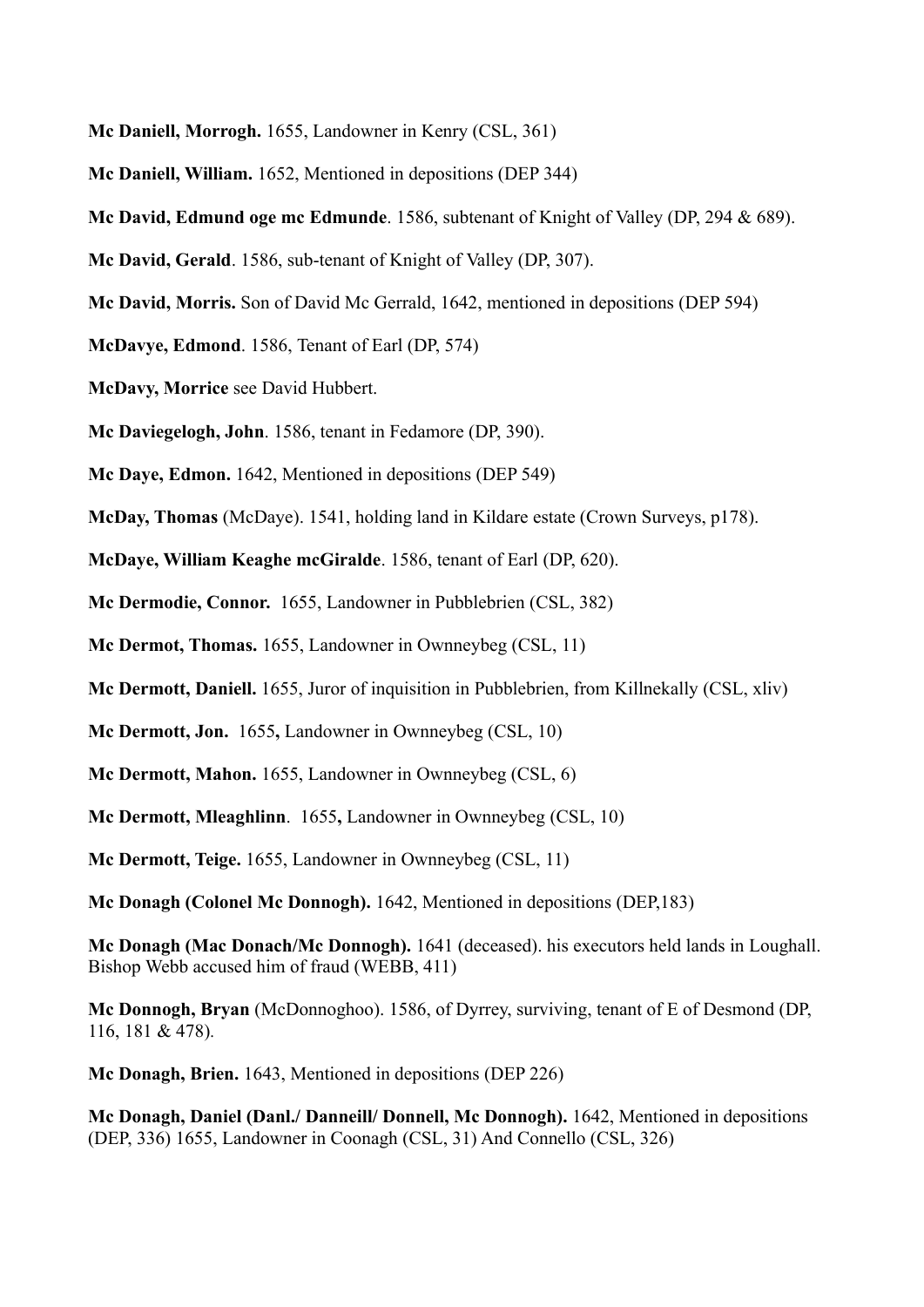**Mc Donagh, Daniell (Mc Teige?) (Mc Donnogh)**. Landowner in Coonagh (CSL, 31, 32)<sup>14</sup>

**Mc Donagh, Mahone (Mc Daniel) (Mc Donnogh).** Landowner in Coonagh (CSL, 31, 32)15

**Mc Donagh, Phillip (Pillip Mc Donnogh).** 1642, Mentioned in depositions (DEP 437)

**Mc Donagh, Teige (Mc Donogh).** 1642, mentioned in depositions (DEP 433)

**Mc Donagh, Thomas.** 1642, Mentioned in depositions (DEP, 257, 433)

**Mc Donogh, William (Wm.).** 1655**,** Landowner in Ownneybeg (CSL, 6)

**McDonnogho, Ea**. 1586, tenant of the Earl (DP, 218).

**McDonnogho, Mahownde boye McTirrelaghe**. 1586, tenant of Earl of D., surviving (DP, 114 & 476).

**Mc Donnogho, Murrogho mc Bryan Bryan**. 1586, tenant of Earl (DP, 267).

**McDonnell, John**. 1586, of Castellno, holding parsonage of Newcastle (DP, 266).

**Mc Dowell, Moylemurry (Moellmuiry Mc Dwile).** 1642, Mentioned in depositions (DEP 569)1655, Landowner in Kenry (CSL, 360)

**Mc Ea, John**. 1619, Priest (CBM, 220)

**Mc Edmond, Connor.** 1642, Mentioned in depositions (DEP 391-2)

**Mc Edmonde, Danek**. 1586, tenant of Earl (DP, 604).

**Mc Edmunde, Edmund mc Morrice**. 1586, of Rathkeale, tenant of Earl (DP, 269).

**Mc Edmunde, Garrott Balluffe ffitzPhillippe** (Fitz Edmund). 1586, of Farren Henrie Roe, of Boherboy, executed in rebellion (DP, 11, 38 & 357).

**Mc Edmunde, Garrot mc James.** 1586, of Tomgyllye, tenant of Earl (DP, 315).

**Mc Edmond, John.**1642, Mentioned in depositions (DEP, 335)

**Mc Edmund, Maurice**. 1586, of Rathkeale, tenant of Earl (DP, 276).

**Mc Edmund oge, Murrogho**. 1586, tenant of Earl (DP, 267, 435 & 499).

**Mc Edmunde, Owin**. 1586, of Ballino, tenant of Earl (DP, 329 & 564).

**McEdmond, Philip** (McEdmonde). 1541, holding land in Kildare estate (Crown Surveys, p181 & 183).

<sup>&</sup>lt;sup>14</sup> Listed as Daniell Mc <del>Teige</del> Donnogh; he could possibly be Daniell Donnogh, the son of Teige<br><sup>15</sup> McDaniel may be his surname; he is listed as Mahone Mc Danl directly after a Danl Mc Donn

<sup>15</sup> McDaniel may be his surname; he is listed as Mahone Mc Danl directly after a Danl Mc Donnogh in the same Parish list.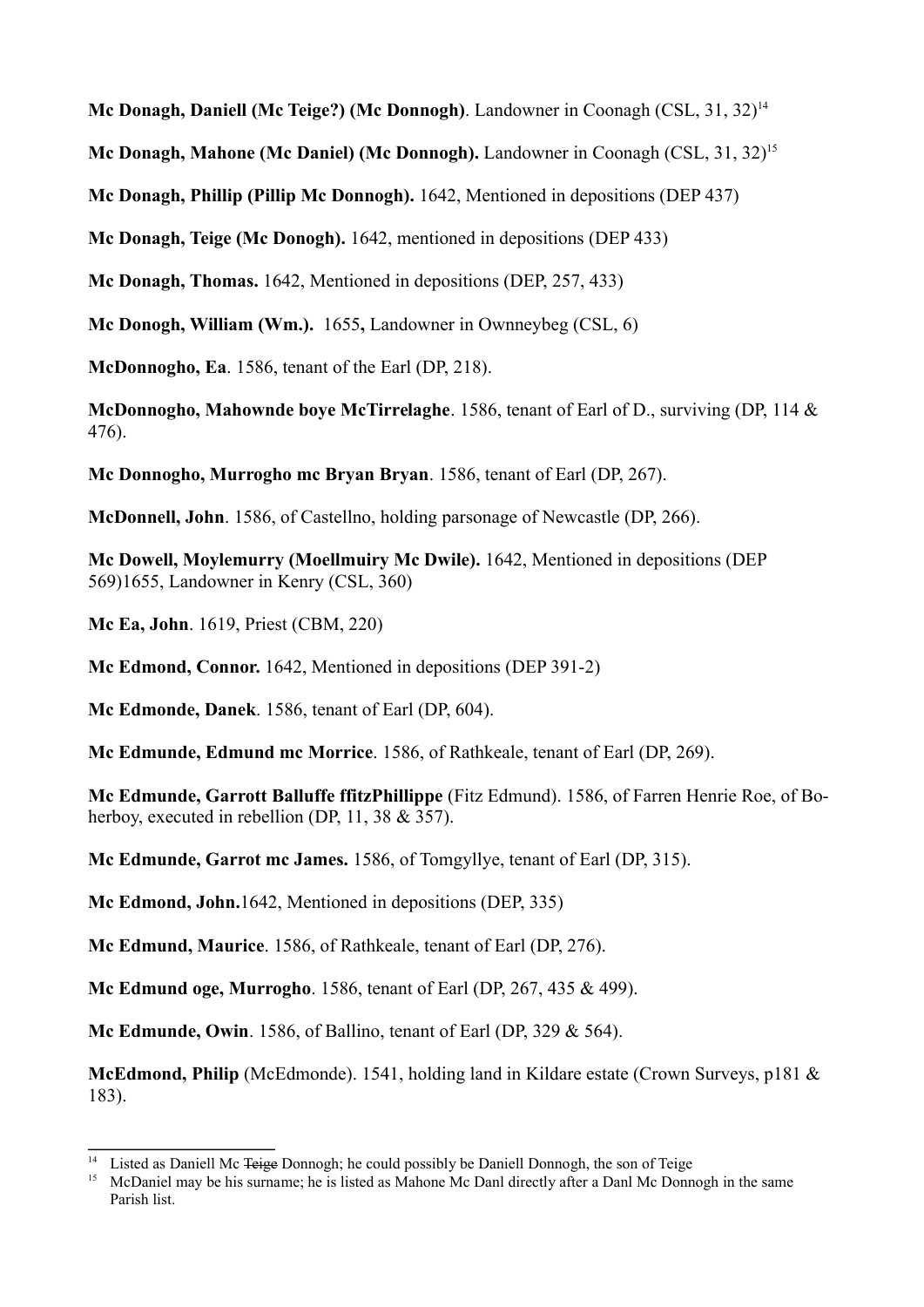**McEdmonde, Thomas McPhillippe**. 1586, tenant of Earl (DP, 458 & 540).

**Mc Edmunde, Thomas Mc Shane**; see Thomas Cam.

**McEgowre, Edmund**. 1586, tenant of Earl (DP, 217).

**Mc Enery, Connor.** 1655, Landowner in Connello (CSL, 276)

**Mc Enery, Donnell.** 1643, Mentioned in depositions (DEP 514)

**Mc Enery, Donnogh.** 1655, Landowner in Connello (CSL, 276)

**Mc Enery, Gerrald.** 1642, Mentioned in depositions (DEP 391) 1655, Landowner in Connello (CSL, 276)

**Mc Enery, Gerrald (Oge) (Ennery).** 1643, Mentioned in depositions (DEP 348)

**Mc Enery, John (Mc Mortagh).** 1655, Landowner in Connello (CSL, 276)

**Mc Enery, Symon.** 1655, Landowner in Connello (CSL, 272, 275-6)

**Mc Enery, Teige.** 1655, Landowner in Connello (CSL, 276)

**Mc Ffinnin.** 1642, Mentioned in depositions (DEP,183)

**Mc Ffinnington.** 1655, Property owner in Limerick City (CSL, 412)

**Mc Gallieweile, Will (Fitz John).** 1642, Brogmaker, Mentioned in depositions (DEP, 286)

**McGanley, John.** 1586, tenant of Earl, of Ballyrobert (DP, 527).

**Mc Garrott, Edmund oge mc Edmund**. 1586, subtenant of Knight of Valley (DP, 289 & 557).

**McGarrett begg, William ne Boyle**. 1586, holding Rahan (DP, 35).

**Mac Guaghe, Brian (Mc Gragh).** 1652, Mentioned in depositions (DEP 341, 345)

**Mc Geffery, Cnougher.** 1642, Blacksmith, Mentioned in depositions (DEP, 283)

**Mc Gerrald, David.** Father of Morris Mc David. 1642, Mentioned in depositions (DEP 441, 594)

**Mc Gerald, Redmund**. 1586, surviving, tenant of Earl (DP, 254-5).

**Mc Gerrott, Thomas.** 1655, Landowner in Kenry (CSL, 344)

**Mc Gibbon, Maurice fitz Edmond**. 1586, tenant of Earl (DP, 550).

**McGibbon, Philip**. 1586, surviving but without pardon or protection, tenant of Clonesherin et al , father of Thomas (DP, 74-76,240, 250 & 445).

**McGibbon, Thomas**. 1586, son of Philip, slain in rebellion (DP, 250).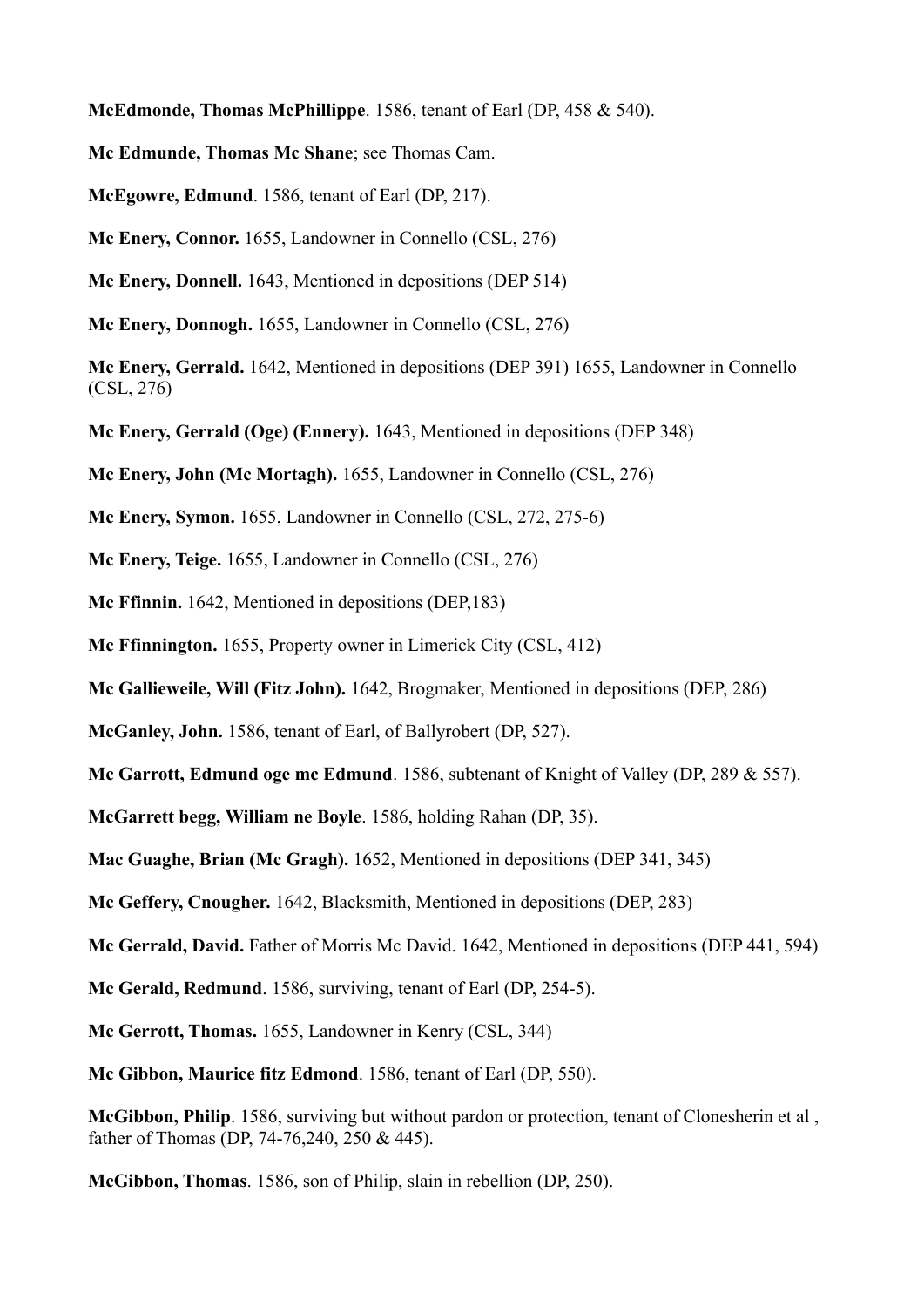**Mc Gibbon, Thomas (Mc Gibbons).** 1642-3, Mentioned in depositions; name erased on DEP,190 (DEP, 183, 190, 191, 198, 293, 333-4, 339-40, 427, 485, 493)

**Mc Giunen, Donogh.** 1641, Mentioned in depositions (DEP,171)

**Mc Grath, Brian (Magrath).** 1652, Mentioned in depositions (DEP 331, 355)

**Mc Grath, Eneas.** 1655, Landowner in Costlea (CSL, 230)

**Mc Grath, Marcus.** 1655**,** Landowner in Coonagh (CSL, 29)

**Mc Grath, Meiles.** 1655**,** Landowner in Coonagh (CSL, 26, 27) And Costlea (CSL, 232)

**Mc Grath, Thomas.** 1655, Landowner in Costlea (CSL, 231)

**Mc Hewe, Thomas** (McHewes). 1586, tenant of Earl (DP, 453 & 565).

**Mc Hugh, Kenedie.** 1655, Landowner in Ownneybeg (CSL, 11)

**Mc John, Edmond.** 1655, Leasee in Limerick City (CSL, 412)

**Mc John, John (Oge).** 1652, Mentioned in depositions (DEP 355)

**Mc John, Teige.** 1651, Present at the surrender of Limerick (ASL, 264)

**Mc John, Theobbald.** 1655, Juror of inquisition in Kenry, from Ballyogohassey (CSL, xliv)

**Mc Kaa, Maurice**. 1586, subtenant on Earl's land (DP. 322).

**McKaruyll, Donill More** (McCarrowell). 1583, c80 yrs old, witness to inquisition into plot of land which may belong to St. Francis abbey (SA, 46-7).

**McKeaghan, Morrogho**. 1586, tenant of Earl in Clonelaharde (DP, 155 & 424).

**McKeanery, John**. 1586, tenant in Ballincastelane (DP, 56).

**McKeigh, Knoughour begge**. 1586, tenant of Earl (DP, 495).

**Mc Kenedie, Mahone (oge).** 1655, Landowner in Ownneybeg (CSL, 11)

**Mc Kenedy, Teig.** 1655, Juror of inquisition in Coonagh, from Cnocke (CSL, xxxviii)

**Mc Kenedy, Tirrelaghe oge**. 1586, tenant of the Earl (DP, 248).

**McKenry, John**. 1586, lands of (DP, 437).

**Mc Keogh, Dermott.** 1655, Juror of inquisition in Ownneybeg, from Cloncleine/Clonkleive (CSL, xxxvii), Juror of inquisition in Clanwilliam from (CSL, xxxix)

**Mc Keogh, Donnough (Mc Quough, Mc Kough).** 1652, Deponent (DEP 333-6, 349) Mentioned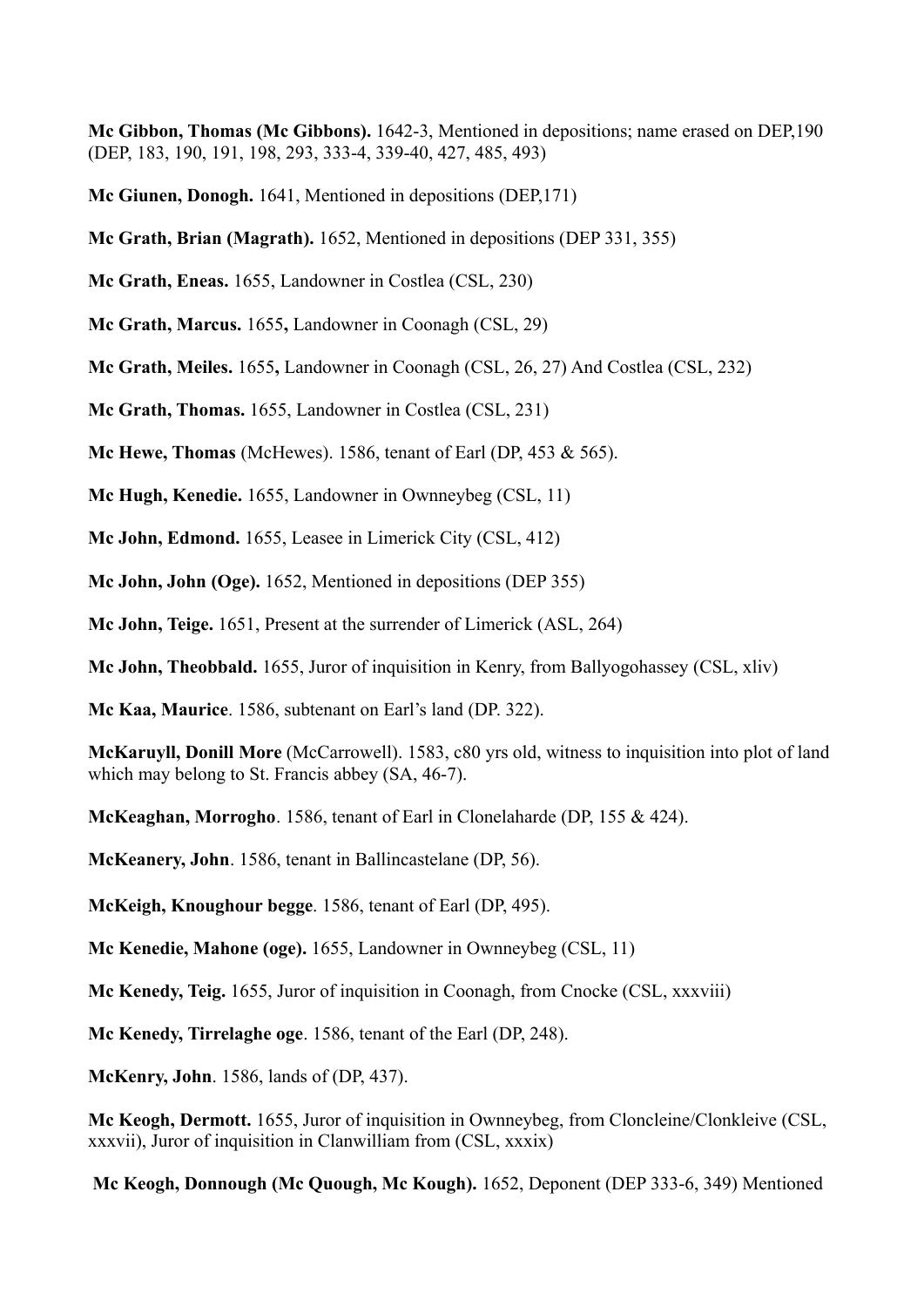in depositions (DEP 341-3, 347, 355-6, 1764) 1655, Juror of inquisition in Limerick City (CSL, xlv)

**Mc Keogh, Mahon.** 1655, Property owner in Limerick City (CSL, 462)

**Mc Konnoghor, Donnell**. 1586, tenant of Earl (DP, 274).

**Mc Korro, John mc William**. 1586, subtenant of Knight of Valley (DP, 290).

**Mc Kyllmartin, Donnell mc Neale**. 1586, tenant of Earl (DP, 267).

**Mc Loghllin, Kenedie.** 1655, Landowner in Ownneybeg (CSL, 11)

**McMahon, Bernard Gangaygh** (McMahowne). 1541, holding land in Kildare estate (Crown Surveys, p179).

**Mc Mahon, Bryen (Mc Mahowne).** 1642, Mentioned in depostions (DEP 319)

**Mc Mahon, Bryen Oge (Mc Mahowne).** 1643, Mentioned in depositions (DEP 490)

**Mc Mahon, Conner.** 1642, Mentioned in depositions (DEP 553)

**Mc Mahon, Dermott.** 1655, Landowner in Kenry (CSL, 361, 363)

**McMahon, Donatus** (McMayhowne). 1541, holding land in Kildare estate (Crown Surveys, p179).

**Mc Mahon, John.** 1655, Juror of inquisition in Kenry, from Ballyassie (CSL, xliv)

**Mc Mahon, Mahon (Mohowne Mc Mohowne, alias Mohowne Moyle).** Father of Therlagh Mc Mahon. 1643 & 1653, Mentioned in depositions (DEP 260, 645, 649, 1698)

**McMahon, Murrough**. 1541, extorting wine (SA, 72).

**Mc Mahon, Morrogh.** 1655, Landowner in Kenry (CSL, 351)

**Mc Mahon, Mathew (Mc Mahowne).** 1655, Juror of inquisition in Kenry, from Twogh (CSL, xliv)

**Mc Mahon, Sir Teige(Mc Mahowne).** 1655, Landowner in Connello (CSL, 329)

**Mc Mahon, Rory.** 1655, Landowner in Connello (CSL, 329)

**Mc Mahon, Therllagh (Mc Mahowne/ Mc Mohowne) (Mc Kennedy).** Son of Mahon Mc Mahon. 1641, 1643, Mentioned in depositions (DEP,170, 649) 1655, Landowner in Connello (CSL, 323, 326, 329), Juror of inquisition in Connello, from Cnocknoburly (CSL, xliii), Landowner in Kenry (CSL, 352)

**Mc Mahony, Connor (Mc Dermodie) (Mc Mahoney).** 1655, Landowner in Pubblebrien (CSL, 389)

**Mc Mahony, Daniell (Mc Mahonie).** 1655, Landowner in Pubblebrien (CSL, 383)

**Mc Mahony, Donnogh (Mc Mahowney/ Mc Mahonie ).** 1643, Mentioned in depositions (DEP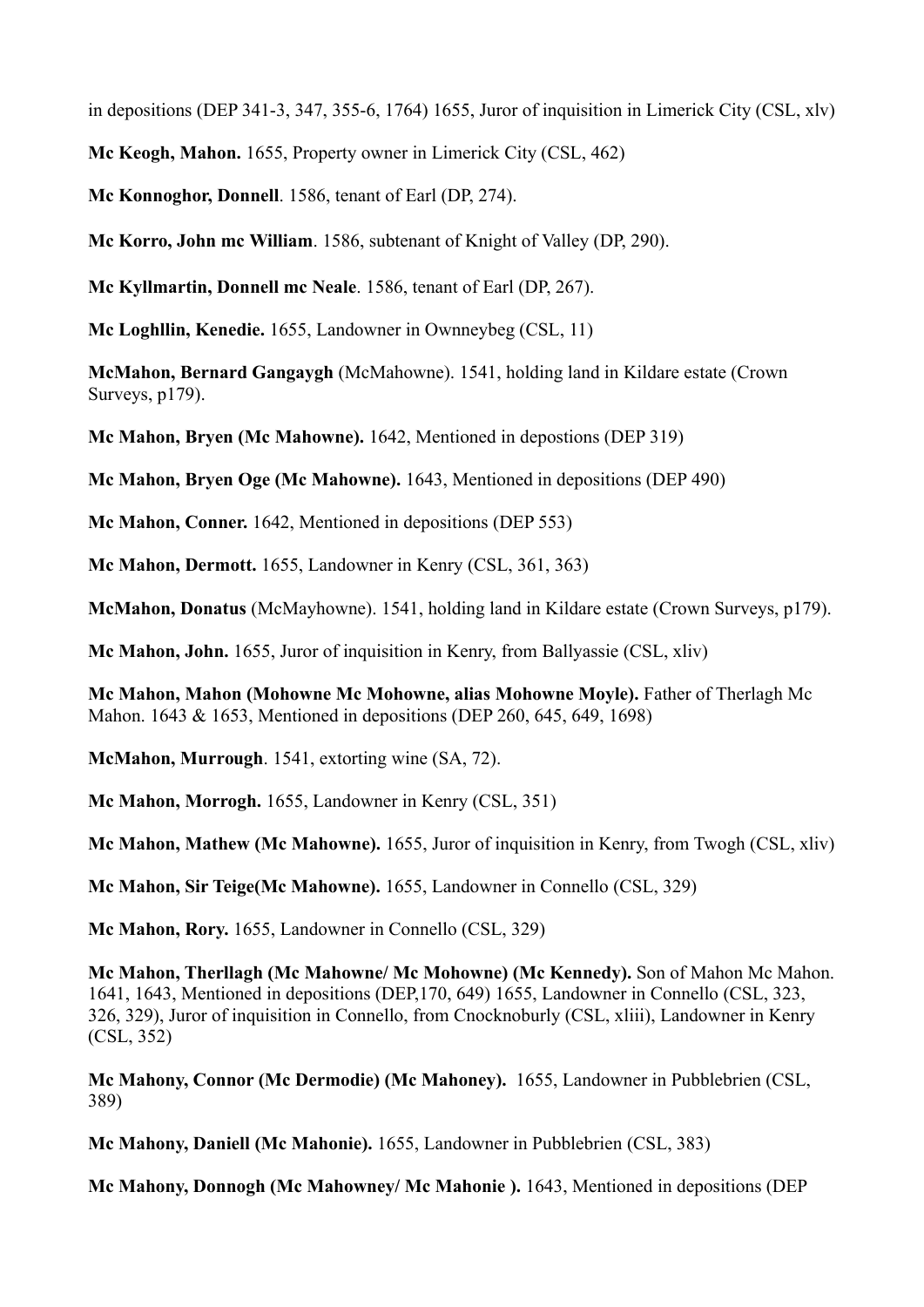355) 1655, Landowner in Pubblebrien (CSL, 383)

**McMahony, Edmond** (McMahowny) 1583, deceased, father in law of Shane O'Cahan (SA, 46-7).

**Mc Mahony, Mahonn (Mc Teige) (Mc Mahonie).** 1655, Landowner in Pubblebrien (CSL, 387)

**Mc Mahony, Phillip.** 1655**,** Landowner in Coonagh (CSL, 19, 20)

**McMahowne, Donalld**. 1586, of Portany, tenant of Earl

**Mc Mahownde, Terrelagh**. 1586, of Shannagolo, tenant of Earl (DP, 533).

**MacMahowere, Terence**. 1541, holding land in Kildare estate (Crown Surveys, p178).

**McMairtogh, Kennedy**. 1586, subtenant in Dungrot manor (DP, 705).

**McManeraghe, Thomas McHughe**. 1586, tenant of Kylwarren ne maning et al.(DP, 60).

**Mc Mleaghlinn, Connor.** 1655**,** Landowner in Coonagh (CSL, 28, 29)

**McMelaghlen, Teig**. 1586, tenant of Earl (DP, 612).

**McMelaghlen, William**. 1586, tenant of Earl (DP, 612).

**Mc Moellmurry, John.** 1655, Juror of inquisition in Kenry, from Milltowne (CSL, xliv)

**Mc Mor, Mleaghlinn.** 1655, Landowner in Ownneybeg (CSL, 10)

**Mc Moriertaughe, Donell.** 1600, husbandman in Kilmallock, accused of trespass and robbery of corn in Ballingaddy (CBM, 7)

**McMoriertogh, Teig**. 1586, tenant of Earl (DP, 534).

**McMoriertogh, Thomas**. 1586, tenant of Earl (DP, 567).

**Mac Moriertagh, Tirrelagh**. 1586, tenant of Earl in Shanid toghe (DP, 158, 247 & 516).

**McMorierto, Terrelagh**. 1586, de Disart, tenant of Earl (DP 632).

**McMorogh, Dermicius**. 1541, of Foynes extorting wine. (SA, 72-3).

**McMoroghoe, Mahowne**. 1586, tenant of Earl, possibly in Limerick, but in Cork and Waterford (DP, 696).

**Mc Morrice, Edmund**. 1586, of Kahehmoell (Cahirmoyle), tenant of Earl (DP, 273 & 277).

**McMorrice, Edmond oge**. 1586, tenant of Earl (DP, 557).

**Mc Morris, Garrott** (Gerald). 1586, tenant of Earl (DP, 260 & 689).

**McMorris, John**. 1586, of Ballynarde, former land holder of Coallick (DP, 20).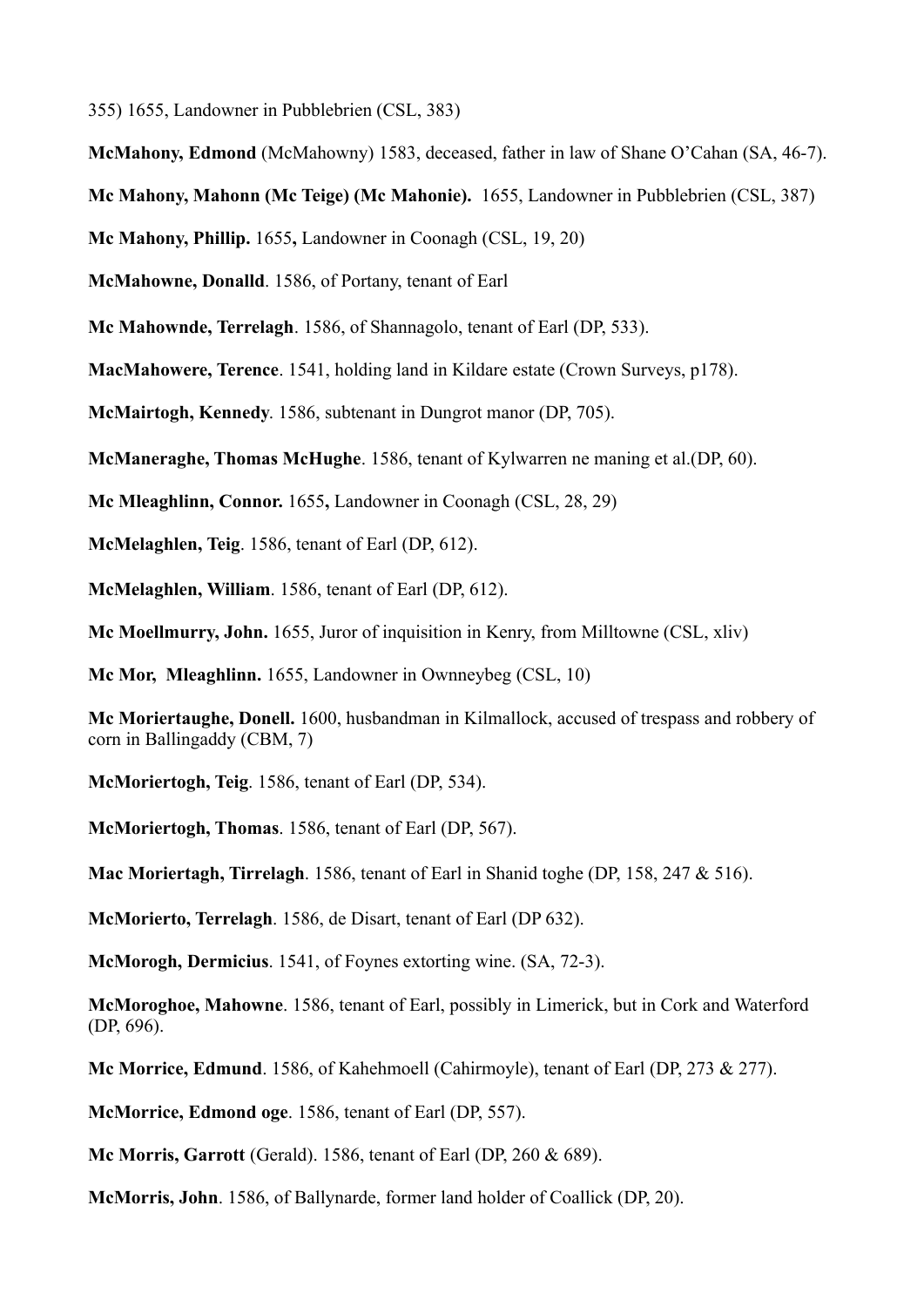**Mc Morris, Richard.** 1642, Mentioned in depositions (DEP 546)

**McMorris, William mcShane.** 1586, of Ballynarde, free tenant (DP, 31).

**McMorryshin**. 1586, burgess in Rathkeale (DP, 256).

**Mc Mortagh, Connor (Connr/ Mc Morttagh).** 1655, Landowner in Coonagh (CSL, 21, 22, 32)

**Mc Morttagh, Bryne (Bryen Mc Morrough).** 1642, Mentioned in depositions (DEP 521) 1655, Landowner in Pubblebrien (CSL, 383)

**McMurroghe, Moriertaghe**, 1586, surviving, tenant of E of Desmond (DP, 132).

**McNeale, Donnell**. 1586, of Doacatten, surviving, tenant of Earl (DP, 184 & 500).

**Mc Nemara (Captain Mc Namra).** 1653, Mentioned in depositions (DEP 1734) 1651, Present at the surrender of Limerick (ASL, 264)

**Mc Nemara, Daniell (Gentleman) (Donnell).** 1653, Mentioned in depositions (DEP 1692, 1747) 1655, Juror of inquisition in Coshmay, from Cloncullane (CSL, xli)

**Mc Nemara, Donnogh (Mc Nemara of Thomond).** 1653 & 1656 (deceased), Mentioned in depositions (DEP 1692, 1698, 1703, 1707, 1729-30, 1747)

**McNamara, Finnie** (McNymara). 1541, extorting from passers by. (SA, 72-3).

**MacNamara, John McDonald** (McNemarry). 1541, holding land in Kildare estate (Crown Surveys, p178).

**Mc Nemara, John (Mc Nemarragh).** 1642 & 1653, Mentioned in depositions (DEP 521, 1771)

**McNamara, Mahun** (McConmarry), 1583, fisher, named as tenant on land belonging to friars (SA, 47).

**\*McNamara, Margaret ny Mahunny.** 1583, widow c 53 yrs old, witness to inquisition into plot of land which may belong to St. Francis abbey (SA, 46-7).

**\*Mc Nemara, More (Née Purcell).** 1655, Landowner in Kenry (CSL, 343)

**Mc Nemara, Phianin.**1653, Mentioned in depositions (DEP 1747)

**McNamara, Teige** (McNymara). 1541, extorting from passers by. (SA, 72-3).

**Mc Owen, Daniell.**1642, Mentioned in depositions (DEP 369, 486)

**Mc Owen, Thomas.** 1642, Mentioned in depositions (DEP 369)

**McPayne, Laughlen mcKee**. 1586, tenant of Earl (DP, 275).

**Mc Peirce, James.** 1643, Mentioned in depositions (DEP 574)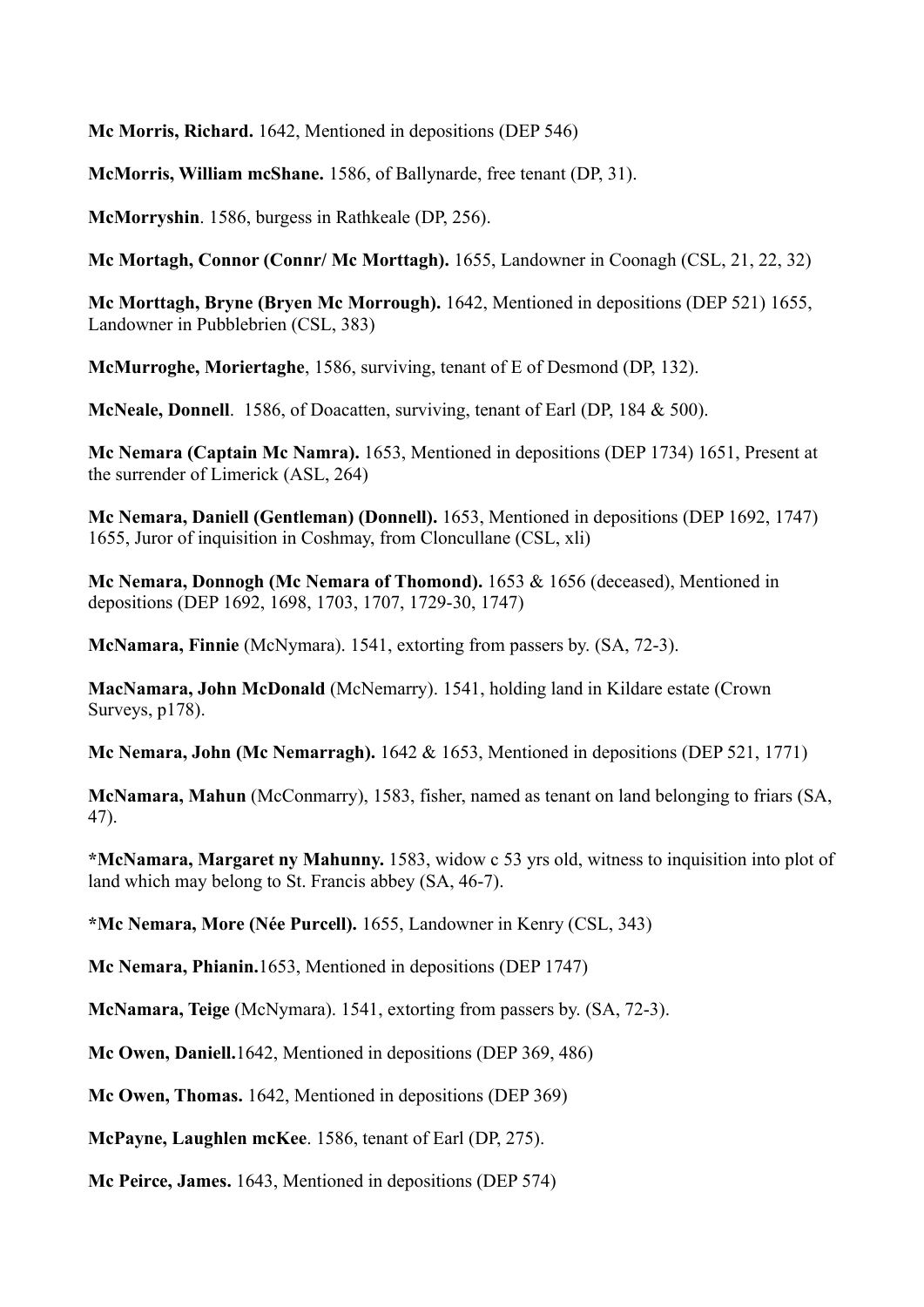**McPerson, Maurice oge**. 1586, holding vicar of Akeaton's land (DP, 263).

**Mc Philipe, David.** 1586, tenant of Earl (DP, 541, 577 & 689).

**McPhillip, Edmund**. 1586, of Morreregan deceased without heir as is said, tenant of Earl of Desmond (DP, 148, 336 & 691).

**McPhilipe, Edmund oge**. 1586, tenant of Earl (DP, 577).

**Mc Phillip, Garrett.** 1642, Mentioned in depositions (DEP 440) 1655, Juror of inquisition in Connello, from Ballyhea (CSL, xliii)

**McPhillip, Thomas**. 1586, of Ballinlyne, tenant of Earl (DP, 78).

**McPhillippe, William**. 1586, tenant of Earl (DP, 535).

**Mc Qworowgh, John mc William**. 1586, tenant of Earl (DP, 552).

**Mc Reynold, Garrott mc Gibbon** (Raynode). 1586, subtenant of Knight of Valley (DP, 288 & 556).

**McRichard, Edmund moyle**. 1586, holding Ballyhubbarde (DP, 25).

**McRicharde, Edward**. 1586, tenant in Ballynemoneymore (DP, 25).

**Mc Richard, Edmond.** 1655**,** Landowner in Ownneybeg (CSL, 6)

**McRichard, Garrat Roe**. 1586, former tenant in Ballynemoneymore (DP, 25).

**Mc Richard, James.** 1642, Mentioned in depositions (DEP 546)

**Mc Richard, John.** 1642, Mentioned in depositions (DEP, 335)

**Mc Richard, Thomas.** 1655, Landowner in Kenry (CSL, 344)

**McRichard, Thomas**. 1586, tenant of Earl (DP, 579 & 689).

**Mac Richarde, William mcOny**. 1586, subtenant in Dungrot manor (DP, 705).

Mc Rickard, Geffrie<sup>16</sup>. 1655, Landowner in Clanwilliam (CSL, 60)

**Mc Rickard, Theobold.** 1655, Landowner in Clanwilliam (CSL, 60)

**Mc Rickard, William.** 1655, Landowner in Clanwilliam (CSL, 60)

**Mc Rory, John (Mc Rorye).** 1655, Landowner in Connello (CSL, 308)

**Mc Rory, Teige.** 1655**,** Landowner in Kilmallock (CSL, 173)

<sup>&</sup>lt;sup>16</sup> Possibly Bourke, as are the other Mc Rickards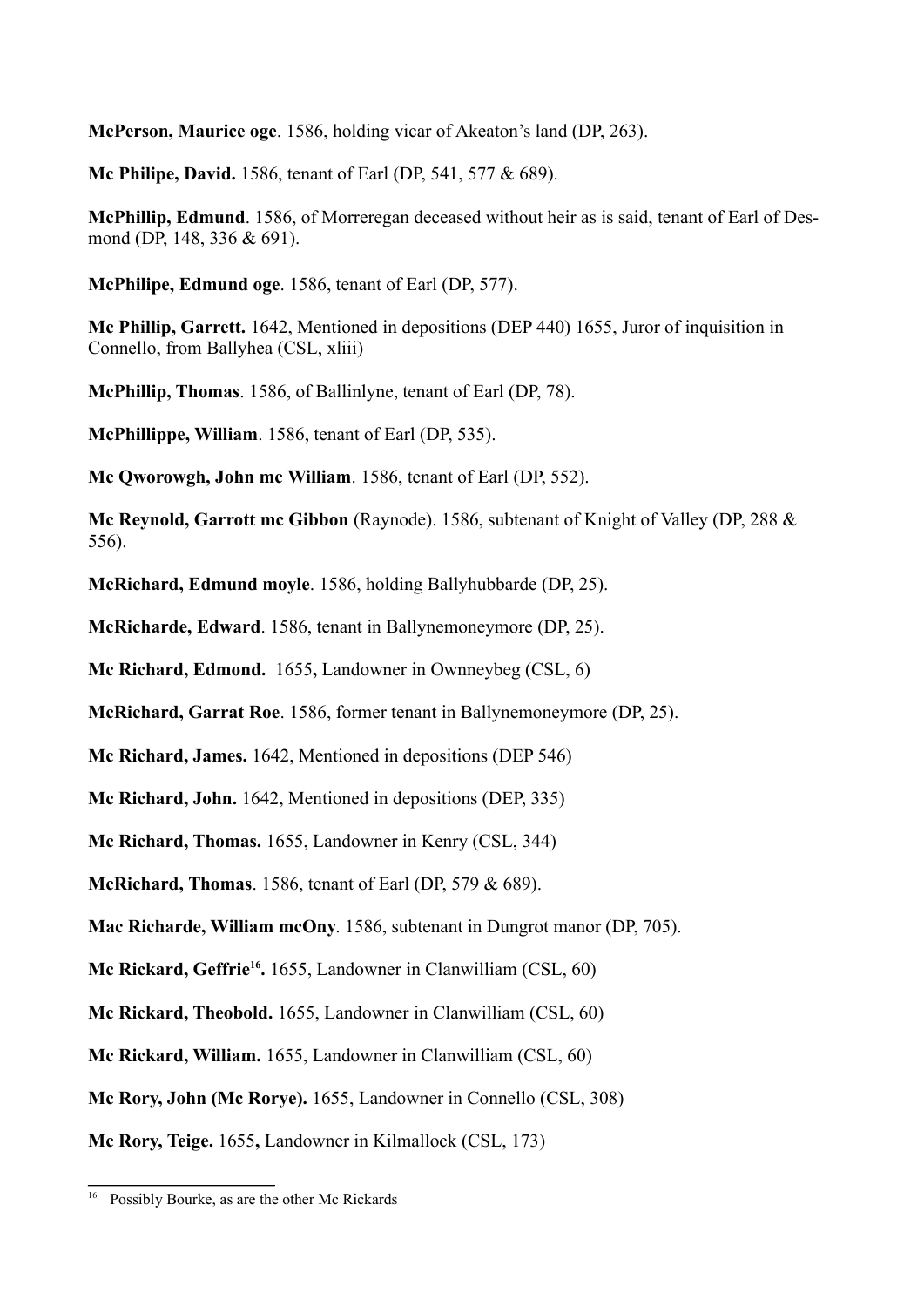**Mc Ruddereye, Edmund**. 1586, of Glangibbon, tenant of Earl (DP, 280).

**Mc Rudderye, Edmond**. 1586, tenant of Earl (DP, 322).

**McRudderye, Edmund mc David**. 1586, surviving, tenant of Earl (DP, 249, 296 & 573).

**Mc Rudderye, John mc Morrice**. 1586, subtenant of Knight of Valley (DP, 307).

**Mc Rudderye, John Oge**. 1586, of Ballinvestelige, called the White Knight tenant of Earl (DP, 321-3 & 444-7).

**Mc Ruddery, John (Fitzgerald?).** Father of John Oge FitzGerald. 1643, Mentioned in depositions (DEP, 275)

**Mc Rudderye, Thomas** (Knight of the Valley). 1586, who was executed at Limerick, tenant of Earl (DP, 108, 160-1, 235, 286-310, 314, 473, 634, 685-9 & 713).

**McRuddery, Thomas mcEdmond**. 1586, tenant of Earl (DP, 583).

**McSawerley, John**. 1586, harper, holding Droomebegg (DP, 28).

**Mc Seidy, John**. 1541 inquisition names him as receiving a book from the Franciscans (SA, 70).

**Mc Shane, Brien.** 1643, Mentioned in depositions (DEP, 315)

**Mc Shane, Conno.** 1655, Landowner in Pubblebrien (CSL, 381)

**McShane, Derby**. 1586, tenant of Earl (DP, 549).

**Mc Shane, Donnell.** 1642, Mentioned in depositions (DEP, 331)

**McShane, Edmund**. 1586, tenant in Clanwilliam (DP, 40).

**Mc Shane, Edmund.** 1655, Landowner in Kenry (CSL, 345)

**Mc Shane, Hugh.** 1642, Mentioned in depositions (DEP 546)

**Mc Shane, James.** 1655 (deceased), Landowner in Connello (CSL, 318)

**McShane, John oge**. 1586, tenant of Earl (DP, 578 & 689).

**McShane, Maurice**. 1586, of Lyskordane and Ballynusky, surviving, tenant of Earl (DP, 173, 526 & 587).

**Mc Shane, Murtough.** 1642, Mentioned in depositions (DEP, 283)

**Mc Shane, Phillip.** 1642, Mentioned in depositions (DEP, 336)

**Mc Shane, Roger.** 1643, Shoemaker, Mentioned in depositions. (DEP 397)

**McShane, Teige**. 1609, holder of part of the corporation 40 ploughlands (SA, 38).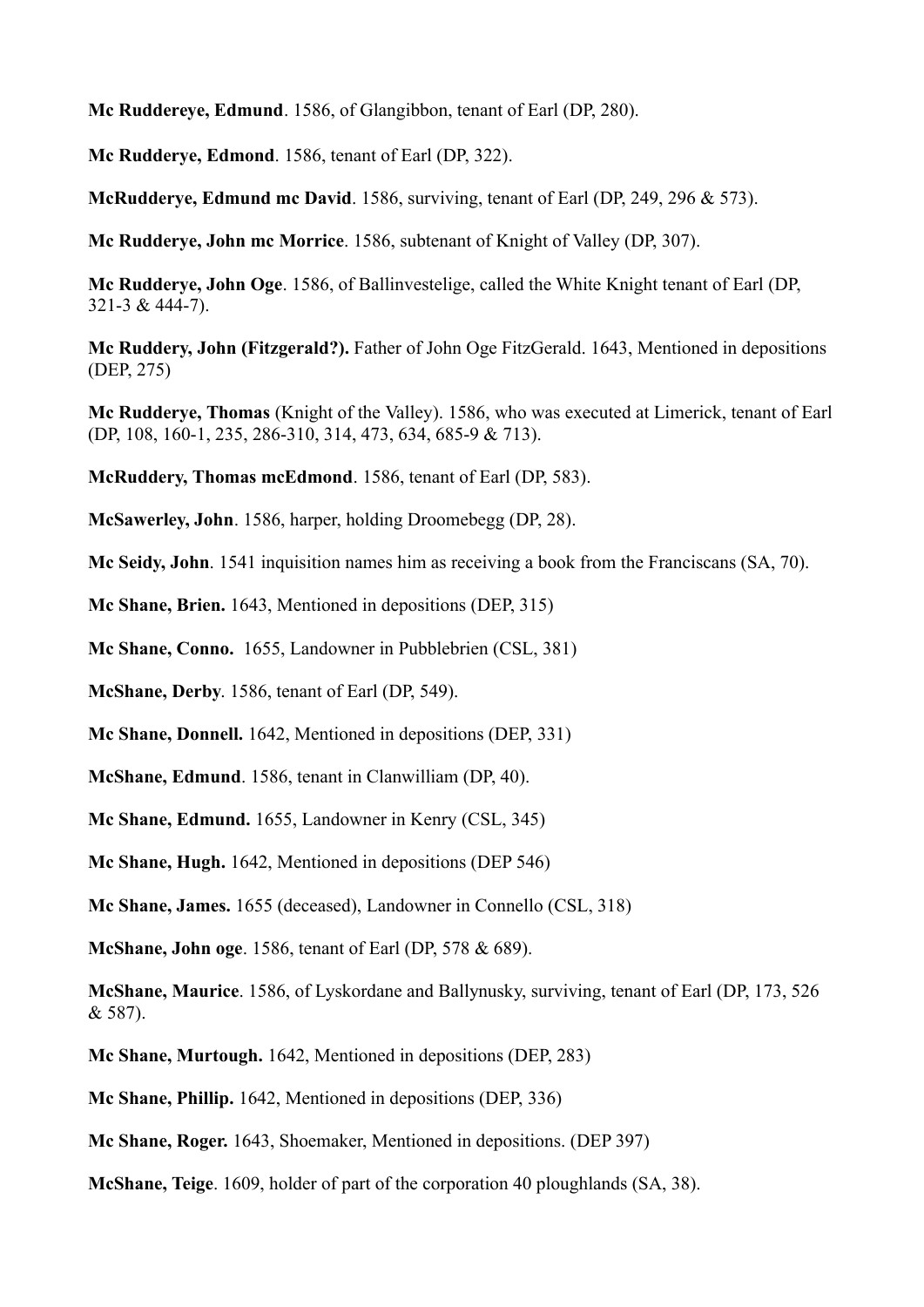**Mc Shane, Teige.** 1642, Husbandman, Mentioned in depositions (DEP, 283)

**McShane, William**. 1586, tenant of Earl (DP, 546).

**Mc Shane, William.** 1642, Shoemaker, Mentioned in depositions (DEP 486)

**Mc Shane, William.** 1642, Husbandman, mentioned in depositions (DEP 440, 509)

**Mc Shee, Brian (O Sheehy, Mc Sihy).** 1642-3, Mentioned in depositions (DEP 428-9, 486)

**Mc Shee, Brian (Mc Murrough) (Mc Shihy).** 1643, Mentioned in depositions (DEP 293)

**McShee, Dermod.** 1586, tenant of Earl (DP, 585).

**Mc Shee, Dermott.** Father of Moriertagh. 1600, Mentioned in State Papers (CSP 281)

**Mc Shee, Edmund (Mc Shihy/ Mc Sihy).** 1642, Mentioned in depositions. Brother of Owen. (DEP,186, 229, 275, 314, 334, 337, 428, 546, 577, 598)

**Mc Shee, Edmond (Mc Shihy/Sihy/Shily).** 1642, Mentioned in depositions (DEP,178, 180, 201, 238)

**Mc Shee, John (Mc Shihy).** 1642, Mentioned in depositions (DEP, 334)

**Mc Shee, Harrald.** 1643, Mentioned in depositions (DEP, 275)

**Mc Shee, Moriertagh (Mc Dermott).** 1600, Mentioned in State Papers (CSP 281)

**Mc Shee, Morrogh (Murtogh Mc Sheehy/ Murrough Mc Shie).** 1641, Landowner in Ballycolmaine, Gurton Carrowsan, Tyreweenie and Gortingarrie (WEBB, 419-20) 1655, Juror of inquisition in Connello, from Glanagoane (CSL, xliii)

**Mc Shee, Owen (Mc Shihy).** 1642, Mentioned in depositions. Brother of Edmund (DEP,186, 254, 209)

**Mc Shee, Roger.** 1643, Mentioned in depositions (DEP, 275, 577)

**Mc Shee, Rory (Rery/ Rorie Mc Shihy).** 1600, Mentioned in State Papers (CSP 138) 1641, Collected rents in the Bishop's name (WEBB, 420) 1642, Mentioned in depositions (DEP, 208-9, 314, 334, 521, 577)

**McShee, William**. 1586, tenant of Earl (DP, 585).

**McShehee, Dermodo McKnougho**. 1586, slain in rebellion tenant of E of Desmond (DP, 142 & 174).

**Mc Shehee, Dermodo mc Shane**. 1586, of Garrenneboye, tenant of Earl (DP, 279).

**Mc Shehee, Edmund McManus** 1586, slain in rebellion, tenant in Gragnekerrelaghe (DP,58).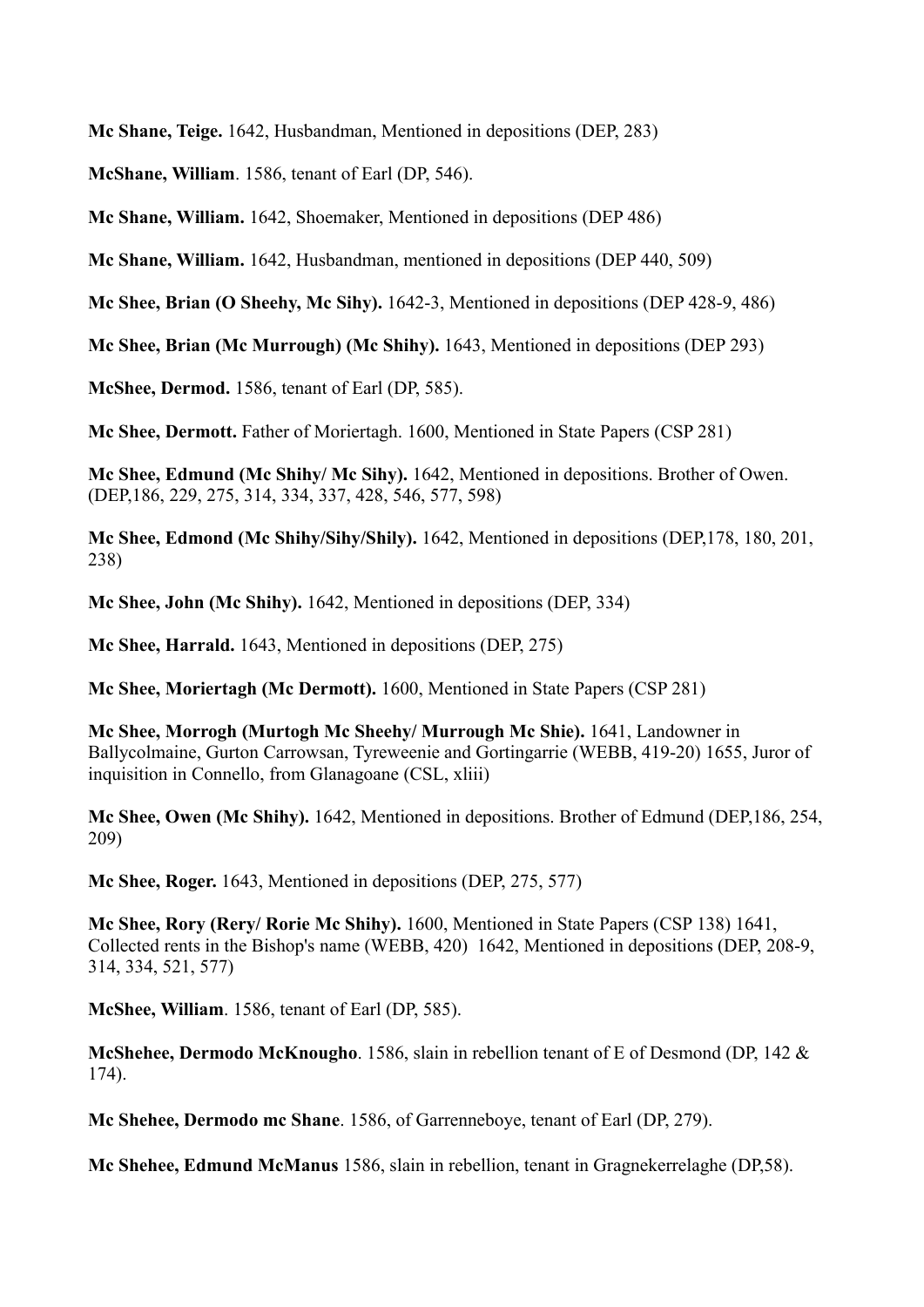**McShehie, Kayle Keaghe**. 1586, tenant of Earl (DP, 598).

**McShehy, Konoghor**. 1586, tenant of Earl (DP, 487).

**McShehy, Moriertaughe mcMoroghoo**. 1586, tenant of Earl (DP, 483).

**McShehee, Murrogho mac Edmund oge**. 1586, surviving/ attainted, tenant of Earl (DP, 183, 188 & 693).

**McShehee, Owen McEdmunde** (alias Eugene; McEdmond oge). 1586, slain in rebellion, tenant of Earl of Desmond (DP, 124 & 662)*.*

**McShehie, Rorie**. 1586, of Ballyeleynan, surviving, tenant of Earl (DP, 89,101, 125, 128, 140, 171, 203, 351, 463-4, 525 & 675).

**McShehee, Shane mc Richarde**. 1586, tenant of Earl (DP, 233).

**McShehee, Tirrelaghe mcEdmunde oge.** 1586, executed at Dublin, tenant of Earl, captain of galloglass and constable of Portrinard castle (DP, 183, 187, 193-4, 226 & 231).

**McShehy, William mcEdmonde Oge**. 1586, tenant of Earl (DP, 562).

**Mc Shurlock, Mahowne.** 1641, Landowner in Asheelon (WEBB, 420)

**Mc Sweeny, Bryen (Mc Swiny).** 1643, Mentioned in depositions (DEP 349)

**Mc Teige.** 1651, Present at the surrender of Limerick (ASL, 264)

**Mc Teige, Daniell.** 1652, Mentioned in depositions (DEP 344)

**McTeige, Dermid**. 1609, of Tough, swears on oath about the 40 corporation ploughlands (SA, 34- 35).

**Mc Teige, Dermod (oge).** 1642, Yeoman, Mentioned in depositions (DEP, 209)

**McTeig, Dermot**. 1586, tenant of Earl (DP, 611 & 624).

**McTeig, Gillduff**. 1586, tenant of Earl (DP, 547).

**Mc Teige, John.** 1642, Mentioned in depositions (DEP, 283)

**McTeig, Mathew**. 1586, tenant of Earl (DP, 547).

**Mc Teige, Mathew.** 1655, Landowner in Coshmay (CSL, 145)

**Mc Teig, Maughan**. 1586, burgess of Any (DP, 387).

**McTeige, Murroghe**. 1586, subtenant in Dungrot manor (DP, 705).

**McTeige, Murrogho McTyrrelaghe***.* Tenant of Earl, in Shanid toghe (DP, 156-7).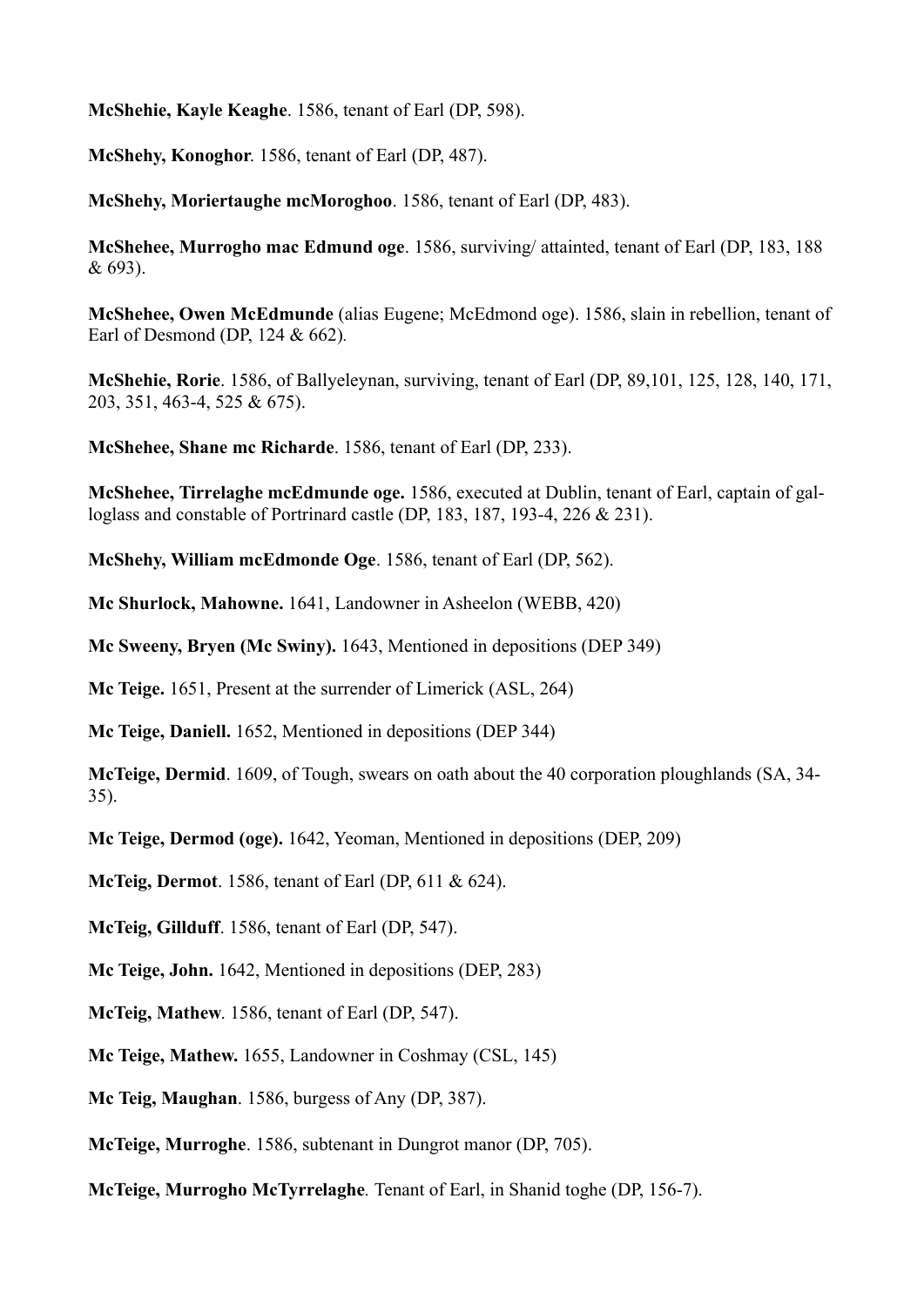**Mc Therlagh, Bryen.** 1655, Landowner in Killmallock (CSL, 160-1)

**Mc Therlagh, Bryen.** 1641, Landowner in Ballynikelly (WEBB, 419) 1655, Landowner in Kenry (CSL, 361)

**Mc Therlagh, Dermott.** 1655, Juror of inquisition in Pubblebrien, from Craigbeg (CSL, xliv)

**Mc Therlagh, Kennedy.** 1655, Landowner in Kenry (CSL, 361)

**Mc Therlagh, Mahoone (Mc Turlagh).** 1642, mentioned in depositions (DEP 590)

**Mc Therlagh, William.** 1642, Yeoman, Mentioned in depositions (DEP 472, 588)

**Mc Thomas, Cnogher.** 1643, Yeoman, Mentioned in depositions. (DEP 229)

**Mc Thomas, Donnogh.** 1642, Mentioned in depositions (DEP, 283)

**Mc Thomas, Edmunde Gankoghe mc Morris**. 1586, subtenant on Earl's land (DP, 326).

**McThomas, Garrett**. 1586, tenant of Earl (DP, 586).

**Mac Thomas, Gerald**. 1586, of Kyllffynney slain in rebellion, tenant of Earl (DP, 189, 200, 326, 434, 436, 553, 566 & 659).

**Mc Thomas, Gerrald**.1655, Juror of inquisition in Connello, from Rathnaseare (CSL, xliii)

**Mc Thomas, Gerald mc William**. 1586, paying head rent (DP, 336).

**Mc Thomas, Gerrott.** 1655, Landowner in Kenry (CSL, 360)

**McThomas, James**. 1586, of Conesye in Cosbryde, nephew to the Earl of Desmond, tenant of Earl (DP, 240).

**Mc Thomas, Morris (Or Fitz Thomas).** 1643, Mentioned in depositions (DEP 248, 348)

**McThomas, Richard**. 1586, of Pallice slain in rebellion, tenant in Garryfine and Ballintubridd (DP, 54) and Kyllehallagh etc (DP, 59-63, 205 & 657-8).

**McThomas, Richard**, 1586, surviving, of Lysemoto, tenant of Earl (DP, 81, 325 & 460).

**Mc Thomas, Ulli Backaghe** (Ullig). 1586, slain in rebellion, of Clasheowny, tenant of Earl (DP, 352 & 665).

**Mc Thomas, William.** 1642, Mentioned in depositions (DEP,183) 1655**,** Landowner in Coonagh (CSL, 19, 20)

**Mc Tibbot, Gerrott.** 1655, Landowner in Kenry (CSL, 348-9)

**Mc Tohogh, Teig ne Dermodo**. 1586, tenant of Earl (DP, 580).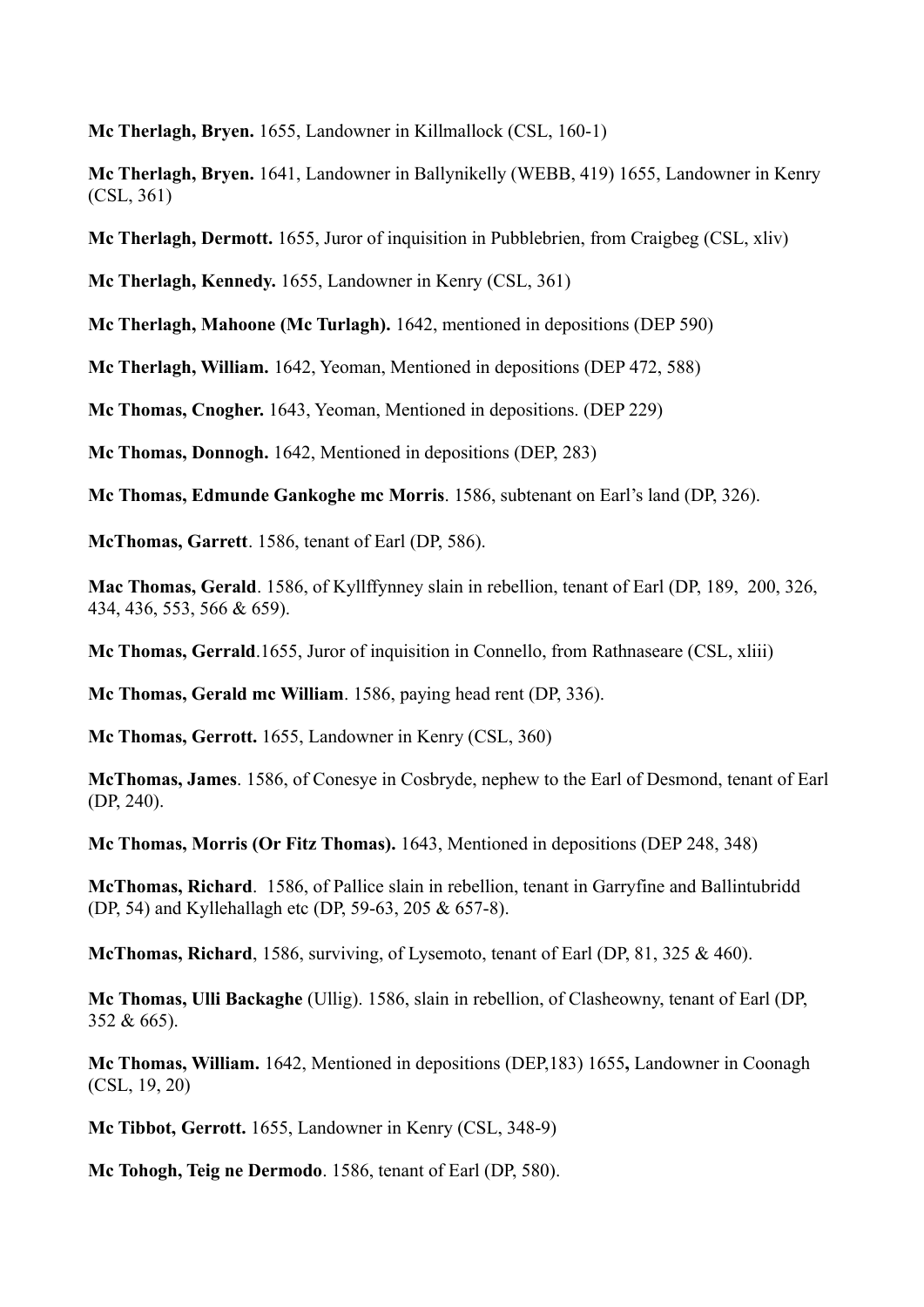**Mc Ullig, Rickard** (Richard). 1586, tenant of Earl (DP, 559 & 604).

**Mc Walter.** 1642, Mentioned in depositions (DEP, 331)

**McWilliam, Donogho moyle**. 1586, slain in rebellion, tenant of Earl (DP, 663).

**McWilliam, Edmund.** 1655, Juror of inquisition in Kenry, from Curhownokye (CSL, xliv)

**McWilliam, Richard**. 1541, holding land in Kildare estate (Crown Surveys, p183).

**Mc William, Richard (Mc William).** 1643, Mentioned in depositions (DEP 543)

**McWilliam, Whym**. 1586, burgess in Rathkeale (DP, 256).

**McWilliam, William Cham mcRichard**. 1586, tenant of Earl (DP, 555).

**McWilliam, William mcClonedonnell**. 1586, subtenant in Dungrot manor (DP, 705).

#### **[Ni]**

**Na Buolyes, William.** 1655, Landowner in Killmallock (CSL, 170)

**ny Bernize, Thomas**. 1586, tenant of Earl (DP, 575 & 689).

**ne Bwoly, William** (Boyle, Bwryly). 1586, tenant of Earl (DP, 545, 588 & 627).

**\*Ne Caunrecan, Nora (Gnoragh Mc Canurecan).** 1642 (deceased), Mentioned in depositions (DEP,175, 182, 298)

**\*ne Cassy, Giler** (Egidius). 1586, widow, tenant of earl (DP, 602).

**\* ne Cormocke, Elena**. 1586, mother of Knonogher Ohowan mc Bryan Ogonawghte, holding sons land. (DP, 337 & 684).

**ne Currogh, Donnogho mc Teige**. 1586, subtenant of Knight of the Valley (DP, 296 & 581).

**\*ni Dermods, Kattelline** (Dermod, Katherine), 1586, of Knockmony, occupying Ballynemonybegg (DP, 25), wife of Eanoghe O Murtell (DP, 33).

**\*ni Donnell, Anstance Liogh**. 1577, c52 yrs, witness in case, nurse for Margaret Sexton (SA 49- 50).

**neave Laghlen, Ony**. 1586, subtenant on Earls Land (DP, 322).

**\*Ni Richard, Elis**. 1602, widow, petitioner (SA, 62-3).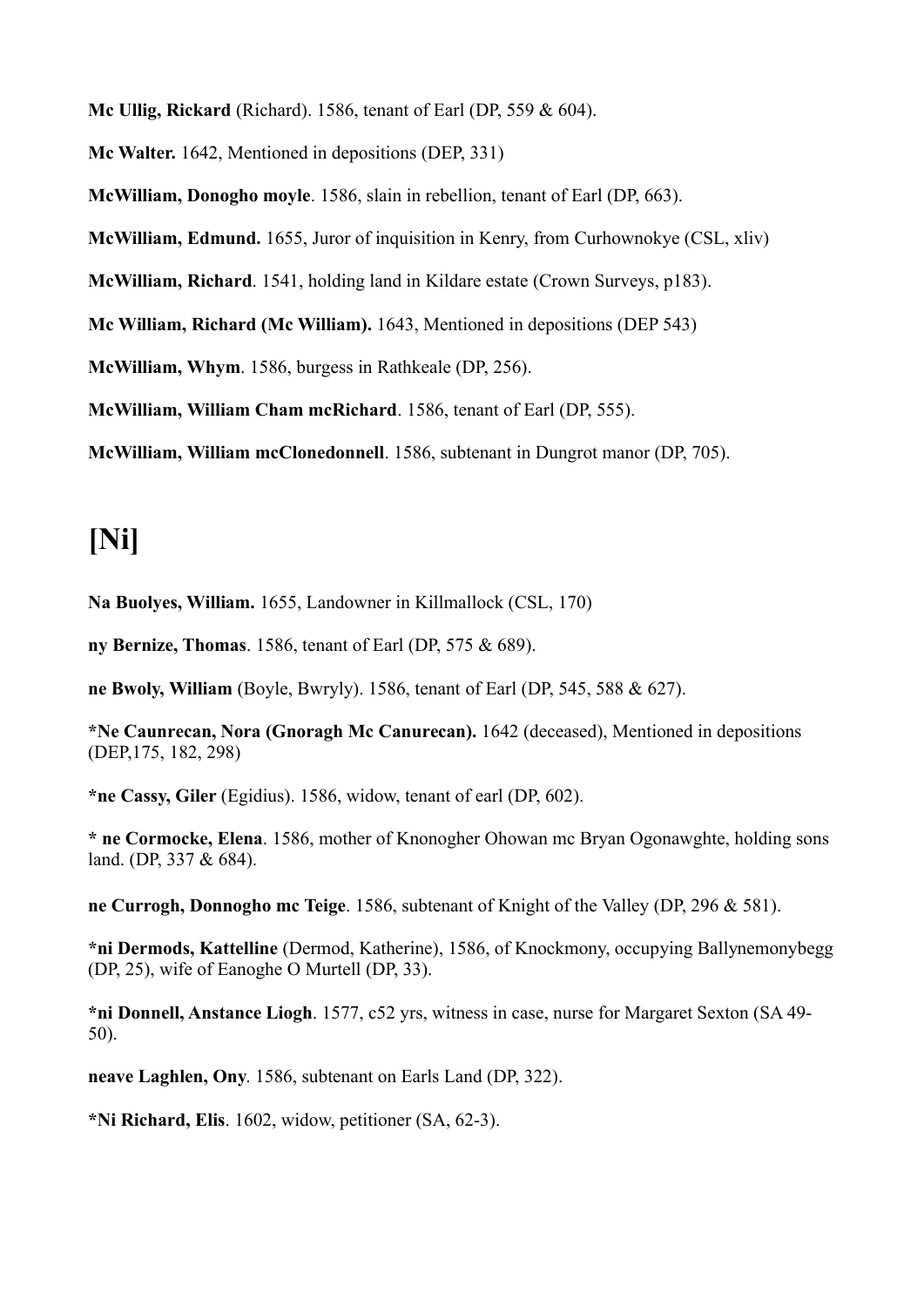### **[N]**

**Nagh, Richard.** 1642, Mentioned in depositions (DEP,183)

**Nagle James**. 1541 inquisition names him as renting from Franciscans (SA, 70-1).

**Nagle, John**. 1541 inquisition names him as renting from Franciscans (SA, 70-1).

**Nagle, John**. 1649, master of *St John* to L. (HCA2, 1189).

**Nangle, James**. 1647, mariner on the *John of Limerick* (HCA2, 790 & 792).

**Nartin, Patrick.** Father of William & Edmound O Nartin. 1643, Mentioned in depositions (DEP 451)

**Nash, David.** Leaseholder in Newcastle(IC, 487)

**Nashe, Downe**. 1586, tenant of Earl (DP, 486).

**Nash, Edmond.** 1643, Mentioned in depositions (DEP, 314)

**Nash, Edward.** 1655, Landowner in Connello (CSL, 307)

**Nashe, James ogo**. 1586, of Asketten, surviving, tenant of E of Desmond (DP, 91, 134, 139 & 466).

**Nash, James** (Naish)**.** 1655, Juror of inquisition in Connello, from Bally Ellane (CSL, xliii)

**Nash, Leonard**. 1586, tenant on Askeaton manor (DP, 420).

**Nash, Morrish.** 1655, Landowner & Mortgage holder in Connello (CSL, 282, 296)

**Nashe, Richard**. 1586, surviving, tenant of E. of Desmond (DP, 133 & 484).

**Nate, Morris.** 1641, schoolmaster, Mentioned in depositions (DEP,172)

**Neale, David**. 1647, merchant on the *Middelburg* (HCA2, 381).

**Nelan, Patrick**. 1663, in possession of property claimed by Sir James Galwey in L (CC, 325).

**Ne Longe, Tibbott.** 1600, Mentioned in State Papers (CSP 64, 70)

**Nelson (Lieutenant Colonel Nellson).** 1655, Property owner in Limerick City (CSL, 437)

**Nelson, Edward (Neilson).** 1643, Vicar & Deponent (DEP 354-5)

**Netoghe, Teige mc Dermodo**. 1586, tenant on Earl's land (DP, 310).

**Newenham, George. See John Newenham**

**Newenham, John (Newman?).** 1642, Deponent (DEP, 299-300, 329-30, 1767-70). Father of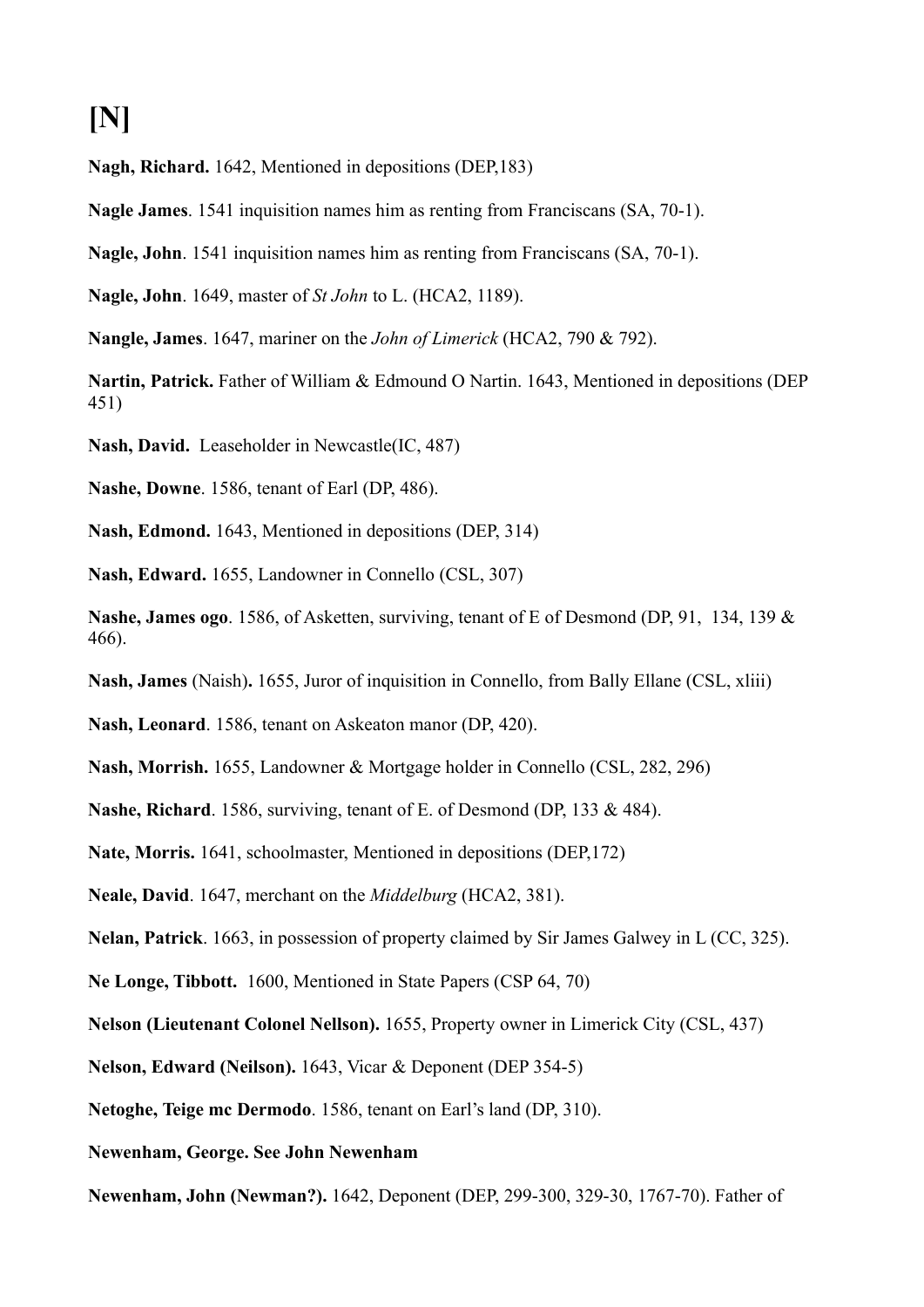Thomas, Richard, John and George Newenham, all minors.

**Newenham, John. See John Newenham**

**Newenham, Richard. See John Newenham**

**Newenham, Thomas. See John Newenham**

**Newenham, Thomas. Grandfather of John Newenham** (DEP, 299)

**Newland, William** (sons William & John Newlan). 1683, warden of castle of L. (OP, p. 268 & 270).

**Newman (Mr Newman).** 1655, Property owner in Limerick City (CSL, 414, 417)

**Newman, Thomas.** 1642, Mentioned in depositions (DEP 521)

**Newgent, James.** 1643, Mentioned in depositions (DEP 355, 549)

**Newgent, Jefferie.** 1642, Mentioned in depositions (DEP 549)

**Newgent, John.** 1643, Mentioned in depositions (DEP 355)

**Newgent, Redman.** 1642, Mentioned in depositions (DEP 549)

**Newgent, Thomas.** 1643, Mentioned in depositions (DEP 355)

**\*Neyland, Elizabeth.** 1642, wife of William Neyland, Mentioned in depositions (DEP, 219)

**Neyland, William.** 1642 (deceased), Yeoman, Mentioned in depositions (DEP, 219)

**Nicholas, Elias.** 1642, Deponent, joiner (DEP 391-4)

**Nicholas, Philip.** Had a lease on lands in Meane (IC, 486)

**Nicholson, John.** Copyholder in Newcastle (IC, 487)

**Nihell, Daniel**. 1635, Sheriff of L. City (Lenihan, 702).

**Nihell, David (Nihill).** 1655 (deceased), Burgess, Landowner in Kenry (CSL, 358) Mortgage holder in Limerick City (CSL, 400). 1663, in possession of property claimed by Sir James Galwey in L (CC, 325).

**Nihell, James.** 1655, Juror of inquisition in Kenry, from Ballynoe (CSL, xliv)

**Nihell, John**. 1680, of L. gent. lessee of house in Mungret St (IQM, 1184).

**Nixon, George.** 1655 (deceased), Landowner in Killmallock (CSL, 162, 166-7)

**\*Nogle, Ann.** 1642, Mentioned in depositions (DEP 534)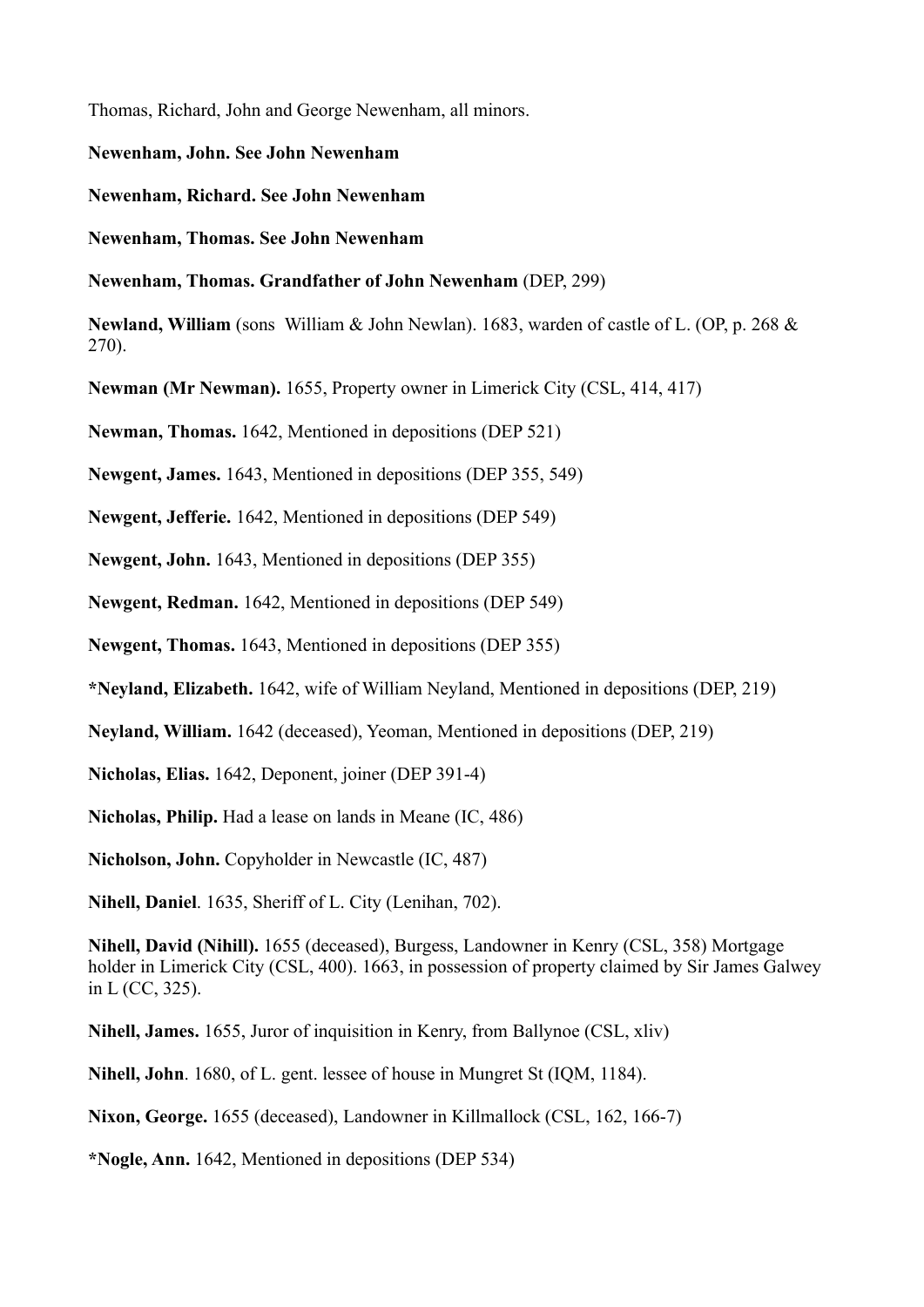**Norr, John oge**. 1586, portreeve of Rathkeale (DP, 256).

**Norris, Capt**. 1586, executed James mcGarrott duffe Marescal (DP, 36).

**Norris, Sir Thomas**. 1585, M.P. for Limerick County (Lenihan, 741).

**Norten, Samuell.** 1642, Mentioned in depositions (DEP 497)

**Northcott, Phillip.** 1604, high Sheriff of County Limerick. (CBM. 47)

**Nugent, Walter.** 1643, Yeoman, mentioned in depositions (DEP 481)

**\*Ny Bryen, Slany.** 1655, Mortgage holder in Pubblebrien, daughter of Daniell O'Brien (CSL, 390)

\***Ny Bryne, Margrett.** 1655, Landowner in Pubblebrien, mother of Dermott O'Brien (CSL, 394)

**\*Ny Gerrald, Ellen.** 1642, Mentioned in depositions (DEP, 279)

**\*Ny Mulryan, Shevan (Siobháin).** 1642, Widow. Mentioned in depositions (DEP 425)

**\*Ny Shihy, Mary.** 1643, Mentioned in depositions (DEP 355)

### **[O]**

**Odell, John (Odle).** Son of Richard and Joan Bettesworth. 1642, Deponent (DEP 527-8) 1655, Juror of inquisition in Connello, from Pallice (CSL, xliii) Landowner (CSL, 300). 1678-9, High Sheriff of Limerick Co. (Lenihan, 743-4).

**Odell, Edward.** Had a lease on lands in Meane (IC, 486)

**Odell, Edward (The younger).** Had a lease on lands in Meane (IC, 486)

**Oells, William.** 1655, Property owner in Limerick City (CSL, 443)

**\*Oge, Katherine**. 1663, in possession of property claimed by Sir James Galwey in L (CC, 325).

**\*Oldridge, Mary** (William, daugher of). 1683, warden of castle of L. (OP, p. 268 & 270).

**Oliver, Charles**. 1692, High Sheriff of Limerick Co. (Lenihan, 744).

**Oliver, Edward.** Landowner in Killmacough als Knock Billingsley (IC, 489)

**Oliver, Robert**. 1661, M.P. for Limerick County (Lenihan, 741).

**Ormsby, Arthur** (Ormesby) 1669, High Sheriff of Limerick Co. (Lenihan, 743).

**Ormsby, John.** 1692, MP for Kilmallock (Lenihan, 743).

**Ormsby, Robert.** 1692, MP for Kilmallock (Lenihan, 743).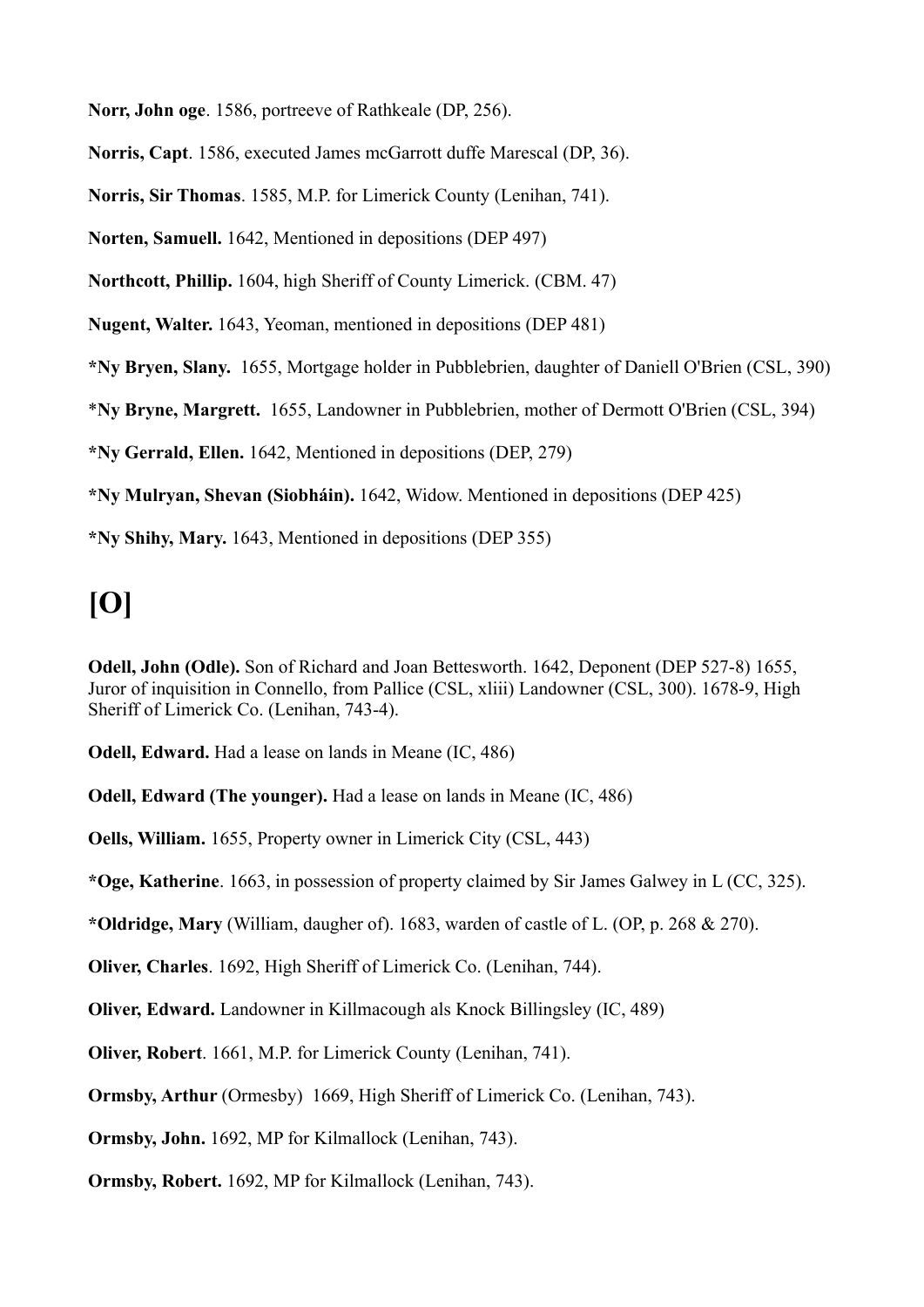**Orrery, Earl of**. 1666, purchase of Limerick (OP, p. 45).

**Osbourne, Henry.** 1618, Clerk of the Crown in Limerick (IC, 273)

**Osbourne, Richard.** 1618, Clerk of the Crown in Limerick (IC, 273)

**Ounton, Edward**. 1586, assigned land in Connello (DP, 373).

**Outred, Sir Henry (Oughtred).** Granted the seignory of Meane in the Munster Plantation (IC 485) Purchased the seignory of Muskrinownan als Beauly from Robert Stroud (IC, 488) 1641, Landowner in Kilnemonie, Rathinissai, Balinoe (WEBB, 422)

**Owsely, Michael.** 1642, Mentioned in depositions (DEP 527)

**Owswell (Mr Owsewell).** 1655, Property owner in Limerick City (CSL, 431)

### **[O\*]**

**O Bañan, Connor.** 1655**,** Landowner in Kilmallock (CSL, 173)

**O'Barry, Daniell.** 1655, Mortgage holder in Clanwilliam (CSL, 86)

**O'Barry, John (Bary, corrected from Donnell).** 1642, Husbandman, mentioned in depositions (DEP 440)

**O'Brady, Dermot.** 1653, Mentioned in depositions (DEP 1718)

**O'Brien (Earl of Thomond).** 1643, Mentioned in depositions (DEP 818-9)

**O'Brien, Barnebie, (Earl of Thomond) (Barnebye/ Barnabie/ Barnaby).** 1655, Landowner in Coonagh (CSL, 20-22, 25, 26, 27, 44, 45, 49) And Clanwilliam (CSL, 70) And Small County (CSL, 105) And Pubblebrien (CSL, 372, 375, 377) Property owner in Limerick City (CSL, 437, 451, 461, 474, 482, 485) (LCI, #16, 23, 25, 47)

**Obryan, Bryan**. See Bryan Duff.

**O'Brien, Brien.** 1609, gentleman, owned weirs in the River Shannon which were destroyed by Limerick Corporation (SCC, 319)

**O'Brien, Christopher.** 1653 & 1656, Mentioned in depositions (DEP 1707, 1747)

**O'Brien, Connor (Bryne).** 1642, Mentioned in depositions (DEP 553, 819, 1698, 1707, 1710) 1655, Landowner in Coonagh (CSL, 49)

**Obryan, Connor moyle**. 1586, tenant of Earl (DP, 622).

**O'Brien, Daniell.** 1653 (deceased), Mentioned in depositions (DEP 1711)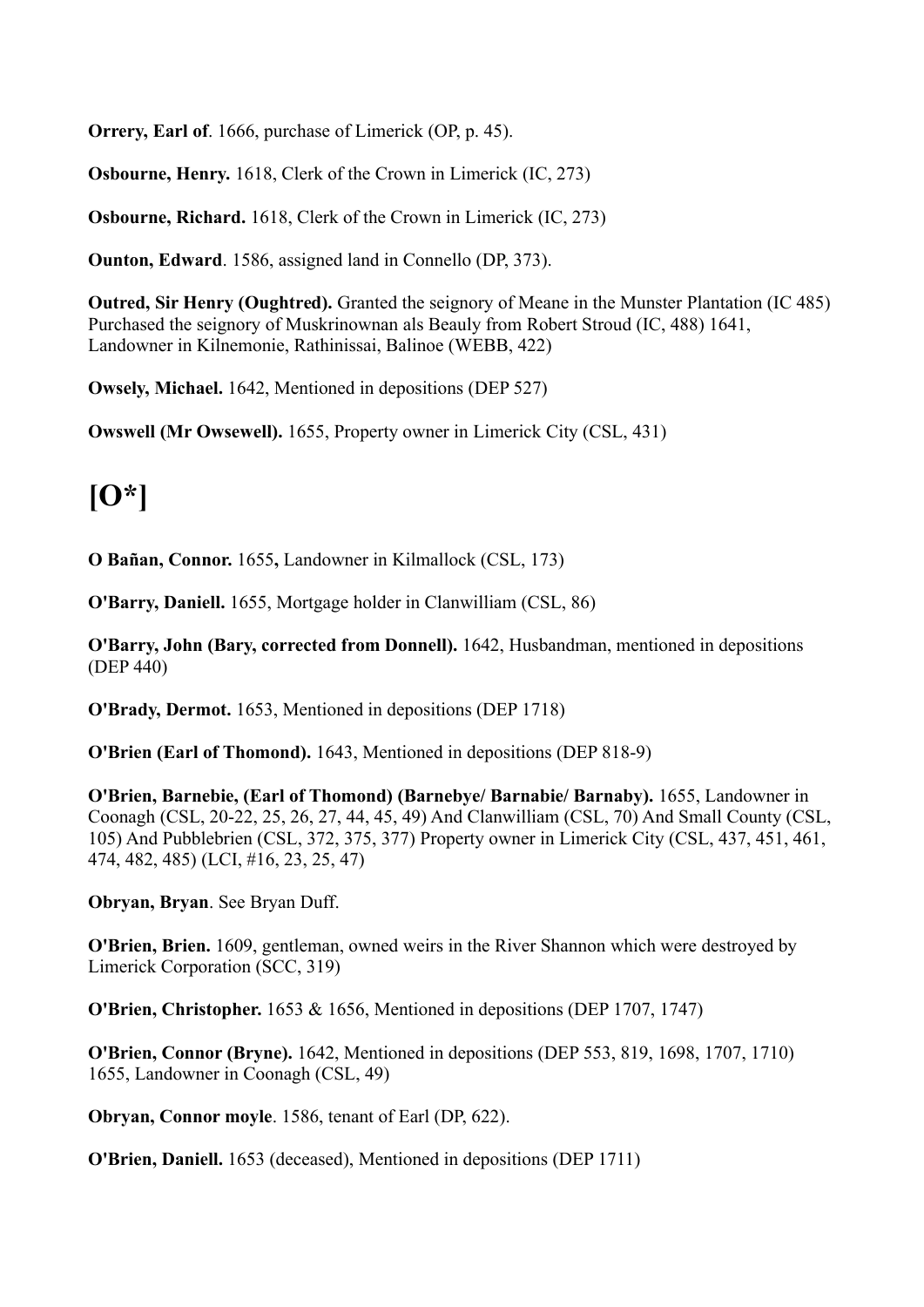**O'Brien, Daniel (Danll O Bryne/ Bryn/ O Bryan).** 1641, Mortgage holder in Loughall (WEBB, 412) 1655, Landowner in Pubblebrien (CSL, 371, 377, 384, 390), Property owner in Limerick City (CSL, 426)

**O'Brien, Sir Daniell (Donnell O Bryne, O Bryon).** 1642 & 1653, Mentioned in depositions. Father of Teig O Brien (DEP,183, 1711) 1655, Landowner in Connello (CSL, 318-9, 329)

**O'Brien, Daniel**, (Viscount Clare). 1679, letter from L to cousin Donough in Dublin (IQM, 26).

**O'Brien, Dennis (O'Bryan).** Landowner in Newcastle (IC, 487) 1642, Mentioned in depositions (DEP, 178-81, 337, 428)

**O'Brien, Derby (O Bryen).** 1642 & 1653, mentioned in depositions (DEP 585, 1763)

**O'Brien, Dermod (Dermone, Dermot).** 1642 & 1653, Mentioned in depositions (DEP 397, 509, 529, 549, 1698, 1703, 1707, 1710, 1729-30, 1747)

**O Brien, Dermod (Esquire).** 1641, Mentioned in depositions (DEP 171, 481)

**O Brien, Dermod (Gentleman) (Dermott O Bryne).** 1655, Juror of inquisition in Kilmallock, from Ballincurry/Ballinchurry (CSL, xli), Juror of inquisition in Costlea (CSL, xlii)

**O'Brien, Dermott (Gentleman).** 1655, Juror of inquisition in Pubblebrien, from Carduogh (CSL, xliv)

**O'Brien, Dermott/Dermod (O Bryne).** 1655, Juror of inquisition in Pubblebrien, from Cnocknegransye (CSL, xliv), Landowner in Pubblebrien (CSL, 394)

**O'Brien, Dermott (O Bryne).** 1655, Landowner in Pubblebrien (CSL, 382)

**O'Brien, Dermott (Oge, O'Bryn)**. 1655, Landowner in Connello (CSL, 304)

**O'Brien, Donnogh (Earl of Thomond).** 1600, Mentioned in State Papers (CSP 115, 344)

**O'Brien, Donogh (O Bryen).** 1642, Mentioned in depositions (DEP, 285, 523, 529)

**O'Brien, Donnogh (Esquire) (O Bryne).** 1655 (deceased), Landowner in Pubblebrien (CSL, 390- 1, 393) Property owner in Limerick City (CSL, 478)

**O'Brien, Donnogh (O Bryne).** 1655, Juror of inquisition in Coonagh, from Ballihosty (CSL, xxxviii)

**O'Brien, Donnogh (O Bryne).** 1655, Landowner in Connello (CSL, 325)

**O'Brien, Donnogh (O Bryne).** 1655, Landowner in Connello (CSL, 326)

**O'Brien, Donnogh (O Bryne).** 1655 (deceased), Landowner in Pubblebrien (CSL, 381, 384, 390)

**O'Brien, John**. 1541, extorting from passers by. (SA, 72-3).

**O'Brien, John (O Bryn).** 1642, Mentioned in depositions (DEP, 333)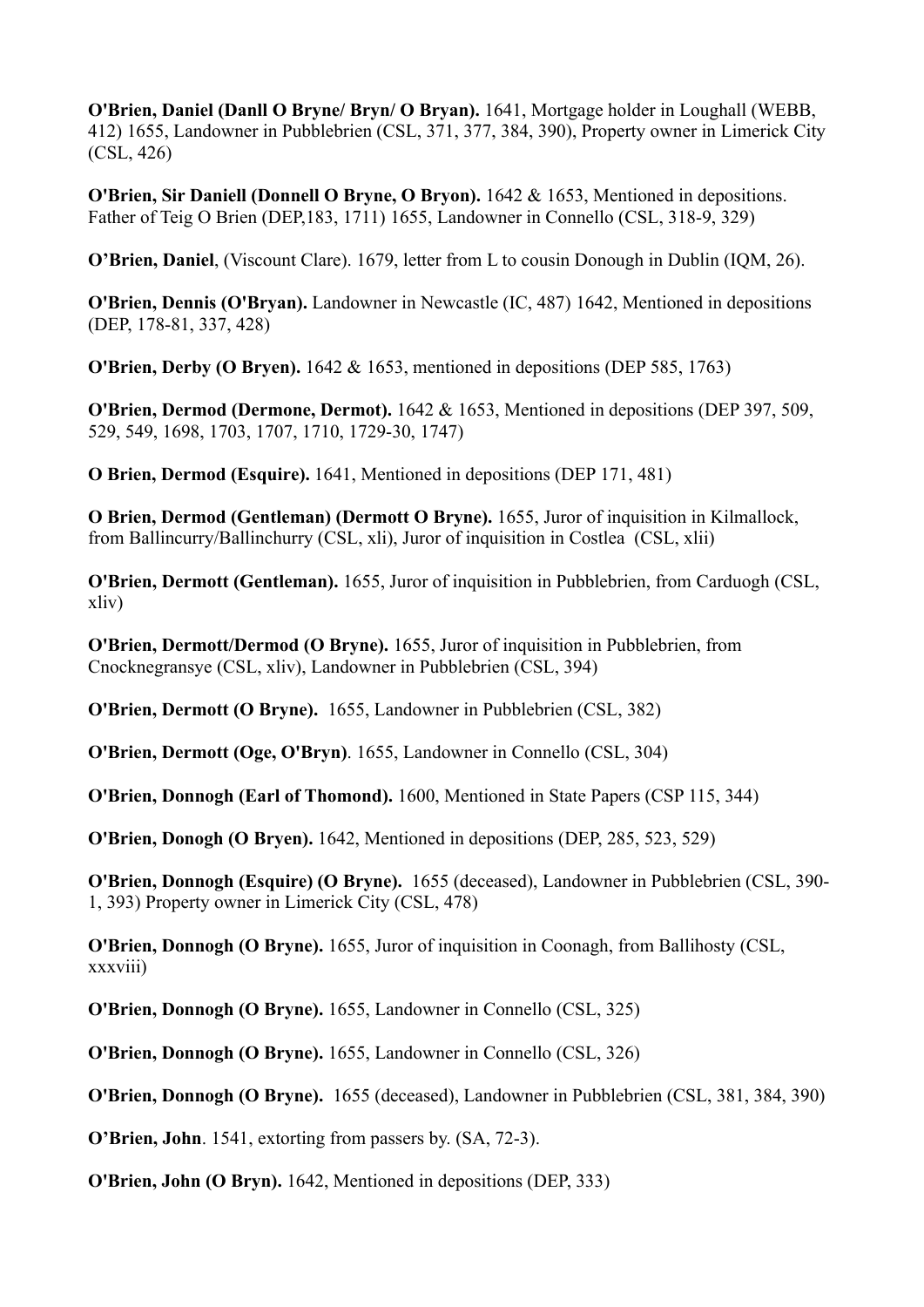**O'Brien, Mahon.** 1541, of Carrigogunnel extorting wine (SA, 72).

**Obryan, Mahownde Begg**. 1586, tenant of Earl (DP, 348).

**O'Brien, Morgan (Bryne).** 1655, Juror of inquisition in Coonagh, from Pallice (CSL, xxxviii)

**O'Brien, Morgan (Bryen).** 1655, Juror of inquisition in Ownneybeg, from Ballytarsny (CSL, xxxvii) Juror of inquisition in Clanwilliam (CSL, xxxix)

**O'Brien, Morgane (Bryne).** 1655, Juror of inquisition in Coonagh, from Derryvane (CSL, xxxviii)

**O'Brien, Morogh (O Bryne).** 1655, Landowner in Pubblebrien (CSL, 379)

**O'Brien, Morrogh (O Bryne).** 1655, Juror of inquisition in Pubblebrien, from Cnocknegransye (CSL, xliv) Landowner in Pubblebrien (CSL, 372)

**O'Brien, Mortagh (Mc Therlagh) (O Bryne).** 1642, 1652, 1654, mentioned in depositions (DEP 331, 345, 531, 585, 1707-8, 1692) Deponent (DEP 355-6) 1655, Juror of inquisition in Clanwilliam from Killinweary (CSL, xxxix)

**O'Brien, Mortogh (Morttagh Mc Bryen/ O Bryen/ O Bryne).** 1655, Juror of inquisition in Coonagh, from Longford (CSL, xxxviii)**,** Landowner in Coonagh (CSL, 19-22, 24-27, 30-32, 34-38, 46-49)

**Obryan***,* **Moryertaghe**. 1586, tenant of Earl (DP, 348).

**Obrien, Murrugho mc Dermodo** (I Bryan). 1586, baron of Inchequoyne in Thomond, Black Abbey formerly held by (DP, 364).

**Obryan, Murrogho moell** (Morrogho moyle). 1586, slain in rebellion, tenant of Earl (DP, 349 & 664).

**Obryan, Murrogho mc Murriertogh**. 1586, lord Tanyst of Poblebryen, tenant of Earl (DP, 350).

**Obrien, Morogh**. 1586, attainted of treason, held Dungrot (DP, 705).

**O'Brien, Murtagh (Mortagh/Morrogh/Mortow) (Esquire).** 1642, Mentioned in depositions (DEP,183, 217, 219, 238, 317, 481, 529, 549)

**Obryan, Teige**. 1586, Murrogho mc Murriertoghe's brother, tenant of Earl (DP, 350).

**O'Brien, Teige**. 1609 of Gortbuny, swears on oath about the 40 corporation ploughlands (SA, 34- 35).

**O' Brien, Teig/Teige.** 1642-3, Mentioned in depositions, youngest son of Sir Donnell O'Brien (DEP,183, 223, 371, 531, 585, 596)

**O'Brien, Teige (O Bryen/ O Bryne) (Esquire).** 1655, Juror of inquisition in Clanwilliam, from Twogh/Tuogh (CSL, xxxix) 1655, Juror of inquisition in Clanwillian (CSL, xxxix) Landowner in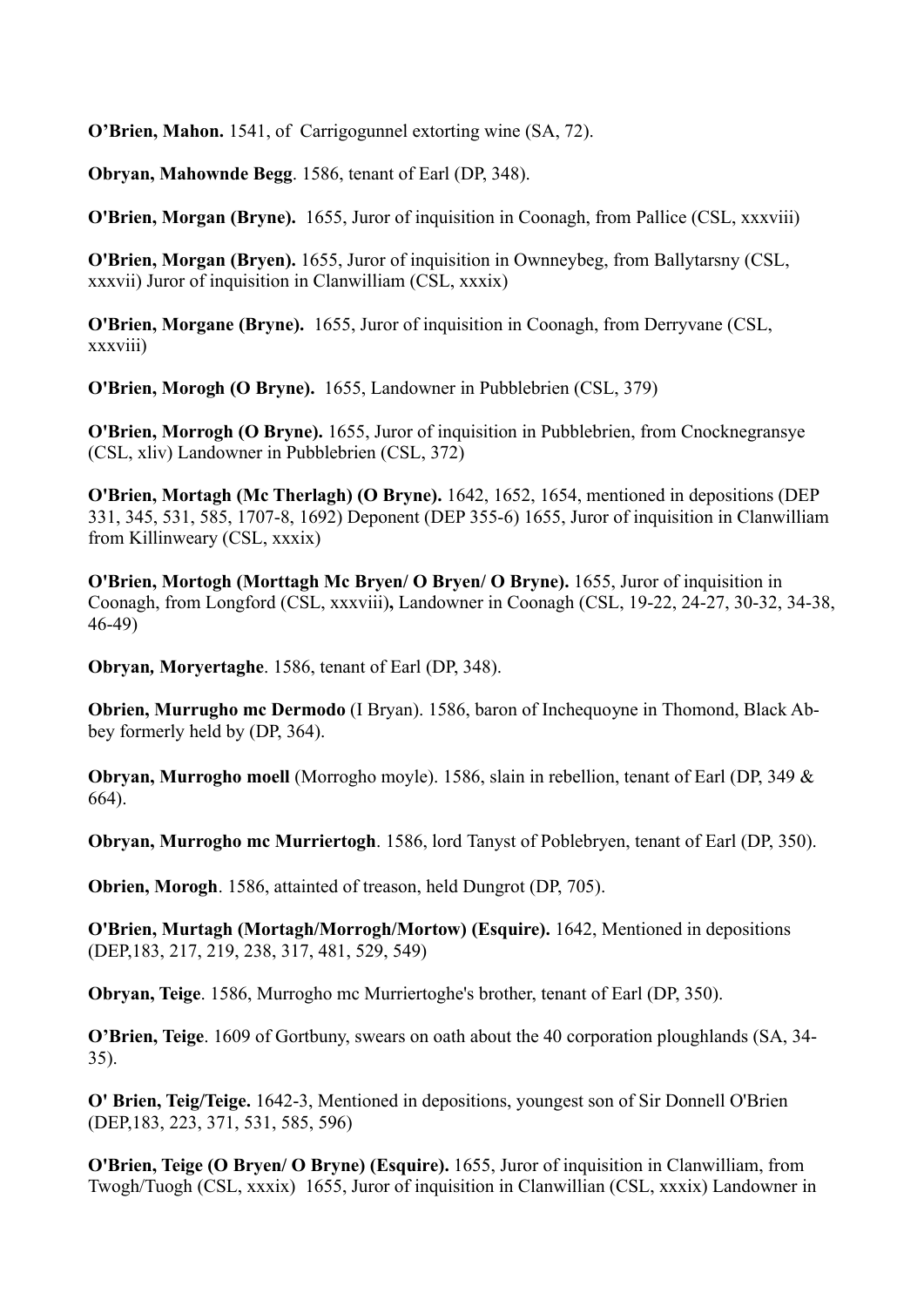Ownneybeg & Coonagh (CSL, 8,9, 10, 33, 34, 41, 43, 45)

**O'Brien, Teige (O'Bryne).** 1655, Landowner in Pubblebrien (CSL, 378)

**Obryan, Teig McGyllduff**, 1586, tenant of Earl (DP, 623).

**Obryan ,Teig mcDonogho**. 1586, tenant of Earl (DP, 625).

**O'Brien, Therlagh Mc Anlowne (Mc Brian, Thirlogh).** 1642 & 1653, Mentioned in depositions (DEP, 217, 585, 1692, 1698, 1763)

**O'Brien, Therllagh (O Bryne).** 1655, Landowner in Coonagh (CSL, 34)

**O'Brien, Therllagh (O Bryne).** 1655 (deceased), Landowner in Pubblebrien (CSL, 372, 382)

**O'Brien, Ulick (Bren).** 1575, accused of rape. (SCC, 209)

**O Buoe, David.** 1655, Landowner in Killmallock (CSL, 170)

**O'Cahane, Shane.** 1583, mason c 60 yrs old, witness to inquisition into plot of land which may belong to St. Francis abbey (SA, 46-7).

**O Cahill, Edmond Mc William.** 1620, Taken into royal protection (CBM, 224)

**O Cahill, Teige.** 1643, Mentioned in depositions (DEP 355)

**O Calla, Edmund (Oge, O Callan).** 1642 (deceased), Mentioned in depositions (DEP,175, 182, 298)

**Ocanbane, John**. 1586, subtenant on Earl's land (DP, 324 & 498).

**O Casy, Gnogher.** 1642, Mentioned in depositions (DEP, 331)

**O Casy, William.** 1642, Priest, Mentioned in depositions (DEP, 238)

**O'Clohessy, David** (O'Cloghissy). 1565, Mason, juror, in case re drainage (SA 51-2).

**O Coman, John.** 1641, Mentioned in depositions (DEP,170)

**O Conlane, Teig.** 1643, Priest, mentioned in depositions (DEP, 315)

**O Connor, Dermott.** 1600, Mentioned in State Papers (CSP 64, 88)

**O Connor, Teige (Gentleman).** 1655, Juror of inquisition in Kilmallock, from Ballyroe (CSL, xli)1655, Juror of inquisition in Costlea (CSL, xlii)

**Oconnowe, Dermodo**. 1586, tenant of Earl (DP, 268).

**Oconnowe, John**. 1586, tenant of Earl (DP, 267 & 316).

**O Cruttane, Thomas.** 1655, Landowner in Coshmay (CSL, 145)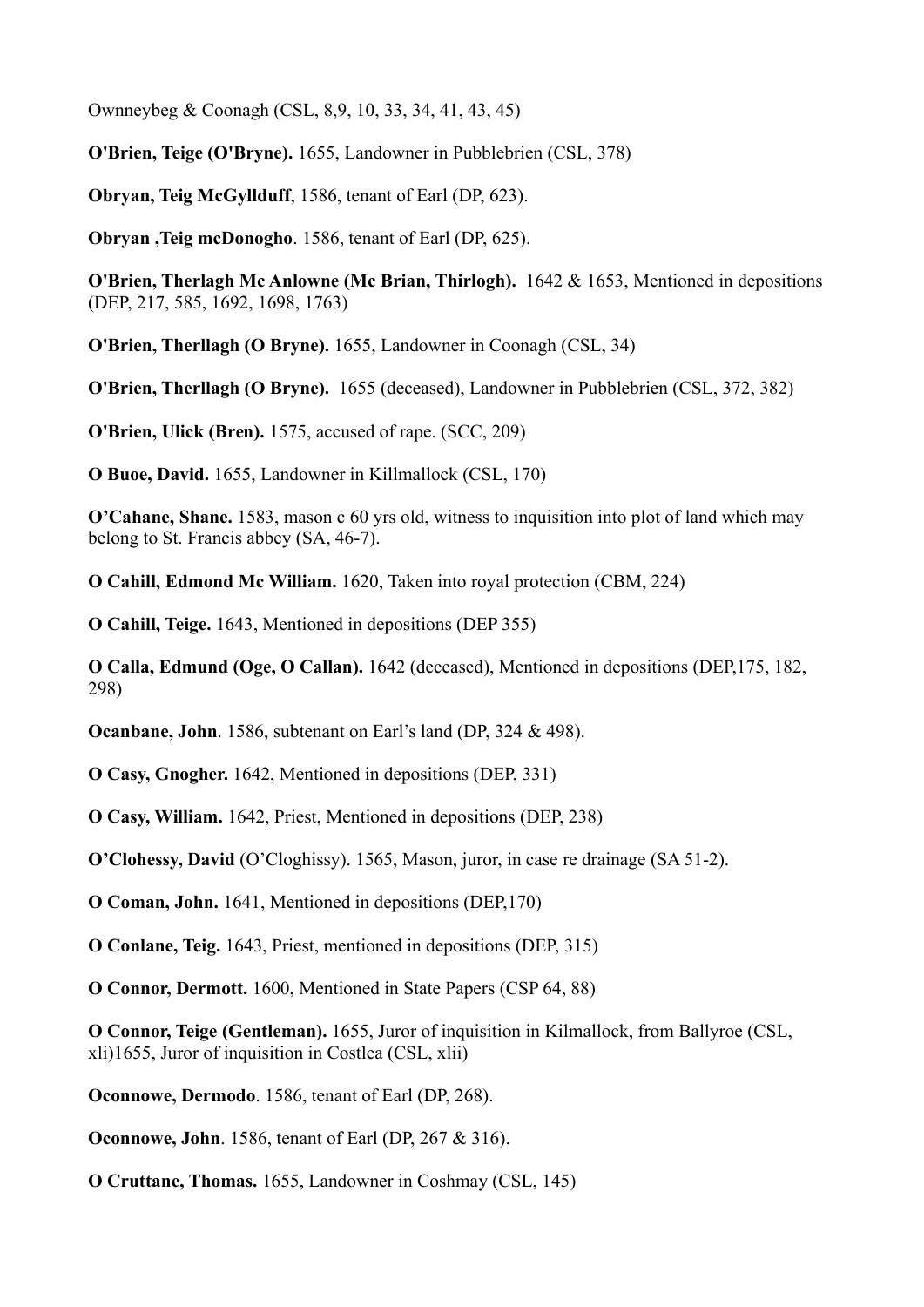**Ó Cullaine, Daniell.** 1655, Landowner in Connello (CSL, 273)

**O Cullaine, Danyell (O Cullane/ Donnell/ Callane).** 1643, Mentioned in depositions (DEP, 234, 322) 1655, Juror of inquisition in Connello, from Poblepastine (CSL, xliii)

**O Cullaine, Edmond.** 1652, Mentioned in depositions (DEP 344)

**O Cullaine, John (O Culleane, O Collane).** Brother Phillip Collane. 1643, 1652, Mentioned in depositions (DEP 321, 333, 344-5, 349, 1764) Deponent (DEP 341, 357) 1655, Landowner in Connello (CSL, 274)

**O Cullaine, Mathew (Gentleman) (O Cullane).**1655, Juror of inquisition in Connello, from Pobble Pastine (CSL, xliii)

**O Cullaine, Phillip (Collane, O Collane).** Brother of John O Collane.1652, Mentioned in depositions (DEP 333, 345, 347, 349, 356, 1764) 1655, Landowner in Connello (CSL, 283)

**Ó Cullaine, Téige (Mc Thomas, Ó Culleane/ O Collane, O Collins).** 1643, Mentioned in depositions (DEP, 234, 405) 1655, Landowner in Connello (CSL, 273-4)

**O'Dae, William**. 1577, husbandman, c 60yrs, witness giving evidenct to inquisition into land (SA48-9).

**O Dallie, Connor.** 1655 (deceased), Mortgage holder in Pubblebrien (CSL, 382)

**Odaley, Donnell**. 1586, rhymer, tenant of Earl (DP, 230).

**O Daly, Donough.** 1643, Husbandman, Mentioned in depositions (DEP 451)

**O Dalye, Gohory.** 1620, taken into royal protection while suing for pardon (CBM, 227)

**O Daniell, Dermud/Dermod.** 1655, Leasee in Limerick City (CSL, 412, 417)

**O Dea, Connor.** 1652, Mentioned in depositions (DEP 331)

**O Dea, Cornelius.** Bishop of Limerick (WEBB, 415)

**Odea, Dermod**. 1586, tenant of Earl (DP, 601).

**O Deely, John.** 1652, Mentioned in depositions (DEP 344)

**O Deire, Charles.** 1642, Mentioned in depositions (DEP 471)

**O Dellane, Donnell.** 1642, Mentioned in depositions (DEP 327)

**O Dillon, Mahon.** 1642, Mentioned in depositions (DEP 485)

**O'Donnell, Donogh** (O'Donnill). 1541 inquisition names him as renting from St. Peters Cell (SA, 71-2).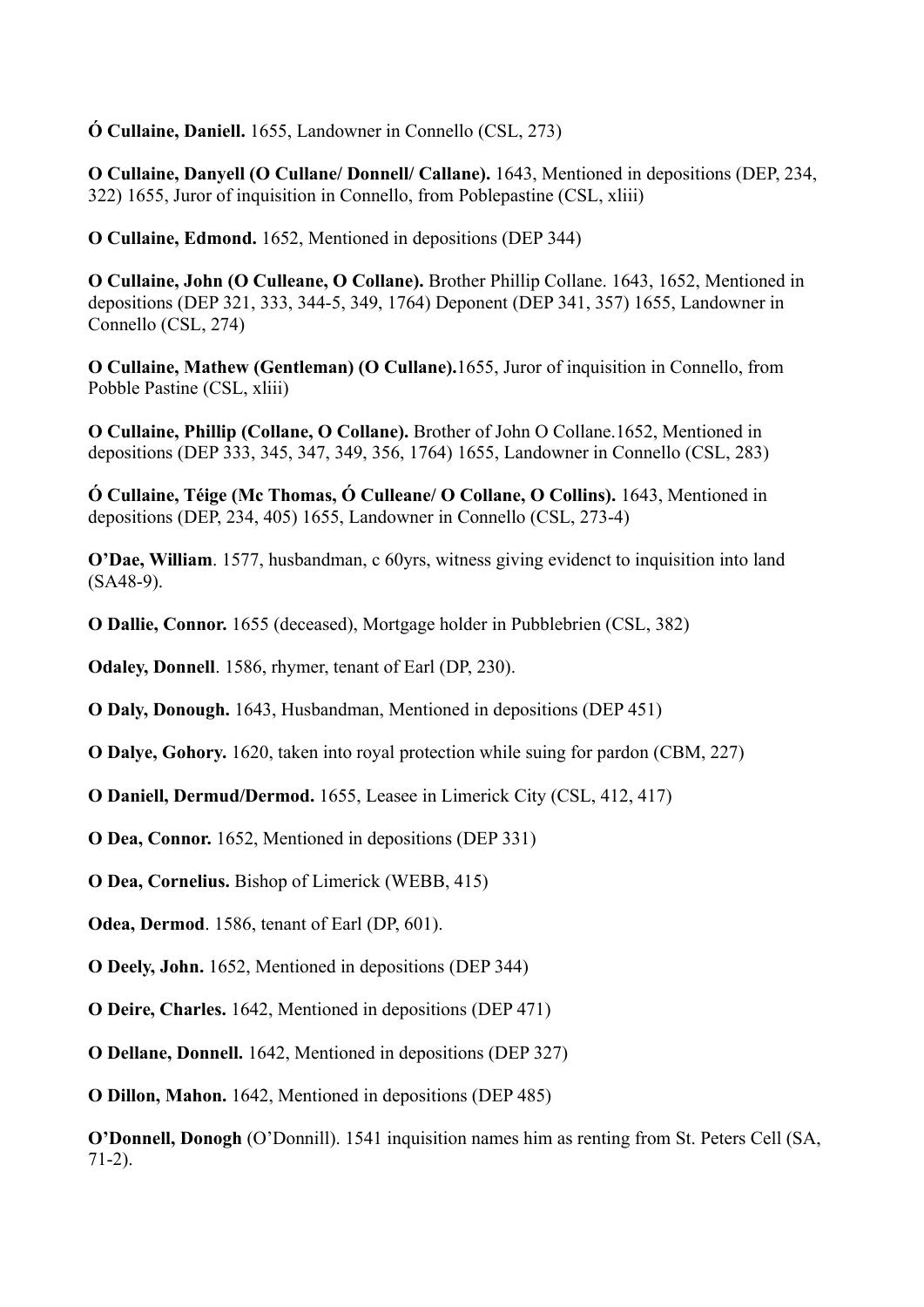**O Donnell, Hugh (Roe).** 1600, Mentioned in State Papers (CSP 65)

**O Donnohe, Richard (O Donnogh Hooe).** 1642 (deceased), Mentioned in depositions (DEP,175, 182, 298)

**O Donnohe, Robert (O Donnogh Hooe).** son of Richard (above) 1642, (deceased), Mentioned in depositions (DEP,175, 182, 298)

**O Downane, Dermod Oge.** 1643, Mentioned in depositions (DEP 543)

**O Dowre, Adarrey**. 1586, tenant of Earl (DP, 218).

**O Dreyer, John.** 1620, his son or nephew Dermond O Dyer was to reside with him while under protection. (CBM, 222)

**O'Dunne, Teige.** Gaelic Landowner in Newcastle (IC, 487)

**O Dunnyne, John.**1642, Mentioned in depositions (DEP 584)

**O Dunnyne, Teige.** 1642, Mentioned in depositions (DEP 584)

**Odunta corba, Edmond** (alias Corobery Odurty). 1586, subtenant in Dungrot manor (DP, 705).

**O Durane, Gullopatricke (Gully Patrick/ Gillpatrick).** Fosterer of John Arthur. Wife Margarett Mc Cragh. 1641,1652 (deceased), Mentioned in depositions (DEP 327, 331, 333, 343, 345, 347, 349, 355-7)

**O Dwane, Mahon (Mahowne).** 1652, Deponent (DEP 342)

**O Dwyer (Captain Dweir).** 1653, Mentioned in depositions (DEP 1734)

**O Dwyer, Charles (O Dwire).** 1642, mentioned in depositions (DEP 588)

**O Dwyer, Connr (Dweire).** 1655, Mortgage holder in Abieowhnie (CSL, 3)

**O Dwyer, Cornelius (Dwire).** 1642, Mentioned in depositions (DEP, 238)

**O Dwyer, Dermond (O Dyer).** 1620, taken into royal protection (CBM, 222)

**O Dwyer, Edmond (Dwire).** 1642, Mentioned in depositions (DEP 326, 348)

**O Dwyer, John (O Dwyr).** 1642, Mentioned in depositions (DEP 584)

**O Fahy, Thomas (O Ffahy).** 1642, Yeoman, mentioned in depositions (DEP 433)

**O'Farrella, Robert**. 1586, tenant on Askeaton manor (DP, 420).

**O Fenane, Donough (O Ffenane).** 1643, Husbandman, mentioned in depositions (DEP 451)

**O Flaherty, Murtagh (O Fflaherty).** 1642, Mentioned in depositions (DEP 584)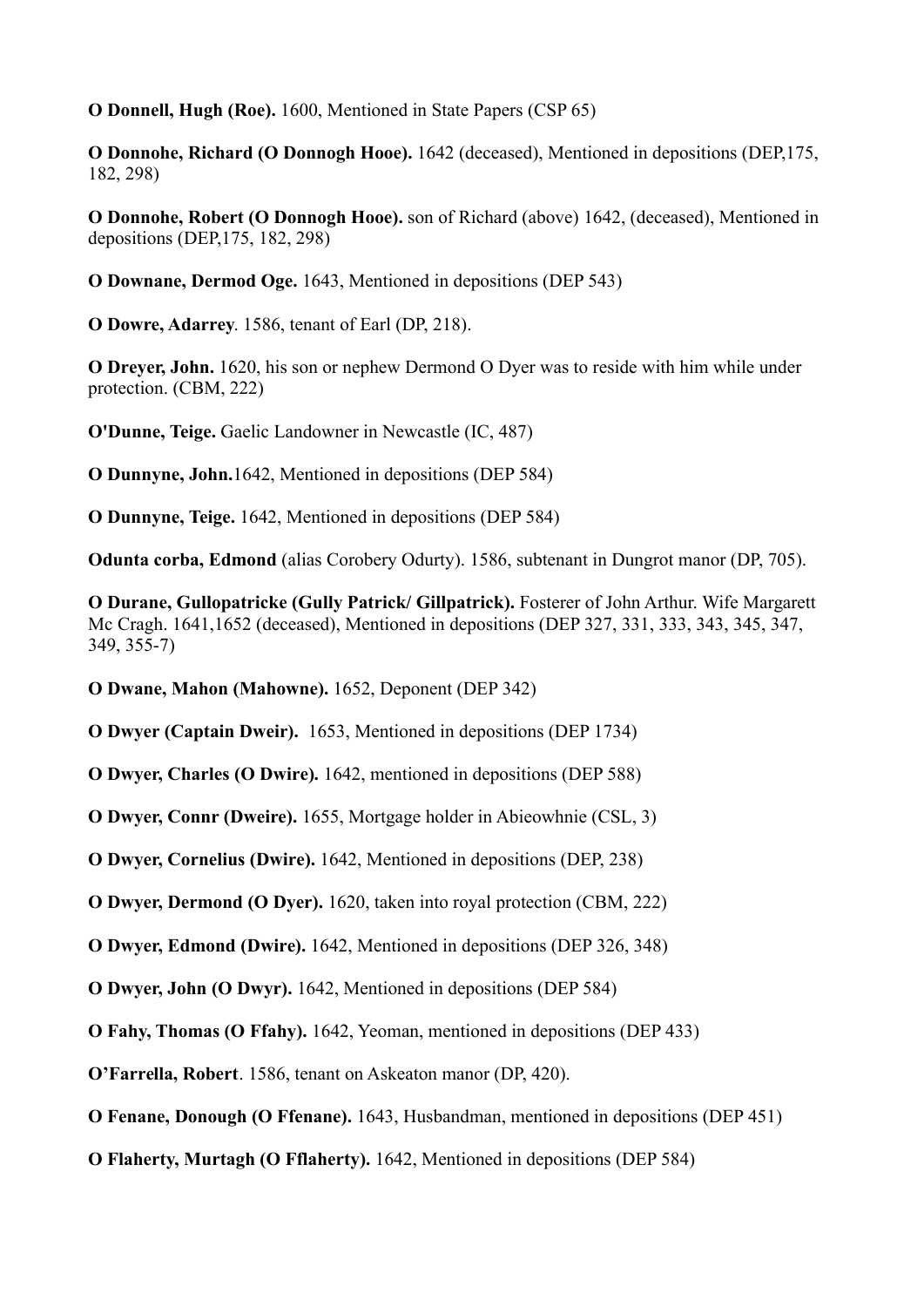**O Flaherty, Teige (O Fflaherty).** 1642, Mentioned in depositions (DEP 584)

**O Fflyn, Charles.** 1641, Mentioned in depositions (DEP171)

**O Flynn, Roger (Offlin).** 1642, Husbandman, Mentioned in depositions (DEP 391)

**O Forane, Thomas (O Fforane).** 1643, Mentioned in depositions (DEP 543)

**O Forehand, John.** 1642 (deceased), Mentioned in depositions (DEP 493)

**Ogonawghte, Knonogher Ohowan mc Bryan**. 1586, son of Elena ne Cormocke, tenant of Earl (DP, 337).

**Ogonogh, McByrne**, see McReartagh mcBryan.

**O'Grady, Donogh (Donnogh).** 1620, solicitor, involved in a corruption case (SCC, 332, 552) 1642, Mentioned in depositions (DEP, 285, 356)

**O Grady, John.** 1620, involved in a corruption case (SCC, 552)

**O'Grady, John mcTeige** (Igrudey). 1586, tenant of Earl in Fedamore (DP, 18 & 390).

**O Grady, Teige.** 1643, Mentioned in depositions (DEP 348, 355, 509)

**O Gullaghane, Donnogh.** 1642, Mentioned in depositions (DEP 523)

**Ohallynan, Cormac** (Cormacius) oge. 1586, slain in rebellion, tenant of Earl (DP, 672).

**O Hallenan, John.** 1642, mentioned in depositions (DEP 590)

**O Halleron, Laughlen.** 1642, Mentioned in depositions (DEP, 285)

**O Hanane, Teig.** 1642, Mentioned in depositions (DEP 325)

**O Hea, Charles.** 1655, Landowner in Coonagh (CSL, 34)

**O Hea, Connor (Connr) (Reagh).** 1655, Juror of inquisition in Coonagh, from Carrig (CSL, xxxviii) Landowner in Coonagh (CSL, 33, 34, 45)

**O Hea, Dermott.** 1642, Mentioned in depositions (DEP, 216) 1655, Landowner in Coonagh (CSL, 35)

**O'Hea, Donnogh.** 1655**,** Mortgage holder in Ownneybeg (CSL, 8)

**O Hea, Edmond (Mc Danl).** 1655, Landowner in Coonagh (CSL, 35)

**O Hea, Edward? (Edd) (Mc Rickard).** 1655, Landowner in Coonagh (CSL, 33)

**O Hea, John Mc Mahonye.** 1655, Landowner in Coonagh (CSL, 33)

**O Hea, Mahon (Mahone).** 1655, Juror of inquisition in Coonagh, from Grean (CSL, xxxviii)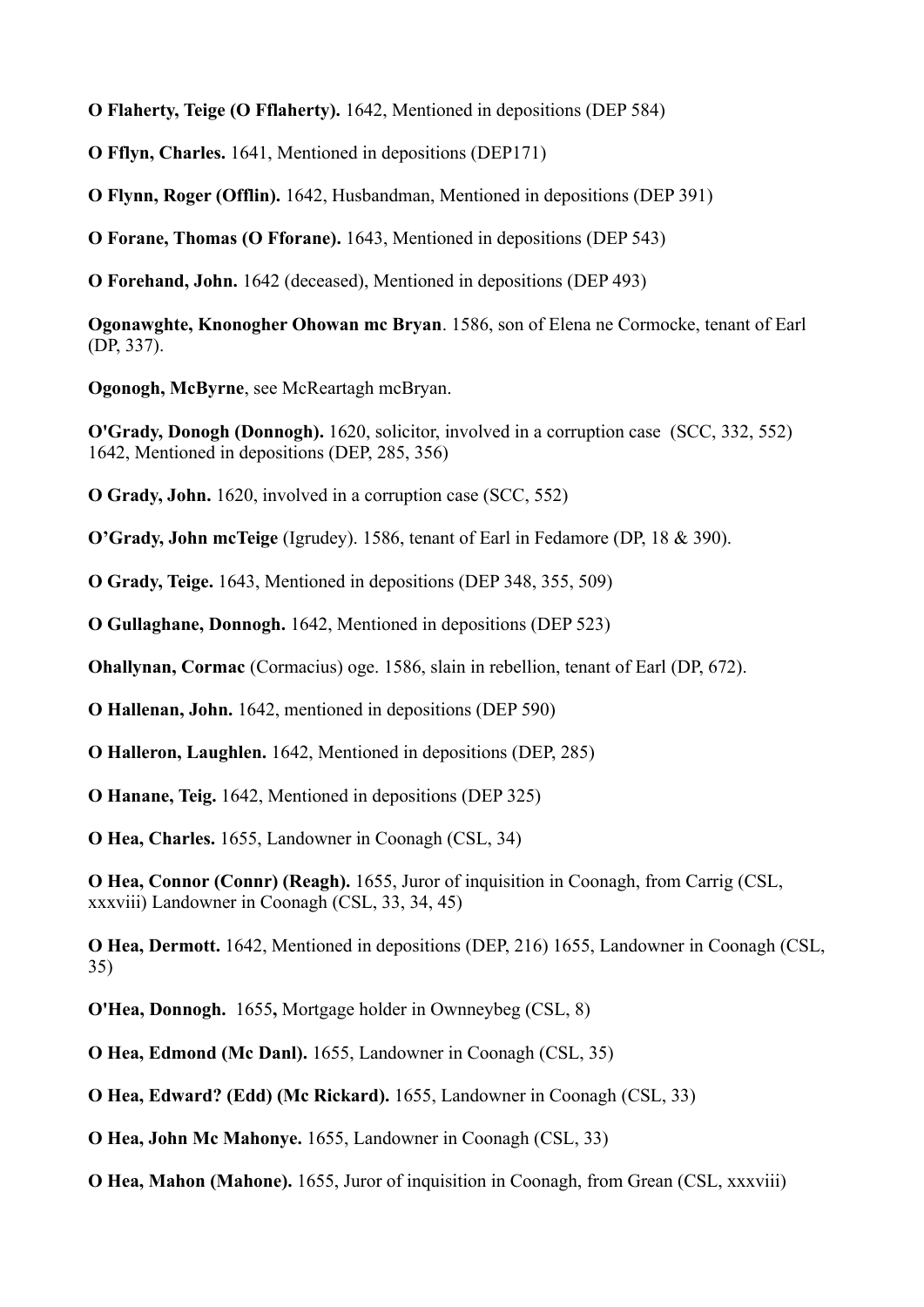Landowner in Coonagh (CSL, 44)

**O Hea, Morrogh (Mc Nichollas)**. 1652, Deponent (DEP 342) 1655, Landowner in Coonagh (CSL, 34)

**O Hea, Morrogh (Mc Shane).** 1655, Landowner in Coonagh (CSL, 33-35)

**O Hea, Morttagh (Mc Connor).** 1655, Landowner in Coonagh (CSL, 35)

**O Hea, Richard.** 1642, Mentioned in depositions (DEP 325)

**O Hea, Rory.** 1655, Landowner in Coonagh (CSL, 34)

**O'Hea, Rory Buy**. 1577, husbandman 42 yrs, witness giving evidence to inquisition re land.(SA, 49-50).

**O Hea, Shane (Mc Thomas).** 1655, Landowner in Coonagh (CSL, 33)

**O Hea, Teige (Mc Donnogh).** 1655, Landowner in Coonagh (CSL, 35)

**O Hea, Thomas.** 1655, Landowner in Coonagh (CSL, 44, 45)

**O Hea, William (Mc Firr).** 1655, Landowner in Coonagh (CSL, 35)

**O Healdhe, James.** 1642, Butcher, Mentioned in depositions (DEP, 273)

**O Helahea, Nicholas.** 1642, Mentioned in depositions (DEP, 240)

**O Helihie, Morice.** 1643, Mentioned in depositions (DEP 543)

**Ohernan, Conor Rowe**. 1586, tenant of Earl (DP, 621).

**O Heyne, Cormuck.** 1655, Juror of inquisition in Ownneybeg, from Carowbegg/Carhowbeg (CSL, xxxvii) Juror of inquisition in Clanwilliam (CSL, xxxix)

**O'Heyne, Daniel (Donnell, Heyne).** 1642, Mentioned in depositions, son of John O'Heyne (DEP, 238) 1655, Juror of inquisition in Ownneybeg, from Cahirrelly (CSL, xxxvii) Juror of inquisition in Clanwilliam (CSL, xxxix)

**O'Heyne, John (O Hyne/ O Hine).** 1642, Mentioned in depositions. Father of Donnell (Daniel) O'Heyne (DEP,183, 186, 238, 425)

**O'Heyne, Teige (Heyne).** 1642, Mentioned in depositions (DEP 509) 1655, Juror of inquisition in Ownneybeg, from Cahirrelly (CSL, xxxvii) Juror of inquisition in Clanwilliam (CSL, xxxix).

**OHeys, Cormack (OHeis).** 1620, involved in a corruption case (SCC, 552).

**O Hickey, Donogh (O Hicky).** 1642, mentioned in depositions (DEP 585).

**O Hickey, William (O Hicky).** 1642, mentioned in depositions (DEP 585).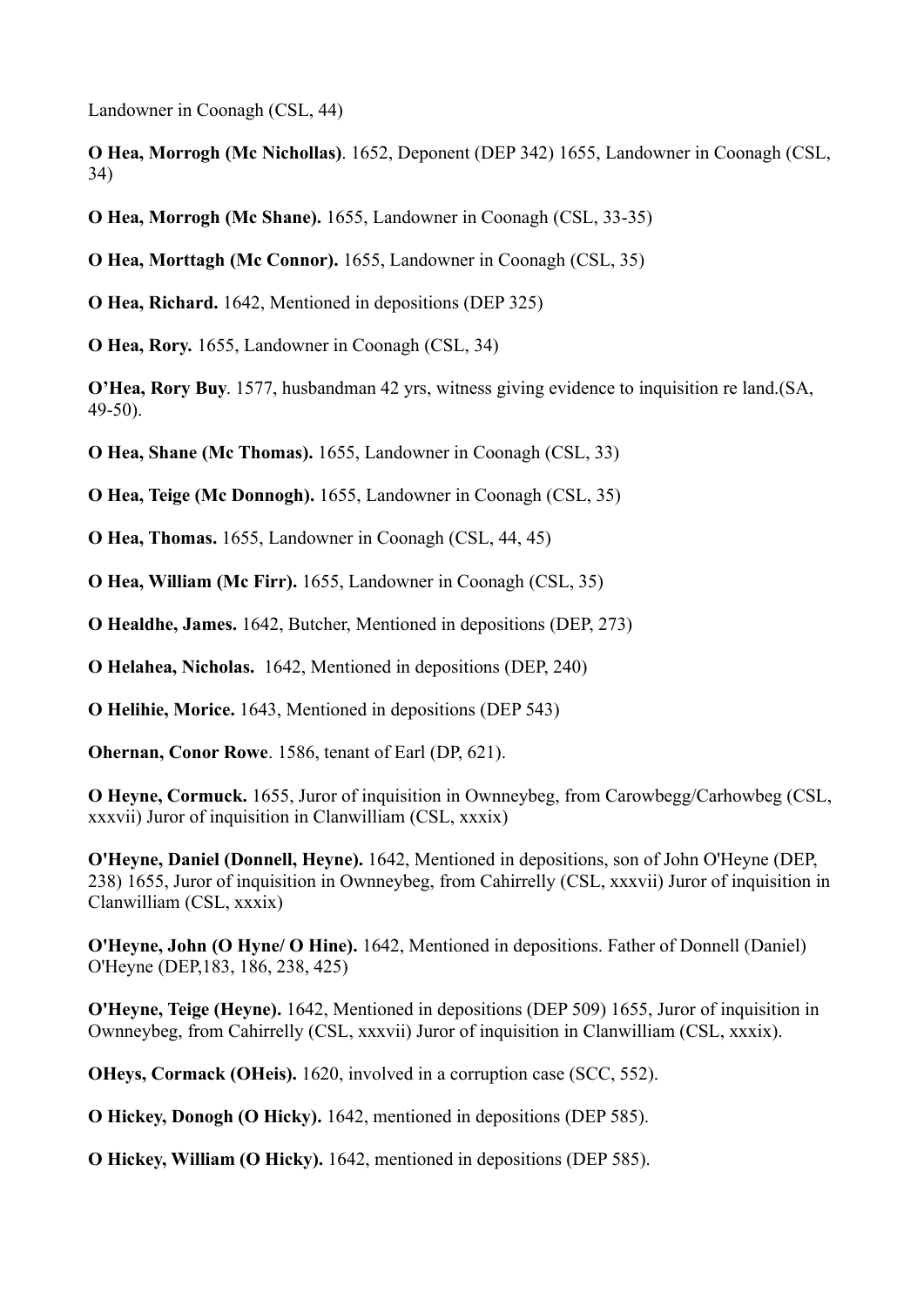- **O Hiffernan, Hugh.** 1653, Mentioned in depositions (DEP 1735).
- **O Hiffernan, Murtagh.** 1642, Mentioned in depositions (DEP, 217).
- **O Hogan, Dennis.** 1643, Mentioned in depositions (DEP 451).
- **O Hogane, John.** 1652, Mentioned in depositions (DEP 344).
- **O Hogane, Konnoghor**. 1586, tenant of the Earl (DP, 232).
- **O Howrigan, John**. 1586, of Kallman, tenant of Earl (DP, 615).
- **O Hourigane, John.** 1652, Mentioned in depositions (DEP 345).
- **O Hurley, Thomas.** 1586, of Knocklyney, tenant of Earl (DP, 281).
- **O Hurley, William oge**. 1586, free tenant in Clanwilliam (DP, 40).
- **O Kaell, Teige mcPhillippe**. 1586, tenant of Ballinwreleyet al. (DP, 66).
- **O Kahill, Philip**. 1586, tenant of Earl (DP, 454).
- **O Kahissy, Donnogho** (alias Denis). 1586, tenant in Morenett, chancellor of the city of the County of Limerick (DP, 45).
- **Okahysse, John.** 1586, late constable of the Earl in his castle of Glenogra , tenant of Baneoge (DP, 30, 382 & 384).
- **Okahisse, John**. 1586, slain in rebellion, tenant of Earl (DP, 661).
- **Okahytssy, John Braclaghe** (Bradagh). 1586, attainted, tenant of Earl (DP, 284 & 336).
- **O Kahissy, William** bishop of Limerick. 1586, tenant of Ballynvealaghe (DP, 43).
- **O Kelly, Dermod.** 1643, Mentioned in depositions (DEP 321)
- **O Kelly, Edmond.** 1643, Mentioned in depositions (DEP 355)
- **O Kelly, John.** 1653, Mentioned in depositions (DEP 1710)
- **O Kelly, Mohowne.** 1642, Mentioned in depositions (DEP, 260)
- **O Kelne, John.** 1641, weaver, Mentioned in depositions (DEP,170)
- **O Kennedy, John.** 1642, mentioned in depositions (DEP 585)
- **O Kerrie, Gildecrew.** 1641, Landowner in Gortincarragh (WEBB, 420)
- **O Kiefe, Ulicke oge (Ullicke).** 1620, taken into royal protection (CBM, 222)
- **Okonno, Conoghor oge.** 1586, tenant of Earl of Desmond, surviving (DP, 147 & 490).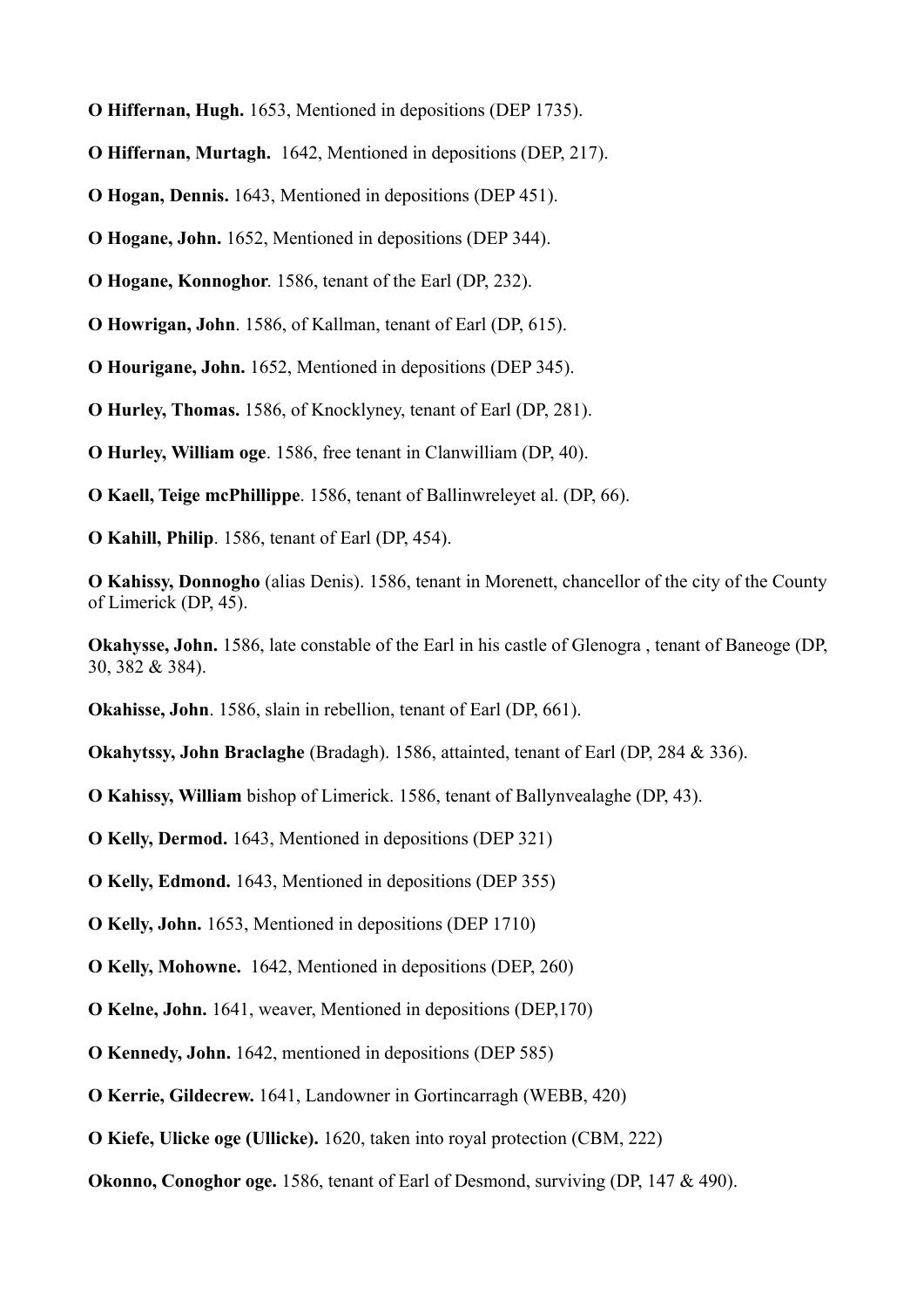**O Konnor, John.** 1586, surviving one of the Earl's serjeants or under receivers, tenant of Earl. (DP, 182).

**Olagan, John**. 1586, of Ardepatrick, tenant of Earl (DP, 599).

**O Lenaghan, Donogh.** 1643, Husbandman, Mentioned in depositions (DEP 451)

**Olloryne, Gohir**. 1586, of Clone, tenant of Earl (DP, 612).

**O Loghlen, Owny.** 1653, Mentioned in depositions (DEP 1698)

**O Lomasnye, Shane**. 1600, husbandman in Kilmallock, accused of trespass and robbery of corn in Ballingaddy (CBM, 7)

**Olyre, Dermod oge**. 1586, of Muskerrye, tenant of Earl (DP, 256 & 316).

**O Mackane, John.** 1652, Mentioned in depositions (DEP 344)

**Omakisse, John.** 1586, tenant of farm in Newcastle (DP, 437).

**O Many, Edmond.** 1643, Mentioned in depositions (DEP 355)

**O'Michan, Rory**. 1609, holder of part of the corporation 40 ploughlands (SA, 38).

**O Mighane, John.** 1642, Mentioned in depositions (DEP 369)

**O Mihill, Donogh.** 1642, Mentioned in depositions (DEP, 286)

**O Mohurr, John (O Mohir, O Mawheir, O Mohan).** 1652, Deponent (DEP 331), Mentioned in depositions (DEP 344-5, 347, 356, 1710)

**O Morris, Garrett.** 1642, Mentioned in depositions. May be Garrett Herbert. (DEP 523)

**O Mulryan, Connor (O Mulcyan).** 1643, Yeoman, Mentioned in depositions (DEP, 222)

**O Mulryan, Dermod (O Murrane).** 1643, Mentioned in depositions. (DEP 397)

**O Mulryan, Donnogh (O Mullreny).** 1643, Shoemaker, Mentioned in depositions. (DEP 397)

**O Mulryan, John.** 1642, Mentioned in depositions (DEP 425)

**O Mulryan, Loghlen (O Mullrean).** 1643, Shoemaker, Mentioned in depositions. (DEP 397)

**O Mulryan, Mohowne (Mc Owen).** 1642, Mentioned in depositions (DEP, 257)

**O Mulryan, Owen (Mc Dermod) (Mulryen).** 1642, Mentioned in depositions (DEP, 257)

**O Mulryan, Teige (Mc Donogh).** 1642, Mentioned in depositions (DEP, 257)

**O Mulryan, Thadeus** (Teig). 1586, slain in rebellion, tenant of Earl, (DP, 347 & 669).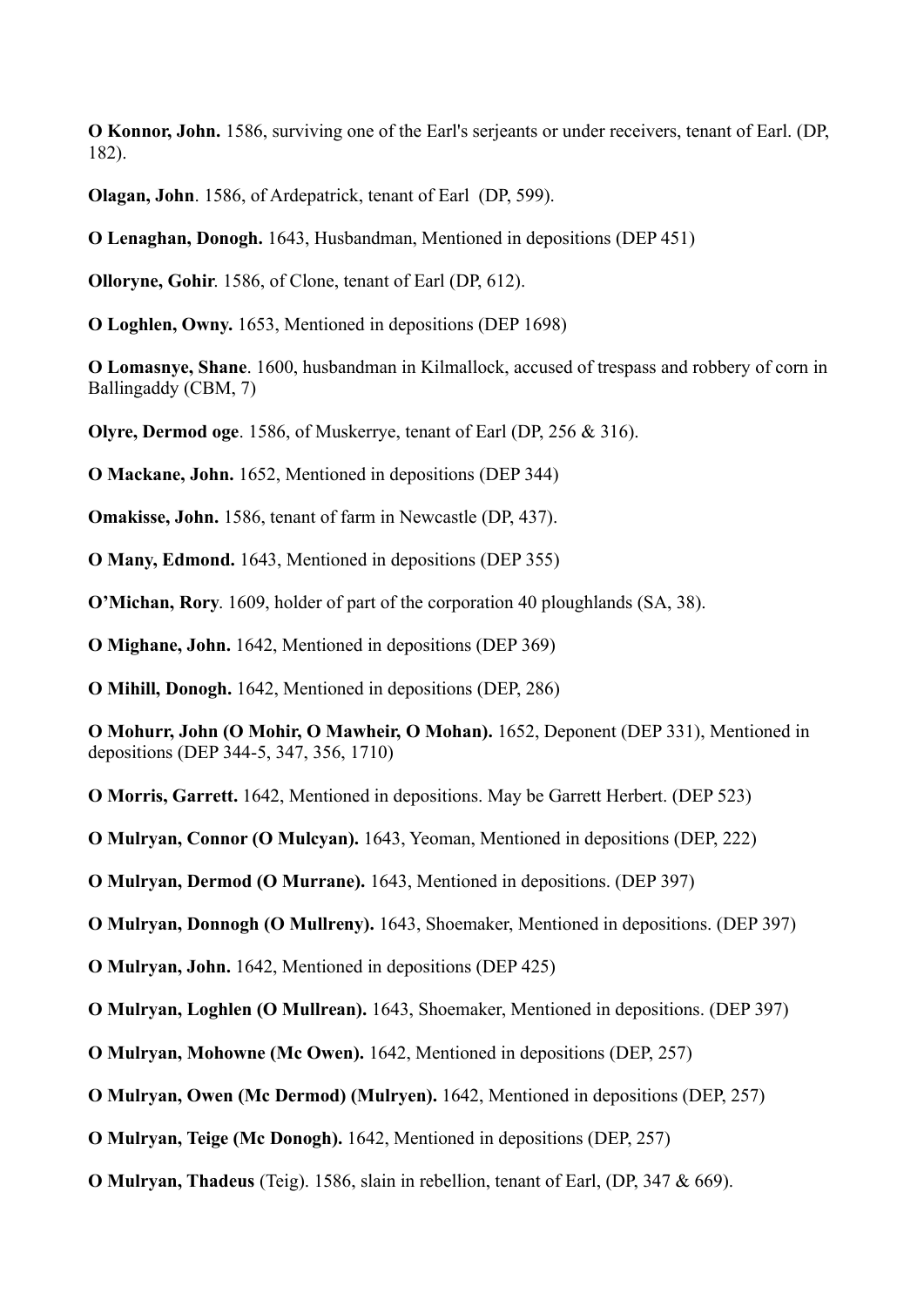**O Murry, Doonough.** 1643, Mentioned in depositions (DEP 451)

- **O Murtell, Eanoghe**. 1586, tenant nr Lough Gur, husband of Katherine ni Dermod (DP, 33).
- **O Nartin, Edmund.** Son of Patrick Nartin. 1643, Mentioned in depositions (DEP 451)
- **O Nartin, William.** Son of Patrick Nartin. 1643, Tailor, Mentioned in depositions (DEP 451)
- **O Neal, Donald**. 1586, land of (DP, 433).
- **O Neile, Sir Phelemy.** 1641, Mentioned in depositions (DEP,171)
- **O Neile, Therlagh.** 1641, Mentioned in depositions (DEP,171)
- **Onownane, Richard**. 1586, tenantof Kyllrye (DP, 67).

**Onownain, Robert**. 1586, tenant of Earl (DP, 456).

**O'Quyllan, Mahowne McDavy** (Mahownd Oquillane). 1586, tenant of Kilmeedy et al. (DP, 64 & 455).

**O'Quynan, Shane**. 1583, tailor, named in inquisition as paying rent on land of friary (SA, 47).

**O Ready, Daniell (O Redy).** 1642, Mentioned in depositions (DEP 584)

**O Ready, Donnough.** 1642, Mentioned in depositions (DEP 521)

**O Ready, John.**1642, Smith, mentioned in depositions (DEP 576)

- **O Ready, Teig.** 1652, Mentioned in depositions (DEP 344)
- **O Reghery, William.** 1642, Yeoman, Mentioned in depositions (DEP 391)
- **O Reirdan, John.** 1642, Mentioned in depositions (DEP, 237, 326)
- **O Reyne, Dermod.** 1643, Mentioned in depositions (DEP, 232)
- **O Reyne, Donogh.** 1643, Mentioned in depositions (DEP, 232)
- **O Scanekane, Teige.** 1642, Mentioned in depositions (DEP 546)
- **O Shee, Edmund.** 1642, Mentioned in depositions (DEP,183)
- **\*O Shee, Mary (O Shea)** 1600, Mentioned in State Papers (CSP 65, 70, 88)
- **O Shien, Maghowne.** 1620, Taken into royal protection (CBM, 222)
- **O Shihie, Owen.** 1642, Mentioned in depositions (DEP 527)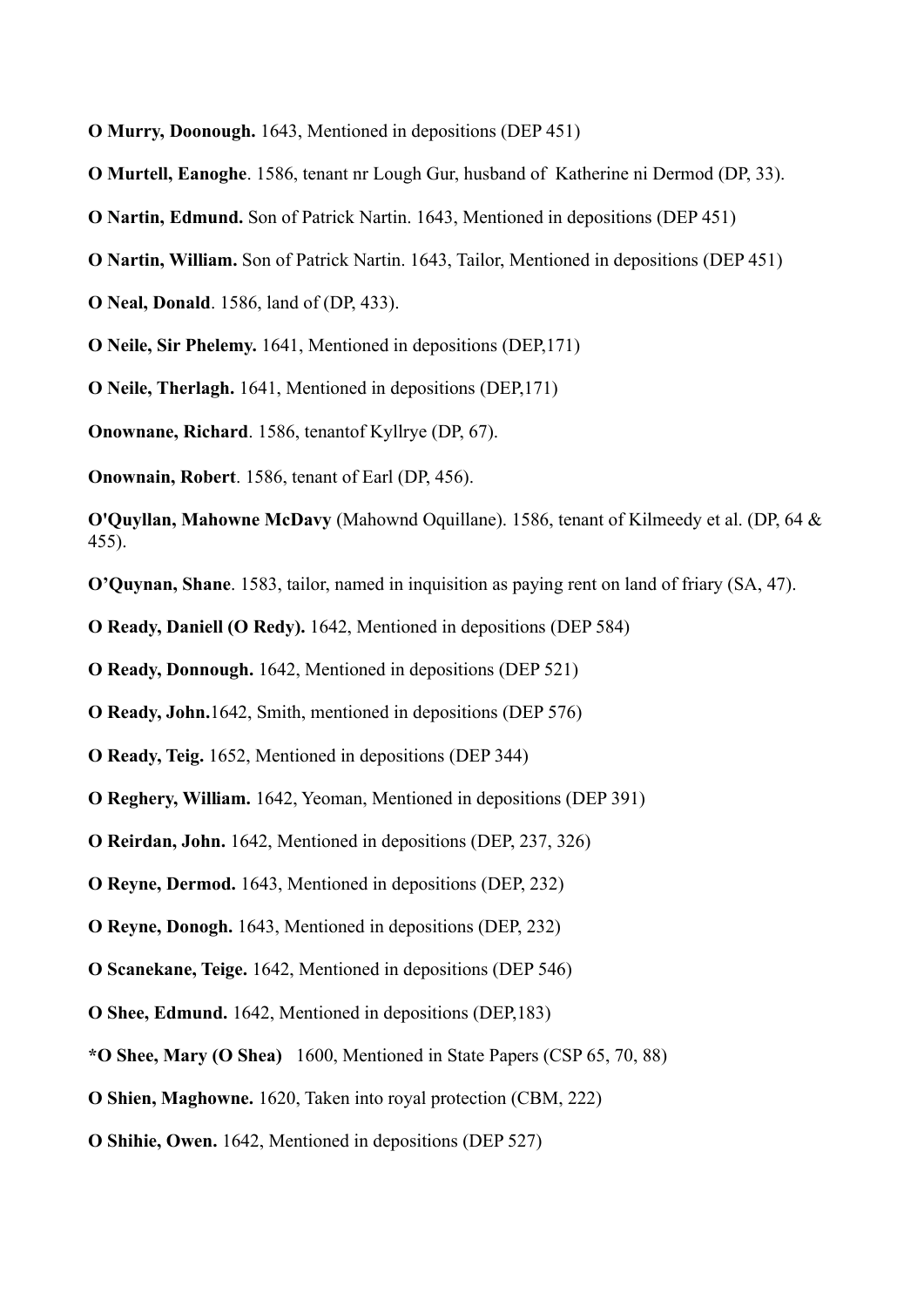**O'Shyelly, Shane**. 1583, mason c 60 yrs old, witness to inquisition into plot of land which may belong to St. Francis abbey (SA, 46-7).

**O Suilliuan (O Sullivan), Owen.** 1642, Mentioned in depositions (DEP 385)

**O Swyllevan, Donneley**. 1586, tenant of Earl (DP, 221-2).

**O Teige, John (Gentleman).** 1655, Juror of inquisition in Connello, from Cnockanrad (CSL, xliii)

**O Teige, Donnough.** 1642, Mentioned in depositions (DEP 368)

**O Toumy, Donnell.** 1642, Mentioned in depositions (DEP 325)

**O Tracy, Dermod.** 1642, Mentioned in depositions (DEP 576)

**O Trehir, Dermod.** 1642, Mentioned in depositions (DEP 585)

## **[P]**

**Page, Edward**. Vicar General to the Bishop of Limerick. 1603, called for removal of armed troublemakers from Kylbrydie (CBM, 27)

Parker, John (Gentleman). 1643, Deponent (DEP 327) 1655, Juror of inquisition in Coshmay, from Limerick (Lymicke) (CSL, xli) Mortgage holder in Connello (CSL, 282) Property owner in Limerick City (CSL, 416)

**Parker, Richard.** Had a lease on lands in Meane (IC, 486) Landowner in Killmacough als Knock Billingsley (IC, 489)

**Parsons, Edward.** 1642, Mentioned in depositions (DEP 521)

Parsons, John. 1653 (deceased), Mentioned in depositions (DEP 1693)

**Partington, John (Pertington).** Father of Thomas. 1643 (deceased), Mentioned in depositions (DEP 435-6)

**Partingtion, Thomas.** Son of John 1643, Deponent (DEP 435-6, 598-9)

**Pasey, Robert** (Passy). 1654, merchant of L., aged 30 (HCA2, 458). 1659, Sheriff of L. City (Lenihan, 703).

**Paule, Andrewe.** Wife mentioned, not named. 1643 (deceased), Mentioned in depositions. (DEP 230)

**Peacocke, Peeter.** 1642, Deponent (DEP 545-8)

**Peare, Robert**. 1683, warden of castle of L. (OP, p. 268 & 270).

**Peeters, George.** 1643, Deponent (DEP 339-342)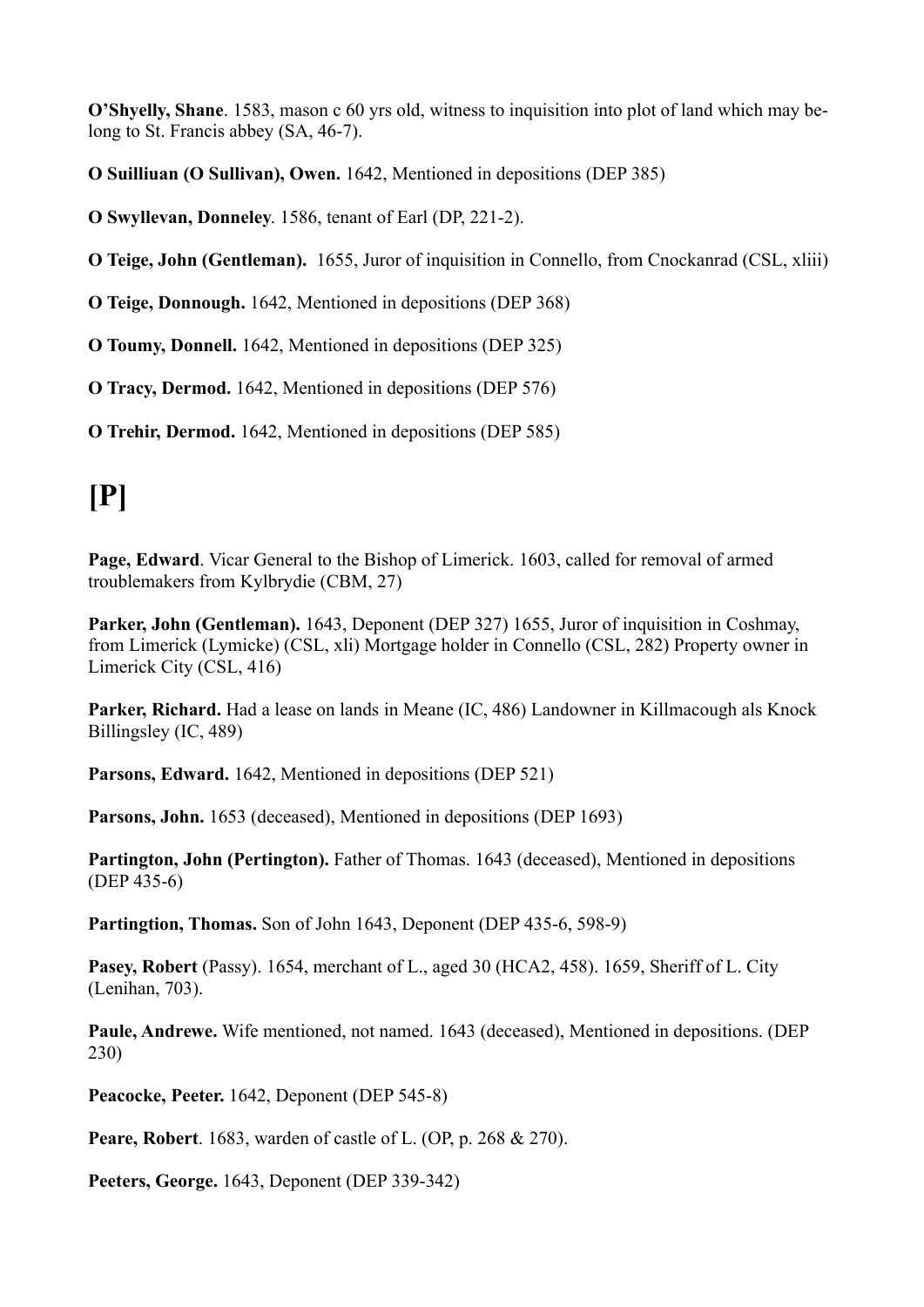**Peirce, Hugh (**Pearce), 1683, warden of castle of L. (OP, p. 268 & 270).

**Piersy, Pierse**. 1696. Sheriff of L. City (Lenihan, 704).

**Peitchlie, John.** 1655, Property owner in Limerick City (CSL, 408)

**Pelham. Sir William**. 1586, remained at Askeaton and kept castle in repair (DP, 418).

**Pemberton, Edward**. 1698, of Baggottstown, depositions taken on his behalf re events round 1689-90 (IQM, 1423).

**Penwarden, John.** 1682, tenant in Limerick City (LCI, #44)

**Percy, Honnor.** Daughter of Tristrom Percy. 1642, Mentioned in depositions (DEP 502)

**Percy, Tristrom (Trustum).** Father of John Martin and Honnor Percy, wife mentioned but not named. 1642, Mentioned in depositions (DEP 502)

**Perry, Edmond (Edmont Perrie).** 1653, Mentioned in depositions (DEP 1767) Deponent (DEP 1755-8) 1655 (deceased), Landowner in Small County (CSL, 101) Property owner in Limerick City (CSL, 440)

**\*Perry, Joane.** 1653, Mentioned in depositions (DEP 1755)

**Perry, William.** 1622, Customer (IC, 402)

**Persival, Sir Phillip.** 1642, Mentioned in depositions (DEP, 279)

**Person, Thomas mcMorrice**. 1586, tenant of Earl (DP, 486).

**Peyton, Christopher**. 1586, signatory to inquisition (DP, 694).

**Phelps, Thomas**. 1699, No 220 in rent roll of Earl of I as holding building near Peter's Cell. (IQM, 1541).

**Phillips, Mathew (Ensign Phillips).** 1655, Property owner in Limerick City (CSL, 429)

**\*Phillips, Mary.** Wife of Peter Newman, later Ensign Mathew Phillips. 1643, Deponent. (DEP 423- 4, 1743-6)

**Phillips, Robert.** Copyholder in Newcastle (IC, 487)

**Phillips, Thomas.** Landowner in Muskrinownan als Beauly (IC, 488) 1642, Mentioned in depositions (DEP, 291, 368, 493, 521, 547, 577) 1655, Juror of inquisition in Limerick City (CSL, xlv)

**Philpot, Ni (incomplete; Nicholas?).** 1642, Signatory to depositions (DEP, 257-8, 286, etc) Mentioned in depositions (DEP 451.)

**Phippin, Joseph.** 1642, Mentioned in depositions (DEP 521)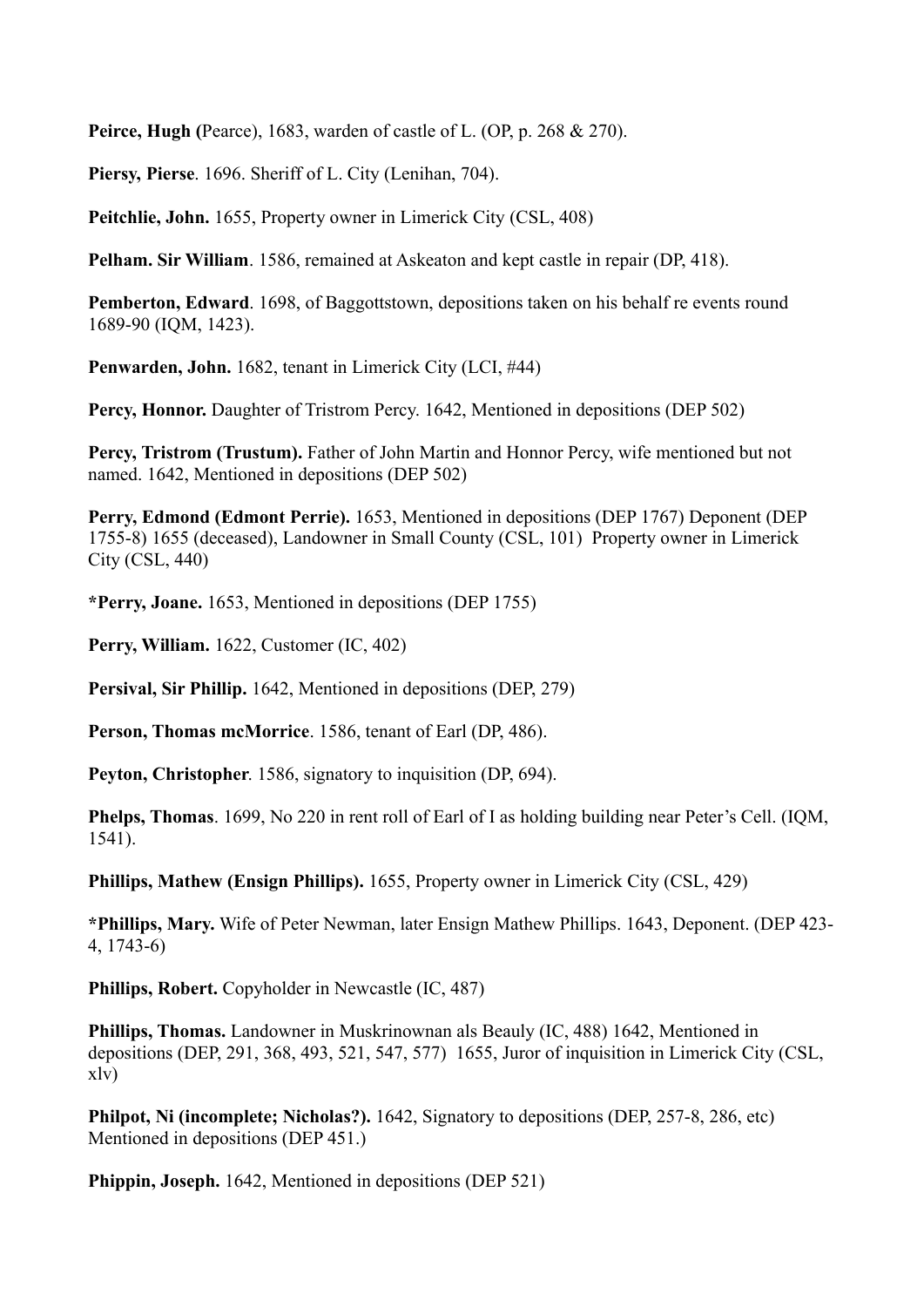**Phisicke, Samuell.** 1655, Property owner in Limerick City (CSL, 448)

**Pierce (Cornett Piers).** 1655, Property owner in Limerick City (CSL, 405)

**Pierce, Edmund.** 1643, Husbandman & Deponent (DEP, 234-5)

**Piercy, Peirce.** 1696, executor for Christopher White, Took out a lease on Corporation Lands (LCI, #60)

**Piercy, Robert (Pyrcy).** 1642 (deceased), Yeoman, mentioned in depositions (DEP 415)

**Piggott, William (Lieutenant Colonel Pickott).** 1655, Landowner in Connello (CSL, 283, 286-7, 289, 293, 295, 297-301), Property owner in Limerick City (CSL, 430)

**Pilkington, John.** 1642, Innkeeper & Deponent (DEP 497-500), Mentioned in depositions (DEP 501)

**Pittman, Thomas.** 1642, Mentioned in depositions (DEP 409)

**Planke, Edward (Plank).** 1643 (deceased), Weaver, mentioned in depositions (DEP, 229-30, 314, 576)

**Planke, Bushopp.** 1643, Deponent (DEP, 313-316)

**Plunkett, Gerrard.** 1642, Mentioned in depositions (DEP, 252)

**Plunkett, Richard (Captain).** 1655, Juror of inquisition in Limerick City (CSL, xlv), Property owner in Limerick City (CSL, 431-2)

**Poe, Samuell.** 1642, Vicar, mentioned in depositions, accused of turning Catholic. (DEP 385, 534)

**Polding, Thomas**. 1641, master of the *Neptune* in Limerick (HCA2, 28, see also 491 & 497).

**Ponsonbey, Capt. Henry**. 1663, in possession of property claimed by Ellinor Creagh (CS, 364).

**Pope, Richard.** 1653, Innkeeper, Mentioned in depositions (DEP 1706)

**Pope, Richard**. 1699, High Sheriff of Limerick Co. (Lenihan, 744).

**Pope, William (Lieutenant).** 1642, Deponent (DEP 559-71) 1655, Property owner in Limerick City (CSL, 449) 1657, took out a lease on Corporation lands (LCI, #2) 1661, Sheriff of L. City (Lenihan, 703).

**Potter, Elyas.** 1641, yeoman, Mentioned in depositions (DEP,170)

Potter, John. 1643, Yeoman & deponent (321-4)

**Powell (Mr Powell).** 1655, Property owner in Limerick City (CSL, 435)

**Powell, Giles.** 1675, High Sheriff of Limerick Co. (Lenihan, 743).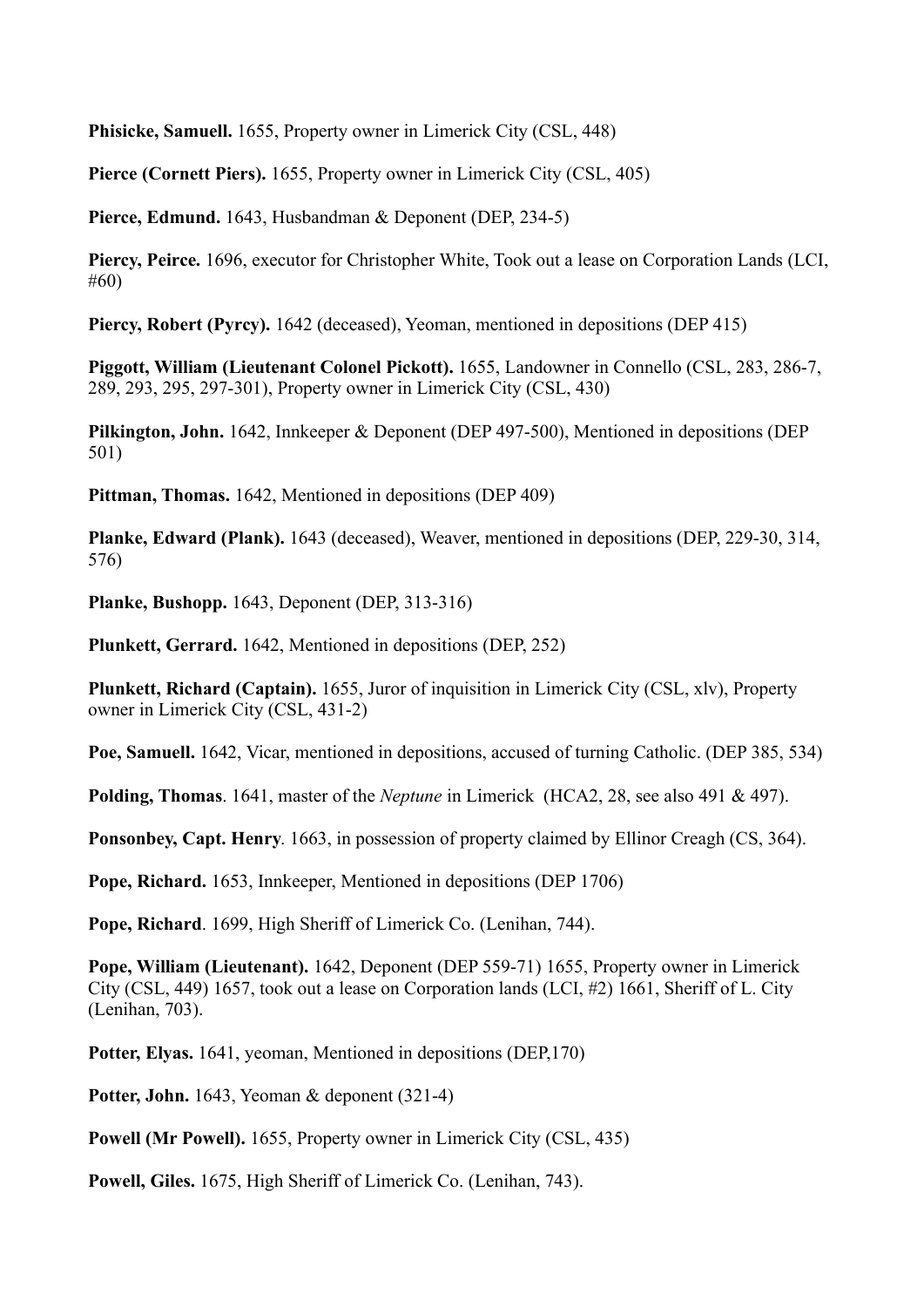**Powell, John.** 1653, Mentioned in depositions (DEP 1692)

**Powell, Thomas.** 1642, Mentioned in depositions (DEP 425)

**Powell, William.** 1642, Mentioned in depositions (DEP 391)

**Power, Andrew**. 1663, third s. of Nicholas (CC, 182).

**Power, David (Poore).** Grandson of Sir William Power. 1643, Mentioned in depositions (DEP 183, 349, 401, 543) 1655, Landowner in Killmallock (CSL, 183)

**Power, Edmond.** 1648, Limerick merchant then in Nantes (HCA2, 816-18).1655, Property owner in Limerick City (CSL, 405, 415)

**Power, John**. 1639, MP for Kilmallock (Lenihan, 742).

**Power, John.** 1642, Mentioned in depositions (DEP 523)

**Power, John**. 1690, of Drogheda, Mayor of L. (Lenihan, 704).

**Power, Nichollas.** 1641 & 1656, Mentioned in depositions (DEP,171, 1706, 1726) 1655, Property owner in Limerick City (CSL, 437, 484). 1663, deceased, merchant, m. Phillis Sexton, father of Dr. Nicholas,s of Thomas, br. of Thomas, owning properties in L. (CC, 182).

**Power, Dr. Nicholas**. 1663, s. and heir of Nicholas Power and grandson of Thomas Power; claiming properties in L. (CC, 182). 1663, case v sheriffs of L (CC, 429, 437).

**Power, Thomas**. 1613, Sheriff of L. City (Lenihan, 701).

**Power, Thomas**. 1663, obit 1647, f. of Nicholas and Thomas, grandf. of Dr Nicholas (CC, 182).

**Power, Thomas (Esquire).** 1655, Juror of inquisition in Pubblebrien, from Graige (CSL, xliv), Juror of inquisition in Limerick City (CSL, xlv), Property owner in Limerick City (CSL, 402, 408, 471-2)

**Power, William (Poore).** 1643, Mentioned in depositions. (DEP 194, 397)

**Power, Sir William (Poore.** Grandfather of David Power. 1641, Landowner in Cloncrough (WEBB, 416)1642, Mentioned in depositions (DEP 349, 501, 543) 1655, Mortgage holder in Connello (CSL, 273-7)

**Poyce, Robert**. 1600, husbandman in Kilmallock, accused of trespass and robbery of corn in Ballingaddy (CBM, 7)

**Prendergast, Piers (Prendergrass).** 1652, Mentioned in depositions (DEP 331)

**Prendergast, Thomas.** 1652, Mentioned in depositions (DEP 355)

**Price, Charles (Captain).** 1600, Mentioned in State Papers (CSP 147) 1643, Mentioned in depositions (DEP, 261)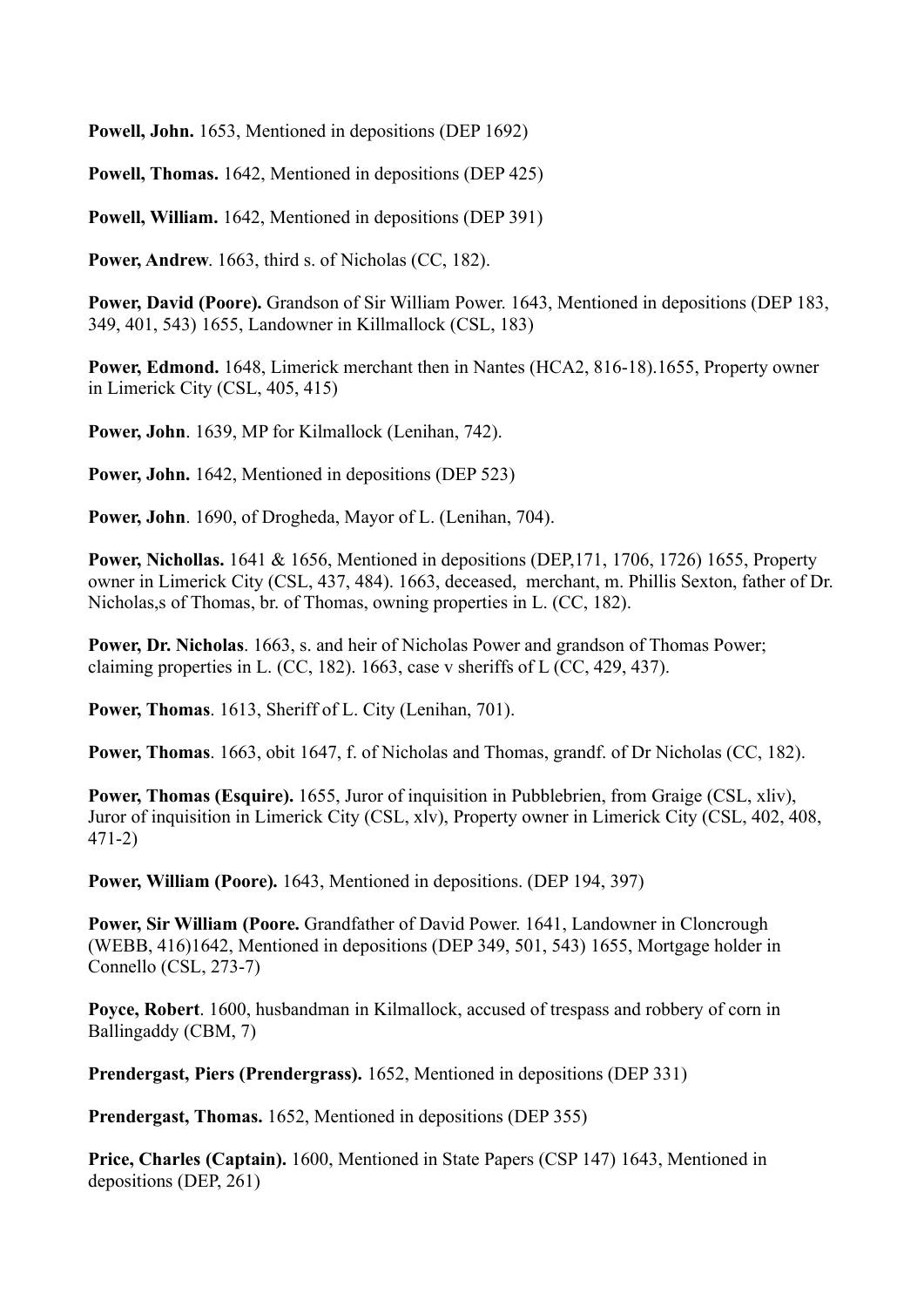**Price, Henry/Henerye.** 1653, Deponent (DEP 1726) 1655, Juror of inquisition in Limerick City (CSL, xlv) Property owner in Limerick City (CSL, 435) **Price, Henry**. 1660 & 1665, Sheriff of L. City (Lenihan, 703).

**Price, Nicholas**. 1569, Bailiff of L. (Lenihan, 699).

**Prichard, Pauly (Polydore Pritched).** 1643 (deceased), Mentioned in depositions (DEP, 227, 314)

**Prowse, Andrew.** 1642, Deponent (DEP, 303-4, 511-2)

**\*Prowse, Ellinor.** 1642, Mentioned in depositions. 'Partner' of Sicily Prowse (DEP 511)

**\*Prowse, Sicily.** 1642, Widow, Mentioned in depositions. Sister of Andrew Prowse. (DEP, 303)

**Pudnor, John.** 1694, Took out a lease on Corporation Lands (LCI, #59)

**Pufinan, Ralph (-ufinan).** 1643, Mentioned in depositions (DEP, 214)

**Purcell**, ? 1541, holding land in Kildare estate (Crown Surveys, p178).

**Purcell, Edmund (Pursell).** 1642, Mentioned in depostions (DEP, 183, 493) Leaseholder in Newcastle (IC, 487) 1655, Juror of inquisition in Kenry, from Rynemulleene (CSL, xliv) Landowner in Kenry (CSL, 344, 351, 358, 361)

**Purcell, Garret Bawne.** 1642, Mentioned in depositions (DEP,183, 481)

**Purcell, Garrett.** 1655, Juror of inquisition in Pubblebrien, from Ballianrachane (CSL, xliv) Heir to lands in Pubblebrien (CSL, 384)

**Purcell, Garrott (Fitz Edmond).** 1642, Mentioned in depositions (DEP 561)

**Purcell, Garrott (Fitz James).** 1642, Mentioned in depositions (DEP 559)

**Purcell, Gerrott.** 1655, Juror of inquisition in Kenry, from Curra (CSL, xliv)

**\*Purcell, Giles (Husband's name?).** 1655 (deceased), Widow, Landowner in Connello (CSL, 293)

**Purcell, James Oge.** 1643, Mentioned in depositions (DEP 489)

**Purcell, James Roe.** 1642, Mentioned in depositions (DEP 559)

**Purcell, John (Gentleman).**1655, Juror of inquisition in Connello, from Cappagh (CSL, xliii)

**Purcell, John.** 1655, Landowner in Pubblebrien (CSL, 384, 394)

**Purcell, John (Mc William) (Pur-).** 1641, yeoman, Mentioned in depositions (DEP,170)

**\*Purcell, Katelin (O Purcell).** 1642, Mentioned in depositions (DEP, 335)

**\*Purcell, More**. 1663, sent provisions to Irish at askeaton (CC, 375).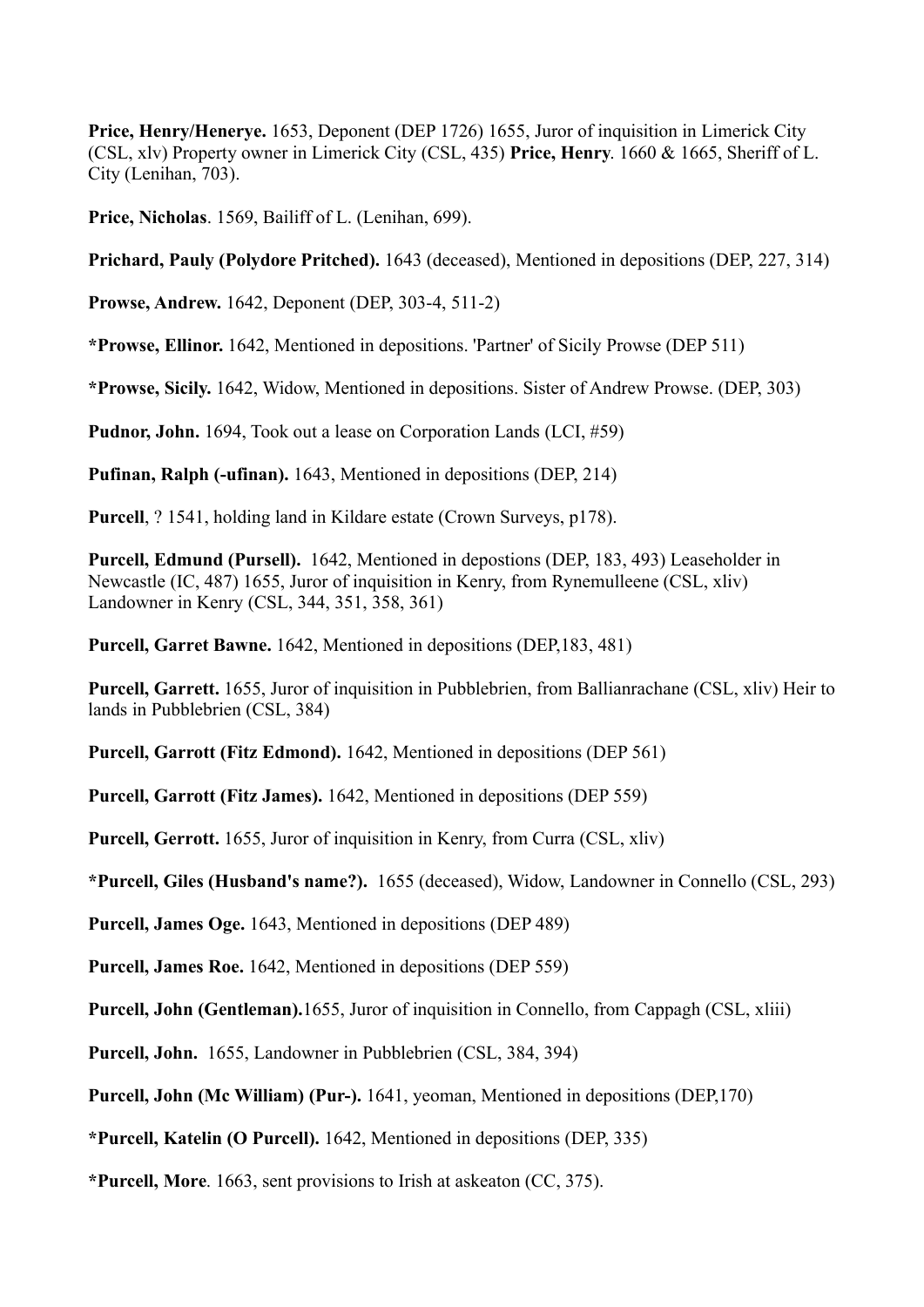**Purcell, Patrick (Pursall) (Esquire, General).** 1641-2, Mentioned in depositions (DEP,171, 174, 178, 180, 182-3, 186, 192, 198, 201, 209, 223, 229, 275, 295, 314-5, 332, 375, 413, 481, 486, 489, 514, 521, 559-60, 566, 1695, 1702-3, 1707-8, 1711, 1726, 1728, 1730, 1751, 1763) 1651, Present at the surrender of Limerick (ASL, 264) 1655 (deceased), Landowner in Coshmay (CSL, 140) Landowner in Kenry (CSL, 342, 344, 346, 347, 352)

**Purcell, Pierce** (Peter). 1586, of Croagh, tenant of Earl (DP, 109, 277, 292, 474 & 554).

**Purcell, Peirce (Piers Purcel).** Leaseholder in Newcastle (IC, 487) 1655 (deceased), Landowner in Kenry (CSL, 342, 346, 352, 355)

**Purcell, Richard**. 1609, of Bally na Carigny, swears on oath about the 40 corporation ploughlands (SA, 34-35).

**Purcell, Richard.** 1655 (deceased), Landowner in Kenry (CSL, 343)

**Purcell, Theobold (Baron Loghmag-, Pursall).** 1641, Mentioned in depositions (DEP,174, 183, 198, 210, 223, 296, 490)

**Purcell, Thomas.** 1642, Mentioned in depositions (DEP 559) 1655, Landowner in Connello (CSL, 291, 297)

**Purcell, Ulick.** 1655, Juror of inquisition in Connello, from Ballinvyne (CSL, xliii)

**Purdon, George.** 1653, Deponent (DEP 1771)

**Purdon, John (Captain) (Purdom).**1643, Mentioned in depositions. (DEP 229) 1655, Lessee in Connello (CSL, 310-11, 320) 1683, knows all about the Askeaton estate (OP, p. 282).

**Purdon, Simon**. 1689/90, mention in letter from t L. (IQM, 65).

**Purdue, John.** Freeholder in Newcastle (IC, 487)

**Purefoy, William**. 1654, M.P. for Limerick City & KIlmallock (Lenihan, 741).

**Putally, James**. 1583, named as tenant on dispute land by d. Kathrin (SA, 47).

**\*Putally, Kathrin**. 1583, widow c 60 yrs old, witness to inquisition into plot of land which may belong to St. Francis abbey, d. of James (SA, 46-7).

**Pye, James.** 1653 (deceased), Mentioned in depositions (DEP 1755, 1767)

# **[Q]**

**Quine, Robert (Gentleman).** 1655, Juror of inquisition in Kilmallock, from Killmallock (CSL, xli), Juror of inquisition in Costlea (CSL, xlii).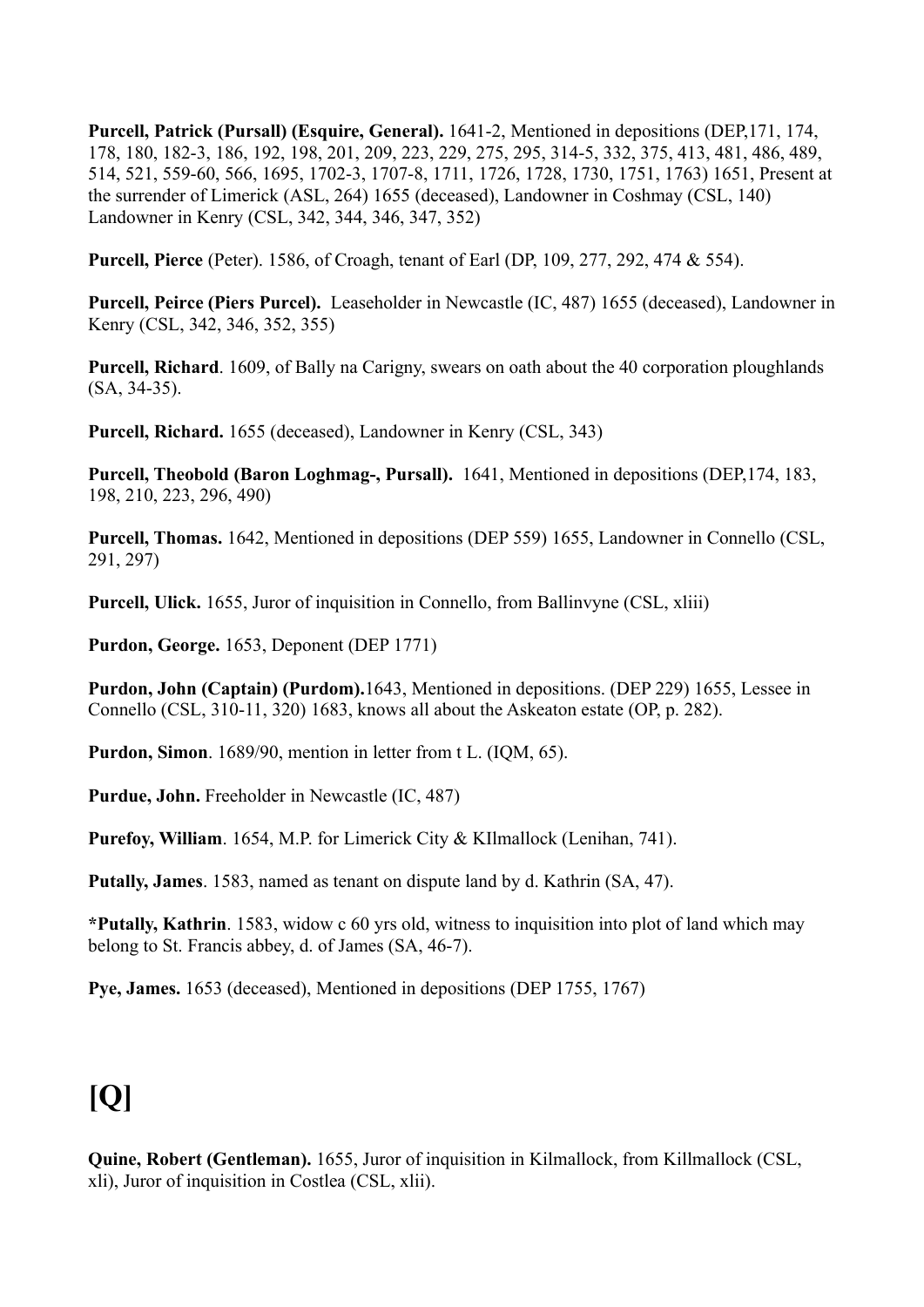**Quisshen, Robert oge.** 1586, tenant of Earl (DP, 206 & 324).

### **[R]**

**Ragg, John (Rages).** 1642, Mentioned in depositions (DEP, 335) 1655, Property owner in Limerick City (CSL, 416)

**Ragg, Robert.** Father of Thomas Ragg. 1643, Deponent (DEP 489-92)

**Ragg, Thomas.** Son of Robert Ragg. 1643, Carpenter, deponent on behalf of his father. (DEP 489- 92)

**Rahaly, William.** 1655, Landowner in Coshmay (CSL, 124)

**Raleigh, Garrett.** Recieved land from Sir Edward Fitton (IC, 481)

**Raleigh, Richard.** Recieved land from Sir Edward Fitton (IC, 481)

**Ranfford, Henry.** 1642, Mentioned in depositions (DEP 576)

**Raskes, Richard.** 1655, Property owner in Limerick City (CSL, 405)

**Rawly, David (Rawleigh) (Alias Garuffe).** 1652, Mentioned in depositions (DEP 838, 879, 881-2)

**Rawly, Edmond.** 1643, Mentioned in depositions (DEP 356, 584, 586) 1655, Juror of inquisition in Small County, from Ballynamonamore (CSL, xl) Dower of the estate held by Ellean Rawligh/Raleigh (CSL, 80) Landowner in Small County (CSL, 110)

**\*Rawly, Ellean (Ellan Rawligh).** 1655, widow, Landowner in Clanwilliam (CSL, 80) And Small County (CSL, 108)

**Rawly, James (Rawlie).** 1655, Property owner in Limerick City (CSL, 478)

**Rawly, John (Rawleigh).** Landowner in Killmacough als Knock Billingsley (IC, 489)

**\*Rawly, Margarett.** 1655, Landowner in Small County (CSL, 108)

**Rawly, Morrish.** 1642, Mentioned in depositions (DEP, 237, 348, 497, 509) 1655, Juror of inquisition in Small County, from Aney (CSL, xl) Landowner in Small County (CSL, 110)

**Rawly, Redmond.** 1655, Landowner in Small County (CSL, 108)

**Rawly, Richard.** 1642, Mentioned in depositions (DEP, 317) 1655, Landowner in Small County (CSL, 110)

**Raymond, Samuel (Reymond).** 1617, Granted the office of controller of the customs in Limerick's port (IC, 272, 402)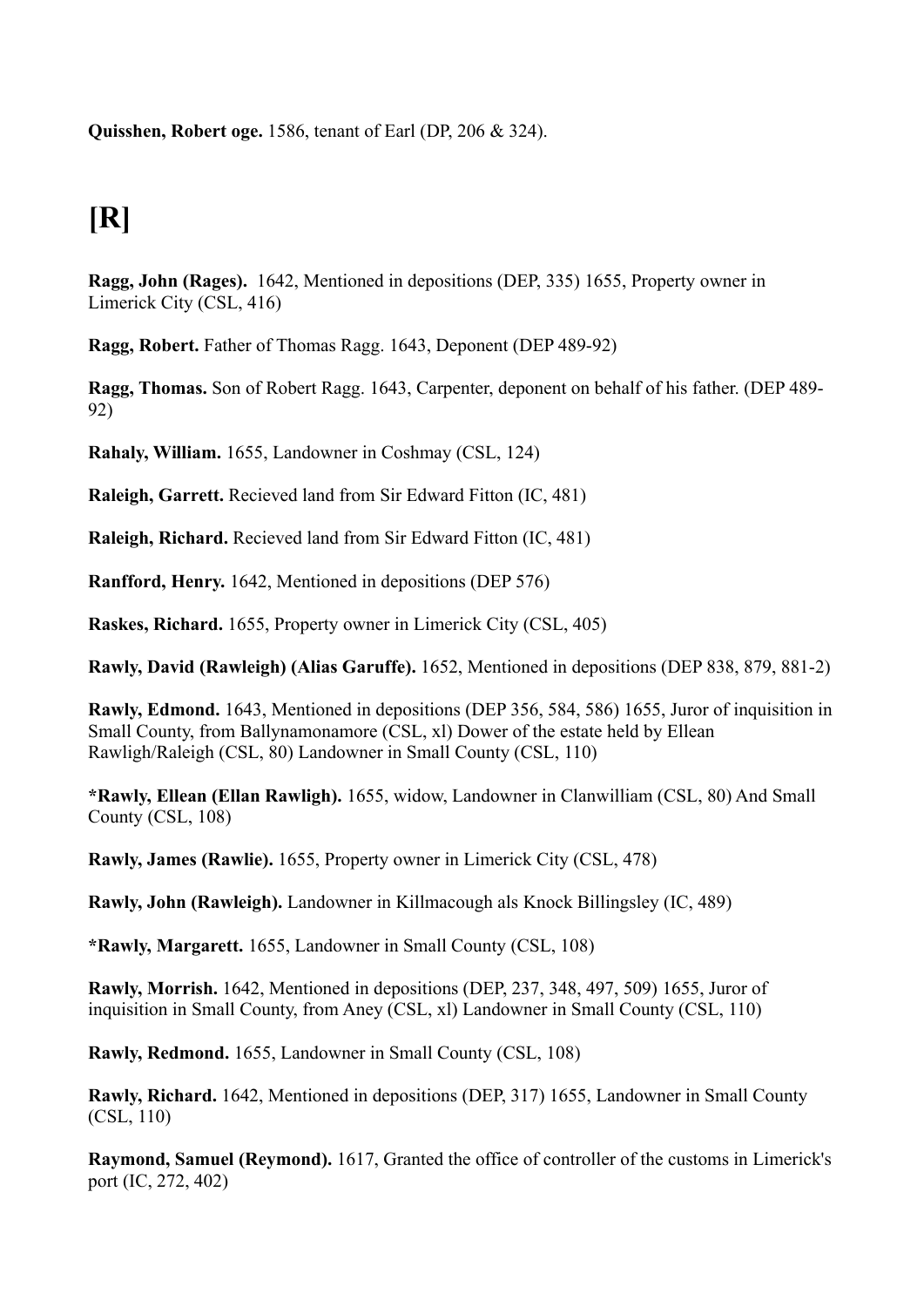**Ready, Daniell (Redye).** 1652, Mentioned in depositions (DEP 344)

**Ready, John.** 1642, Smith, mentioned in depositions (DEP 546)

**Reagh, Mleaghlinn.** 1655, Landowner in Coonagh (CSL, 23)

**Reagh, Teige (Mc Donnell).** 1653, Mentioned in depositions (DEP 1692)

**Reddan, Ignatius**. 1698, deposition taken before at L. re events round 1689-90 (IQM, 1423).

**Relly, Garrett gangagh**. 1586, of Ballynemonymoore, tenant of Earl (DP, 547).

**Relly, Maurice fitz Garrett**. 1586, tenant of Earl (DP, 547).

**Rendon (Ensign Rendon).** 1655, Property owner in Limerick City (CSL, 425)

**Reogh, Mc Carty (Mc Carthy).** 1600, Mentioned in State Papers (CSP 138) 1642, Signatory to depositions (DEP,185)

**Reoghe, Richard mc Thomas**. 1586, paying head rent (DP, 336).

**\*Reynes, Ann.** 1643, Deponent (DEP, 315)

**Reynes, George.** 1643, Mentioned in depositions, husband of Ann Reynes (DEP, 315)

**Reynold, James (FitzGerald).** 1641, Mentioned in depositions (DEP,170)

**Rice, Andrew.** 1655, Landowner in Connello (CSL, 315)

**Rice, Bartholomew FitzDavid** (Ryce). 1647, Sheriff of L. City (Lenihan, 702).

**Rice, Bartholomew.** 1650, part owner of the *Eagle of Limerick* (HCA2, 667). 1654, brought *Trooper of Limerick* to L. (HCA2, 458). 1655, Burgess Property owner in Limerick City (CSL, 400, 415, 431, 475-7, 479)

**Rice, David**. 1541, juror on inquisition on Kildare lands (Crown Surveys, p177). 1541, juror on inquiry into king's lands etc. (SA, 69).

**Rice, David**. 1573, witness to document (SA, 53-3).

**Rice, David.** 1595, 1601. Merchant trading to Bristol and La Rochelle, cargo list (BTI, 811, 918) 1655, Property owner in Limerick City (CSL, 400)

**Rice, David (Doctor).** 1655, Property owner in Limerick City (CSL, 400)

**Rice, David FitzGeoffrey** (Ryce). 1611, Sheriff of L. City (Lenihan, 701).

**Rice, David FitzWalter** (Ryce). 1601, Bailiff of L. (Lenihan, 700).

**Rice, Dominic**. 1642, goods on the *Elizabeth of Limerick* (HCA2, 468).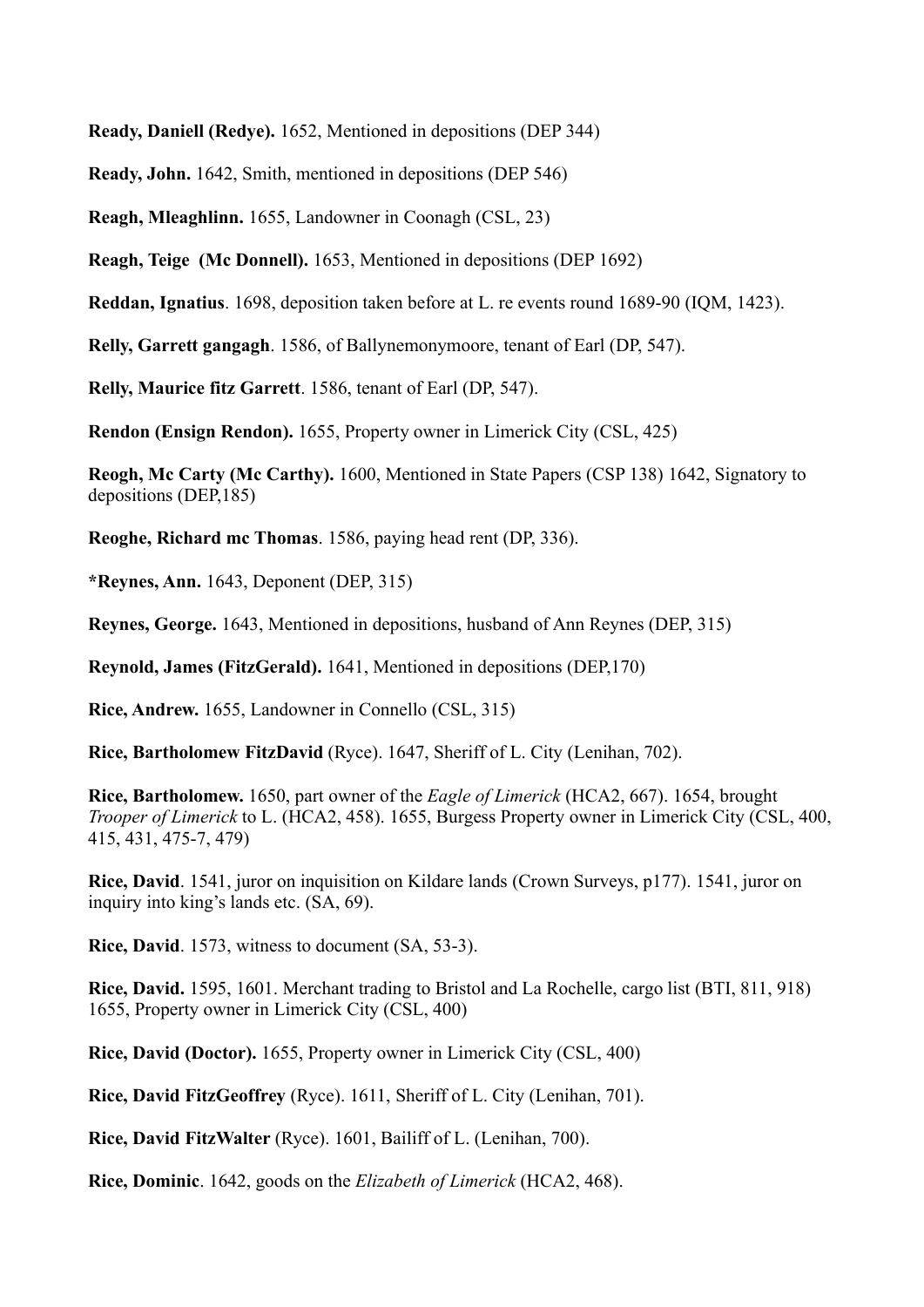**\*Rice, Ellinor (Née Stretch).** Mother of Lawrence Rice. 1653, Widow, Mentioned in depositions (DEP 1735, 1737)

**Rice, Edward**. 1687-8. High Sheriff of Limerick Co. (Lenihan, 744).

**Rice, Francis**. 1650, part owner of the *Eagle of Limerick* (HCA2, 667).

**Rice, Gilbert (Gillbert, Gillbertt).** 1655, Landowner in Connello (CSL, 301, 315, 325)

**Rice, James.** 1655, Landowner in Connello (CSL, 312, 314)

**Rice, James FitzWalter** (Ryce). 1635, Sheriff of L. City (Lenihan, 702).

**Rice, Laurence** (Ryce). 1642, Sheriff of L. City (Lenihan, 702).

**Rice, Lawrence.** Son of Ellinor. 1651, Present at the surrender of Limerick (ASL, 264) 1653, Mentioned in depositions (DEP 1737) 1655, Burgess, Juror of inquisition in Limerick City (CSL, xlv) Property owner in Limerick City (CSL, 400, 410, 433) 1650, part owner of the *Eagle of Limerick* (HCA2, 667).

**Rice, Marcus**. 1663, in possession of property claimed by Sir James Galwey in L (CC, 325).

**Rice, Nicholas (Reese).** 1595, Merchant trading to Waterford, cargo list (BTI, 790) 1601, Merchant trading to Cork, cargo list (BTI, 900)

**Rice, Nicholas**, 1653, merchant of L., aged 32 (HCA2, 451).

**Rice, Robert.** 1642 (deceased), Mentioned in depositions (DEP 521)

**Rice, Robert.** 1655, Landowner in Connello (CSL, 297)

**Rice, Roger.** 1655, Landowner in Connello (CSL, 297)

**Rice, Stephen**. 1663, of Kerry, apprenticed in L aged c 13 or 14 (CC, 393).

**Rice, Walter** (Ryce). 1588, Bailiff of L. (Lenihan, 700).

**Rich, Marcus (Roch, Mark)**. 1648, merchant age 30, at Amsterdam loaded cargo onto *Angel Gabriel* for L (HCA2, 616). 1650, of Wexford, master of the *Eagle of Limerick* (HCA2, 667).

**Richard (Captain Richard).** 1584**,** Arrested rioters (SCC, 456)

**Richardson, Stephen.** 1642, Yeoman, Deponent (DEP 433-4)

**Richford, George.** 1616, Merchant accused of rioting against Edmond Sexton (SCC, 527)

**Richman, John.** 1643, Husbandman & deponent (DEP 451-2)

**Ridder, John.** 1642, Yeoman, mentioned in depositions (DEP 433)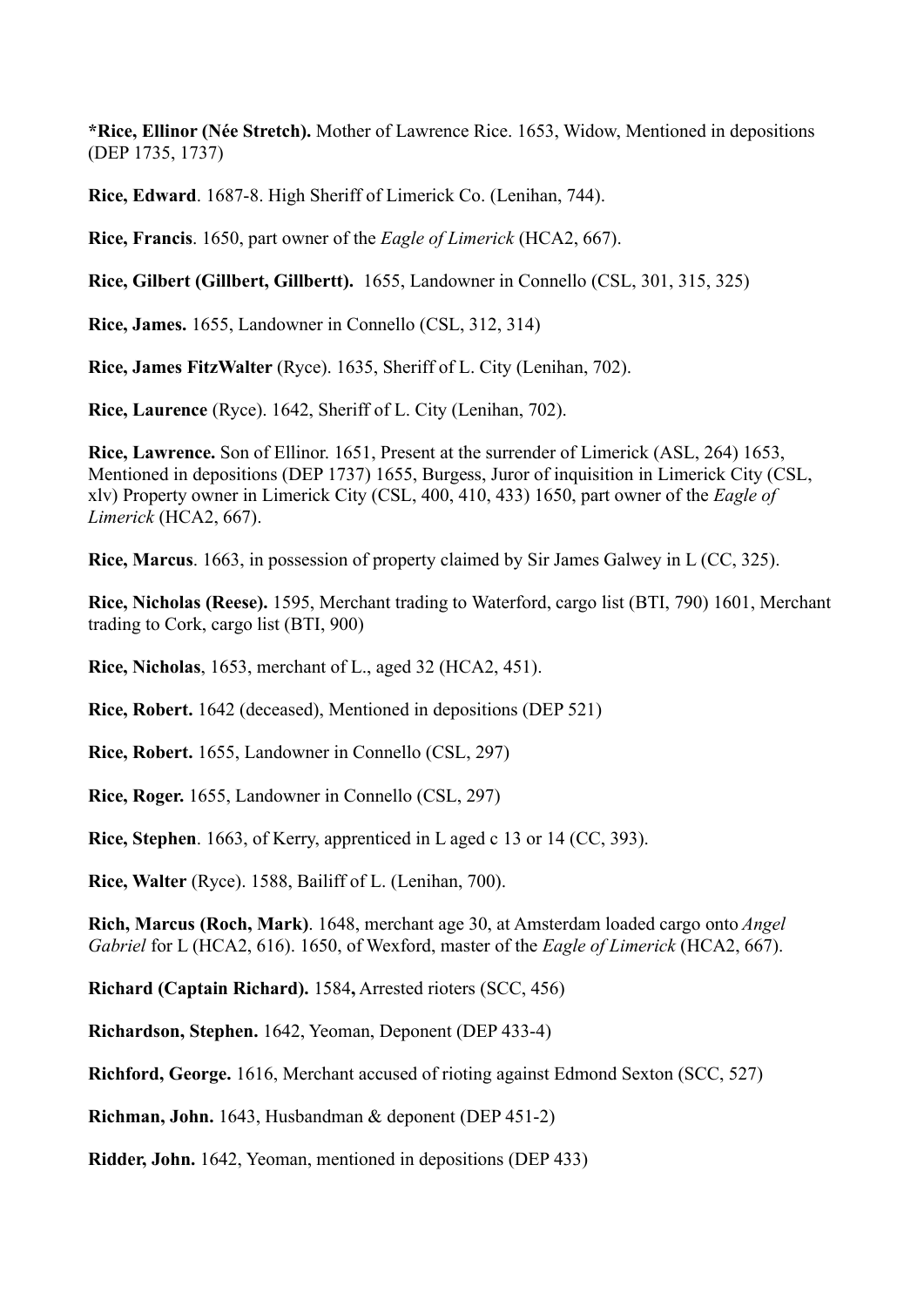**Ridgley, Willaim.** 1642, Deponent (DEP, 257-8)

**Ridle, James.** 1642, Mentioned in depositions (DEP, 283)

**Rights, William.** 1655, Property owner in Limerick City (CSL, 409)

**Rindersly, Anthony.** 1643 (deceased, Castle Warder, Mentioned in depositions (DEP 505)

**Risteene, Alexander.** 1643 (deceased), Mentioned in depositions (DEP, 429)

**Roa, David son of John**. 1586, tenant of Earl (DP, 467).

**Roberts, James.** Landowner in Muskrinownan als Beauly (IC, 488)

**\*Roberts, Joane.** 1642, Mentioned in depositions (DEP, 240)

**Robins, Arthur**. 1586, to take oaths and inquire into concealed land (DP, 375, 675 & 694).

**Robins, John.** 1642, Mentioned in depositions (DEP, 210)

**Robinson (Mr. Robinson).** 1655, Property owner in Limerick City (CSL, 436)

**Robinson, James**. 1686 & 1691, Sheriff of L. City (Lenihan, 704). 1698, goldsmith, Mayor of L. (Lenihan, 704).

**Robinson, T.** 1652, Signatory to depositions (DEP 331)

**Roche (Mr Roch).** 1655, Property owner in Limerick City (CSL, 427-8)

**Roche, Alexander (Gentleman) (Allexander Roch).** 1655, Juror of inquisition in Kilmallock, from Crome/Croom (CSL, xli), Juror of inquisition in Costlea (CSL, xlii)

**Roche, Daniell Oge.** 1642, Mason, Mentioned in depositions (DEP, 259)

**Roche, David** (Roch). 1619, Sheriff of L. City (Lenihan, 701). Roche, David. 1629, Sheriff of L. City (disagrees w. Lenihan) sitting on commission re demolition by Ed. Sexton of Shambles. (SA, 45).

**Roche, David** (Roch). 1642, Burgomaster age 57, James and Michael Haly not in L (HCA2, 54).

**Roche, David (Fitz William) (Roch).** 1642, Burgess and deponent (DEP, 285-6) 1655 (deceased), Property owner in Limerick City (CSL, 403, 413, 480)

**Roche, David (Roch).** 1655, Juror of inquisition in Pubblebrien, from Cahir Ivahally (CSL, xliv) Mortgage holder in Pubblebrien (CSL, 374) 1655, Property owner in Limerick City (CSL, 472)

**Roche, Dominicke FitzJurdane (Domynicke/Domnicke Roch).** 1597, 1616, 1618 & 1621, Mayor of L. (Lenihan, 700-1).1616, alderman accused of rioting against Edmond Sexton (SCC, 324, 527) 1620, Mayor of Limerick (CBM, 238) 1625, grant of Cahirleawye (BSIH, p. 39). 1641, Landowner in Loughall and Balliolahan (WEBB, 411, 420) 1653, Mentioned in depositions (DEP 1771) 1655, Landowner in Clanwilliam (CSL, 82, 85) And Costlea (CSL, 262, 269) And Connello (CSL, 308),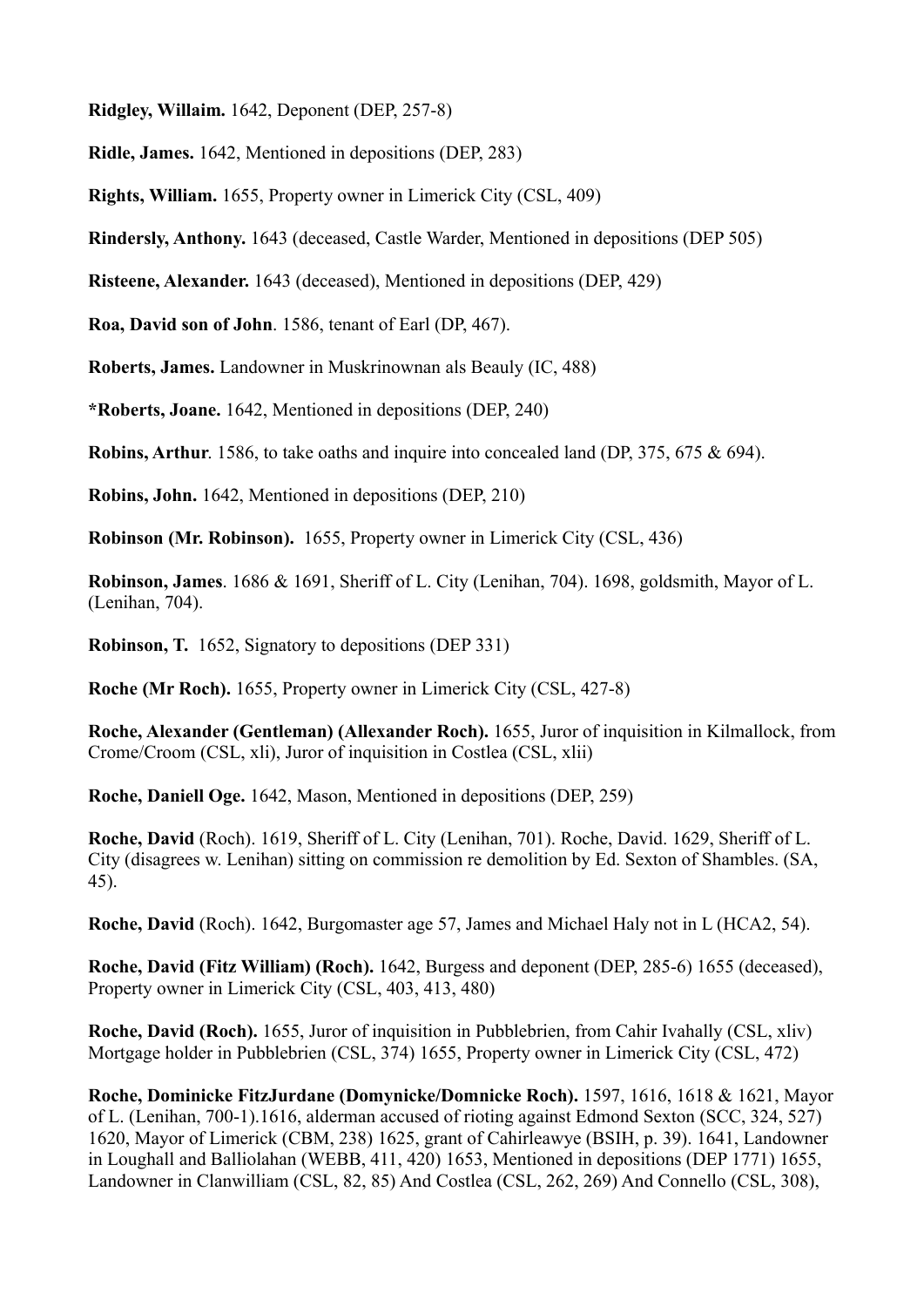Property owner in Limerick City (CSL, 412-3, 416, 418, 478). 1601-2, involved in case taken by Sexton re closed up gate (SA, 41). 1618, Mayor (SA, 62-3).

**Roche, Edmund.** (Roach). 1650, part owner of the *Eagle of Limerick* (HCA2, 667). 1651, Present at the surrender of Limerick (ASL, 264) 1653, Mentioned in depositions (DEP 1692)

**Roche, Edmund FitzStephen**. 1645, Sheriff of L. City (Lenihan, 702).

**Roche, Edward**. 1650, part owner of the *Eagle of Limerick* probably same as Edmond (HCA2, 667). 1636, merchant, age 23, servant of Tristram Mogridge (HCA1, 1023).

**Roche, Einy William (Roch).** 1640, Burgess, Leaseholder in Pubblebrien (CSL, 385)

**\*Roche, Ellen (Roch) (née Purcell).** 1655, Landowner in Connello (CSL, 291)

**Roche, Garrett (Roch).** 1655, Leasee in Limerick City (CSL, 404)

**Roche, George**. 1566, Bailiff of L. (Lenihan, 699). 1564, Mayor of L. (Lenihan, 699). 1571, signatory to document, as alderman (SA, 68).

**Roche, George**. 1586, of Limerick, tenant of Earl (DP, 590).

**Roche, George (Fitz Robert) (Roch).** 1655, Property owner in Limerick City (CSL, 403, 408)

**Roche, George (Gentleman) (Roch).** 1655, Juror of inquisition in Pubblebrien, from Ballinoe (CSL, xliv)

**Roche, George**. 1675 & 1695, Sheriff of L. City (Lenihan, 703). 1685-6 & 1691, Mayor of L. (Lenihan, 704).

**Roche, James (Fitz Thomas) (Roach).** 1642, Merchant, Mentioned in depositions (DEP, 285)

**Roche, James (The elder).** 1642, Merchant, Mentioned in depositions (DEP, 286)

**Roche, James (The younger).** 1642, Merchant, Mentioned in depositions (DEP, 286) 1642, letter to father re safe arrival at Dover, cousin to James Haly (HCA2, 1049).

**Roche, John.** 1595, Merchant trading to Bristol, cargo list (BTI, 753)

**Roche, John.** 1641-2, Mentioned in depositions (DEP,174, 183, 297, 409) 1655, Landowner in Small County (CSL, 109)

**Roche, Jordan (Esquire) (Jordane Roch).** 1572, Bailiff of L. (Lenihan, 699). 1584**,** Accused of rioting (SCC, 456) 1588, Mayor of L. (Lenihan, 700).

**Roche, Jordan**. 1586, holding land of parsonage of Ballingarry (DP, 264).

**Roche, Jordan FitzGerald**. 1580, Mayor of L. (Lenihan, 699).

**Roche, Jordan.** 1639, Mayor of L. (Lenihan, 702).1641, Alderman, Mentioned in depositions (DEP,171, 1736)1655 (deceased), Property owner in Limerick City (CSL, 436, 465, 470-1)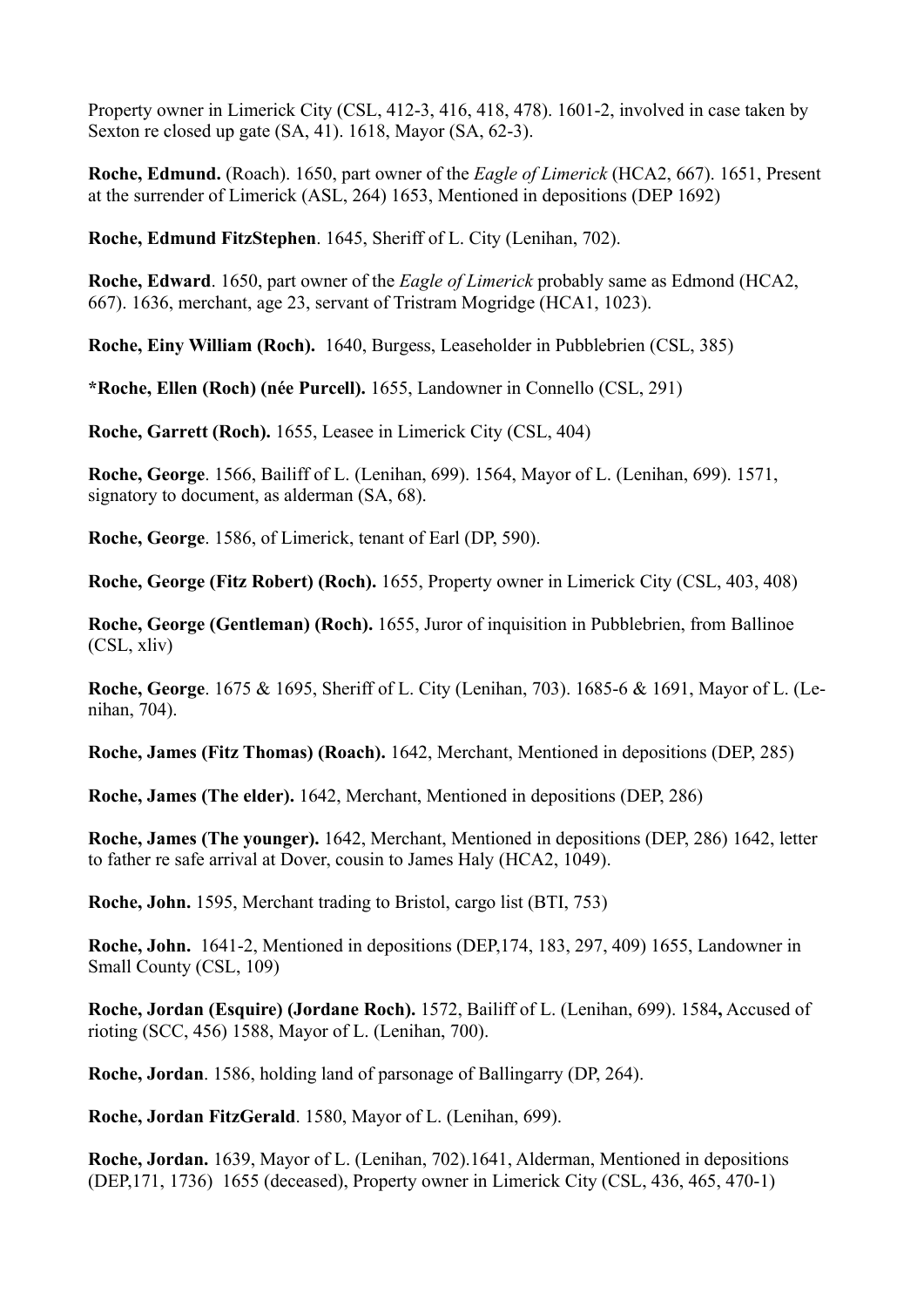**Roche, Maurice** (Roach, Morris). 1647, merchant with goods on Saviour (HCA2, 1144). 1649, letter from (HCA2, 1189).

**Roche, Morris (Morris Lord Roche, The Lord Viscount Roche of Ffermoy, Roach).** 1641-3, Mentioned in depositions (DEP,171, 174, 178, 180, 183, 186, 192, 198, 201, 209, 223, 296, 490, 648, 1703, 1726, 1729-30)

**Roche, Patrick** (Roch) 1647, owner of goods, brother in law of John Gould (HCA2, 1146).

**Roche, Philip.** 1598, Bailiff of L. (Lenihan, 700). 1602, Mayor of L. (Lenihan, 700). 1602, mayor certifying letter (SA, 41-2).

**Roche, Piers (Roch).** 1619, Fined and imprisoned for diverse offences (CBM, 171)

**Roche, Richard McThomas**. 1586, tenant of Earl (DP, 589).

**Roche, Robert**. 1586, lands of (DP, 431).

**Roche, Robert (Rooche).** 1595, 1601. Merchant trading to Bristol and Waterford, cargo list (BTI, 758, 815, 914)

**Roche, Stephen**. 1587 Bailiff of L. (Lenihan, 700). 1601, Mayor of L. (Lenihan, 700). 1602, mayor (SA, 63-4).

**Roche, Stephen (Gentleman) (Roch).** 1655, Juror of inquisition in Pubblebrien, from Ballivulloge (CSL, xliv) Claimed interest on lands in Pubblebrien (CSL, 388-9)

**Roche, Thomas.** 1642, Mentioned in depositions (DEP, 286, 546)

**Roche, Tock**. 1698, Sheriff of L. City (Lenihan, 704).

**Roche, William**, 1614, of Cahirvalla, Sheriff of L. City (Lenihan, 701).

**Roche, William (Fitz Stephen) (Roch).** 1629, Sheriff of L. City (Lenihan, 702). 1642, Merchant, Mentioned in depositions (DEP, 259, 285) 1655 (deceased), Burgess, Landowner in Kenry (CSL, 359) And Pubblebrien (CSL, 382, 386, 389, 393)

**Roche, William.** 1660, Property owner in Limerick City (LCI, #9)

**Rochford, Daniel**. 1649, merchant of L (HCA2, 1188).

**Rochford, David** (Rochfort). 1575, Bailiff of L. (Lenihan, 699).

**Rochford, David** (Rochefort). 1649, Sheriff of L. City (Lenihan, 702). 1651, Present at the surrender of Limerick (ASL, 264) 1653, Mentioned in depositions (DEP 1692) 1655, Property owner in Limerick City (CSL, 434)

**Rochford, Edward** (Rychford) 1541, juror on inquisition on Kildare lands (Crown Surveys, p177).

**Rochford, Edward**. 1637, lessee of *John & Dorothy* (HCA1, 1044).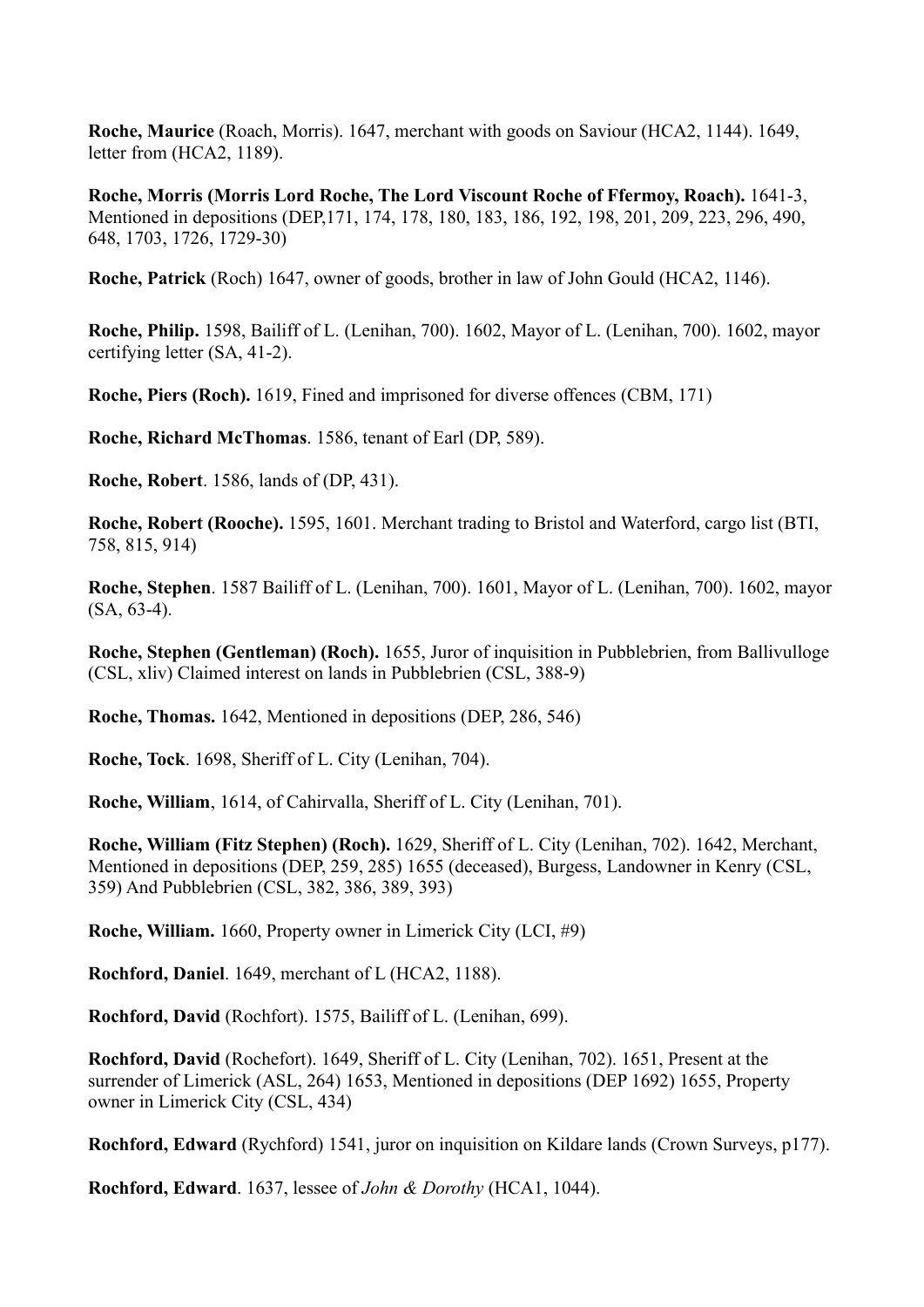**Rochford, Garrett.** 1655, Property owner in Limerick City (CSL, 422-3)

**Rochford, George.** 1545, Bailiff of L. (Lenihan, 698).

**Rochford, George**. 1615-16, Sheriff of L. City (Lenihan, 701).

**Rochford, George (Rochfort).** 1642, Merchant, Mentioned in depositions (DEP, 237) . 1641-42, merchant, owner of goods on and lessee of the *Elizabeth of Limerick* (HCA2, 15, 468, 1051 & 1059). 1655, Property owner in Limerick City (CSL, 401, 425, 443-4) (LCI #7)

**Rochford, George FitzPatrick**. 1641, Sheriff of L. City (Lenihan, 702).

**Rochford, Patrick.** 1541, goods extorted from. (SA, 72-3).

**Rochford, Patrick**. 1561, Bailiff of L. (Lenihan, 699).

**Rochford, Philip**. 1542, Bailiff of L. (Lenihan, 699). 1565, Juror, in case re drainage (SA 51-2). 1571, signatory to document, as alderman (SA, 68). 1569, Mayor of L. (Lenihan, 699).

**Rochford, William**. 1614, Sheriff of L. City (Lenihan, 701).

**Rochford, James.** 1655, Property owner in Limerick City (CSL, 437)

**Roe, Connor (McShan).** before 1655, Landowner in Ownneybeg (CSL, 9)<sup>17</sup>

**Roe, Garrett**. 1586, slain in rebellion, tenant of E. of Desmond (DP, 144 & 489).

**Roe, James**. 1680, of L. skinner, assigned interest in house in Mungret St (IQM, 1184). 1684, of L. fellmonger, leasing out house in Mungret St. (IQM, 1203).

**Roe, Morogho mcDermott**. 1586, tenant of Earl (DP, 592).

**Roe (Teige or Dermott).** 1653, Mentioned in depositions (DEP 1711)

**Rogers (Mr Rogers, son of David Rogers).** 1641, Leaseholder in Ardagh (WEBB, 413)

**Rogers, Humphrie (Humphry).** 1655, Property owner in Limerick City (CSL, 411, 441)

**\*Rogers, Isabell.** 1641, Wife of Mr Rogers (WEBB, 413)

**Roine, Pierce**. 1642, laded *Elizabeth* at L (HCA2 1059)

**Roles (No first name)**1642 (deceased), Father of the other Roles; no first name for either. Mentioned in depositions (DEP 498)

**Roles (No first name).** 1642 (deceased), Mentioned in depositions (DEP 498)

**Roname, Philip (Ronan).** 1601, Merchant buying from Bristol, cargo list (BTI, 903) 1616, Accused of rioting against Edmond Sexton (SCC, 527)

 $17$  His name is Mentioned when the text addresses land mortgaged to his heirs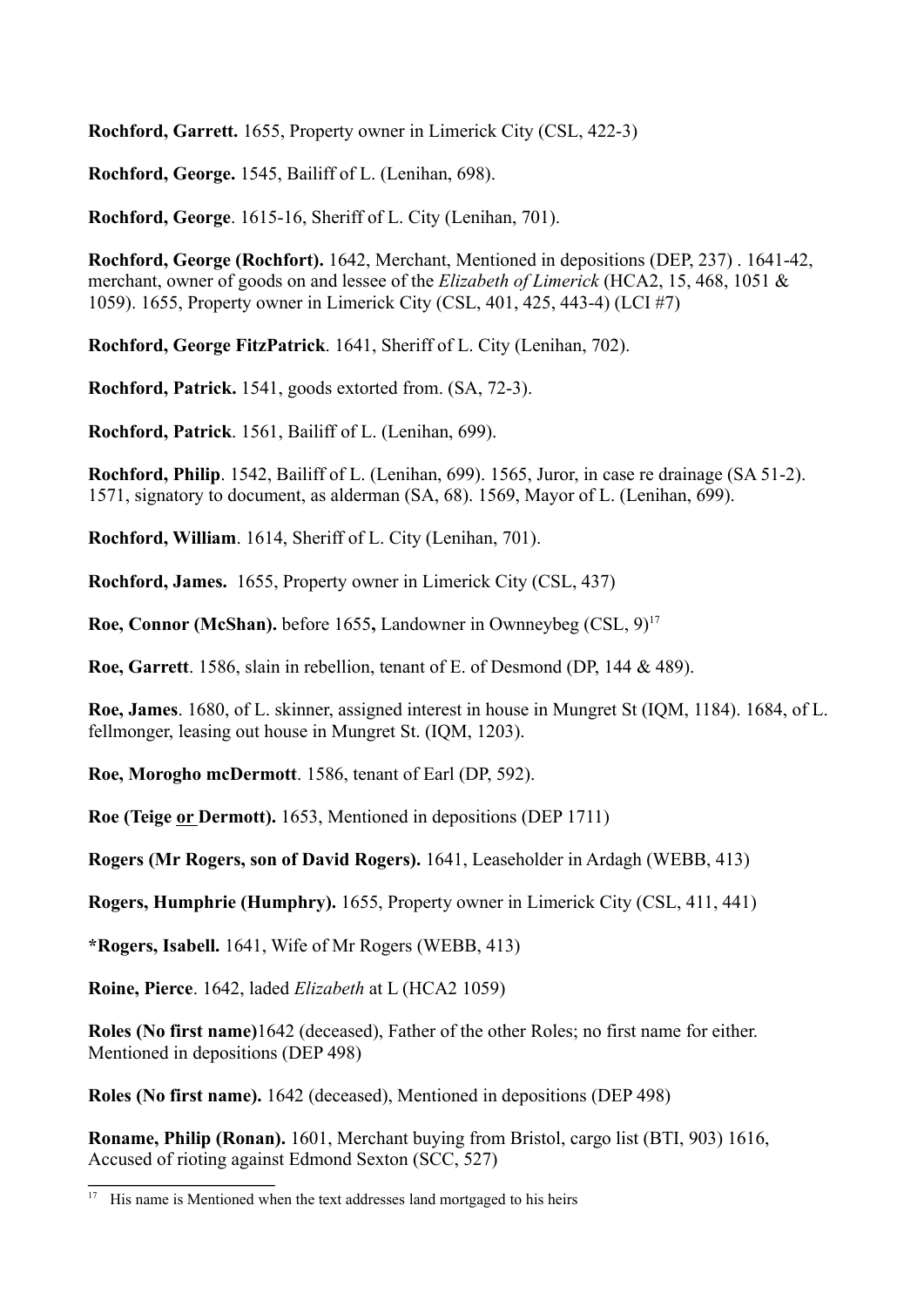**Ronane, Denish.** 1655, Merchant, Property owner in Limerick City (CSL, 404, 416)

**Ronane, James.** 1650, part owner of the *Eagle of Limerick* (HCA2, 667).1653, Mentioned in depositions (DEP 1737) 1655 (deceased), Property owner in Limerick City (CSL, 409, 412, 415, 416, 418) (LCI, #44)

**Ronane, Nicholas (Ronan).** 1650, Sheriff of L. City (Lenihan, 702).1650, part owner of the *Eagle of Limerick* (HCA2, 667). 1653, Merchant & Deponent (DEP 1694-7) 1655, Mortgage holder in Limerick City (CSL, 416), Burgess, Property owner in Limerick City (CSL, 402)

**Ronane, Patrick.** 1655, Property owner in Limerick City (CSL, 417)

**Ronane, Philip**. 1619 & 1622, Sheriff of L. City (Lenihan, 701-2).

**Ronane, William (The younger).**1655, Merchant, Juror of inquisition in Limerick City (CSL, xlv), Property owner in Limerick City (CSL, 401, 409, 414)

**Roo, Brian**. 1586, of Lackyn Grenan, attainted tenant of Earl (DP, 285 & 671).

**Rose, Thomas**. 1674, Sheriff of L. City (Lenihan, 703). 1696, Mayor of L. (Lenihan, 704).

**Rosier, Robert**. 1586, to take oaths and inquire into concealed land (DP, 375 & 675).

**Rourke, Bryan.** 1693, Property owner in Limerick City (LCI, #57)

**Rowley, David**. 1586, of Cloghatacka, tenant of part of Boherowen (DP, 47).

**Roys, Henry**. 1541, land called after him (Crown Surveys, p180).

**Ruchbarde, Edward**. 1586, tenant of Earl (DP, 271).

**Rugg, Henry (Rugge).**1641, Signatory to many depositions (DEP,301-2, 175, 177, 187, 189, 219, 252, 254, 273-4 298, 300, 307-10, etc)

**Rule, John.** 1655, Property owner in Limerick City (CSL, 438)

**Rupe, David de**. 1586, charter witness (DP, 704).

**Rush, Jordane.** 1655, Mortgage holder in Connello (CSL, 283)

**Russell, Edmund.** 1642, Mentioned in depositions (DEP 561) 1655, Landowner in Kenry (CSL, 351)

**Russell, James (Rushell).** Owned land in Ballygibbon (IC, 485)

**Russell, John.** Copyholder in Newcastle (IC, 487) 1642, Mentioned in depositions (DEP 485)

**Russell, Thomas.** 1642 (deceased), Mentioned in depositions (DEP 521)

**Russell, Thomas (Rushell).** 1642, Mentioned in depositions (DEP 351) 1655, Juror of inquisition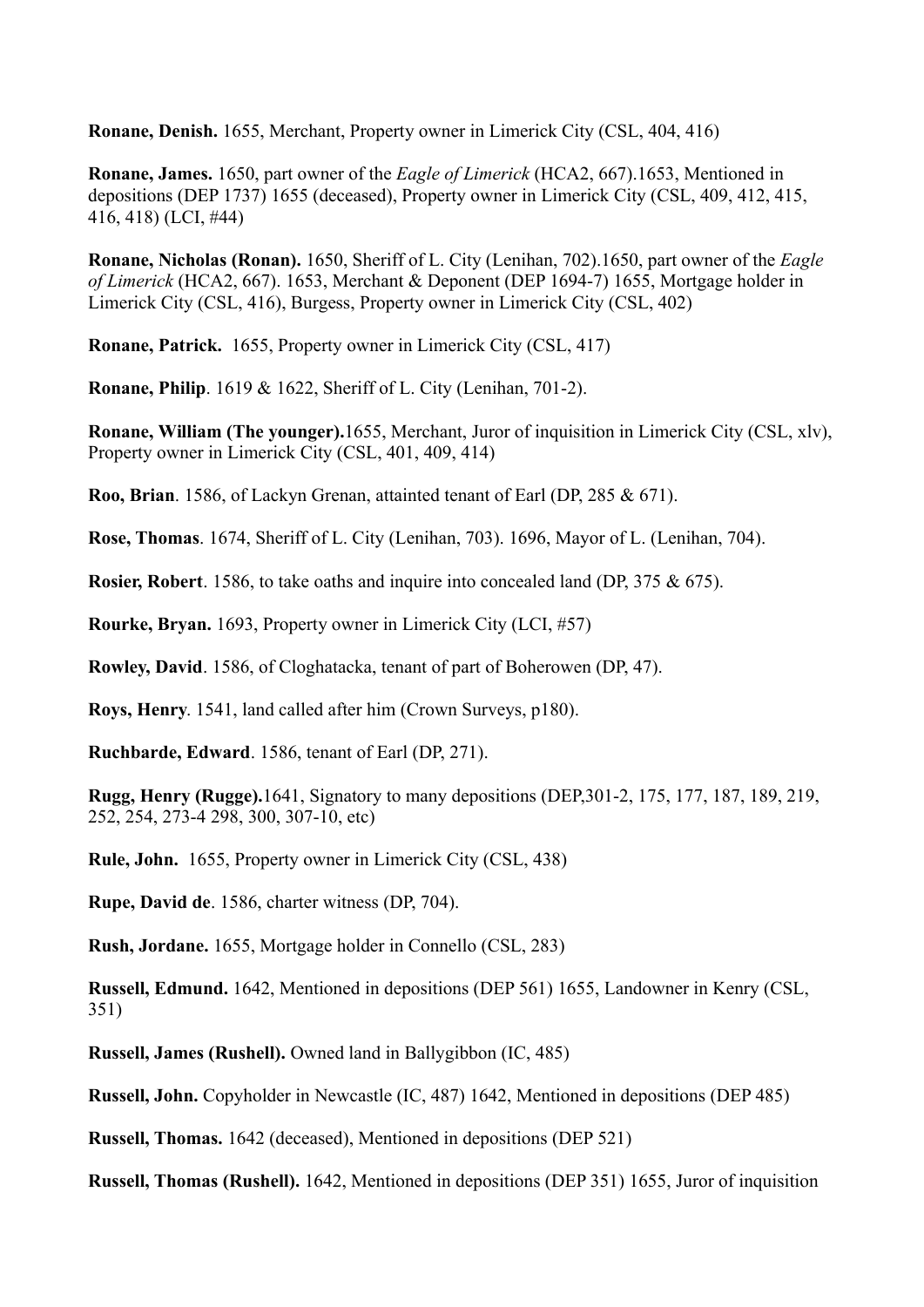in Connello, from Ballipoline (CSL, xliii) Landowner in Connello (CSL, 288)

**Russell, Thomas.** 1655, Landowner in Coshmay (CSL, 149)

**Russell, William.** Copyholder in Newcastle (IC, 487)

**Rutham, Symon (Cornet).** 1655, Property owner in Limerick City (CSL, 447)

**Ryall (Mr Ryall).** 1655, Property owner in Limerick City (CSL, 425)

**Ryane, Anthony (Ryan).** 1655, Juror of inquisition in Ownneybeg, from Cnockeneagh/Cnockneagh (CSL, xxxvii) Juror of inquisition in Clanwilliam (CSL, xxxix)

**Ryane, Cahire.** 1655, Landowner in Ownneybeg (CSL, 4)

**Ryane, Charlles.** 1655, Landowner in Ownneybeg (CSL, 4, 10)

**Ryane, Connor (McWilliam).** 1655, Juror of inquisition in Ownneybeg, from Cappanhanagh (CSL, xxxvii) Juror of inquisition in Clanwilliam (CSL, xxxix), Landowner in Ownneybeg (CSL, 4,6) Landowner in Coonagh (CSL, 28, 29, 36)

**Ryane, Connor (Mc Mleaghllin).** 1655, Landowner in Coonagh (CSL, 30, 33)

**Ryane, Cormocke.** 1655**,** Landowner in Ownneybeg (CSL, 9, 10, 11)

**Ryane, Derby.** 1642, Mentioned in depositions (DEP, 216-7)

**Ryane, Dermott.** 1655, Landowner in Ownneybeg (CSL, 4,6), Landowner in Coonagh (CSL, 23, 24, 30)

**Ryane, Donnogh (Ryan).** 1655**,** Landowner in Coonagh (CSL, 28-30)

**Ryane, Edmond.**1655, Juror of inquisition in Coonagh, from Cnock Isintry (CSL, xxxviii)

**Ryane, James.** 1655**,** Landowner in Ownneybeg (CSL, 7)

**Ryan, James** (Rien). 1663, in possession of property claimed by Sir James Galwey in L (CC, 325).

**Ryane, John (Ryan) (Esquire).** 1655, Juror of inquisition in Ownneybeg, from Anagh (CSL, xxxvii), Juror of inquisition in Clanwilliam (CSL, xxxix) Landowner in Ownneybeg (CSL, 6, 7, 10, 36) Landowner in Clanwilliam (CSL, 87)

**Ryane, Henry.** 1655, Juror of inquisition in Coonagh, from Capanenahinagh (CSL, xxxviii) Landowner in Clanwilliam, huband of Juan Barrie (CSL, 62)

**Ryane, Hugh.** 1642, Mentioned in depositions (DEP 437)

**Ryane, Maccragh.** 1655**,** Landowner in Coonagh (CSL, 29, 31)

**Ryane, Mahone (Mc Owen, Mahon).** 1655, Landowner in Coonagh (CSL, 24, 28, 29)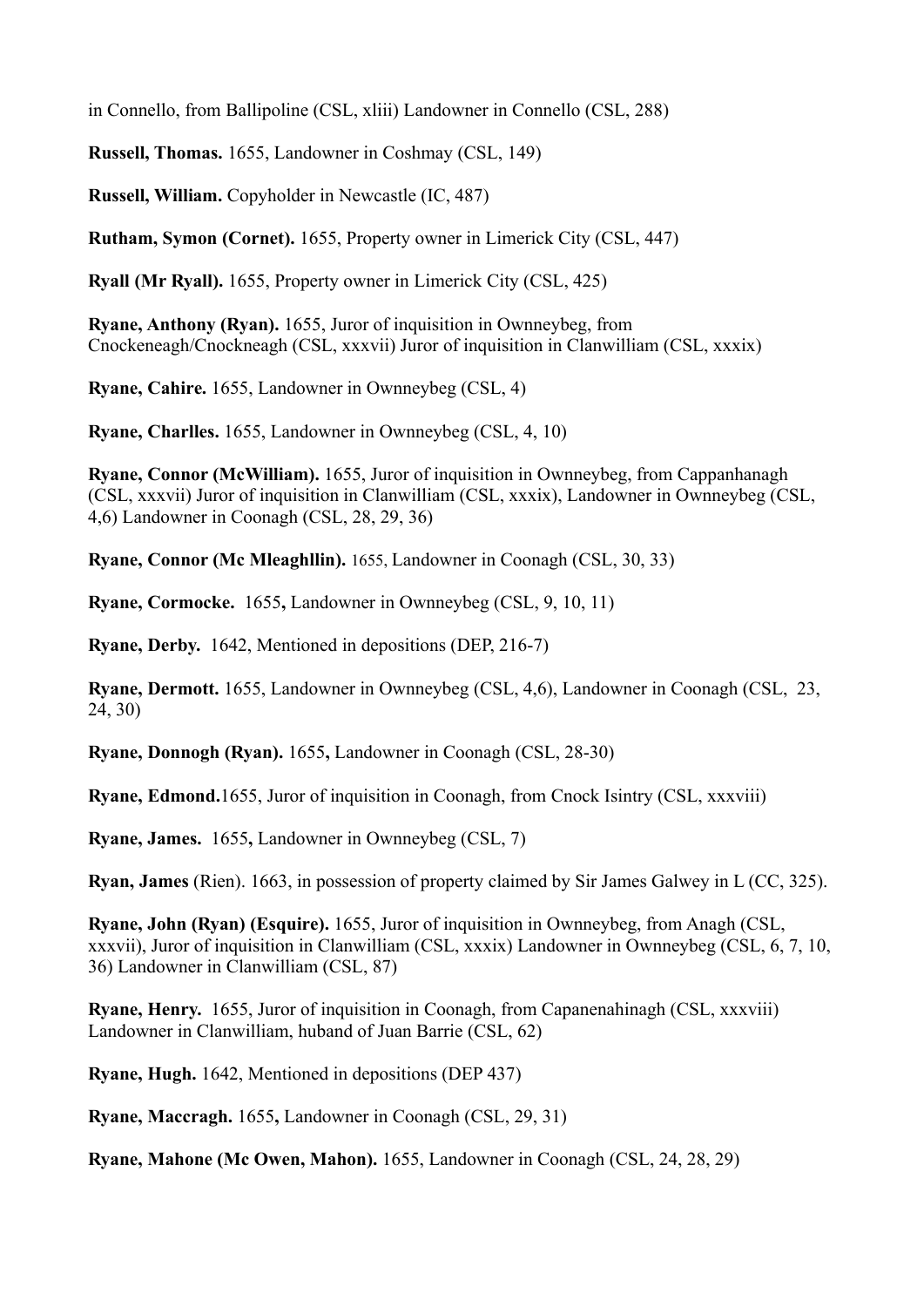**Ryane, Mathew (Oge).** 1655**,** Landowner in Ownneybeg (CSL, 9)

**Ryane, Mleaghtln (Mleaghllin).**1655**,** Landowner in Coonagh (CSL, 29, 38)

**Ryane, Morgane (Morgan).** 1655, Juror of inquisition in Ownneybeg, from Cnocke Erry/Cnocknerry (CSL, xxxvii) Juror of inquisition in Clanwilliam (CSL, xxxix)

**Ryane, Phillip (Mc Teige)**. 1655, Landowner in Ownneybeg and Coonagh (CSL, 10, 28, 29, 38)

**Ryane, Roger.** 1655**,** Landowner in Coonagh (CSL, 28, 29, 36)

**Ryane, Rorie (Mc Teige).** 1655**,** Landowner in Ownneybeg (CSL, 7)

**Ryane, Teig.** 1655, Juror of inquisition in Coonagh, from Doone (CSL, xxxviii)

**Ryane, Teig.** 1655, Juror of inquisition in Coonagh, from Ganyvane (CSL, xxxviii)

**Ryane, Thomas (Ryan).** 1655, Landowner in Coonagh (CSL, 23, 24, 28, 33, 37)

**Ryan, Walter FitzPatrick**. 1577, Bailiff of L. (Lenihan, 699).

**Ryane, William (oge).** 1642, Mentioned in depositions (DEP 472, 588)

**Ryane, William.** Landowner in Coonagh (CSL, 31, 32, 49)

**Ryane, William (Esquire).** 1655, Landowner in Clanwilliam (CSL, 61)

**Rydall, Richard**. 1586, tenant of E of Desmond, in Rahennahan; died without pardon after the rebellion, and without heir as is said (DP, 102,169 & 469).

**Ryrdane, John.** 1655, Landowner in Coonagh (CSL, 21)

**Ryrdane, Rory (Riurdane).** 1642, Mentioned in depositions (DEP 325)

**Ryrdane, William (Reirdane).** 1643, Mentioned in depositions **(**DEP, 201) 1655, Landowner in Coonagh (CSL, 21, 25)

**Ryuee, William (Ryves).** 1641, Signatory to depositions (DEP, 327, 351, etc)

## **[S]**

**St. Leger**, Robert (Sentleger). 1541 inquisition names him as taking a bell from the Franciscans (SA, 70).

**St. Leger, William**. 1639, MP for Kilmallock (Lenihan, 742).

**\*Sachill, Ann.** Copyholder in Newcastle (IC 487)

**Sadller (Colonel Sadller).** 1655, Property owner in Limerick City (CSL, 431)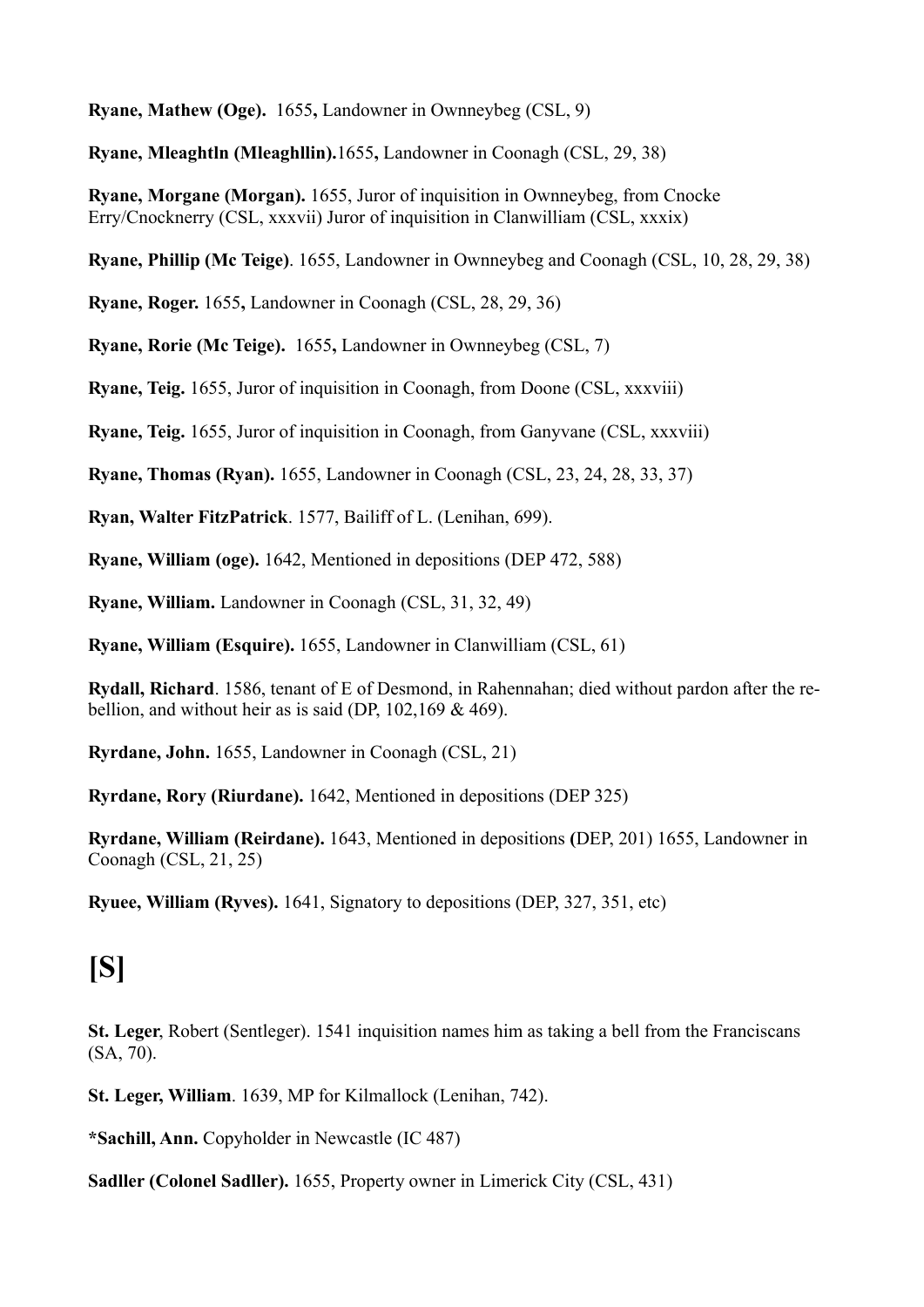**Saint Leiger, Sir William (Warham Sentleger).** 1600, Mentioned in State Papers (CSP 147) 1643, Mentioned in depositions; Lord President of Munster (DEP 194)

**Salfield, Henry**. 1662, Sheriff of L. City (Lenihan, 703).

**Sarsfield, James.** 1643, Sheriff of L. City (Lenihan, 702).

**Sarsfield, John** (Sarfeld). 1573, witness to document (SA, 53-3).1602, Recorder of L., certifying letter (SA, 41-2).

**Sarsfield, Maurice McEdmonde** (Sarsfell). 1586, tenant of Earl (DP, 110, 277 & 475).

**Sallman, Thomas.** Had a lease on lands in Meane (IC, 486)

**Salmon, John.** 1642, Mentioned in depositions (DEP 485, 546)

**Saunders, George.** 1655, Property owner in Limerick City (CSL, 436) 1656, Deponent (DEP 1706- 9)

**Saunders, George.** 1656 (deceased), Mentioned in depositions. Brother also George Saunders. (DEP 1707)

**Sandry, Robert.** 1643 (deceased), Weaver, Mentioned in depositions (DEP 293)

**Sarsfield, Ignatius**. 1663, giving testimony in case of Sir James Galwey (CC, 380).

**Sarsfield. John.** 1609, Recorder for the Limerick Corporation, he was involved a riot (SCC, 319) 1619, A 'tabernacle' (Catholic altar) was erected near his home. (CBM, 219)

**Sarsfield, Patrick.** 1653, Mentioned in depositions (DEP 1729) 1655, Mortgage holder in Connello (CSL, 284) Property owner in Limerick City (CSL, 419). 1663, giving evidence for Galwey family (CC, 380).

**Savage, Sir Arthur.** 1600, Mentioned in State Papers (CSP 64)

**Savage, Edward** (Sauadge/ Savadge)**.** 1642 (deceased), Yeoman, Mentioned in depositions (DEP, 291, 441)

**Savage, Thomas** (Savadge). 1655, Property owner in Limerick City (CSL, 401)

**Saxey, Willm** (William). 1603, Ordered Sheriff of Limerick to remove armed troublemakers from Kylbrydie (CBM, 28)

**Scaruage, James.** 1641, Landowner in Ballydeganagh (WEBB, 420)

**Schoole, Edmond (Scoole).** 1620, involved in a corruption case (SCC, 552)

**Scoland, John.** 1595, Merchant trading to Bristol, cargo list (BTI, 762)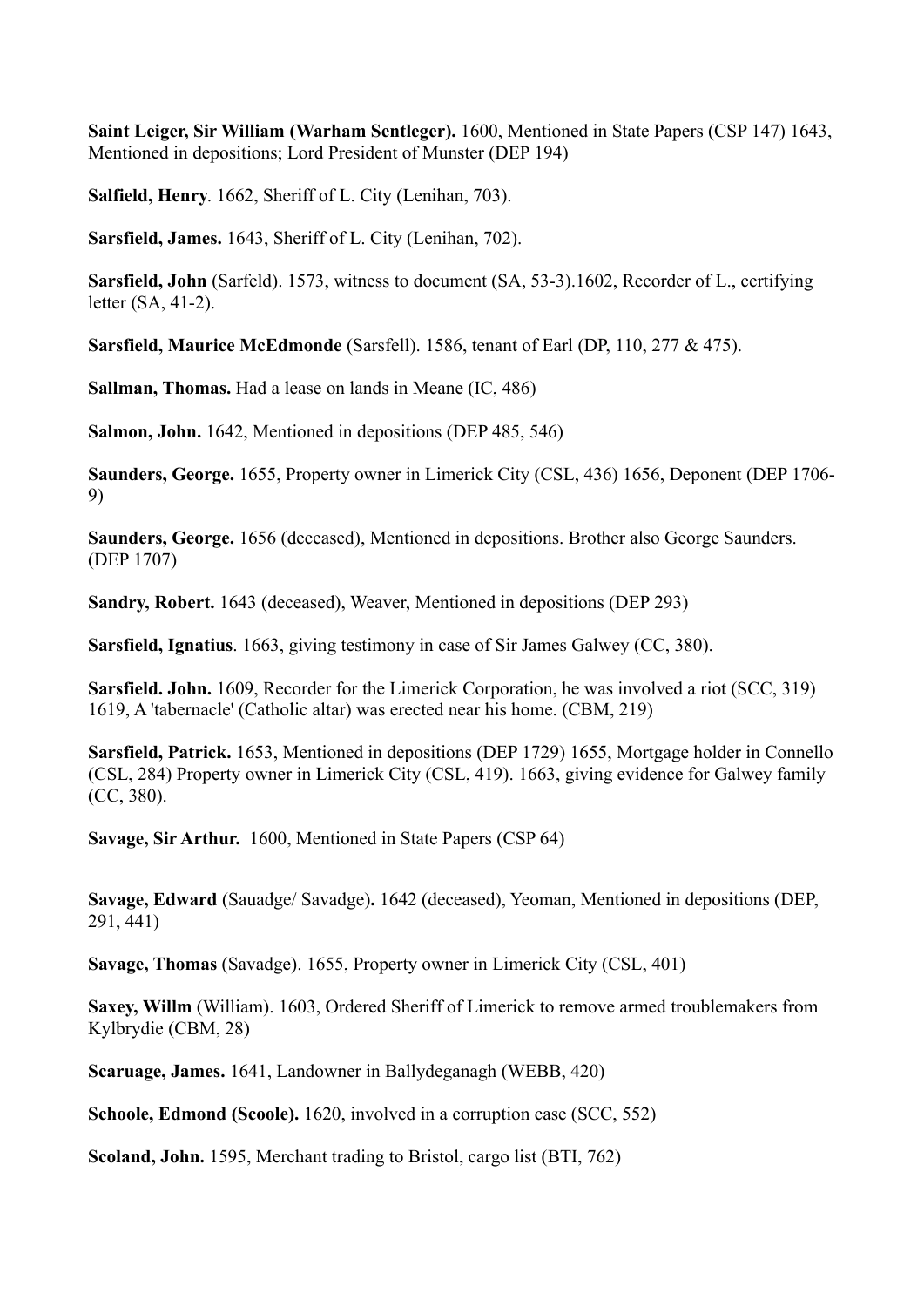**Scotts (Mr Scotts).** 1655, Property owner in Limerick City (CSL, 412)

**Scurlogis, Robert.** 1586, charter witness (DP, 704).

**Seely, John.** 1644, Mentioned in depositions (DEP 447)

**Searle, Michael**. 1694, High Sheriff of Limerick Co. (Lenihan, 744).

**Senan, Nicholas**. 1541, holding land in Kildare estate (Crown Surveys, p183).

**Senson, Jacob**, 1642, of Flushing master of *Salt Kettle* at L. (HCA2, 263).

**Serle, Thomas.** 1641, Signatory to depositions (DEP, 265, 268, etc)

**\*Serles, Lady Meredith.** 1653, Mentioned in depositions (DEP 1692)

**Sexton, Arthur (Sexten).** 1609, gentleman, fined for destroying Brien O'Brien's weirs (SCC, 319)

**Sexton, Christopher (Sexten, Sextten).** 1642, Mentioned in depositions (DEP 437) 1655, Property owner in Limerick City (CSL, 400, 402, 409, 413-4, 428, 439, 450-1, 474-5, 484) Owned a horse mill (CSL, 416-8) 1657, Alderman, took out a lease on Corporation lands (LCI, #1)

**Sexton, Edmond (Sexten).** See Sexton Annals for multiple entries.1606, 1611, 1619 & 1623, Mayor of L. N.B called Edward in 1619 &1623 (Lenihan, 700-2). 1616, involved in a lawsuit with merchants and rioters who were keeping him in lawsuits and had destroyed his house after he was given St. Maryhouse and surrounding lands (SCC, 138, 323, 379, 527). 1619 to be a commissioner (BBL, 167).

**Sexton, Edmond (the younger).** 1637, a Catholic fined for religious crimes against his late Protestant father (SCC, 379) 1655, Property owner in Limerick City (CSL, 429)

**Sexton, Edward**. 1618-19, Sheriff of L. City (Lenihan, 701).1629, Sheriff of L. City (disagrees w. Lenihan) sitting on commission re demolition by Ed. Sexton of Shambles. (SA, 45).

**Sexton, Francis (Sextton).** 1655 (deceased), Landowner in Pubblebrien (CSL, 385)

**Sexton, G.** 1541 inquisition names him as receiving a chalice from the Franciscans (SA, 70).

**Sexton, George**. 1541 inquisition names him as receiving a vestment from the Franciscans (SA, 70). 1541, juror on inquisition on Kildare lands (Crown Surveys, p177).

**Sexton, George (Sexten)**. 1615, Sheriff of L. City (Lenihan, 701). 1616, Merchant accused of rioting against Edmond Sexton (SCC, 527)

**Sexton, Sir George.** Leaseholder in Logher/ Bourchier's Hill (IC, 482)

**Sexton, Humfrey.** 1541 inquisition names him as receiving a chalice from the Franciscans (SA, 70).

**Sexton, James**, 1624, Sheriff of L. City (Lenihan, 702).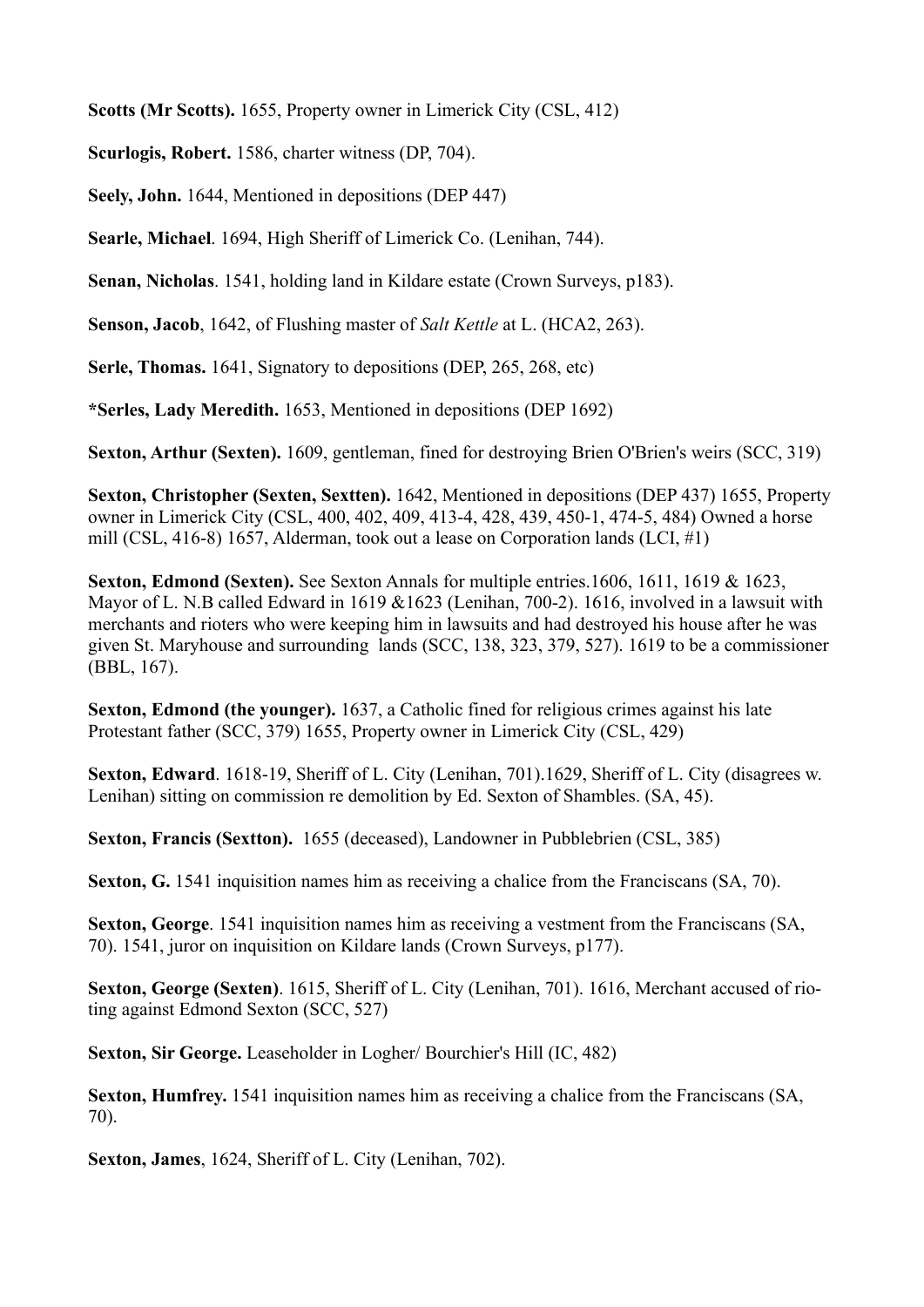**Sexton, James (Sexten).** 1655, Property owner in Limerick City (CSL, 419, 421)

**Sexton, James FitzGeorge**. 1646, Sheriff of L. City (Lenihan, 702).

**\*Sexton, Joan.** 1637, wife to Edmond the elder, mother to Edmond the younger, on trial for religious crimes against her husband (SCC, 379)

**Sexton, John.** 1651, Present at the surrender of Limerick (ASL, 264)1655, Property owner in Limerick City (CSL, 415) (LCI #12)

**Sexton, John** (jnr). 1663 enfeoffed by Nicholas Power (CC, 182).

**\*Sexton, Margaret**. 1577, wife of Piers Comine, giving evidence in inquisition on land (SA, 49).

**Sexton, Maurice.** 1600, Porter, Mentioned in State Papers (CSP 65, 70)

**Sexton, Phillip.** 1655, Property owner in Limerick City (CSL, 437)

**\*Sexton Phillis**. 1663, m to Nicholas Power (CC, 182).

**Sexton, Simon**. 1573, town clerk, witnessing document (SA, 52-3).1577, town clerk, taking inquisition (SA 47-8).

**Sexton, Stephen**. See Sexton Annals. 1584, of L. gent.conveyance of his interest in Robertstown (IQM, 65). 1585, Mayor of L. (Lenihan, 700).

**Sexton, William.** 1642, Mason, mentioned in depositions (DEP 577)

**Shanechane (Mr Shanechane).** 1655, Property owner in Limerick City (CSL, 436)

**Shanechane, Mleaghllin (Sheanchane).** 1655, Juror of inquisition in Limerick City (CSL, xlv)

**Sharpe, Robert.** 1642, Mentioned in depositions (DEP 553)

**Shearlle (Colonel Shearlle/Shearles).** 1655, Property owner in Limerick City (CSL, 437, 439).

**Shehan, Maurice**. 1586, holding Rathmore (DP, 27) and Cloghindullordy (Clogha doolarty) (DP, 29), Dunkip (DP, 312).

**Shehe, John**. 1630, witness to lease from Earl of Ormond to William Haly (NLI D3789).

**Sheighan, Maurice**. 1586, leasing Rathmore castle (DP, 391).

**Sheely, Thomas.** 1643 (deceased), Mentioned in depositions (DEP 428)

**\*Shepherd (Mrs Shepheard).** 1643 (deceased), Mentioned in depositions. (DEP 230)

**Shenane, Andrew.** 1643, Mentioned in depositions (DEP 543)

**Sherland, Marks.** 1642, Mentioned in depositions (DEP 367 (erased))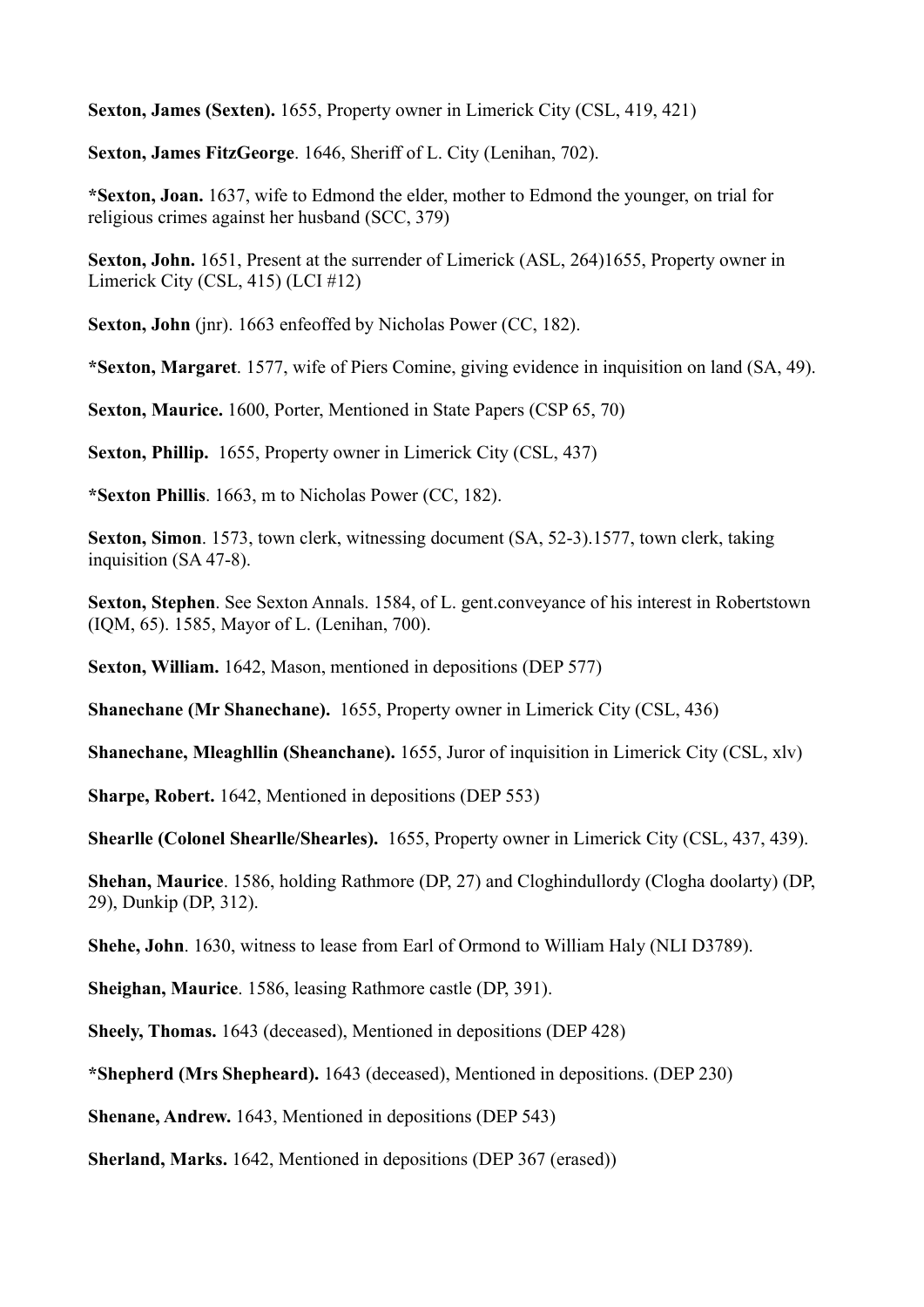**Sheron alias Geoffrey**. 1586, holding Kyllfrushe (DP, 27).

**Sherwin, Anthony (Mr Sheruin).** 1642 & 1653, Deponent (DEP, 297-330, 1775) 1655, Property owner in Limerick City (CSL, 429)

**Shicky, Maurice**. 1586, of Dune, enant of Earl (DP, 610).

**Shighane, Connor (Sheighane).** 1655, Landowner in Connello (CSL, 329)

**Shighane, Danyell (Gentleman) (Shychan).** 1655, Juror of inquisition in Connello, from Dishert (CSL, xliii) Landowner in Connello (CSL, 325)

**Shighane, John (Sheghane).** 1655, Landowner in Connello (CSL, 329)

**Shihy, Brian.** 1642, Mentioned in depositions (DEP 485)

**\*Shihy, Cristian (Née Fox).** 1653, Widow, Mentioned in depositions (DEP 1735)

**\*Shihy, Ellan (Née Butler) (Sheehy).** 1655, Widow, Landowner in Connello (CSL, 256, 300)

**Shihy, Morrogh (Sheehy/Shighy/Shighye).** 1655, Landowner in Connello (CSL, 254, 267)

**\*Shihy, Shily (Sheehy, Née Purcell).** 1655, Landowner in Kenry (CSL, 342, 346, 352, 355)

**Shihy, Edmund (Shehy/ Sheehy).** 1655, Landowner in Connello (CSL, 282, 284, 287, 305)

**Shihy, Owen.** 1643, Mentioned in depositions (DEP 256-7)

**Shoemaker, David (David the Shoemaker).** Wife & children mentioned, not named. 1643, Mentioned in depositions. (DEP 419)

**Short, Mihill.** 1684, witness to lease of house in Mungret St. (IOM, 1203).

**Shrimson, Richard.** Landowner in Killmacough als Knock Billingsley (IC, 489)

**Shurdy, David (Mc Phillipp).** 1643, Mentioned in depositions (DEP, 234)

**Shurlyes, Raulfe.** 1655, Property owner in Limerick City (CSL, 415)

**Shute, Robert** (Shutt). 1660, Sheriff of L. City (Lenihan, 703).1665, Property owner in Limerick City (LCI, #23)

**Shynan, John**. 1586, tenant of earl (DP, 602).

**Sidley, Henry.** Freeholder in Newcastle (IC, 487) 1642, Mentioned in depositions (DEP 485)

**Sidley, Roger (Sedley).** Leaseholder in Newcastle (IC, 487) 1642, Deponent (DEP 485-8)

**Silly, John.** Son of Thomas 1642 (deceased), Mentioned in depositions (DEP 485)

**Silly, Thomas.** Father of John. 1642 (deceased), mentioned in depositions (DEP 594)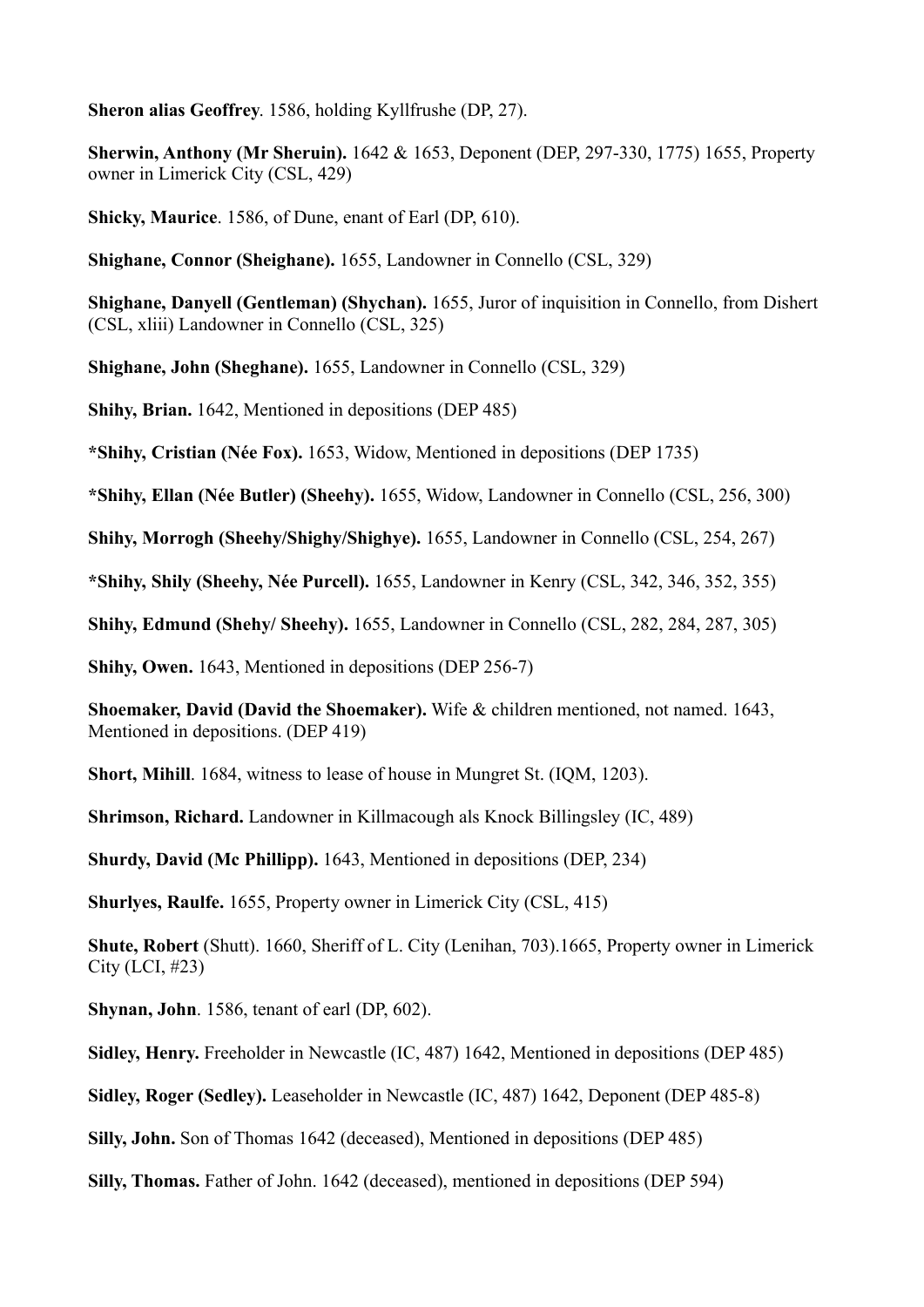**\*Simkins, Thomasie.** 1642, Mentioned in depositions (DEP, 283)

**Simpkin, James.** Had a lease on lands in Meane (IC, 486)

**Sinte, Daniel.** 1655, Mortage holder in Connello (CSL, 311)

**Skellan, Stephen**, 1642, seen at siege of castle, partner with Haly (HCA2, 1063 & 1068).

**Skelton, Anthony.** 1655, Juror of inquisition in Kenry, from Rahan (CSL, xliv)

**Skeolane, Mr.** 1683, purchaser of old Custom House (OP, p.276).

**Skeolane Edward**. 1628, Sheriff of L. City (Lenihan, 702).

**Skeolane, John** (Skoylone). 1541, merchant, inquisition names him as receiving candlesticks from the Franciscans (SA, 70). 1541 inquisition names him as renting from Franciscans (SA, 70-1).

**Skeolan, John.** 1612, Sheriff of L. City (Lenihan, 701).

**Skeolane, John.** 1655, Property owner in Limerick City (CSL, 445)

**Skeollane, Stephen (Skeohane/Skeolane/Skoland).** 1642, Mentioned in depositions (DEP, 285-6) 1655, Burgess, Juror of inquisition in Limerick City (CSL, xlv), Property owner in Limerick City (CSL, 427, 432, 434, 440, 445-6)

**Skeolan, Stephen FitzDavid**. 1651, Sheriff of L. City (Lenihan, 702).

**Skigg, John.** 1642 (deceased), Mentioned in depostions (DEP 320, 385, 1707, 1751)

**Skiner (Captain Skiner).** 1655, Property owner in Limerick City (CSL, 438)

**Skowle, Edward**. 1586, holding lands of Ballynskowligg (DP, 25).

**Skyddy, Thomas**. 1663, to be made clerk of ground and clerk of peace for Limerick and Clare in 1647 (CC, 400).

**Slingsbey, Sir Francis.** 1655, Landowner in Connello (CSL, 309)

**Slone, John.** 1642 (deceased), Husbandman, Mentioned in depositions (DEP 441)

**Smith (Quartermaster Smith).** 1655, Property owner in Limerick City (CSL, 433)

**\*Smith, Elizabeth ( The Widow Smith).** Husband Robert, deceased by 1643. 1643, Deponent (DEP 574-5) 1655, Property owner in Limerick City (CSL, 436)

**\*Smith, Alice.** 1642, Widow with children. Mentioned in depositions (DEP 521)

**Smith, Cuthbert.** 1643, Mentioned in depositions (DEP, 315, 343)

**Smith, John.** Wife & children mentioned, not named.1642-3, Mentioned in depositions (DEP, 229,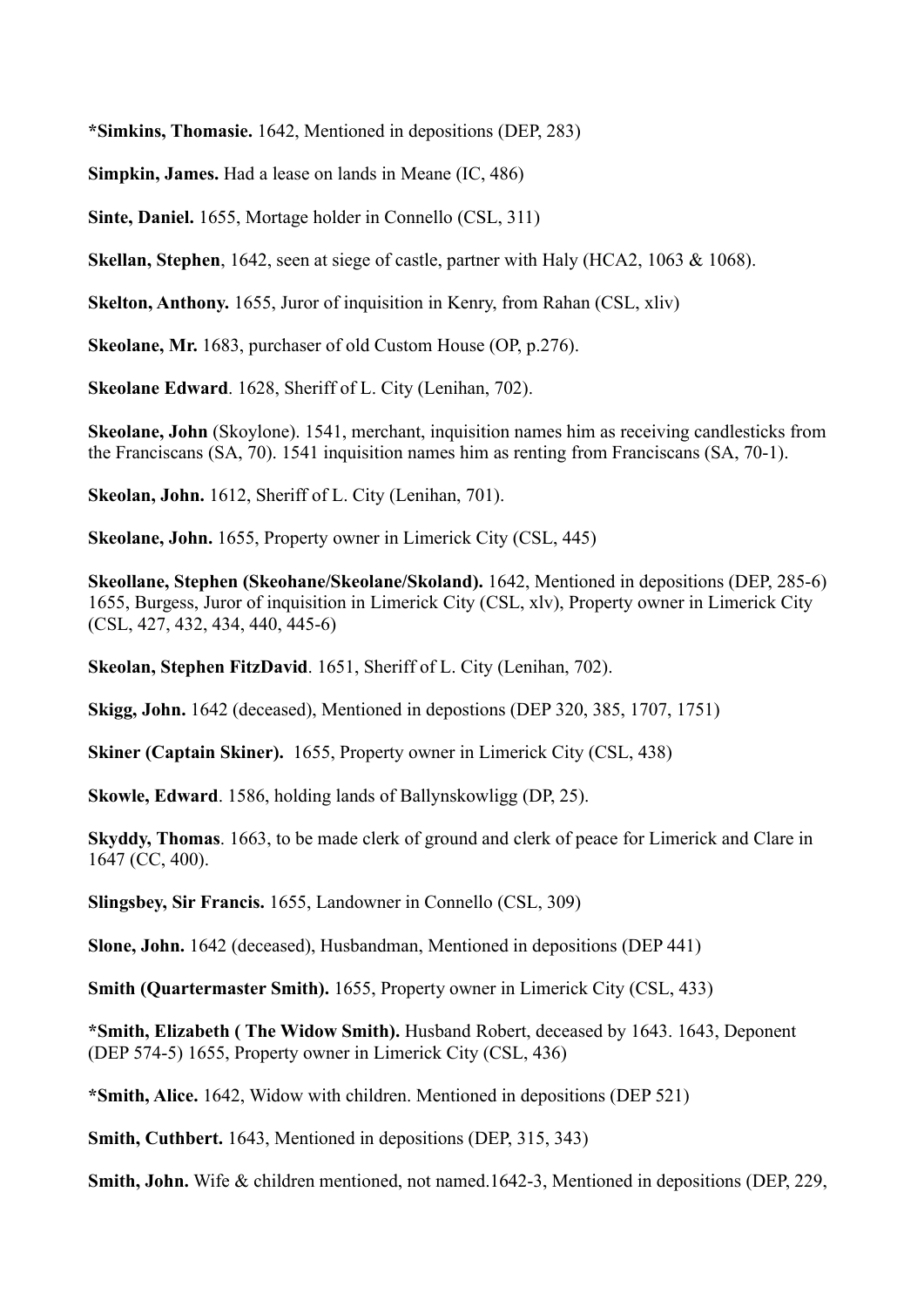252)

**Smith, Sir Piercy (Smyth).** 1642, signatory to depositions (DEP,198-9, 210-11, 238-9, etc) 1655, Landowner in Coshmay (CSL, 146)

**Smith, Richard (Smerth).** 1642, Warder of the Castle & Deponent (DEP 537-8, 549)

**Smith, Ricard (Captain).** 1603. Accused of placing a 'great and intolerable burden' upon the citizens of Limerick as Sessor (CBM, 30) 1608, owner of *Unicorn* laded at L. (HCA1, 527).

**Smith, Robert.** 1643 (deceased), Mentioned in depositions (DEP 574)

**Smith, Robert.** 1670, Goldsmith, took out a lease on Corporation Lands, 1693, Alderman (LCI, #24, 32, 38, 57) 1674, Sheriff of L. City (Lenihan, 703). 1684, Mayor of L. (Lenihan, 704).

**Smith, Robert** (Smyth). 1698, deposition taken before at L. re events round 1689-90 (IQM, 1423).

**Smith, William (Smitt).** 1655, mortgage holder in Connello (CSL, 318)

**Southnell, Richard**. 1619, Treasurer, to be a commissioner (BBL, 167).

**\*Southwell, Ann (Née Dowdall)(Not the Lady Ann)** Wife of John Southwell, Daughter of Sir John Dowdall. 1642, Widow, Deponent (DEP 493-6) Mentioned in depositions (DEP 521)

**\*Southwell, Lady Ann .** Mentioned in depositions (DEP 385, 425, 521, 1702, 1727) 1655 (deceased), Landowner in Coshmay (CSL, 148) And Connello (CSL, 270, 283, 299, 302) And Pubblebrien (CSL, 371) Property owner in Limerick City (CSL, 480)

**Southwell, John.** Husband of Ann Southwell, son of Edmund 1643 (deceased), Mentioned in depositions (DEP, 314, 334, 336, 569)

**Southwell, Edmond/Edmund (Esquire).** Landowner in Killmacough als Knock Billingsley (IC, 488) 1643, Mentioned in depositions (DEP, 314, 521) 1655, Landowner in Connello (CSL, 300, 303) Father of John Southwell (DEP 493)

**Southwell, Robert.** 1642, Signatory to depositions (DEP,183, 185, 260, 287-8, etc)

**Southwell, Richard (Sowthwell).** Landowner in Muskrinownan als Beauly (IC, 487) 1610, took out a lease on lands in Clonagh (WEBB, 407) 1621, delivered ale-house licences to Limerick City, collected charges for the building of a courthouse (Cessions Howse) (CBM, 177, 178) 1622, Sheriff (IC, 410) 1641, Landowner in Rathronan (WEBB, 422) Great Grandfather of The Honorable Sir Thomas Southwell (LCI, #63) 1652, Mentioned in depositions (DEP 156). 1663, High Sheriff of Limerick Co. (Lenihan, 743).

**Southwell, Thomas.** 1642, Deponent (DEP 521-2)

**Southwell, Thomas (Captain).** 1655 (deceased), Mortgage holder and Landowner in Connello (CSL, 295, 299) 1655, Property owner in Limerick City (CSL, 415, 427)

**Southwell, Thomas (Esquire).** 1655, Landowner in Pubblebrien (CSL, 371)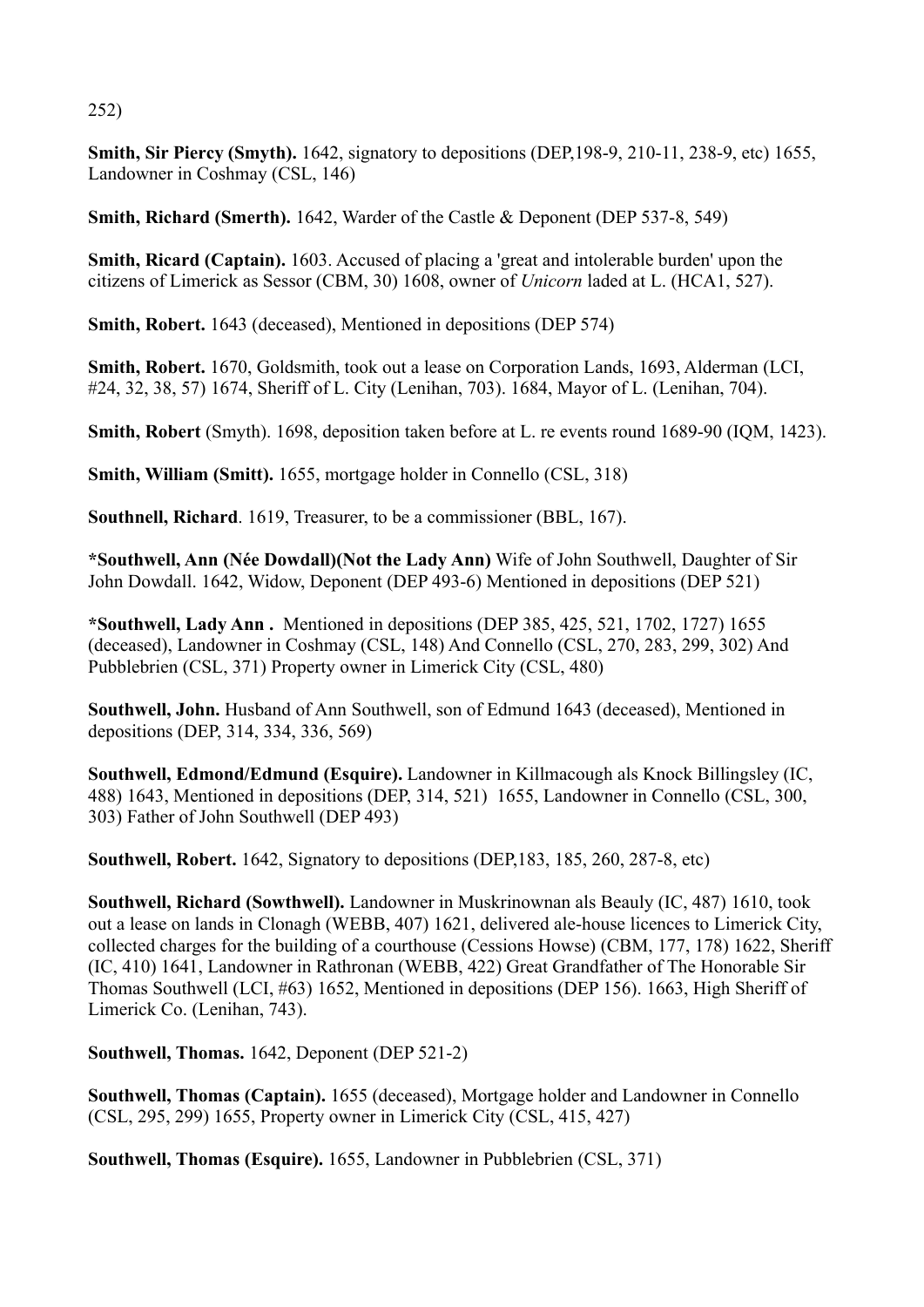**Southwell, The Honorable Sir Thomas.** 1695, M.P. for Limerick County (Lenihan, 741). 1698, Took out a lease on Corporation Lands (LCI, #62)

**Sowden (Mr Sowden).** 1665, Property owner in Limerick City (LCI, #23)

**Sowdon, John**. 1680, clerk, named as deceased tenant of house in Mungret St (IQM, 1184).

**Soyle, Hugh.** Landowner in Killmacough als Knock Billingsley (IC, 488)

**Spencer, Giles(**Geiles)**.** 1655, Property owner in Limerick City (CSL, 416) 1680, witness to conveyance of house in Mungret St (IQM, 1184). 1682, Sheriff of L. City (Lenihan, 704).

**Spencer, Thomas**. 1698, yeoman of Cahirasty, deponent re events round 1689-90 (IQM, 1423).

**Spicer, Daniell.** 1642, Mentioned in depositions (DEP, 317)

**Spitman, Marcus.** 1642, Mentioned in depositions (DEP 391)

**Springe, Thomas** (Gent,), 1586, sonof Karhetine ni Dermod. (DP, 33).

**Stack, Joseph.** 1621, Merchant, delivered ale-house licences to Kerry (CBM, 177)

**Stacke, Edmond (Gentleman).** 1655, Juror of inquisition in Pubblebrien, from Carrigogunill (CSL, xliv)

**Stacpoole, Bartholomew** (Stockpoole, Stackpol). 1596, Bailiff of L. (Lenihan, 700).1599 merchant chartering *Phoenix* (HCA1, 431).

**Stacpoole, Bartholomew (Esquire) (Stackpole, Barthollomew, Stackpolle, Stackepolle) .** 1653, Mentioned in depositions (DEP 1731) 1655, Juror of inquisition in Pubblebrien, from Millicke (CSL, xliv), Juror of inquisition in Limerick City (CSL, xlv), Landowner in Killmallock (CSL, 161- 2, 172, 178, 188) Property owner in Limerick City (CSL, 401, 403-4, 416, 426, 428, 431, 436-7, 452, 484)

**\*Stackpole, Ellen** (Elline Stacpolde). 1541 inquisition names her as renting from St. Peters Cell (SA, 71-2).

**Stacpoole, James** (Stackpol). 1542, Bailiff of L. (Lenihan, 698).

**Stacpoole, James** (Stackpoll)**.** 1616, Merchant, accused of rioting against Edmond Sexton (SCC, 527)

**Stacpoole, James FitzBartholomew** (Stackpol). 1626, Sheriff of L. City (Lenihan, 702).

**Stacpoole, John** (Stackpol). 1547, Bailiff of L. (Lenihan, 699). 1555, Mayor of L. (Lenihan, 699).

**Stacpoole, John** (Stackpole). 1653, Mentioned in depositions (DEP 1736)

**Stacpoole, Leonard** (Stackpole**).** 1576, Merchant trading to Cork, cargo list (BTI, 692)

**Stacpoole, Nicholas** (Stakebole) 1541, juror on inquisition on Kildare lands (Crown Surveys,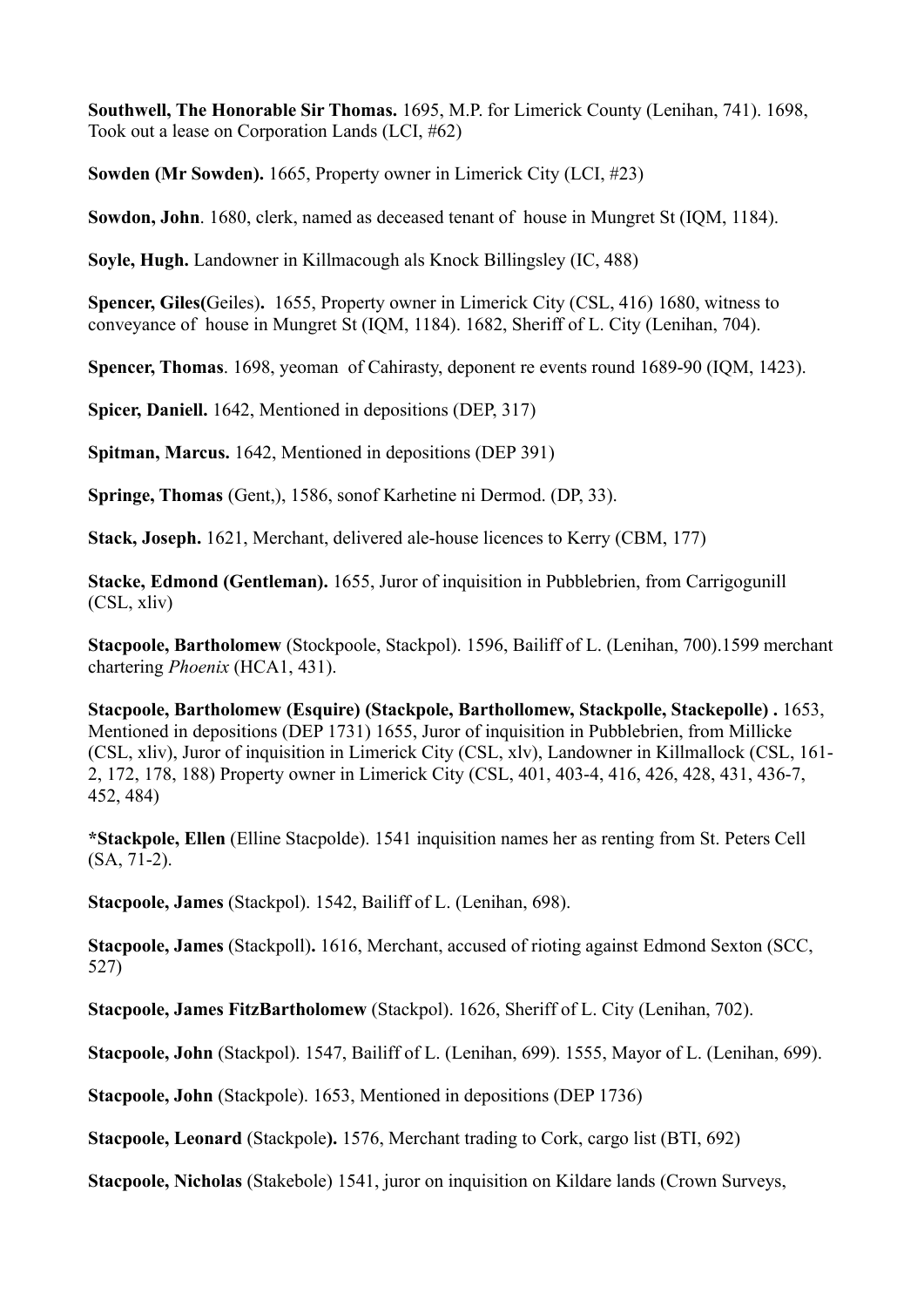p177).

**Stacpoole, Nicholas** (Stackople). 1655, Property owner in Limerick City (CSL, 429)

**Stacpoole, Patricke** (Stackpole). 1655, Property owner in Limerick City (CSL, 431)

**Stacpoole, Philip** (Stackpole). 1688, Sheriff of L. City (Lenihan, 704).

**Stacpoole, Thomas** (Stackpol). 1589. Bailiff of L. (Lenihan, 700).

**Stacpoole, Thomas** (Stacpoll). 1671, Property owner in Limerick City (LCI,# 27)

**\*Standish, Ann.** 1655, Landowner in Coshmay (CSL, 128)

**Standish, Edward (Standis).** 1641 & 1652, Mentioned in depositions (DEP, 327, 348-9, 351, 501) 1655, Landowner in Connello (CSL, 282)

**\*Standish, Elizabeth.** 1655, Landowner in Coshmay (CSL, 128)

**\*Standish, Faith.** 1655, Landowner in Coshmay (CSL, 128)

**\*Standish, Marye.** 1655, Landowner in Coshmay (CSL, 128)

**Standish, Sir Thomas.** 1624, involved in a dispute with Walter Browne over a dam Browne had built. (SCC, 355) Had four daughters; Elizabeth, Ann, Faith and Marye (CSL, 128)<sup>18</sup>

**Standllie (Mr Standllie).** 1655, Property owner in Limerick City (CSL, 435)

**Standley, Sir William**. 1586, one of his men tenant in Cloughatacka (DP, 42).

**Stanton, Philip**. 1586, charter witness (DP, 704).

**Starkey, Nicholas.** 1655, Property owner in Limerick City (CSL, 445)

**Stephens (Mr Stephens).** 1655, Property owner in Limerick City (CSL, 400-1, 415)

**\*Stephens, Elizabeth (Stevens.** 1642, Deponent, widow (DEP, 250-254)

**Stephens, James (Steevens).** 1642, Glover, Mentioned in depositions (DEP 577)

**Stephens, John (Stevens).** 1643, Mentioned in depositions (DEP, 314)

**Stephens, Richard (Stevens).** 1642, Deponent (DEP, 331-2)

**Stephens, Thimotie.** 1655, Property owner in Limerick City (CSL, 410)

**\*Stephenson, Margrett (Née Bryne).** 1655, Widow, Landowner in Pubblebrien (CSL, 372-3, 375- 87, 389, 392)

<sup>&</sup>lt;sup>18</sup> Canon Begley mentions that some lands in Tullibracchi are held by the heir of Sir Thomas Standish, but does not name the heir in question (WEBB, 407)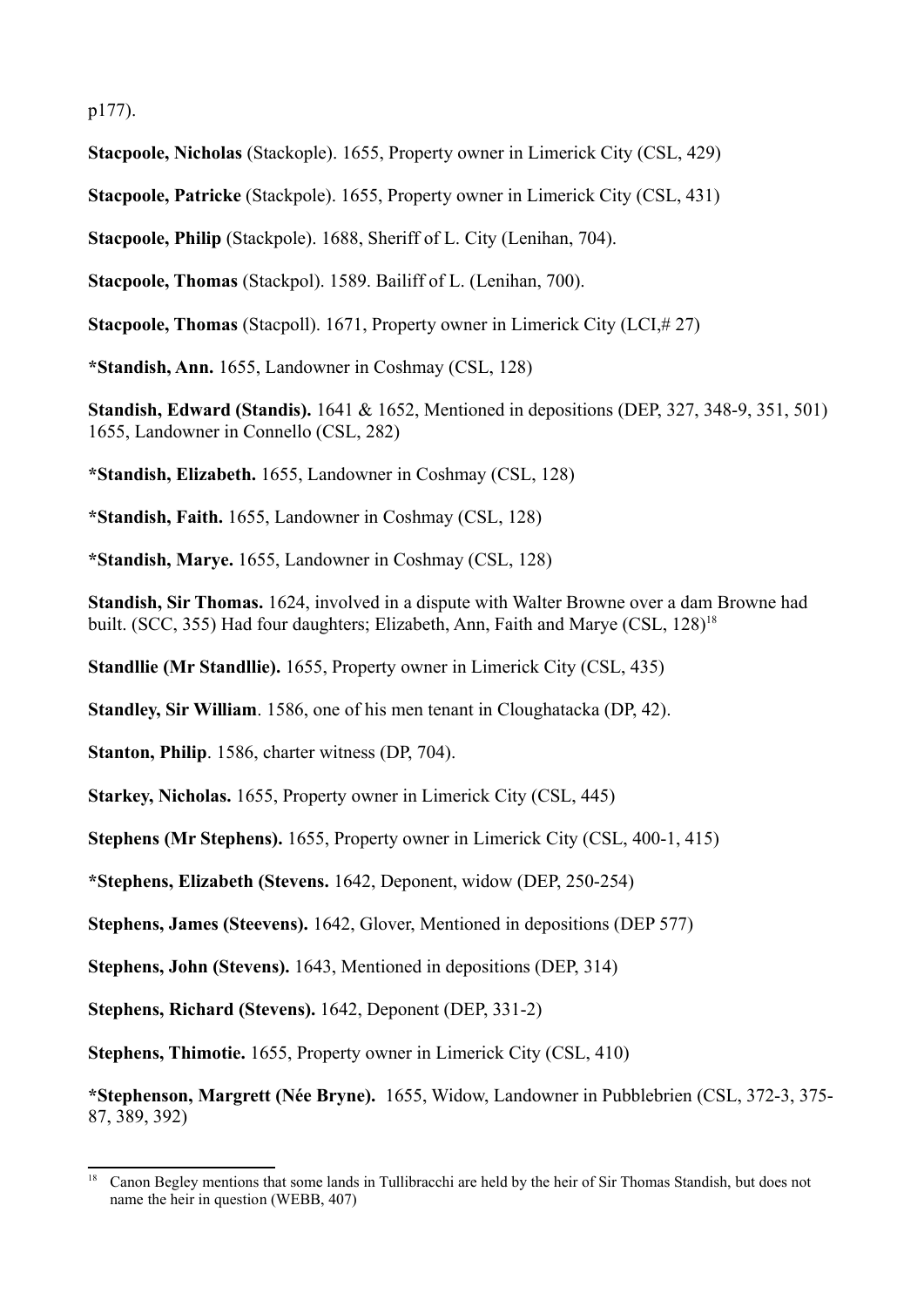**Stephenson, Olliver**. 1586, tenant on land (DP, 338).

**Stephenson, Oliver (Oliuer, Olivery, Stephens?) (Colonel).** Son of Richard. 1641, Landowner in Ardagh (WEBB, 413, 422) 1642-3, (deceased), Mentioned in depositions (DEP,171, 178, 180, 183, 192, 201, 209, 226, 291, 296, 314-5, 332, 334, 343, 368, 486, 514, 521, 649, 1692, 1703, 1707-8, 1726, 1729-30). 1663, s. of Richard, had conveyed Dunmoylin to Sir Nich. Comyn (CC, 197).

**Stephenson, Richard (Esquire) (Stiphenson/ Stevenson).** Father of Oliver 1622, Manucaptor (IC, 410) 1641, Landowner in Garran ny Croake, Garran ny Boy, Kiltenan, and Kappali (WEBB, 416, 422) 1642 (deceased), Mentioned in depositions (DEP, 259, 285, 373, 409, 493, 569) 1655 (deceased), Landowner in Connello (CSL, 291, 293, 311-3, 320-4, 326, 328, 332, 334). 1663, s. of Richard, had conveyed Dunmoylin to Sir Nich. Comyn (CC, 197).

**Stephenson, Valentine.** 1682, Property owner in Limerick City (LCI, #44)

**Steple, Thomas.** 1655, Property owner in Limerick City (CSL, 448)

**Stepney, Joseph**. 1686, High Sheriff of Limerick Co. (Lenihan, 744).

**Stokes, John.** 1642, Yeoman, Mentioned in depositions (DEP, 208)

**Stone, John.** 1642 (deceased), Mentioned in depositions (DEP,186, 291, 429)

**Storff, Engineer Col**. 1672, papist, has inspected Limerick Castle and says will fall easily (OP, p.105).

**Story, Burke (Bourke).**1655, Juror of inquisition in Ownneybeg, from Castleconnell (CSL, xxxvii) Juror of inquisition in Clanwilliam (CSL, xxxix)

**Stritch, Andrew.** 1655, Property owner in Limerick City (CSL, 411)

**Stritch, Arthur (Strich).** 1584. Bailiff accused of rioting (SCC, 456)

**Stritch, Bartholomew** (Stretch). 1541, juror on inquiry into king's lands etc. (SA, 68-9).

**Stritch, Bartholomew FitzJames**. 1593, Bailiff of L. (Lenihan, 700).

**Stritch, Bartholomew FitzNicholas** (Stretch). 1653, Mentioned in depositions (DEP 1726)

**Stritch, Bartholomew FitzStephen** (Stretch). 1653 & 1656, Mentioned in depositions (DEP 1706, 1726) 1655, Property owner in Limerick City (CSL, 409)

**Stritch, Christopher** (Streche). 1541, juror on inquisition on Kildare lands (Crown Surveys, p177).

**Stritch, Edward** (Stretch). 1594, Bailiff of L. (Lenihan, 700).

**Stritch, Edward** (Stretch). 1655 (deceased), Property owner in Limerick City (CSL, 422)

**\*Stritch, Elizabeth** (Stretch). 1655, Landowner in Small County (CSL, 105)

**Stritch, Geffry (Jeffery Strich).** 1642, Mentioned in depositions (DEP 229, 521) 1655, Tenant in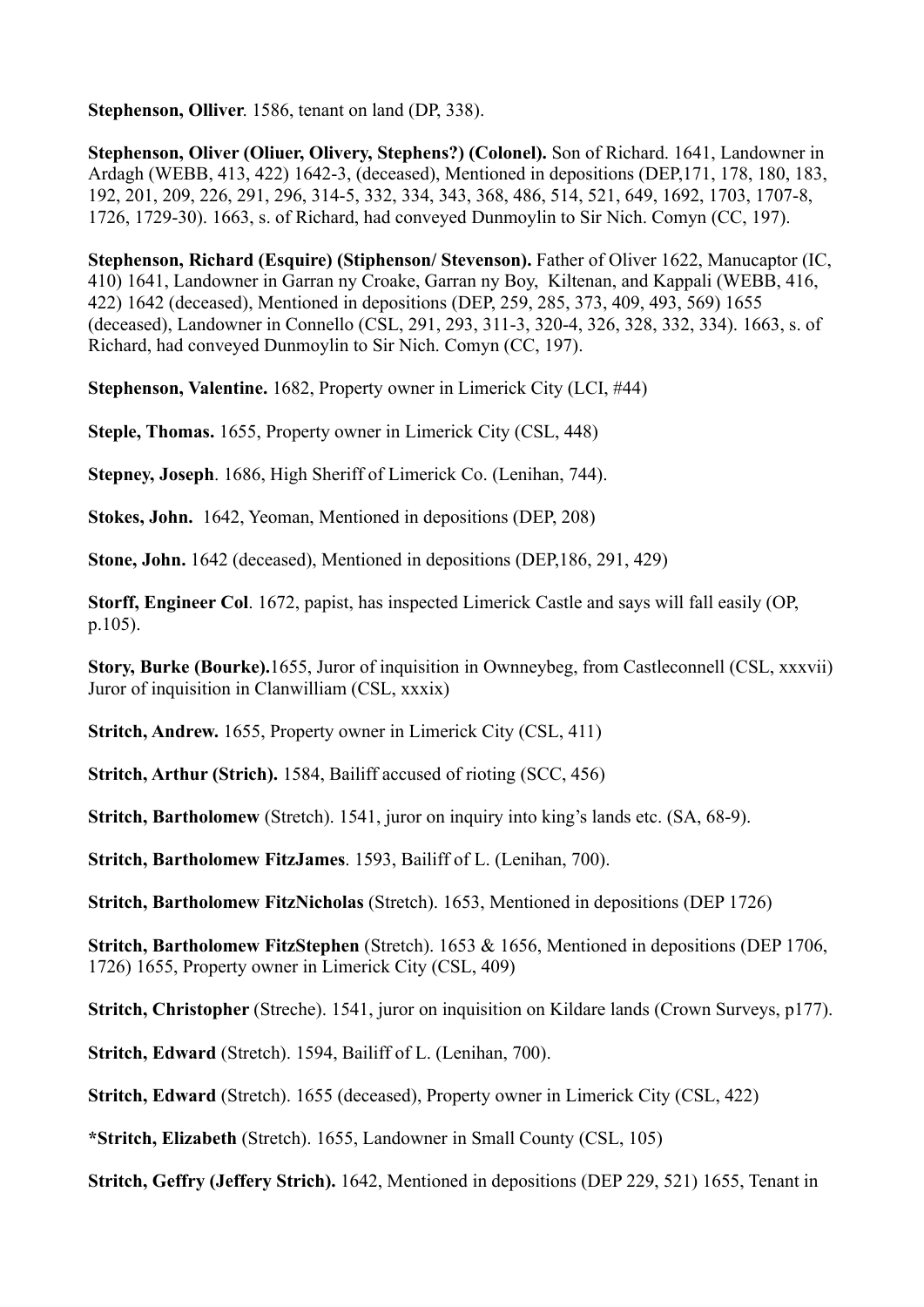Connello (CSL, 297)

**Stritch, Geoffry.** 1655, Property owner/ Leasee in Limerick City (CSL, 403, 406)

**Stritch, George** (Stridch). 1541, juror on inquiry into king's lands etc. (SA, 69).

**Stritch, George (Strietch)**. 1602, owed a large sum to John De Ballante (CBM, 35)

**Stritch, James** (Stretch). 1550, Bailiff of L. (Lenihan, 699). 1554, Mayor of L. (Lenihan, 699).

**Stritch, James** (Stritch). 1571, signatory to document, as alderman (SA, 68).

**Stritch, James** (Stretch). 1616, Sheriff of L. City (Lenihan, 701).1619, Paid out of fines for assisting the court in indicting Piers Roch (CBM, 172)

**Stritch, James** (Stretch). 1655 (deceased), Alderman, Landowner in Connello (CSL, 254) Property owner in Limerick City (CSL, 424, 428, 449)

**Stritch, James FitzJohn** (Stretch). 1616, Sheriff of L. City (Lenihan, 701). 1627 Mayor of L. (Lenihan, 702).

**Stritch, James (Fitz Nicholas)** (Stretch). 1655. Property owner in Limerick City (CSL, 401, 410)

**Stritch, James (Fitz Piers).** 1655, Property owner in Limerick City (CSL, 419, 421)

**Stritch, James (Fitz William)** (Stretch). 1655, Property owner in Limerick City (CSL, 441)

**Stritch, John (Strech).** 1576, Merchant trading to Cork, cargo list (BTI, 689). 1578, Bailiff of L. (Lenihan, 699).

**Stritch, John (Streech).** 1604, accused Olyveries Bourcke of stealing his livestock and goods (CBM, 57)

**Stritch, John**. 1599 merchant chartering *Phoenix* (HCA1, 431).

**Stritch, John FitzBartholomew** (Stretch). 1582, Mayor of L. (Lenihan, 700). Mayor of Limerick before 1584 (SCC, 456). 1583, Mayor of L, organising inquisition. (SA, 46-7).

**Stritch, John FitzGeorge** (Stretch). 1541 inquisition names him as renting house from Franciscans (SA, 71). 1541, wine extorted from his ship (SA, 72).1549, Mayor of L. (Lenihan, 699).

**Stritch, John FitzJohn**. 1595 & 1616, Bailiff of L. (Lenihan, 700-1). 1617 & 1622, Mayor of L. (Lenihan, 701-2).

**Stritch, Lucas** (Lucass, Luke) (Stretch). 1636, Sheriff of L. City (Lenihan, 702).1655 (deceased), Burgess, Landowner in Killmallock (CSL, 194-5, 210, 215) Property owner in Limerick City (CSL, 435-6)

**Stritch, Micaell/Michaell** (Stretch)**.** 1647, merchant on the *Middelburg* (HCA2, 381).1655, Property owner in Limerick City (CSL, 423, 435)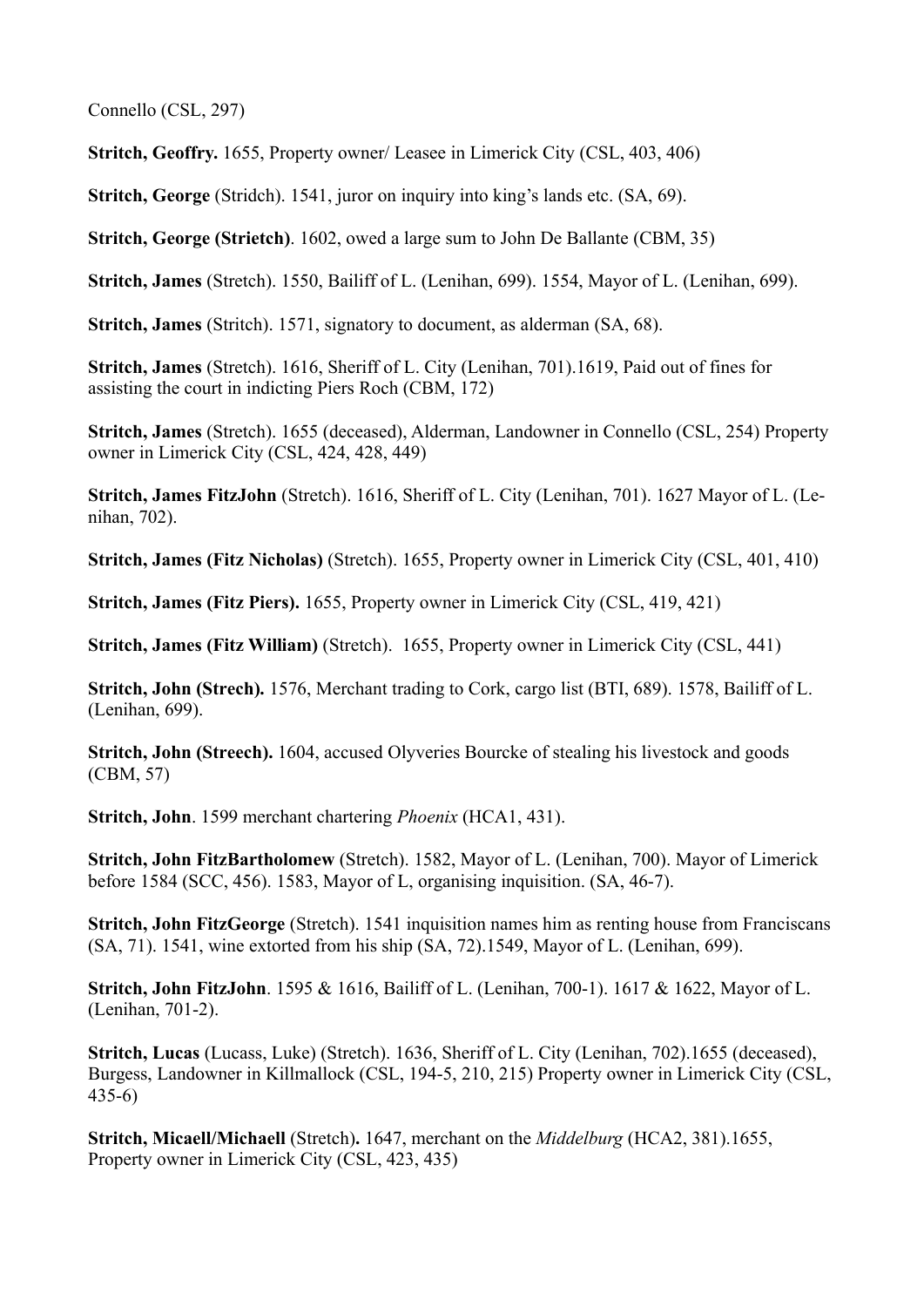**Stritch, Myles** (Stretch). 1546, Bailiff of L. (Lenihan, 699).

**Stritch, Nicholas** (Stretch). 1541 inquisition names him as renting from Franciscans (SA, 70-1).

**Stritch, Nicholas** (Stretch). 1577, Bailiff of L. (Lenihan, 699).

**Stritch, Nicholas** (Stretch). 1609, holder of part of the corporation 40 ploughlands (SA, 37).

**Stritch, Nicholas (Strech, Strich).** 1655, Landowner in Clanwilliam (CSL, 61) And Pubblebrien (CSL, 378, 388-9) Property owner in Limerick City (CSL, 409, 415, 422, 426, 437, 479)

**Stritch, Nicholas (Oge)** (Stretch)**.** 1655, Property owner in Limerick City (CSL, 477)

**Stritch, Nicholas FitzBartholomew** (Stretch). 1579, Mayor of L. (Lenihan, 699).

**Stritch, Nicholas FitzNicholas** (Stretch). 1614 Sheriff of L. City (Lenihan, 701).

**Stritch, Piers** (Peter, Strich). 1578 Bailiff of L. (Lenihan, 699).1584, Bailiff accused of rioting (SCC, 456)

**Stritch, Richard** (Stretch). 1565, former Mayor of L. mentioned in document of that date (SA, 52).

**Stritch, Richard**. 1572, Mayor of L. (Lenihan, 699).

**Stritch, Stephen** (Stretch). 1631, Sheriff of L. City (Lenihan, 702).1642 & 1653, Mentioned in depositions (DEP, 286, 1726) 1655, Property owner in Limerick City (CSL, 437)

**Stritch, Thomas** (Strech). 1573 & 1579, Bailiff of L. (Lenihan, 699). 1576, Merchant trading to Waterford, cargo list (BTI, 694)

**Stritch, Thomas FitzWilliam** (Stretch). 1590, Mayor of L. (Lenihan, 700).

**Stritch, Thomas** (Stretch). 1651, Present at the surrender of Limerick (ASL, 264) 1655**,** Landowner in Kilmallock (CSL, 170-1) Property owner in Limerick City (CSL, 416, 437)

**Stritch, Thomas** (Stretch). 1655, Property owner in Limerick City (CSL, 413)

**Stritch, Thomas** (Streeth) 1643, passenger on the *Fortune of Dunkirk* (HCA2, 508). 1647, part owner of the *John of Limerick* (HCA2, 790). 1648, merchant shipping goods on *St. James* (HCA2, 816 & 817).

**Stritch, Thomas (Fitz Patrick) (Strich).** 1643, Merchant, mentioned in depositions (DEP 228, 1731) 1645, Sheriff of L. City (Lenihan, 702).

**Stritch, William** (Stretch). 1542, Bailiff of L. (Lenihan, 698). 1548 & 1552, Mayor of L. (Lenihan, 699).

**Stritch, William** (Streeche) 1598, in London (HCA1, 413).

**Stritch, William** (Stretch). 1609, Alderman, holder of part of the corporation 40 ploughlands (SA, 38).1615, Mayor of L. (Lenihan, 701). 1616, alderman accused of rioting against Edmond Sexton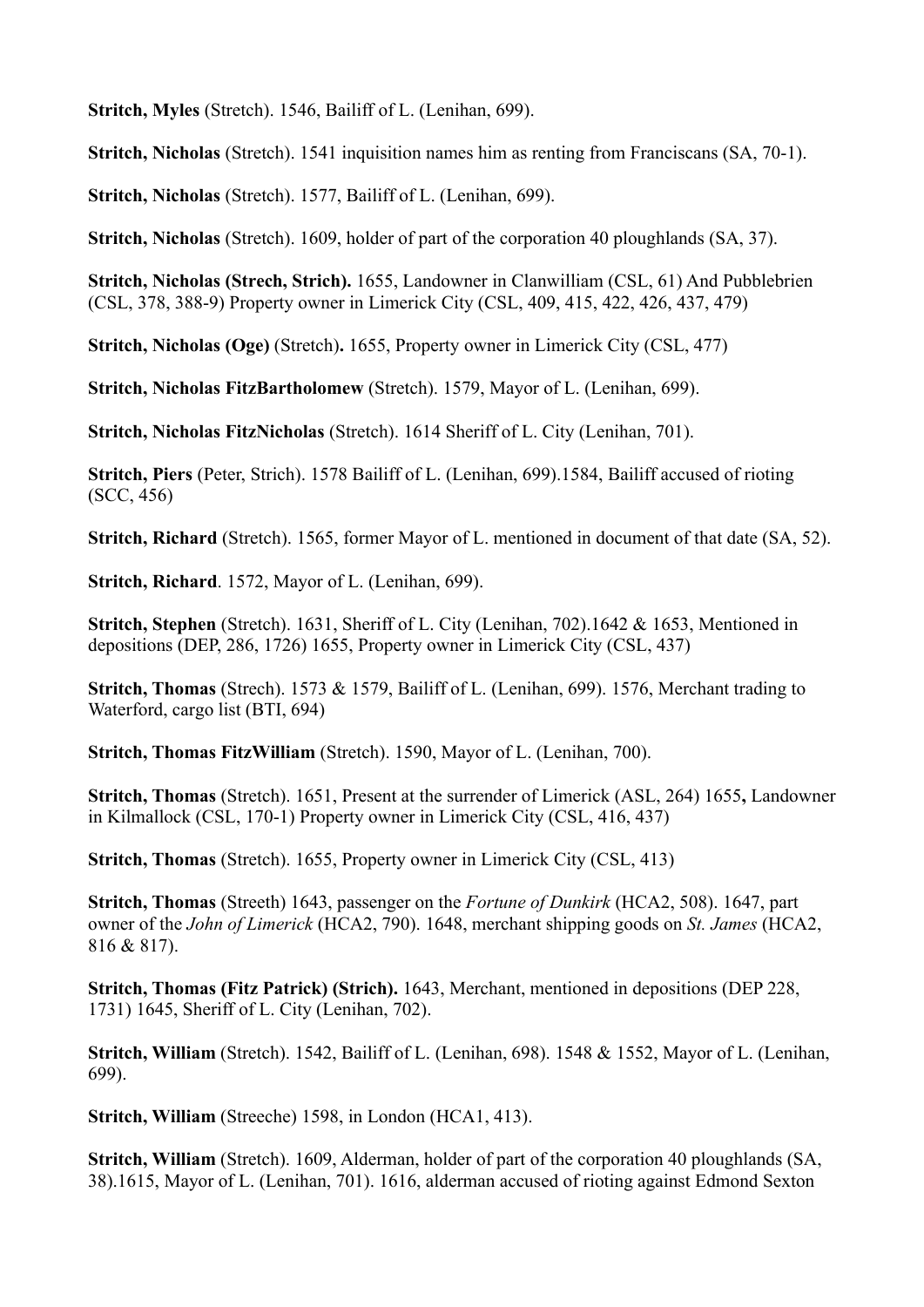(SCC, 324, 527) 1618, merchant fined for contempt of court. (SCC, 331, 549)

**Stritch, William (Fitz James) (Stritch).** 1642, Mentioned in depositions (DEP, 286)1655, Property owner in Limerick City (CSL, 417, 421, 425-6, 434-5)

**Stritch, William** (Stretch). 1655, Juror of inquisition in Coonagh, from Scale (CSL, xxxviii)

**Stritch, William** (Stretch). 1655 (Deceased), Landowner in Small County (CSL, 105, 107) And Coshmay (CSL, 146) And Pubblebrien (CSL, 384)

**Stritch, William**. 1699, No 223 in rent roll of Earl of I as holding house opposite Tom Core Castle (IQM, 1541).

**Stritch, William FitzJohn** (Stretch). 1599, Mayor of L. (Lenihan, 700).

**Stritch, William FitzThomas** (Stretch). 1601, Bailiff of L. (Lenihan, 700).

**Stritch, William FitzWilliam**, (Stretch). 1639, Sheriff of L. City (Lenihan, 702).

**Strinchard (Colonel Strinchard).** 1655, Landowner in Connello (CSL, 309)

**Stroud, Robert (Stroude).** Granted the seignory of Muskrinownan als Beauly (IC, 487)

**Stringer, Thomas**. 1684, witness to lease of house in Mungret St. (IQM, 1203).

**Strowde, Robert**, 1793-5, granted land in Co. L and sells them to Sir H. Ughtred (BSIH, p. 39).

**Stubbs.** 1642 (deceased), Mentioned in depositions (DEP 521)

**Studdendoght, R** (Robert Shute). 1670, Mayor of L. (Lenihan, 703).

**Stump (Captain Stump/Stumpe).** 1653 (deceased), Mentioned in depositions (DEP 1718, 1764)

**Styles, Symon (Gentleman).** 1655, Juror of inquisition in Connello, from New Castle (CSL, xliii, 300)

**Suite, Daniell.** 1655, Landowner in Connello (CSL, 311)

**Sunders, John.** 1642, Husbandman, mentioned in depositions (DEP 368)

**Suppell, Edmond (Supple).** 1642, Mentioned in depositions, servant of Edy Lacy (DEP 392)

**Suppell, Garrett.** Freeholding Landowner in Logher/ Bourchier's Hill (IC, 482)

**Supple, John**. 1586, of Kilmacow, killed in rebellion (DP, 11, 26), lands of (DP, 34, 79-80, 96, 282- 3, 645-8).

**Suppell, John.** Freeholding landowner in Logher/ Bourchier's Hill (IC, 482) 1642, Mentioned in depositions (DEP, 280, 348, 392, 415, 502)

**Suppell, John (Supple).** 1655, Landowner in Coshmay (CSL, 129)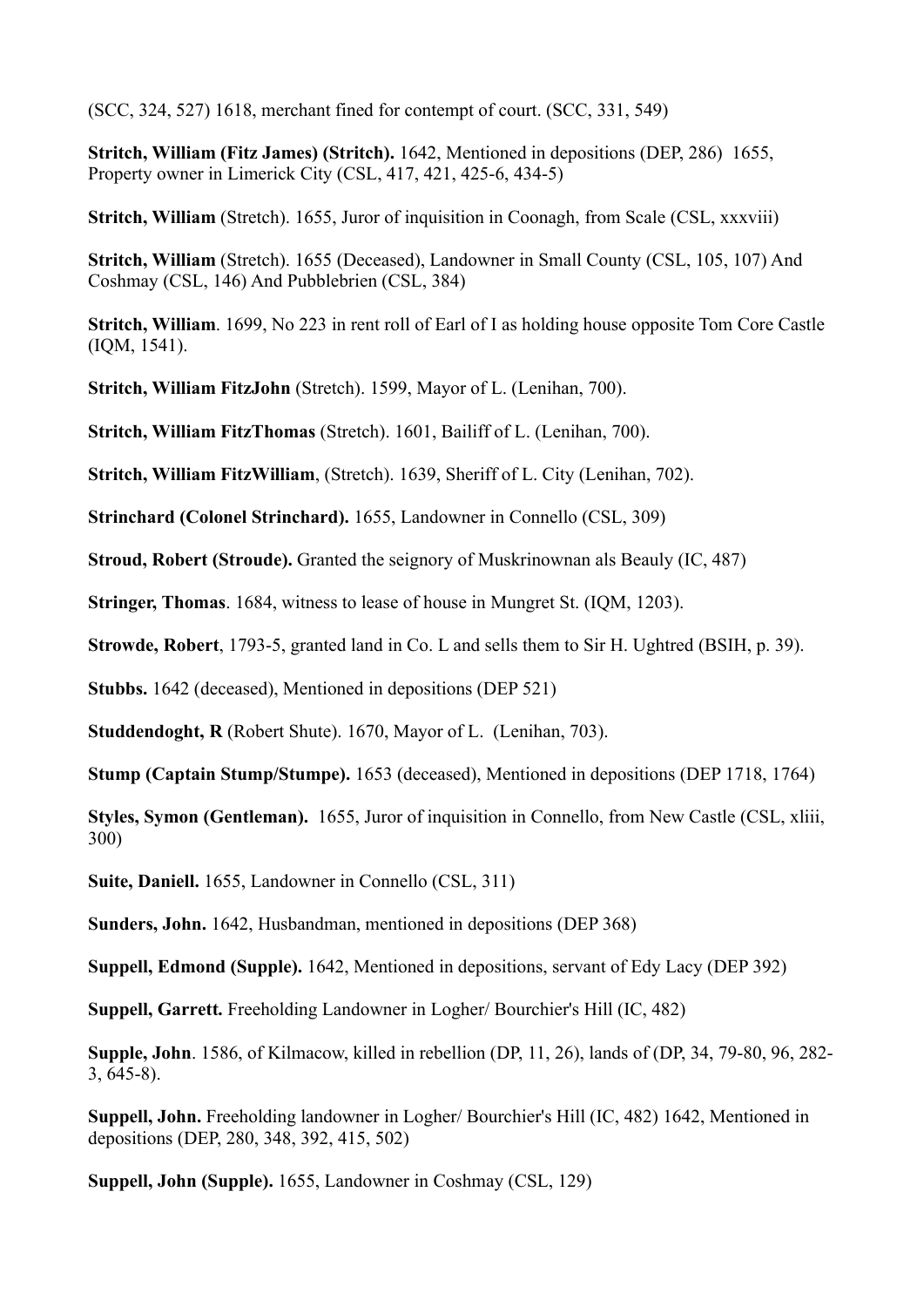**Suppell, Morris (Supple).** 1642, Mentioned in depositions (DEP 392)

**Supple, Philip**. 1586, Tenant of Ballincolly (DP, 34 & 282).

**Supple, William mc Shane**. 1586, of Kyllmucko, executed at Lymerick, son of Eleanor Lacy, tenant of Earl (DP, 358).

**Swainton, Michael.** 1653, Deponent (DEP 1751-4)

**Swordes, John.** 1642, Mentioned in depositions (DEP 521)

**Sydney, Sir Henry.** 1575, Lord Deputy (SCC, 209)

**Symocke, James.** 1652, Signatory to depositions (DEP 342)

**Symmes, John**. 1665, Sheriff of L. City (Lenihan, 703).

**Syms, William.** 1642 (deceased), Tanner, Mentioned in depositions (DEP, 218)

**Synner, Servington.** 1655, Property owner in Limerick City (CSL, 401)

## **[T]**

**Tanner, Edmond.** 1642, Mentioned in depositions (DEP 523)

**Tanner, Henry.** 1643, Mentioned in depositions (DEP 820) Copyholder in Newcastle (IC, 487)

**Tanner, James.** Landowner in Meane (IC, 486) Leaseholder in Newcastle (IC, 487) Landowner in Muskrinownan als Beauly (IC, 487)

**Tanner, John.** Landowner in Meane (IC, 486) 1643 (deceased), Tanner, mentioned in depositions (DEP 293)

**Tanner, Pawll.** 1655, Landowner in Connello (CSL, 317)

**Taverner, Samuel**. 1697, letter from at L. (IQM, 141).

**Taylor, John (Taylor).** 1655, Landowner in Connello (CSL, 307)

**Taylor, John (Esquire).** 1655, Landowner in Kenry (CSL, 359)

**Taylor, Martin.** Wife & children mentioned, not named. 1643, Carrier, mentioned in depositions. (DEP 228)

**Taylour, Robert**. 1670, High Sheriff of Limerick Co. (Lenihan, 743).

**Teage, Dermond.** Gaelic Landowner in Meane (IC, 486)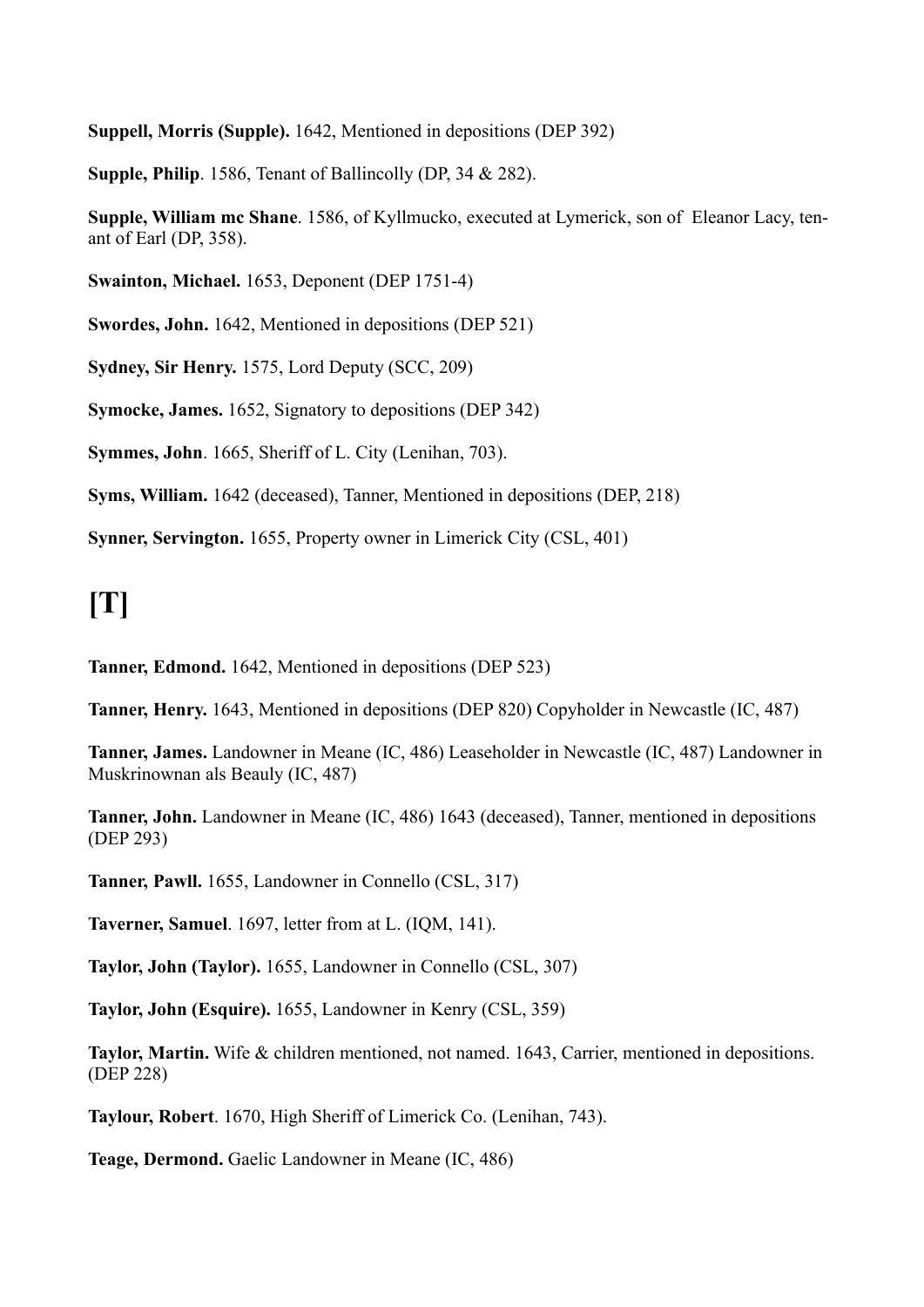**Teige, Deniz (Vicar).** 1655, Mortgage holder in Connello (CSL, 290)

**Teige, Murtogh.** 1642, Mentioned in depositions (DEP, 283)

**Temple, Thomas.** 1655, Property owner in Limerick City (CSL, 418)

**Terry, Dominick**(Tyrry). 1631, Sheriff of L. City (Lenihan, 702). 1659, Property owner in Limerick City (LCI, #7)

**Teyson, Richard**, 1666, waver living in Caherconlish (OP, p.44).

**Thomas, William.** Copyholder in Muskrinownan als Beauly (IC, 488)

**Thomond, John of**. 1586, land of (DP, 433).

**Thorne (Mr Thorne).** 1655, Property owner in Limerick City (CSL, 425)

**Thorne, Gregory (Dorne).** 1652 (deceased), Mentioned in depositions (DEP 327, 331, 333, 343, 345, 347, 349, 355-7, 1763-4)

**Thorneby, John (Thornby).** Wife and children mentioned, not named. 1643, Innkeeper, Mentioned in depositions (DEP 419, 574)

**Thornton, George** (Thorneton). 1586, tenant in Ballynaught , marshal of Munster (DP, 52 & 345).

**Thornton, George (Esquire).** 1642, Mentioned in depositions (DEP,183) 1655, Juror of inquisition in Coshmay, from Doone Meane (CSL, xli), Juror of inquisition in Connello (CSL, xliii), Landowner in Coshmay (CSL, 127, 130-2, 134, 136, 148-9)

**Thornton, George (Gentleman).** 1603, Ordered Sheriff of Limerick to remove armed troublemakers from Kylbrydie (CBM, 28)

**Thornton, Sir George.** Granted the seignory of Bally-Ruston als Downeman in the Munster Plantation (IC, 485)

**\*Thornton, Grace.** 1643, Widow, Mentioned in depositions. (DEP 401)

**Thorpe, Donnell.** 1643, Husbandman & Deponent (DEP, 232-3)

**Tilbury, Richard.** 1696, Property owner in Limerick City (LCI, #26)

**Tillie, Jonathan (Cornett).** 1655, Juror of inquisition in Kilmallock, from Doonmoone (CSL, xli), Juror of inquisition in Costlea (CSL, xlii)

**Tincker, Thomas.** Freeholder in Newcastle (IC, 486)

**Tinknell.** 1642, Mentioned in depositions (DEP 521)

**Tomlinson, Phillip.** 1672, Property owner in Limerick City (LCI,# 32, 38, 57)

**Tonse, William.** 1643 (deceased), Mentioned in depositions. (DEP 230)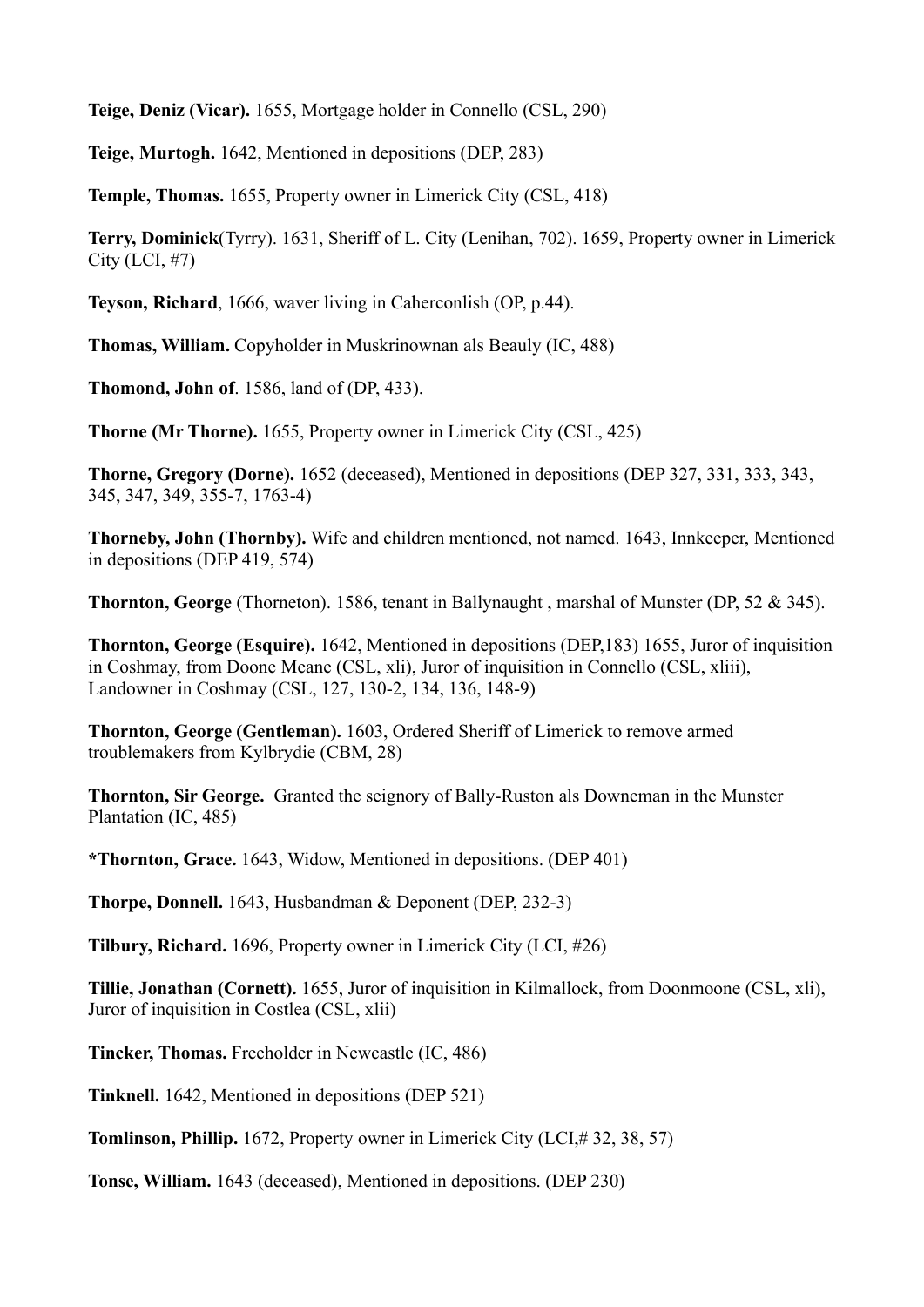**Toole, Col. Arthur**. 1691, letter from at L. (IQM, 95).

**Torenhill (Major Torenhill).** 1655, Property owner in Limerick City (CSL, 429)

**Tranealle/Trannell (Mr Tranealle).** 1655, Property owner in Limerick City (CSL, 433)

**Travers , Walter (Trauers).** 1642, Mentioned in depositions (DEP, 210, 527, 546-7)

**Trediman, John** (Treadnam). 1683, warden of castle of L. (OP, p. 268 & 270).

**Treherns (Mr Treherns).** 1655, Property owner in Limerick City (CSL, 426)

**Treherne, Thomas.** 1662, Innkeeper (LCI #10)

**Trenchard, Francis.** Son of William Trenchard, built on his land (IC, 483) 1682-23, various, relating to, including his inquisition post mortem (died  $10<sup>th</sup>$  May 1622) (BSIH, p. 77).

**Trenchard, Francis**, 1631, statement of rents, his uncle Bolton (BSIH, p. 77).

**Trenchard, John (Trencher).** 1642 (deceased), Mentioned in depositions (DEP, 237, 425, 553, 581)

**Trenchard, John (Colonel).** 1655, Landowner in Connello (CSL, 313-4, 320, 322-4, 327-8, 1691, 1702, 1707, 1727)

**Trenchard, William.** Granted the seignory of Corgraig als Mount Trenchard in the Munster Plantation for good services (IC, 483)

**Trencher (Mr Trencher).** 1641, Landowner in Shanagolin (WEBB, 422)

**Trenell (Mr Trenell).** 1655, Property owner in Limerick City (CSL, 415)

**Trevor, John (Treuor).** 1643, Mentioned in depositions (DEP 574)

**Tridell, Jon.** Copyholder in Newcastle (IC, 487)

**Troud, Thomas.** Copyholder in Newcastle (IC, 487)

**Trust (Mr Trust).** 1655, Property owner in Limerick City (CSL, 403)

**Turnor, Richard.** 1643, Blacksmith & deponent (DEP, 200-3)

**Tuxuill (Mr Tuxhuill).** 1641, Leaseholder in Loughall, involved in a lawsuit over rent (WEBB, 406)

**Twigg, Robert**. 1699, Mayor of L. (Lenihan, 704).

**Twisden, John.** 1653, Mentioned in depositions (DEP 1711)

**Ty, Beniamen.** 1642, Mentioned in depositions (DEP, 291, 429)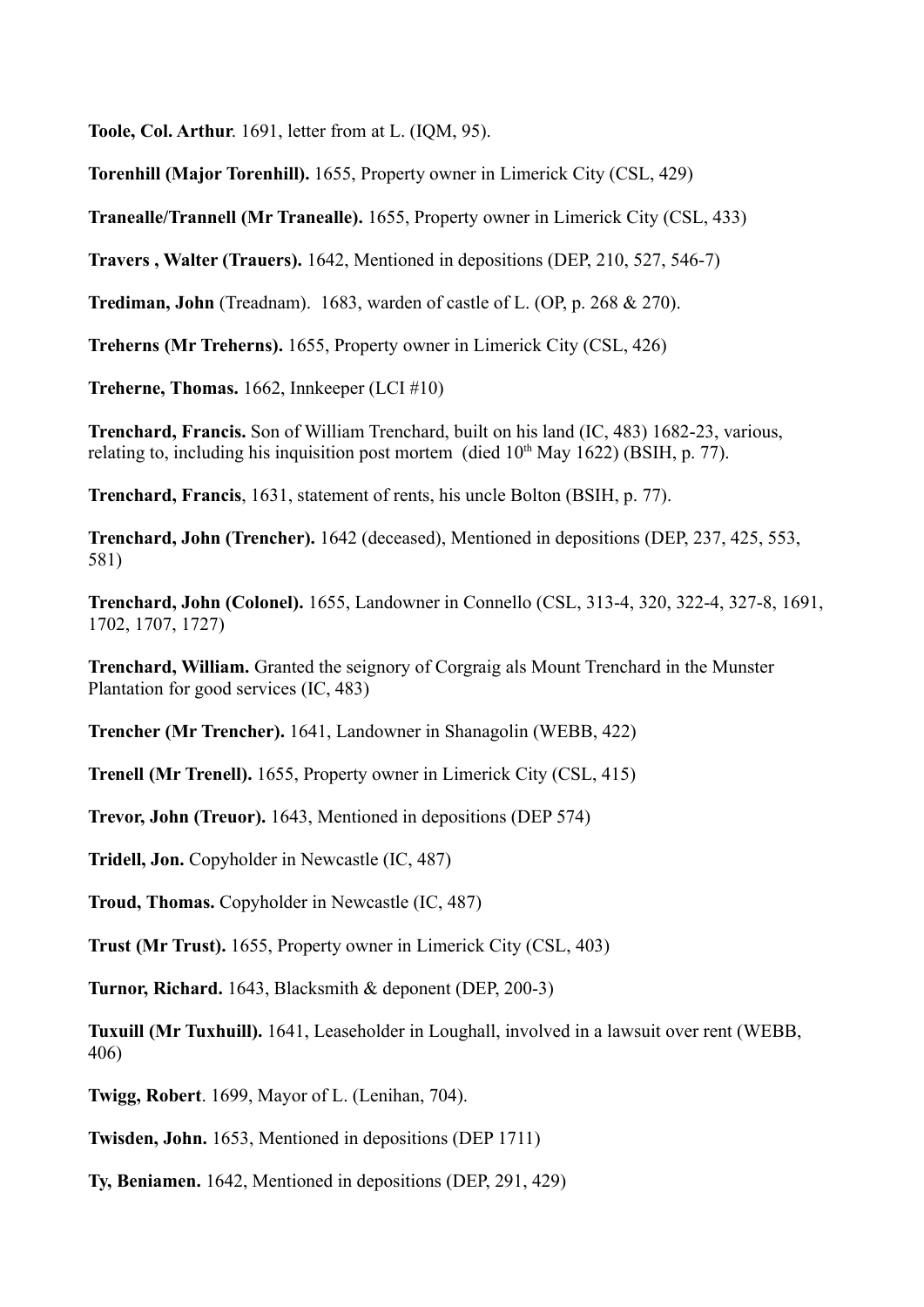**Tye, John.** Landowner in Killmacough als Knock Billingsley (IC, 489)

**Tyler, David (**Fflahyve). 1655, Property owner in Limerick City (CSL, 446)

**Tyrell, Sir Robert.** 1642, Mentioned in depositions (DEP 497)

# **[U]**

**Ughtred, Sir Henry** (Owghtred). 1586, awarded land in Connello (DP, 3731593-1600, Castle of Meare granted to, purchases land of Richard Strowde etc. (BSIH, p. 39).

**Usly, Michell (Vsly).** 1642, Mentioned in depositions (DEP 440)

# **[V]**

**Valley, Knight of the** (Vale). 1541, holding land in Kildare estate (Crown Surveys, p178).

**Valley ('The Knight of the Valley').** 1600, Mentioned in State Papers (CSP 138)

**Vanderlure, Geiles/Geyles.** 1655, Landowner in Pubblebrien (CSL, 382, 384)

**Vandervoort, Abraham**. 1637, factor in L for Dublin merchant (HCA1, 1044 & 1058).

**Vaughan, David (Vaghan).** 1655, Landowner in Connello (CSL, 311)

**Vaughan, Thomas.** 1643, Mentioned in depositions (DEP, 339)

**Vendon, Edward.** Had a lease on lands in Meane (IC, 486)

**Vendon, Oliver.** Had a lease on lands in Meane (IC, 486)

**Verdon, Christopher** (Gentleman**).** 1655, Juror of inquisition in Coshmay, from Ballinlee (CSL, xli)

**Verdon, David.** 1655, (deceased)**,** Landowner in Kilmallock (CSL, 176, 199-203)

**Verdon, George** (Verden). Sovereign of Kilmallock before 1616,fined for not taking the Oath of Supremacy before commencing office. (SCC, 526)

**Verdon, Henry**. 1613, MP for Kilmallock (Lenihan, 742).

**Verdon, Henry.** Leaseholder in Logher/ Bourchier's Hill (IC, 482)

**Verdon, Henry** (Gentleman). 1655, Juror of inquisition in Coshmay, from Ballyvollane (CSL, xli)

**Verdon, James.** 1642, Mentioned in depositions (DEP 498) 1655, Landowner in Small County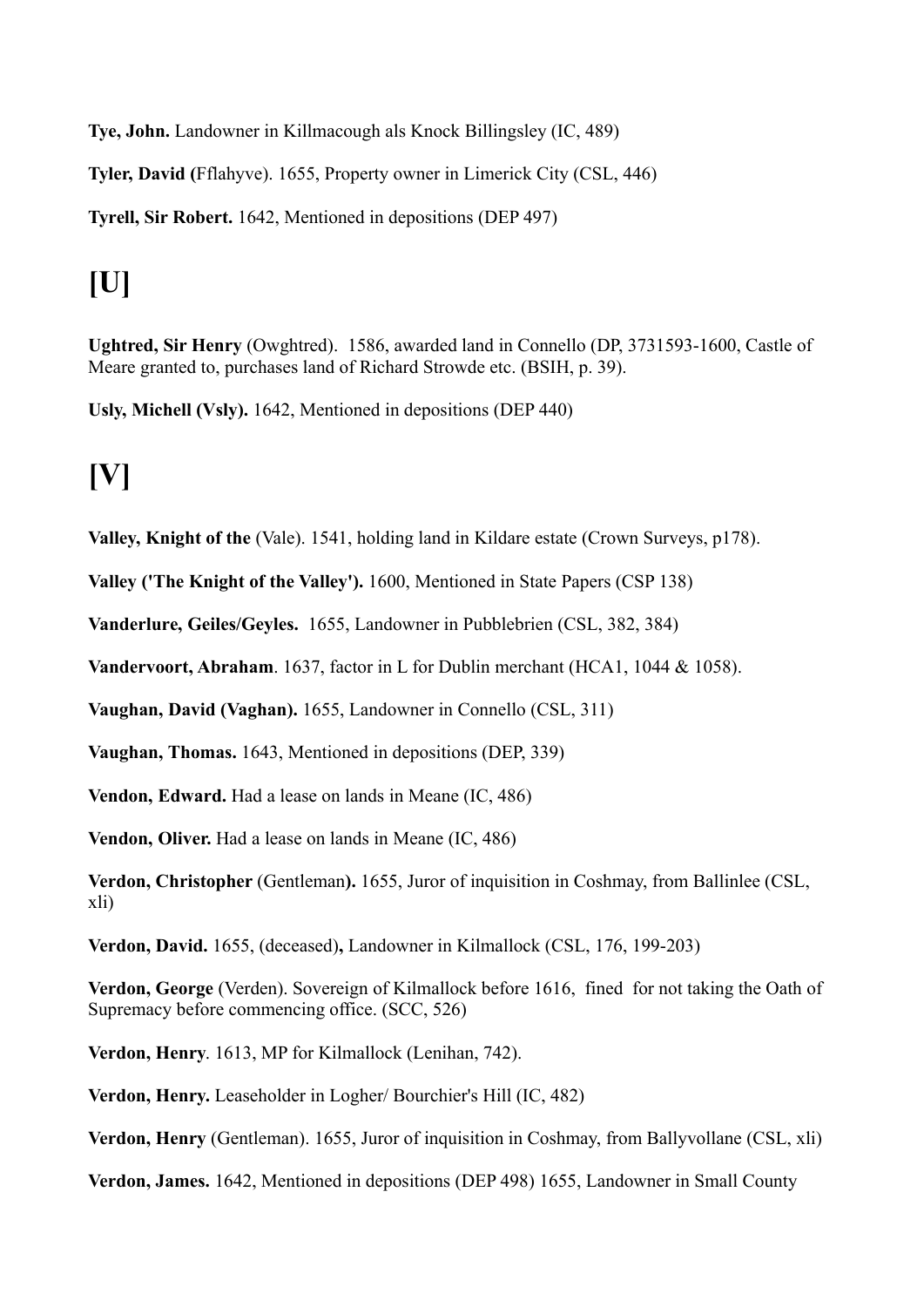(CSL, 103) And Killmallock (CSL, 164, 188-9, 212, 218)

**Verdon, John**. 1585, MP for Kilmallock (Lenihan, 742). 1586, of Kilmallock, subtenant of Earl (DP, 321).1604, Esquire in Kilmallock. (CBM, 47)

**Verdon, Richard**. 1541, goods extorted from. (SA, 72-3).

**Verdon, William** (Verdun, Verdune). 1541, juror on inquiry into king's lands etc. (SA, 69). 1546, Bailiff of L. (Lenihan, 699). 1553, Mayor of L. (Lenihan, 699).

**Verghan, Edward**. Leaseholder in Meane (IC, 486)

**Vincent, John**.1696, Sheriff of L. City (Lenihan, 704).

## **[W]**

**Wade, Robertt.** 1655, Property owner in Limerick City (CSL, 411)

**Waight, Edward**. 1676, Sheriff of L. City (Lenihan, 703). 1694, Mayor of L. (Lenihan, 704).

**Walker, John.** 1653, Mentioned in depositions (DEP 1711)

**Walker, Josyas.** 1642, Mentioned in depositions (DEP 493, 547)<sup>19</sup>

**Walker, Richard.** Wife & children mentioned, not named. 1643, Merchant, mentioned in depositions. (DEP 419)

**Wall, Edmund.** Brother of Richard. 1642, Mentioned in depositions (DEP 521)

**Wall, Henry.** 1655**,** Landowner in Kilmallock (CSL, 178, 185-6, 190, 212) And in Costlea (CSL, 236)

**Wall, Hugh** (Wale, alias ffalltaghe). 1586, attainted, tenant of Earl (Dp, 649-50).

**Wall, James** (Wale). 1586, of Cloneskreaghan who died in rebellion, tenant of Earl (DP, 185, 207-8 & 651).

**Wall, James**. 1586, of Garrynekevan, tenant of Earl (DP, 267).

**Wall, James** (Wale). 1586, tenant of Earl (DP, 423).

**Wall, James.** 1642, Merchant, mentioned in depositions (DEP 401, 445)

**Wall, John**. 1586, tenant in Kilmallock (DP, 30 & 397).

**Wall, Marten/ Martin.** 1655, Landowner in Killmallock (CSL, 158-60, 165)

<sup>19</sup> Walker has a wife, menitoned but not named in DEP 493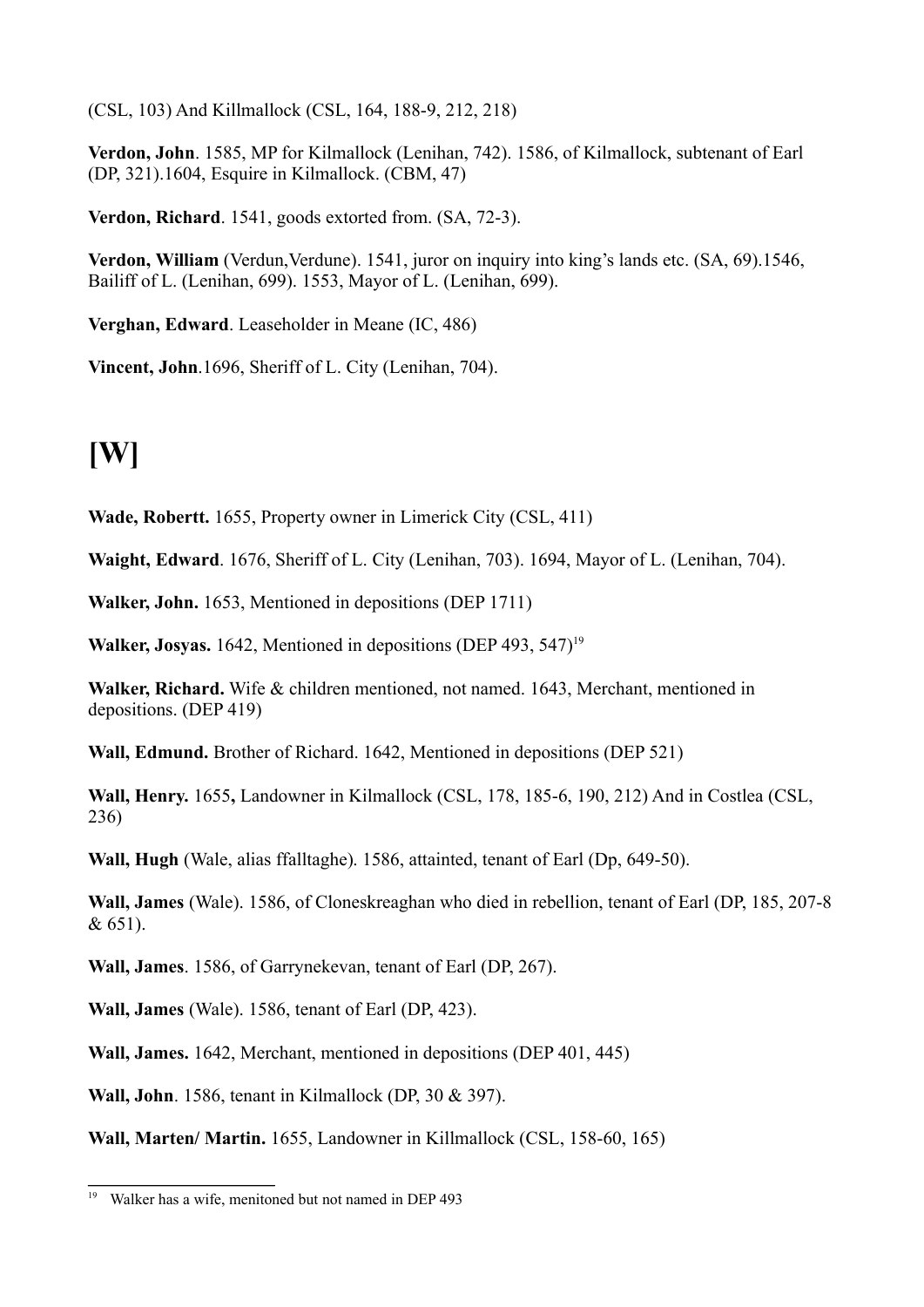**Wall, Maurice mc Gibbon** (Wale). 1586, tenant of Earl (DP, 342).

**Wall, Maurice mcPhillippe mcEdmund John de**. 1586, tenant of Earl on canter's land (DP, 261).

**Wall, Morrice Mc Shane** (Wale). 1586, surviving, tenant of Earl (DP 164 & 492).

**Wall, Nicholas.** 1655, Landowner in Killmallock (CSL, 183, 185)

**Wall, Pierce** (de Wale, Peter). 1586, of Ballyegney, executed at Limerick, tenant of Earl (DP, 163, 172, 342, 423, 652).

**Wall, Redmond mcThomas mcRedmund Ro.** 1586, slain in rebellion, tenant of Earl (DP, 204, 343-4 & 653).

**Wall, Richard** (Wale). 1586, surviving, tenant of Earl of Desmond (DP, 120 & 481).

**Wall, Richard** (Gentleman). Brother of Edmund. 1642, Mentioned in depositions (DEP 521) 1655, Juror of inquisition in Connello, from Cnockanavae (CSL, xliii) Landowner in Connello (CSL, 300)

**Wall, Stephen** (Wale). 1586, died in rebellion, tenant of Earl (DP, 651)

**Wall, Thomas mcRedmond roe**. 1586, of Boherbradagh who died before the rebellion without heir, tenant of Earl. (DP, 106 & 677).

 **Wall, Ulligg** (Faltaghe alias Wall; de Wale). 1586, of Dunmoylan, slain in rebellion, tenant of Earl, (DP, 107, 141, 146 & 338-41).

**Walle, John.** 1655, Property owner in Limerick City (CSL, 412)

**Walle, Uleck.** Leaseholder in Newcastle (IC, 487)

**Waller, Lieutenant.** 1655, Property owner in Limerick City (CSL, 406-7)

**Waller, Sir Hardross** (Major General). 1642, Deponent (DEP 559-71) 1655, Landowner in Connello (CSL, 290, 292) And Kenry (CSL, 347, 353-7, 359, 361-2) Property owner in Limerick City (CSL, 433-4, 441) 1655-58, M.P. for Limerick County (Lenihan, 741).

**Waller, Walter** (Esquire). 1654, M.P. for Limerick City and Kilmallock (Lenihan, 741).1655, Juror of inquisition in Pubblebrien, from Carrigoguinill (CSL, xliv)

**Wallis, James.** 1642, Signatory to depositions (DEP,187, 189, 238-9, 252, 254, 318, 326, 328, etc)

**Wallis, Robert.** Son also Robert Wallis. 1643 (deceased), Mentioned in depositions (DEP 543)

**Wallis, Robert.** Father also Robert Wallis. 1643 (deceased), Mentioned in depositions (DEP 543)

**Wallishes** (Mr Wallishes)**.** 1655, Property owner in Limerick City (CSL, 410)

**Wallop, Sir Henry**. 1585, letters patent re ciustod of Corgrage, Nelegle, Ballincrase, castle of Ballilowrae in parish of Robertstown, and Cappagh in Loughill. (BSIH, p. 78). 1586, leads inquiry (DP, 275-79 & 694).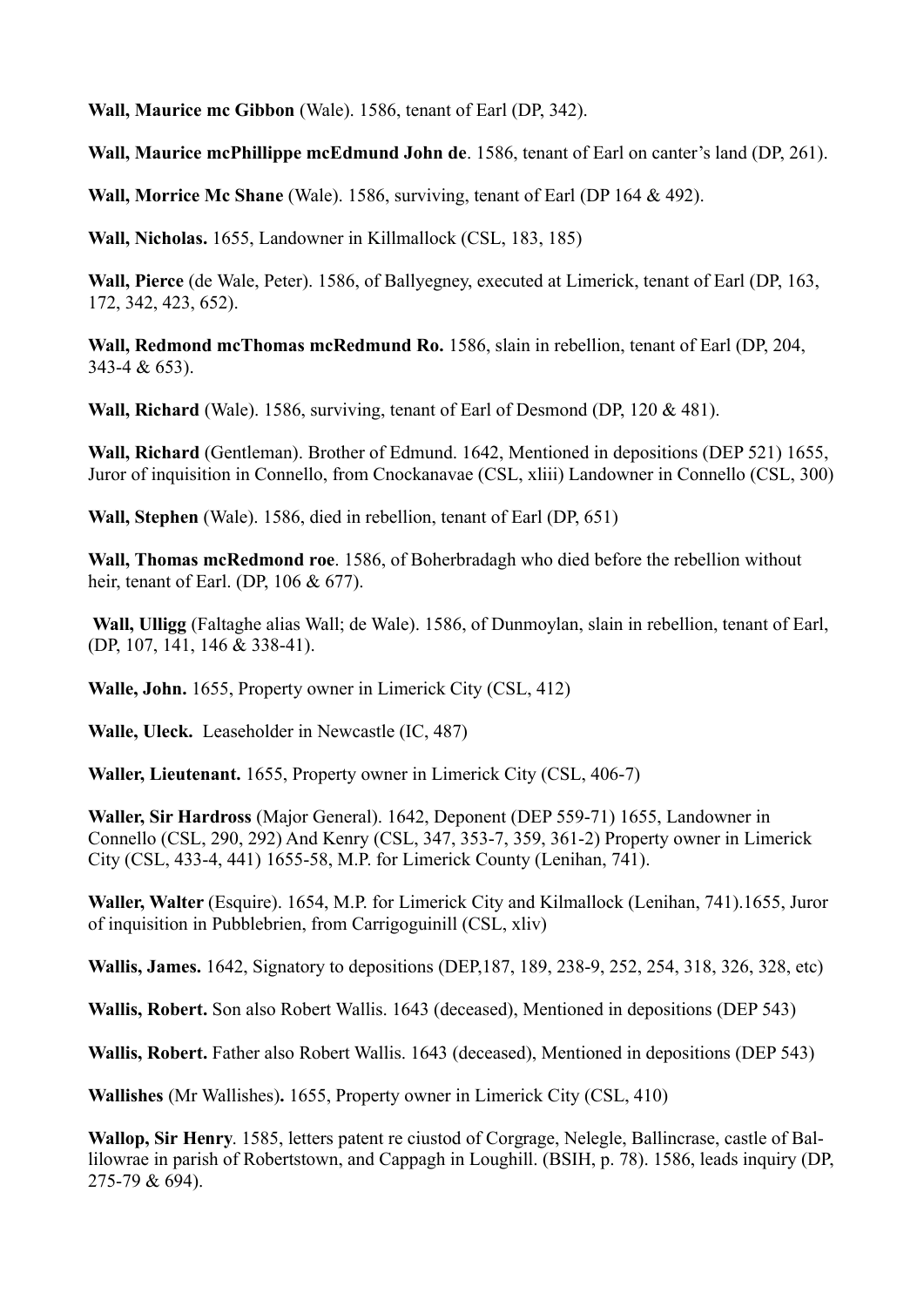**Walsh, Charles.** 1630, witness to lease from Earl of Ormond to William Haly (NLI D3789).

**Walshe, Gregory le**. 1586, charter witness (DP, 704).

**Walsh, John** (Wailsh). 1643, Mentioned in depositions (DEP, 275, 543)

**Walshe, Nicholas**. 1586, named chief justice of Munster (DP, 375 & 684).

**Walsh, Patrick.** 1643, Mentioned in depositions, brother Walter (DEP, 275)

**Walsh, Walter.** 1643, Mentioned in depositions, brother Patrick (DEP, 275)

**Walter, Francis**. 1653, examinee, merchant of L aged 33 (HCA2, 451).

**Walter, Michael**. 1614, Mayor of L. (Lenihan, 701).

**Ward, Bryne.** 1655, Property owner in Limerick City (CSL, 412)

**\*Ward, Grace and Edward**. undated, letter from Grace re late husband Porter of the Castle of L. (OP, p.208). 1683, widow, warden of castle of L. (OP, p. 268).

**Warden, Mr** (Warden).1655, Property owner in Limerick City (CSL, 437)

**Wardner, Major Edward** (Warner). 1655, Juror of inquisition in Ownneybeg, from Banynegard (CSL, xxxvii) Juror of inquisition in Clanwilliam (CSL, xxxix)

**Ware, Edward.** 1655, Juror of inquisition in Limerick City (CSL, xlv)

**Ware, James.** 1641, Records officer (WEBB, 418)

**Warr, Edward.** 1654, brought *Trooper of Limerick* to L. (HCA2, 458-60). 1655, Property owner in Limerick City (CSL, 402, 429) 1671, Alderman, Obtained the rights to all seaweed in the Shannon between Loops Heasd and Kerry Head (LCI, #29)

**Warren, Lieutenant Colonel** (Warren/Warrin). 1655, Property owner in Limerick City (CSL, 427- 8)

**Warters, Gamaliel.** (Wartters, Gaimalliell Gamaliel Warters/ Gamoliel Walters). 1642, Deponent (DEP 471-474, 588-9) Mentioned in depositions (DEP, 216) 1655, Landowner in Coonagh (CSL, 35, 38)

**Waters, John**. 1619, Friar (CBM, 220)

**Waters, Michael**. 1599, Bailiff of L. (Lenihan, 700).

**Watter, Dominicke** (Wattr, Walter). 1655, Property owner in Limerick City (CSL, 413, 420)

**Webb, Nathaniel.** 1681, Sheriff of L. City (Lenihan, 704). 1691, Burgess, Took out a lease on Corporation Lands (LCI, #49)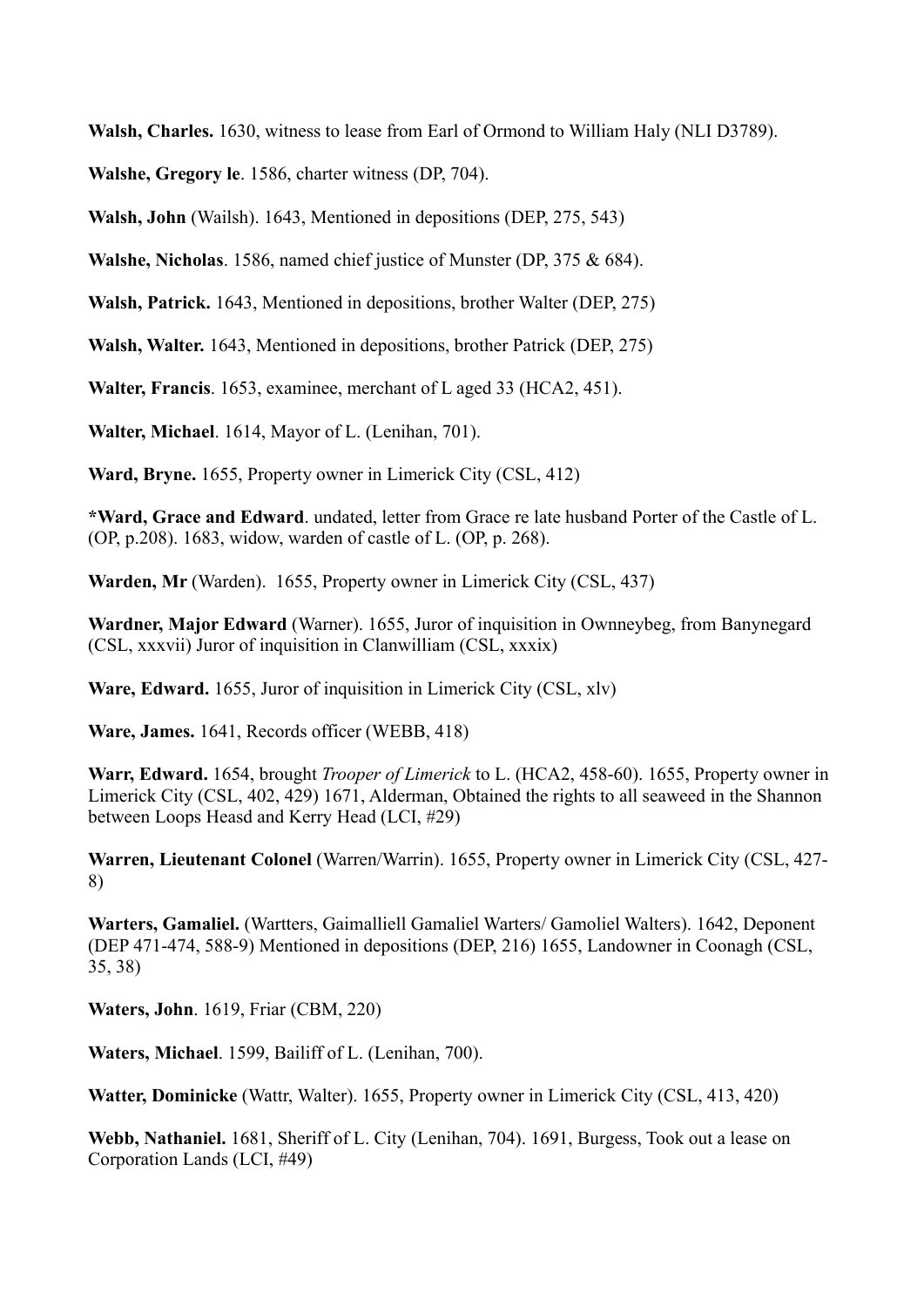**Webb (William Webb).** 1655, Property owner in Limerick City (CSL, 431**)**

**Webber, Andrew.** 1642, Mentioned in depositions (DEP, 299, 329)

**Webbs, William.** 1655, Property owner in Limerick City (CSL, 414)

**Weekes (Master Wickes).** 1652, Mentioned in depositions (DEP 333)

**Weekes, Marcus .**1655, Cornet, Juror of inquisition in Coshmay, from Loghinyr (CSL, xli)

**Weekes, William** (Willm, Wickes, Weecks). 1641, Yeoman & Deponent (DEP,351, 354) 1652, Deponent (DEP 345-8) Mentioned in depositions (DEP 327, 343, 837, 1763) 1655, Juror of inquisition in Small County, from Loghguir (CSL, xl)

**\*Wells, Hester.** 1643, Mentioned in depositions (DEP 490)

**Wells, John.** 1642, Mentioned in depositions (DEP,183, 490)

**Welsh, Edward** (Edd). 1655, Landowner in Ownneybeg (CSL, 4)

**Welsh, John.** 1643, Deponent (DEP 194-7)

**Welsh, Lawrence.**1651, Priest, present at the surrender of Limerick (ASL, 264)

**Welsh, Les** (Possibly Edmond; error in text).1655**,** Landowner in Ownneybeg (CSL, 10)

**Welsh, Lewes.** Before 1655, Landowner in Ownneybeg (CSL, 4)

**Welsh, Patrick.** 1576, Merchant trading to Waterford, cargo list (BTI, 687)

**Welsh, Piers** (Pierce, Walsh). 1642, Mentioned in depositions (DEP, 217, 238, 252, 356, 481, 497, 505, 585) 1655, Landowner in Ownneybeg (CSL, 3-5, 7)

**Welsh, Richard.** 1643, Timberman & deponent (373-4)

**Werendoght, E**. 1669, Mayor of L. (Lenihan, 703).

**Wert, John.** Copyholder in Newcastle (IC, 487)

**Wethers, John.** 1656, Mentioned in depositions (DEP 1707)

**Wethers** (Son of John Wethers). 1656 (deceased), Mentioned in depositions (DEP 1707)

**Whatman, John.** 1642, Mentioned in depositions (DEP, 260)

**Wheeler, John.** 1643 (deceased), Parchment maker, Mentioned in depositions (DEP, 191, 451)

**Wheitroe (Quartermaster, Wheitroe).** 1655, Property owner in Limerick City (CSL, 412)

**Whetcombe, Tristram.** 1642, Signatory to depositions (DEP, 287-8)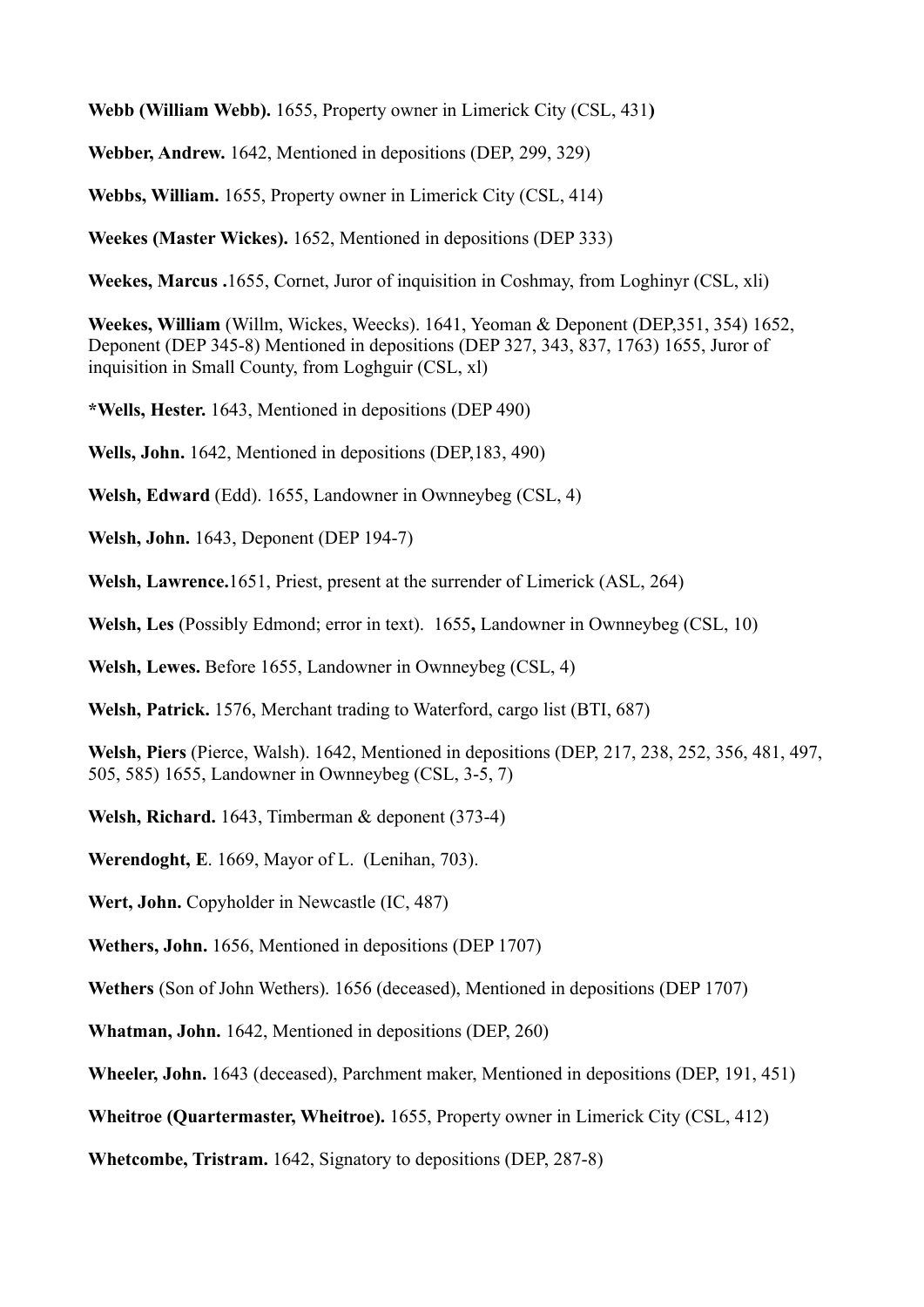**Whitby, Thomas.** 1643, Mentioned in depositions (DEP, 315, 377, 521)

**White, Adam (Addam).** Son of Bartholomew White. 1652, Deponent (DEP 879, 881) Mentioned in depositions (DEP 837)

**\*White, Ann.** 1642, Mentioned in depositions (DEP, 336)

**White, Bartholomewe.** Father of Joane, Adam, Thomas, James and Patrick White. 1642 & 1652 (Deceased), Husbandman, Mentioned in depositions (DEP, 238, 838, 879-82)

**White, Christopher.** 1696, Butcher, Took out a lease on Corporation lands (LCI, 39,60)

**White, David**. 1541, juror on inquisition on Kildare lands (Crown Surveys, p177). 1541, juror on inquiry into king's lands etc. (SA, 68-9).1543, Mayor of L. (Lenihan, 698).

**White, David** (Whyte). 1609, Mayor of L. (Lenihan, 701). 1609, Alderman, holder of part of the corporation 40 ploughlands (SA, 37-8).

**White, Dr. David.** 1653, Mentioned in depositions (DEP 1695)

**White, David** (Oge) (Wheite). 1655, Property owner in Limerick City (CSL, 415, 418, 425)

**White, David FitzDavid** (Whyte). 1639, Sheriff of L. City (Lenihan, 702).

**White, David FitzNicholas** (Whyte). 1599, Bailiff of L. (Lenihan, 700).

**White, Dominick** (Whyte). 1540 & 1545, Mayor of L. (Lenihan, 698). 1541, juror on inquiry into king's lands etc. (SA, 68-9). 1541, merchant, wine extorted from (SA, 72).

**White, Dominic**. 1571, signatory to document, as alderman (SA, 68).

**White, Domynicke**. 1586, tenant of Earl (DP, 591).

**White, Sir Dominicke** (Wheite). 1641, Landowner in Molan (WEBB, 419) 1641, Mentioned in depositions (DEP,171, 1692, 1726) 1655, Property owner in Limerick City (CSL, 428-9, 445)

**White, Dr. Dominicke FitzDavid** (Whyte). 1629 & 43? Mayor of L. (Lenihan, 702).1639, LLD, M.P. for Limerick City (Lenihan, 741). 1651, Present at the surrender of Limerick (ASL, 264) 1653, Mentioned in depositions (DEP 1735-6) 1655, Property owner in Limerick City (CSL, 420, 437, 451, 453)

**White, Dominick.** 1618, Merchant, fined for contempt of court. (SCC, 331, 549)

**White, Dominic**. 1635, mayor in 1630, case before (HCA1, 988).

**White, Dominicke Fitz James.** 1653, Mentioned in depositions (DEP 1726) 1655, Property owner in Limerick City (CSL, 441)

**White, Sir Dominick FitzBartholomew** (Whyte). 1628, Sheriff of L. City (Lenihan, 702). 1636, Mayor of L. (Lenihan, 702).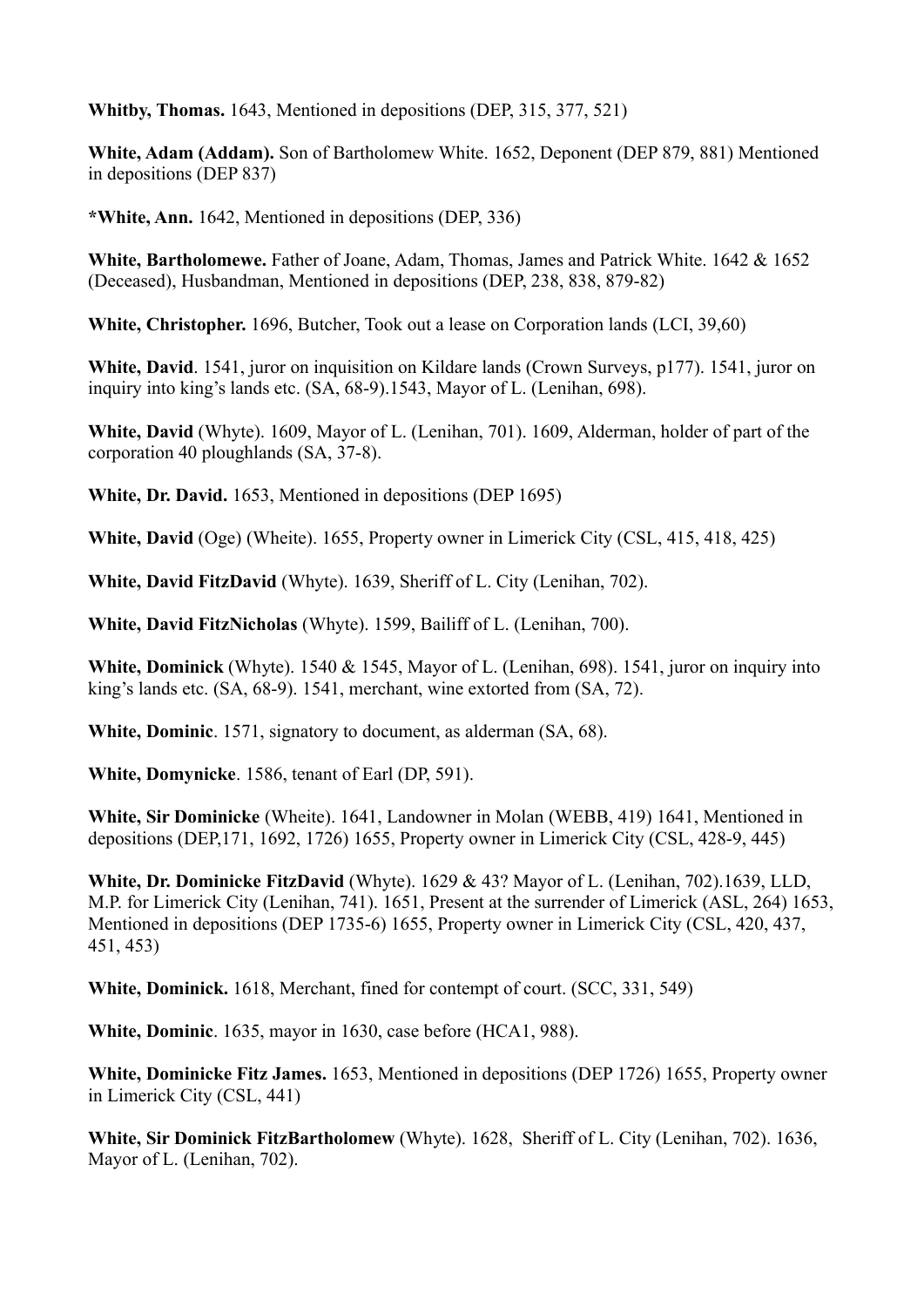**White, Edmond Fitz Andrew.** 1665, Property owner in Limerick City (LCI, #23)

**\*White, Ellen**. 1541, widow, inquisition names her as renting from St. Peters Cell (SA, 71-2).

**White, Eustace.** 1655, Landowner in Connello, son and heir of Richard Oge Whyte (CSL, 296)

**White, Francis FitzWalter.** 1642, Mentioned in depositions (DEP, 286) 1655, Property owner in Limerick City (CSL, 444)

**White, Francis**. 1643, passenger on the *Fortune of Dunkirk* (HCA2, 508).

**White, Francis**, 1688, Sheriff of L. City (Lenihan, 704).

**White, George**. 1608, last bailff and first sheriff of L. City (Lenihan, 701).

**White, Jacob**. 1541, juror on inquisition on Kildare lands (Crown Surveys, p177).

**White, James** (Whyte). 1595, Mayor of L. (Lenihan, 700).

White, James. Son of Bartholomew. 1643 & 1652 (deceased), Merchant, Mentioned in depositions. (DEP, 222, 238, 385, 838, 879-80, 1735-6)

**White, James** (oge) (Wheite/ Whyte). 1643, Alderman, Mentioned in depositions (DEP, 270) 1655 (deceased) Property owner in Limerick City (CSL, 401, 410, 428, 432, 434, 451, 476)

**White, James (Wheite).** 1655, Property owner in Limerick City (CSL, 433)

**White, James FitzDavid** (Whyte). 1638, Sheriff of L. City (Lenihan, 702).

**White, James FitzStephen** (Whyte). 1597, Bailiff of L. (Lenihan, 700).

**White, James FitzHenry** (Whyte). 1615, Sheriff of L. City (Lenihan, 701).

**White, James FitzJames** (Whyte). 1602, Bailiff of L. (Lenihan, 700). 1602, bailiff, certifying letter  $(SA, 41-2)$ . 1609, merchant, holder of part of the corporation 40 ploughlands  $(SA, 38)$ . 1618 & 1637, Mayor of L. (Lenihan, 701-2).

**White, James FitzJames.** 1655, Property owner in Limerick City (CSL, 451-2)

**White, James FitzStephen** (Whyte). 1632, Sheriff of L. City (Lenihan, 702).

**\*White, Janet**. 1541 executor of Michael Arthur (SA, 71-2).

**White, Jasper**. 1599 notary public for merchants chartering *Phoenix* (HCA1, 431). 1610, Sheriff of L. City (Lenihan, 701).

**\*White, Joane.** Daughter of Bartholomew White 1652, Deponent (DEP 879-80)

**White, John (Fitz David) (Wheite).** 1642 & 1653, 1656 Mentioned in depositions (DEP, 335, 1690, 1692-4, 1702-3, 1706, 1726, 1728, 1730) 1655, Property owner in Limerick City (CSL, 434)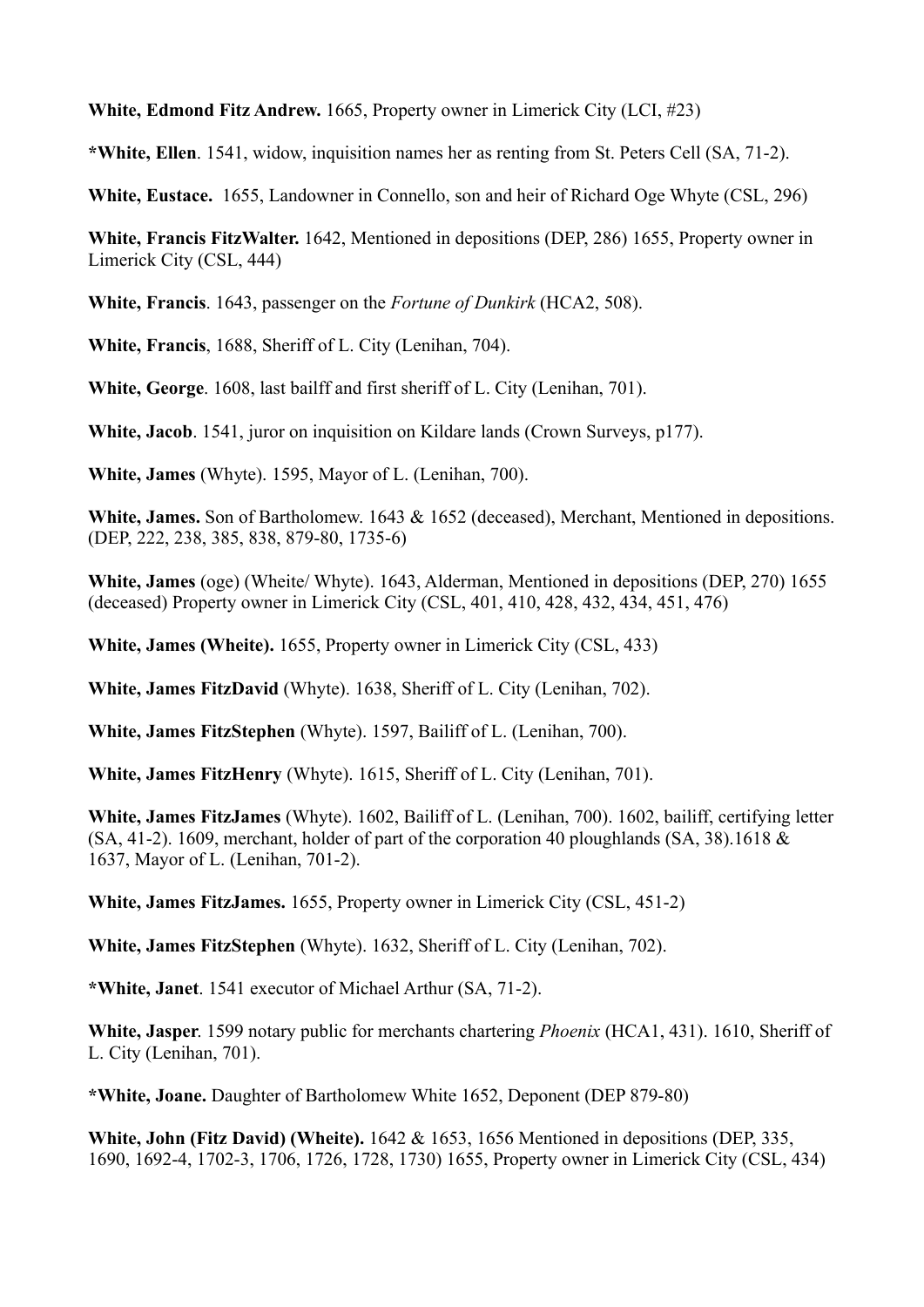**White, John**. 1646, brother of Laurence at Flushing or Middelburg (HCA2, 1127).

**White, Lawrence** (Whyte). 1642, Sheriff of L. City (Lenihan, 702).1646, freighted *Sampson* to and from L. brother of John (HCA2, 1127). 1651, Present at the surrender of Limerick (ASL, 264) 1655, Burgess, Alderman, Landowner in Clanwilliam (CSL, 67, 85) And Kilmallock (CSL, 179) And Connello (CSL, 330) Property owner in Limerick City (CSL, 431, 469, 487)

**White, Miles** (Albus). 1541, holding land in Kildare estate (Crown Surveys, p182).

**White, Nicholas** (Whyte). 1553 & 1574, Bailiff of L. (Lenihan, 699). 1562, Mayor of L. (Lenihan, 699). 1571, signatory to document, as alderman (SA, 68).

**White, Nicholas** (Whyte). 1607, Bailiff of L. (Lenihan, 700).

**White, Nicholas.** 1655, Landowner in Connello (CSL, 317)

**White, Nicholas, FitzHenry** (Whyte). 1615, Sheriff of L. City (Lenihan, 701).

**White, Nicholas FitzJames.** 1655, Property owner in Limerick City (CSL, 401, 408, 428, 430, 440-1, 443, 447)

**White, Nichollas FitzPatrick (Wheite).** 1655, Property owner in Limerick City (CSL, 408, 421)

**White, Patrick.** Son of Bartholomew White. 1642 & 1652 (deceased), Mentioned in depositions (DEP 238, 838, 879-82)

**White, Patrick FitzHenry**. 1612, Sheriff of L. City (Lenihan, 701).

**White, Patrick FitzJames** (Wheite). 1655, Property owner in Limerick City (CSL, 408)

**White, Peter** (Whyte). 1548, Bailiff of L. (Lenihan, 699).

**White, Peter FitzPeter** (Whyte). 1618, Mayor of L. (Lenihan, 701).

**\*White, Phillis**. 1609, holder of part of the corporation 40 ploughlands heir of Piers Creagh (SA, 36-37).

**White, Piers**. 1629, Mayor of L. (disagrees with Lenihan) sitting on commission re demolition by Ed. Sexton of Shambles. (SA, 45).

**White, Richard.** 1584**,** Accused of rioting (SCC, 456) 1592,merchant of L. (HCA1, 328).

**White, Richard og**. 1586, tenant of Earl of Desmond, surviving*;* one of the burgesses of Ardaghe (DP, 100, 168, 244 & 468).

**White, Richard**. 1609, holder of part of the corporation 40 ploughlands (SA, 38).

**White, Richard** (oge) (Whyte). 1655 (deceased), Landowner in Connello (CSL, 296, 312-3)

**White, Robert** (Whyte). 1586, Bailiff of L. (Lenihan, 700). 1596, Mayor of L. (Lenihan, 700).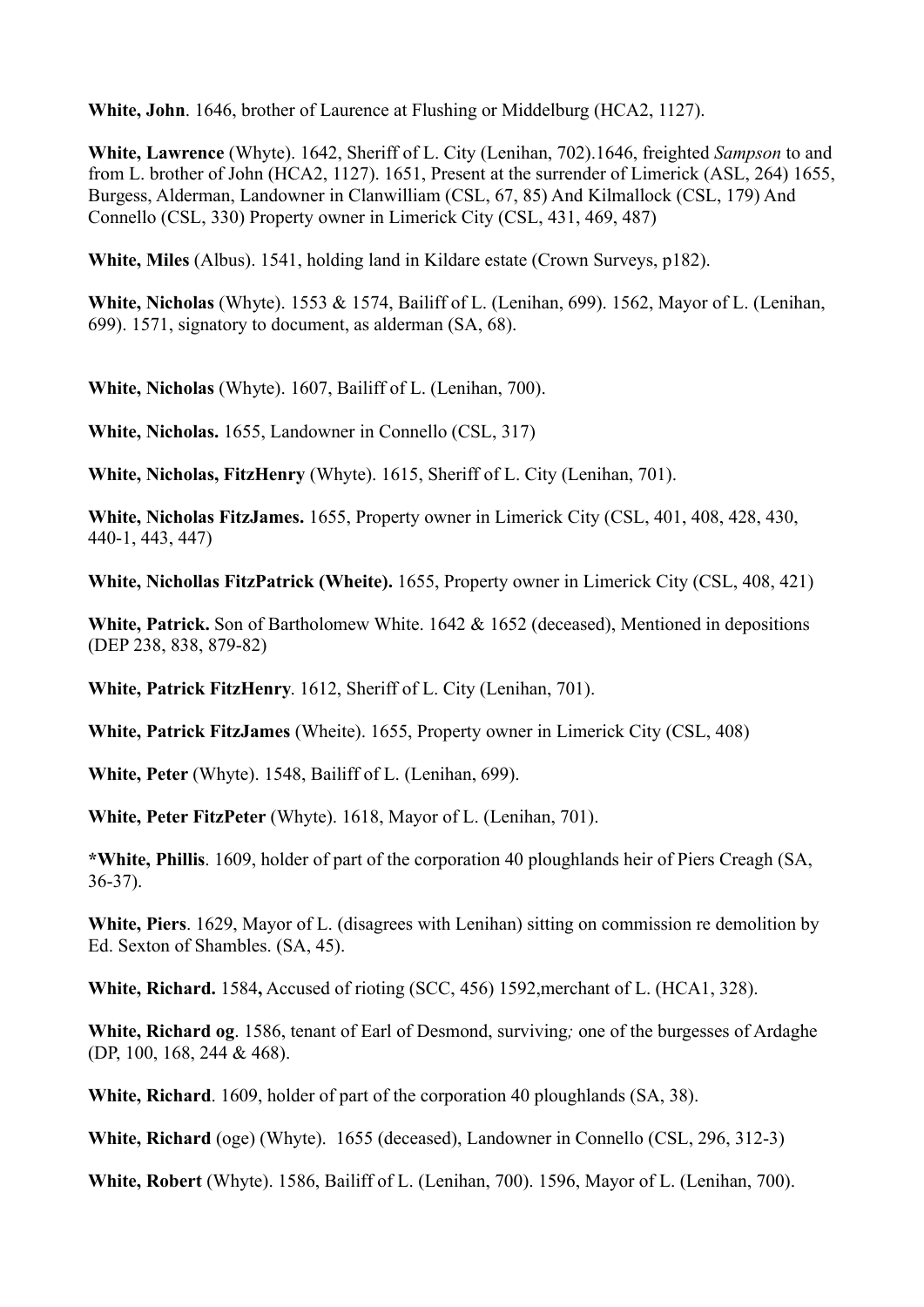**White, Robert.** 1616, Merchant accused of rioting against Edmond Sexton (SCC, 527)

**White, Symon** (Wheite). 1655, Ensign, Juror of inquisition in Ownneybeg, from Cnock Isentry/ Cnoc Ivrssinty (CSL, xxxvii) Juror of inquisition in Clanwilliam (CSL, xxxix) 1684, Sheriff of L. City (Lenihan, 704). 1696, Mayor of L. (Lenihan, 704).

**White, Stephen** (Whyte). 1558 & 1569, Bailiff of L. (Lenihan, 699).

**White, Stephen** (Whyte). 1584, witness to conveyance (IQM, 903). 1585, M.P. for Limerick City (Lenihan, 741).

**White, Stephen**. 1586, of Limerick, holding Caherguillamore (DP, 28).

**White, Stephen.** 1651, Present at the surrender of Limerick (ASL, 264) 1653, Mentioned in depositions (DEP 1726)

**White, Stephen FitzDominick**. 1575, Bailiff of L. (Lenihan, 699).1576, Mayor (Lenihan, 699). 1577, Mayor ordering inquisition (SA , 48-9).

**White, Stephen FitzEdmond.** 1616, Merchant accused of rioting against Edmond Sexton (SCC, 527) 1655, Property owner in Limerick City (CSL, 404)

**White, Stephen FitzJames** (Whyte). 1630, Sheriff of L. City (Lenihan, 702).

**White, Stephen FitzPiers.** 1655, Property owner in Limerick City (CSL, 415)

**White, Stephen FitzRobert.** 1655, Property owner in Limerick City (CSL, 441) (LCI, #23)

**White, Stephen ffitz Walter**. 1586, of Lymerick, tenant of Earl (DP, 604).

**White, Thomas.** 1604, involved in a lawsuit with Eady Lacy over corn. (CBM, 50) 1616, Merchant accused of rioting against Edmond Sexton (SCC, 527)

**White, Thomas FitzJames.** 1641, Sheriff of L. City (Lenihan, 702).1642, Mentioned in depositions (DEP, 238) 1655, Property owner in Limerick City (CSL, 410, 428)

**White, Thomas.** Son of Bartholomew White. 1652 (deceased, Mentioned in depositions (DEP 838, 879-80)

**White, Walter** (Whyte). 1541, juror on inquisition on Kildare lands (Crown Surveys, p177).

**White, Walter** (Whyte). 1610, Sheriff of L. City (Lenihan, 701).

**White, Walter FitzNicholas.** 1616, Merchant accused of rioting against Edmond Sexton (SCC, 527)

**White, William** (Whyte). 1601, Merchant buying from Bristol, trading to Cork, cargo list (BTI, 903, 899) 1655 (deceased), Mortgage holder in Connello (CSL, 259, 285) 1642, Mentioned in depositions (DEP 596) 1613, constable of L. staple, acting as witness (IQM, 987).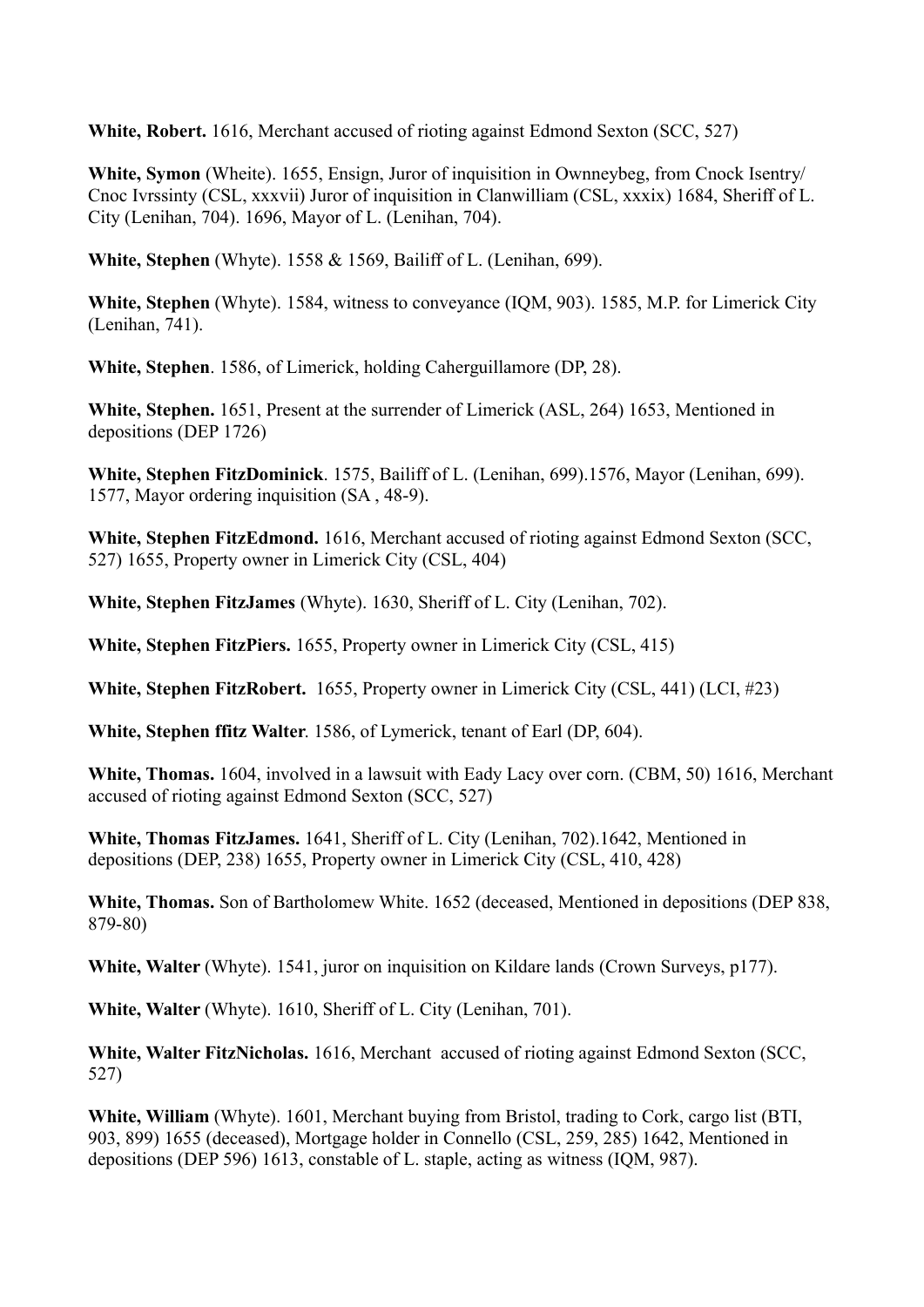**Whittamore, Francis.** 1670, Sheriff of L. City (Lenihan, 703).1676, Burgess, Took out a lease on Corporation Lands (LCI, #39, 43) 1681, innkeeper, Mayor of L. (Lenihan, 704).

- **Whittle, Donnell.** 1643, Husbandman & Deponent (DEP 403-4)
- **Widders, John.** 1643, Leather dresser, Mentioned in depositions (DEP, 214)
- **Widenham, John.** 1653, Deponent (DEP 1747-50)
- **Widnham, Henry** (Quartermaster)**.** 1655, Juror of inquisition in Coshmay, from Athdare (CSL, xli)
- **Wight, Edward.** 1685, Burgess, Took out a lease on Corporation Lands (LCI, #47)
- **Wilkinson, Ffrances.** 1642, Mentioned in depositions (DEP, 331)
- **Wilkinson, Henry.** English tenant in Annesley's Lott (IC, 490)
- **Wilkinson, Capt. Robert.** 1655, Property owner in Limerick City (CSL, 400, 408)
- **Wilkinson, William.** 1643, Mason & Deponent (DEP 401-2)
- **Williams, Francis.** 1655, Property owner in Limerick City (CSL, 404)
- **Williams, John.** 1642, Gerdener & deponent (DEP, 283-284)
- **Williams, Lewis.** 1642, Merchant, Mentioned in depositions (DEP, 252)
- **Williams, Oliver.** Copyholder in Newcastle (IC, 487) 1642, Yeoman & deponent (DEP, 291-2)
- **Williams, Roger.** 1643, Joiner & Deponent (DEP 248-9)
- **Williams, Thomas.** Leaseholder in Meane (IC, 486) 1642, Mentioned in depositions (DEP 391)
- **Williams, William**. 1629, examinee, sailor aged about 21 (HCA1, 804).
- **Williamson, Sir J**. 1695, M.P. for Limerick City (Lenihan, 741).
- **Williamson, Richard.** 1642, signatory to many depositions (DEP,179, 181, 192-3, 201, 203, 233, 235, 242-3, 263-4, 271, 275, 283-4, 291-2, 296, 298, 311-16, 323-4, 343-4, etc)
- **Williamson, William.** Wife & children mentioned, not named. 1643, Mentioned in depositions. (DEP 419)
- **Willis, Robert** (Willies). Wife & children mentioned, not named. 1643, Husbandman, Mentioned in depositions. (DEP 228, 230) Deponent. (DEP 229-30, 375-6)
- **Willis, James.** 1665, Property owner in Limerick City (LCI, #23)
- **Willkinson, Capt. Robertt.** 1655, Juror of inquisition in Limerick City (CSL, xlv)
- **\*Willmore, Mrs (**Willmor).1655, Property owner in Limerick City (CSL, 437)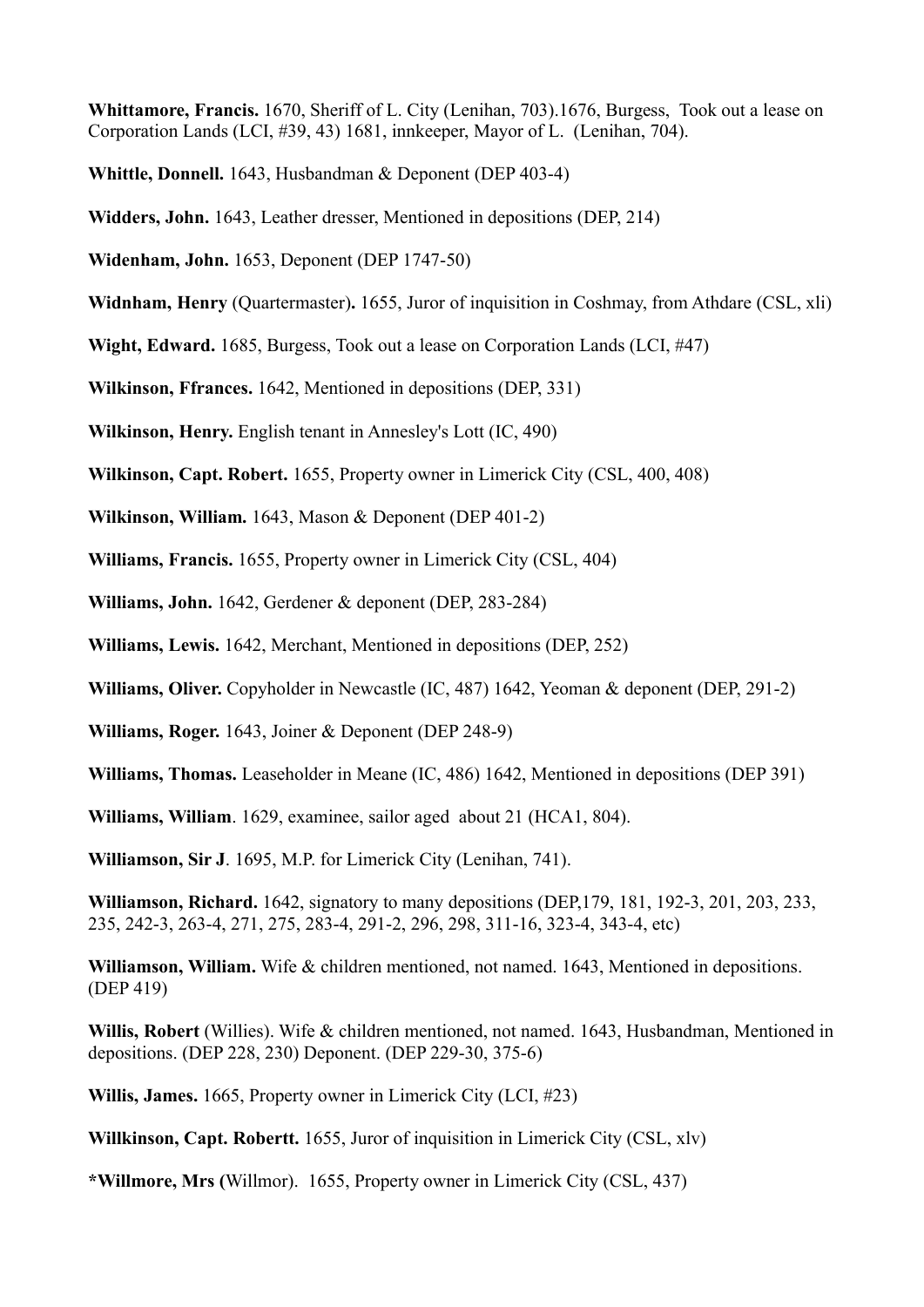**Willoughby, Francis.** 1653, Signatory to depositions (DEP 1711)

**Wills, James**. 1642, merchant with goods on *Elizabeth of Limerick* (HCA2, 1048).

**Wills, John.** 1642, Mentioned in depositions (DEP, 336) 1641-42, master of *Elizabeth of Limerick* age 63(HCA2, 1048, 1050-54 & 1059).

**\*Wills, Juan.** 1642, Deponent. Wife of Thomas Wills. (DEP 381-2)

**Wills, Thomas.** 1642, Husband of Juan Wills (DEP 381)

**Wilshae.**1641, Mentioned in depositions (DEP,170)

**Wilson, David**, 1679, of Lismullane. gent, conveyance to of land in Clare (IQM, 1176).

**Wilson, Sir Ralph** (Captain) (Raulfe Willson). 1654, brought *Trooper of Limerick* to L. (HCA2, 458). 1679, release . of land in Clare to David Wilson (IQM, 1176). 1680, of Kissycurbe, leases house in Mungret St (IQM, 1184). 1655, Property owner in Limerick City (CSL, 405) 1663, Mayor, Property owner in Limerick City (LCI, #12). 1657, 1663-4 & 1667-8, Mayor of L. (Lenihan, 702). 1663, named in case as coroner of L (CC, 437), also CC373 & 419).

**Wilson, Ralph** (Esquire). 1672, Took out a lease on Corporation Lands (LCI, #34). 1695, of Bilboa, High Sheriff of Limerick Co. (Lenihan, 744).

**Wilton, Roger** (The Elder). 1642, Mentioned in depositions (DEP 521)

**Wingfield, Sir Edward.** 1655, Landowner in Connello (CSL, 323, 327, 329) (WEBB, 419)<sup>20</sup>

**Wingfield, Richard FitzLaurence** (Wingfelde). 1584, Conveyance of Robertstown to (IQM, 903).

**Wingfield, Richard.** 1586 holding a part of Earl's land (DP, 257 & 362).

**Winter, George.** 1642, Mason & deponent (DEP,186-9, 596)

**\*Winter, Hanna.** 1684, orphan, wad of castle (OP, p.270).

**Winter, Henry**. 1683, deceased, mention of sons, of warden of castle of L. (OP, p. 268 & 270).

**\*Winter, Margarett (Wynter).** Husband Richard Winter. 1642, Deponent (DEP 596-7)

**Winter, Richard.** Wife Margarett. 1642, Mason & deponent (DEP, 273-5), Mentioned in depositions (DEP, 286)

**Winter, Robert.** 1642, Mentioned in depositions (DEP, 286)

**Wishlade, Samuell.** 1643, Clerk, Deponent (DEP,190-193)

**Wither, John.** 1642 (deceased), Mentioned in depostions (DEP 320)

 $20$  Bishop Webb mentions lands held by the above Sir Edward Wingfield's heiress, not named (WEBB, 419)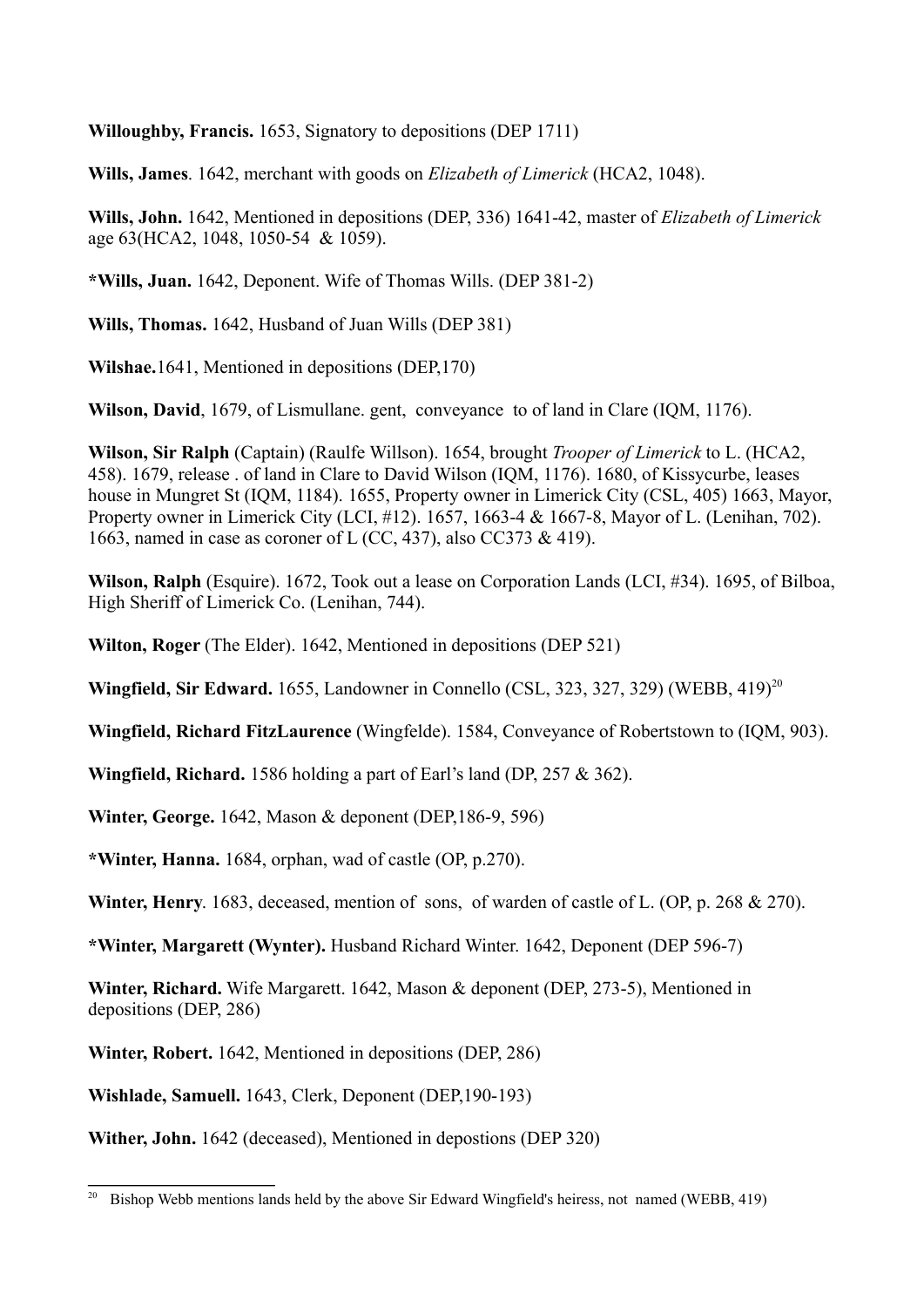**Withers, Thomas.** 1642, Husbandman, mentioned in depositions (DEP 409)

**Wood, Nathaniel.** 1642, Sadler, deponent (DEP 319-20)

**Woods, Mathewe.** 1642, Mentioned in depositions (DEP 546)

**Woodcliffe, Thomas.** 1641, signatory to depositions (DEP, 351)

**Woodhall (Mr Woodhall).** Husband of Anne Woodhall (the elder). 1642, Mentioned in depositions (DEP 493)

**\*Woodhall, Anne.** Daughter also Anne1642, Mentioned in depositions (DEP 493)

**\*Woodhall, Anne.** Daughter of the above. 1642, Mentioned in depositions (DEP 493)

**Woodroffe, Moses** (Woodroff). 1678, Property owner in Limerick City (LCI, #41) 1678, Sheriff of L. City (Lenihan, 704).

**Worth, Henry.** Leaseholder in Meane (IC, 486)

**\*Worth, Margaret.** Landowner in Meane (IC, 486)

**Worth, William.** 1642, Mentioned in depositions (DEP 383, 428)

**Woulfe, Andrew**. 1649, at St Malo, letter from to nephew Edmond daniel FitzThomas (HCA2, 1188).

**\*Woulfe, Dame** (Woolf). 1655, Property owner in Limerick City (CSL, 423)

**Woulfe, David**. 1592, Bailiff of L. (Lenihan, 700).

**Woulfe, Francis.** 1651, Present at the surrender of Limerick (ASL, 264) 1653, Friar, Mentioned in depositions (DEP 1703, 1727-8, 1730, 1736-7)

**Woulfe, George**. 1613, Sheriff of L. City (Lenihan, 701).

**Woulfe, George.** 1651, Present at the surrender of Limerick (ASL, 264)

**Woulfe, James**. 1604, Bailiff of L. (Lenihan, 700).

**Woulfe, James** (Woolfe). 1642, Mentioned in depositions (DEP 534) 1655, Property owner in Limerick City (CSL, 434)

**Woulfe, John** (Wolf). 1567, Bailiff of L. (Lenihan, 699).

**Woulfe, John**. 1578, Mayor of L. (Lenihan, 699).

**Woulfe, John** (Wolfe). 1655, Property owner in Limerick City (CSL, 450)

**Woulfe, Nicholas.** 1562, Bailiff of L. (Lenihan, 699).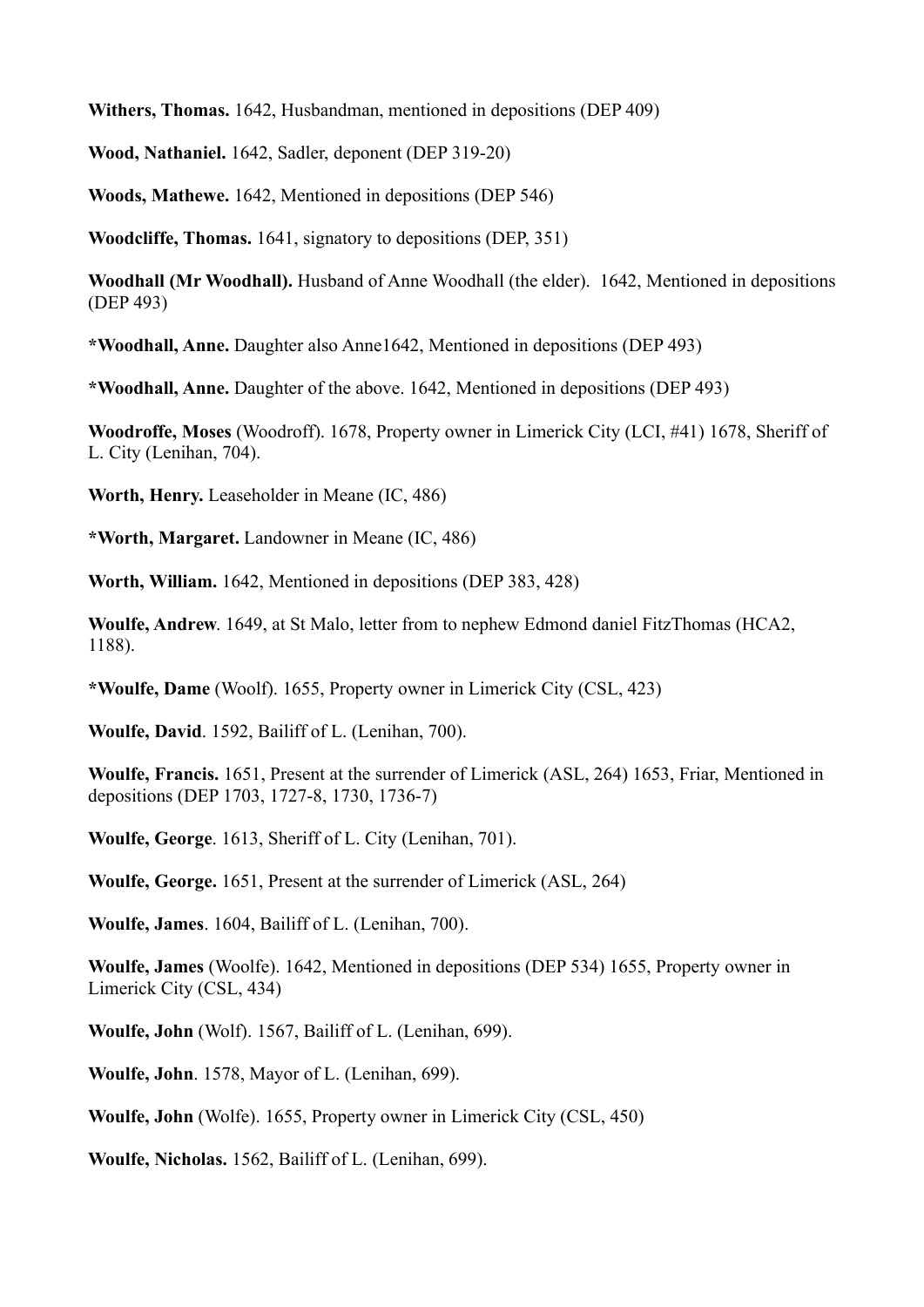**Woulfe, Nicholas** (Nichollas Woolf). 1655, Property owner in Limerick City (CSL, 432-3)

**Woulfe, Patrick.**. 1585 & 1588, Bailiff of L. (Lenihan, 700).

**Woulfe, Patrick** (Woolffe, Woolph) 1586, slain in rebellion, tenant of E of Desmond in Rathkeale (DP, 104, 256, 346 & 668)*.*

**Woulfe, Patrick**. 1647, Sheriff of L. City (Lenihan, 702).

**Woulfe, Patrick FitzStephen** (Wolfe). 1651, Present at the surrender of Limerick (ASL, 264) 1655, Burgess, Juror of inquisition in Limerick City (CSL, xlv) Property owner in Limerick City (CSL, 444, 475-6)

**Woulfe, Richard**. 1591, Bailiff of L. (Lenihan, 700).

**Woulfe, Richard (Woolfe).** 1655, Landowner in Clanwilliam (CSL, 66, 71, 72)

**Woulfe, Stephen.** 1616, Merchant accused of rioting against Edmond Sexton (SCC, 527)

**Woulfe, Thomas** (Woulf). 1590 Bailiff of L. (Lenihan, 700).

**Wray, Drury**. 1685. High Sheriff of Limerick Co. (Lenihan, 744).

**Wray, Sir Francis**. 1689/90, letter from at L. (IQM, 65).

**Wright, Peter.** English tenant in Annesley's Lott (IC, 490)

Wyatt (Mr Wyatt). 1671, Property owner in Limerick City (LCI,#30)

**Wynn, George.** 1603, complained of sheriffs taking away his authority during the succession of James I. (CBM, 337).

**Wyseman, Thomas**. 1586, to take oaths and inquire into concealed land (DP, 375 & 684).

# **[Y]**

**Yarwell, Comissarie** (Yearwell).1655, Property owner in Limerick City (CSL, 413-4)

**Yarwell, William** (Yearwell). 1655, Juror of inquisition in Ownneybeg, from Castleconnell (CSL, xxxvii) Juror of inquisition in Clanwilliam (CSL, xxxix) 1658, Mayor of L. (Lenihan, 703). 1663, defendant, in case (CC, 437). 1663, defendant, in case (CC, 437).

**Yglanny, Shane** (an ghleanna?). 1600, Sherman in Kilmallock accused of trespass and theft of corn in Ballingaddy (CBM, 7)

**Ykhea, Maurice**. 1586, tenant of Earl (DP, 574 & 689).

**Yorke, William.** 1667, Sheriff of L. City (Lenihan, 703).1676, Alderman, Took out a lease on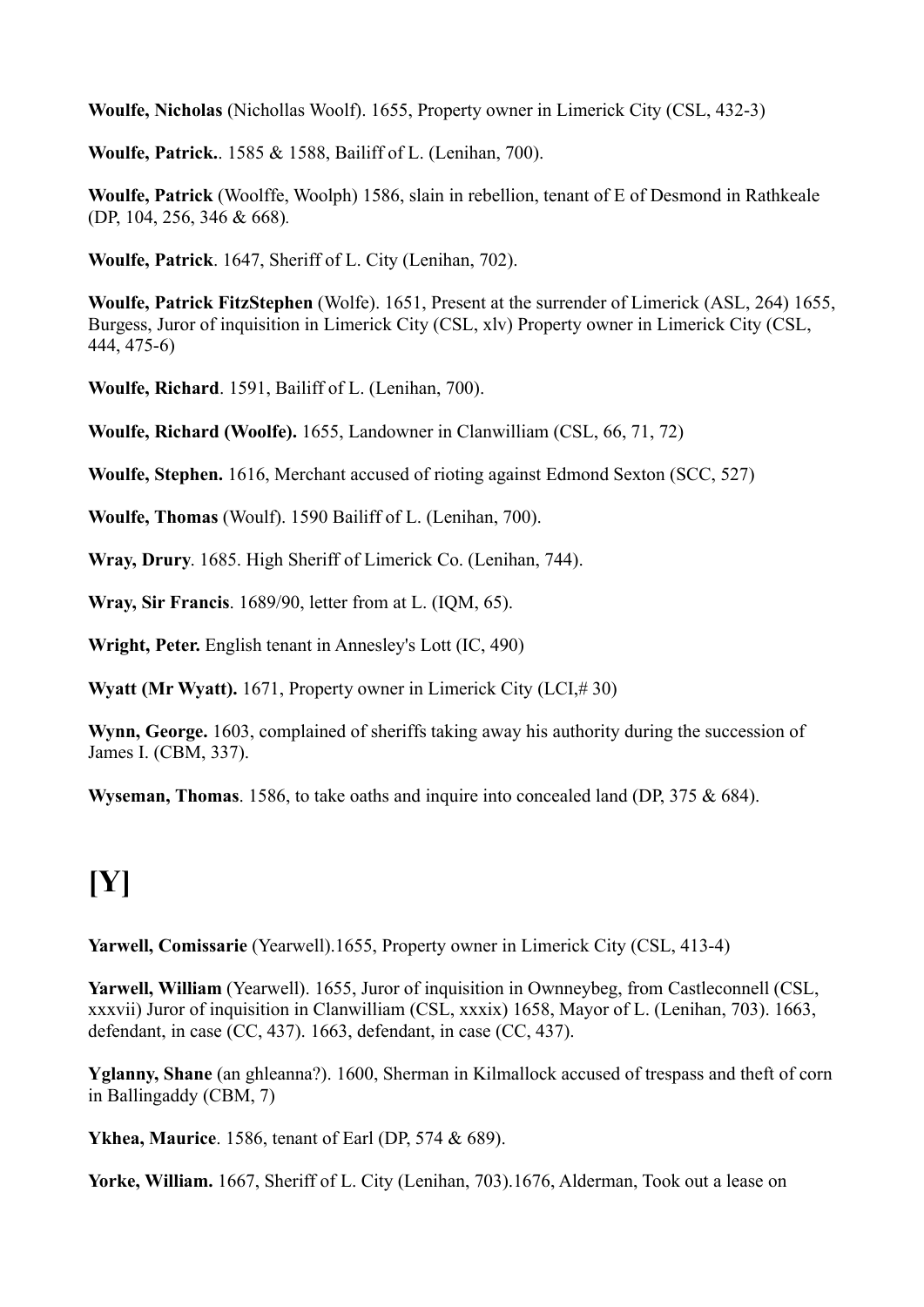Corporation Lands (LCI, #40, 41) 1673-4 & 1678, Mayor of L. (Lenihan, 703-4).

**Yough, Mathew.** 1655, Property owner in Limerick City (CSL, 432)

**Young, John**, 1686 & 1691, Sheriff of L. City (Lenihan, 704). 1697, apothecary, Mayor of L. (Lenihan, 704).

**Young, Patrick** (Yonge). 1655, Property owner in Limerick City (CSL, 406-7, 420)

**Young, Richard**. 1560, Bailiff of L. (Lenihan, 699).

**Young, Richard** (Younge). 1655, Property owner in Limerick City (CSL, 402, 424)

**Young, Thomas**. 1541, juror on inquiry into king's lands etc. (SA, 68-9).

**Young, Thomas** (Yong). 1581, Bailiff of L. (Lenihan, 700). 1586, Mayor of L. (Lenihan, 700).

**Young, Thomas.** 1642 (deceased), Mentioned in depostions (DEP 320, 1707, 1751)

**Young, Thomas (Mr Yong).** 1641, Mentioned in depositions (DEP,171, 252, 385)

**Young, William** (Yong). 1541, merchant, making payment in kind (SA, 72). 1541, wine extorted from. (SA, 72-3). 1543, Bailiff of L. (Lenihan, 698).

### **[Other]**

**William L B<sup>B</sup> .** 1641, Landowner in Donaghmore (WEBB, 417)

**Jane.**1642, Mentioned in depositions (DEP, 283)

**(John?), Bishop of Limerick.** 1675, Took out a lease on Corporation Lands (LCI, #37, 44)

**Henry.** 1656 (deceased), Mentioned in depositions; 'ancient man' killed by the rebels in 1641. (DEP 1706)

**Nicholas Of Skart (Gentleman).** Surveyor (LCI, #16, 25, 47)

**William.** 1663, Property owner in Limerick City (LCI #11)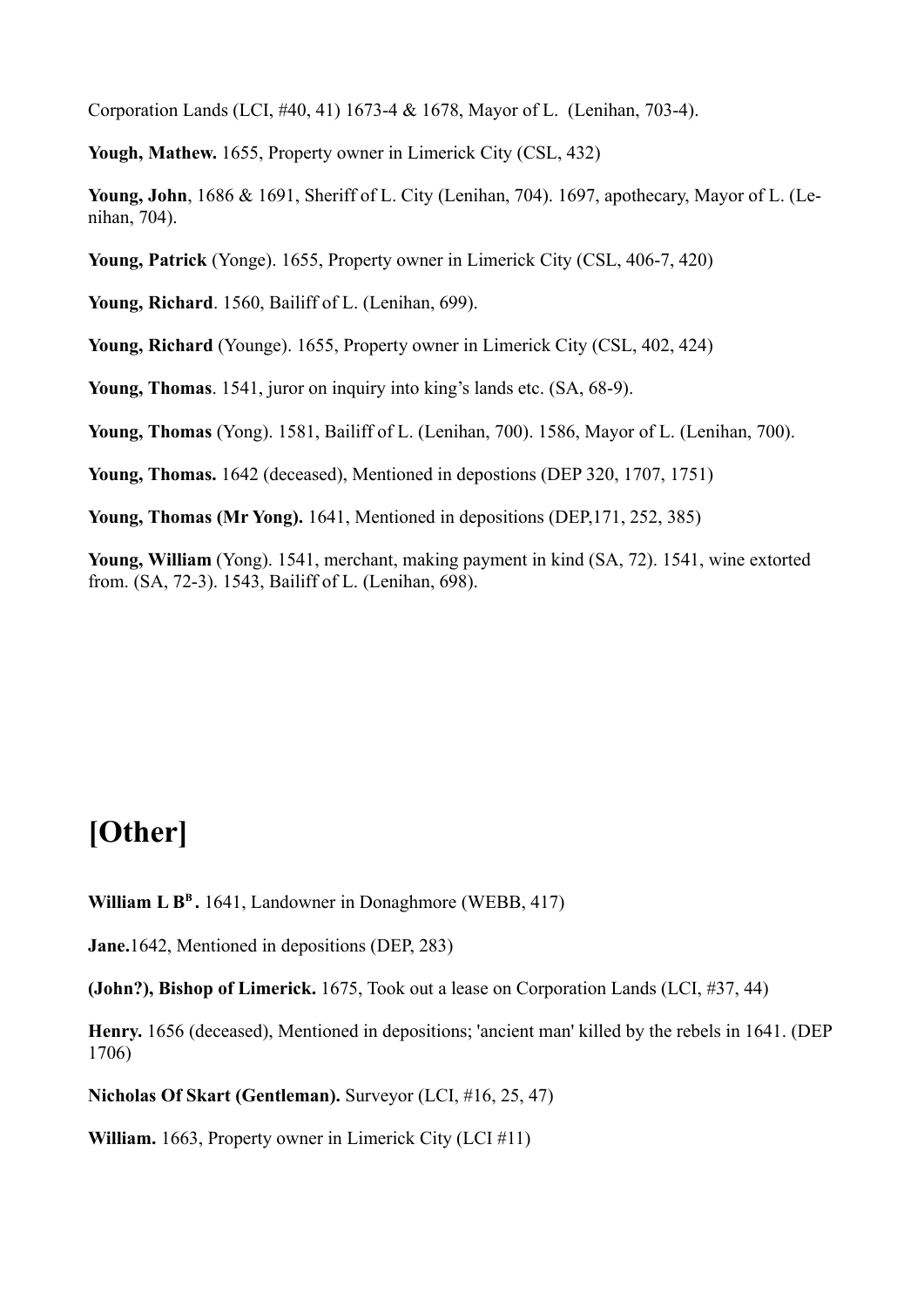### **Common Spelling Variants.**

**Brien**. Bryne, Bryen, Bren, Bryn, Bryan, Brian **Burke**. Bourke, Bourk, Bourck, Borke **Edmund.** Edmond, Edmont **Garrett**. Gerrott, Gerratt **Fanning.** Fanninge, Faninge, Ffanning, Ffannynge, Ffanynge **Fitz.** Ffitz, Fiz, Fz, Fits **FitzGerald.** Fitz Gerrald **Fox.** Foxe, Ffox, Ffoxe **Haly**. Halie, Hallie **Harris**. Harish, Haris, Harrish **Lacy.** Lacie, Lacye **Lysaght.** Lyssaght, Lisaght, Lissaght, Lissaught, Lesaght **Morris**. Maurice, Morish, Morrys, Moris, Morrish, Morrice **Ryan.** Ryane **Piers.** Pears, Pearas, Pierce, Pierse. Peter **Stritch**. Strech, Stritch, Strich **White.** Whyte, Wheite

(Generally, if you cannot locate the name you are looking for, try swapping i's for y's, adding a silent 'e' or doubling letters, particularly F's.)

## **Bibliography.**

1641 Depositions Online, Trinity College Dublin (Free registration required). http.//1641.tcd.ie/index.php

Desmond Peyton Survey. http://www.ucc.ie/celt/published/E580000-001/

Ainsworth, John. *The Inchiquin Manuscripts* (Dublin, 1961).

Appleby, John C. *A Calendar of Material relating to Ireland from the High Court of Admiralty 1536-1641* (Dublin, 1992).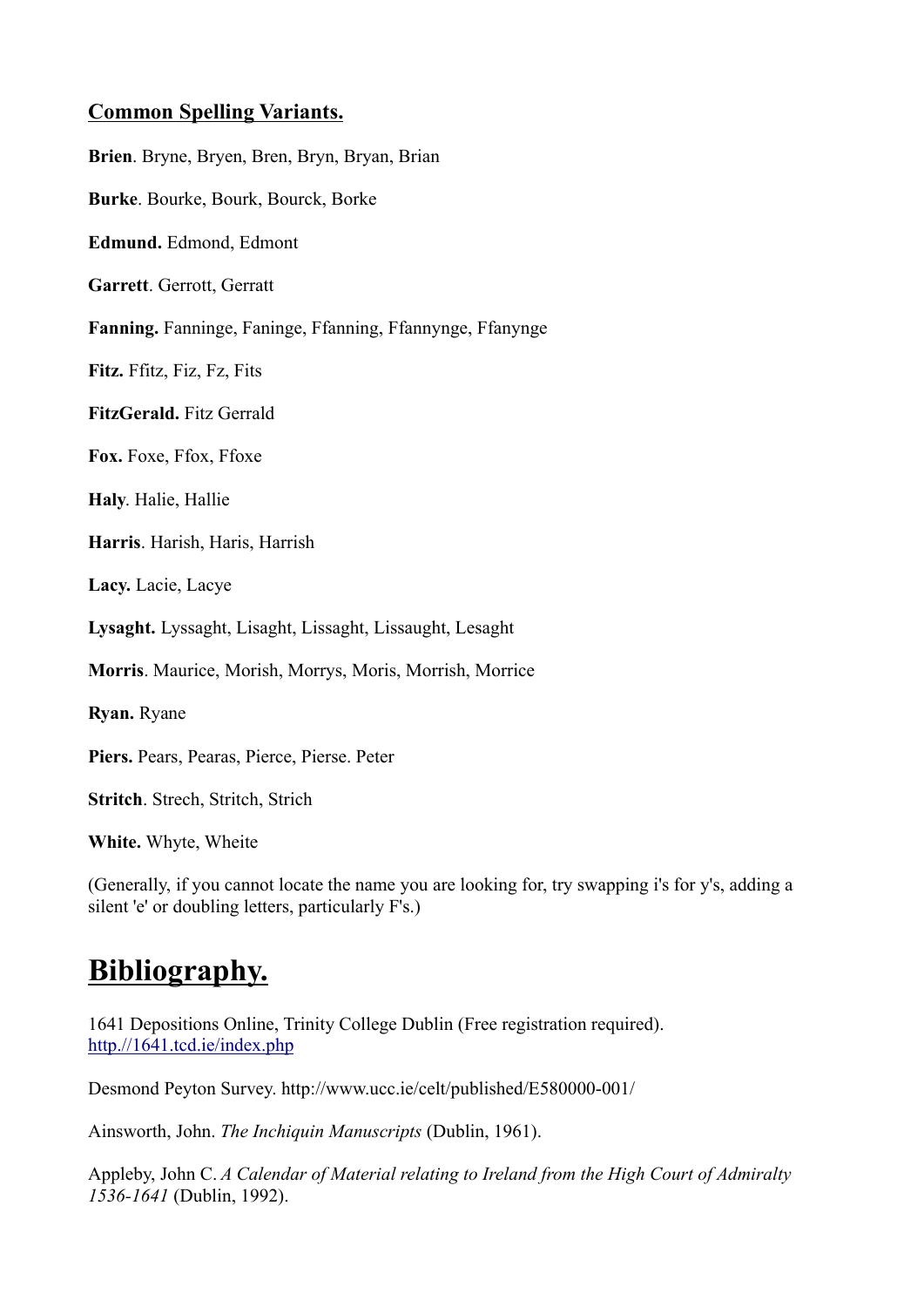Begley, J., *The Diocese of Limerick in the Sixteenth and Seventeenth Centuries,* 1927, Dublin, Browne and Nolan Limited

*Calendar of State Papers relating to Ireland, of the reigns of Henry VIII, Edward VI, Mary and Elizabeth* on Openlibrary.org. http.//archive.org/stream/1905calendarofstatep10greauoft#page/n0/mode/2up

*Calendar of State Papers. Preserved in the State Paper Department of Her Majesty's Public Record Office. Reign of Elizabeth . 1595 - 1597, Volume 4* (Google eBook. http.//books.google.ie/books/about/Calendar\_of\_State\_Papers.html? id=q4I9AAAAcAAJ&redir\_esc=y)

Crawford, J.G, *A Star Chamber Court in Ireland, The Court of Castle Chamber, 1571-1641,* 2005, Dublin, Four Courts Press

Curtis Clayton, M. (editor), *The Council Book for the Province of Munster, c.1599-1649,* 2008, Irish Manuscripts Commission

Donovan, Brian & Edwards, David. *British Sources for Irish History 1485-1641*, (Dublin, 1997)

Flavin, S. & Jones, E.T. (editors), *Bristol's Trade with Ireland and the Continent 1503-1601,* 2009, Dublin, Four Courts Press for the Bristol Records Society

Gernon, Luke, *A Discourse of Ireland, Anno 1620,* Available at. http.//www.ucc.ie/celt/published/E620001/index.html

Hodkinson, B, *The Limerick Corporation Index of 1843,* in volume 39 of the North Munster Antiquarian Journal, 2006, Thomond Archaeological Society

### Layles, William, *Account of Surrender of Limerick, 1651,* **available at. http.//www.ucc.ie/celt/published/E650001-023/index.html**

Lenihan, M. *Limerick. Its History and Antiquities,* (Dublin 1866)

MacCaffrey, James. *The Black Book of Limerick*, (Dublin, 1907).

MacLysaght, E. *Calendar of Orrery Papers* (Dublin, 1941).

MacNiocaill, G. *Crown Surveys of lands 1540-41 with the Kildare Rental begun in 1518,* (Dublin, 1992)

Murphy, E. *A Calendar of Material relating to Ireland from the High Court of Admiralty 1641-80* (Dublin, 2011).

Simington, R.C. *The Civil Survey of Co. Tipperarry*, 2 vols, (1934, Dublin)

Simington, R.C, *The Civil Survey 1654-56 Volume IV, County of Limerick,* (1938, Dublin, Stationery Office)